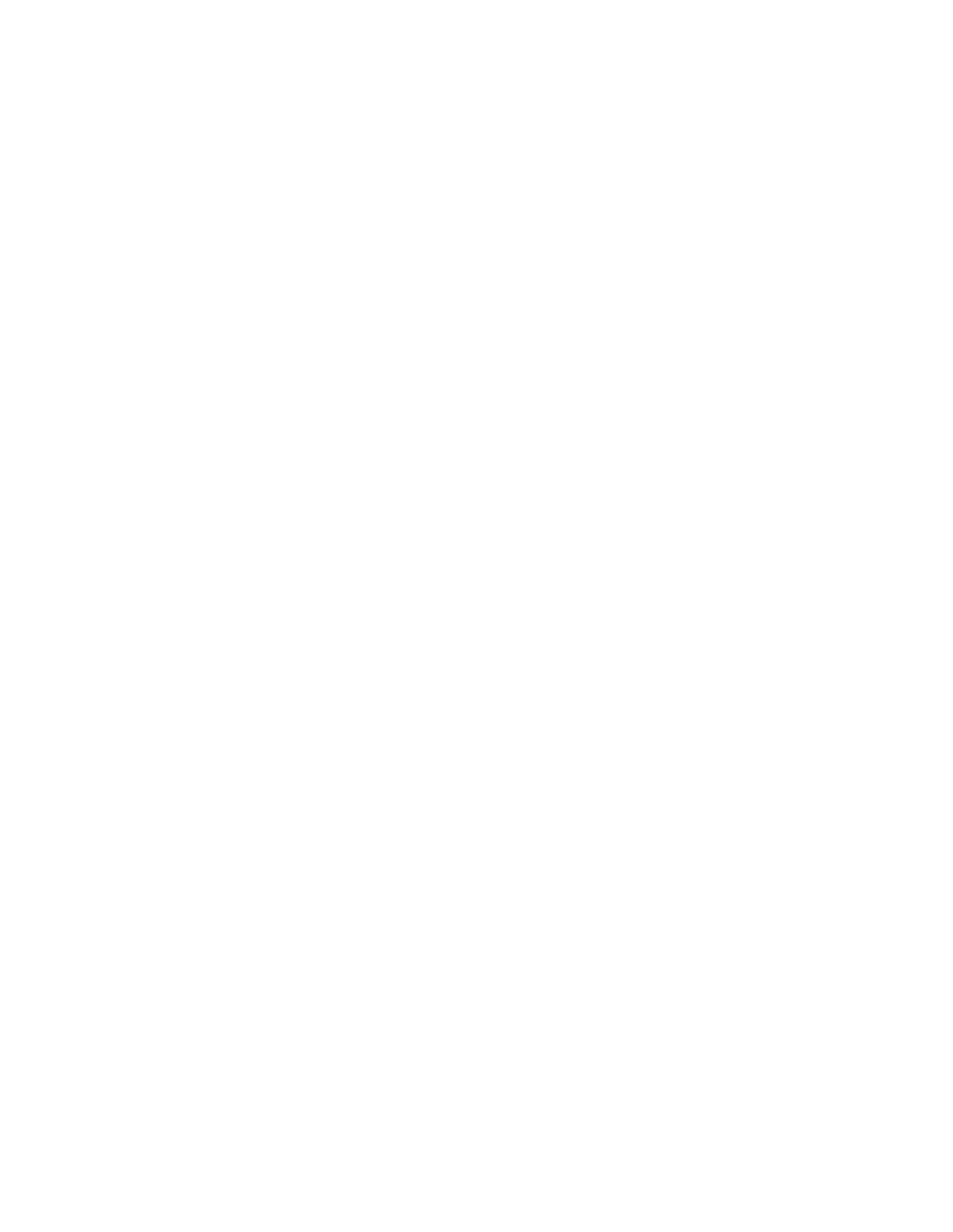# **Notice**

**Hewlett-Packard makes no warranty of any kind with regard to this material, including, but not limited to, the implied warranties of merchantability and fitness for a particular purpose.** Hewlett-Packard shall not be liable for errors contained herein or for incidental or consequential damages in connection with the furnishing, performance, or use of this material.

Hewlett-Packard assumes no responsibility for the use or reliability of its software on equipment that is not furnished by Hewlett-Packard.

© Copyright 1992, 1993, 1995, 1997 Hewlett-Packard Company.

This document contains proprietary information, which is protected by copyright. All rights are reserved. No part of this document may be photocopied, reproduced, or translated to another language without the prior written consent of Hewlett-Packard Company. The information contained in this document is subject to change without notice.

UNIX is a registered trademark in the United States and other countries, licensed exclusively through X/Open Company Limited.

# RESTRICTED RIGHTS LEGEND

Use, duplication or disclosure by the U.S. Government is subject to restrictions as set forth in subparagraph  $(c)(1)(ii)$  of the Rights in Technical Data and Computer Software clause at DFARS 252.227-7013 for DoD agencies, and subparagraphs (c)(1) and (c)(2) of the Commercial Computer Software Restricted Rights clause at FAR 52.227-19 for other agencies.

> **Hewlett-Packard Co. 19420 Homestead Rd. Cupertino, CA 95014 U.S.A.**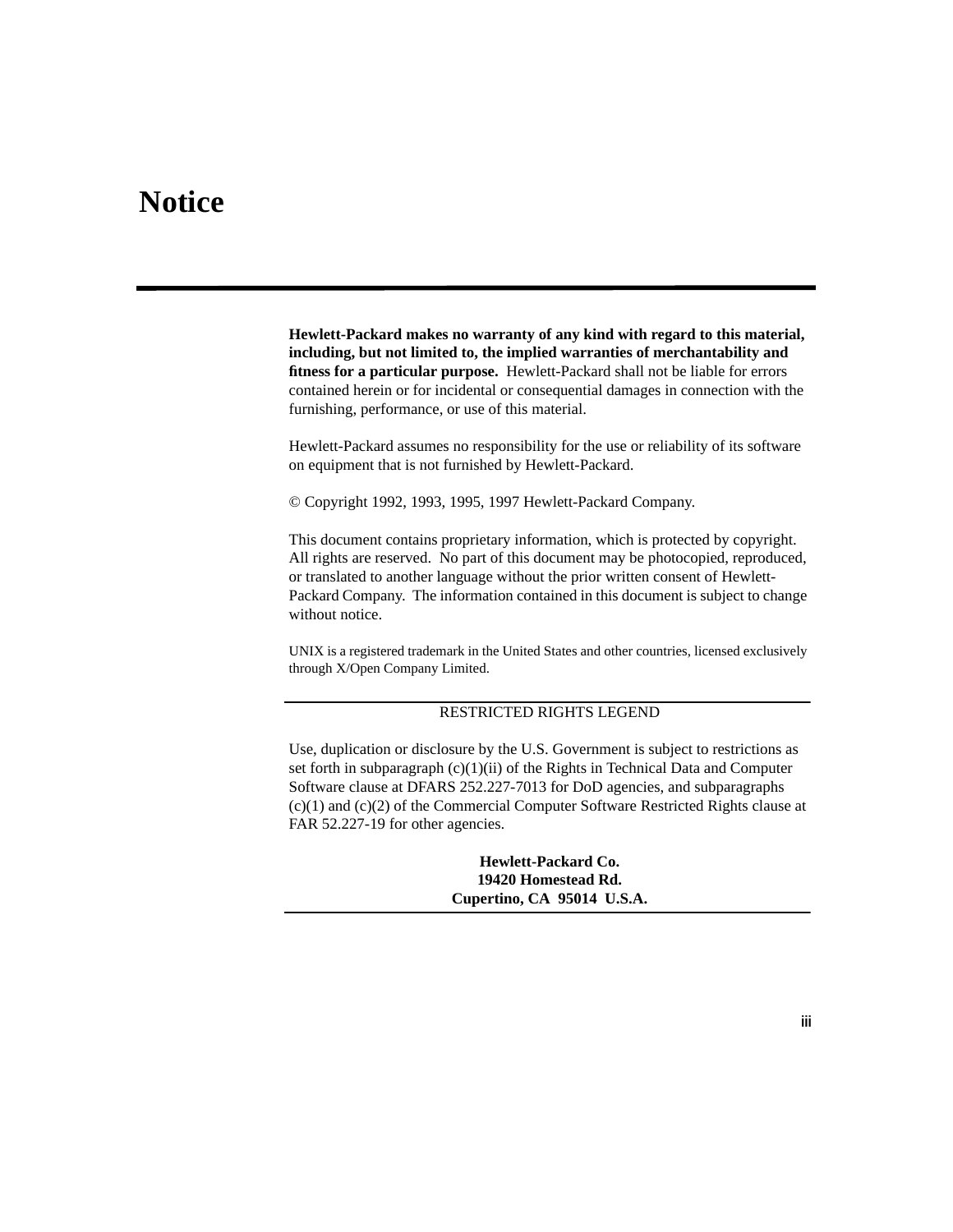# **Printing history**

Note that many product updates and fixes do not require manual changes and, conversely, manual corrections may be done without accompanying product changes. Therefore, do not expect a one-to-one correspondence between product updates and manual updates. **Edition 1**. . . . . . . . . . . . . . . . . . . . . . . . . . . . . . . . . . . . . . . . . . . . . . . . . . May 1992 **Edition 2**. . . . . . . . . . . . . . . . . . . . . . . . . . . . . . . . . . . . . . . . . . . . . . February 1993 **Edition 3**. . . . . . . . . . . . . . . . . . . . . . . . . . . . . . . . . . . . . . . . . . . . . September 1993 **Edition 4**. . . . . . . . . . . . . . . . . . . . . . . . . . . . . . . . . . . . . . . . . . . . . . .February 1995 **Edition 5**. . . . . . . . . . . . . . . . . . . . . . . . . . . . . . . . . . . . . . . . . . . . . . . . . . May 1995 **Edition 6**. . . . . . . . . . . . . . . . . . . . . . . . . . . . . . . . . . . . . . . . . . . . . . . . . . May 1997 Edition 6 is released with software versions A.14.4A.010 (for HP-UX version 10.10), A.14.4A.020 (for HP-UX version 10.20) and A.14.4A.030 (for HP-UX version 10.30). **Comments** Comments on this manual can be sent to the following address The Manager Learning Products/Usability Enterprise Networking & Security Division Hewlett-Packard France 5, Avenue Raymond Chanas - Eybens 38053 GRENOBLE France You can also send comments to the following e-mail address, quoting the customer

order number, the HP manufacturing part number and edition number:

**doc\_comments@grenoble.hp.com**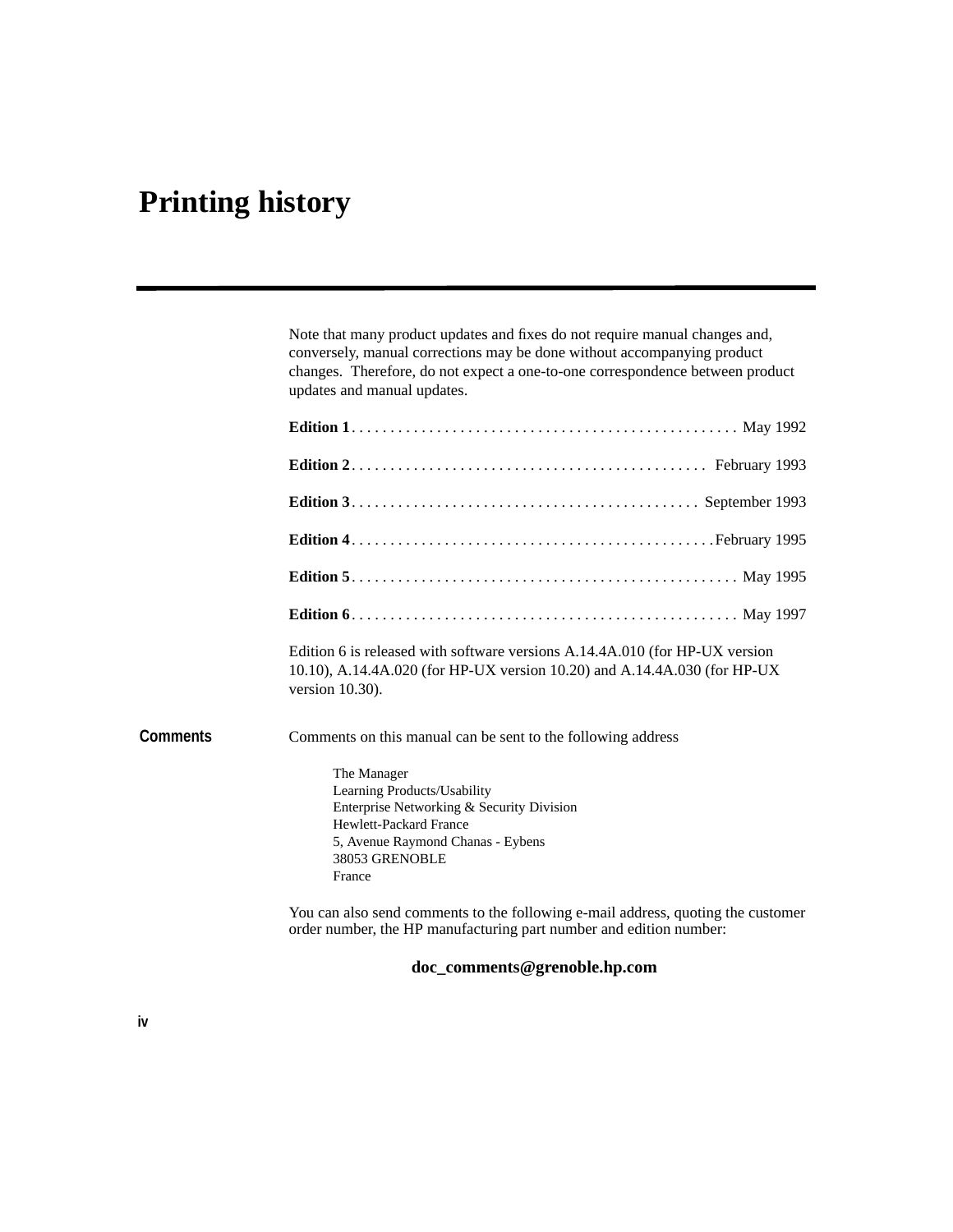# **Contents**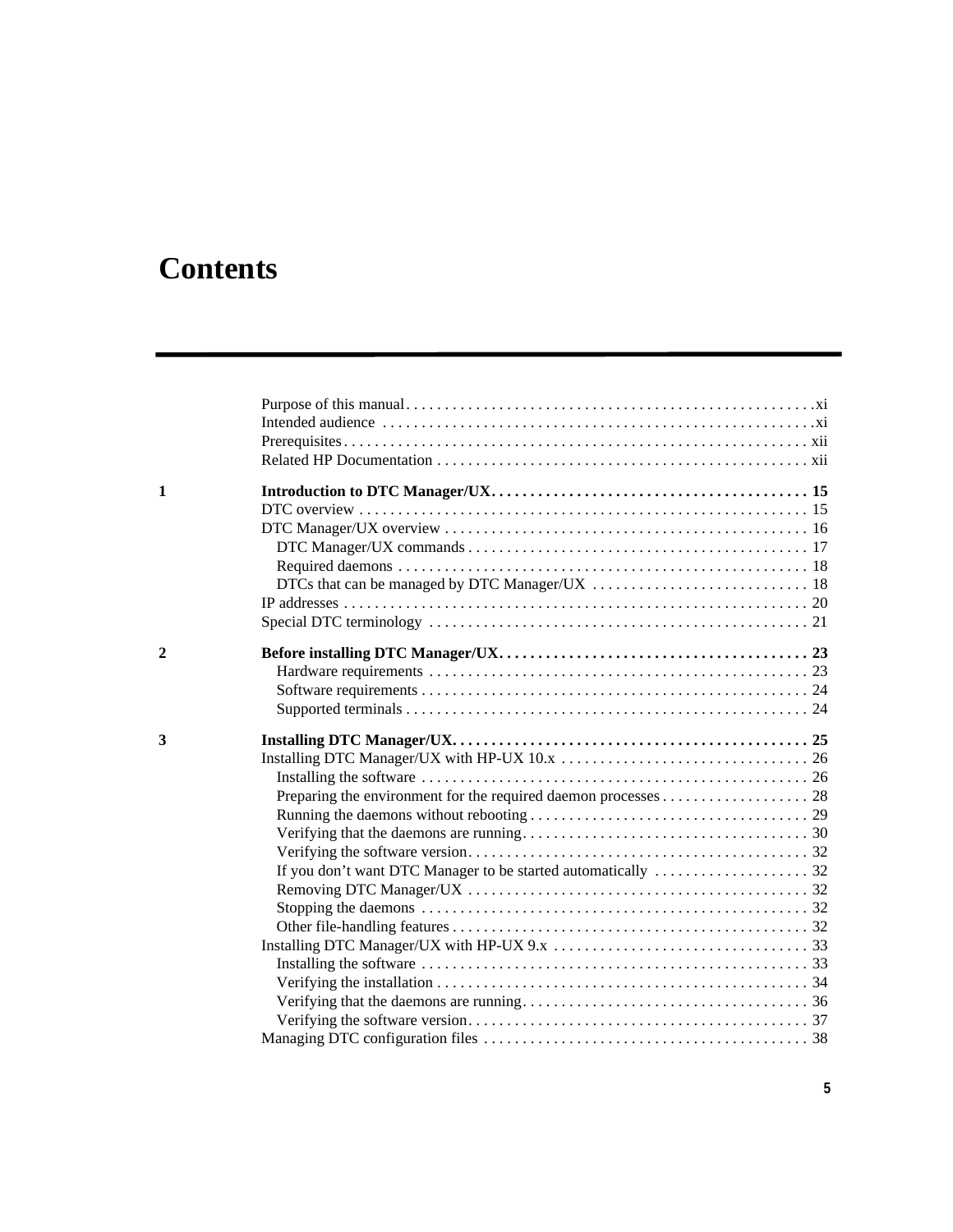# **Contents**

| $\boldsymbol{4}$ |  |
|------------------|--|
| 5                |  |
| 6                |  |
| 7                |  |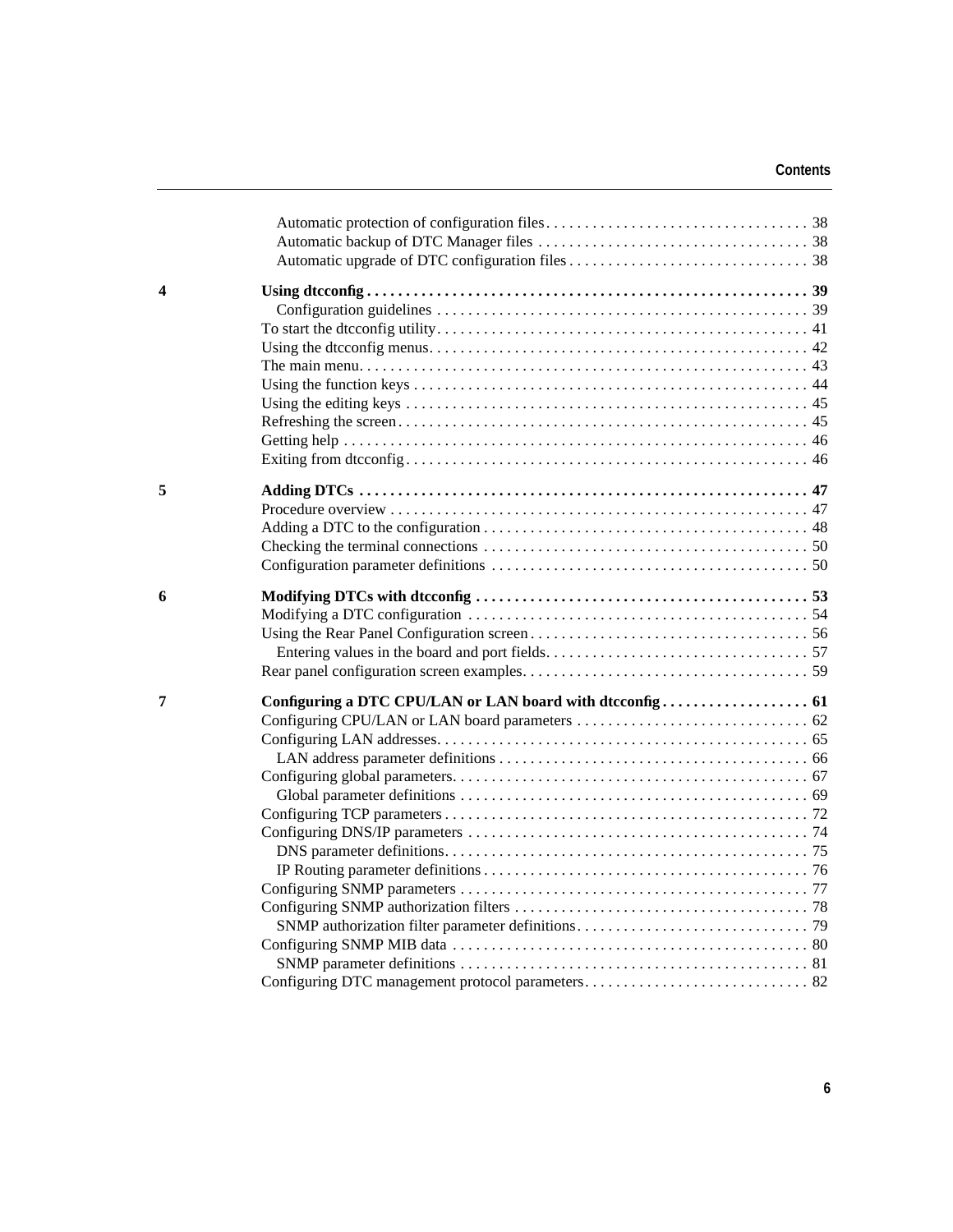| 8  |                                                                     |  |
|----|---------------------------------------------------------------------|--|
|    |                                                                     |  |
|    |                                                                     |  |
|    |                                                                     |  |
|    |                                                                     |  |
|    |                                                                     |  |
|    |                                                                     |  |
|    |                                                                     |  |
|    |                                                                     |  |
|    |                                                                     |  |
|    |                                                                     |  |
|    | DTC Device File Access utilities and Telnet port identification 106 |  |
|    |                                                                     |  |
|    |                                                                     |  |
|    |                                                                     |  |
|    |                                                                     |  |
| 9  |                                                                     |  |
|    |                                                                     |  |
|    |                                                                     |  |
|    |                                                                     |  |
|    |                                                                     |  |
|    |                                                                     |  |
|    |                                                                     |  |
|    |                                                                     |  |
| 10 |                                                                     |  |
|    |                                                                     |  |
|    |                                                                     |  |
|    |                                                                     |  |
|    |                                                                     |  |
|    |                                                                     |  |
|    |                                                                     |  |
|    |                                                                     |  |
|    |                                                                     |  |
|    |                                                                     |  |
|    |                                                                     |  |
|    |                                                                     |  |
|    |                                                                     |  |
|    |                                                                     |  |
|    |                                                                     |  |
|    |                                                                     |  |
|    |                                                                     |  |
|    |                                                                     |  |
|    |                                                                     |  |
|    |                                                                     |  |
|    | Values returned by dtcmodifyconfs or one of its synonyms 135        |  |
|    |                                                                     |  |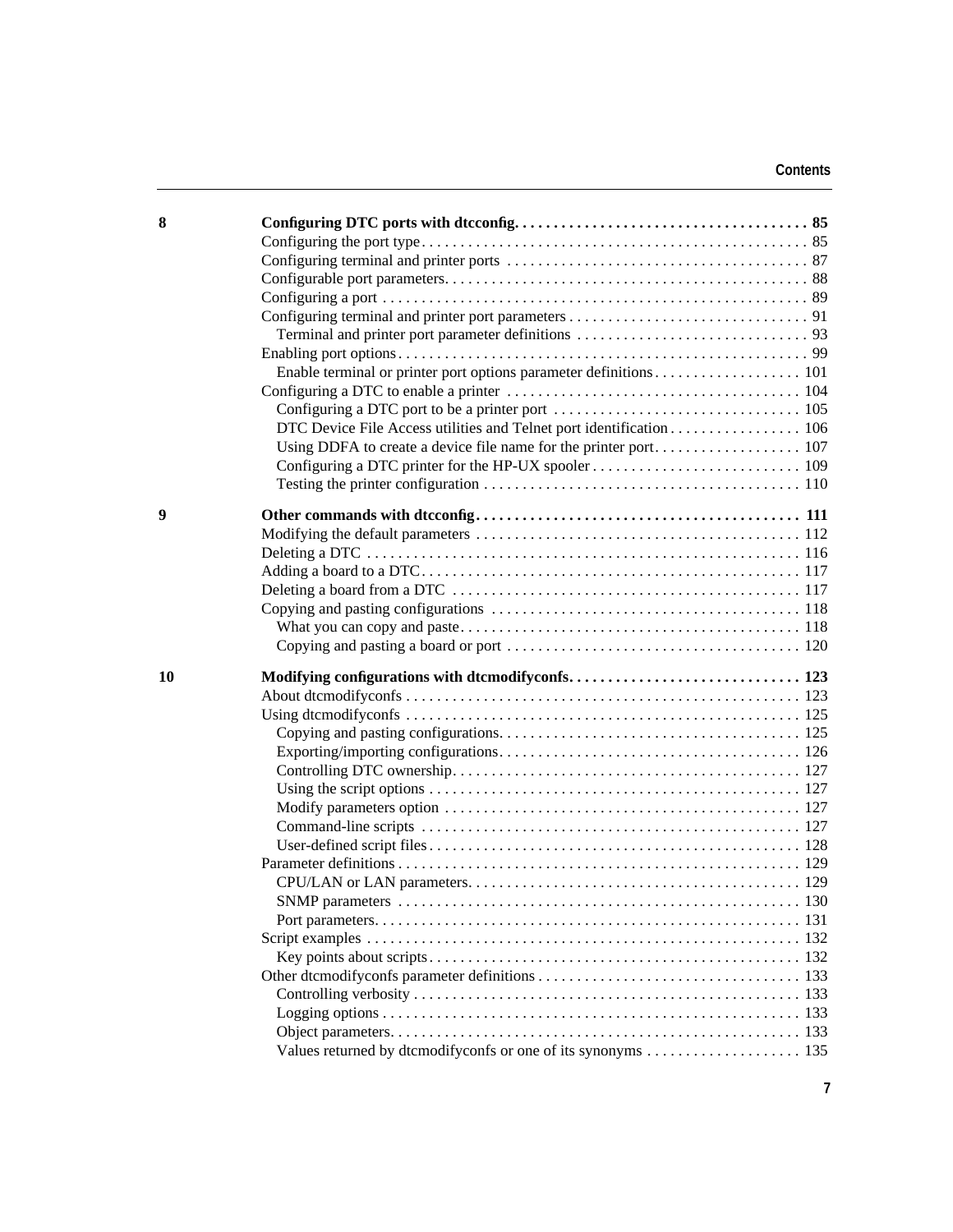| 11 |                                                                              |
|----|------------------------------------------------------------------------------|
| 12 | Configuring DTC Manager for operation with MC/ServiceGuard  141              |
|    |                                                                              |
|    |                                                                              |
|    |                                                                              |
|    |                                                                              |
|    |                                                                              |
|    |                                                                              |
|    |                                                                              |
|    |                                                                              |
|    |                                                                              |
|    |                                                                              |
|    |                                                                              |
|    |                                                                              |
|    |                                                                              |
| 13 | Diagnosing problems with dtcdiag, dtcping and dtccheckip  149                |
|    |                                                                              |
|    |                                                                              |
|    |                                                                              |
|    |                                                                              |
|    |                                                                              |
|    |                                                                              |
|    |                                                                              |
|    | Switching DTC management to another host (in an MC/ServiceGuard cluster) 155 |
|    |                                                                              |
|    |                                                                              |
|    |                                                                              |
|    |                                                                              |
|    |                                                                              |
|    |                                                                              |
|    |                                                                              |
|    |                                                                              |
|    |                                                                              |
|    |                                                                              |
|    |                                                                              |
|    |                                                                              |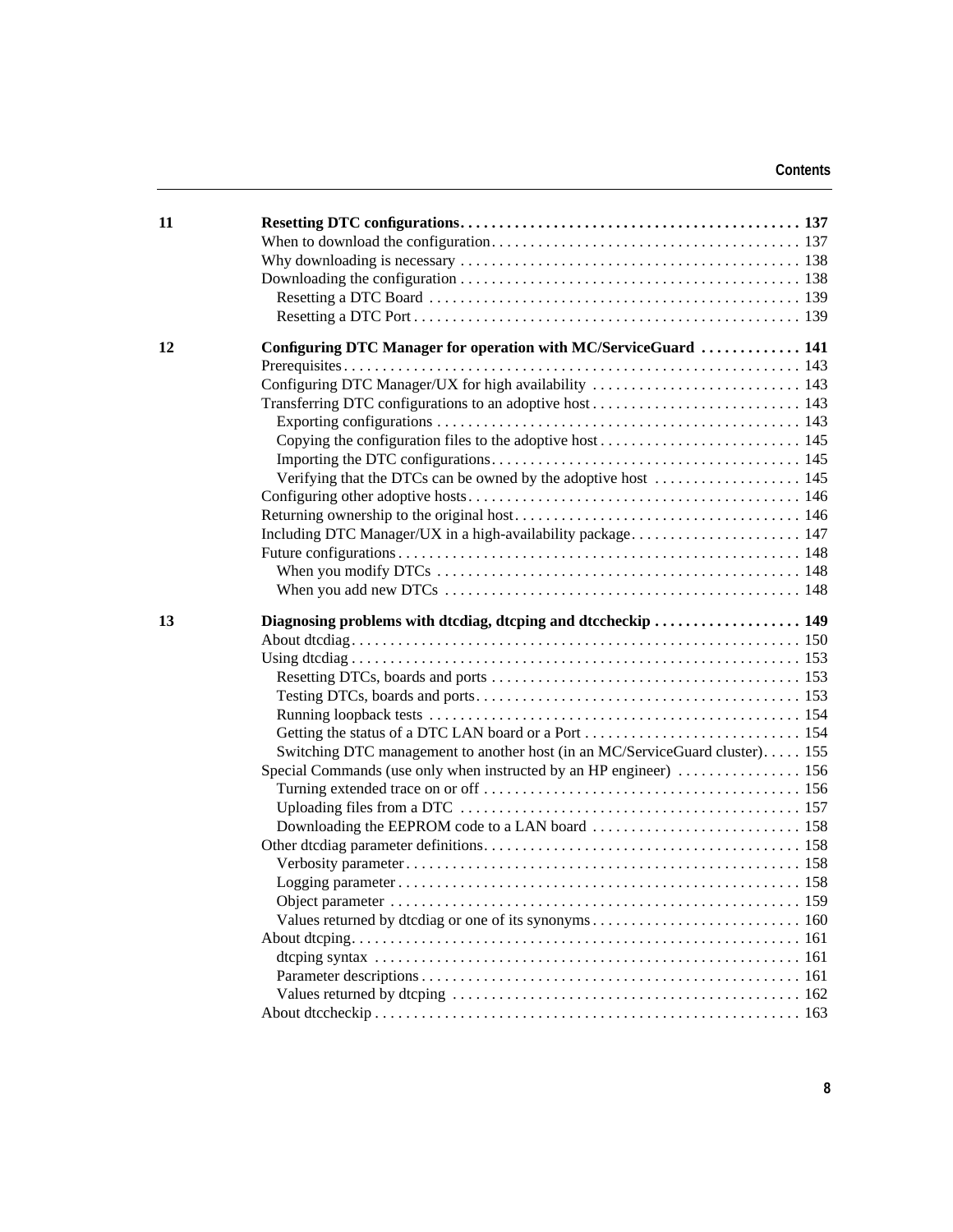| 14 |  |
|----|--|
| 15 |  |
| A  |  |
| B  |  |
| C  |  |
| D  |  |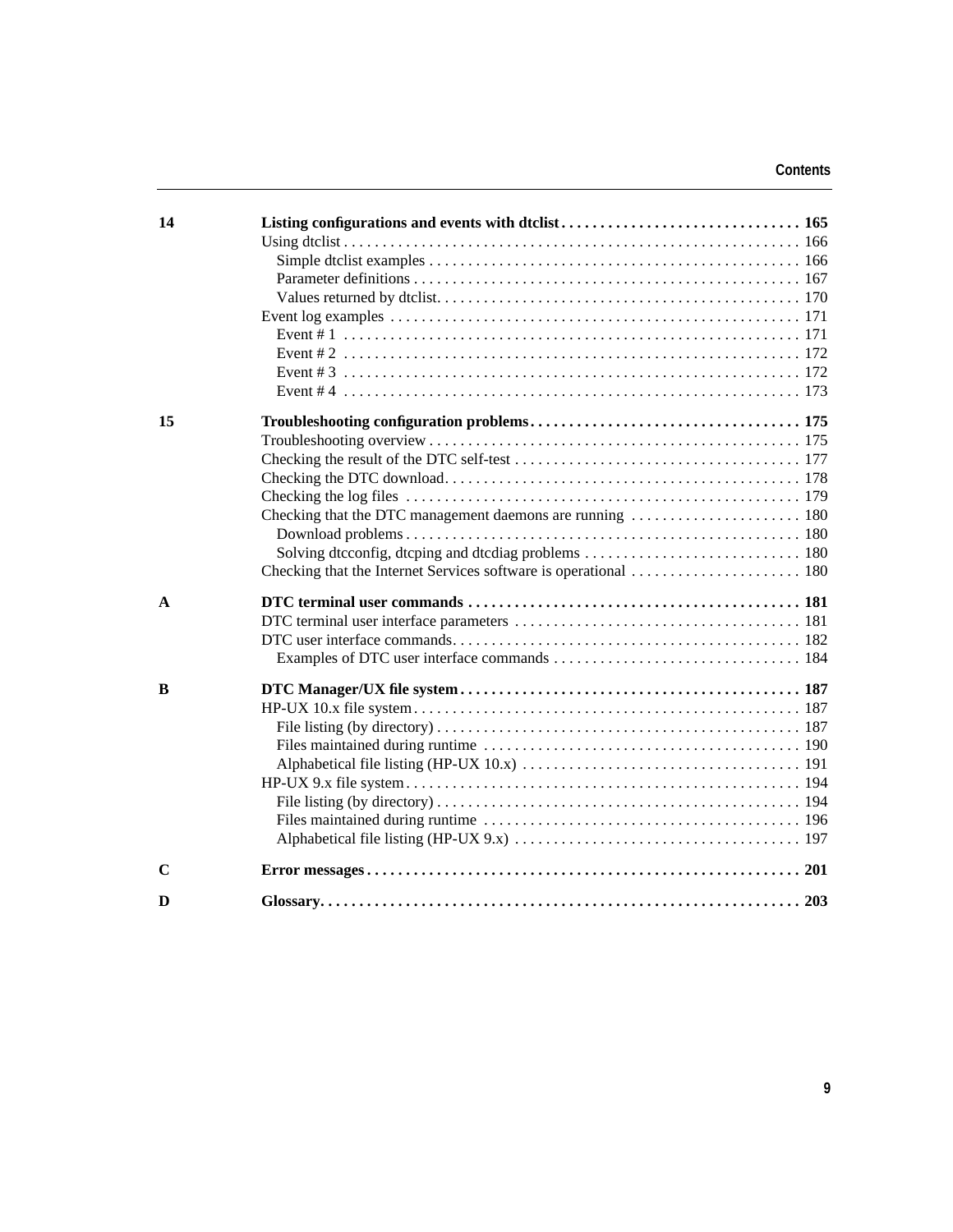**Contents**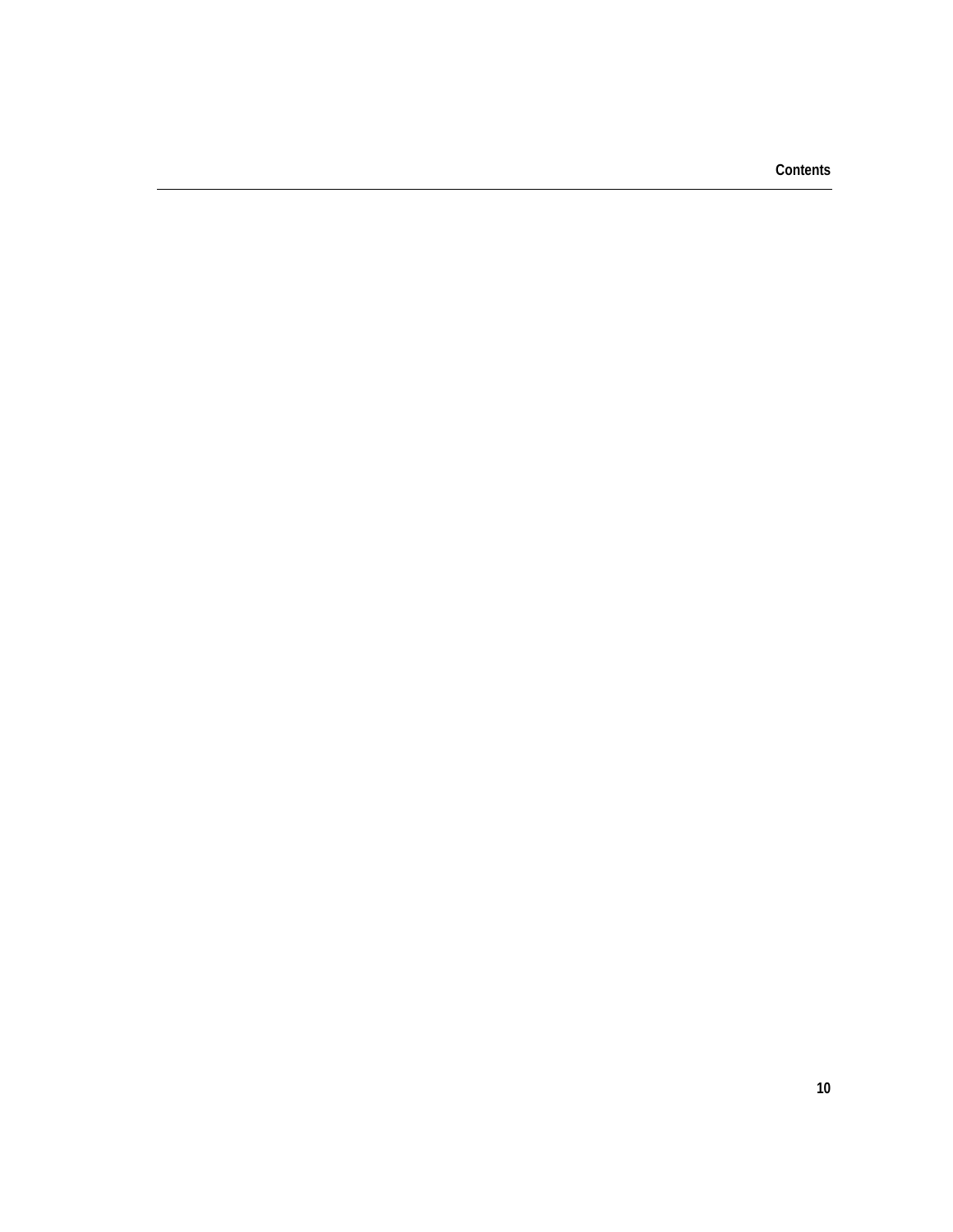# **About this manual**

# **Purpose of this manual**

This manual provides installation, configuration and troubleshooting information for the HP DTC Manager/UX software (Data communications and Terminal Controller) which operates on HP 9000 Series 700 and 800 systems running HP-UX 10.x. The software also operates on HP 9000 Series 800 systems running HP-UX 9.x. Information specific to a particular version is indicated when necessary.

Note All references to directories and file paths apply only to HP-UX 10.x. The HP-UX 9.x paths and directories are described in Appendix B.

> The HP DTC Manager/UX running on HP-UX 9.x cannot be used on an HP 9000 Series 700.

The HP DTC Manager/UX running on HP-UX 10.30 cannot be used on an HP 9000 Series 700.

The DTC Manager/UX is an application program that resides on the HP 9000 host system and enables you to configure and diagnose Hewlett-Packard DTCs.

# **Intended audience**

This manual is intended for the following users:

- the HP 9000 system administrator or network administrator who defines the configurations of the DTCs
- the HP 9000 system operator or network operator who may do the tasks defined by the system or network administrator.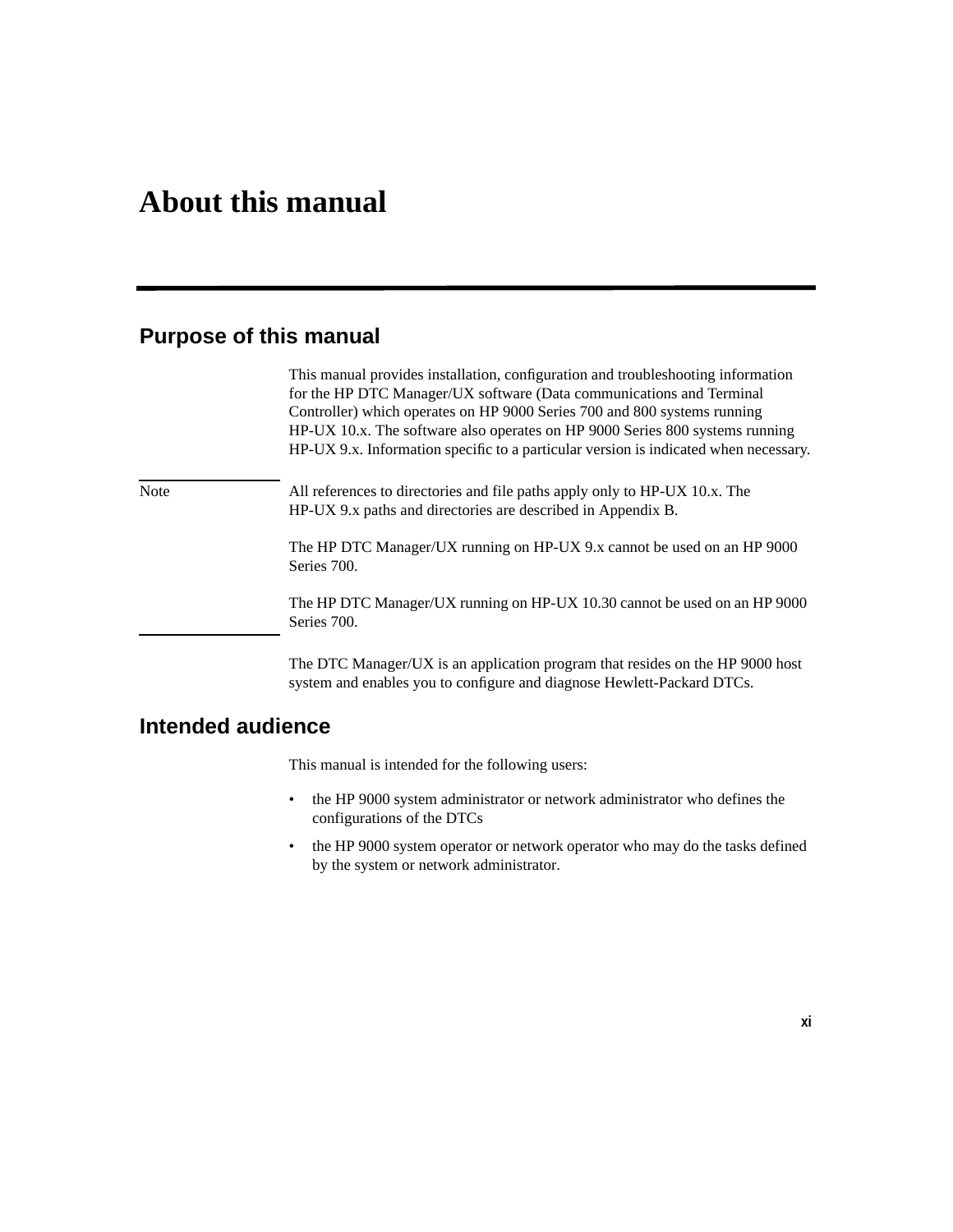# **Prerequisites**

Before reading this manual and using this software, you should have the following background:

- familiarity with the HP-UX operating system, file structure, and system administration tasks
- knowledge of networking terms and concepts such as IP address, LAN station address, and node names
- knowledge of the operation of the DTC and the devices connected to it.

# **Related HP Documentation**

## **DTC hardware manuals:**

- *HP 2345A Datacommunications and Terminal Controller Installation and Service Manual* (02345-90021) for the DTC 48 product
- *HP 2340A Datacommunications and Terminal Controller Installation and Service Manual* (02340-90001) for the DTC 16 product
- *HP J2060A/J2062A/J2063A DTC 16xx Terminal Server Installation Guide* (5959-4986) for the DTC 16xx family of products
- *HP J2070A DTC 72MX Terminal Server Installation Guide* (J2070-90001) for the DTC 72MX product
- *DTC Cabling and Racking Guide* (5961-0373) for information on installing the DTC in racks and cabinets and details of cable pinouts for the DTC.

#### **HP-UX System manuals:**

- *HP-UX System Administration Tasks*
- *Installing and Updating HP-UX*

### **LAN/9000 and Internet Services manuals:**

- *Installing and Administering LAN/9000*
- *Installing and Administering Internet Services* (B1030-90000)
- *Using Internet Services* (B1030-90001)
- *DTC Device File Accesss Utilities and Telnet Port Identification (B1014-90012)*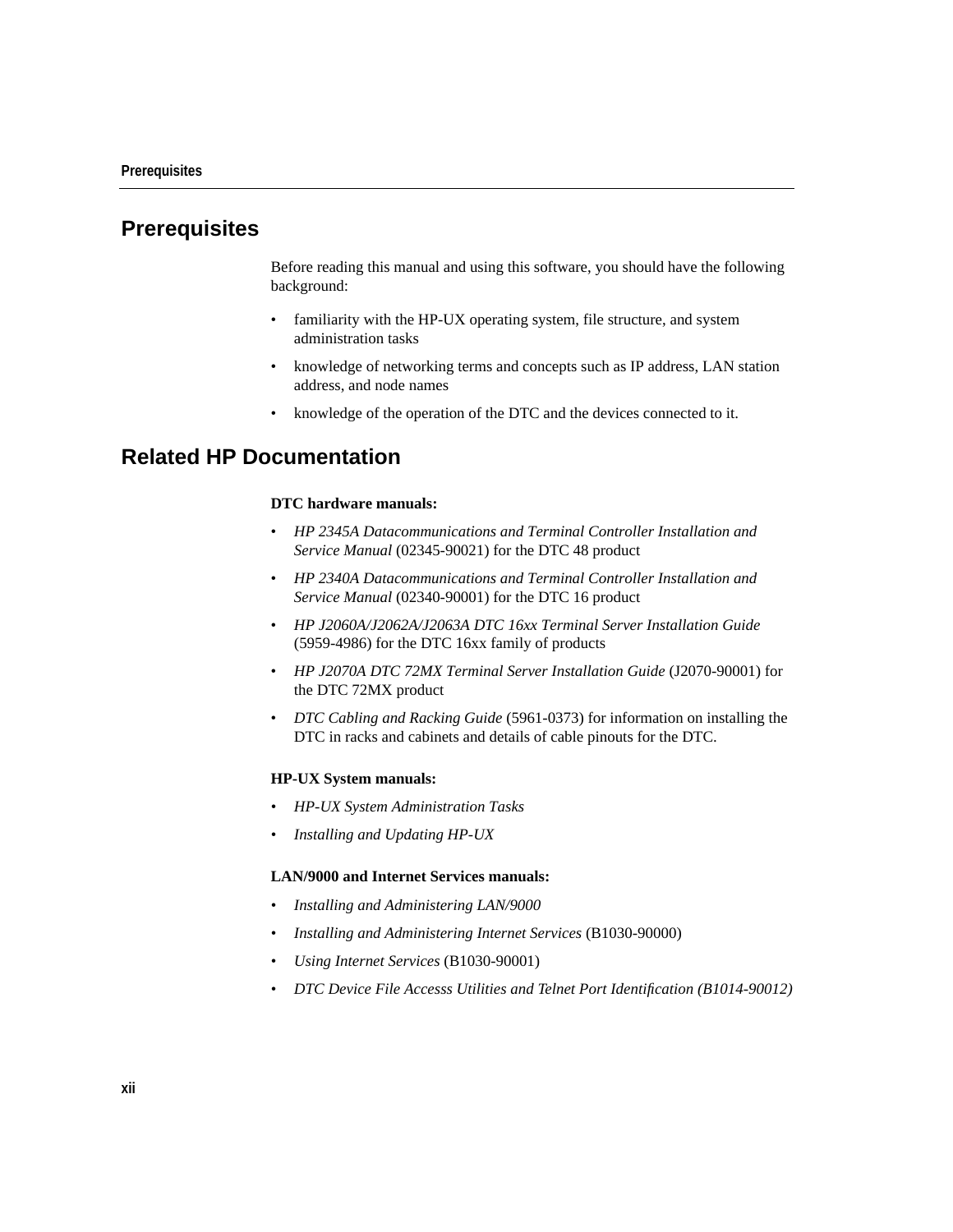# **PC-based DTC Manager manuals:**

- *HP OpenView DTC Manager User's Guide (D2355-95036)*
- *DTC Planning Guide* (D2355-95017)
- *HP DTC Technical Reference Manual* (5961-9820)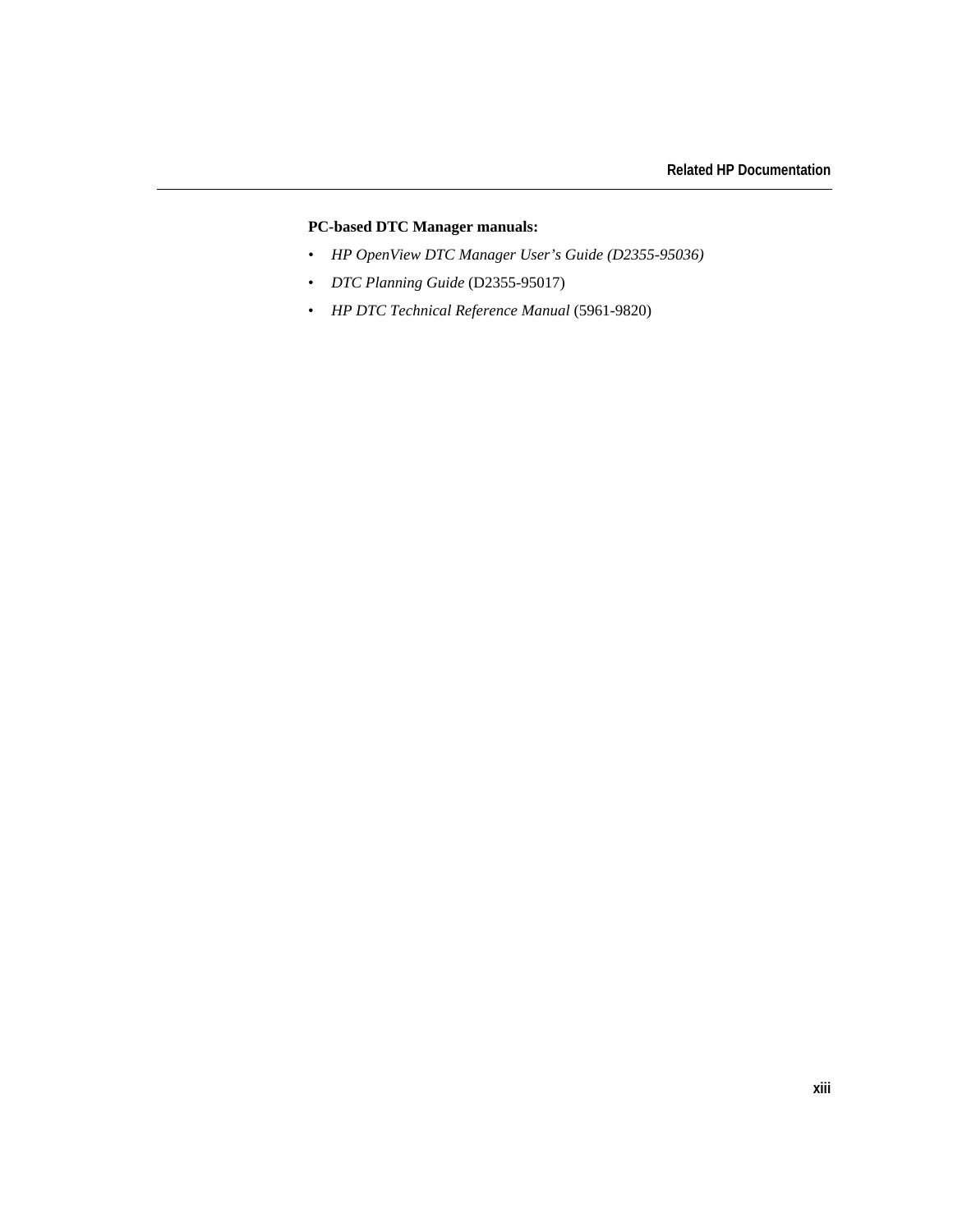**Related HP Documentation**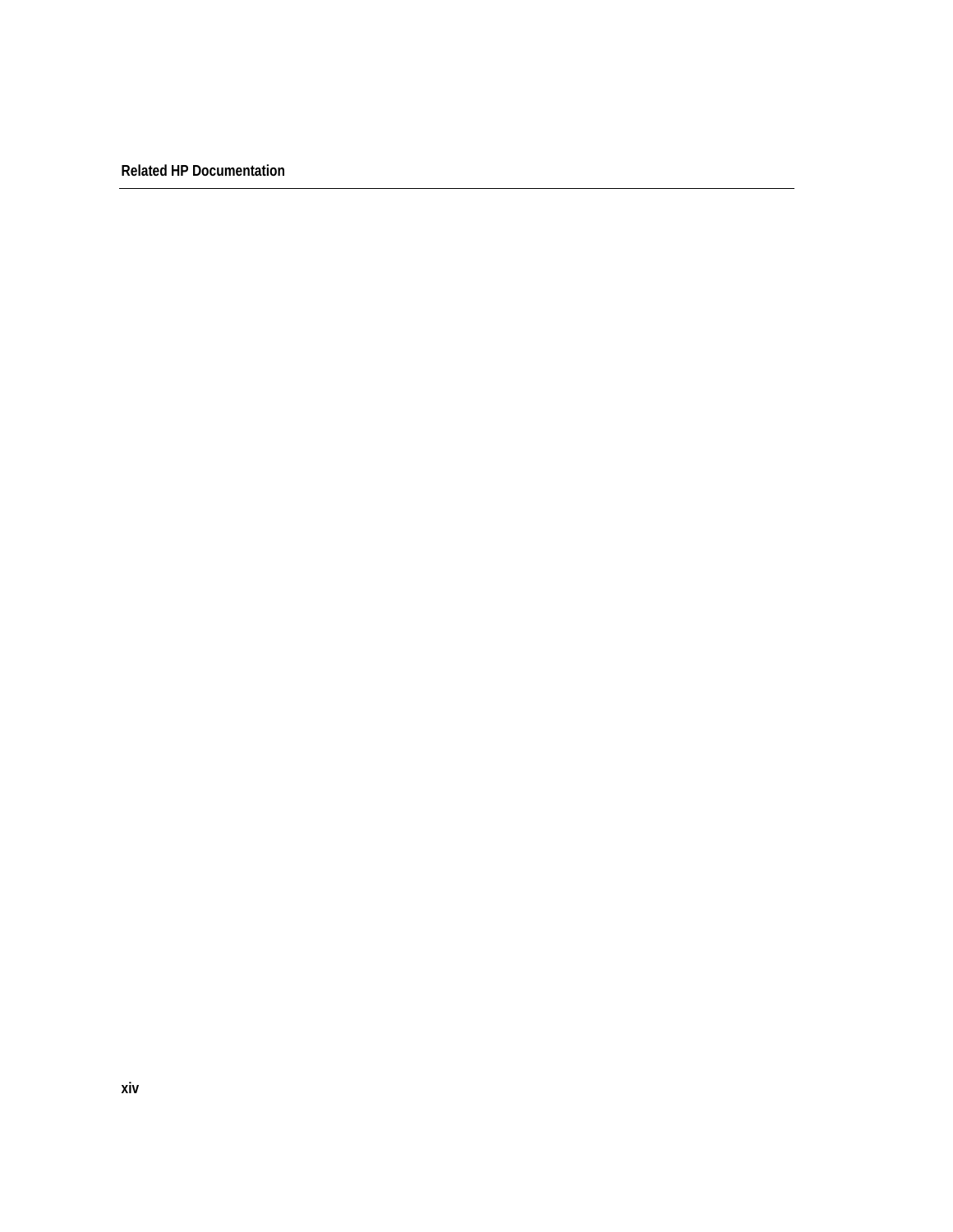# **Introduction to DTC Manager/UX**

This chapter describes the DTC Manager/UX software and the types of DTCs it can manage.

The DTC Manager/UX software provides management functions for Data Communications Terminal Controllers (DTCs) that enable you to create and maintain DTC configuration files. The DTC Manager/UX runs on the HP 9000 Series  $700<sup>1</sup>$  and 800 computer systems.

The HP 9000 system is called the *host system*. DTC Manager/UX manages DTCs that are directly connected to the host system or connected to other HP 9000 systems on the same LAN.

Note Other HP software products are available for managing DTCs from a PC or from an HP 3000 system.

# **DTC overview**

The HP Data communications and Terminal Controller (DTC) is a versatile communications server for connecting systems to terminals, printers, and other asynchronous devices. The types of connections available through a DTC are determined by the connector cards or boards mounted in and configured for that DTC.

A DTC controls the transfer of data between the devices connected to it and the computer systems which those devices can access. The DTC controls communications that would otherwise need to be controlled by the computer system. Therefore, the DTC frees system resources and can improve the processing performance of the Hewlett-Packard computers that use the DTC as their communications controller.

1 Except Series 700 diskless systems

**1**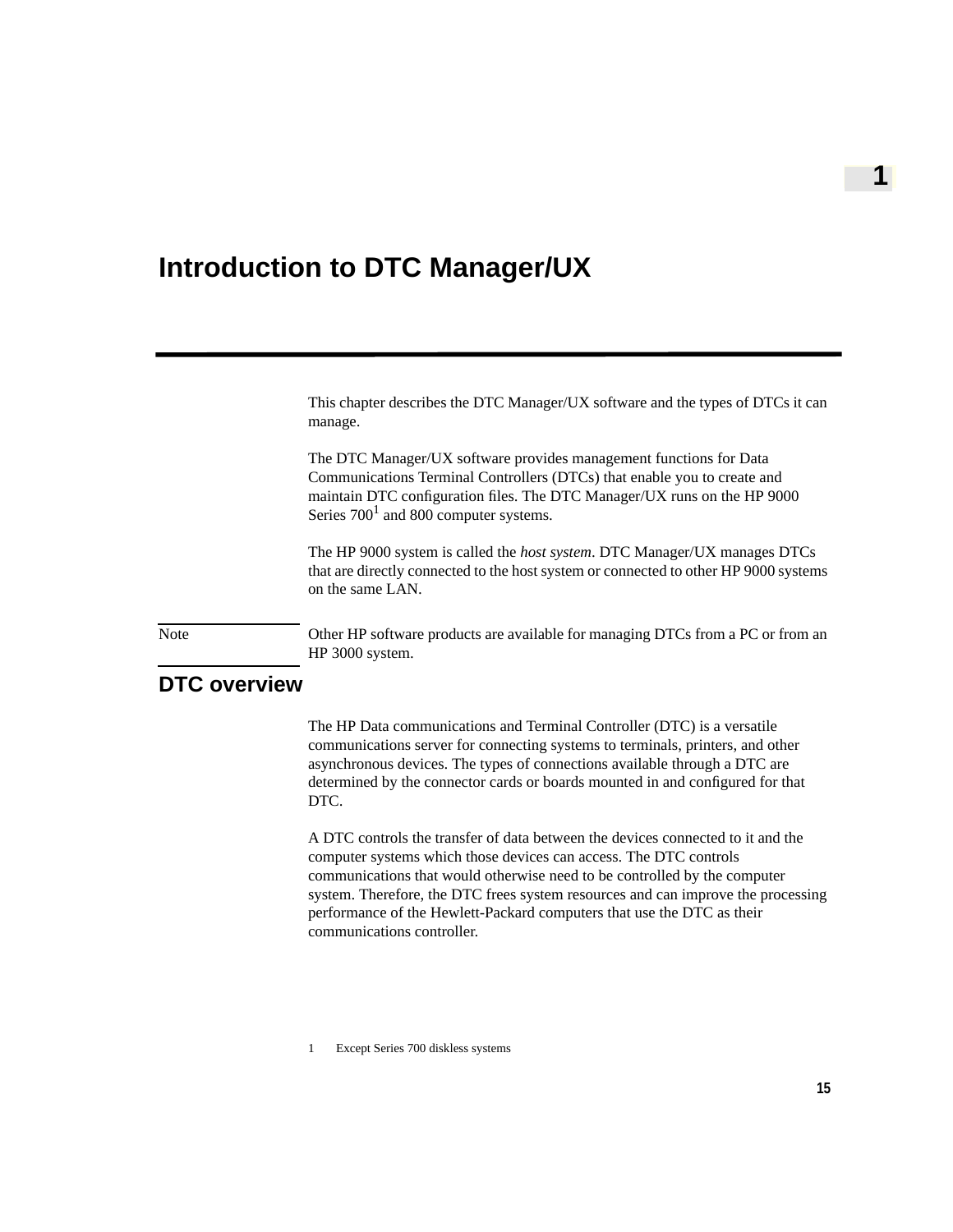As a LAN-based communications controller, each DTC can be located wherever it is most convenient for you. You may choose to locate DTCs close to the devices they control. Alternatively, you may locate them some distance away from the computer systems to which they provide access. The design of the DTC enables you to tailor your physical layout to your own needs.

The maximum number of ports available on a DTC depends on the DTC type and the combination of boards installed in it. Refer to the DTC hardware installation manuals for more detailed descriptions of the DTCs.

# **DTC Manager/UX overview**

The DTC Manager/UX (also referred to as the DTC Manager) consists of a set of commands for configuring and troubleshooting DTCs (except DTC 16RX, DTC 16iX, DTC 48/3000 and HP ARPA Telnet Express). The firmware of the DTC itself contains only the code for self-test, self-diagnostics, and download protocol. Therefore, most of the DTC's operational software must be loaded when the DTC is first switched on through a process referred to as *software download*. The software code to be downloaded to each DTC resides permanently on the computer that is responsible for managing and controlling the operations of that DTC.

**16**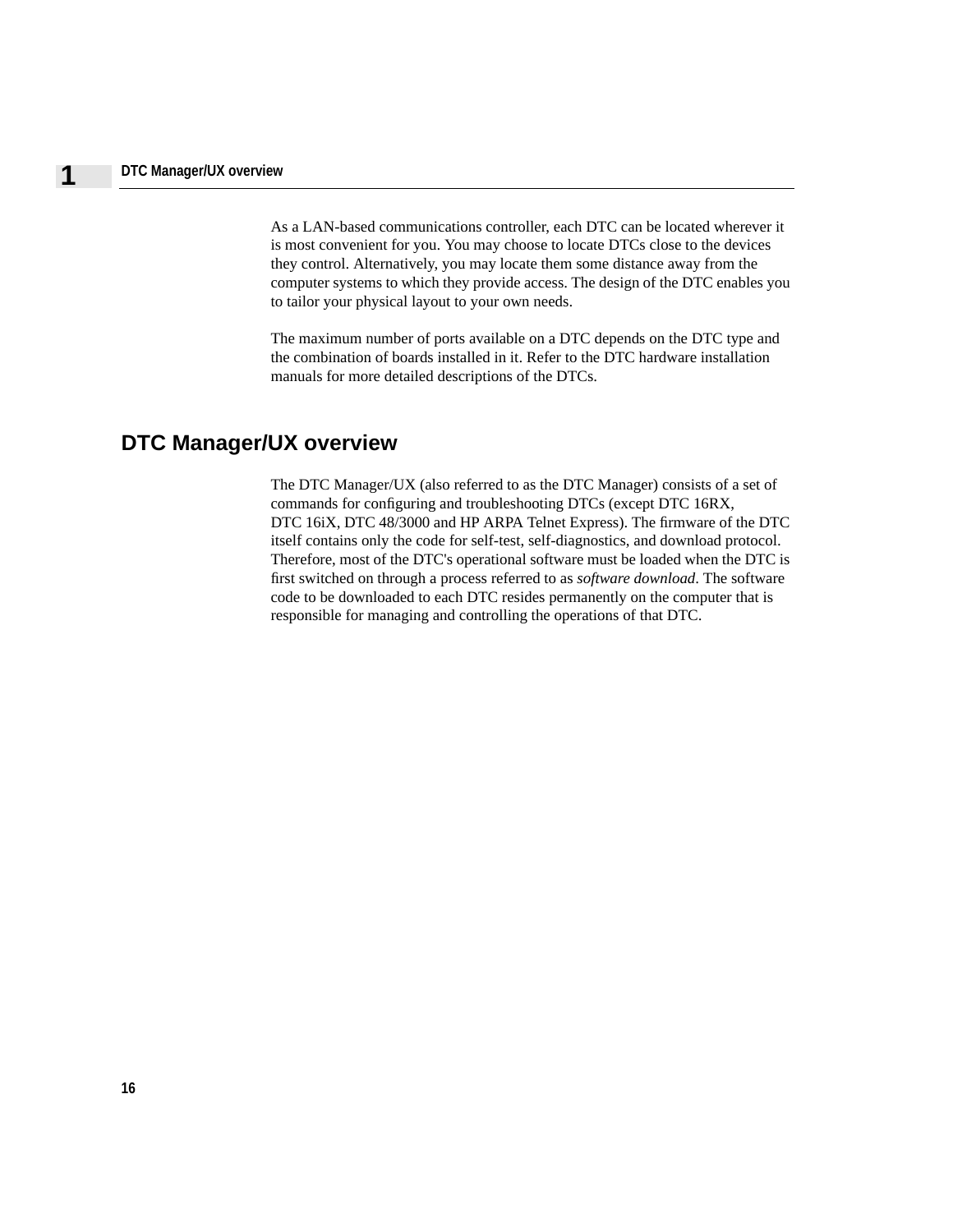# **DTC Manager/UX commands**

Note All DTC Manager/UX commands require superuser privileges.

- **dtcconfig** configures, adds, deletes, and/or modifies the DTC, and produces the configuration information that is later downloaded to the DTC
- **dtclist** lists DTC configurations or lists events in the event log
- **dtcdiag** reports DTC diagnostic information and has the following command synonyms:
	- **dtcreset**—resets a DTC, board, or port
	- **dtcupload**—uploads a DTC, board, or port
	- **dtcdownload**—downloads EEPROM code to a board
	- **dtcstat**—obtains the status of a DTC
	- **dtctest**—tests a CPU/LAN board or a selected port
	- **dtcconnstat**—obtains the status from selected ports
	- **dtcquickswitch**—switches DTC management from one host to another
	- **dtctraceon**—turns on extended trace on selected ports
	- **dtctraceoff**—turns off extended trace on selected ports
- **dtcmodifyconfs** modifies, owns/disowns, and exports/imports DTC configurations and has the following command synonyms:
	- **dtcexport**—exports a DTC configuration to a file
	- **dtcimport**—imports a DTC configuration from a file
	- **dtcown**—owns a DTC
	- **dtcdisown**—disowns a DTC
- **dtcping** performs a ping operation on DTCs
- dtccheckip performs a check for duplicated IP addresses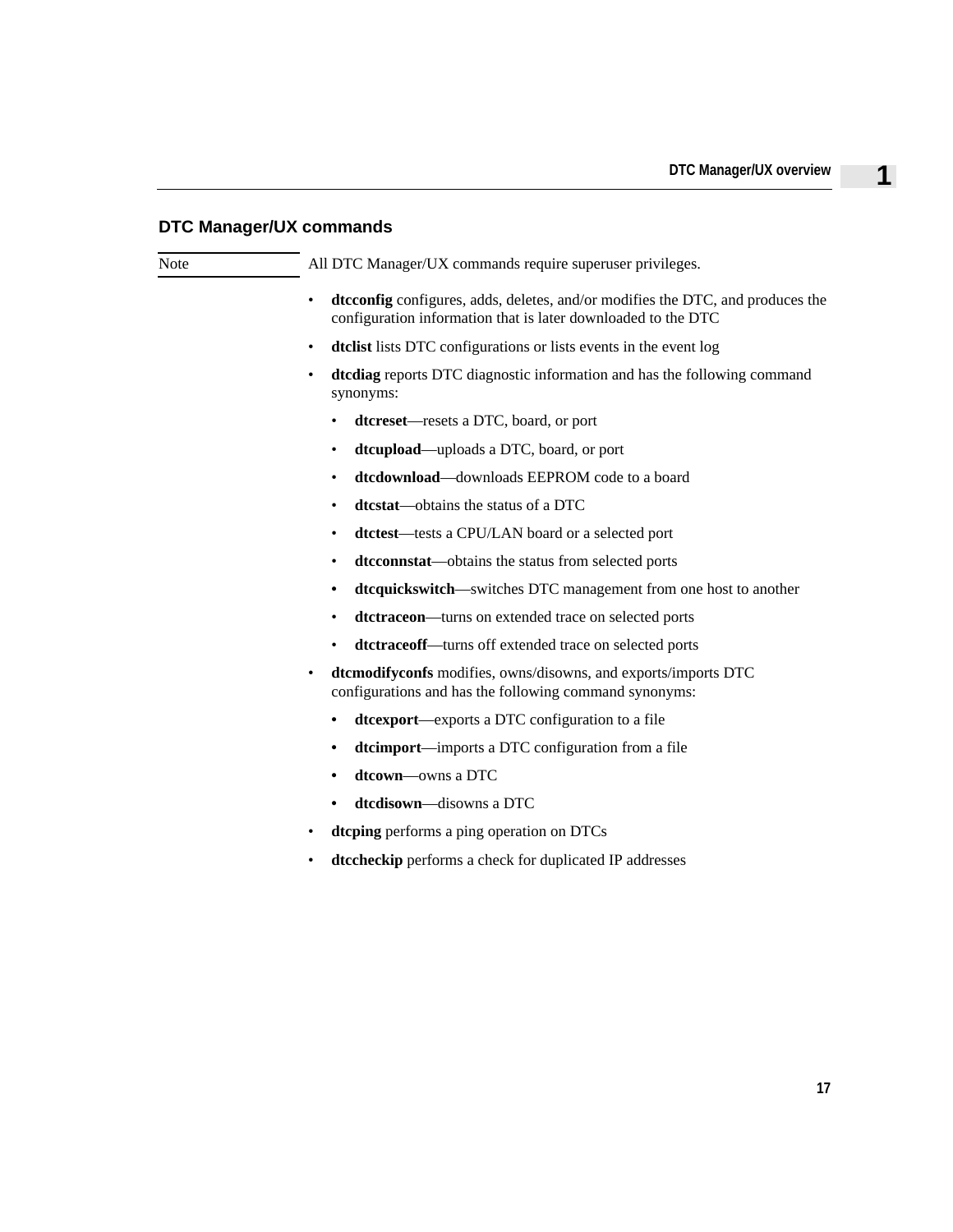# **Required daemons**

The following daemons must be running on the HP 9000 host computer for the configuration information to be downloaded to the DTC.

Note These daemons must be run with superuser privileges.

- rbootd—remote boot server daemon
- dtcnmd—DTC network management daemon
- dtcnmp—DTC state machine daemon

The rbootd daemon waits for a boot request packet from the DTC. When it receives the packet, it downloads the code and the configuration information that was generated using the **dtcconfig** command.

The dtcnmd daemon handles the transmission of network management data between the DTC management platform and the DTC.

The dtcnmp daemon executes the network management protocol enabling DTC requests to be sent and received between the DTC Manager/UX user interfaces (**dtcconfig**, **dtcdiag** and **dtcmodifyconfs**) and the DTC. The dtcnmp daemon is always started by **dtcnmd**.

If you need information on the dtcnmd, dtcnmp and rbootd daemons, refer to your man pages.

## **DTCs that can be managed by DTC Manager/UX**

Five types of DTCs can be managed by the DTC Manager/UX:

## **DTC 16TN and DTC 16MX**

The DTC 16TN has 16 asynchronous ports (separated in two eight-port groups) and does not support add-on boards. Each port group can be configured to be modem or direct-connect.

Note The full functionality of the DTC 16MX is only available using HP OpenView DTC Manager. *When managed by the DTC Manager/UX, the DTC 16MX is configured and functions exactly like a DTC 16TN.* Therefore, only the DTC 16TN product is referred to in this manual.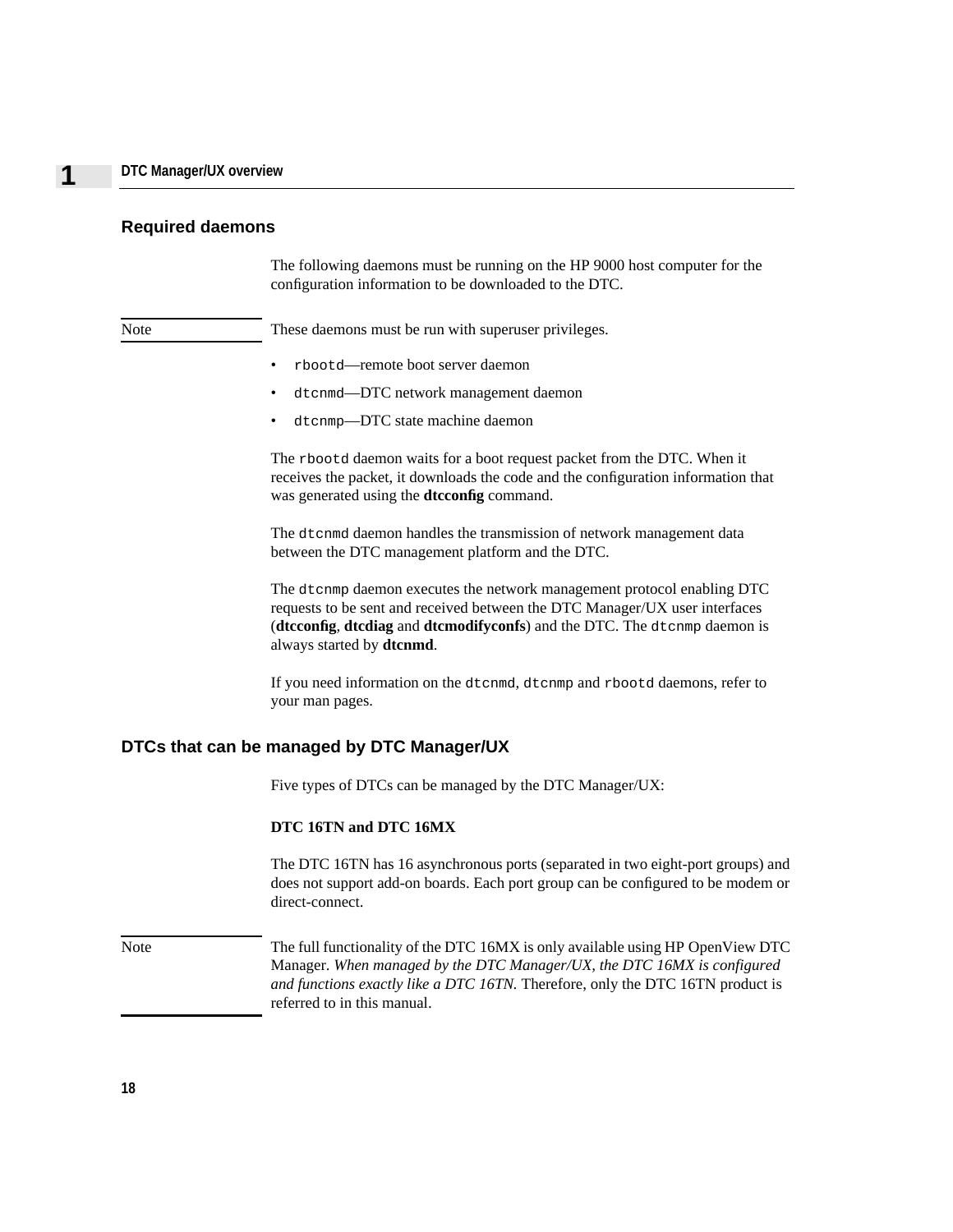# **DTC 16**

The DTC 16 can be fitted with two boards of eight ports, giving a maximum of 16 ports. It can provide connections for up to 16 directly-connected devices, or 12 remote devices using modems, or a combination of both. The back of the DTC 16 actually has three slots; two slots for connector cards and one empty slot.

## **DTC 48**

The DTC 48 can be fitted with six boards of eight ports, giving a maximum of 48 ports. It can provide connections for up to 48 directly-connected devices, or 36 remote devices using modems, or a combination of both.

The back of the DTC 48 contains six slots, each of which can contain one of the available connector boards. The slots are numbered 0 through 5 (from bottom to top). When connector boards are mounted in the slots, they are often referred to by their slot locations: for example, the board contained in slot 1 becomes board 1.

Note DTC 48s with a date code less than 3110 require a memory extension and must be upgraded with the DTC 48 Upgrade Kit (HP product 2348A). DTC 48s with a date code of 3110 or later and DTC 16s do not require a hardware memory extension.

## **DTC 72MX**

The DTC 72MX can be fitted with three boards of 24 ports, giving a maximum of 72 ports. The DTC 72 can provide connections for up to 72 directly-connected devices, or remote devices using modems, or a combination of both.

On the back, there are four slots. You must have a LAN board installed in one of the slots. Slot 0 is usually used for the LAN card. The other three slots can take boards which provide connections for up to 24 devices each.

The DTC 72MX has three port groups per board. Each port group has eight ports. Each port group can be configured to be *modem* or *direct-connect*.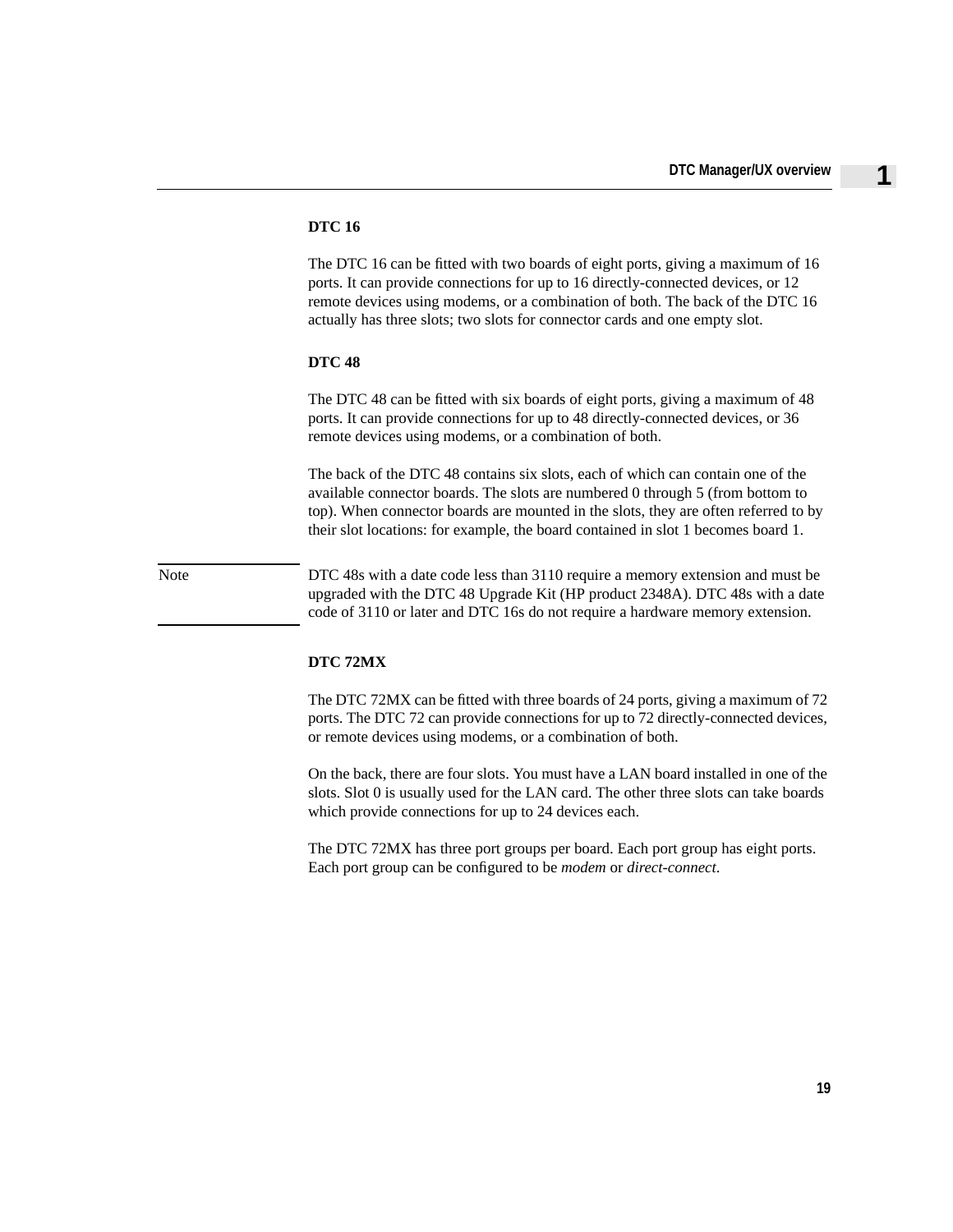# **IP addresses**

IP (Internet Protocol) addresses are composed of 32-bit integers and are used to identify an IP node in the Internet. An IP address can be assigned to a DTC as well as to an individual port on a DTC. IP addresses are usually represented in the following form:

*x.x.x.x* where *x* is a decimal number in the range 0 to 255.

Be sure that you:

- Assign a unique IP address to each IP node in your network
- Do not assign network addresses or node addresses that are all 1s or all 0s. These addresses are reserved.

To obtain Class B or Class C IP addresses, contact Government Systems, Inc. at the address below:

Government Systems, Inc. ATTN: NETWORK INFORMATION CENTER 14200 Park Meadow Drive Chantilly, VA 22021 phone (800) 365-3642 or (703) 802-4535 FAX (703) 802-8376

or send an e-mail message to hostmaster@nic.ddn.mil.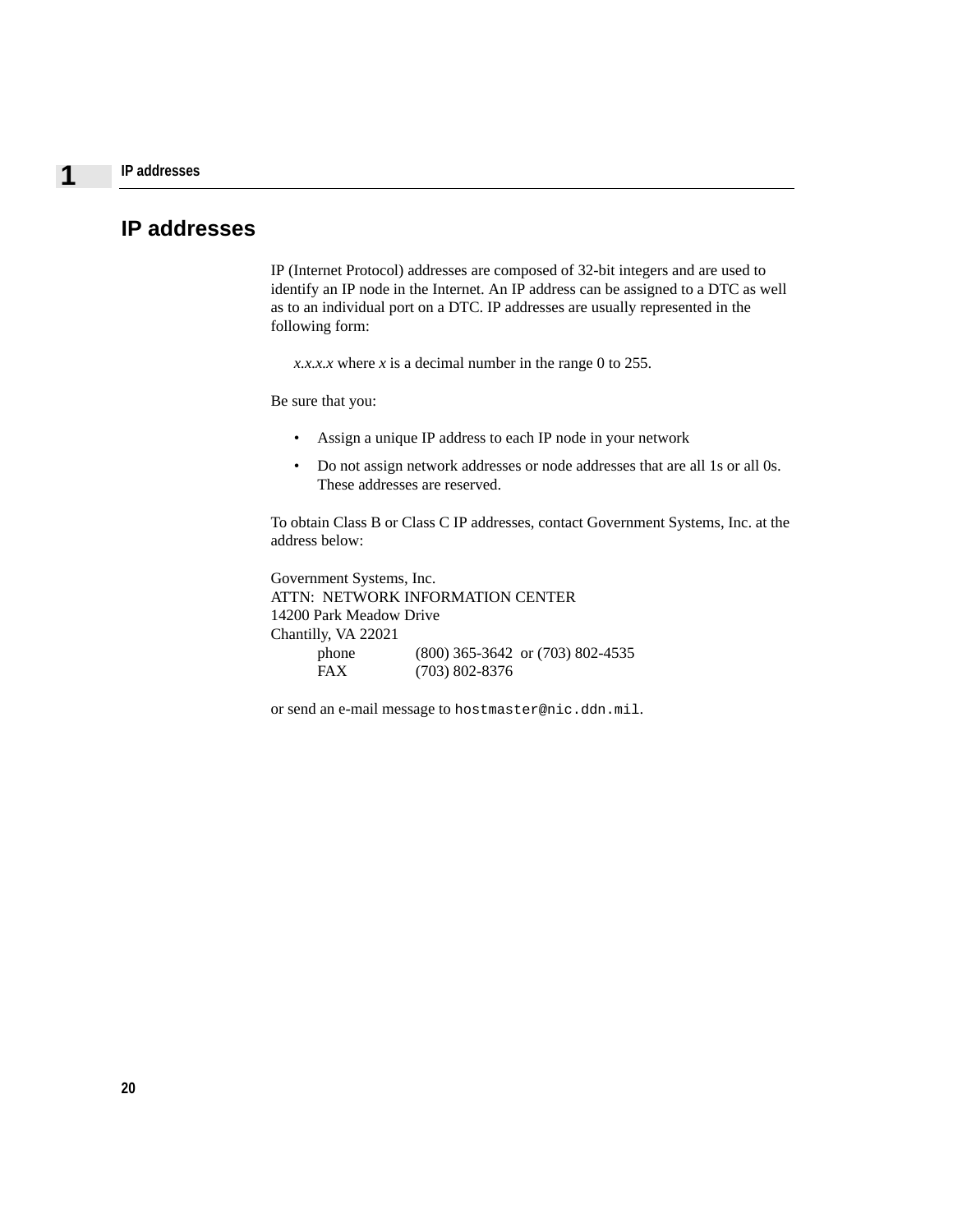# **Special DTC terminology**

The following specialized terms are used in this manual.

### **Board and card**

The terms *board* and *card* are used in this manual to mean the same thing. For the DTC 16 and DTC 48, the term *card* is employed, for example, SIC (Serial Interface Card) or connector card. The DTC 72MX and, in general, *all* other DTC types now use the term *board*.

### **CPU/LAN or LAN processor board**

Each DTC has a *processor board* that handles the overall management of the DTC. The processor board is the central processing unit (CPU) of the DTC and contains the firmware and downloaded software responsible for much of the data communications processing done by the DTC. It also provides the DTC with its connection point to the LAN via an *attachment unit interface* (AUI) cable and a *medium attachment unit* (MAU) for ThickLAN connection, or a *BNC T-Connector* for ThinLAN connection.

In the DTC 16 and DTC 48, the processor board on the DTC is called a **CPU/LAN**.

In the DTC 16TN and DTC 72MX, the processor board on the DTC is called a **LAN board.**

### **Port groups**

In the DTC 16TN and DTC 72MX, the ports are grouped into *port groups*. Each port group has eight ports. The DTC 16TN has two port groups, and the DTC 72MX has three port groups per board. Each port group can be modem or direct-connect. A port group corresponds to a connector on a board of a DTC 72MX or to a connector on a DTC 16TN.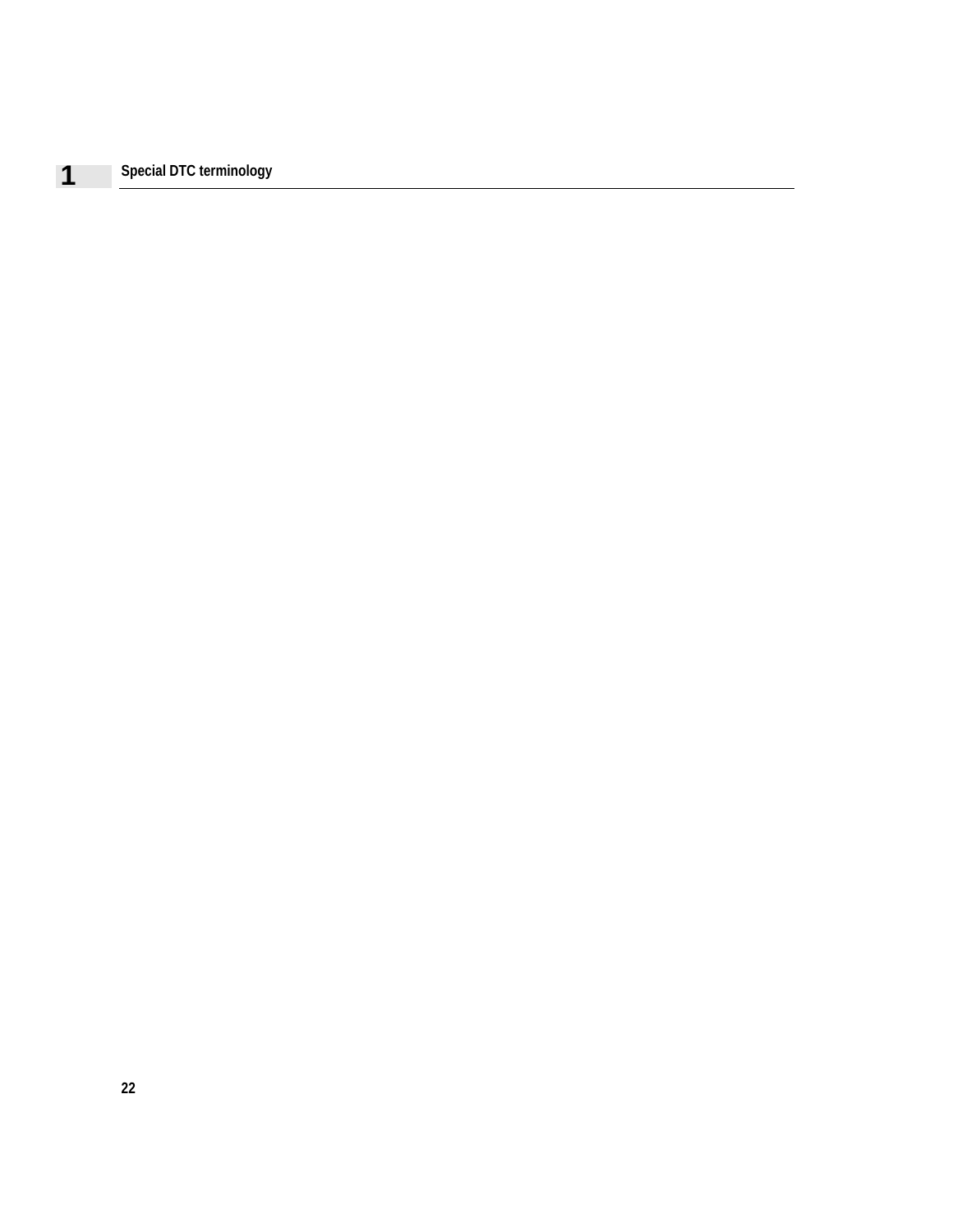# **Before installing DTC Manager/UX**

This chapter describes requirements that must be satisfied before DTC Manager/UX can be installed.

Even though the product supports up to 4 LAN devices, it is recommended that all LAN devices be located on a single LAN, lan0 (to facilitate the installation procedure), and that DTC Manager/UX be located on this same LAN. DTC Manager/UX is, however, compatible with other LAN devices that are connected to the LAN by means of a bridge or hub.

Note DTC Manager/UX does not provide support for router-connected devices.

### **Hardware requirements**

Ensure that you have the following:

- an HP 9000 Series 700 or 800
- LAN/9000 LINK hardware components including a minimum of one LAN interface card (LANIC) and up to 4 LAN devices
- for an 800 system, a terminal connected to a MUX
- at least 20 Mbytes of free disk space for the DTC Manager/UX software
- additional disk space depending on the number of DTCs, the DTC types, and the space you need for upload files<sup>1</sup> during troubleshooting

The upload files are located in the /var/opt/dtcmgr/upload directory. You can save up to three upload files from each DTC. When three upload files have been saved, DTC Manager/UX overwrites the first one again. The disk space needed is:

- 1 Mbyte for each upload file from a DTC 16 or DTC 48
- 3 Mbytes for each upload file from a DTC 16TN
- 5 Mbytes for each upload file from a DTC 72MX
- 1 Only upload DTC files if instructed to do so by an HP engineer.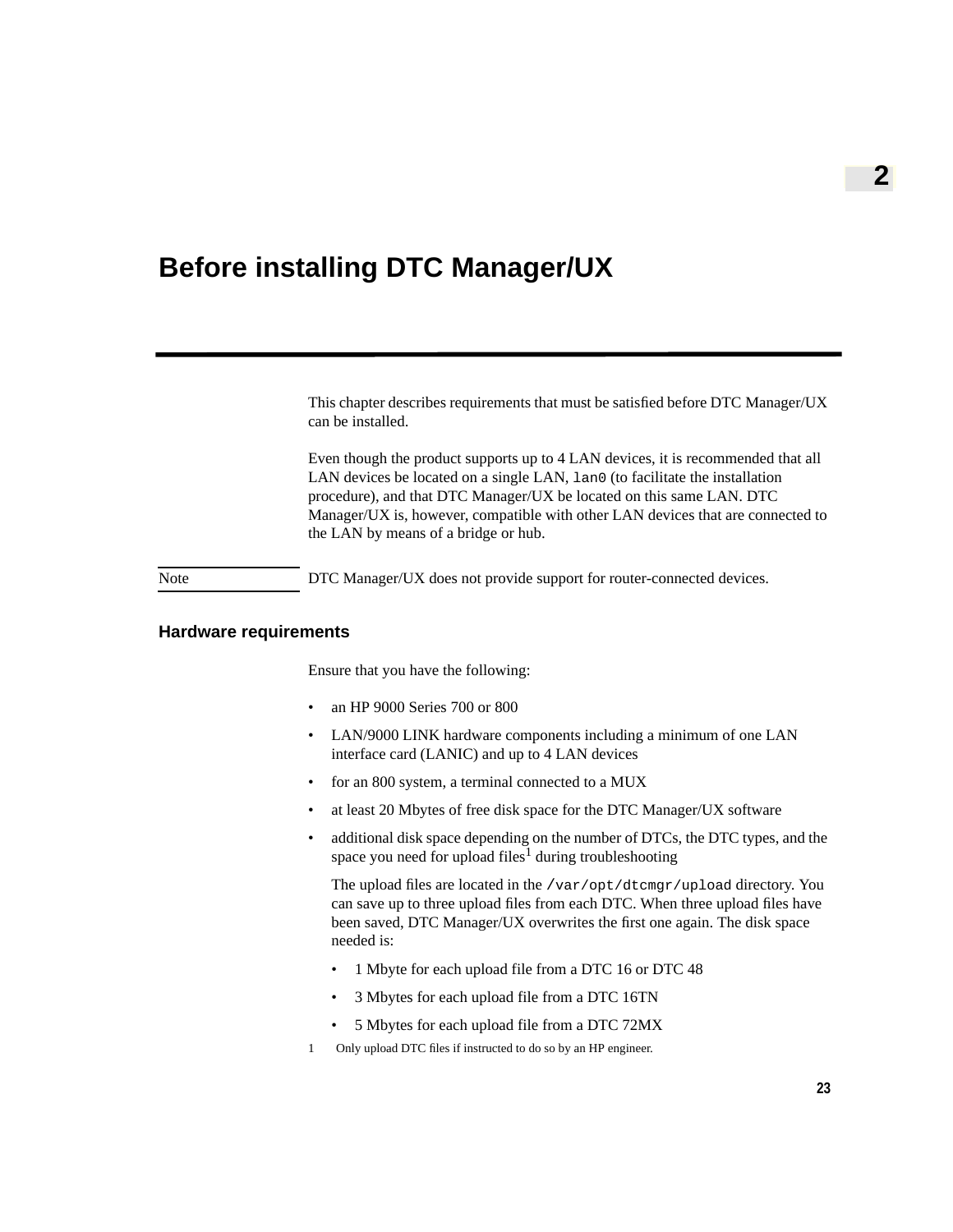| <b>Note</b> | This note only applies to DTC 48s and DTC 16s.<br>DTC 48s with a date code less than 3110 require a memory extension and must be<br>upgraded with the DTC 48 Upgrade Kit (HP product 2348A). DTC 48s with a date<br>code of 3110 or later and DTC 16s do not require a hardware memory extension. |
|-------------|---------------------------------------------------------------------------------------------------------------------------------------------------------------------------------------------------------------------------------------------------------------------------------------------------|
| <b>Note</b> | The following DTC-installable cards are not supported on a DTC being managed on<br>an HP 9000 system by the DTC Manager/UX software:                                                                                                                                                              |
|             | - X.25 Synchronous Network Processor card<br>- Telnet Access Card.                                                                                                                                                                                                                                |

## **Software requirements**

Ensure that you have the following software installed and operational on your HP 9000:

- HP-UX Operating System version 10.x or 9.x for your HP 9000 series.
- **Internet Services**
- LAN/9000

# **Supported terminals**

The following terminals are supported with the DTC Manager/UX:

- HP compatible terminals with programmable function keys and on-screen display of function key labels
- HP terminals with ASCII mode
- Wyse-30, Wyse-50 and Wyse-60 terminals
- VT100 and VT200 terminals

(The function keys are obtained by pressing the control and F keys simultaneously, followed by the appropriate key in the range 1 through 8.)

Note Default terminal with HP Common Desktop Enviroment (CDE) "dtterm" is not supported. (use "hpterm" with this environment).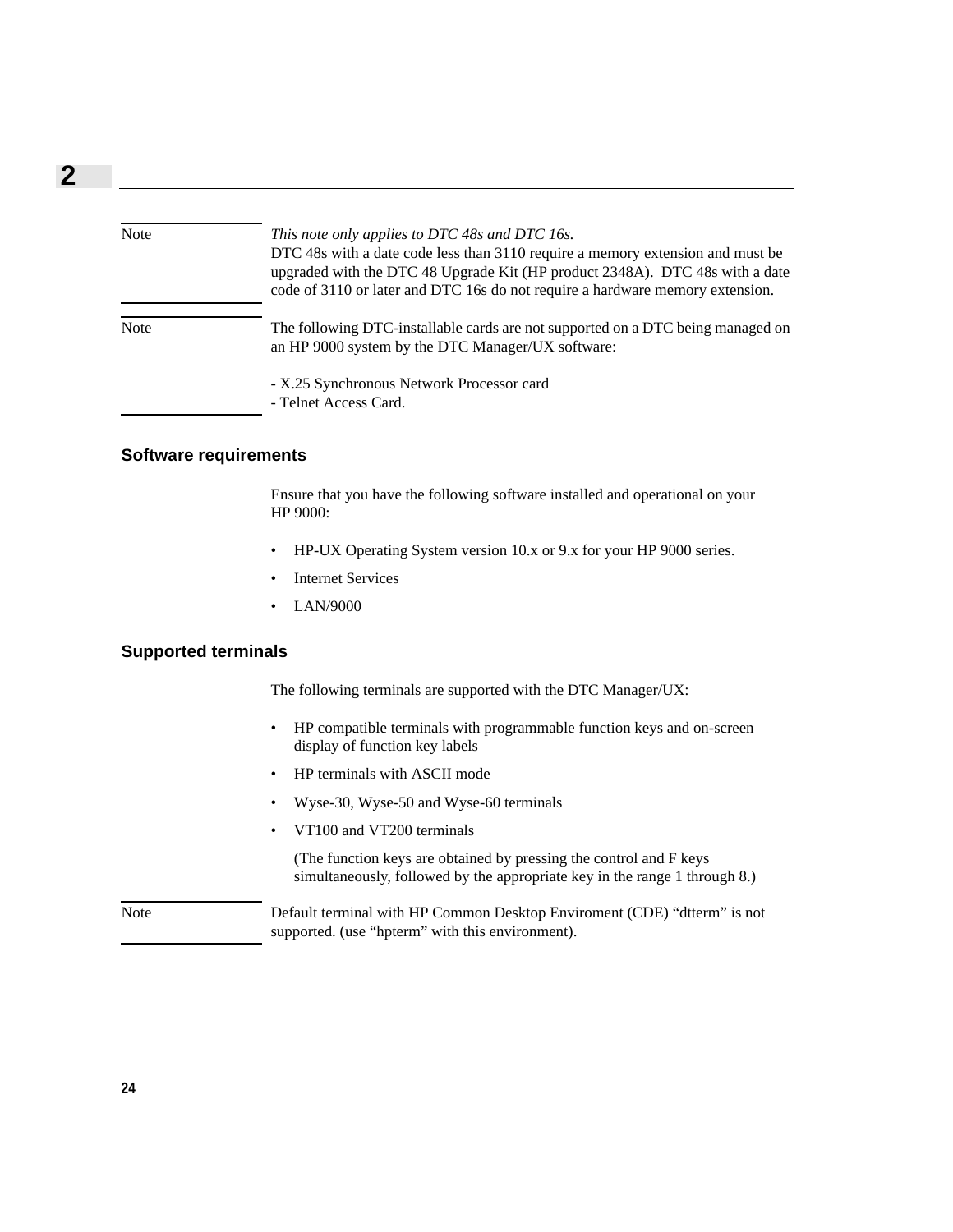# **Installing DTC Manager/UX**

This chapter describes how to install DTC Manager/UX software and prepare the environment for the required daemon processes. Instructions are provided for HP-UX 10.x and HP-UX 9.x. It is presumed that the HP-UX operating system, LAN/9000, and Internet Services are installed and operational on your site. **Installation considerations** You can install the DTC Manager on an upgraded HP-UX 10.x system in much the same way as if you were installing from scratch. If you are installing DTC Manager on an upgraded system, check that the product files are in the correct location. A DTC Manager migration will occur as part of the installation process. You will have to reset your DTCs which ensures that the upgrade and migration have been successful (see Resetting a DTC Board for more information). You can display a list of managed DTCs using the command **dtclist -c**. For more information on migrating from HP-UX 9.x to HP-UX 10.x, refer to the document *Upgrading from HP-UX 9.x to 10.x version B.10.01*, part number B2355-90050.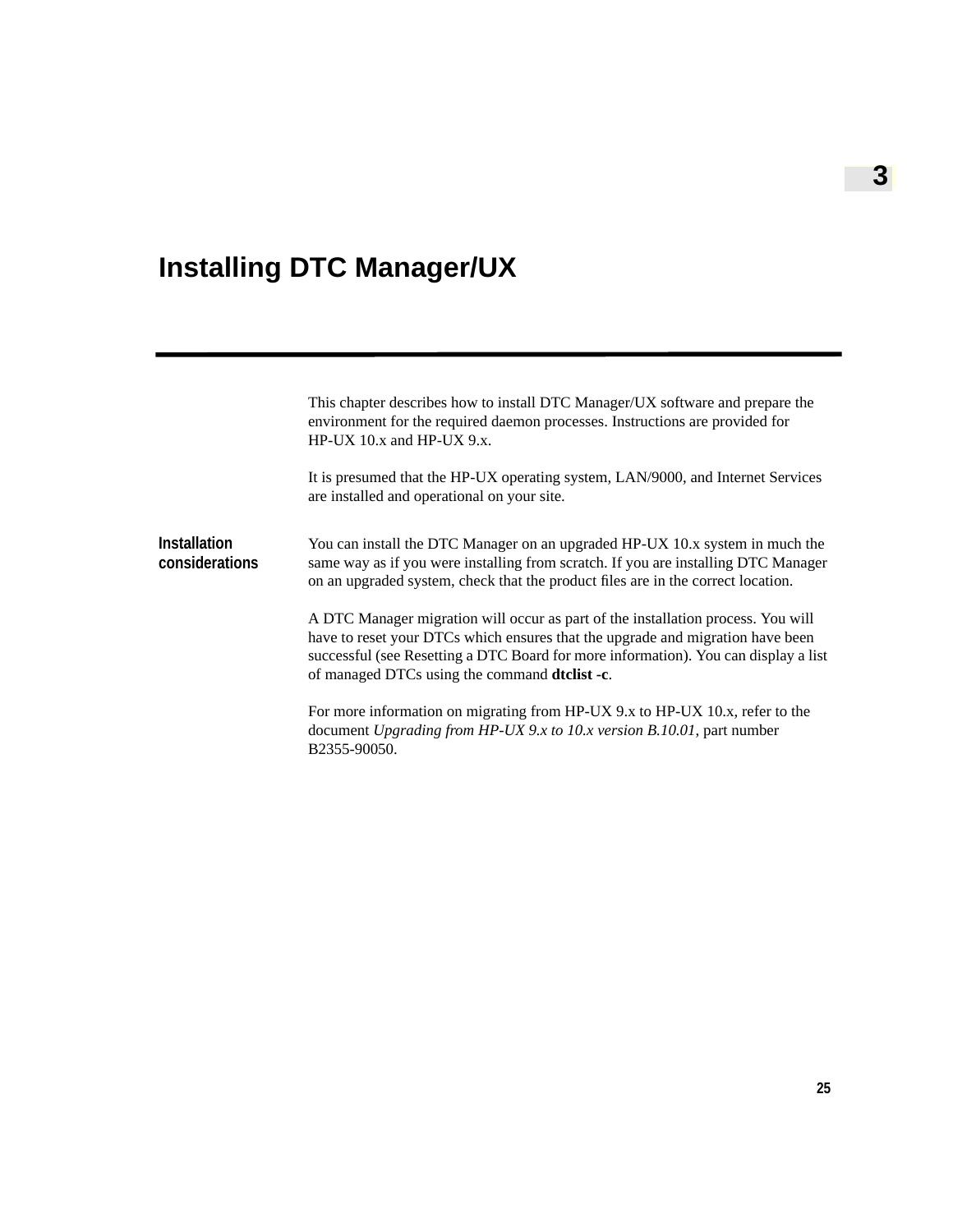# **Installing DTC Manager/UX with HP-UX 10.x**

You install DTC Manager/UX software with the **swinstall** utility program. Refer to the man pages for instructions on how to use **swinstall**.

HP software is delivered in bundle form (bundles contain one or more software products, subproducts and related filesets). The name of the DTC Manager/UX bundle is J2120A. This bundle contains the product DTCMGR which is organized into three subproducts:

- Manuals
- MinimumRuntime
- Runtime

You can view a detailed description of the filesets that make up each of these subproducts with **swinstall** functions.

# **Installing the software**

| Note | You can use <b>swinstall</b> 's online help facility to get information about the utility's<br>various options and functions.                                                                                                                                                           |
|------|-----------------------------------------------------------------------------------------------------------------------------------------------------------------------------------------------------------------------------------------------------------------------------------------|
|      | Log in as root.<br>1                                                                                                                                                                                                                                                                    |
|      | Start the installation utility by entering swinstall at the shell prompt.<br>2                                                                                                                                                                                                          |
| Note | You may need to select the target system from the <b>Target Selection</b> screen<br>(depending on your configuration).                                                                                                                                                                  |
|      | At the <b>Specify Source</b> screen, enter the name of the host system where the device<br>3<br>(used to load the software) is mounted.                                                                                                                                                 |
|      | Enter the path to the source depot in the field provided or choose <b>Source depot</b><br>4<br>path and select the path from the list of available paths.                                                                                                                               |
|      | Select OK when the information is complete.<br>5                                                                                                                                                                                                                                        |
|      | The system displays product information in the <b>Software Selection</b> screen.                                                                                                                                                                                                        |
| Note | If you want to select certain subproducts and/or filesets for a partial installation of the<br>software, use the Actions menu Show description and Description commands to<br>display the desired components. You can then mark them for installation as described<br>in the next step. |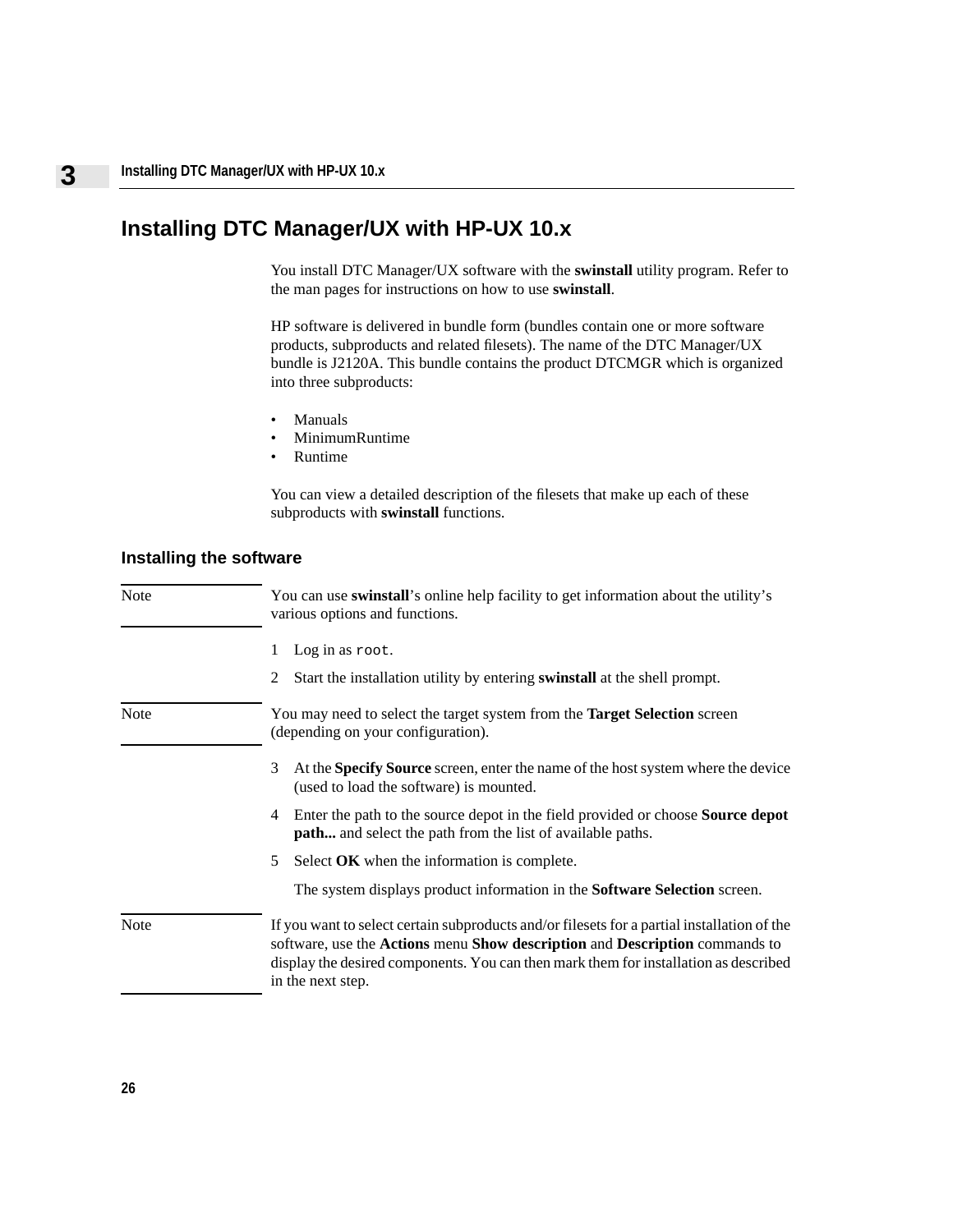6 Use the space bar (or mouse) to highlight the product and then select **Mark For Install** from the **Actions** menu.

A screen appears with information about various dependencies required for the operation of DTC Manager/UX.

7 Select **OK**.

**Yes** appears to the left of the product name.

8 Select **Install (analysis)...** from the **Actions** menu.

The Install Analysis screen appears. The system verifies the suitability of the target environment and displays a **Ready** status when this task is completed.

9 Select the **Logfile** option and verify that no errors were recorded during the analysis phase. Select **OK** to exit the **Logfile** screen and then select **OK** again at the **Install Analysis** screen.

A confirmation screen prompts you to confirm your intention to install the selected product(s).

10 Select **Yes** to proceed with the installation.

The **Install** screen appears with a display of installation information.

When the installation is completed, verify that the **Status** line in the **Install** screen displays Completed.

- 11 Select **Logfile...** again and verify that no errors were recorded during the installation process.
- 12 Select **Done** to return to the **Software Selection** screen and then select **Exit** from the **File** menu.
- 13 Close all applications, log out of the current session, and then log in to a new session.

DTC Manager/UX software is now installed. Go to the following sections to ensure that the required daemon processes are present and operational.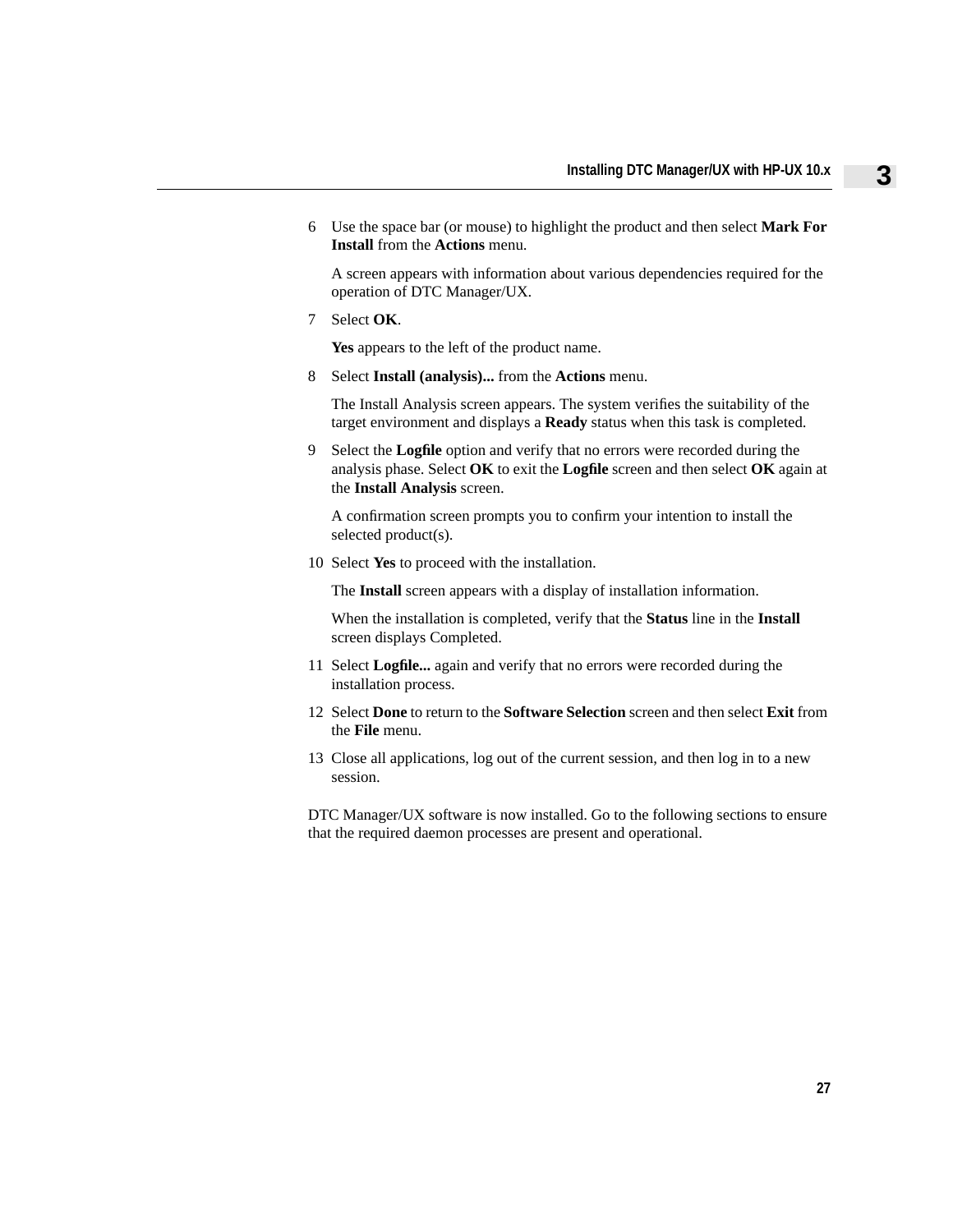## **Preparing the environment for the required daemon processes**

Before you can run DTC Manager/UX, you must configure certain parameters in the /etc/rc.config.d/netdaemons file. This is necessary to ensure that the required daemons will be started automatically when your system is rebooted.

#### **Checking the name of LAN device file**

- 1 Execute the **lanscan** command to display the list of physically connected LAN devices on your system.
- 2 Look for the **Net-Interface Name** defined in the information displayed by **lanscan**. Identify the LAN device file name that corresponds to the LAN on which your DTCs are connected (lan0, for example).

#### **Configuring the netdaemons configuration file**

The /etc/rc.config.d/netdaemons configuration file contains data related to Internet Services.

1 Open the netdaemons configuration file with your text editor (or use **ch\_rc**) and go to the following lines:

```
export START_RBOOTD=0
export RBOOTD_DEVICES=
```
To make the rbootd daemon start automatically when the system is booted, ensure that the value at the end of the START\_RBOOTD line is set to 1 as shown below.

export START\_RBOOTD=1

Note No space is allowed after the equal (=) sign.

2 Verify that all LAN devices connected to the DTC(s) are declared in the RBOOTD\_DEVICES line.

Note The DTC Manager supports up to four LAN devices.

Enter the full path name of each LAN device (separate each device name with a space) as shown below:

#### **Version 10.00/10.01/10.10/10.20**

export RBOOTD\_DEVICES="/dev/lan0 /dev/lan1 /dev/lan3"

#### **From Version 10.30**

export RBOOTD\_DEVICES="lan0 lan1 lan3"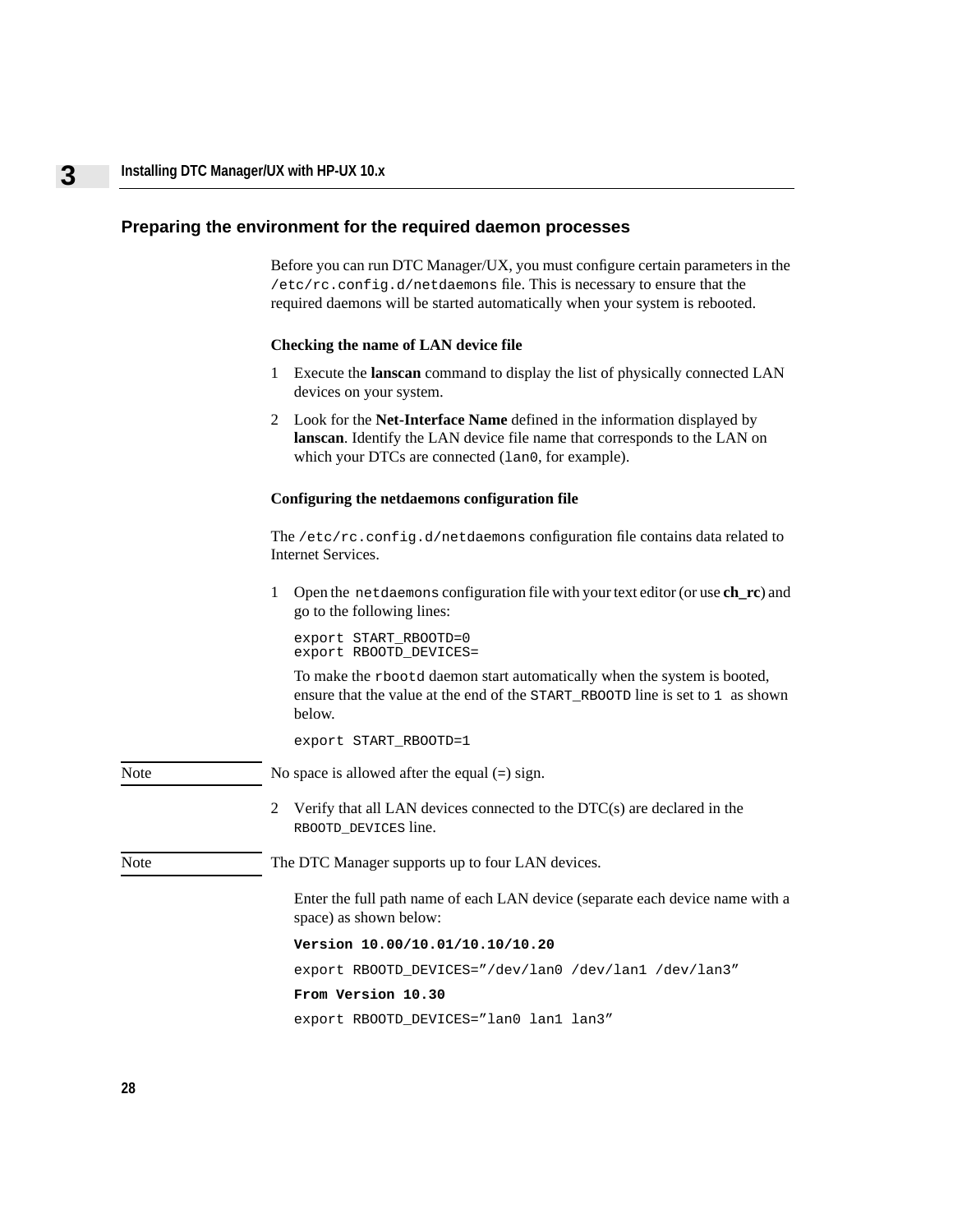| <b>Note</b>    | Quotation marks are mandatory if you are declaring <i>more than one</i> device and a space                                                                                                                   |
|----------------|--------------------------------------------------------------------------------------------------------------------------------------------------------------------------------------------------------------|
|                | is not allowed after the equal $(=)$ sign.                                                                                                                                                                   |
| <b>Caution</b> | Do not remove any existing LAN device declarations from this line. This information<br>might be needed for other system functions.                                                                           |
|                | Save the file (if you made any modifications) and exit the editor.<br>3                                                                                                                                      |
|                | Running the daemons without rebooting                                                                                                                                                                        |
|                | DTC Manager/UX cannot run without the required daemon processes.                                                                                                                                             |
| <b>Note</b>    | The netdaemons configuration file must contain the values described in the<br>previous section before you can start the daemons without rebooting your system.                                               |
|                | Normally, the daemons are started automatically each time you boot your system. If<br>you do not want to reboot your system at this time you can start the daemons<br>manually by following the steps below: |
|                | If the required daemons are not already running on your system, start them by<br>1<br>entering:                                                                                                              |
|                | /sbin/init.d/rbootd start                                                                                                                                                                                    |
|                | to start the rbootd daemon.                                                                                                                                                                                  |
|                | Enter:<br>$\mathcal{L}$                                                                                                                                                                                      |
|                | /sbin/init.d/dtcmgr start                                                                                                                                                                                    |
|                | to start the dtcnmd and dtcnmp daemons.                                                                                                                                                                      |
|                | Proceed to the next section to verify that the daemons are running.                                                                                                                                          |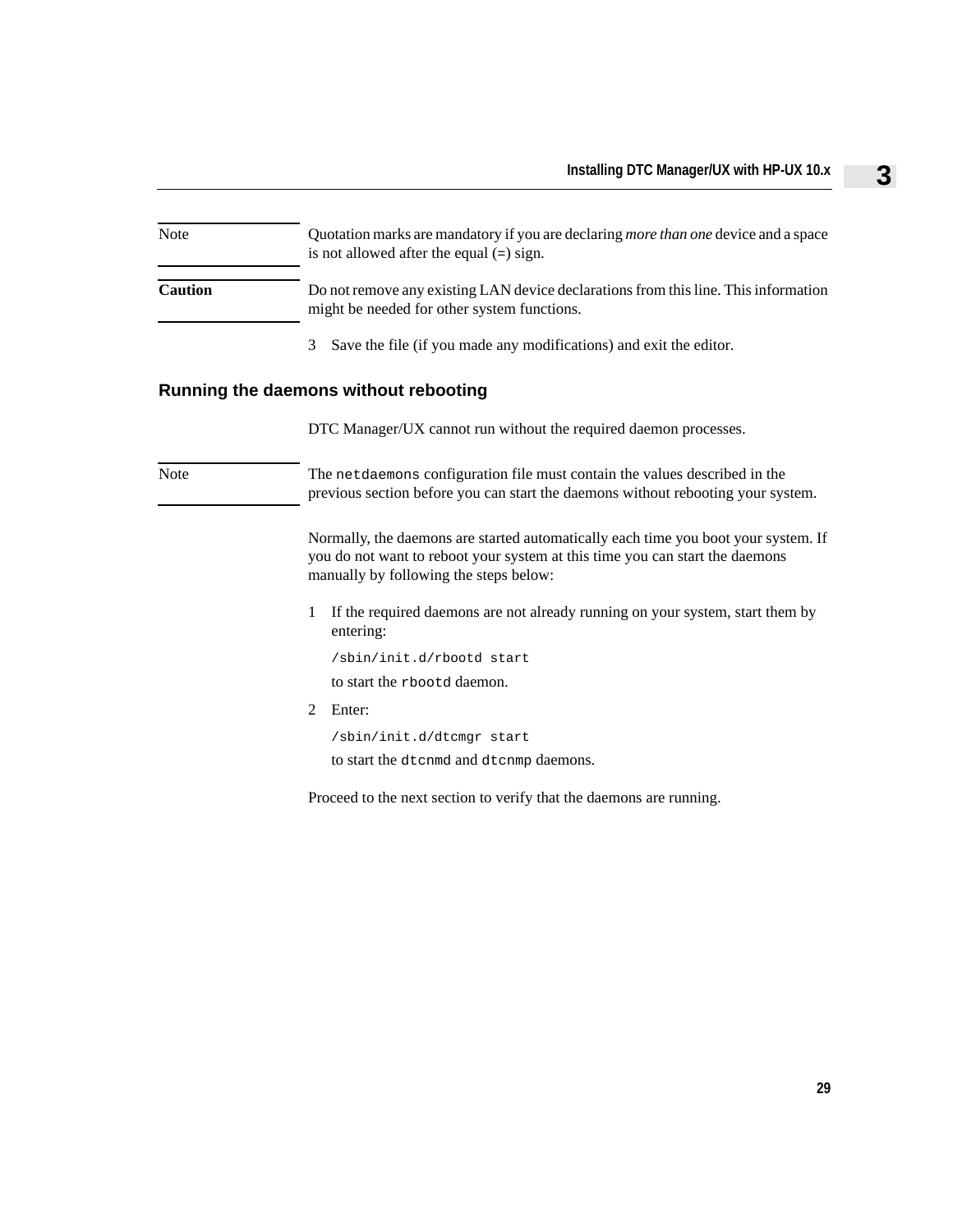## **Verifying that the daemons are running**

1 Use the **ps -ef** command to check the daemons.

To check whether rbootd is running, use:

ps -ef |grep rbootd

To check whether dtcnmd and dtcnmp are running, use:

ps -ef |grep dtcnm

2 Look at the rbootd and dtcnmd log files to check for errors when the daemons were started up.

Execute the HP-UX **tail** command from the shell prompt to look at the log files. Make sure that the **tail** command shows enough information.

Note The following commands are for HP-UX version 10.0 (before 10.30):

tail /var/adm/rbootd.log Sat Jan 1 08:48:46 2000 : STARTUP Sat Jan 1 08:48:47 2000 : INITIALIZATION COMPLETE tail /var/opt/dtcmgr/log/dtcnmd.log Sat Jan 1 08:48:55 2000 : STARTUP Sat Jan 1 08:48:56 2000 : INITIALIZATION COMPLETE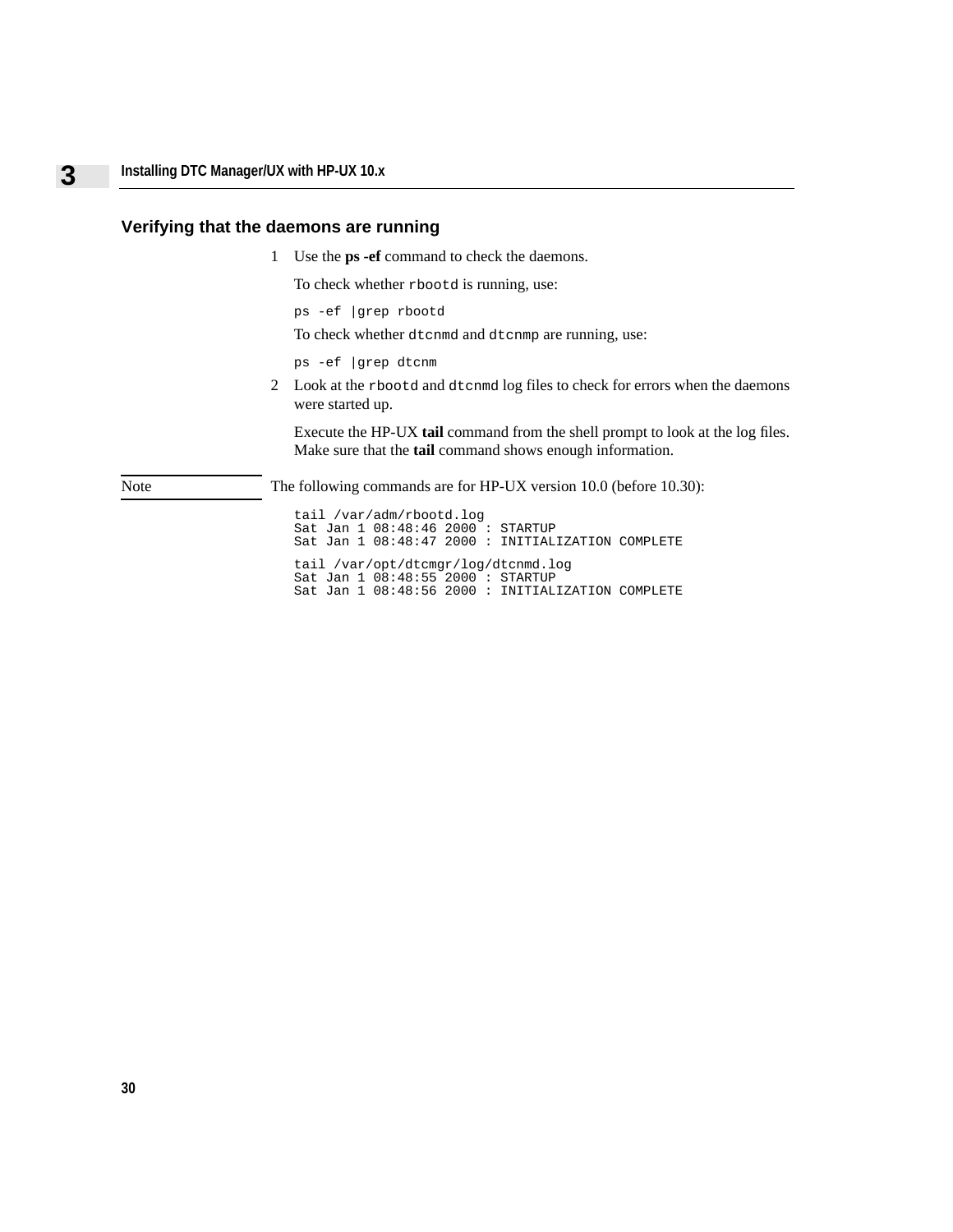| Note | The following commands are for HP-UX version 10.30 (with four lan cards; lan0,<br>$lan1$ , $lan2$ and $lan3$ ):                                                                                                                                                                                                                                                                                                                                                                                                                                                                                                                                                                                                                                                                                                                                                                                        |
|------|--------------------------------------------------------------------------------------------------------------------------------------------------------------------------------------------------------------------------------------------------------------------------------------------------------------------------------------------------------------------------------------------------------------------------------------------------------------------------------------------------------------------------------------------------------------------------------------------------------------------------------------------------------------------------------------------------------------------------------------------------------------------------------------------------------------------------------------------------------------------------------------------------------|
|      | tail /var/adm/rbootd.log<br>Sat Jan 1 08:48:46 2000 : STARTUP<br>Sat Jan 1 08:48:46 2000 : ppa=0 Ether<br>Sat Jan 1 08:48:46 2000 : lan0: type: Ether NMID = 0<br>Sat Jan 1 08:48:46 2000 : ppa=1 Ether<br>Sat Jan 1 08:48:46 2000 : lan1: type: Ether NMID = 1<br>Sat Jan 1 08:48:46 2000 : ppa=2 Ether<br>Sat Jan 1 08:48:46 2000 : lan2: type: Ether NMID = 2<br>Sat Jan 1 08:48:46 2000 : ppa=3 Ether<br>Sat Jan 1 08:48:46 2000 : lan3: type: Ether NMID = 3<br>Sat Jan 1 08:48:46 2000 : matched lan0 : ppa 0<br>Sat Jan 1 08:48:46 2000 : matched lan1 : ppa 1<br>Sat Jan 1 08:48:46 2000 : matched lan2 : ppa 2<br>Sat Jan 1 08:48:46 2000 : matched lan3 : ppa 3<br>Sat Jan 1 08:48:46 2000 : got 4 lan device(s)<br>Sat Jan 1 08:48:47 2000 : INITIALIZATION COMPLETE                                                                                                                        |
|      | tail /var/opt/dtcmgr/log/dtcnmd.log<br>Sat Jan 1 08:48:55 2000 : STARTUP<br>Sat Jan 1 08:48:55 2000 : COUNT : 4<br>Sat Jan 1 08:48:55 2000 : ppa = 0<br>Sat Jan 1 08:48:55 2000 : type: Ether 'lan0'; index= 0<br>Sat Jan 1 08:48:55 2000 : ppa = 1<br>Sat Jan 1 08:48:55 2000 : type: Ether 'lan1'; index= 1<br>Sat Jan 1 08:48:55 2000 : ppa = 2<br>Sat Jan 1 08:48:55 2000 : type: Ether 'lan2'; index= 2<br>Sat Jan 1 08:48:55 2000 : ppa = 3<br>Sat Jan 1 08:48:55 2000 : type: Ether 'lan3'; index= 3<br>Sat Jan 1 08:48:55 2000 : found 4 supported rbootd interface(s):<br>Sat Jan 1 08:48:55 2000 : nmd_main : got 4 lan devices<br>Sat Jan 1 08:48:55 2000 : matched lan0 : ppa 0<br>Sat Jan 1 08:48:55 2000 : matched lan1 : ppa 1<br>Sat Jan 1 08:48:55 2000 : matched lan2 : ppa 2<br>Sat Jan 1 08:48:55 2000 : matched lan3 : ppa 3<br>Sat Jan 1 08:48:56 2000 : INITIALIZATION COMPLETE |

These **tail** commands show you the last few lines of the log files. These log files report whether the process is running. These log files also contain all the error messages that might have occurred during start-up and running of the daemons.

- 3 If the log files indicate **INITIALIZATION COMPLETE**, you can now use the DTC Manager/UX commands.
- 4 If you are upgrading from a previous release of DTC Manager/UX, reboot each DTC by switching it off and then on (power off/on).

This completes the installation of the DTC Manager/UX. You can now use DTC Manager/UX commands.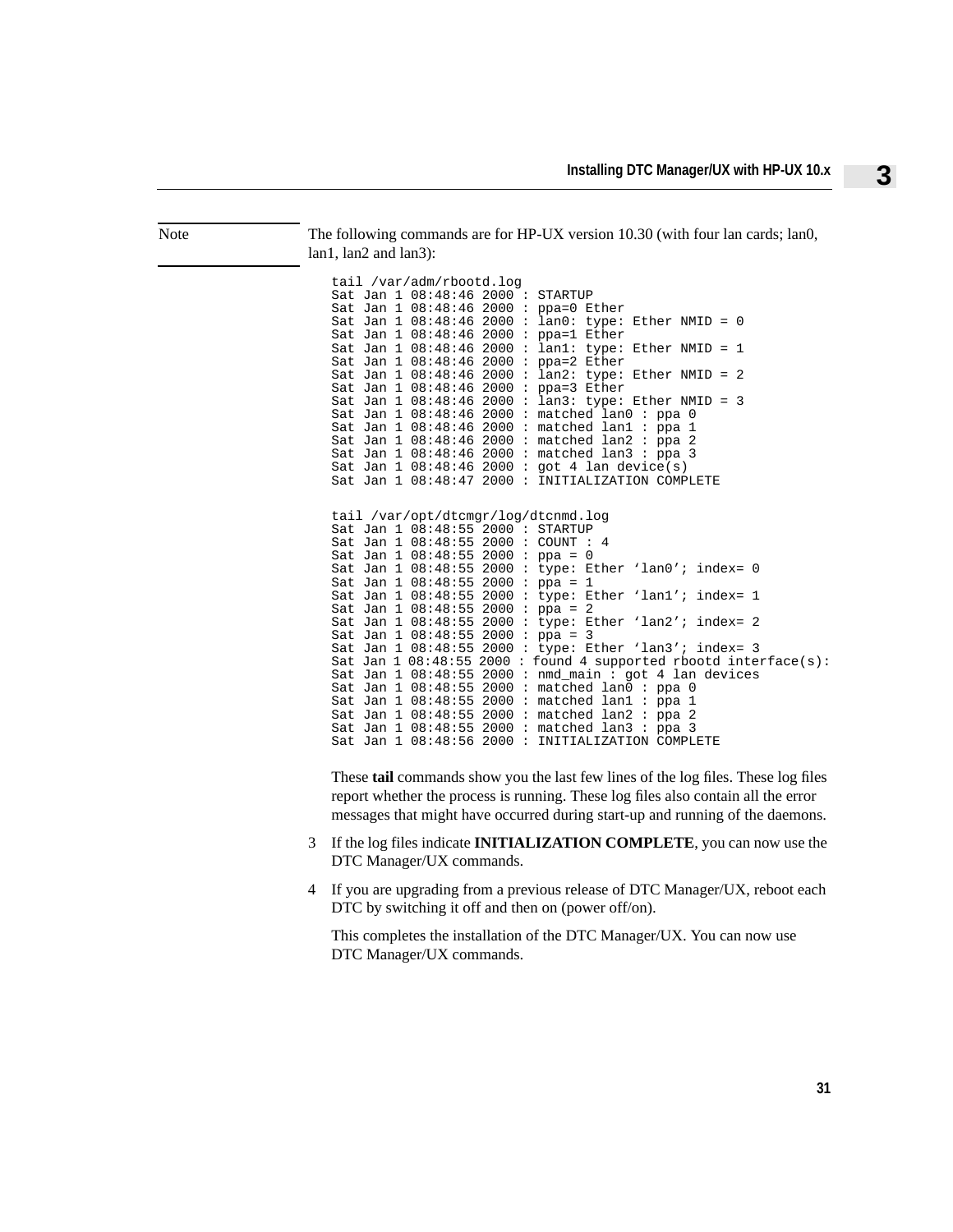### **Verifying the software version**

At the prompt, type the following command:

what /opt/dtcmgr/sbin/dtcdiag

You will see a line similar to the following which will show your software version:

software version

DTC Manager/UX: Revision A.14.4A.030 copyright ...

# **If you don't want DTC Manager to be started automatically**

DTC Manager is automatically started by default when your system reboots. You may want to disable this feature (for troubleshooting for example). To disable automatic startup you need to modify the START\_DTCMGR parameter in the /etc/rc.config.d/dtcmgr configuration file.

Open the /etc/rc.config.d/dtcmgr file with your text editor (or use **ch\_rc**) and change the START\_DTCMGR=1 parameter to START\_DTCMGR=0 and save the file.

# **Removing DTC Manager/UX**

If you need to remove DTC Manager/UX software from your system use the **swremove** utility.

**Caution** If you use **swremove**, all DTC Manager files will be *permanently* removed (you cannot recover them). This includes all configuration, log and status and upload files.

#### **Stopping the daemons**

Use the command /sbin/init.d/dtcmgr **stop** to stop the program daemons.

## **Other file-handling features**

For information on other file-handling features that you should consider when installing DTC Manager, see "Managing DTC configuration files" on page 38.

**32**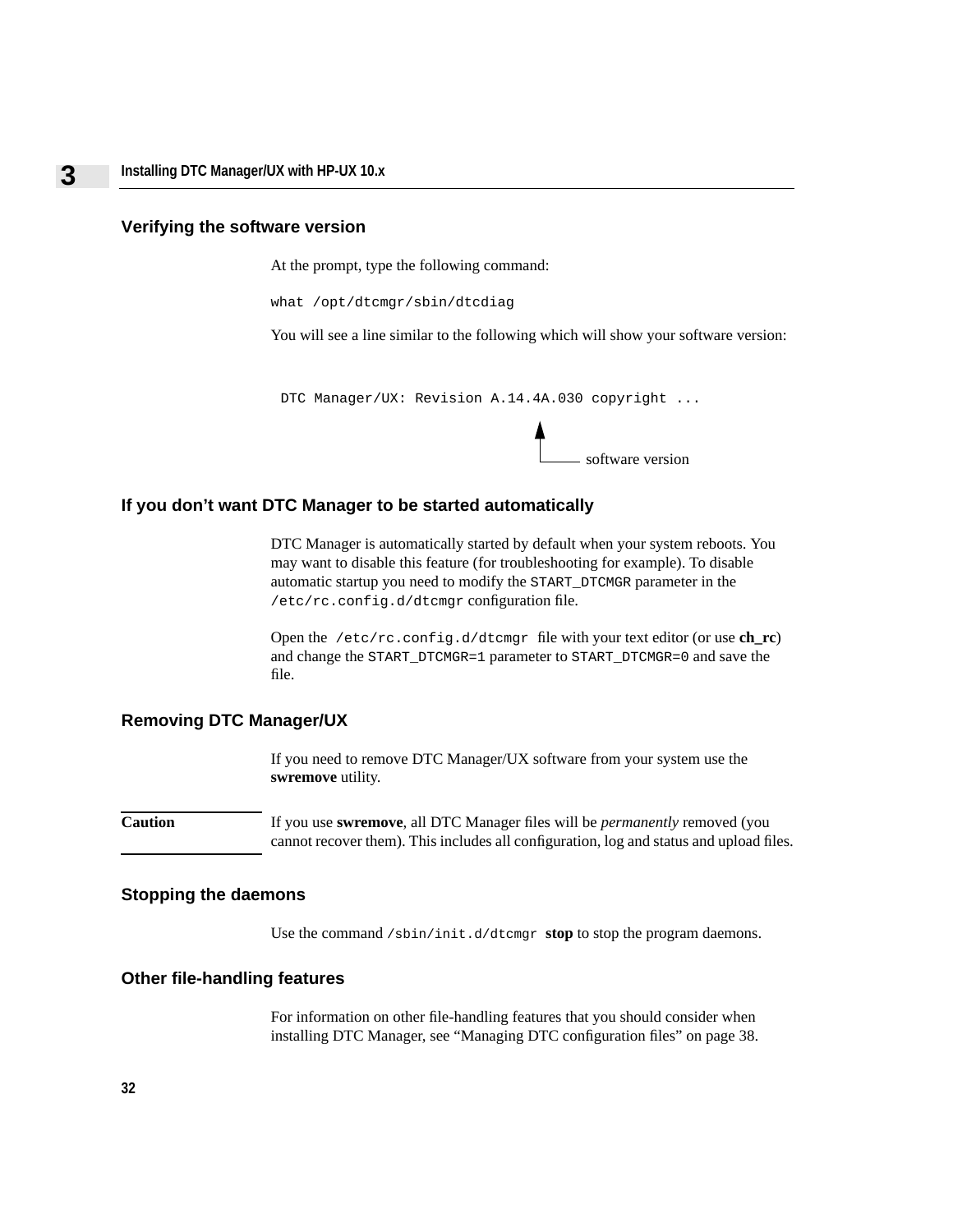# **Installing DTC Manager/UX with HP-UX 9.x**

The DTC Manager/UX software is installed using the **update** command on systems running HP-UX 9.x. The **update** command is described in the manual *Installing and Updating HP-UX*.

### **Installing the software**

- 1 Ensure that you are logged in as root and that you are at the root directory.
- 2 Ensure that your fileset version matches the version of your HP-UX operating system.
- 3 Load the DTC Manager/UX product files on the tape drive attached to your system.
- 4 Note the device file name of that tape drive. You need to know the device file name of the tape drive when verifying the source location using **update**.
- 5 To install the software, run the HP-UX **update** utility in interactive mode by typing this command at the shell prompt:

update

- 6 Look at the source device file name displayed on the screen. If your source is different, then go to step 7. If your source is the same, go to step 11.
- 7 Select **Change Source or Destination** from the main menu.
- 8 Select **From Tape Device to Local System...** from the main menu.
- 9 Verify that the device file name in the **Source:** field refers to the tape drive with the product software tape. If necessary, change the device file name to the tape drive that you are using.

The **Destination Directory:** field contains a / (slash) and should be left as it is.

- 10 Press the **Done** function key.
- 11 Select the **Select All Filesets on the Source Media ->** menu item.
- 12 Select the **Start loading now ...** item.
- 13 The **update** utility checks available disk space and then asks you to confirm that you want to install the filesets.

The **update** utility loads the filesets, runs the customized scripts for the filesets and the migration tool to migrate to the version of DTC Manager/UX being installed.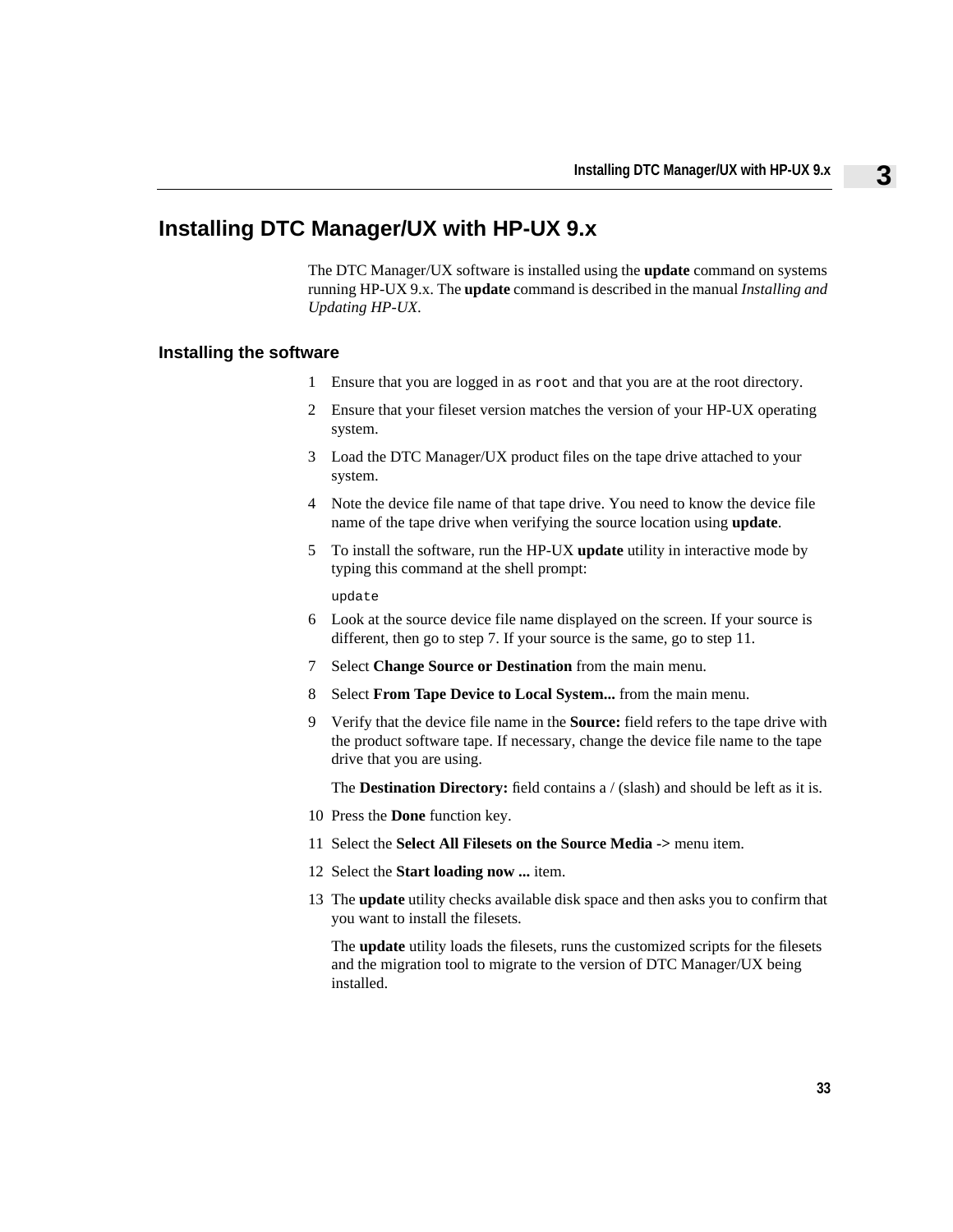## **Verifying the installation**

1 After **update** has terminated, check that the installation was successful. Execute either the HP-UX **more** command or the **tail** command to look at the file /tmp/update.log. The file /tmp/update.log file contains the installation status (successful or unsuccessful). If you use the tail command make sure enough of the file is displayed for you to see the status.

```
more /tmp/update.log
or
tail /tmp/update.log
```
- 2 Look for the message:
	- \* Customize script for fileset DTCMGR succeeded.

which indicates that the DTC Manager/UX software was correctly installed.

Note The message **WARNING : No DTC configuration files have been found** indicates that there were no previous DTC configuration files to be updated from the old version to the new version. The WARNING does not mean that the installation was not successful. If any DTCs were updated, you would see the names of those DTCs.

- 3 If the installation is not successful, review the hardware and software requirements in chapter 2 to ensure that your environment meets the management software's requirements. Review the **update** procedures in the *Installing and Updating HP-UX* manual.
- 4 If you have successfully installed the software, go to the next section "Checking the Name of LAN Device File".

## **Checking the name of LAN device file**

The installation program assumes that the LAN device file is called  $/$ dev $/$ lan0. It starts up two daemons using /dev/lan0 as the LAN device file name. It also adds a line to the /etc/rc file to ensure that these daemons are automatically started up when the system is booted.

**34**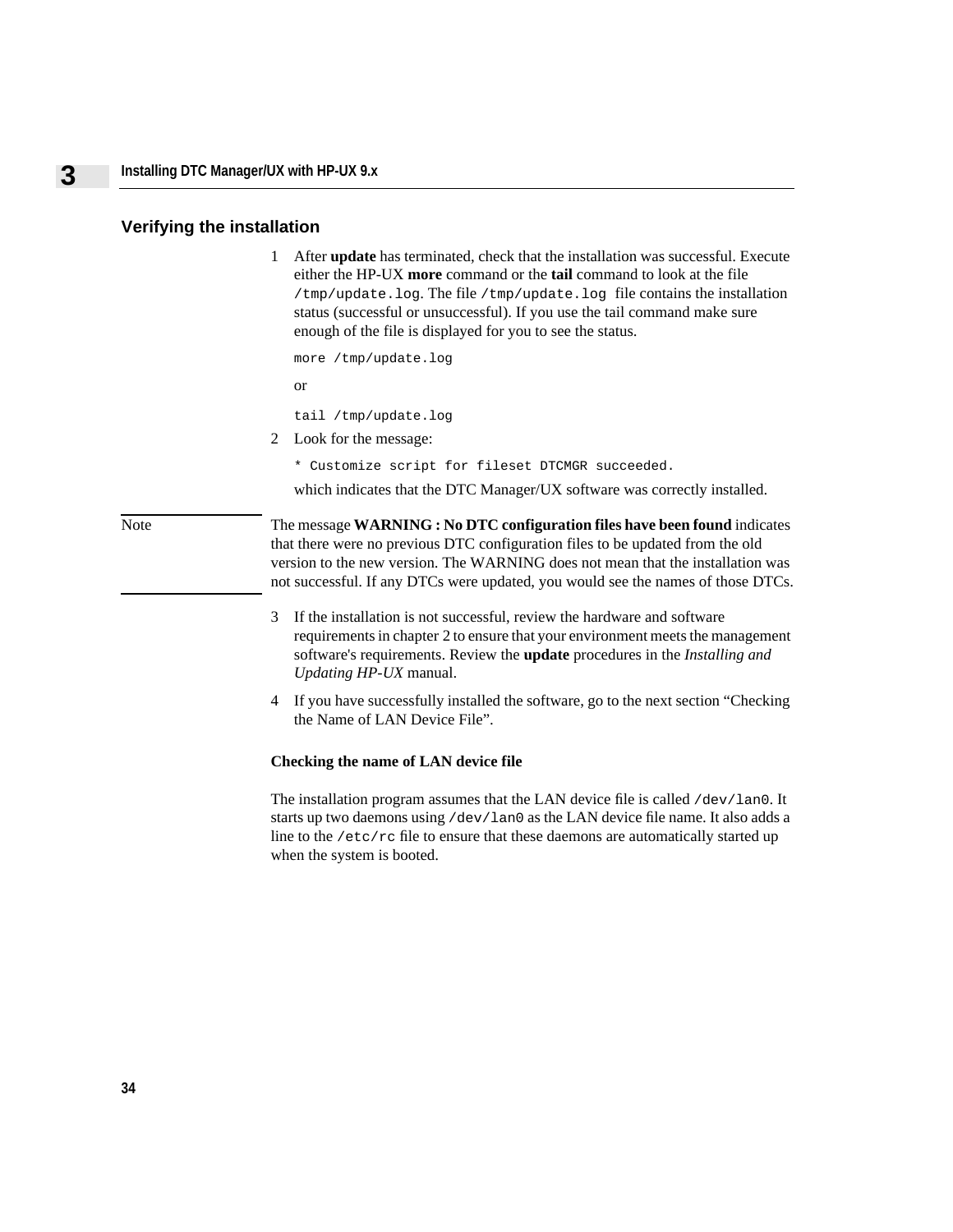However, if your LAN device file name is **not** /dev/lan0, you must start the daemons manually and edit the file /etc/rc yourself. The steps below describe how to check the LAN device file name.

- 1 Execute the **lanscan** command to display the list of physically connected LAN devices on your system.
- 2 Look for the **Net-Interface Name** defined in the information displayed by **lanscan**. Identify the LAN device file name that corresponds to the LAN on which your DTCs are connected.
- 3 If the LAN device file name that corresponds to the LAN on which your DTCs are connected is indicated as lan0 (full path name: /dev/lan0), your installation is correct. Take the following steps to complete the installation:
	- a If you are upgrading from a previous release of DTC Manager/UX, execute the following command for each DTC:
		- dtcreset dtcname
	- b then configure your DTCs using DTC Manager/UX.
- 4 If the LAN device file name that corresponds to the LAN on which your DTCs are connected is **not** indicated as lan0 (full path name /dev/lan0), go to the next section.

#### **Modifications for LAN device file names other than /dev/lan0**

If /dev/lan0 is **not** your LAN device file name, there are two modifications required. You must:

- start the rbootd and dtcnmd daemons with the correct LAN device
- edit the file /etc/rc to ensure that these daemons are automatically started up when the system is rebooted.

The rbootd daemon handles the download of a DTC when it is switched on or reset. The dtcnmd daemon handles the transmission of network management data from the system to the DTC ( for more information about these daemons refer to the man pages).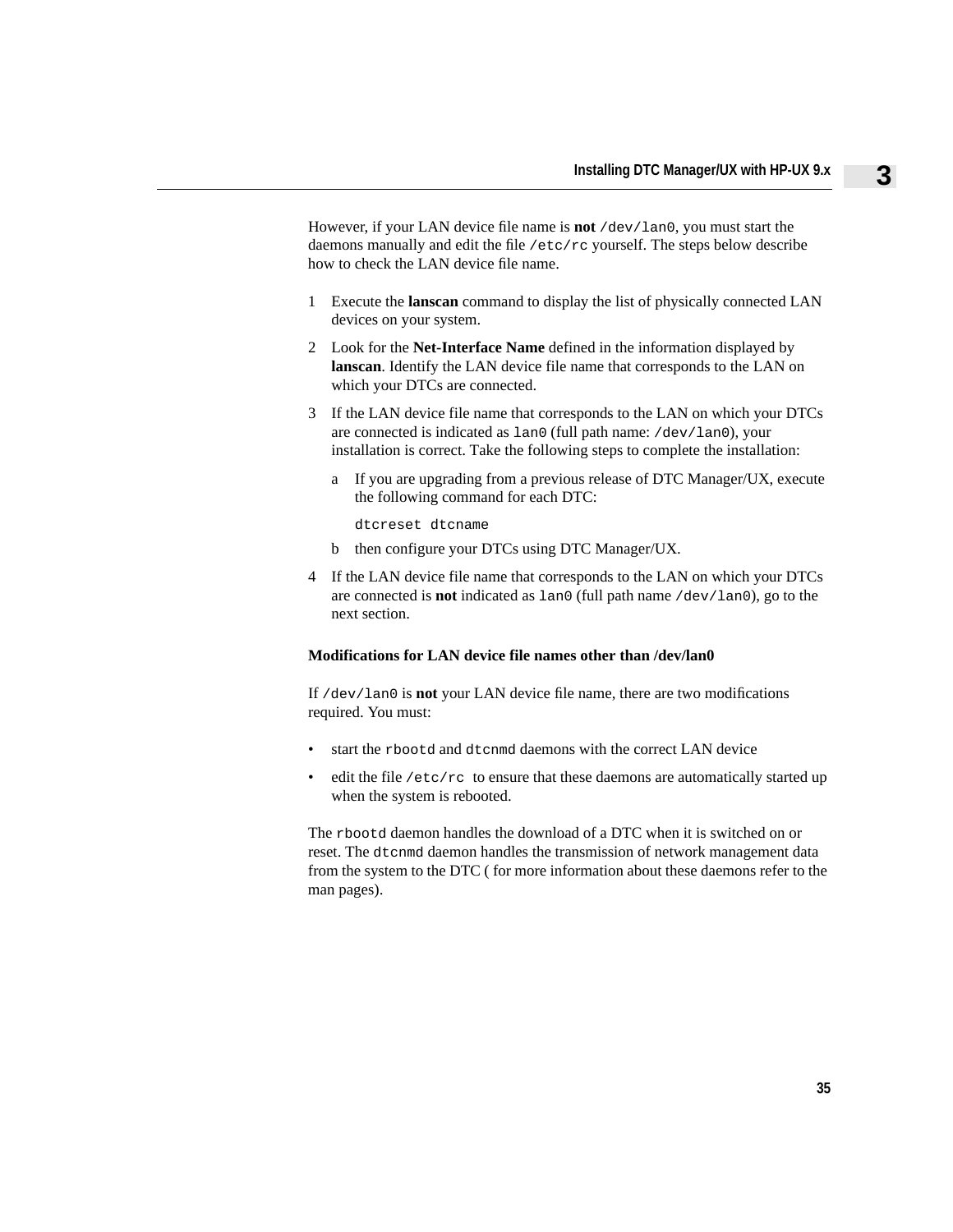1 Start the rbootd and dtcnmd daemons manually by typing the following commands at the shell prompt:

/etc/rbootd landevice /etc/dtcnmd landevice

The landevice is the LAN device file name that you found on page 35 in step 2. It is the LAN interface card that connects your HP 9000 to the LAN. This is the same LAN that the DTCs are on.

**Example:** If the LAN device file name, listed by lanscan, which corresponds to the LAN on which your DTCs are connected, is lan1, type the following:

/etc/rbootd /dev/lan1 /etc/dtcnmd /dev/lan1

- 2 Edit the /etc/rc file to ensure that the rbootd and dtcnmd daemons are automatically started up when you reboot the system, as follows:
	- a Display the file /etc/rc.
	- b Ensure that the shell variable \$RBOOTD\_DEVICES is declared and that it includes the LAN device file name corresponding to the LAN on which the DTCs are connected.
	- c If the shell variable \$RBOOTD\_DEVICES is set for multiple LAN device file names, replace the line in the file /etc/rc that reads:

if /etc/dtcnmd \$RBOOTD\_DEVICES by if /etc/dtcnmd landevice

**Example:** If the LAN device file name that corresponds to the LAN on which your DTCs are connected is /dev/lan1, then you would enter the following line

if /etc/dtcnmd /dev/lan1

## **Verifying that the daemons are running**

1 Use the **ps -ef** command to check the daemons as follows.

To check whether rbootd is running, use:

ps -ef |grep rbootd

To check whether dtcnmd and dtcnmp are running, use:

ps -ef |grep dtcnm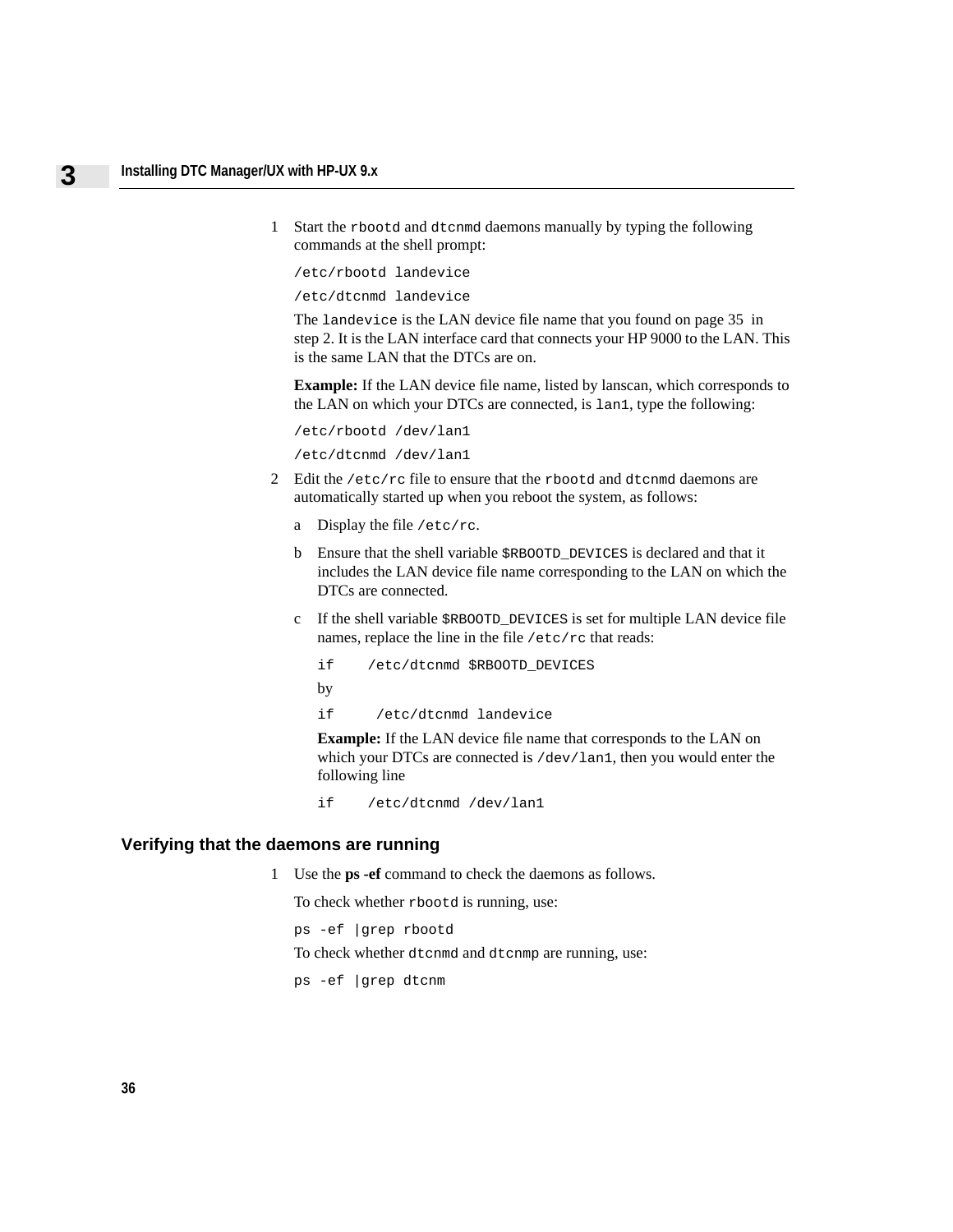2 Look at the rbootd and dtcnmd log files to check for errors when the daemons were started up.

Execute the HP-UX **tail** command from the shell prompt to look at the log files. Make sure that the **tail** command shows enough information.

tail /usr/adm/rbootd.log Tue Sep 10 14:00:23 1992 pid=1234: STARTUP Tue Sep 10 14:00:23 1992 pid=1234: INITIALIZATION COMPLETE tail /usr/adm/dtcnmd.log Tue Sep 10 14:00:23 1992 : STARTUP Tue Sep 10 14:00:23 1992 : INITIALIZATION COMPLETE

These **tail** commands show you the last few lines of the log file. This log file is the location that reports whether the process is running. These log files also contain all the error messages that might have occurred during startup and running of the daemons.

- 3 If the log files indicate **INITIALIZATION COMPLETE**, you can now use the DTC Manager/UX commands and then configure your DTCs using DTC Manager/UX.
- 4 If you are upgrading from a previous release of DTC Manager/UX, execute the following command for each DTC:

dtcreset dtcname

This completes the installation of the DTC Manager/UX.

#### **Verifying the software version**

At the prompt, type the following command:

what /etc/dtcdiag

Look for a line similar to this:

DTC Manager/UX: Revision A.14.3B.000 copyright ...

software version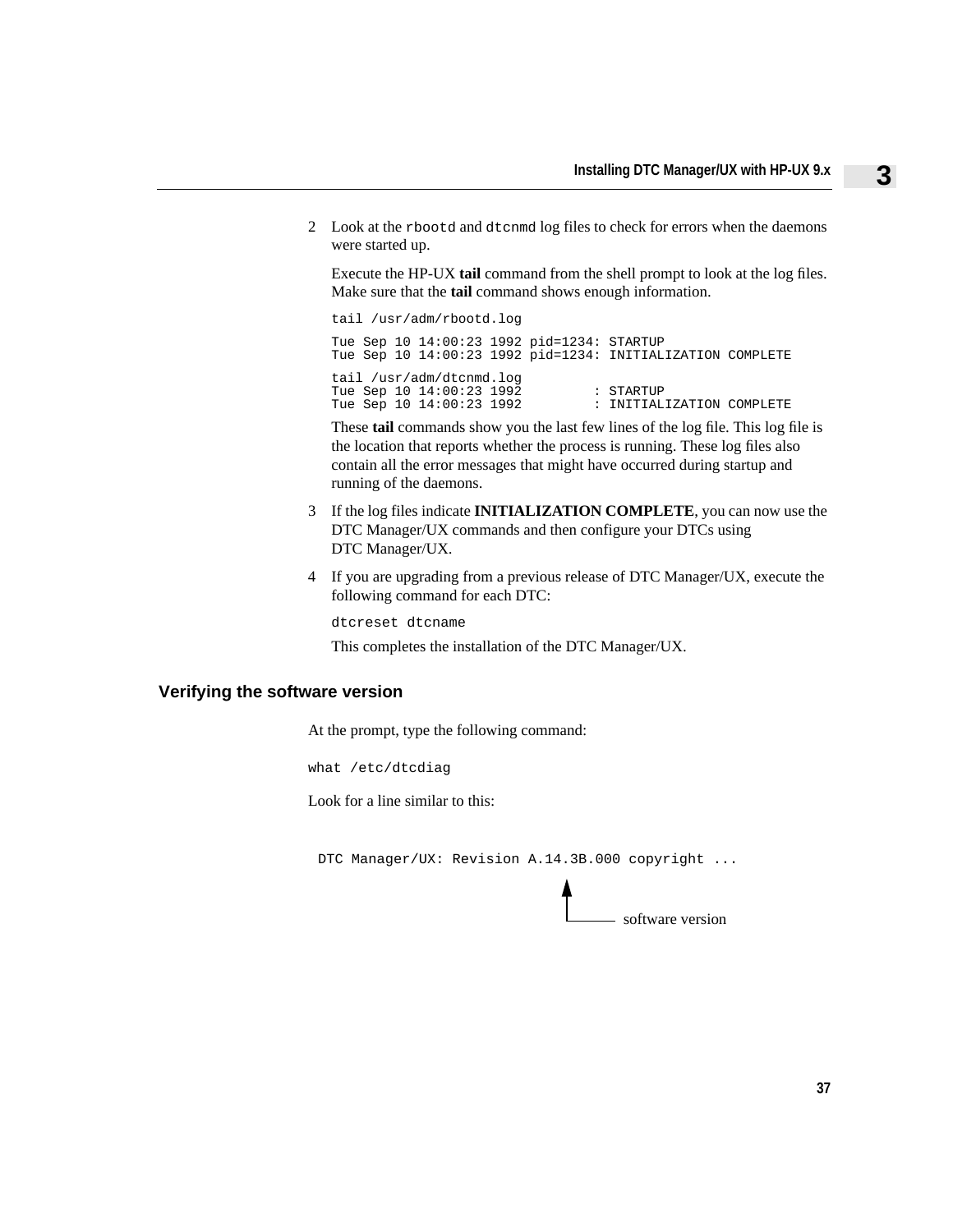## **Managing DTC configuration files**

The following section contain information on how to manage DTC configuration files.

#### **Automatic protection of configuration files**

An automatic lock feature protects the integrity of the DTCs new data. The lock mechanism becomes effective when you run **update** in HP-UX 9.x, **swinstall** in HP-UX 10.x, or when a new DTC is added. All DTCs remain operational. However, certain DTC management and configuration functions are temporarily disabled until the related DTC is reset (rebooted).

#### **Automatic backup of DTC Manager files**

If there is a previous version of DTC Manager software installed on your system, a special script file will create a backup copy of the old version when you run the **update** or **swinstall** utility. Complete details of the software installation are recorded in the update.log file in HP-UX 9.x or the swagent.log file in HP-UX 10.x.

#### **Automatic upgrade of DTC configuration files**

You do not have to reconfigure each DTC after upgrading to a new version of DTC Manager/UX. The DTC configuration files created by older versions are automatically converted by a utility when you use the command **update** in HP-UX 9.x or **swinstall** in HP-UX 10.x.

Complete details of the procedure for HP-UX 9.x are recorded in the files /tmp/update.log and /usr/adm/dtcupgrade.log.

Complete details of the procedure for HP-UX 10.x are recorded in the files /usr/adm/sw/swagent.log and /var/opt/dtcmgr/log/dtcupgrade.log.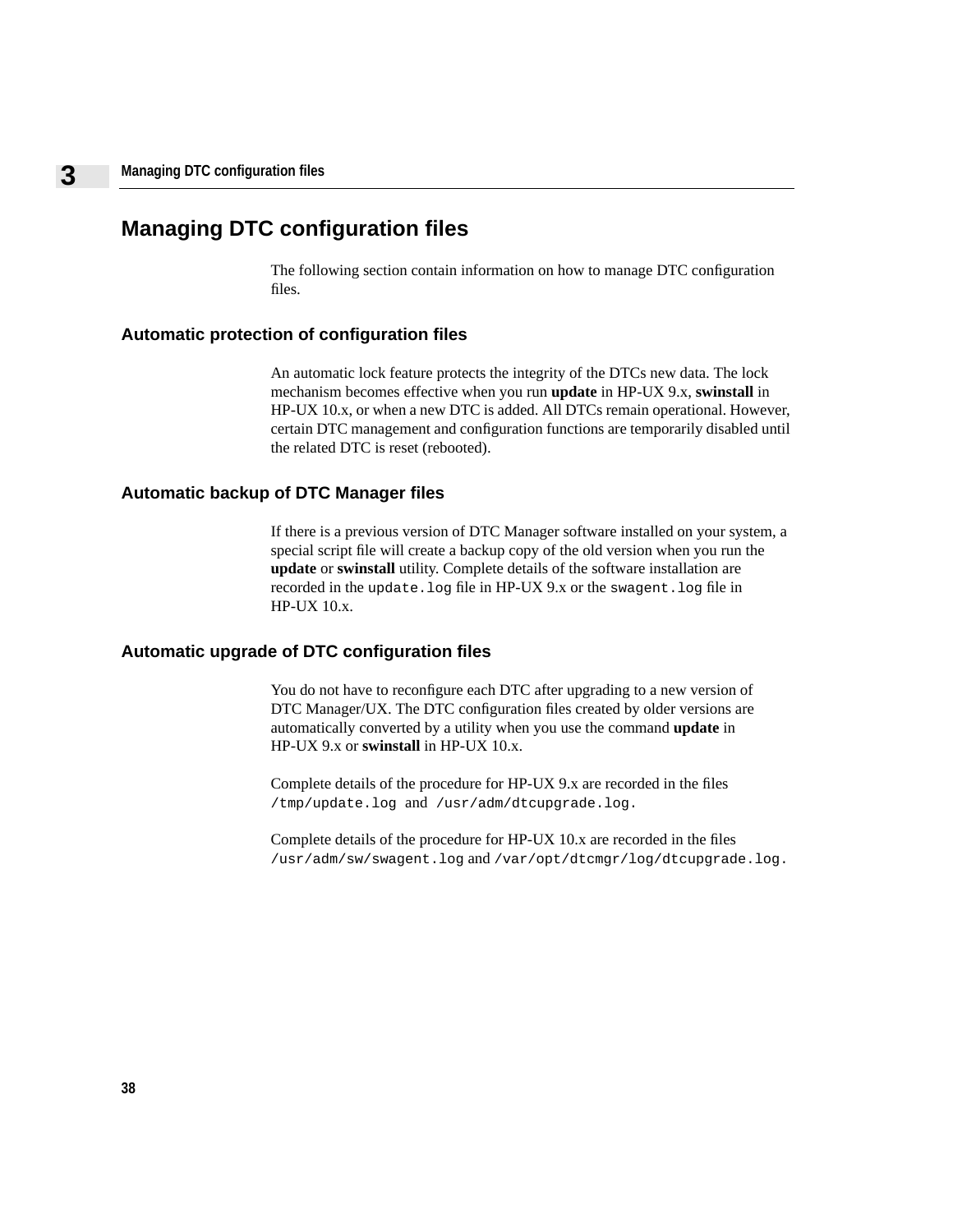# **Using dtcconfig**

This chapter provides information about the DTC configuration procedure and describes the basic use of the menu-driven configuration utility **dtcconfig**.

The following **dtcconfig** operations are covered:

- running **dtcconfig**
- choosing a menu item from the DTC Configuration Main Menu
- entering values at the DTC configuration menus
- using the DTC configuration function keys
- using the shell function key
- getting help
- exiting from a task or from **dtcconfig**.

#### **Configuration guidelines**

A DTC must have the following in order to function correctly:

- **functional software —**enables it to access the LAN, support networking protocols, and manage connections
- **configuration information —**information on how the DTC and its boards, ports and connections should behave

A DTC only contains some software in ROM, so the functional software and the configuration information must be downloaded from the DTC Manager to the DTC.

When a DTC is powered-on or reset, it runs a series of self-tests, then sends a message requesting a software and configuration download. The DTC Manager that has the files for the DTC responds by downloading the functional software and the configuration information, and the DTC is then managed by the system from which it received its download.

The configuration information for a DTC is contained in a file which is created, modified and stored on the DTC Manager which "owns" the DTC.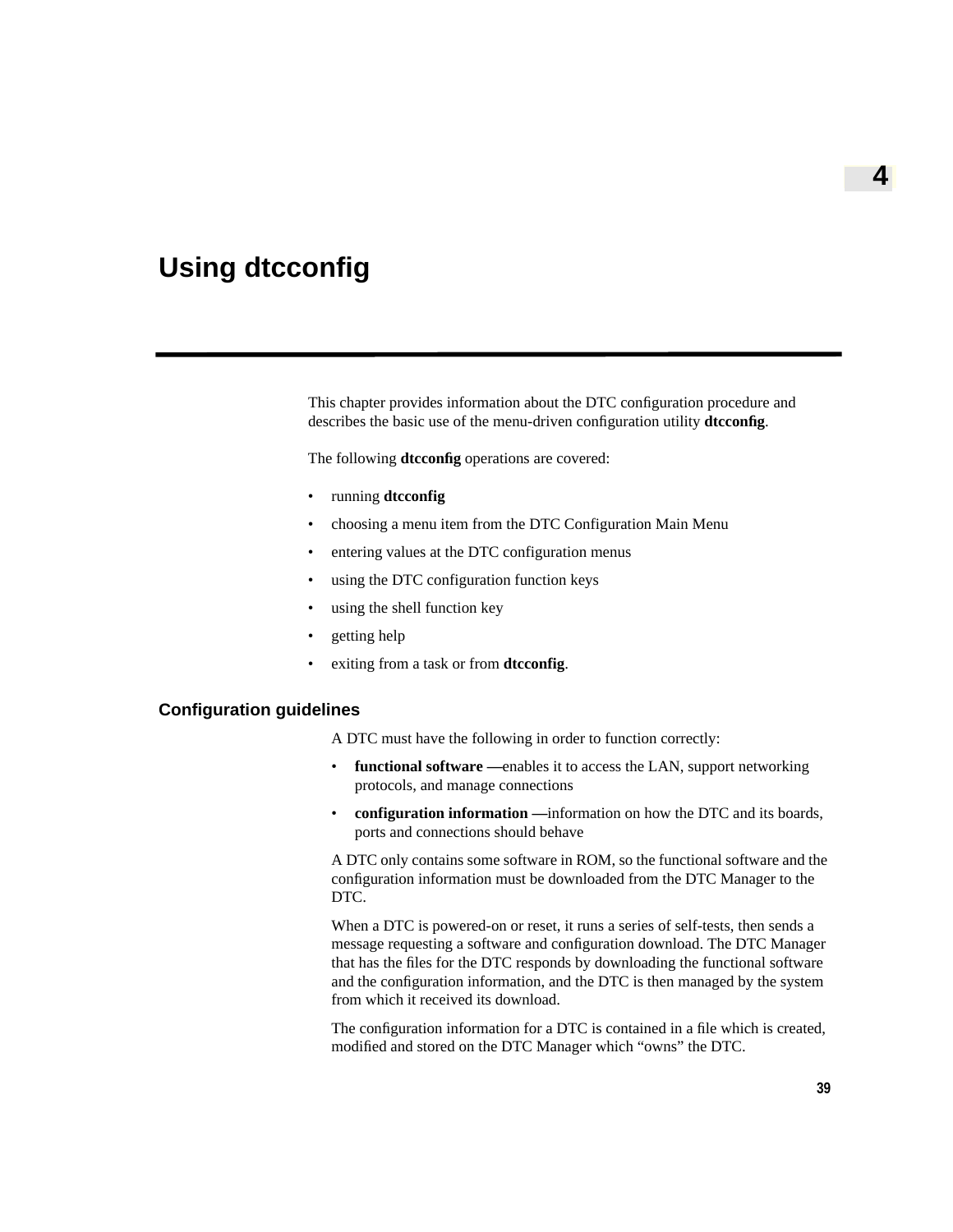When the DTC is switched on, it is configured with:

- information that the DTC sends to the manager (such as the number of boards)
- user-defined settings
- and other parameters such as the DTC IP address that you enter when you add a new DTC to the configuration.

In most cases you can successfully configure your DTCs with information contained in chapter 5. This will enable you to connect terminals to your DTCs. If your site requires a more complex configuration refer to the appropriate chapter later in this book.

#### **The configuration procedure**

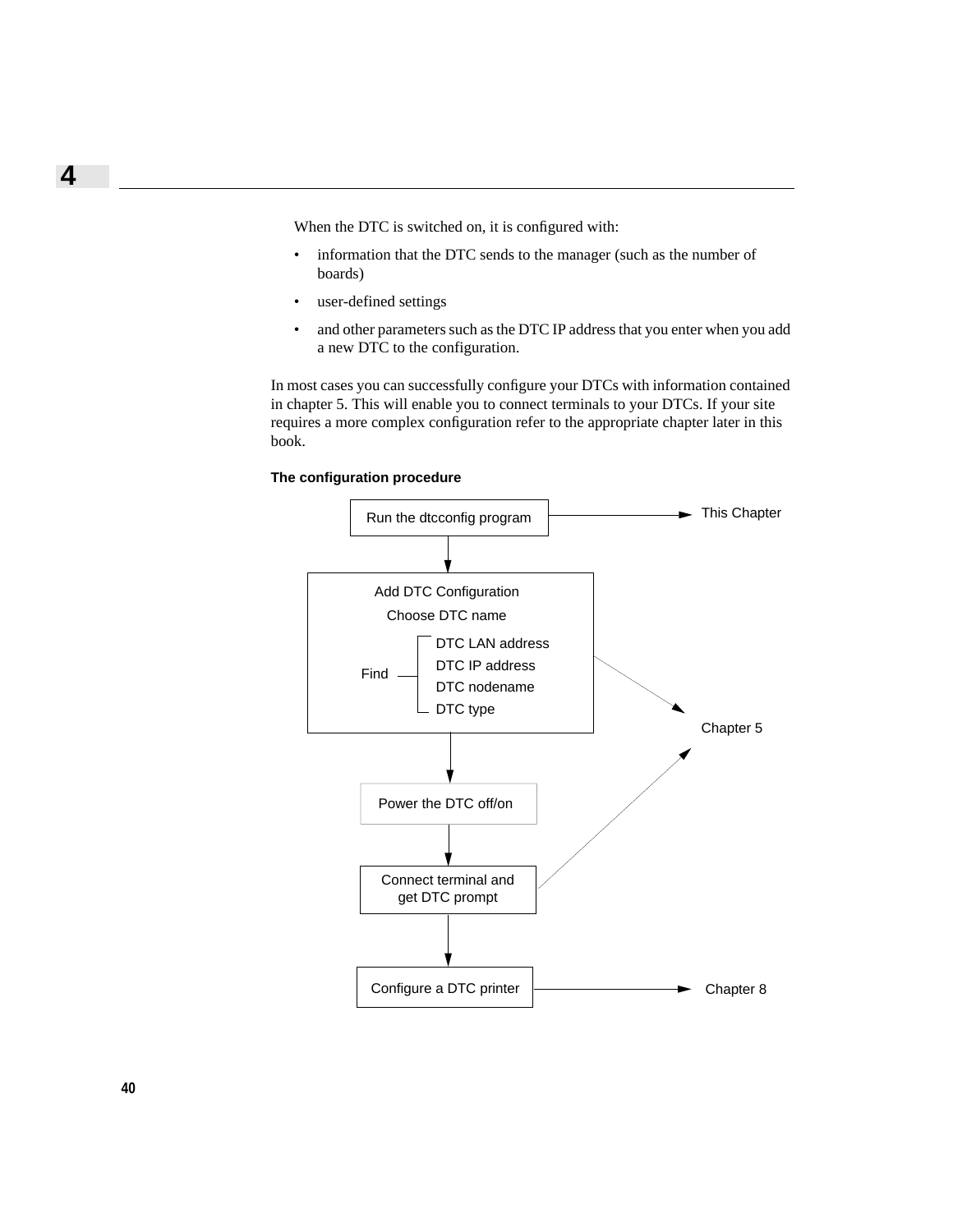# **To start the dtcconfig utility**

Once you have installed the DTC Manager/UX you are ready to configure your DTC.

| Note             |                                 | The dicconfig command requires superuser privileges.                                                                                                                                                                |
|------------------|---------------------------------|---------------------------------------------------------------------------------------------------------------------------------------------------------------------------------------------------------------------|
|                  |                                 | Make sure you logon as root or type the HP-UX su (superuser) command.                                                                                                                                               |
|                  | At the shell prompt, enter:     |                                                                                                                                                                                                                     |
|                  | dtcconfig                       |                                                                                                                                                                                                                     |
|                  |                                 | The complete <b>dtcconfig</b> command syntax is as follows:                                                                                                                                                         |
|                  |                                 | dtcconfig [-a] [-l loglevel] [-L logfile]                                                                                                                                                                           |
| <b>Parameter</b> | <b>Description</b>              |                                                                                                                                                                                                                     |
| $-a$             |                                 | Appends the log messages from this dtcconfig execution to the existing dtcconfig<br>log file. By default, executing dicconfig overwrites the log file. The default log file<br>is/var/opt/dtcmgr/log/dtcconfig.log. |
| -1 loglevel      |                                 | Sets the amount of information that will be logged in the log file for this disconfig<br>execution. Specify one of the following logging levels:                                                                    |
|                  | $\bf{0}$                        | Logs only startup and termination messages of dtcconfig.                                                                                                                                                            |
|                  | 1                               | Logs serious and fatal error messages and level 0 messages.<br>This is the default logging level.                                                                                                                   |
|                  | $\mathbf{2}$                    | Logs warning and informational messages and level 1<br>messages.                                                                                                                                                    |
| -L logfile       |                                 | Specifies an alternative log file that direconfig should use to log the messages. The<br>default file is /var/opt/dtcmgr/log/dtcconfig.log.                                                                         |
|                  | <b>Configuration Main Menu.</b> | When you execute the <b>dicconfig</b> command, the console screen will display the DTC                                                                                                                              |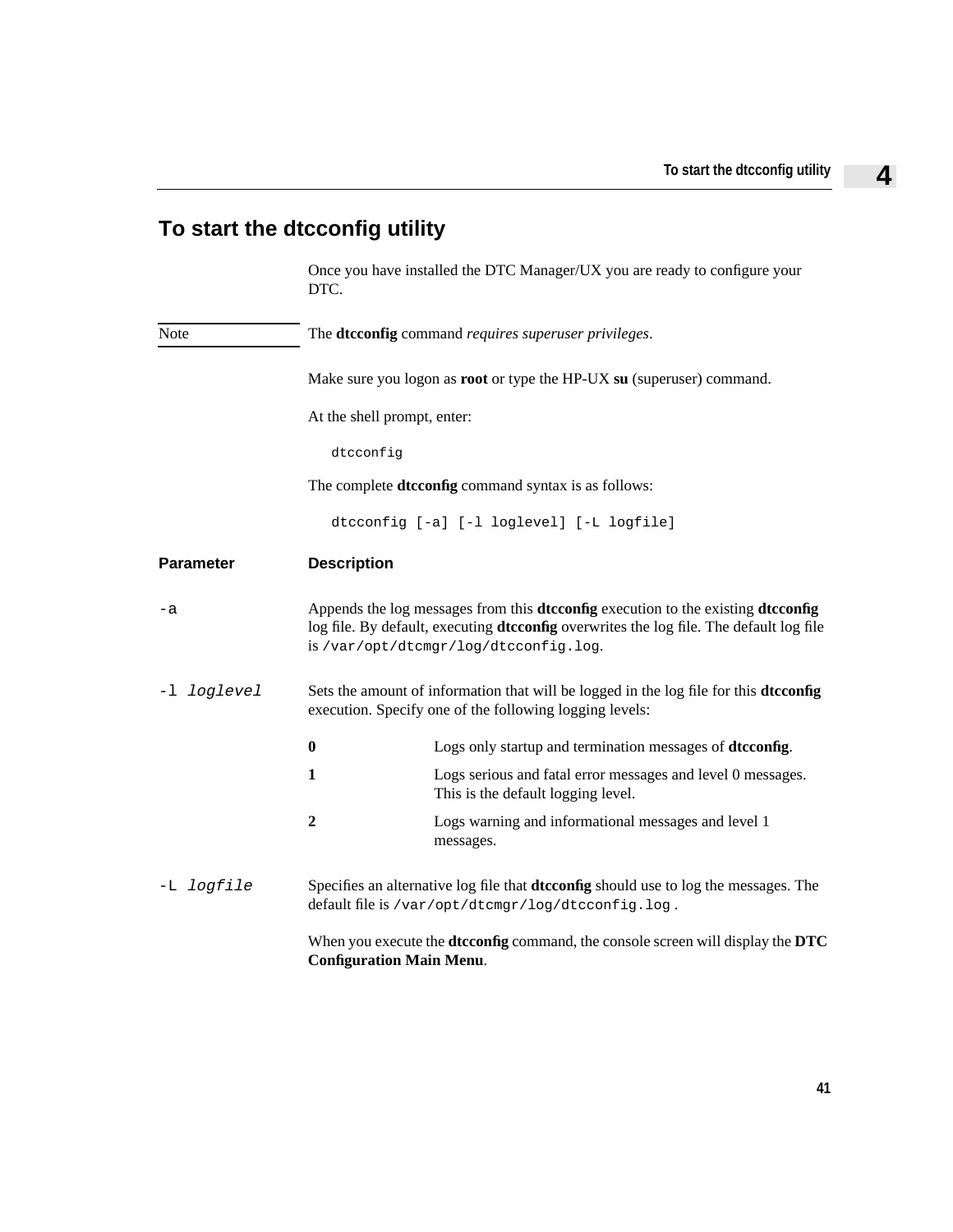## **Using the dtcconfig menus**

The DTC configuration tool (**dtcconfig**) provides menus, fields, and function keys to help you configure your DTC devices. It has three types of menus:

- **Main menu**: used to access other menus and functions.
- **Actions menu**: provides you with a selection of possible actions you can take from the current screen.
- **Data acquisition menu**: provides you with a list of possible field values. This menu is displayed by pressing the **Help (F1)** function key.

You can select a menu item in one of two ways:

- Use the arrow keys or **Tab** to move from one item to the next. Once the desired menu item is highlighted: press **Return**, or the **Select Item** or **Select Action (F4)** function key to start the operation.
- Type the first character of the menu item (for example, **a** for **Add DTC Configuration**). The DTC manager immediately executes the command associated with that letter (you do not have to press **Return**). If several options start with the same letter, enter the letters of the option until it is unique (for example, **con** for the **Configure** option and **cop** for the **Copy** function). *This abbreviated method does not work when selecting from a list of valid field options such as found in a HELP screen*.

If you enter an incorrect value for a field, an error message window appears. Read the message and press the space bar to return to the screen and to correct the entry.

The following keyboard keys are used to enter information at the various **dtcconfig** screens:

- **Tab and arrow keys.** If the **Tab** key does not let you move to another field, try using the arrow key.
- **Space bar.** When an error message is displayed, you must press the space bar to continue.
- **Function keys.** Explained in the next section, function keys vary for different screens.
- **Return key, Perform Task (F4), and Done (F4) function keys.** Read the popup window message or look at the bottom of the screen to know which of these keys to press.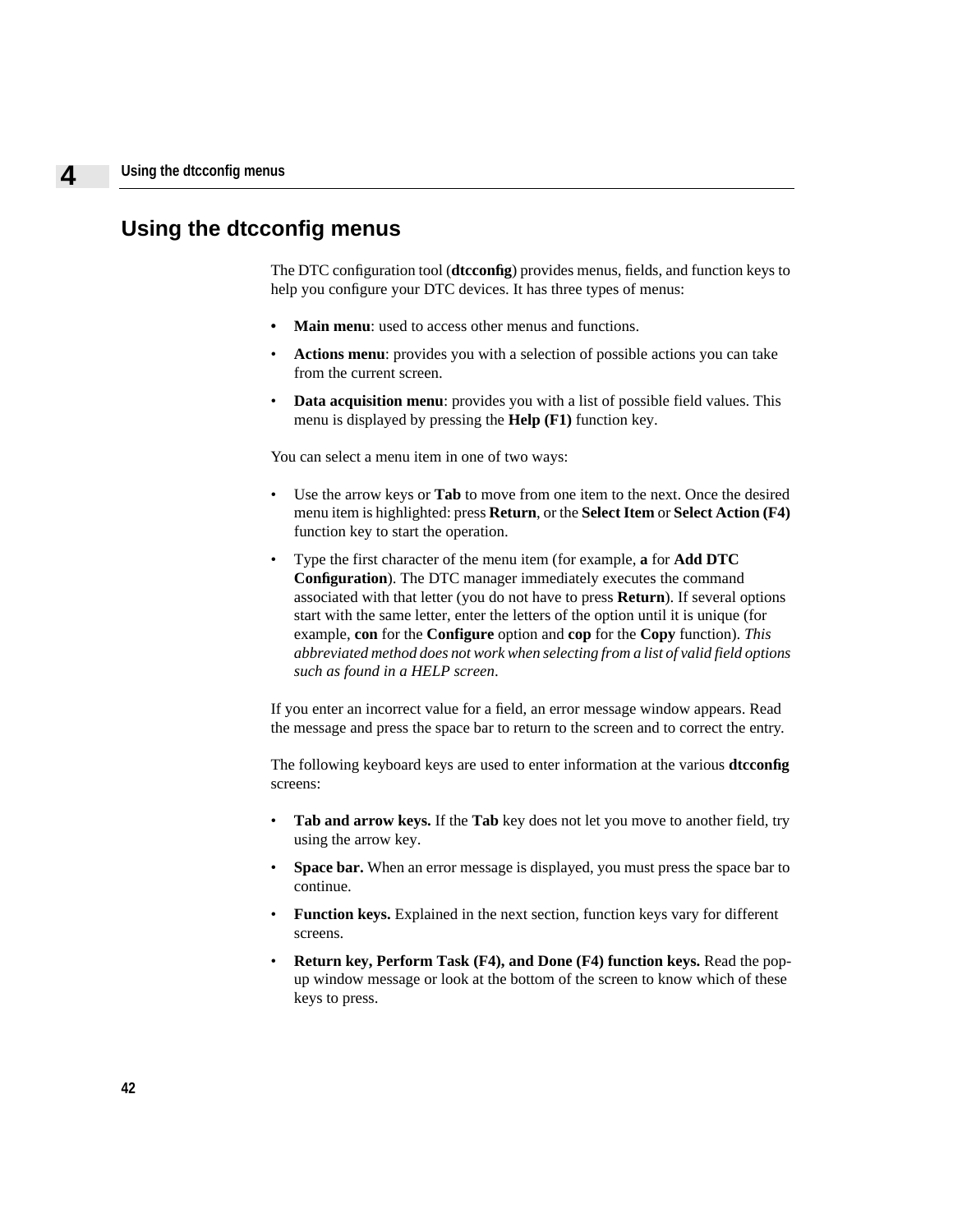## **The main menu**

The DTC configuration main menu gives you several options for configuring your DTC devices. Use the **Tab** or arrow key to choose a menu item. Press **Return** or the **Select Item (F4)** function key to start the task.

#### **DTC Configuration Main Menu**

|                                        | tsta195:root:/opt/dtcmgr/sbin<br>ы                               |  |
|----------------------------------------|------------------------------------------------------------------|--|
|                                        | <b>DTC Configuration Main Menu</b>                               |  |
|                                        | Highlight an item and then press "Return" or "Select Item" (F4). |  |
|                                        |                                                                  |  |
| Add DTC Configuration                  |                                                                  |  |
|                                        | Modify DTC Configuration                                         |  |
|                                        | Delete DTC Configuration                                         |  |
|                                        | Modify Default Parameters ->                                     |  |
| Help for Using DTCconfig               |                                                                  |  |
|                                        |                                                                  |  |
|                                        |                                                                  |  |
|                                        | tsta195:root                                                     |  |
| <b>Select</b><br>Help<br>Shell<br>Item | Exit<br><b>DTCconf</b>                                           |  |

- **Add DTC Configuration**—enables you to add one or more non-configured DTCs to your list of DTCs. Their configurations are initially the same. See chapter 5 for more information on this menu item.
- **Modify DTC Configuration—enables you to modify or reconfigure an existing** DTC configuration. You can also modify DTCs with the **dtcmodifyconfs** command (which cannot be used when **dtcconfig** is running). See chapter 6 for more information on this menu item.
- **Delete DTC Configuration**—enables you to delete one or more DTCs from your list of DTCs. See chapter 9 for more information on this menu item.
- **Modify Default Parameters**—enables you to modify the user default CPU/LAN or LAN configuration and the default port configuration. See chapter 9 for more information on these tasks.
- **Help for Using DTCconfig**—Displays help information and an overview of the DTC manager screens and navigation keys.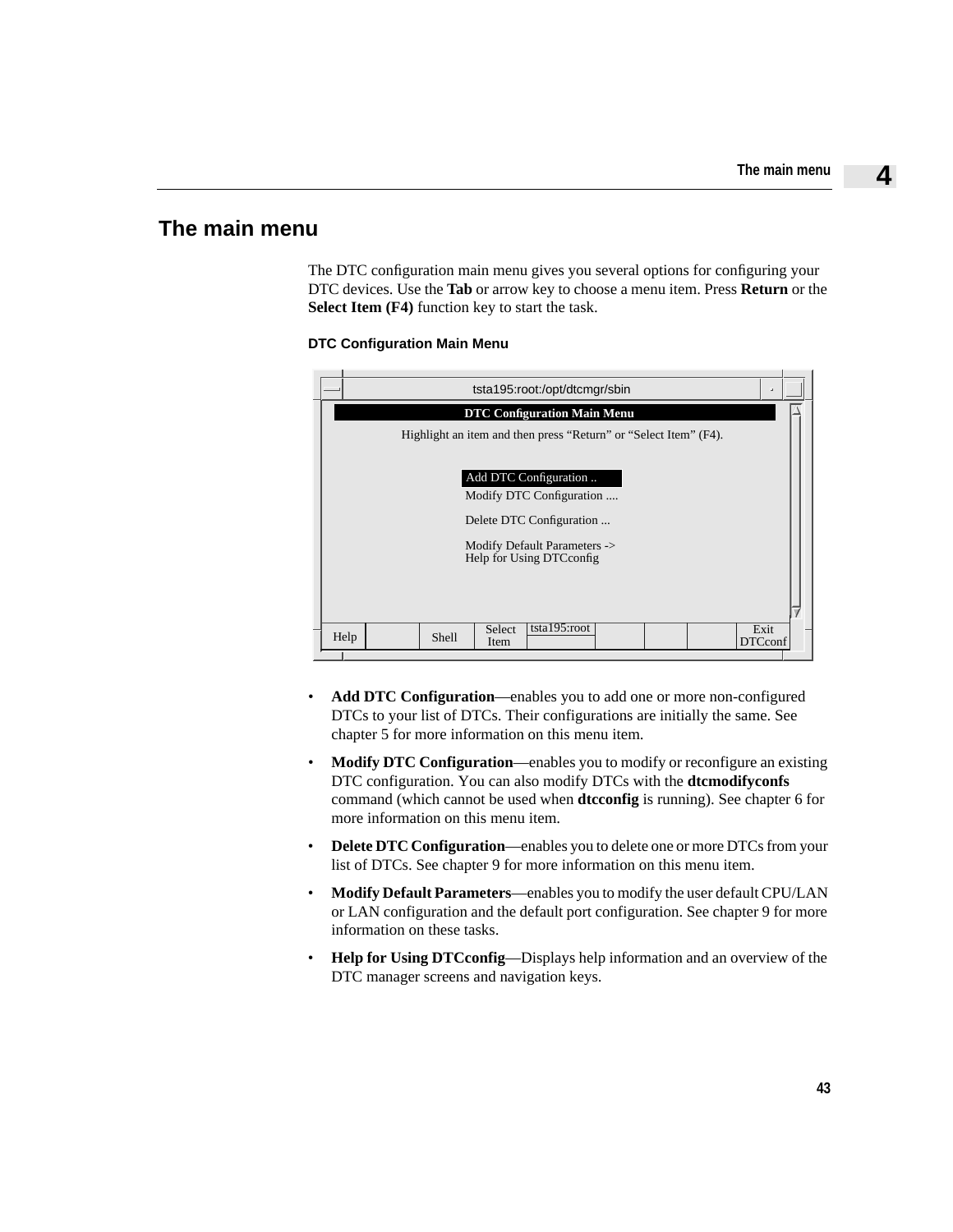## **Using the function keys**

Use the function keys (indicated at the bottom of the screen) to execute functions.

Note Note that the function keys are context sensitive and perform different operations depending on the current screen.

The following keys have specific functions:

**(F1)–Help**: used to obtain a summary of information for a particular field or menu item. For the modify and delete functions of **dtcconfig**, the **Help** function key provides you with a list of DTCs to modify or delete. This function key is on almost every screen.

**(F3)–Shell**: Used to temporarily access the HP-UX shell. After you have finished entering shell commands, type exit to return to the **dtcconfig** utility. This function key does not appear on every screen. You cannot execute another **dtcconfig**, **dtcdiag**, **dtcping** or **dtcmodifyconfs** command from the shell because only one instance of these commands can run at a time.

**(F4)–Multi function Key**

**(F5)–Actions Menu**: Used to access the **Actions** Menu.

**(F6)–Default Values**: Used to choose a set of default values for a set of fields.

**(F8)–Exit**: Used to leave the current screen. Refer to see "Exiting from dtcconfig" on page 46 for more information. This function key is always available.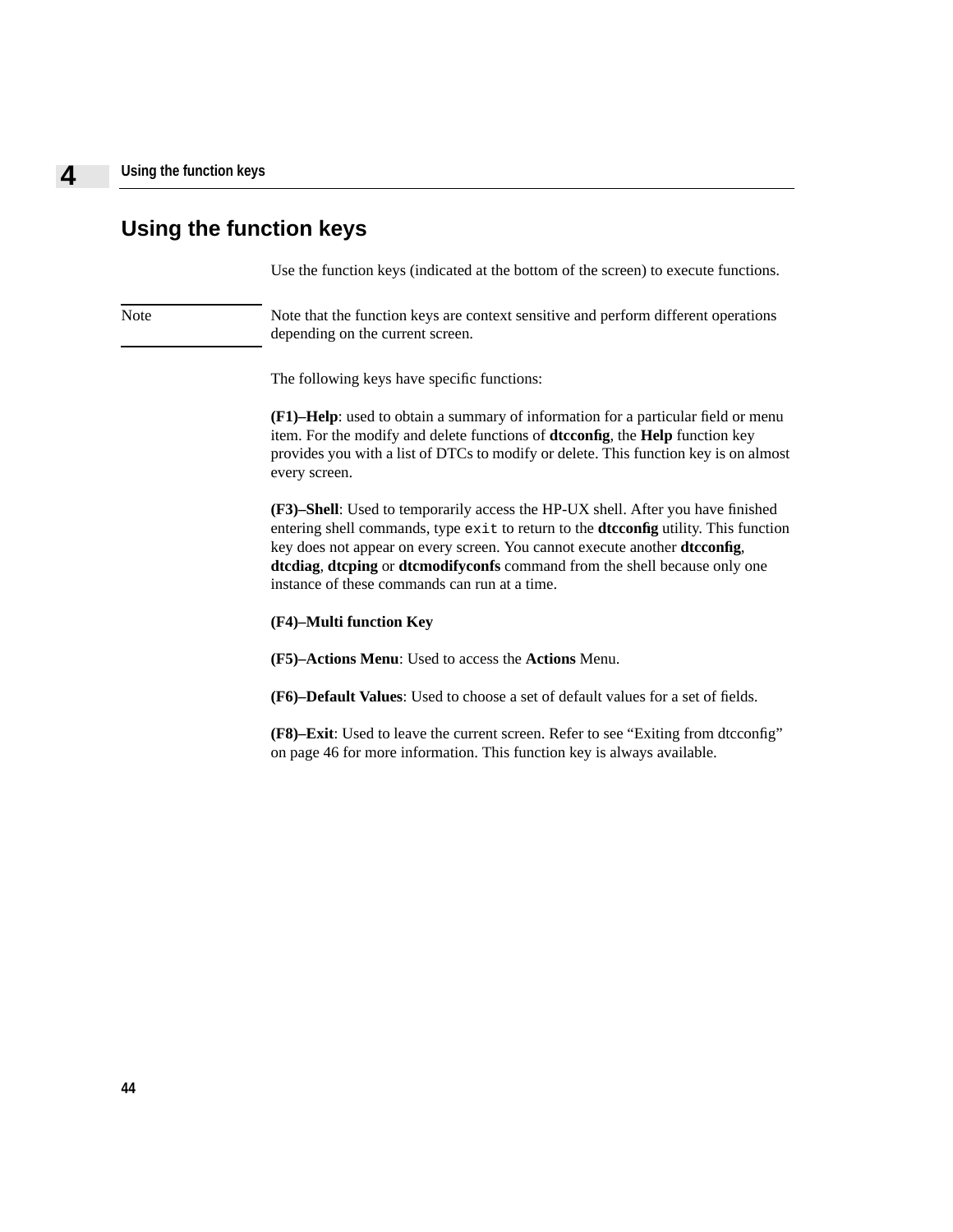## **Using the editing keys**

You use the **dtcconfig** editing keys to enter values in the various fields.

You should note that some of the editing keys do not function as they normally would if you were editing text. Specifically, the following keys behave differently:

- **[Clear Line]—**If you use this key while entering a value in a field, you do not get a response. The line is not cleared and you must return to the beginning of the field to start entering the value again.
- **[Delete Line]—**This key deletes all the data on the line. However, in order to enter a new value on that line, you must move the cursor to the beginning of the line.
- **[Insert Char]—**It is best to make sure that Insert Character mode is off. In some fields, Insert Character mode is functional. However, in most fields, using it results in no action from the keyboard (that is, the keyboard does not respond when you try to type a value into a field).
- **[Clear Display]—** This key is disabled.
- [Insert Line]— This key is disabled.
- **[Enter]—**This key should not be used and has unpredictable results. Use the **Return** key.

## **Refreshing the screen**

Sometimes the screen may become difficult to read due to line or data rate problems. If this happens, type **[Ctrl]-L** and the screen will be redisplayed in its correct form. If this continues to happen, check the line rate and terminal configuration and ensure that it matches the DTC port configuration.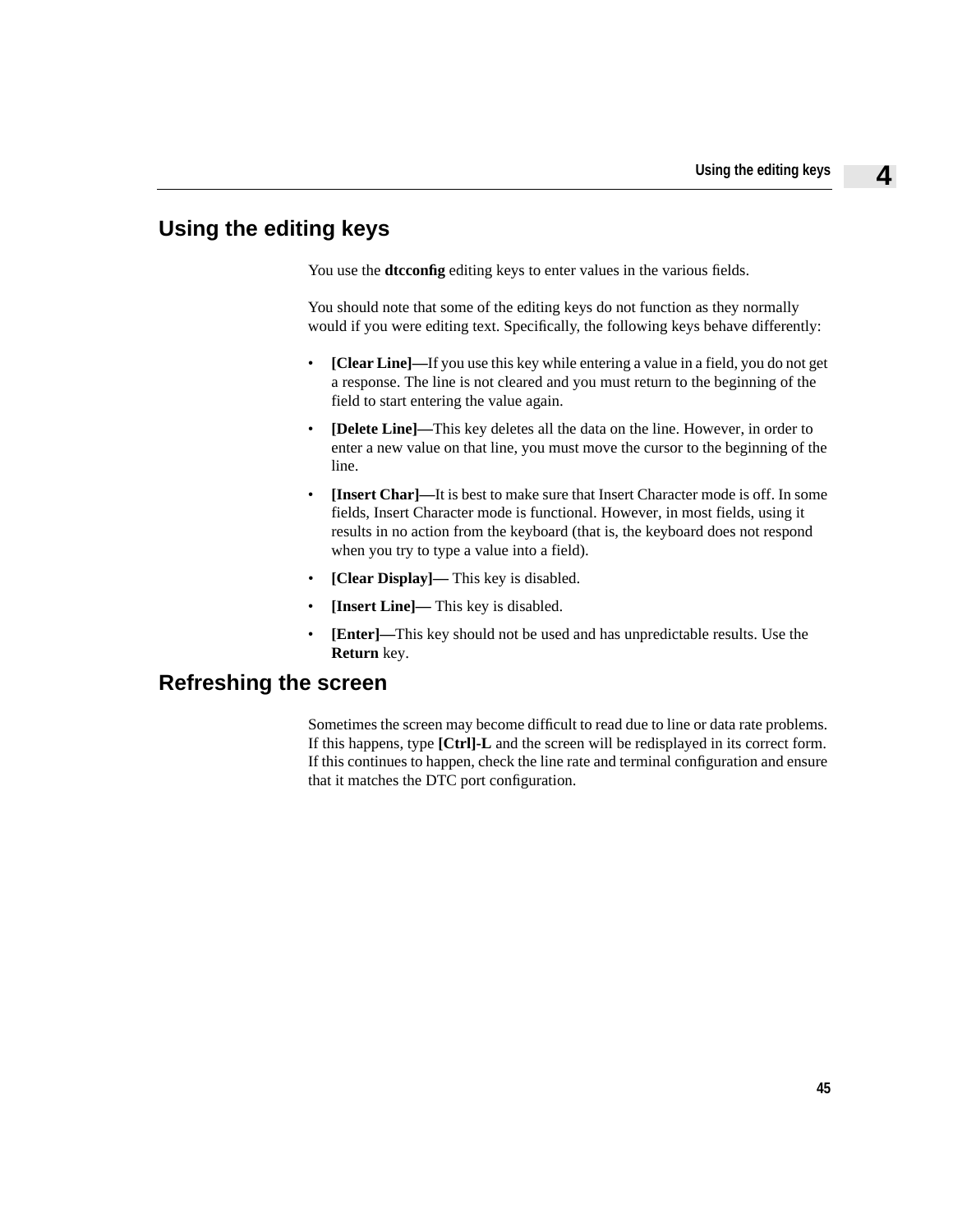## **Getting help**

There are three areas of online help:

- The **Help for Using DTCconfig** menu item from the main menu. Selecting this menu item displays general **dtcconfig** help information. This is an overview of the **dtcconfig** screens and the keyboard keys.
- **Help (F1)** function key. Almost all **dtcconfig** screens include a **Help** function key. Pressing this function key provides information about the field you are currently in.
- **List of DTCs**. From the **Delete DTC Configuration** or **Modify DTC Configuration screens**, the **Help (F1)** function key displays a list of DTCs for you to choose.

## **Exiting from dtcconfig**

After pressing the **Exit Task (F8)** function key several times, you eventually return to the **dtcconfig** main menu. From the main menu, when you press the **Exit DTCconf (F8)** function key, a pop-up message prompts you to quit or not quit. Enter a **y** to quit. Enter an **n** to remain in **dtcconfig**.

Note If you made modifications related to IP addresses, (for example, if you create a new DTC or modify the configuration of the LAN address for an existing DTC), **dtccheckip** will be launched automatically. You will only get output if there are duplicated IP addresses.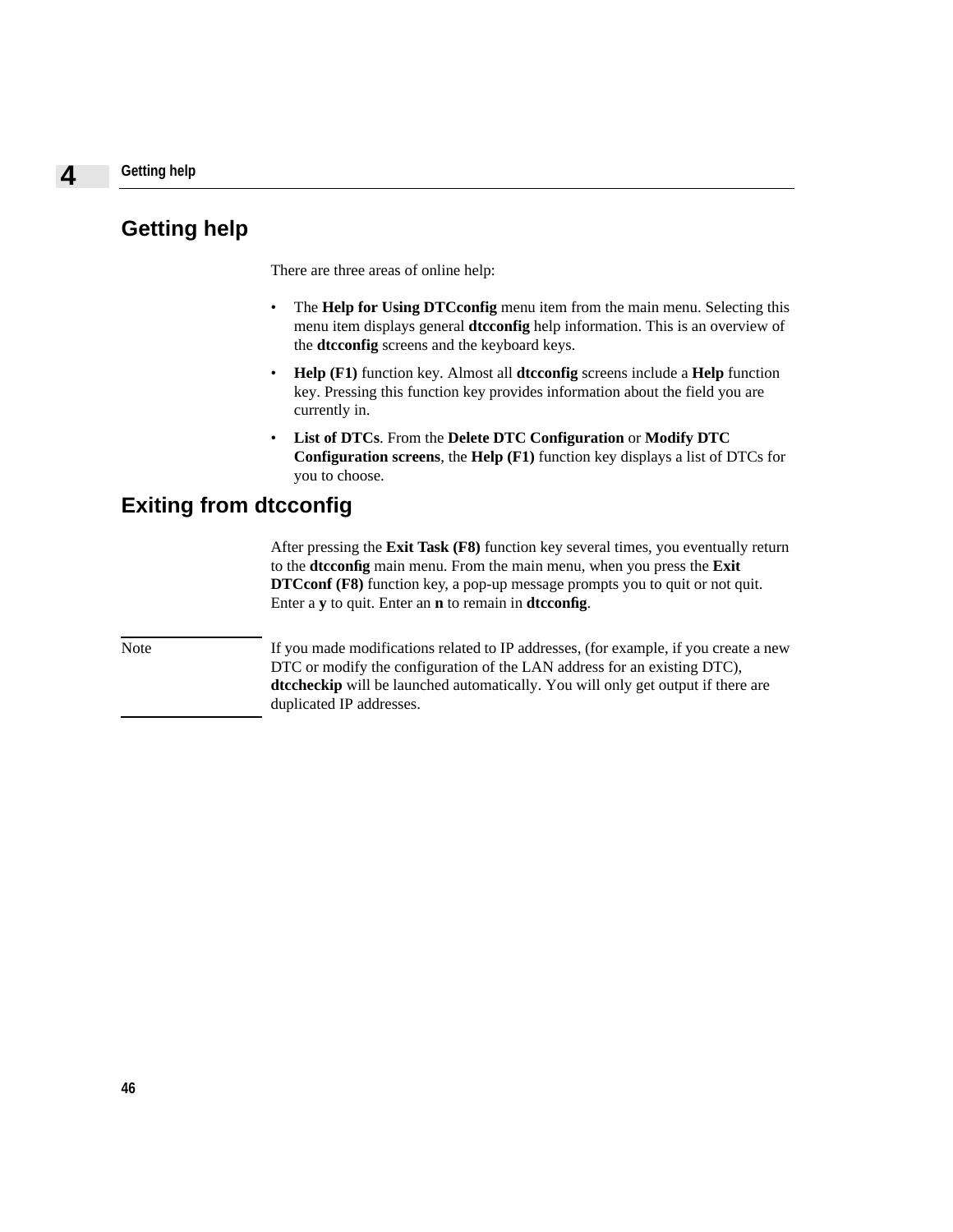# **Adding DTCs**

|      | This chapter describes how to add one or more DTCs to the set of DTCs managed<br>by DTC Manager/UX.                                                                                                                     |
|------|-------------------------------------------------------------------------------------------------------------------------------------------------------------------------------------------------------------------------|
| Note | 150 is the maximum number of manageable DTCs.                                                                                                                                                                           |
| Note | The instructions in this chapter presume that DTC Manager/UX is already properly<br>installed and that you are familiar with the basic use of the <b>deconfig</b> menus and<br>function keys as described in chapter 4. |

## **Procedure overview**

When a DTC is added, a basic configuration is created on the management system. This initial configuration is created according to the user-defined DTC default parameters.

DTC parameters are initially set to HP factory-defined default values. If you need to modify these values you can use the **dtcconfig** utility's **Modify DTC Configuration** option to do so.

Refer to chapter 9 if you want to set your own default parameters.

Before the DTC begins a download process, it communicates its hardware configuration to the management platform. The DTC Manager/UX uses this information to automatically update its system image of the DTC. Physical settings in the DTC configuration, such as added or deleted boards, as well as whether a port group is modem or direct are reported to the DTC Manager/UX. All hardware changes are automatically made to your DTCs.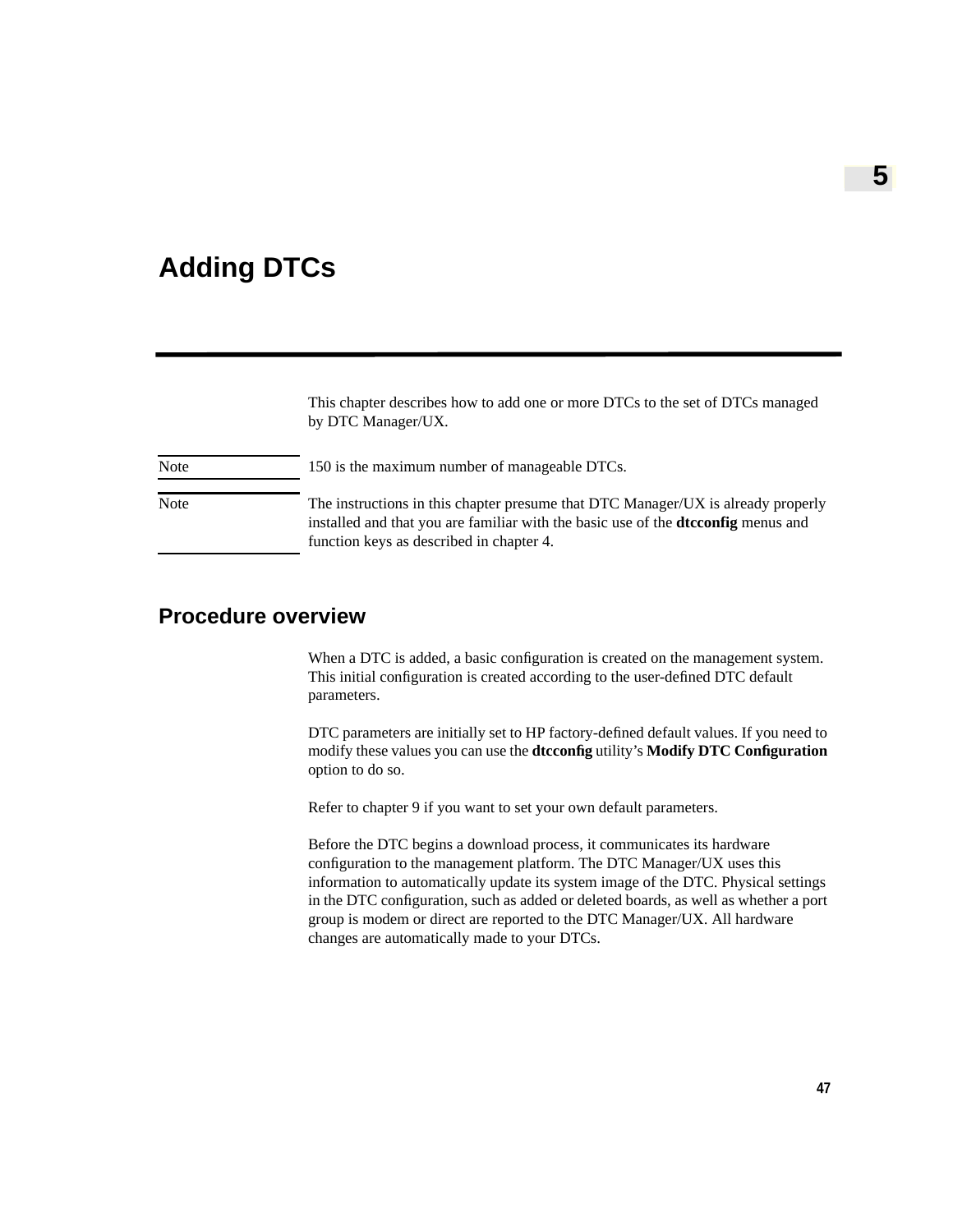## **Adding a DTC to the configuration**



To create a default configuration for new DTCs (where all ports are configured as terminal ports):

- 1 Ensure that the DTCs are properly connected to the LAN and then switch them off and then on again.
- 2 Start the **dtcconfig** program by typing;

dtcconfig

3 Choose the **Add DTC Configuration** option from the main menu.

The **Add DTC Configuration** screen appears (see "Configuration parameter definitions" on page 50 for an explanation of these fields).

- 4 Create a DTC list containing DTCs of *one* of the four types (DTC 16TN, DTC 16, DTC 72MX or DTC 48). To configure a DTC 16MX, proceed as if you were adding a DTC 16TN. When managed by the DTC Manager/UX, the DTC 16MX is configured and functions exactly like a DTC 16TN.
	- Press **Return** or **TAB**, or use the arrow keys to move to each field.
	- Use the online help for more information about each field.
	- Enter the number of DTCs you want in a list.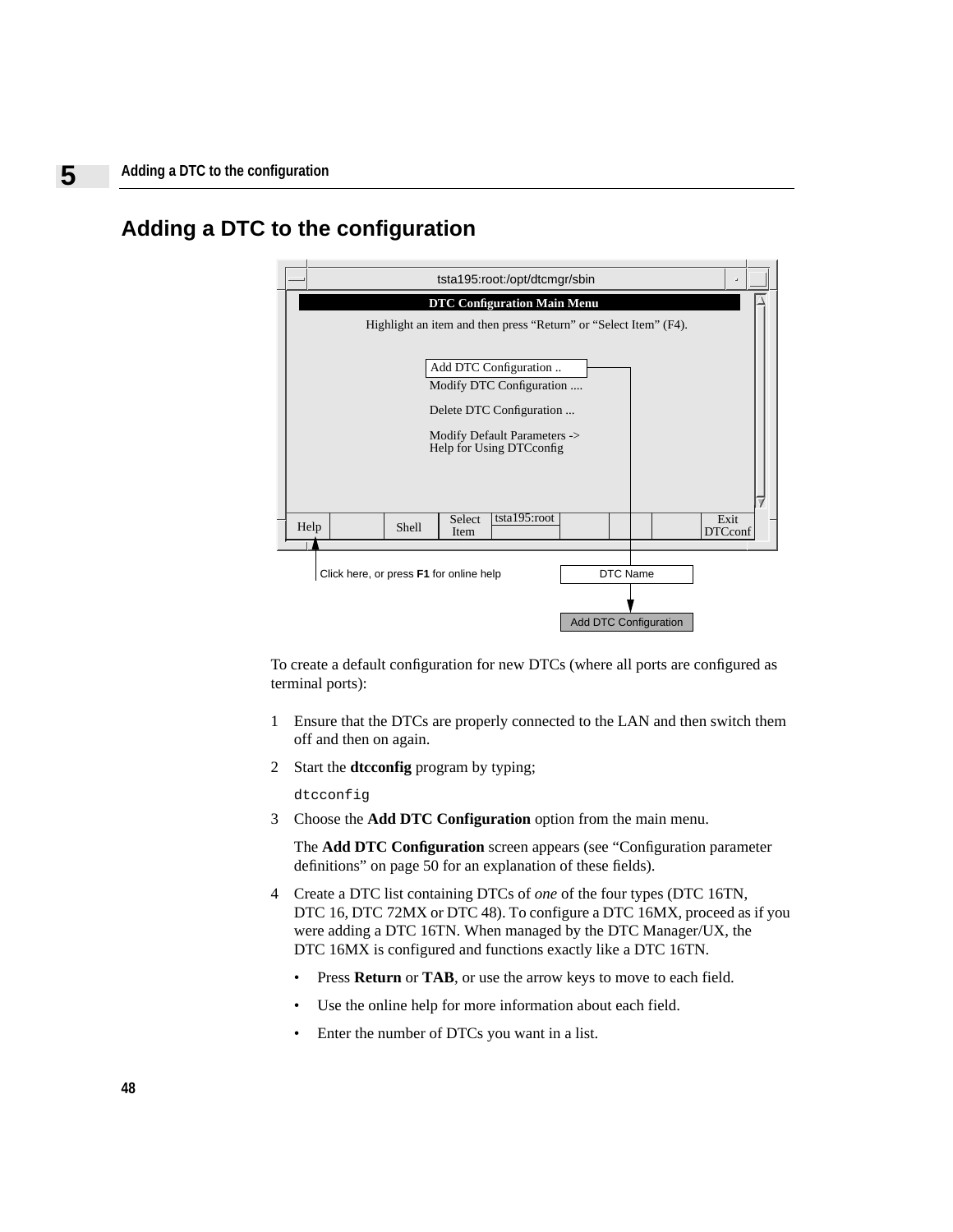$\mathbf{1}$  and  $\mathbf{1}$ 

The fields of the previous DTCs scroll upward allowing you to enter more DTCs. All of the DTCs must be of the same DTC type (DTC 16TN, DTC 16, DTC 48 or DTC 72MX) and will be set to the same configuration.

#### **Add DTC Configuration screen**

 $\mathbf{r}$ 

|                  |                                                       | tsta195:root:/opt/dtcmgr/sbin  | a.                                         |  |  |  |  |  |  |  |  |
|------------------|-------------------------------------------------------|--------------------------------|--------------------------------------------|--|--|--|--|--|--|--|--|
|                  | <b>Add DTC Configuration</b>                          |                                |                                            |  |  |  |  |  |  |  |  |
|                  | Fill in the fields and then press "Perform Task" (F4) |                                |                                            |  |  |  |  |  |  |  |  |
| DTC Name         | DTC LAN Address                                       | DTC IP Address                 | DTC Node Name                              |  |  |  |  |  |  |  |  |
| mydtc1<br>mydtc2 | 08-00-09-0007-40<br>08-00-09-01-32-12                 | 15.128.131.90<br>15.128.131.72 | mydtc1.mysys.mycorp<br>mydtc2.mysys.mycorp |  |  |  |  |  |  |  |  |
|                  |                                                       |                                |                                            |  |  |  |  |  |  |  |  |
|                  |                                                       |                                |                                            |  |  |  |  |  |  |  |  |
|                  |                                                       |                                |                                            |  |  |  |  |  |  |  |  |
| x DTC 16TN       | DTC Type (mark one with an "x"):<br>DTC 16            | DTC 48                         | DTC 72MX                                   |  |  |  |  |  |  |  |  |
|                  |                                                       |                                |                                            |  |  |  |  |  |  |  |  |
| Help             | Perform<br><b>Shell</b><br><b>Task</b>                | tsta195:root                   | Exit<br><b>Task</b>                        |  |  |  |  |  |  |  |  |

- 5 When you have completed your list of DTCs, press the **Perform Task (F4)** function key. The DTCs in the list are automatically configured and added to the management database and the **Add DTC Configuration** screen is cleared.
- 6 Create another DTC list for another type of DTC on your network.
- 7 When you have entered all your DTCs, exit from the **Add DTC Configuration screen** by pressing the **Exit Task (F8)** function key.

You are returned to the main menu.

- 8 Exit from **dtcconfig**.
- 9 Turn each DTC's power off and then on (power off/on).

Wait a few minutes for the configuration to be downloaded to the DTC. The DTC is now operational.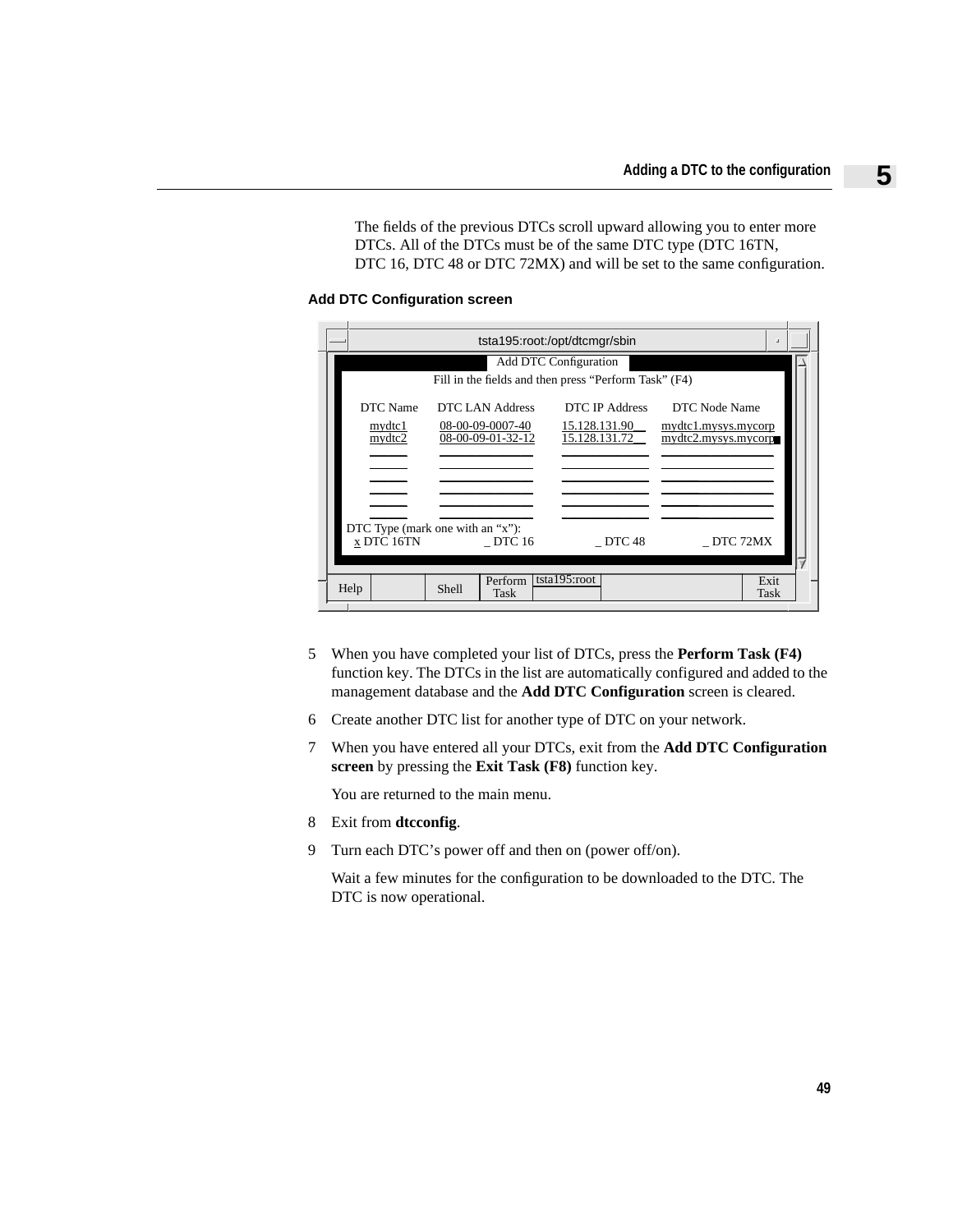## **Checking the terminal connections**

Follow these steps for each terminal connected to the DTC.

1 Press **Return**. The DTC prompt, usually **DTC>**, should appear. Enter the connect command with the IP address<sup>1</sup> of the system you want to connect to.

```
DTC> connect 15.13.12.12
Connection #1 established to mysystem.mygroup.mycorp
To return to DTC interface, type <CTRL>K
login:
```
- 2 If you are not successful, try to modify the configuration of the DTC (refer to chapter 6). If the DTC does not respond, it probably means that the DTC LAN address is not correct. Delete the DTC and then add it again.
- 3 If you still cannot establish a connection, go to the troubleshooting section in chapter 15.

## **Configuration parameter definitions**

**DTC Name** Enter a name consisting of up to 8 alphanumeric characters. You can include hyphens (-) and underscores (\_) but the first character *must* be alphabetic. The DTC name field must not be left blank.

> The DTC name is a unique name used by the DTC manager to identify a particular DTC. For simplicity, the DTC name and the *nodename* portion of the DTC node name are often the same name. However, they are used for separate tasks by the DTC Manager/UX and the system.

1 You can only use a system name here if you have configured the system name in the DNS server.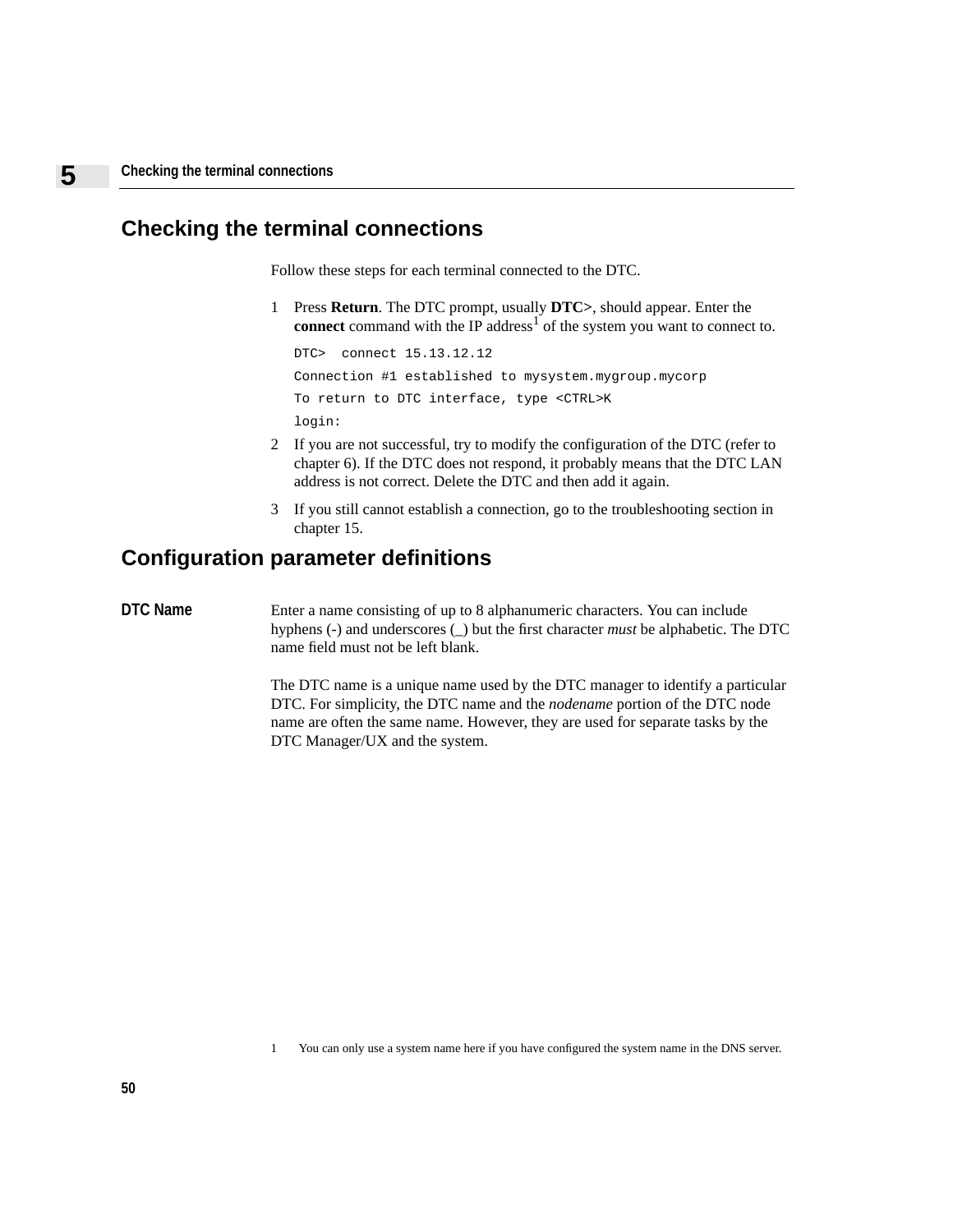| <b>DTC LAN Address</b> | Look for the DTC LAN address on your DTC and enter this value. Ensure that you<br>enter this address exactly as it is marked on the DTC. If you enter an incorrect DTC<br>LAN address, the DTC will not operate.                                                                                                                                                                                                                                                                            |
|------------------------|---------------------------------------------------------------------------------------------------------------------------------------------------------------------------------------------------------------------------------------------------------------------------------------------------------------------------------------------------------------------------------------------------------------------------------------------------------------------------------------------|
|                        | Hewlett-Packard has assigned each DTC a unique DTC LAN address which is<br>indicated on an address label as follows:                                                                                                                                                                                                                                                                                                                                                                        |
|                        | DTC 16TN-on the back panel near the port connections<br>DTC 16-on the back panel in the upper right corner<br>DTC 48-inside the front panel<br>DTC 72MX-on the back panel on the LAN board                                                                                                                                                                                                                                                                                                  |
|                        | When a DTC is first added, the DTC LAN address field in the Add DTC<br>Configuration screen indicates 00-00-00. Replace this with your DTC LAN<br>address. The format of the LAN address is usually 08-00-09-xx-xx-xx<br>or 00-60-B0-xx-xx-xx where $xx$ is a hexadecimal number.                                                                                                                                                                                                           |
| Note                   | When configuring a DTC for connection to your HP 9000 system, the IEEE 802.3<br>protocol is used on the LAN connection. However, for communication between the<br>terminal and the system, the Ethernet protocol is used. Ethernet and IEEE 802.3 LAN<br>protocols are similar, and can coexist on the same physical LAN, using the same<br>physical address configured in the DTC LAN Address field. The address you define<br>here will also be used as the Ethernet address for the DTC. |
| <b>DTC IP Address</b>  | Enter a value in the form xxx.xxx.xxx.xxx where xxx is a decimal number from 0<br>through 255. The address cannot be 0.0.0.0 or 255.255.255.255 which are reserved<br>addresses. Assign a unique IP address to each DTC.                                                                                                                                                                                                                                                                    |
|                        | If you use a DNS server, you must first add each DTCs IP address and, secondly,<br>configure the DTC for DNS.                                                                                                                                                                                                                                                                                                                                                                               |
| Note                   | In the "Add DTC Configuration" screen, you must enter a value for DTC IP address<br>even if you do not use the DNS server.                                                                                                                                                                                                                                                                                                                                                                  |
|                        | Each DTCs IP address must also be added to your name database, for example the<br>/etc/hosts file or the DNS (Domain Name System) server. The /etc/hosts file<br>is documented in the manual, Installing and Administering LAN/9000 Software.                                                                                                                                                                                                                                               |
|                        | This parameter is the IP address of the DTC itself. Do not confuse it with the IP<br>address of the host system, or with the IP address of a port.                                                                                                                                                                                                                                                                                                                                          |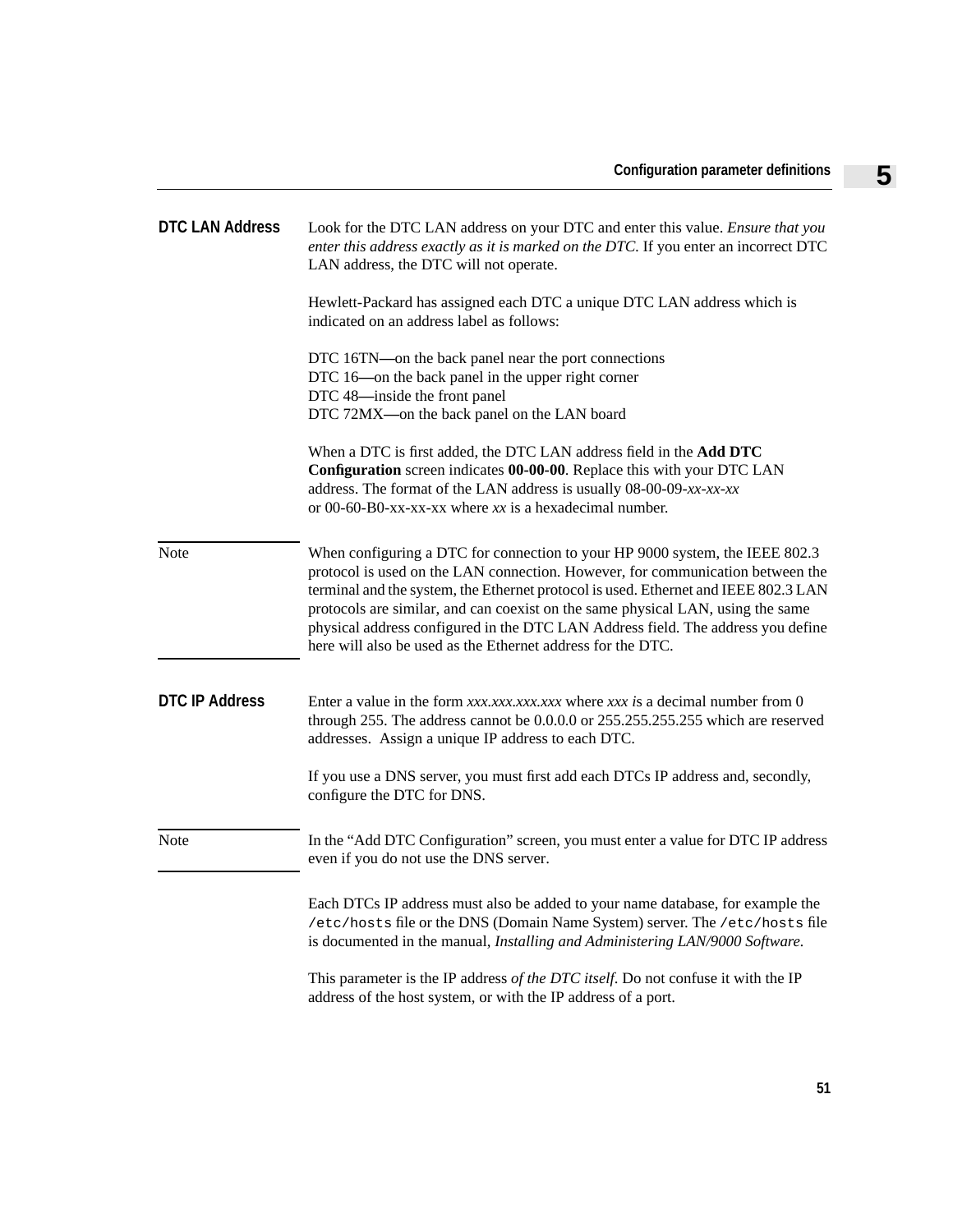## **Configuration parameter definitions 5**

**DTC Node Name** Enter a name in three parts, each with a maximum of 16 characters, separated by periods as illustrated in the example syntax below. nodename.domain.organization Each part must start with an alphabetic character and can be followed by a combination of alphanumeric characters, hyphens (-), and underscores (\_). As you enter the name, it shifts right to extend beyond the visual line. The **DTC Node Name** is a unique node name to identify a DTC within a system or network. For simplicity, the DTC name and the nodename portion of the DTC node name are often the same name. However, they are used for separate tasks by the DTC Manager/UX and the system. **DTC Type** Enter an **X** or an **x** in one of these four fields: DTC 16TN (also use this field for a DTC 16MX), DTC 16, DTC 48, or DTC 72MX. All the DTCs in a list must be of the same type.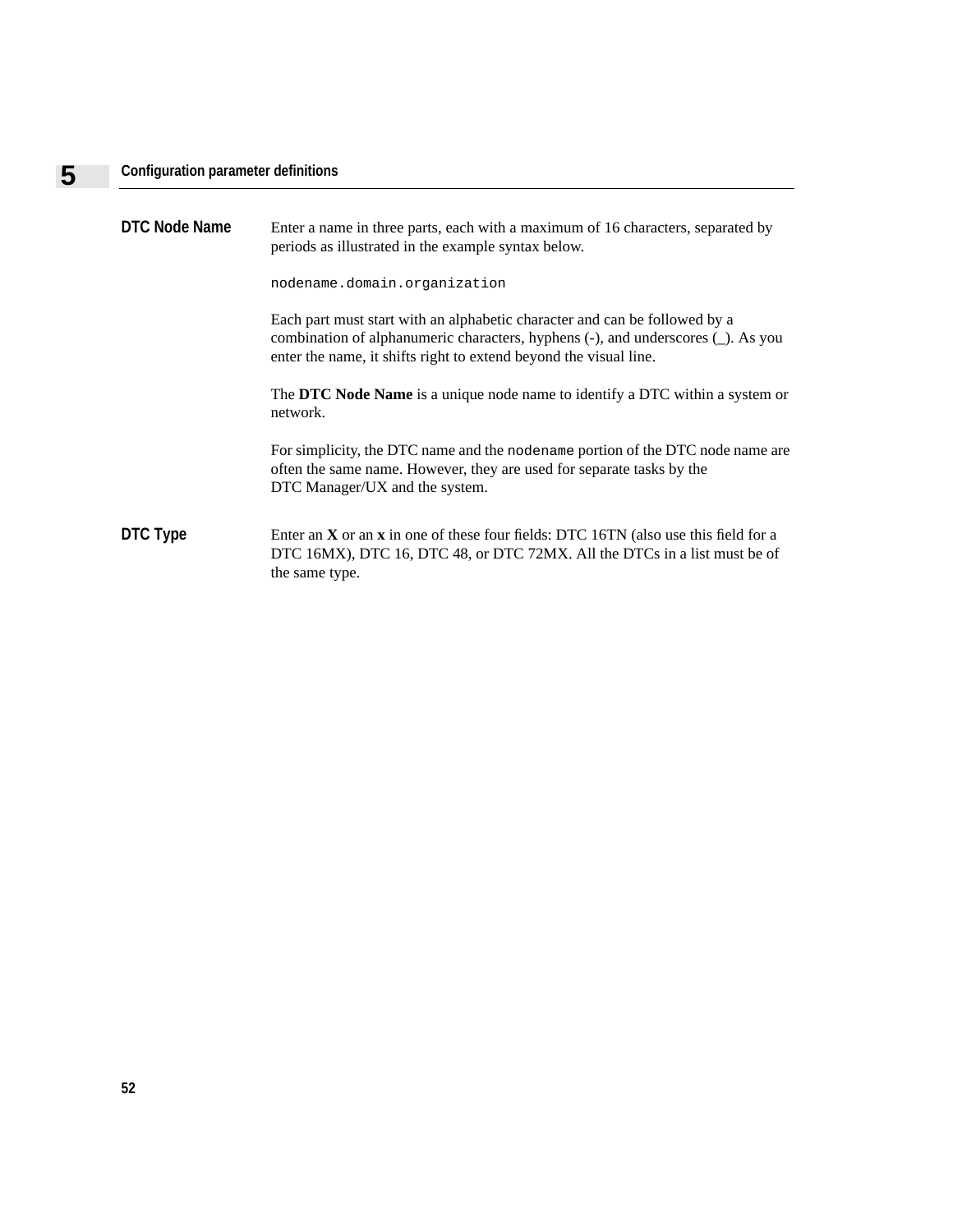## **Modifying DTCs with dtcconfig**

This chapter describes how to modify a single DTC with the interactive **dtcconfig** utility. The utility's **Modify DTC Configuration** menu allows you to modify a CPU/LAN (or LAN board), board, and/or port of a *single* DTC.

You can only modify one DTC at a time with **dtcconfig**. If you want to modify multiple DTC configurations at the same time, use the **dtcmodifyconfs** command (as described in chapter 10).

Note The instructions in this chapter presume that DTC Manager/UX is already properly installed and that the DTC you want to modify is physically present on the network and switched on. In addition, it is presumed that you are familiar with the basic use of the **dtcconfig** menus and function keys as described in chapter 4.

Once you have modified the DTC, refer to the appropriate chapter to:

- modify CPU/LAN board or LAN board parameters for a single DTC (chapter 7)
- modify terminal, printer port and other parameters on a board of a single DTC (chapter 8)
- copy DTC board and port configurations (chapter 9).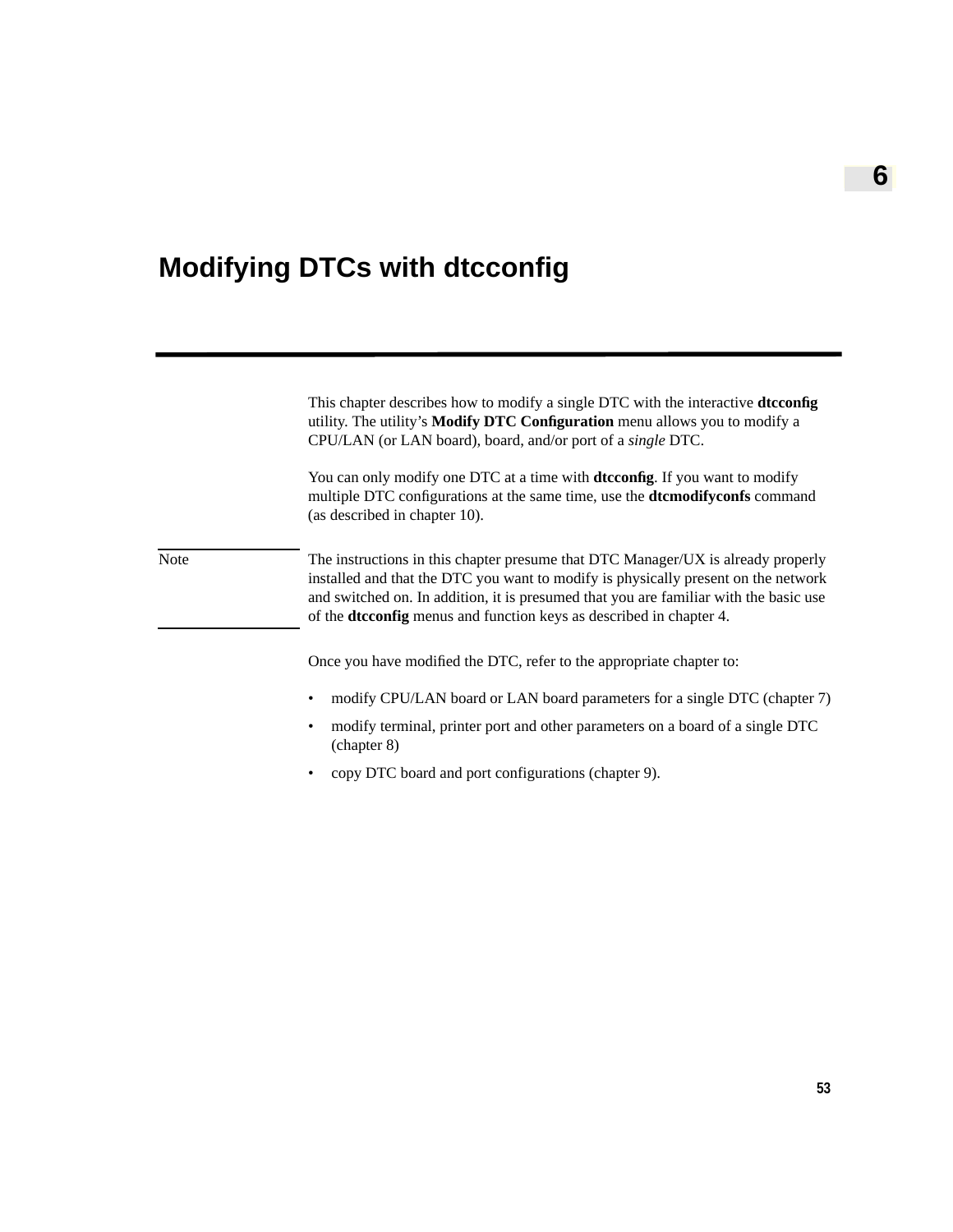## **Modifying a DTC configuration**

- 1 Run **dtcconfig** to access the **DTC Configuration Main Menu**.
- 2 Select **Modify DTC Configuration** from the main menu.
- 3 A pop-up window asks you for the name of the DTC whose configuration you want to modify.
	- Type in a DTC name

or

- Press the **Help (F1)** function key to see the list of existing DTCs. Highlight the DTC on the list you want to modify and press **Return** or the **Select Item (F4)** function key.
- 4 The **DTC Rear Panel Configuration** screen appears. Enter the board and port numbers to be modified.

Refer to the online help for detailed explanations of the board and port fields.

- 5 Press the **Action Menu (F5)** function key and select the option you want. The **Action Menu** varies depending upon the type of DTC or board.
- 6 When you have finished modifying parameters, press the **Action Menu (F5)** function key.

You can then either specify another board and port or exit.

7 To exit, press the **Exit Task (F8)** function key. You then leave the **Rear Panel Configuration** screen and return to the main menu of **dtcconfig**.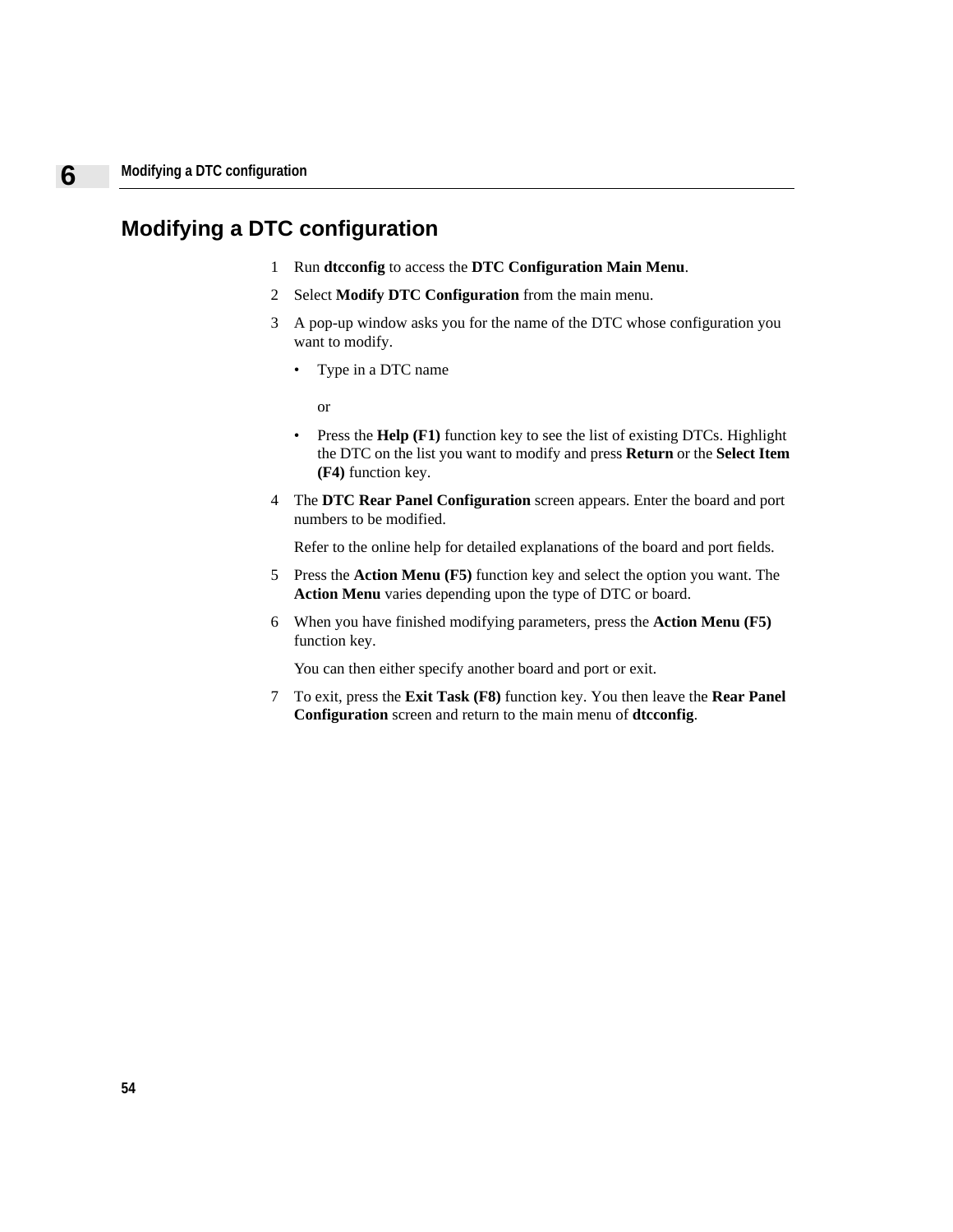|      | tsta195:root:/opt/dtcmgr/sbin                                                 |        |  |
|------|-------------------------------------------------------------------------------|--------|--|
|      | <b>Rear Panel Configuration</b>                                               |        |  |
|      | juin                                                                          |        |  |
|      | Fill in the DTC 16TN board and port fields and then press "Action Menu" (F5). |        |  |
|      |                                                                               |        |  |
|      |                                                                               |        |  |
|      | Action Menu                                                                   |        |  |
|      | Configure LAN Addresses<br>8                                                  |        |  |
|      | Configure Global Parameters                                                   |        |  |
|      | Configure TCP Parameters<br>Configure DNS/IP Parameters                       |        |  |
|      | Configure SNMP Authorization Filters                                          |        |  |
|      | Configure SNMP/MIB Data Parameters                                            |        |  |
|      | Configure DTC Management Protocol Parameters                                  |        |  |
|      |                                                                               |        |  |
|      | Board $(L = LAN, or B - board)$ :                                             |        |  |
|      |                                                                               |        |  |
| Help | tsta195:root<br><b>Select</b>                                                 | Exit   |  |
|      | Action                                                                        | Window |  |

#### **Modify DTC Configuration screen**

If you changed any of the following:

- DTC node name
- DTC IP address
- TCP timers
- any of the following SNMP parameters:
	- contact name
	- sys name
	- sys location
	- SNMP enable authentication traps
	- trap destination IP address
- or DTC management protocol parameters

you must download the new configuration to the DTC.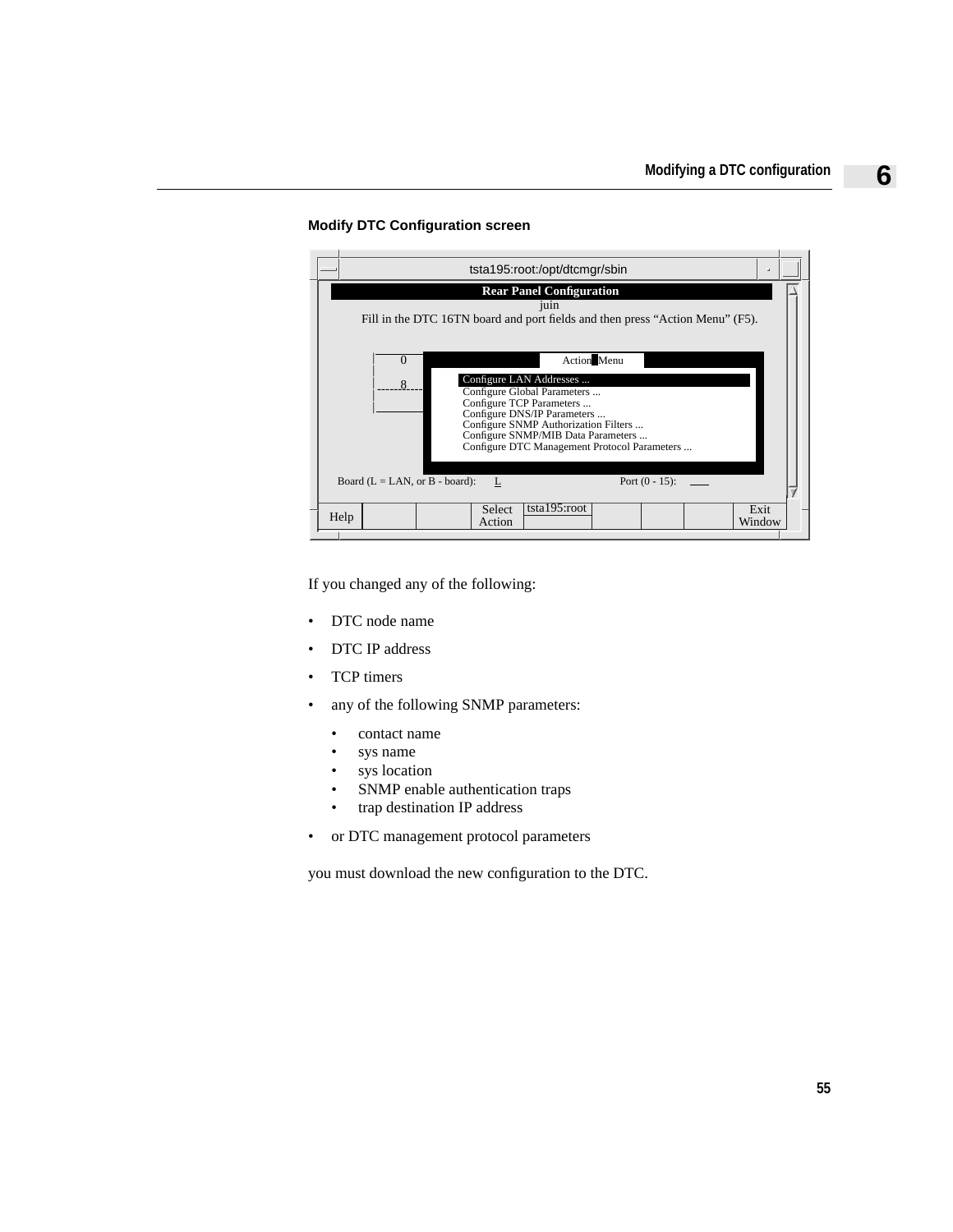There are two ways to reset the DTC and start the download:

turn the DTC off and then on

or

• run the command **dtcreset** dtcname.

Note You must reset the DTC after modifications to save your changes. Do not use the **Modify DTC Configuration** option on this DTC again until you have reset the DTC. Otherwise you may lose the changes you have just made.

## **Using the Rear Panel Configuration screen**

The **Rear Panel Configuration** screen represents the rear of the DTC and is the starting point for all DTC configuration procedures.

The **Rear Panel Configuration** screen allows you to perform the following tasks:

- Configure global DTC parameters on the CPU/LAN or LAN board
- Configure ports on a particular board (see "Configuring terminal and printer ports" on page 87).
- Copy a board within a DTC or to another DTC (see "Copying and pasting a board or port" on page 120).
- The **Rear Panel Configuration** screen for each type of DTC is shown on the following pages.
- 1 Select **Modify DTC Configuration** from the main menu of the **dtcconfig** utility.
- 2 A pop-up window asks you for the name of the DTC whose configuration you want to modify.
	- Type in a DTC name

or

• Press the **Help (F1)** function key to see the list of existing DTCs. Highlight the DTC on the list you want to modify and press **Return** or the **Select Item (F4)** function key.

The **DTC Rear Panel Configuration** screen appears.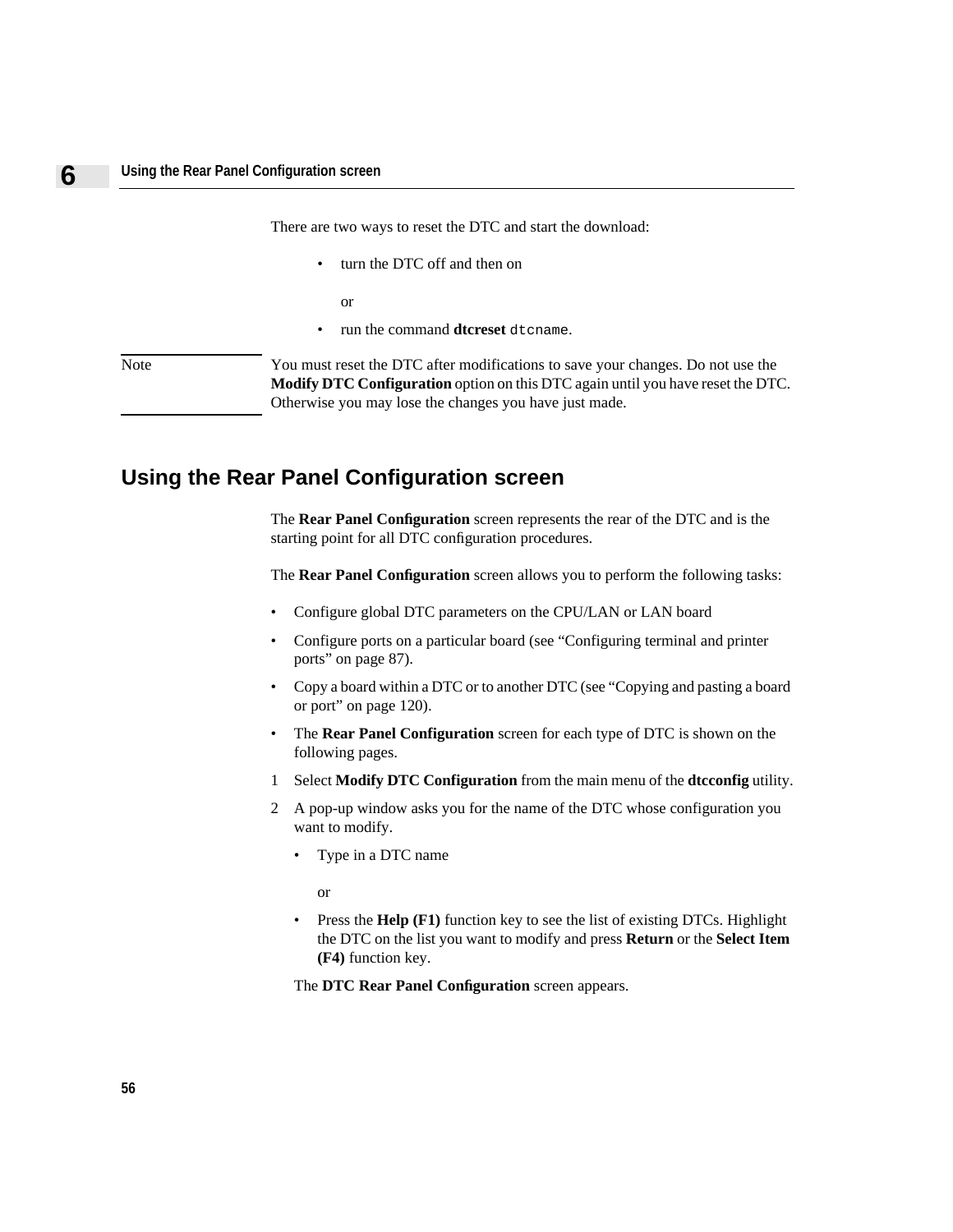#### **Entering values in the board and port fields**

This section explains what you should enter in the **Board** and **Port** fields of the **Rear Panel Configuration** screen.

#### **Configuring Global Parameters (not specific to a given port)**

- 1 Enter the appropriate value in the board field as follows: DTC 16TN: L or **l**, for the LAN board. The LAN board is factory installed on a DTC 16TN. DTC 16: **C** or **c**, for the CPULAN board. DTC 48: **C** or **c**, for the CPU/LAN board. DTC 72MX: The number corresponding to the LAN board. The LAN board can be in any slot but is usually in slot 0. You can specify the LAN board using **L**, **l**, or the number of the board.
- 2 Press the **Action Menu (F5)** key.
- 3 Choose the menu item corresponding to the DTC parameter you want to change.

Use the following information to configure the DTC global parameters.

#### **Configuring port parameters**

Note You cannot go to the port field of the Rear Panel Configuration screen if you specify **C**, **c**, **L** or **l** in the board field.

- 1 Specify the number of the board where the port you want to configure is located. Valid values are:
	- DTC 16TN: **B** or **b** specifies the 16 ports of a DTC 16TN. A DTC 16TN has no separate boards, but is often referred to as having one board of 16 ports and a LAN board.
	- DTC 16: 0 or 1.
	- DTC 48: 0 through 5.
	- DTC 72MX: 0 through 3.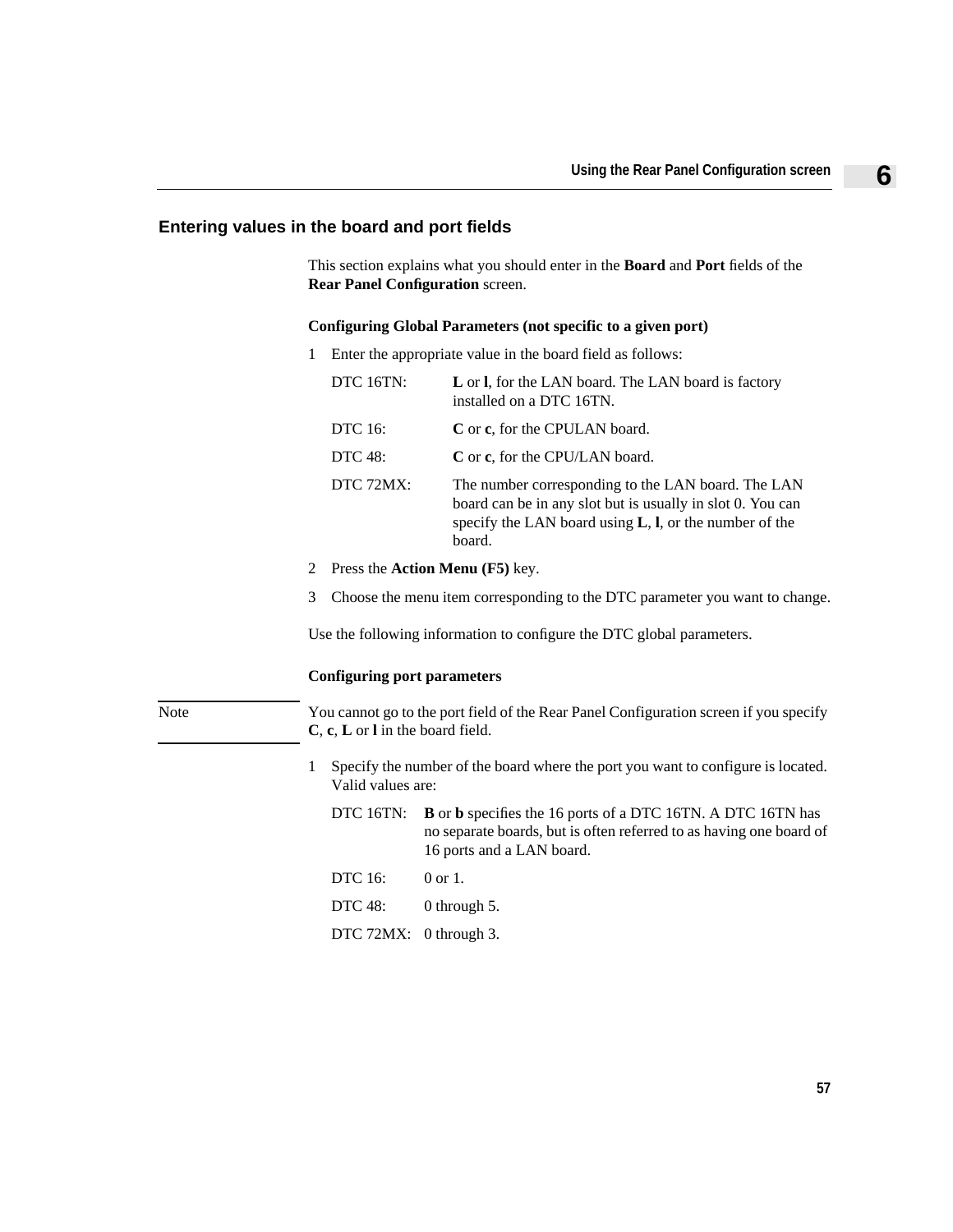2 Use the arrow key, *not the TAB key*, to go to the **Port** field. Enter a port number depending upon the DTC type. The following port values are valid:

| DTC 16TN:      | 0 through 15 direct connect or modem ports                  |
|----------------|-------------------------------------------------------------|
| <b>DTC</b> 16: | 0 through 7 direct connect ports<br>0 through 5 modem ports |
| <b>DTC</b> 48: | 0 through 7 direct connect ports<br>0 through 5 modem ports |
| DTC 72MX:      | 0 through 23 direct connect or modem ports                  |

- 3 Press the **Action Menu (F5)**.
- 4 Choose the menu item corresponding to the DTC parameter you want to change.

Refer to chapter 8, to configure ports.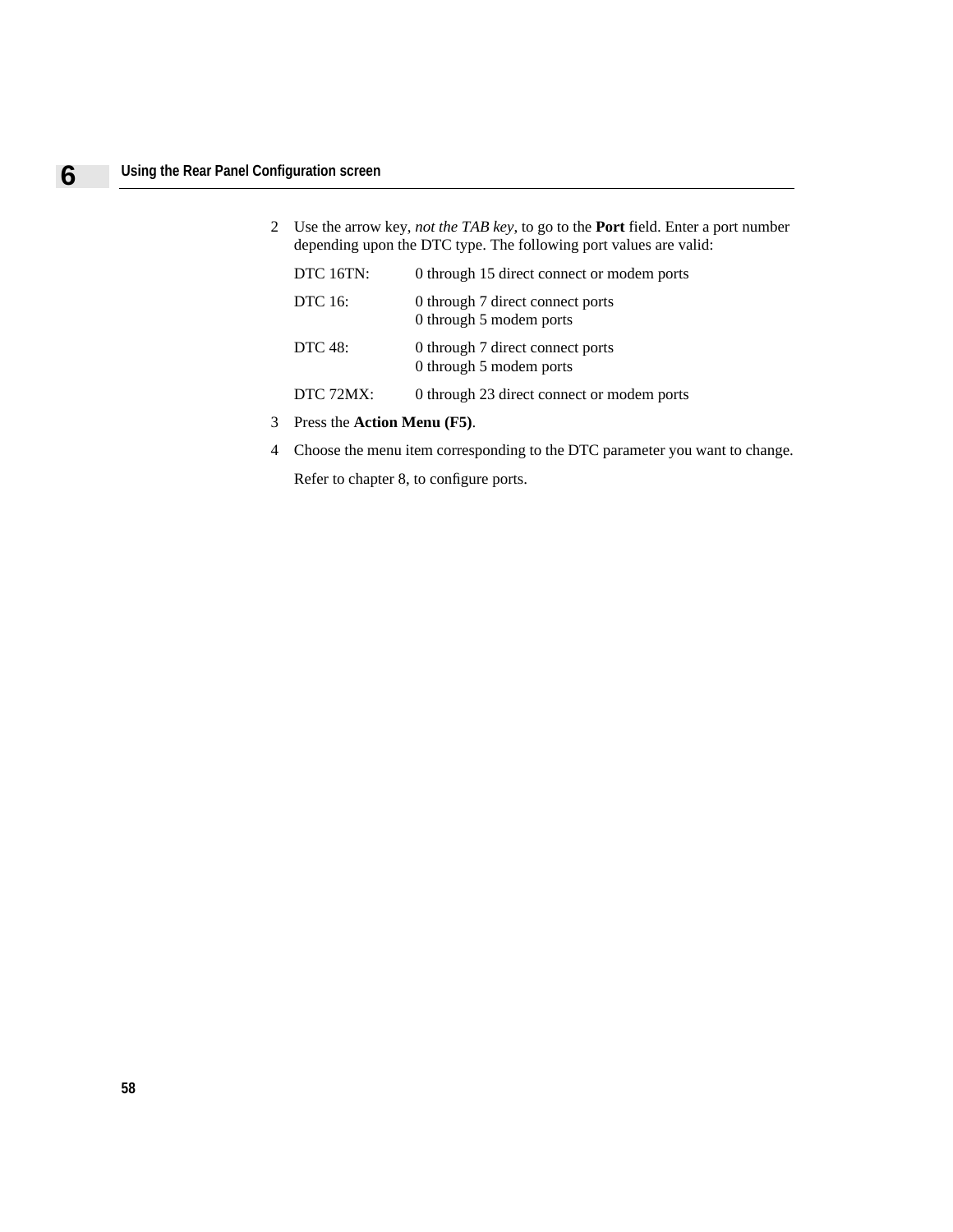# **Rear panel configuration screen examples**

÷.

#### **Rear Panel Configuration screen for a newly-added DTC 16TN**

|                                                                                       |      |                                               |     |       |    |                   | tsta195:root:/opt/dtcmgr/sbin   |            |                |                           |              | a. |  |
|---------------------------------------------------------------------------------------|------|-----------------------------------------------|-----|-------|----|-------------------|---------------------------------|------------|----------------|---------------------------|--------------|----|--|
|                                                                                       |      |                                               |     |       |    |                   | <b>Rear Panel Configuration</b> |            |                |                           |              |    |  |
| juin<br>Fill in the DTC 16TN board and port fields and then press "Action Menu" (F5). |      |                                               |     |       |    |                   |                                 |            |                |                           |              |    |  |
|                                                                                       |      | 0T                                            | 1P  | 2T    | 3P | 4T                | 5T                              | 6 T        | 7T             | <b>DIRECT</b>             |              |    |  |
|                                                                                       |      | 8 T                                           | 9 T | 10T   |    | $11T$ $12T$ $13T$ |                                 | $14T$ 15 T |                | <b>DIRECT</b>             |              |    |  |
|                                                                                       |      |                                               |     |       |    | LAN               |                                 |            |                |                           |              |    |  |
|                                                                                       |      | Board (L = LAN, or B = board): $\blacksquare$ |     |       |    |                   |                                 |            |                | Port $(0 - 15)$ : _______ |              |    |  |
|                                                                                       | Help |                                               |     | Shell |    |                   | tsta195:root                    |            | Action<br>Menu |                           | Exit<br>Task |    |  |

#### **Rear Panel Configuration screen for a newly-added DTC 16**

| tsta195:root:/opt/dtcmgr/sbin                                                                                                              | a. |  |
|--------------------------------------------------------------------------------------------------------------------------------------------|----|--|
| <b>Rear Panel Configuration</b><br><b>NESS</b><br>Fill in the DTC 16 board and port fields and then press "Action Menu" (F5).              |    |  |
| Board 0<br>Board 1<br>Board 2<br>0T <sub>1</sub> T<br>$2T \quad 3T$<br>(Unused)<br>$4T \quad 5T$<br>CPU/LAN                                |    |  |
| Board (C = CPU/LAN, or $0 - 1 =$ board):<br>Port $(0 - 7)$ :<br>edith $74$ :/use<br>Action<br>Exit<br>Help<br><b>Shell</b><br>Menu<br>Task |    |  |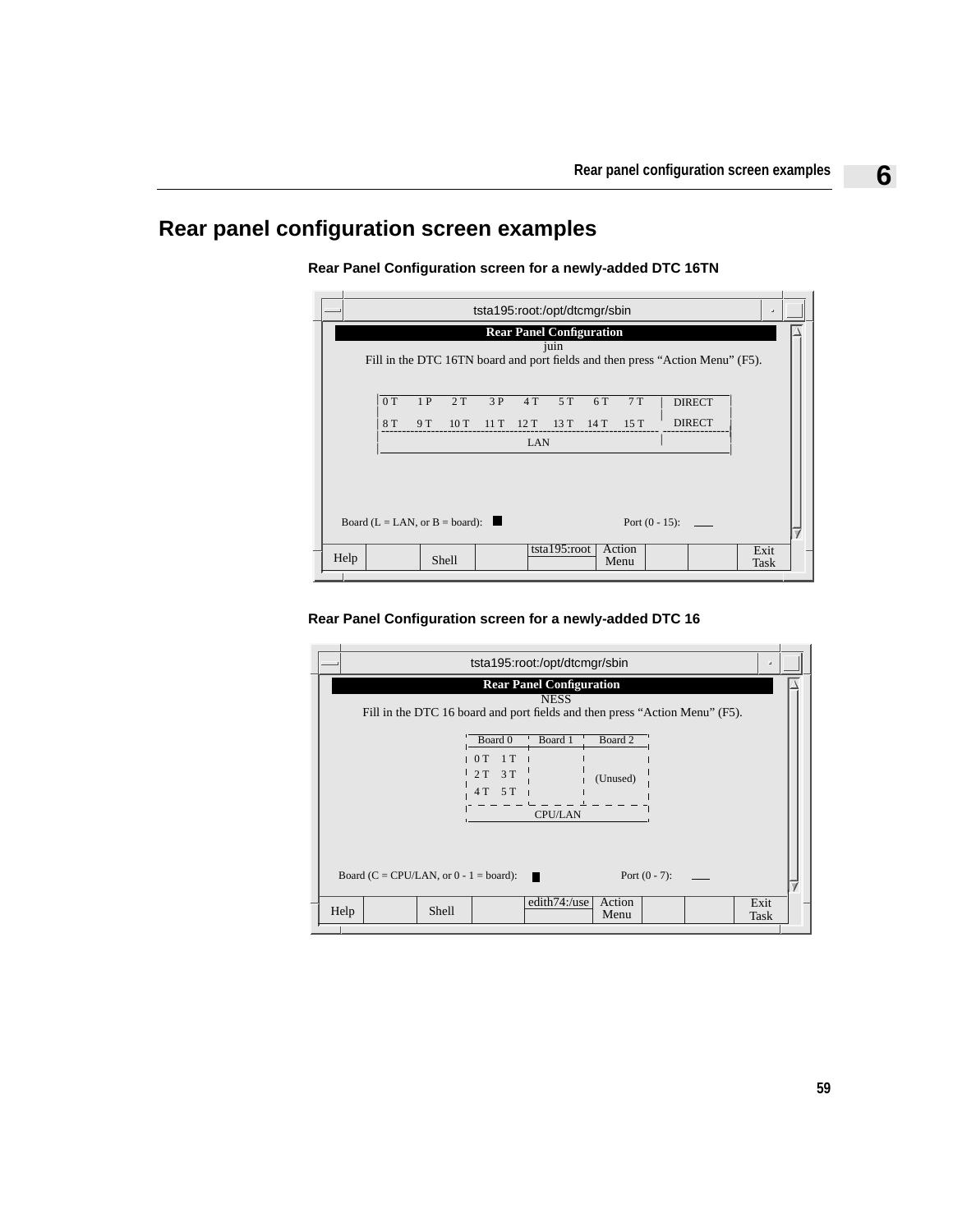

#### **Rear Panel Configuration screen for a newly-added DTC 48**

#### **Rear Panel Configuration screen for a newly added DTC 72MX**

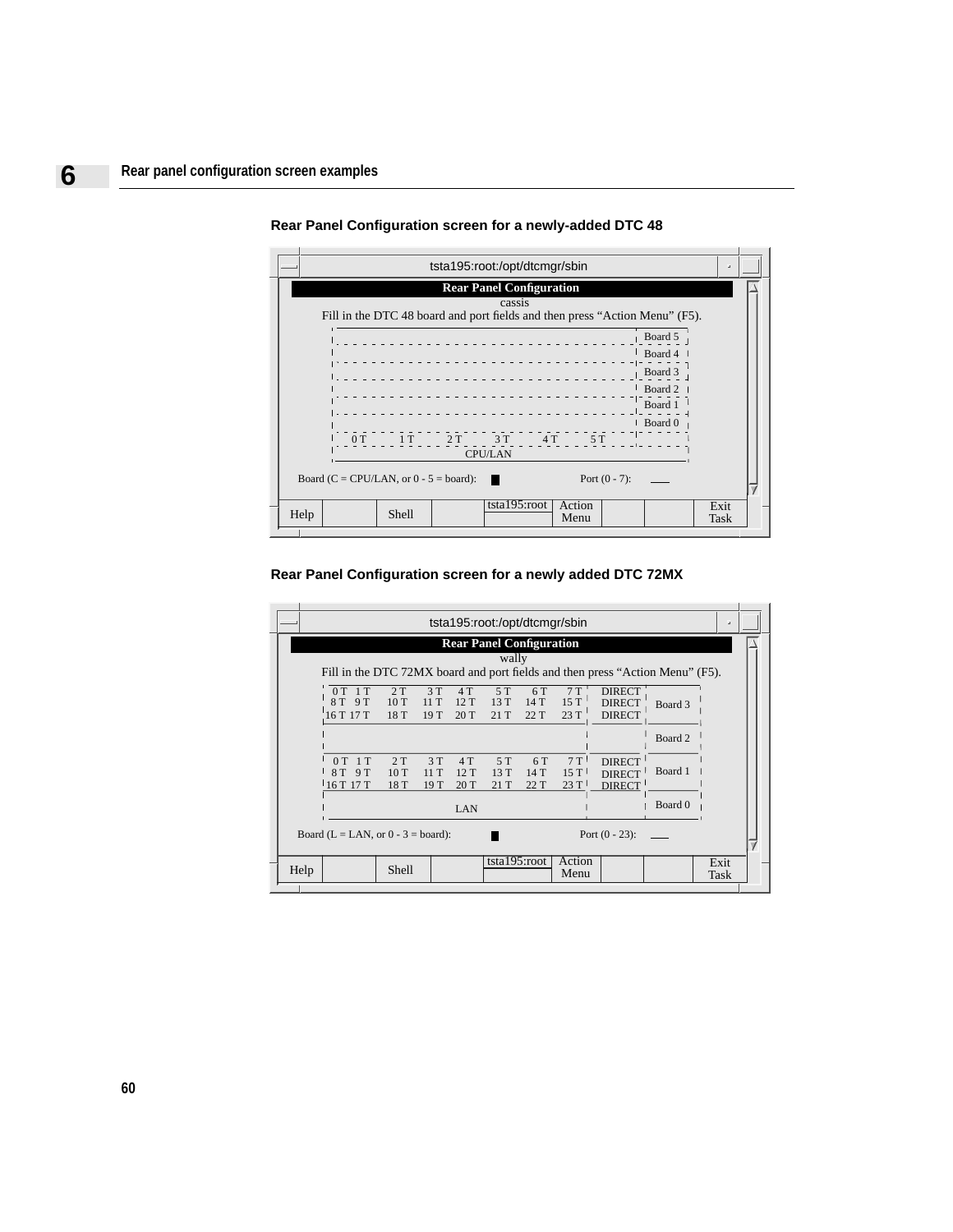# **Configuring a DTC CPU/LAN or LAN board with dtcconfig**

This chapter describes how to use the **dtcconfig** utility to configure the CPU/LAN or LAN board of a DTC (the global DTC parameters). These procedures are based on the **Modify DTC Configuration** menu that provides functions to modify a single DTC.

Note The procedures in this chapter presume that you have added at least one DTC to the list of configured DTCs. It is also presumed that you are familiar with the basic use of the **dtcconfig** menus and function keys as described in chapter 4.

> If you want to modify multiple DTC configurations at the same time, use the **dtcmodifyconfs** command (as described in chapter 10).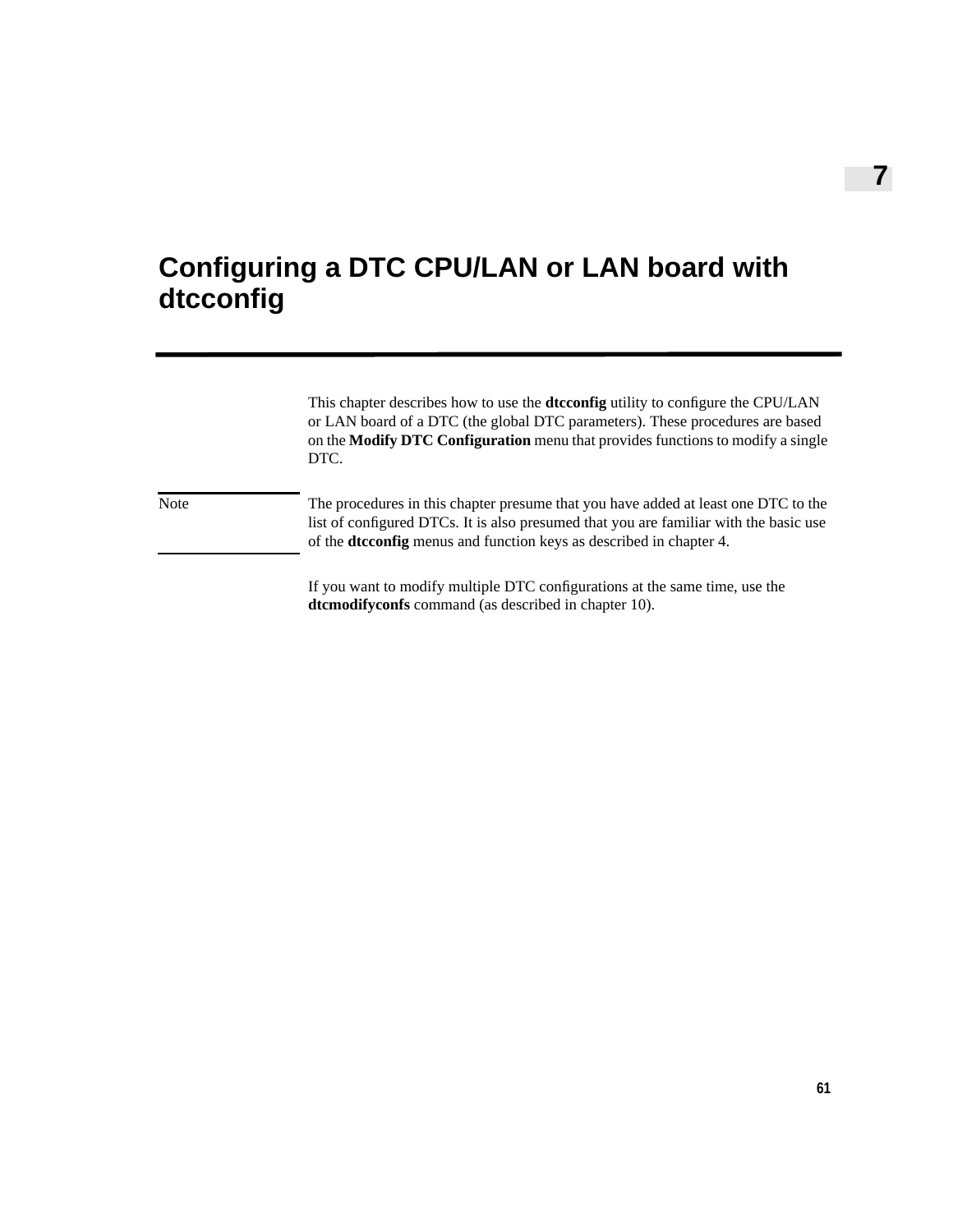## **Configuring CPU/LAN or LAN board parameters**

You must configure the CPU/LAN or LAN Board in order to change the global configuration of a single DTC.

When configuring the CPU/LAN or LAN Board, you can change the following parameters for the specified DTCs:

- **LAN addresses** which include:
	- DTC IP address
	- DTC node name
- **Global parameters** which include:
	- event logging classes
	- DTC user interface timeout
	- DTC user prompt
	- DTC user welcome message
	- Enable DTCDF access
	- DTCDF password
- **TCP parameters** which are TCP timers that may need to be altered for extended LAN configurations
- **DNS/IP parameters** which include:
	- default DNS (domain name server) and backups
	- default IP router addresses and backups
- **SNMP** authorization filters which include:
	- your network's SNMP management nodes, the information that these nodes can request and the rights of access to the SNMP MIB data
- **SNMP/MIB data parameters** which include:
	- the SNMP-specific data to be stored on the DTC
- **DTC management protocol parameters** which include:
	- the DTC management protocol parameters that may need to be altered for traffic over LANs with bridges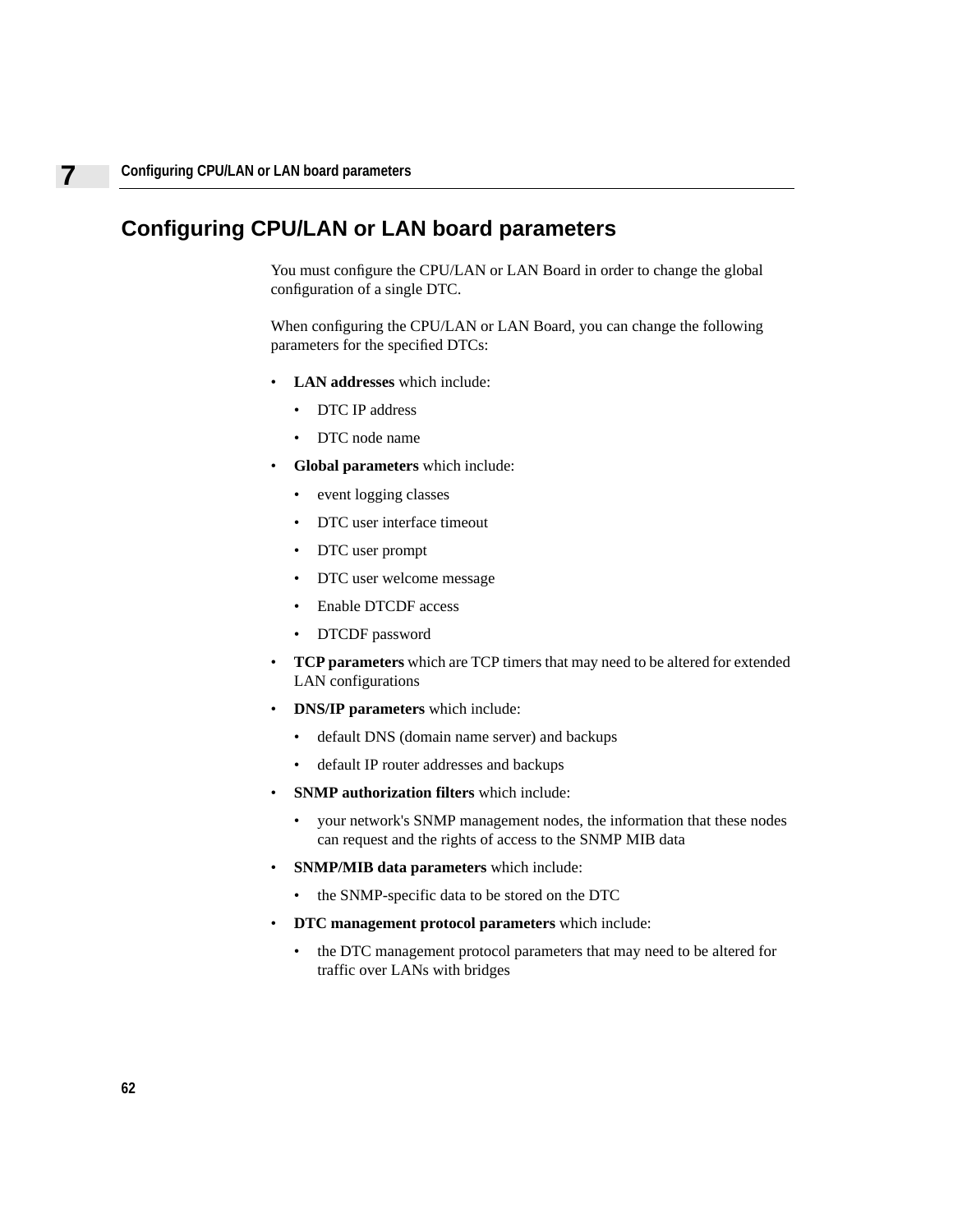The basic steps for configuring the CPU/LAN or LAN board from the **Rear Panel Configuration** screen are explained below.

- 1 Specify the CPU/LAN or LAN Board in the board field of the **Rear Panel Configuration** screen.
- 2 Press the **Action Menu (F5)** function key for a list of action options (see the screen below for an example).

#### **Action Menu for CPU/LAN or LAN board of a DTC**

| tsta195:root:/opt/dtcmgr/sbin                                                                                                                                                                                                                                            |  |
|--------------------------------------------------------------------------------------------------------------------------------------------------------------------------------------------------------------------------------------------------------------------------|--|
| <b>Rear Panel Configuration</b><br>juin<br>Fill in the DTC 16TN board and port fields and then press "Action Menu" (F5).                                                                                                                                                 |  |
| Action Menu<br>0<br>Configure LAN Addresses<br>8<br>Configure Global Parameters<br>Configure TCP Parameters<br>Configure DNS/IP Parameters<br>Configure SNMP Authorization Filters<br>Configure SNMP/MIB Data Parameters<br>Configure DTC Management Protocol Parameters |  |
| Port $(0 - 15)$ :<br>Board $(L = LAN, or B - board)$ :                                                                                                                                                                                                                   |  |
| tsta195:root<br>Select<br>Exit<br>Help<br>Window<br>Action                                                                                                                                                                                                               |  |

- 3 Press the **Select Action (F4)** function key to choose one of the menu items which are explained in the following sections.
- 4 A screen appears displaying the current values. Change the values you want to change and press **Done (F4)**. In some screens, you can choose HP defaults, userdefined defaults or enter other values. Press the **Default Values (F6)** function key to see the HP defaults and user-defined defaults.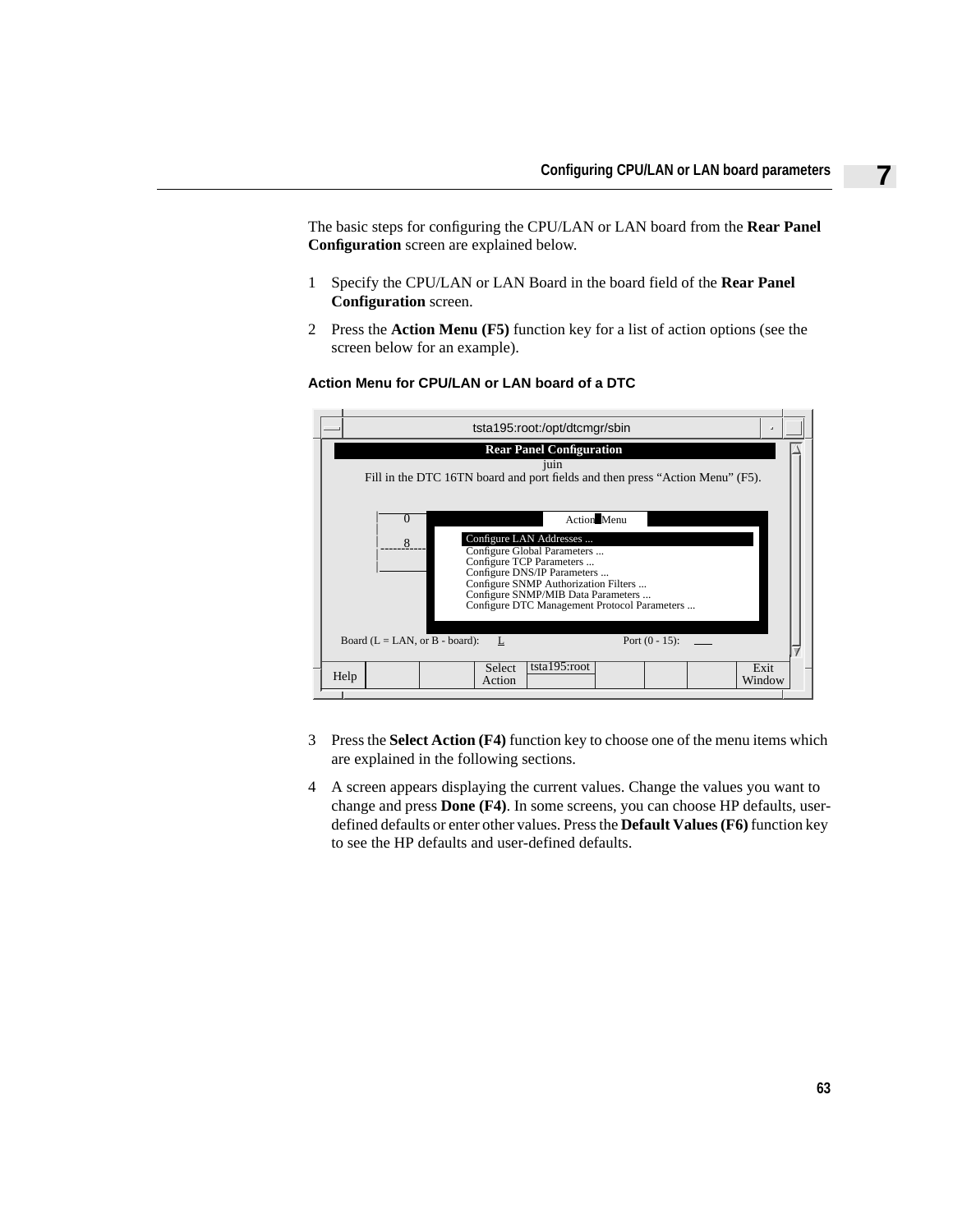|      |                                                                                                                           |                   |                  |                   | tsta195:root:/opt/dtcmgr/sbin |                   |                                                         |                                                 |         | a.           |  |
|------|---------------------------------------------------------------------------------------------------------------------------|-------------------|------------------|-------------------|-------------------------------|-------------------|---------------------------------------------------------|-------------------------------------------------|---------|--------------|--|
|      | <b>Rear Panel Configuration</b><br>wally<br>Fill in the DTC 72MX board and port fields and then press "Action Menu" (F5). |                   |                  |                   |                               |                   |                                                         |                                                 |         |              |  |
|      | 0T <sub>1</sub> T<br>8T 9T<br>16 T 17 T                                                                                   | 2T<br>10T<br>18 T | 3T<br>11T<br>19T | 4 T<br>12T<br>20T | 5T<br>13T<br>21T              | 6 T<br>14T<br>22T | 7T<br>15T<br>23T                                        | <b>DIRECT</b><br><b>DIRECT</b><br><b>DIRECT</b> | Board 3 |              |  |
|      |                                                                                                                           |                   |                  |                   |                               |                   |                                                         |                                                 | Board 2 |              |  |
|      | 0T<br>1T<br>8T9T<br>16T17T                                                                                                | 2T<br>10T<br>18T  | 3T<br>11T<br>19T | 4T<br>12T<br>20T  | 5T<br>13T<br>21T              | 6 T<br>14T<br>22T | 7T <sup>1</sup><br>15T <sup>1</sup><br>23T <sup>1</sup> | <b>DIRECT</b><br><b>DIRECT</b><br><b>DIRECT</b> | Board 1 |              |  |
|      |                                                                                                                           |                   |                  | <b>LAN</b>        |                               |                   |                                                         |                                                 | Board 0 |              |  |
|      | Board ( $L = LAN$ , or $0 - 3 = board$ ):                                                                                 |                   |                  |                   |                               |                   |                                                         |                                                 |         |              |  |
| Help |                                                                                                                           | Shell             |                  |                   | tsta195:root                  |                   | Action<br>Menu                                          |                                                 |         | Exit<br>Task |  |

#### **Modified CPU/LAN board**

- 5 After entering values, press the **Done (F4)** function key. The **Rear Panel Configuration** screen appears again.
- 6 Press the **Action Menu (F5)** if you want to choose another menu item.
- 7 To exit, press the **Exit Task (F8)** function key. You then leave the **Rear Panel Configuration** screen and return to the main menu of **dtcconfig**.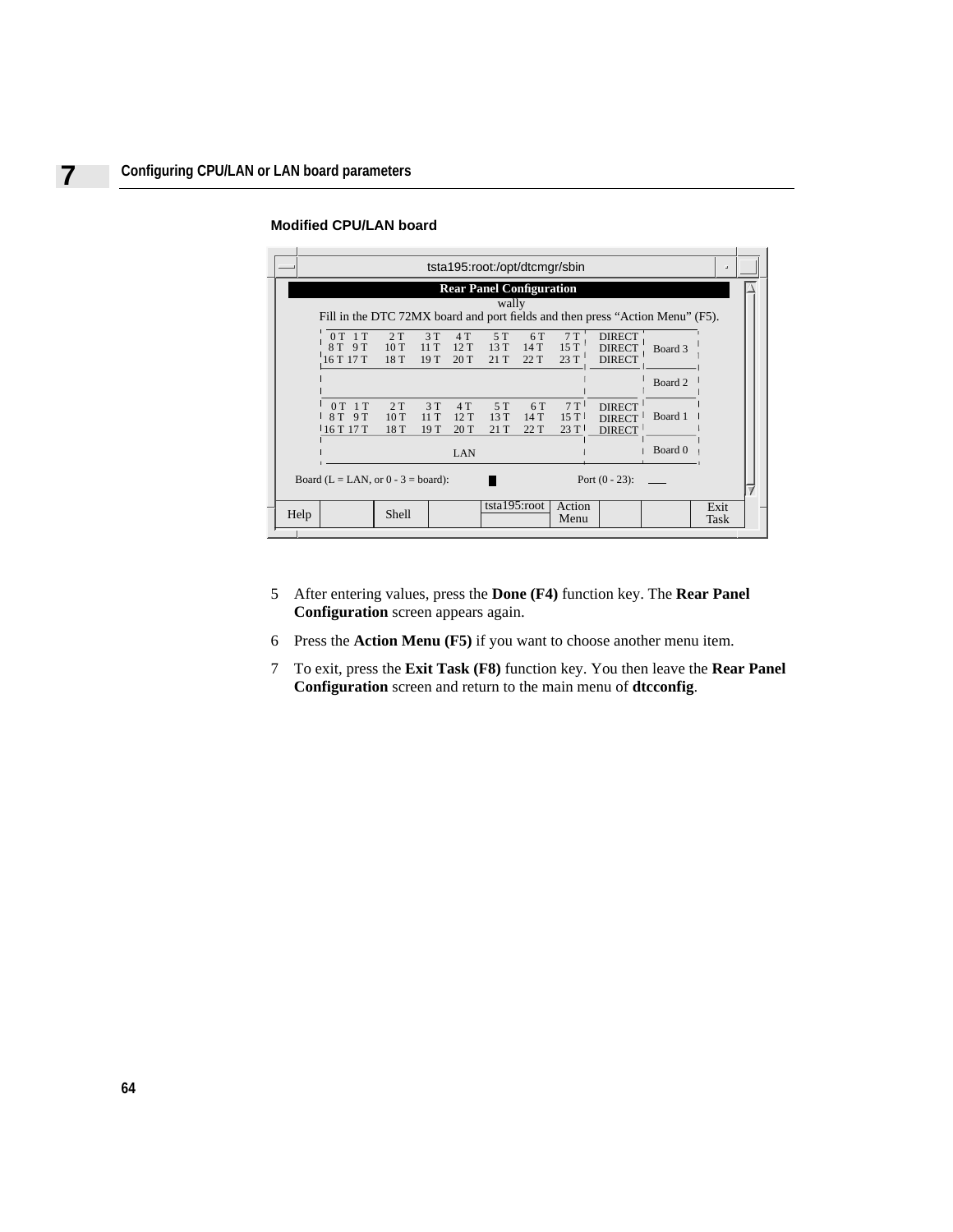## **Configuring LAN addresses**

| tsta195:root:/opt/dtcmgr/sbin<br>a.                                                                                                       |  |
|-------------------------------------------------------------------------------------------------------------------------------------------|--|
| <b>DTC Configuration Main Menu</b>                                                                                                        |  |
| Highlight an item and then press "Return" or "Select Item" (F4).                                                                          |  |
| Add DTC Configuration<br>Modify DTC Configuration<br>Delete DTC Configuration<br>Modify Default Parameters -><br>Help for Using DTCconfig |  |
| tsta195:root<br><b>Select</b><br>Exit<br>Help<br><b>Shell</b><br><b>DTCconf</b><br>Item                                                   |  |
|                                                                                                                                           |  |
| DTC Name<br>Click here, or press F1 for online help                                                                                       |  |
| Rear Panel Configuration                                                                                                                  |  |
| Board = $C$ or $L \nightharpoonup$                                                                                                        |  |
| Action Menu (F5)<br>Configure LAN Addresses                                                                                               |  |

- 1 Select **Configure LAN Addresses** from the **Action Menu** as shown above. The **LAN Address Configuration** screen appears.
- 2 Enter the appropriate address information in the provided fields (see the following pages for parameter definitions).
- 3 When you have finished entering values, press the **Done (F4)** function key. You are returned to the **Rear Panel Configuration** screen.
- 4 The parameters in this screen cannot be modified dynamically. Exit from **dtcconfig** and download the changes to the DTC by executing the following command at the shell prompt:

dtcreset dtcname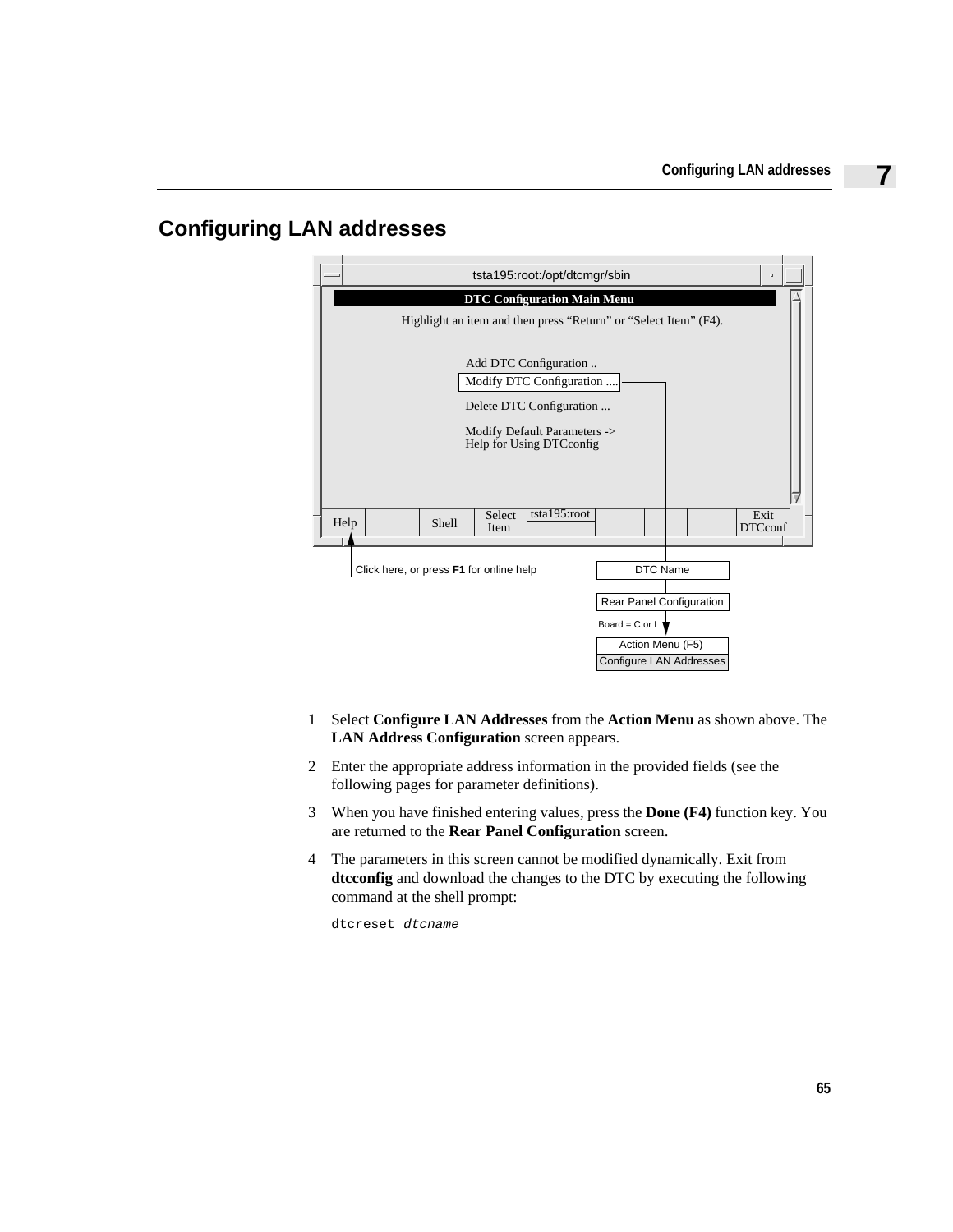#### **LAN Address Configuration screen**



#### **LAN address parameter definitions**

| <b>DTC IP Address</b> | Enter a value in the form xxx, xxx, xxx, xxx where xxx is a decimal number from 0<br>through 255. The address cannot be $0.0.00$ or $255.255.255.255$ which are reserved<br>addresses. Assign a unique IP address to each DTC. (For more information on the<br>DTC IP address, see Chapter 5). |
|-----------------------|------------------------------------------------------------------------------------------------------------------------------------------------------------------------------------------------------------------------------------------------------------------------------------------------|
| <b>DTC Node Name</b>  | Enter a name consisting of three parts, each with a maximum of 16 characters,<br>separated by periods (.) and in the following form:                                                                                                                                                           |
|                       | nodename.domain.organization                                                                                                                                                                                                                                                                   |
|                       | For simplicity, the DTC name and the nodename portion of the DTC node name are<br>often the same name. For example, the dt chame could be mydtc1 and the DTC<br>node name could be mydtc1.mysys.mycorp.                                                                                        |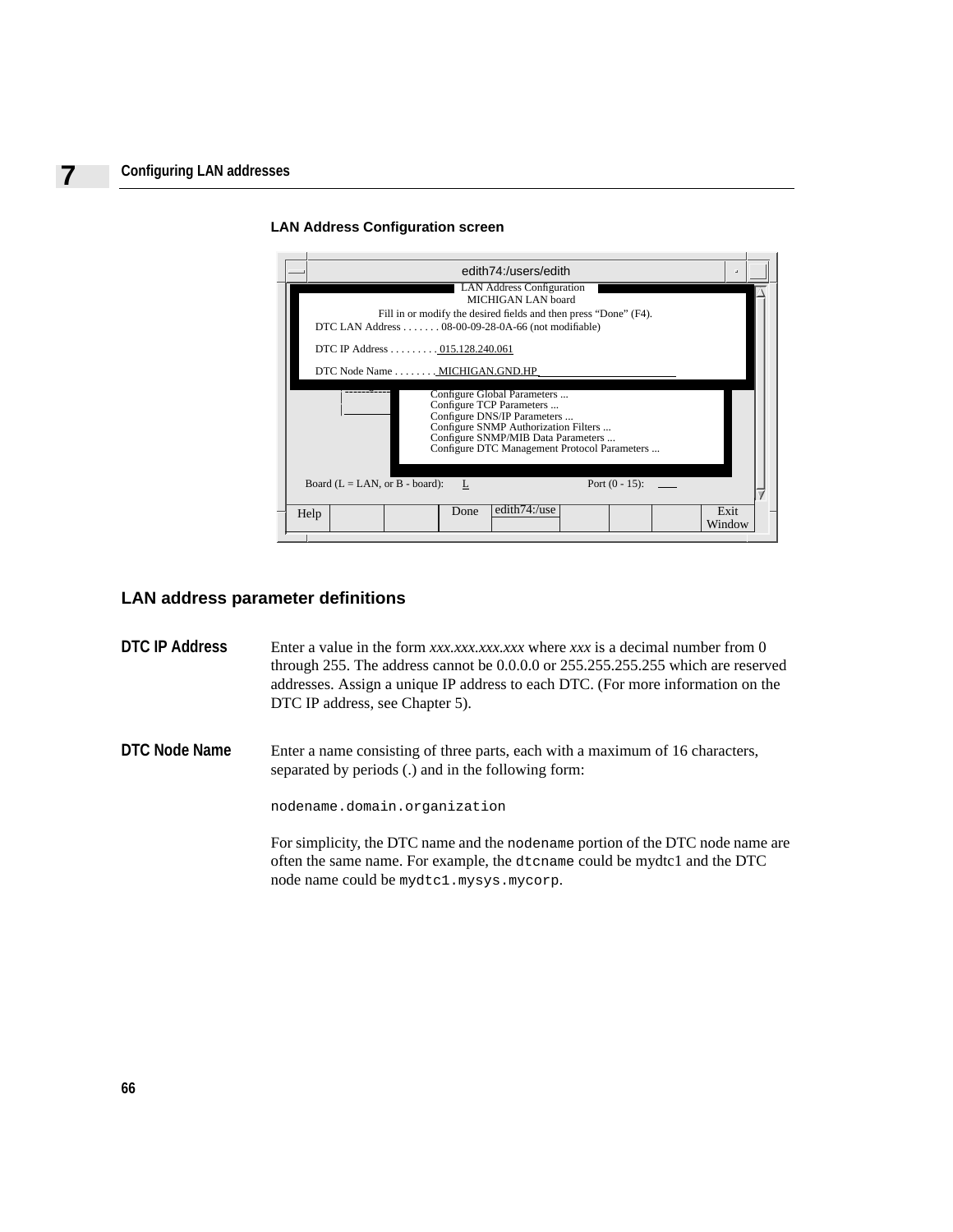## **Configuring global parameters**



The parameters in the **Global Parameters Configuration** screen enable you to specify the DTC user interface timeout, the DTC user prompt, and the DTC welcome message. These parameters are used by the DTC terminal user interface (described in appendix A).

Enter the appropriate values in the provided fields and then press the **F4** key.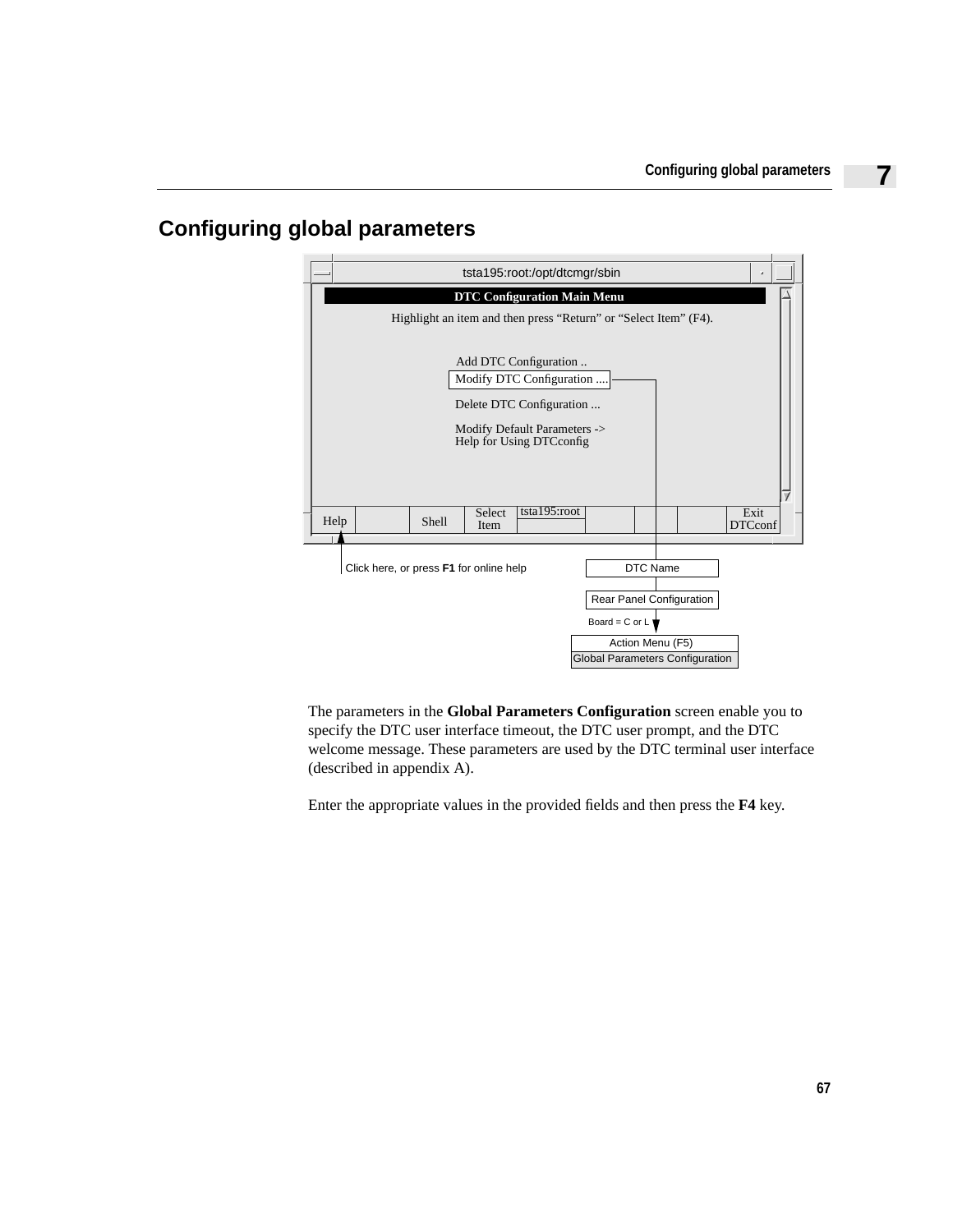## **Global Parameters Configuration screen**

|                                                                                  |  |                |                  | tsta195:root:/opt/dtcmgr/sbin                              |  |      |                |
|----------------------------------------------------------------------------------|--|----------------|------------------|------------------------------------------------------------|--|------|----------------|
| <b>Global Parameters Configuration</b>                                           |  |                |                  |                                                            |  |      |                |
| juin<br>Fill in or modify the desired fields and then press "Perform Task" (F4). |  |                |                  |                                                            |  |      |                |
|                                                                                  |  |                |                  | Event Logging Class (mark with an "x" as many as desired): |  |      |                |
|                                                                                  |  | $\overline{2}$ | $-3$             |                                                            |  | $-5$ | 6              |
| DTC User Interface Timeout (5 - 300 seconds).<br>300                             |  |                |                  |                                                            |  |      |                |
| (optional)<br>User Prompt (maximum of 16 characters) $\cdots$ DTC>               |  |                |                  |                                                            |  |      |                |
| Welcome Message (maximum of 400 characters - optional):                          |  |                |                  |                                                            |  |      |                |
|                                                                                  |  |                |                  |                                                            |  |      |                |
|                                                                                  |  |                |                  |                                                            |  |      |                |
| <b>Enable DTCDF Access</b><br><b>DTCDF Password AVESTA</b>                       |  |                |                  |                                                            |  |      |                |
| Help                                                                             |  |                | Select<br>Action | tsta195:root                                               |  |      | Exit<br>Window |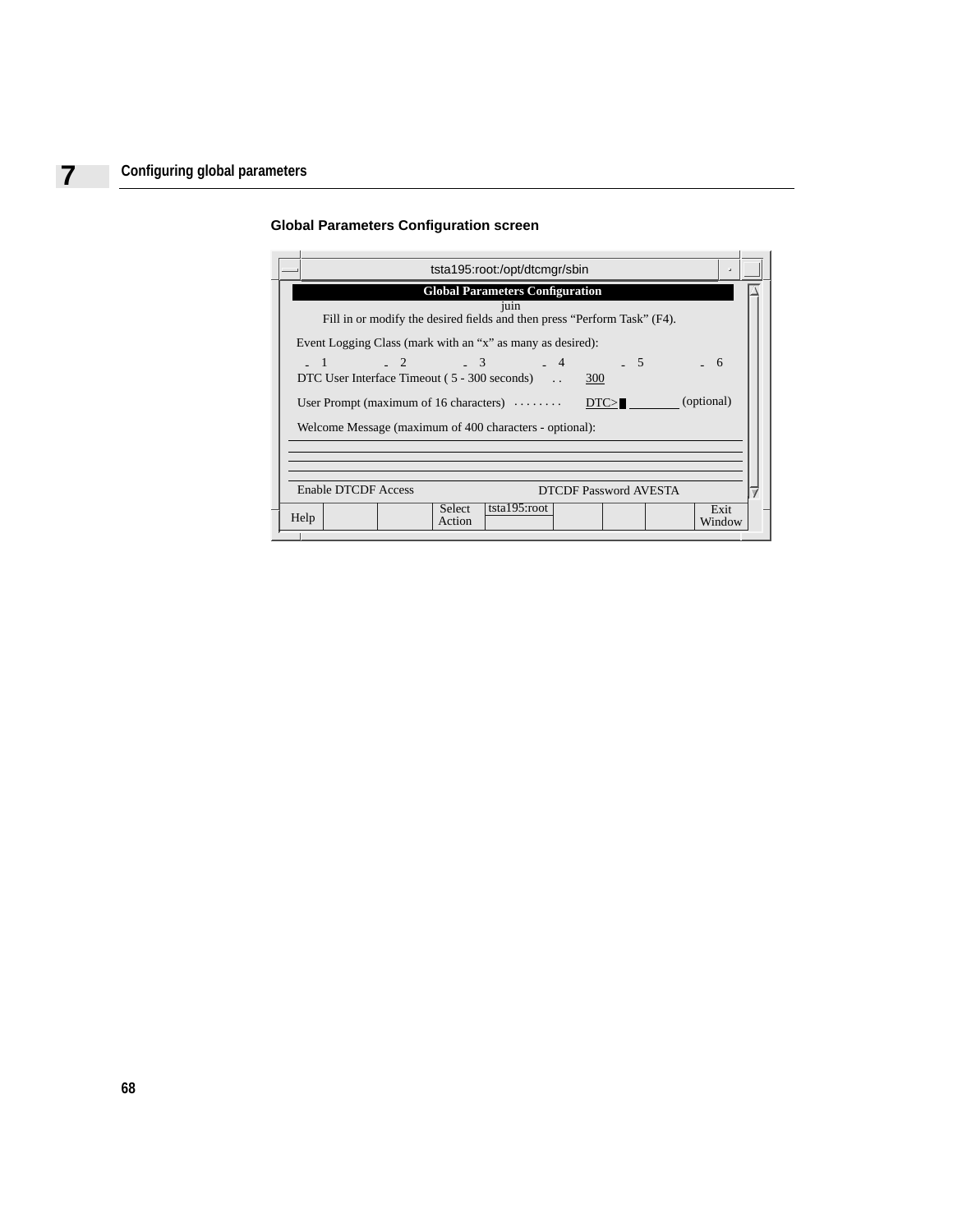## **Global parameter definitions**

|                                             | <b>Event Logging Class</b> Move the cursor to the logging class fields whose corresponding events you want to<br>log. The dtclist command is used to display the event logs (see Appendix B).                                                                     |  |  |  |  |  |  |
|---------------------------------------------|-------------------------------------------------------------------------------------------------------------------------------------------------------------------------------------------------------------------------------------------------------------------|--|--|--|--|--|--|
| Note                                        | Only use log events of class 2 (and higher) for:<br>- troubleshooting<br>- one DTC at a time<br>The logging classes for events are as follows:                                                                                                                    |  |  |  |  |  |  |
|                                             |                                                                                                                                                                                                                                                                   |  |  |  |  |  |  |
|                                             | Class 1—Catastrophic (default logging class)                                                                                                                                                                                                                      |  |  |  |  |  |  |
|                                             | Class 2-Critical                                                                                                                                                                                                                                                  |  |  |  |  |  |  |
|                                             | Class 3-Non-critical                                                                                                                                                                                                                                              |  |  |  |  |  |  |
|                                             | Class 4-Not Used                                                                                                                                                                                                                                                  |  |  |  |  |  |  |
|                                             | Class 5-Informative                                                                                                                                                                                                                                               |  |  |  |  |  |  |
|                                             | Class 6-Statistical                                                                                                                                                                                                                                               |  |  |  |  |  |  |
|                                             | Logging Class 1 is always selected and operational. Additional levels can also be<br>logged by entering an x in the corresponding field.                                                                                                                          |  |  |  |  |  |  |
| Note                                        | Currently, Logging Class 4 does not supply event information even if the field is<br>marked.                                                                                                                                                                      |  |  |  |  |  |  |
| <b>DTC User Interface</b><br><b>Timeout</b> | Specify a timeout value between 5 and 300 seconds for the DTC. The default<br>timeout is 300 seconds. A terminal user using the <b>connect</b> command to connect to a<br>system via the DTC must attempt to connect to the system within this amount of<br>time. |  |  |  |  |  |  |
|                                             | The DTC waits this amount of time before the DTC Terminal User interface is<br>disconnected. Once the terminal has established a connection with a system via the<br>DTC, the timeout is disabled until the user returns to the DTC user interface.               |  |  |  |  |  |  |
|                                             | The DTC User Interface Timeout can be enabled and disabled from the Enable<br>Port Options screen (see "Enabling port options" on page 99). By default, the DTC<br>User Interface Timeout is disabled.                                                            |  |  |  |  |  |  |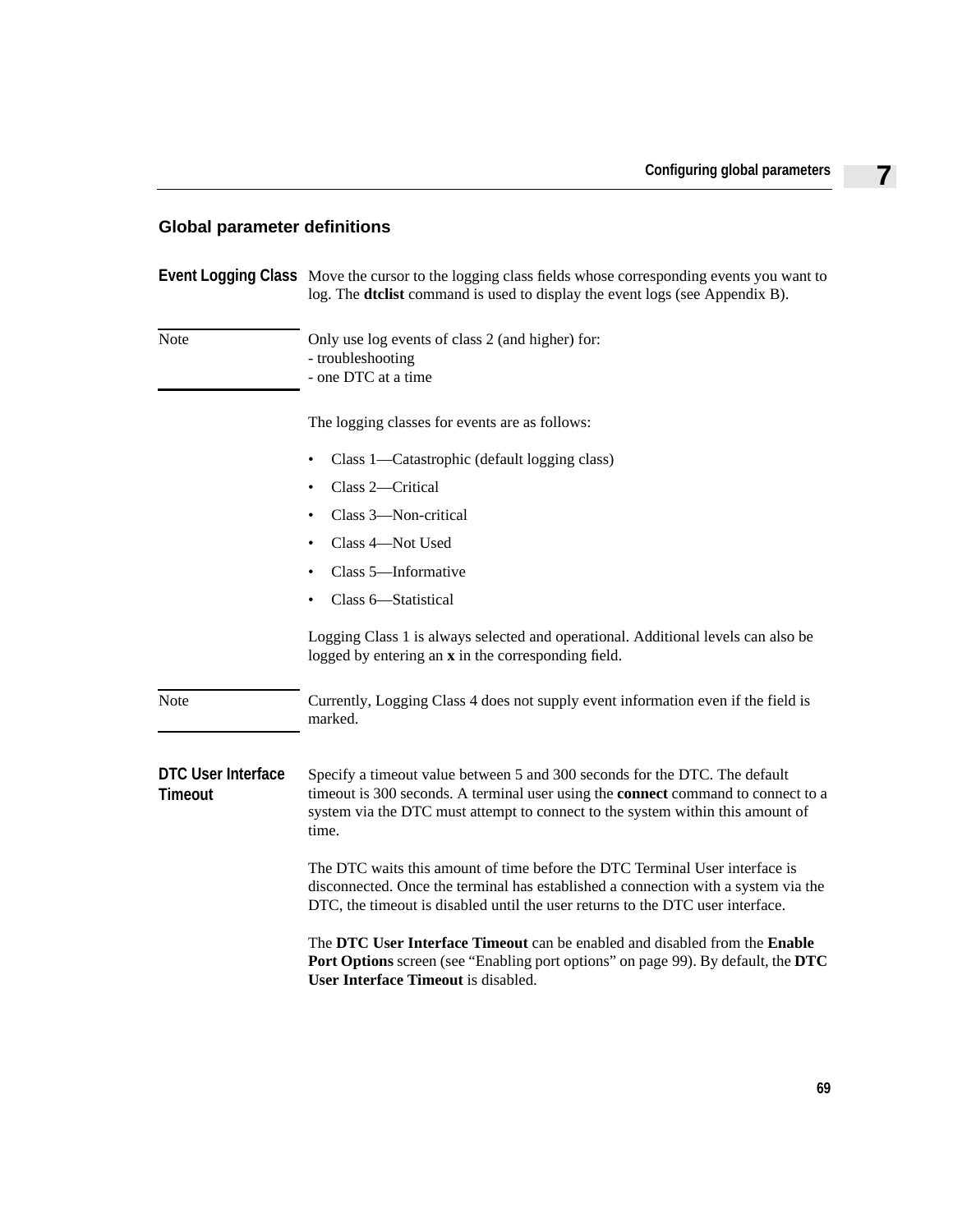| <b>User Prompt</b>                   | If you want a user prompt that is different from the default prompt, DTC>, specify a<br>prompt of up to 16 alphanumeric characters. Non-displayable ASCII characters<br>must be specified in caret-character format (for example, ^K means Ctrl-K). Use a<br>backslash before a literal caret $(^{\wedge})$ and a backslash $($ $\rangle$ .<br>The User Prompt is the DTC prompt seen by a user at a terminal connected to a<br>DTC. You may want to change the user prompt to the name of your DTC (for<br>example, MYDTC1>) to help you keep track of your DTCs. Only users connected<br>to ports with the switching capability see the prompt. Other users connected directly<br>to a host system do not see the DTC user prompt.<br>Switching is the ability to connect to more than one computer from a terminal.<br>Switching is automatically enabled for all terminal ports. |  |  |  |  |
|--------------------------------------|--------------------------------------------------------------------------------------------------------------------------------------------------------------------------------------------------------------------------------------------------------------------------------------------------------------------------------------------------------------------------------------------------------------------------------------------------------------------------------------------------------------------------------------------------------------------------------------------------------------------------------------------------------------------------------------------------------------------------------------------------------------------------------------------------------------------------------------------------------------------------------------|--|--|--|--|
| <b>Welcome Message</b>               | If you want to provide a welcome message, enter up to 390 alphanumeric characters.<br>Non-displayable ASCII characters must be specified in caret-character format (for<br>example, $\Lambda$ K means Ctrl-K). Put a backslash () before a literal caret ( $\Lambda$ ) or a<br>backslash () to ensure these characters appear correctly on the screen. The welcome<br>message is an optional parameter.<br>Do not use the keyboard Enter key (carriage return) to create line breaks in the<br>welcome message. Using the Enter key terminates the DTC configuration steps.<br>Use the $^{\wedge}M^{\wedge}J$ (Ctrl-M, Ctrl-J) keys to force the text onto the next line.                                                                                                                                                                                                            |  |  |  |  |
|                                      | The welcome message is the message displayed on a terminal connected to a DTC<br>when                                                                                                                                                                                                                                                                                                                                                                                                                                                                                                                                                                                                                                                                                                                                                                                                |  |  |  |  |
|                                      | a terminal user opens a connection to a port configured for system switching<br>٠<br>a terminal user connected to the DTC user interface issues the "status command"<br>$\bullet$                                                                                                                                                                                                                                                                                                                                                                                                                                                                                                                                                                                                                                                                                                    |  |  |  |  |
|                                      | Only users connected to ports with switching capability see the welcome message.<br>The welcome message is not displayed when a user switches back from a system<br>connection to the DTC user interface.                                                                                                                                                                                                                                                                                                                                                                                                                                                                                                                                                                                                                                                                            |  |  |  |  |
| <b>Enable DTCDF</b><br><b>Access</b> | This field enables a Hewlett-Packard support engineer to access DTC memory for<br>troubleshooting. Access is protected by a password. Put an $X$ or an $x$ in this field to<br>enable a Hewlett-Packard support engineer access your DTC and to format DTC<br>memory dumps.                                                                                                                                                                                                                                                                                                                                                                                                                                                                                                                                                                                                          |  |  |  |  |
|                                      | The default setting is so that Hewlett-Packard cannot access your DTC.                                                                                                                                                                                                                                                                                                                                                                                                                                                                                                                                                                                                                                                                                                                                                                                                               |  |  |  |  |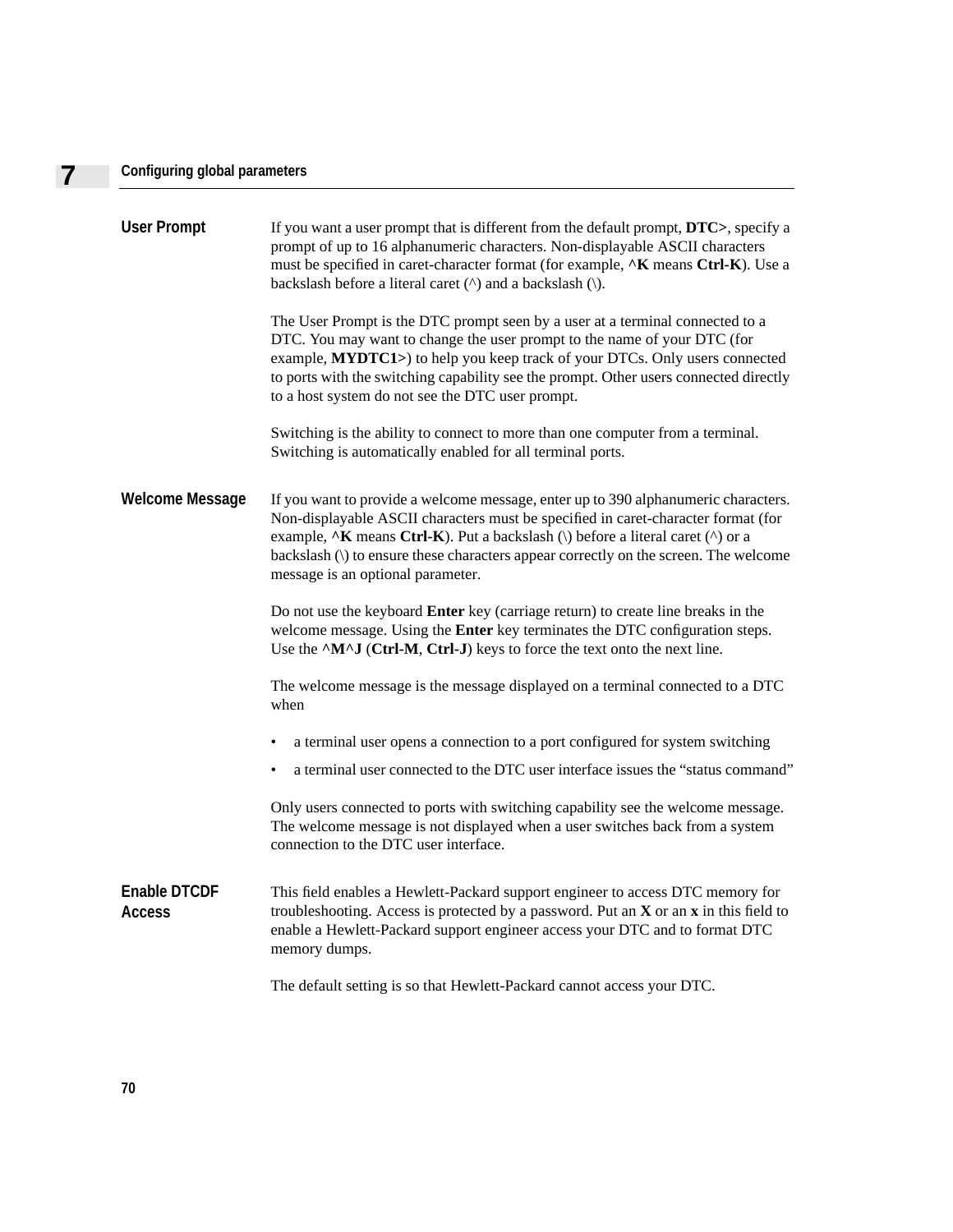**DTCDF Password** This field contains the password you must give to your Hewlett-Packard support engineer to allow access to DTC memory for troubleshooting. Enter up to eight alphanumeric characters as the DTCDF password. The initial setting is **AVESTA**.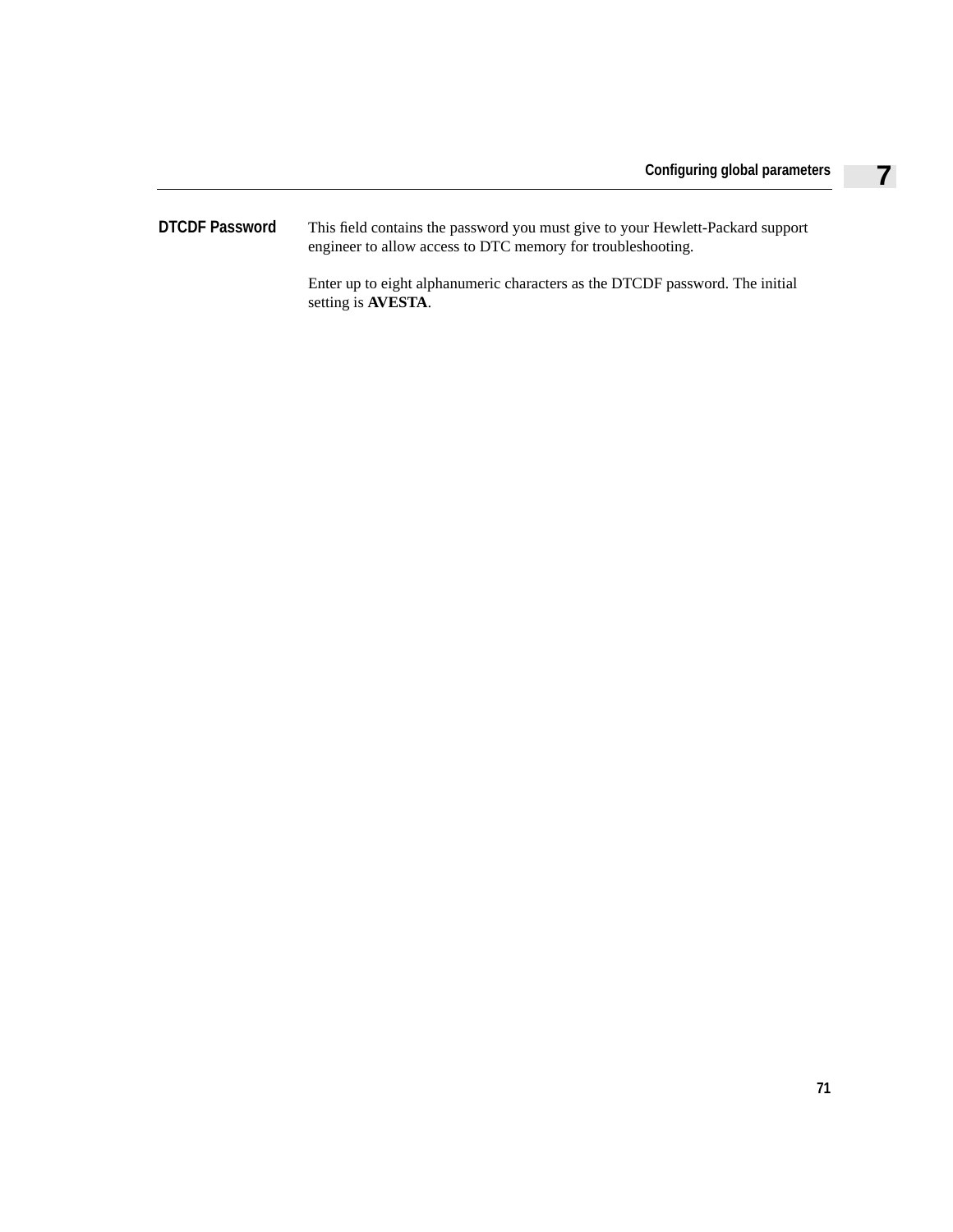# **Configuring TCP parameters** tsta195:root:/opt/dtcmgr/sbin



The **Configure TCP Parameters** screen is used to specify TCP timing information for different LAN and extended LAN configurations.

- 1 Use the **TAB** key to move to a set field. Place an **x** or **X** to choose the set. The timer values are defined by the set of values that you choose (see "The five sets of TCP values" on page 73).
	- **Set 1**—(the HP Default setting) for traffic over the LAN only.
	- **Set 2**—for traffic over a LAN with bridges.
	- **Set 3**—for traffic over a LAN with exceptionally high transmission times.
	- **Set 4**—for networks with high data losses.
	- **Set 5**—for extended switching applications over a LAN, or a LAN with bridges.
- 2 Press the **Done (F4)** function key to return to the **Rear Panel Configuration** screen.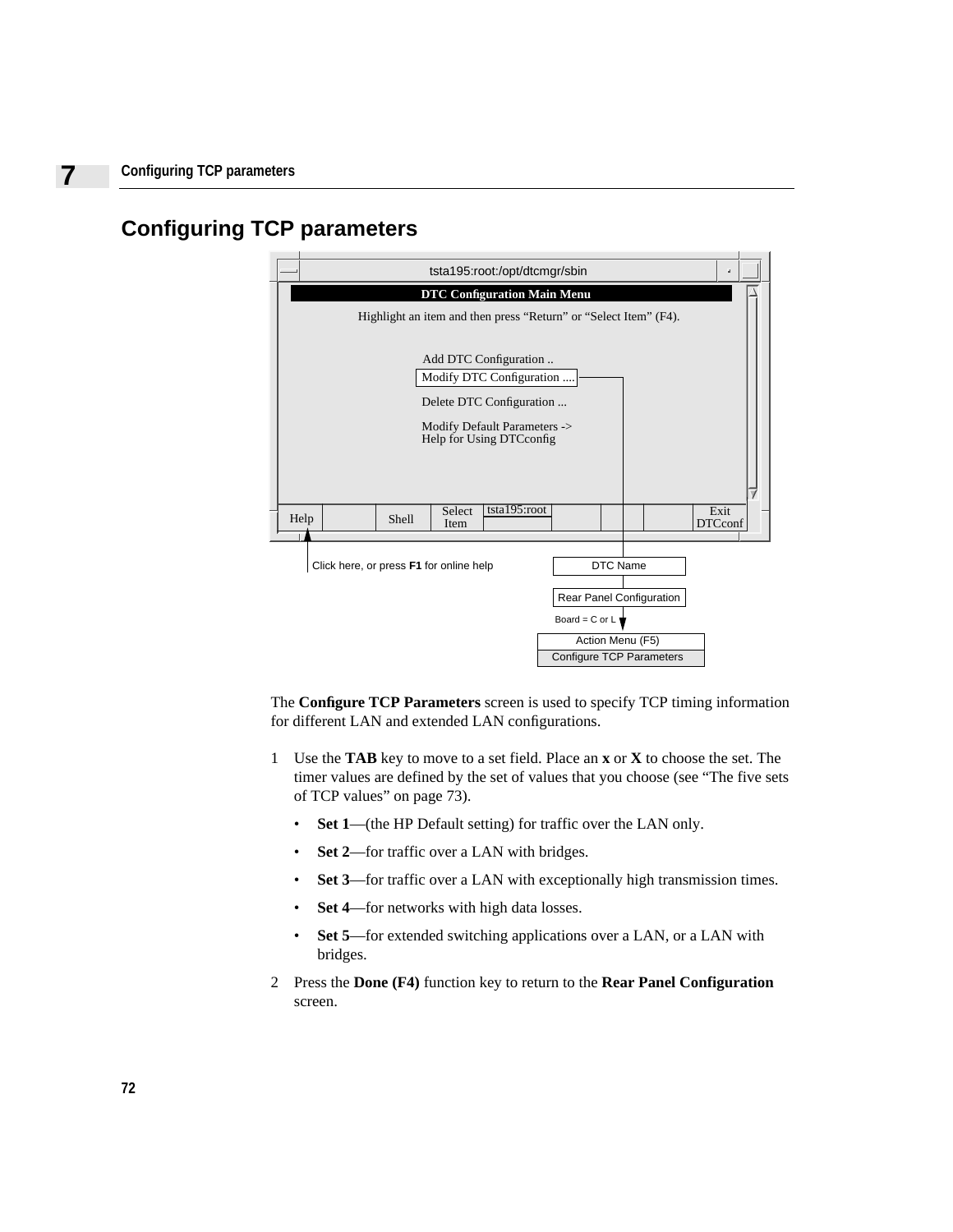3 The TCP parameters cannot be modified dynamically. Exit from **dtcconfig** and download the changes to the DTC by executing the following command at the shell prompt:

dtcreset dtcname

#### **TCP Parameters Configuration screen**

| tsta195:root:/opt/dtcmgr/sbin                                                                                                                                                                                                                                                                          |  |
|--------------------------------------------------------------------------------------------------------------------------------------------------------------------------------------------------------------------------------------------------------------------------------------------------------|--|
| <b>TCP Parameters Configuration</b>                                                                                                                                                                                                                                                                    |  |
| wally LAN board                                                                                                                                                                                                                                                                                        |  |
| Mark with an "x" the set of TCP parameters to configure.<br>Then press "Return" or "Done" (F4).                                                                                                                                                                                                        |  |
| Maximum Data Retransission Timer (in tenths of seconds) 20                                                                                                                                                                                                                                             |  |
| Minimum Data Retransmission Timer (in tenths of seconds) - - - - - - 1                                                                                                                                                                                                                                 |  |
| Stand-Alone ACK Timer (in tenths of seconds) $\frac{1}{2}$ $\frac{1}{2}$ $\frac{1}{2}$ $\frac{1}{2}$ $\frac{1}{2}$ $\frac{1}{2}$ $\frac{1}{2}$ $\frac{1}{2}$ $\frac{1}{2}$ $\frac{1}{2}$ $\frac{1}{2}$ $\frac{1}{2}$ $\frac{1}{2}$ $\frac{1}{2}$ $\frac{1}{2}$ $\frac{1}{2}$ $\frac{1}{2}$ $\frac{1}{$ |  |
| Connection Assurance Timer (in tenths of seconds) - - - - - - - - - - - 3000                                                                                                                                                                                                                           |  |
| Window Probe Timer (in tenths of seconds) - - - - - - - - - - - - - - 1200                                                                                                                                                                                                                             |  |
|                                                                                                                                                                                                                                                                                                        |  |
| $\mathbf{\Sigma}$ Set 1<br>Set 2<br>Set 4<br>Set 3<br>Set 5                                                                                                                                                                                                                                            |  |
| tsta195:root<br>Default<br>Exit<br>Done<br>Help<br>Values<br>Window                                                                                                                                                                                                                                    |  |

#### **The five sets of TCP values**

| <b>TCP Parameter</b>              | Set 1 | Set 2 | Set 3 | Set 4 | Set 5 |
|-----------------------------------|-------|-------|-------|-------|-------|
| Maximum data retransmission timer | 20    | 100   | 200   | 200   | 50    |
| Minimum data retransmission timer | 1     | 3     | 5     | 5     | 1     |
| Stand-alone acknowledgement timer | 4     | 4     | 4     | 0     | 0     |
| Connection assurance timer        | 3000  | 3000  | 3000  | 3000  | 3000  |
| Window probe timer                | 1200  | 1200  | 1200  | 600   | 1200  |
| Number of retries for data        | 4     | 6     | 6     | 10    | 6     |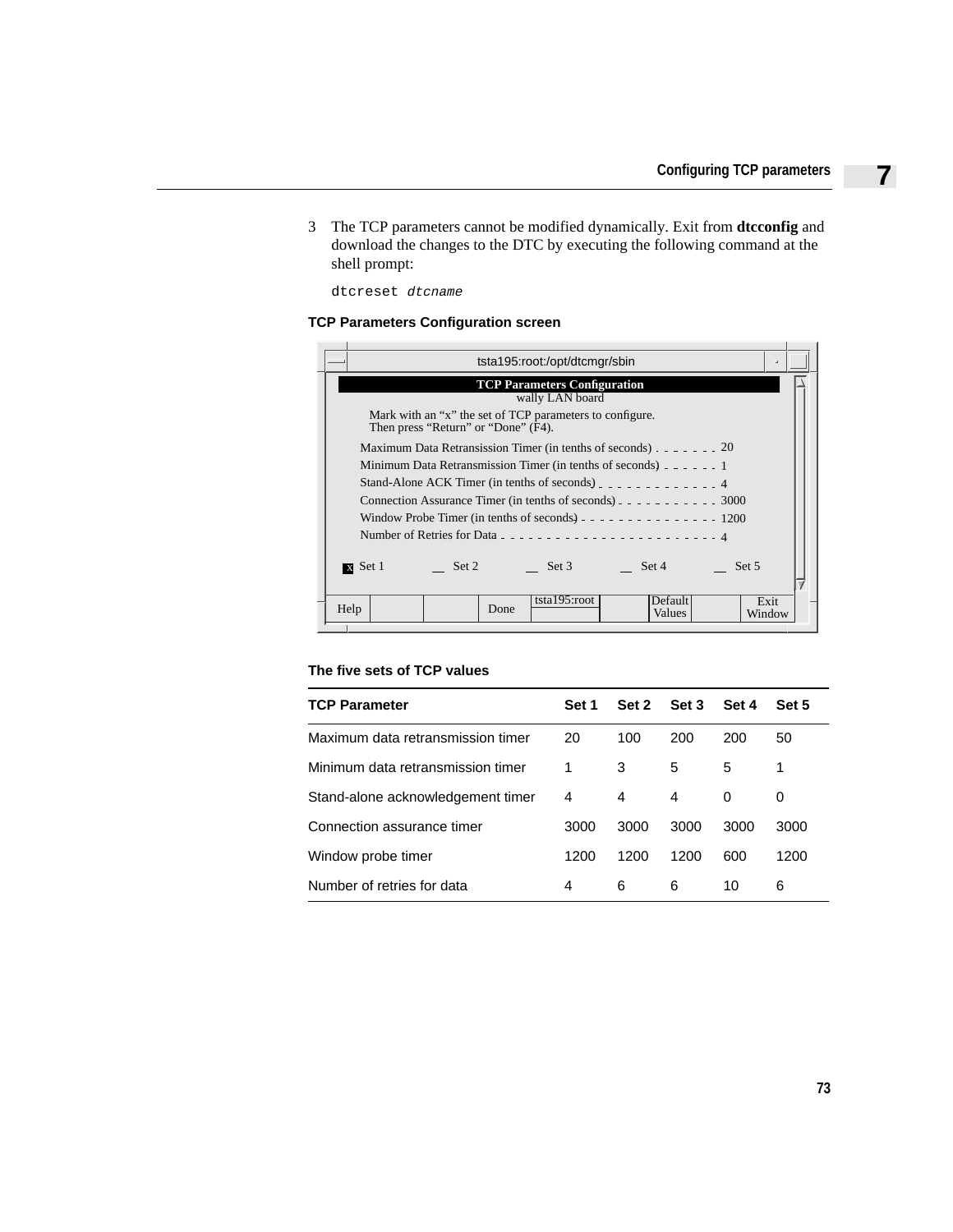## tsta195:root:/opt/dtcmgr/sbin **DTC Configuration Main Menu** Highlight an item and then press "Return" or "Select Item" (F4). Add DTC Configuration .. Modify DTC Configuration ... Delete DTC Configuration ... Modify Default Parameters -> Help for Using DTCconfig Help Shell Select Item tsta195:root Exit DTCconf Click here, or press **F1** for online help DTC Name Rear Panel Configuration Action Menu (F5) Configure DNS/IP Parameters Board = C or  $L \blacktriangleright$

## **Configuring DNS/IP parameters**

Use the **DNS/IP Parameters Configuration** to specify:

- the IP addresses for the DNS (Domain Name System) server
- the IP routing parameters

The DTC sends a DNS request to the DNS server whose IP address is specified. The DNS server returns the IP address of the requested system. If you specify the IP address of a system with the DTC **connect** command, DNS is not used.

The IP address format is *xxx.xxx.xxx.xxx* where *xxx* is a decimal number from 0 through 255. The IP address can be 0.0.0.0 but cannot be 255.255.255.255. The IP address is unique on the network. An *IP router* allows connections to nodes on different LAN networks. If an IP router is not defined, then connections cannot be made to systems outside the local subnet.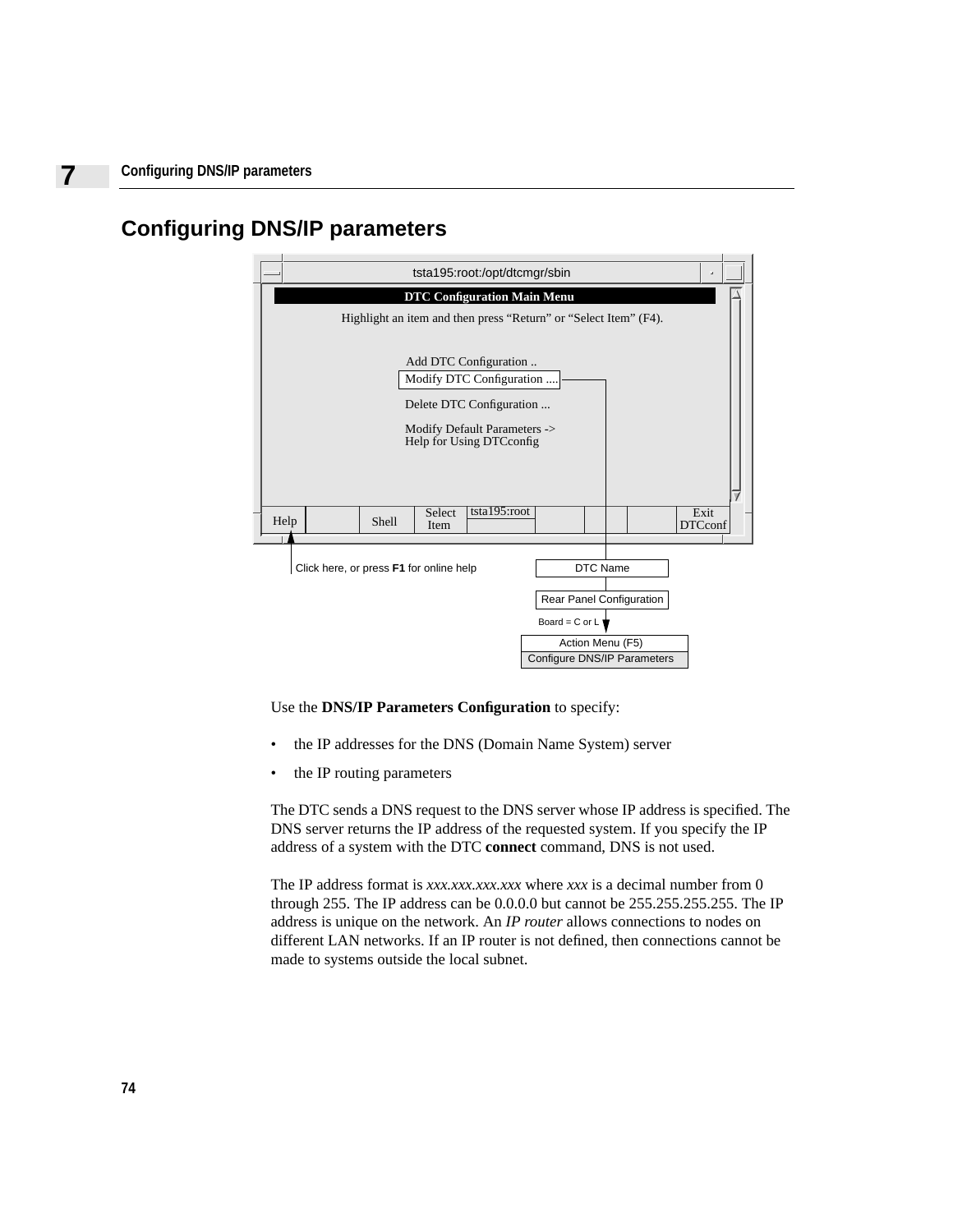#### **DNS/IP Parameters Configuration screen**

|      | tsta195:root:/opt/dtcmgr/sbin                                            | a.             |  |
|------|--------------------------------------------------------------------------|----------------|--|
|      | <b>DNS/IP Parameters Configuration</b>                                   |                |  |
|      | Fill in or modify the desired fields and then press "Perform Task" (F4). |                |  |
|      | Domain Name Service:                                                     |                |  |
|      | Default Server Address 15.128.128.93<br>(optional)                       |                |  |
|      | Backup Server Address 15.128.128.50<br>(optional)                        |                |  |
|      | Default Local Domain  mysys.mycorp                                       |                |  |
|      | IP Routing:                                                              |                |  |
|      | Default IP Router Address 15.128.128.53<br>(optional)                    |                |  |
|      | (optional)<br>Backup IP Router Address 15.128.128.45<br>(optional)       |                |  |
|      | (optional)                                                               |                |  |
| Help | tsta195:root<br>Select<br>Action                                         | Exit<br>Window |  |
|      |                                                                          |                |  |

Enter the appropriate values in the provided fields and press the **Perform Task (F4)** function key when you have finished. You are returned to the **Rear Panel Configuration** screen.

### **DNS parameter definitions**

| <b>Default Server</b><br><b>Address</b> | Enter the IP address of the default server you want to use. A DNS server resolves<br>system names to IP addresses for the entire network. For example, if you are at a<br>terminal, you can enter the DTC connect command with a system name instead of<br>an IP address:                                                                                                                    |
|-----------------------------------------|----------------------------------------------------------------------------------------------------------------------------------------------------------------------------------------------------------------------------------------------------------------------------------------------------------------------------------------------------------------------------------------------|
|                                         | host1.hp.com<br>DTC<br>connect                                                                                                                                                                                                                                                                                                                                                               |
| <b>Backup Server</b><br><b>Address</b>  | Enter the IP address of the DNS server to be used if the default DNS server is not<br>available.                                                                                                                                                                                                                                                                                             |
| Default Local<br>Domain                 | Enter the default local domain that you want to use. The DTC uses the specified<br>local domain name to complete the Domain node name when necessary. If a<br>terminal user enters a node name without a period, the DTC will complete the node<br>name with the default local domain name. For example, if the <b>Default Local</b><br><b>Domain</b> is hp. com and a terminal user enters: |
|                                         | DTC> connect host1                                                                                                                                                                                                                                                                                                                                                                           |
|                                         | the DTC will try to connect to host 1. hp. com.                                                                                                                                                                                                                                                                                                                                              |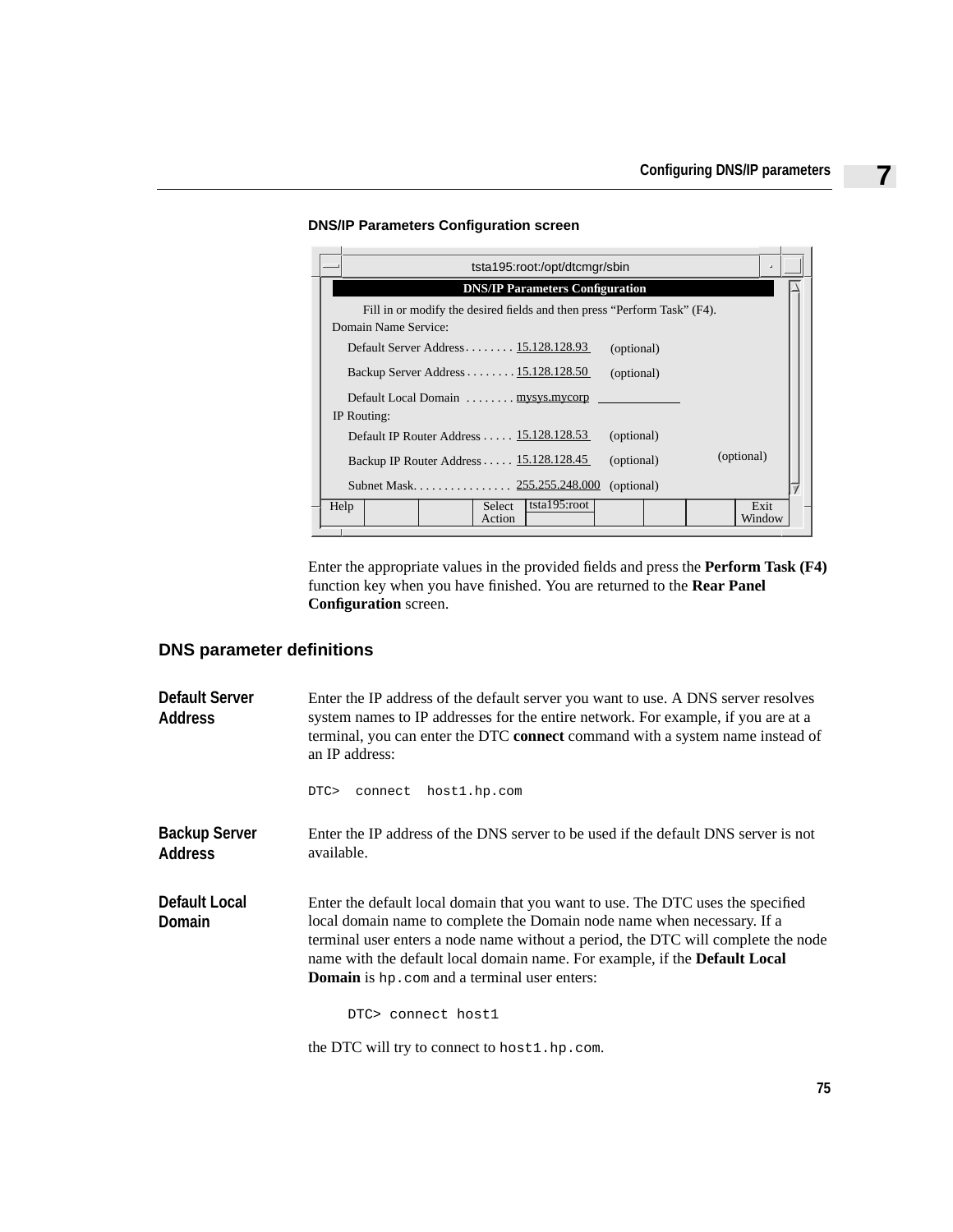# **Configuring DNS/IP parameters 7**

# **IP Routing parameter definitions**

| <b>Default IP Router</b><br><b>Address</b> | Enter the IP address of the default router. The router routes outbound packets for<br>destinations which are not part of the local subnet.                                                                                                                                                                                                                                           |
|--------------------------------------------|--------------------------------------------------------------------------------------------------------------------------------------------------------------------------------------------------------------------------------------------------------------------------------------------------------------------------------------------------------------------------------------|
| <b>Backup IP Router</b><br><b>Address</b>  | Enter the IP address of the router to be used if the default IP router is not available.                                                                                                                                                                                                                                                                                             |
| <b>Subnet Mask</b>                         | Enter the subnet mask for this network. The subnet mask has an IP address format of<br><i>xxx.xxx.xxx.xxx</i> where <i>xxx</i> is a decimal number between 0 and 255. It must have 255<br>in the first field. The subnet mask is an optional parameter.                                                                                                                              |
|                                            | The subnet mask provides a way to expand the network part of the IP address. The<br>subnet mask is used by IP to check if the datagram should be sent to the destination<br>without routing, or routed to a different destination network or subnetwork.                                                                                                                             |
|                                            | <b>About subnets</b>                                                                                                                                                                                                                                                                                                                                                                 |
|                                            | A subnet is a portion of a network defined as a separate network. The subnet mask<br>specifies how much of the address to reserve for subdividing networks into<br>subnetworks. What defines a subnet is that all the bits in the IP address specified by<br>the subnet mask (that is all the bits set to 1 in the subnet mask) are the same for all<br>IP addresses in that subnet. |
|                                            | <b>Example:</b> If the subnet mask is:                                                                                                                                                                                                                                                                                                                                               |
|                                            | 255.255.255.224<br>(1111 1111 1111 1111 1111 1111 1110 0000)                                                                                                                                                                                                                                                                                                                         |

then the right-most 5 bits of any address on the subnetwork indicate a node address.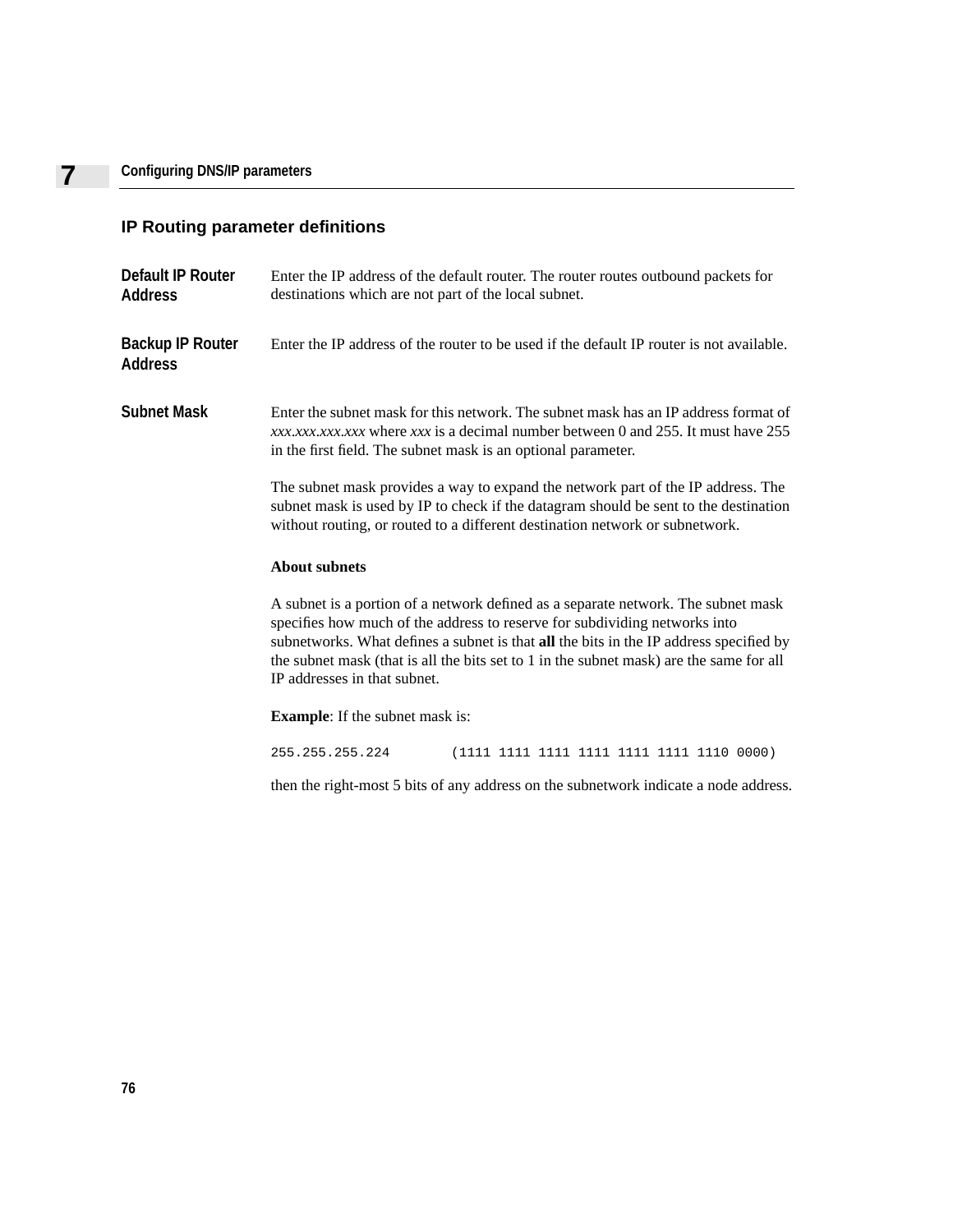# **Configuring SNMP parameters**

SNMP is an open-systems standard that allows a DTC to be interrogated by any authorized SNMP network management workstation, for example a workstation running HP OpenView Network Node Manager. Security is provided by authorization filters which list the network management workstations that are allowed to access the DTC.

The SNMP information about the DTC is stored in a MIB (management information base). For example, the MIB contains information such as the physical location of the DTC and whether the DTC should report unauthorized access attempts to the SNMP manager. Two types of MIB are available: MIB-II allows the SNMP manager to access the standard MIB objects; DTC MIB allows the SNMP manager to access the standard MIB objects as well as HP-UX MIB objects.

DTC Manager's **dtcconfig** utility provides two screens for SNMP configuration:

- **Configure SNMP Authorization Filters**—identifies the SNMP managers, the information that can be requested and whether the managers have write access to the SNMP MIB data.
- **Configure SNMP/MIB Data Parameters**—defines the SNMP-specific data to be stored on the DTC.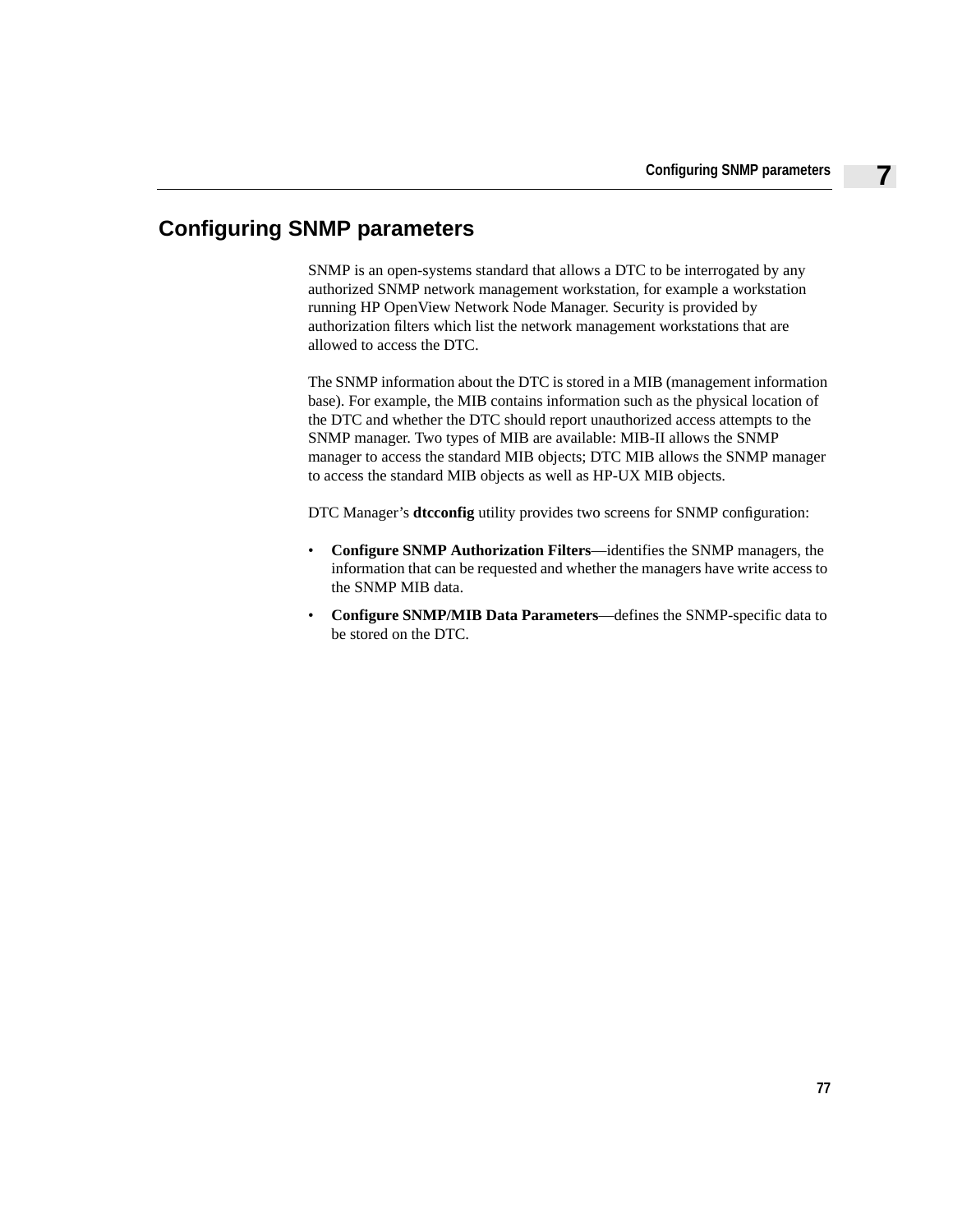

# **Configuring SNMP authorization filters**

The **Configure SNMP Authorization Filter Configuration** screen enables you to:

- configure up to five SNMP filters
- define the SNMP manager(s) and the data they can request
- authorize write access to the SNMP MIB data

Use this screen to enter parameter values and then press the **Perform Task** (F4) function key to return to the **Rear Panel Configuration** screen.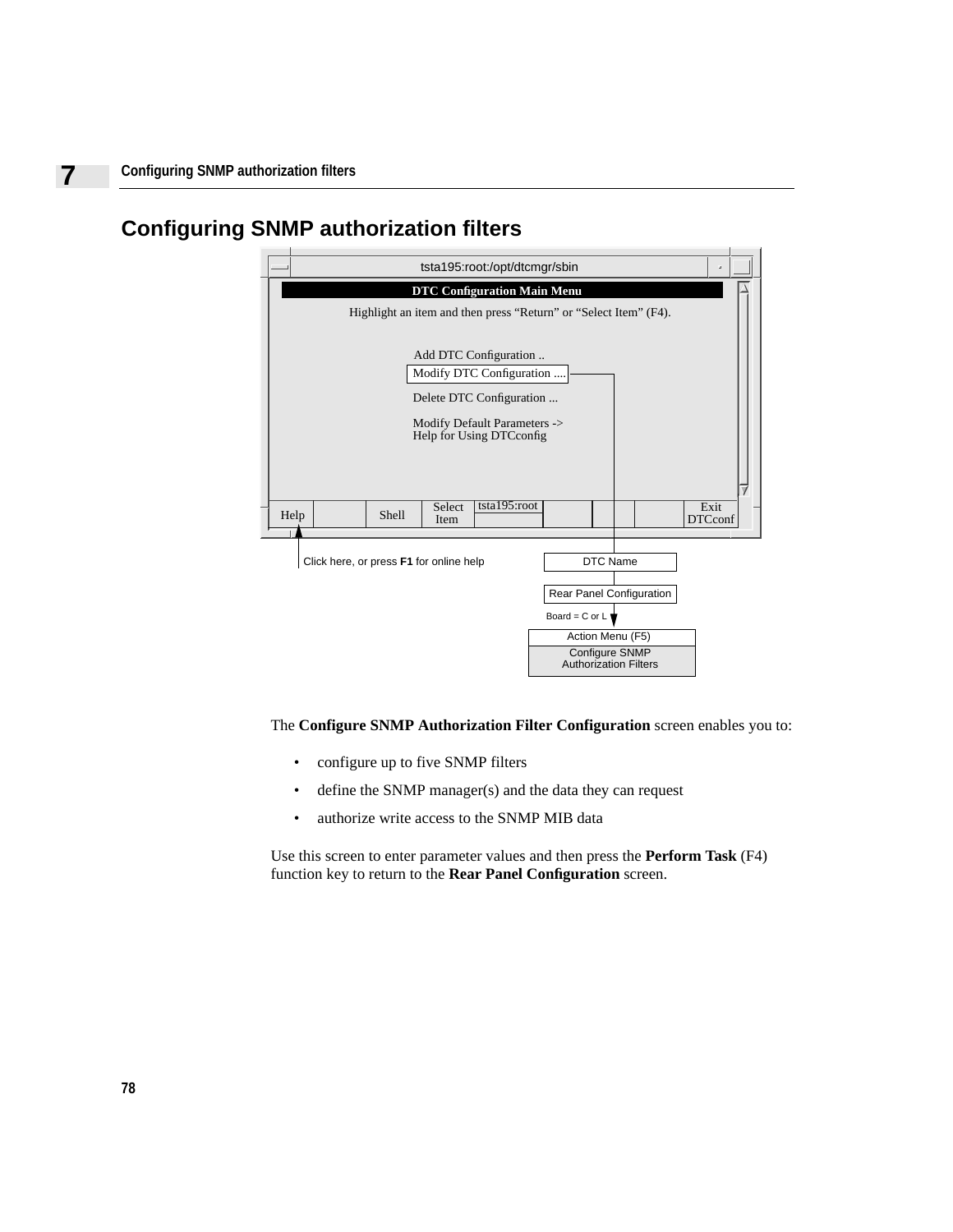#### **SNMP authorization filter parameter definitions**

**SNMP Manager IP Address**

Enter the IP address of an SNMP manager that can monitor and control the DTC as an SNMP network element.

A value of 0.0.0.0 in this field means that any SNMP manager that has the same community name as the community name corresponding to this IP address can access this DTC's MIB parameters.

The IP address 255.255.255.255 is not valid in this field.

#### **SNMP Authorization Filters Configuration screen**

|      |                                                                                                                |                  |                 | tsta195:root:/opt/dtcmgr/sbin                                     |                         |                    |                     |  |
|------|----------------------------------------------------------------------------------------------------------------|------------------|-----------------|-------------------------------------------------------------------|-------------------------|--------------------|---------------------|--|
|      |                                                                                                                |                  |                 | <b>SNMP Authorization Filter Configuration</b><br>wally LAN board |                         |                    |                     |  |
|      | Fill in or modify the desired fields and then press "Perform Task"<br><b>SNMP</b> Manager<br><b>IP</b> Address |                  |                 | <b>SNMP Manager Community Name</b>                                | MIB Access              | <b>MIB</b> View    |                     |  |
|      | 011.022.033.044<br>015.123.123.111                                                                             | site 1<br>site 2 |                 |                                                                   | Read Write<br>Read Only | DTC MIB<br>DTC MIB |                     |  |
|      | 015.111.111.123                                                                                                | site 3           |                 |                                                                   | Read Only               | DTC MIB            |                     |  |
|      |                                                                                                                |                  |                 |                                                                   |                         |                    |                     |  |
| Help |                                                                                                                | <b>Shell</b>     | Perform<br>Task | tsta195:root                                                      | Default<br>Values       |                    | Exit<br><b>Task</b> |  |

| <b>SNMP Manager</b><br><b>Community Name</b> | Enter the name of the SNMP community to which the DTC belongs (all ASCII<br>characters are valid). <sup>1</sup>                                                                                                     |
|----------------------------------------------|---------------------------------------------------------------------------------------------------------------------------------------------------------------------------------------------------------------------|
| <b>MIB Access</b>                            | Choose <b>Read &amp; Write</b> or <b>Read Only</b> . These values determine the access rights of<br>the SNMP manager to the SNMP parameters of the DTC.                                                             |
| <b>MIB View</b>                              | Choose DTC MIB or MIB-II. These values determine the subset of MIB objects<br>that the SNMP manager can access. Selecting DTC MIB enables the SNMP<br>manager to access both the SNMP MIB-II and HP-UX MIB objects. |
|                                              | If two SNMP authorization filters have the same SNMP manager community name they must also<br>1<br>have the same MIB access and MIB view values.                                                                    |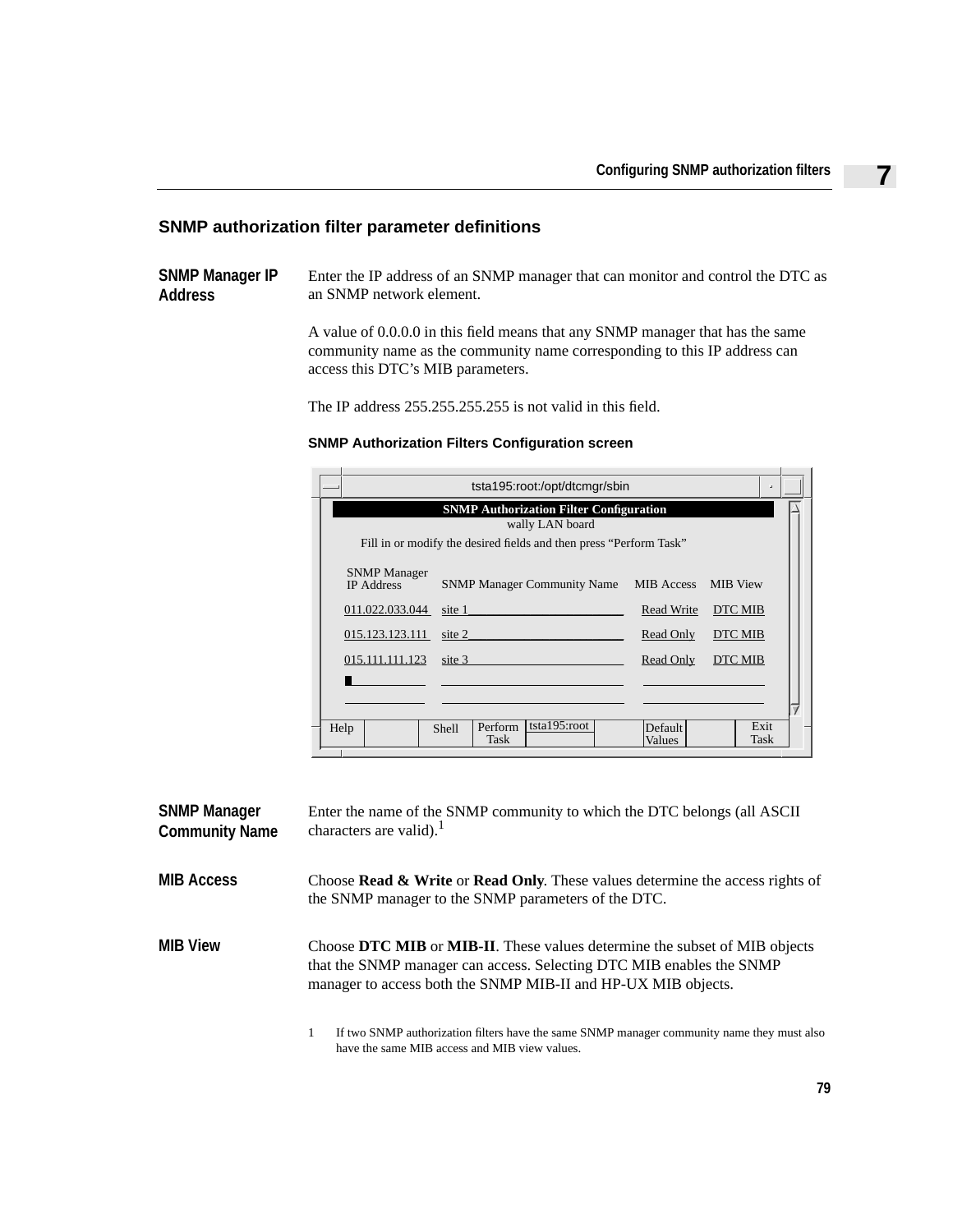## **Configuring SNMP MIB data**



The **Configure SNMP/MIB Data Configuration** screen is used to specify the SNMP-specific data to be stored on the DTC. This data can only be configured on the DTC after a hardware reset and can be modified by an authorized SNMP manager workstation after initial download.

- 1 Use this screen to enter SNMP data values and then press the **Perform Task (F4)** function key to return to the **Rear Panel Configuration** screen.
- 2 You must reset the DTC when you modify these SNMP parameters.
- 3 Exit from **dtcconfig** and reset the DTC by typing the following command at the shell prompt:

dtcreset dtcname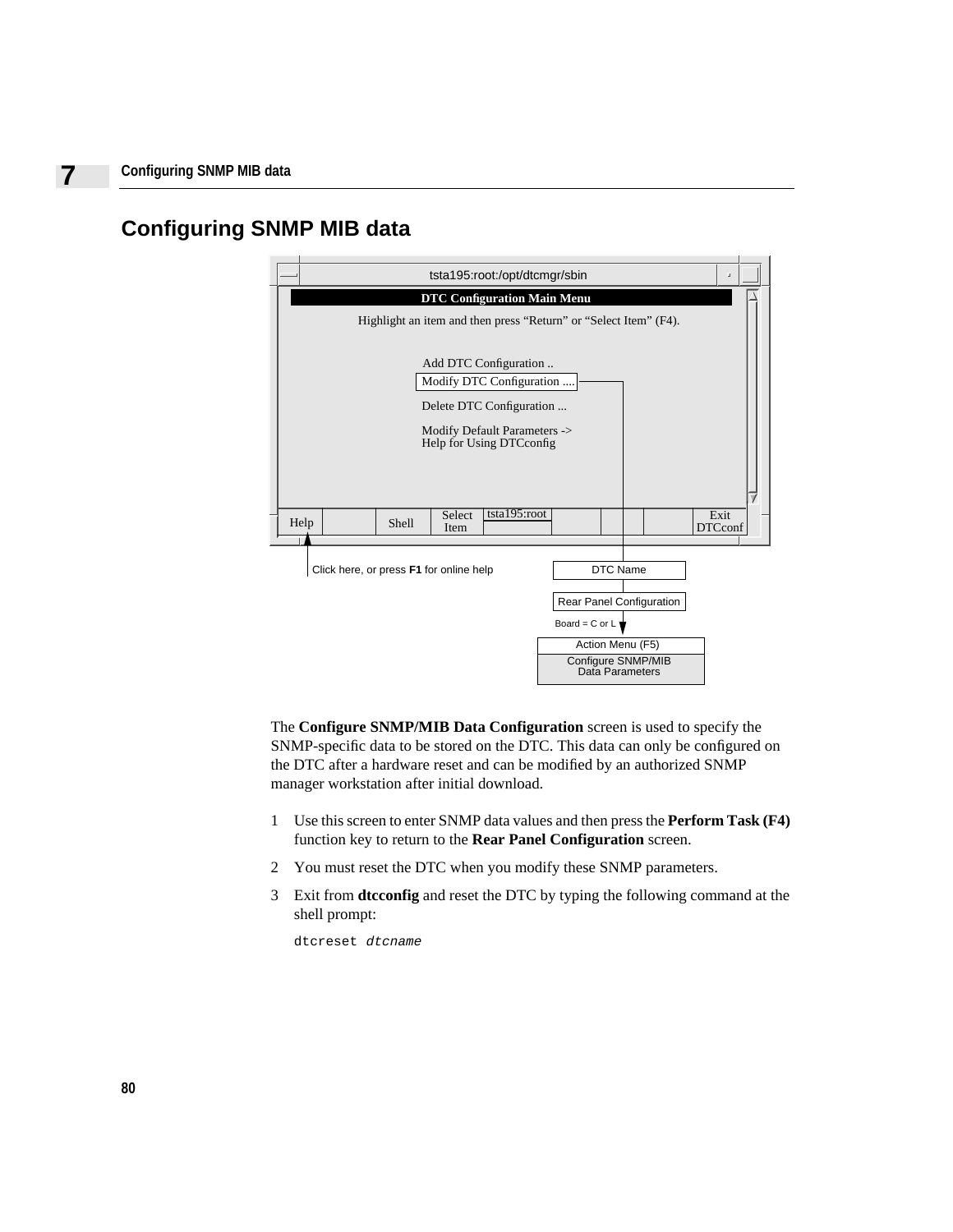### **SNMP/MIB Data Configuration screen**

|      |  |                              | tsta195:root:/opt/dtcmgr/sbin                                            |                 |                 |                   |            | л            |  |
|------|--|------------------------------|--------------------------------------------------------------------------|-----------------|-----------------|-------------------|------------|--------------|--|
|      |  |                              | <b>SNMP/MIB Data Configuration</b>                                       |                 |                 |                   |            |              |  |
|      |  |                              |                                                                          | wally LAN board |                 |                   |            |              |  |
|      |  |                              | Fill in or modify the desired fields and then press "Perform Task" (F4). |                 |                 |                   |            |              |  |
|      |  | MIB II System Group Objects: |                                                                          |                 |                 |                   |            |              |  |
|      |  |                              | Contact Name                                                             | Joe User        |                 |                   | (optional) |              |  |
|      |  |                              |                                                                          |                 |                 |                   | (optional) |              |  |
|      |  |                              |                                                                          |                 |                 |                   | (optional) |              |  |
|      |  |                              | <b>SNMP Enable Authentication Traps</b>                                  | Enabled         |                 |                   |            |              |  |
|      |  |                              | HP-UX MIB Trap Destination (optional):                                   |                 |                 |                   |            |              |  |
|      |  |                              | Trap Destination IP Addresses                                            |                 | 001.001.001.001 | 002.002.002.002   |            |              |  |
|      |  |                              | 003.003.003.003 004.004.004.004                                          | 005.005.005.005 |                 | 006.006.006.006   |            |              |  |
|      |  |                              |                                                                          |                 |                 |                   |            |              |  |
| Help |  | <b>Shell</b>                 | Perform                                                                  | tsta195:root    |                 | Default<br>Values |            | Exit<br>Task |  |
|      |  |                              |                                                                          |                 |                 |                   |            |              |  |

## **SNMP parameter definitions**

| <b>Contact Name</b>                               | Enter up to 255 ASCII characters. Contact the SNMP manager of your network to<br>find the name of the contact person to enter for this DTC. This optional field can<br>include information on how to contact the person as well as a name.                                               |
|---------------------------------------------------|------------------------------------------------------------------------------------------------------------------------------------------------------------------------------------------------------------------------------------------------------------------------------------------|
| <b>Sys Name</b>                                   | Enter up to 255 ASCII characters if you want to use this optional field. Contact the<br>SNMP manager of your network to find the system name you should enter here.<br>This name will be used to identify the DTC as an SNMP node and is by convention<br>the same as the DTC node name. |
| <b>Sys Location</b>                               | Enter up to 255 ASCII characters to specify the physical location of the DTC. This<br>is an optional field.                                                                                                                                                                              |
| <b>SNMP Enable</b><br><b>Authentication Traps</b> | Set this optional field to Disabled or Enabled. Enabled means that the SNMP<br>process agent of the DTC can generate authentication failure traps.                                                                                                                                       |
| <b>Trap Destination IP</b><br><b>Address</b>      | Enter the IP addresses (non-broadcast) that designate the SNMP network<br>management stations on the network to which the DTC will send SNMP traps. If no<br>trap destination IP addresses are entered, the DTC will not generate any SNMP<br>traps.                                     |

**81**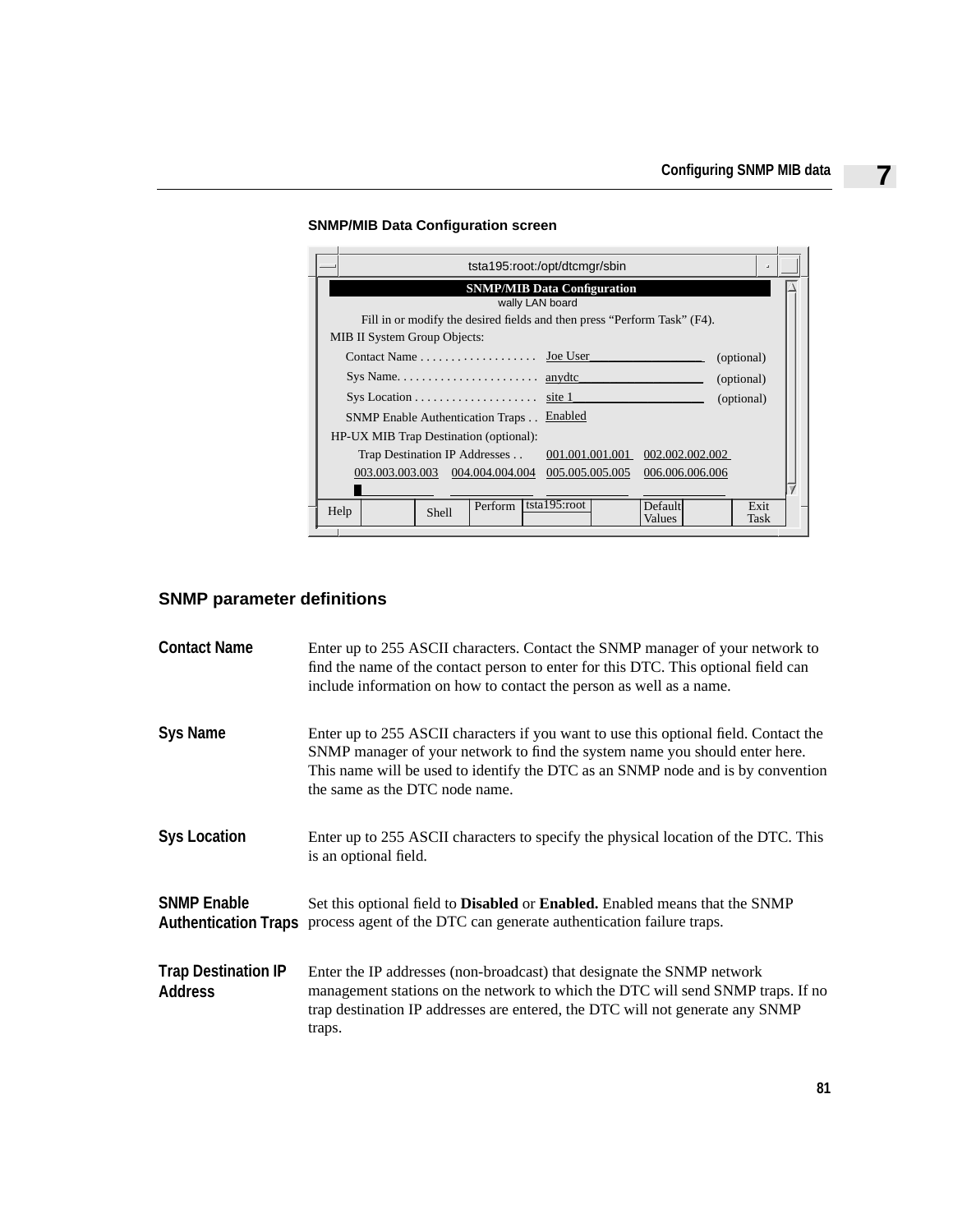## tsta195:root:/opt/dtcmgr/sbin **DTC Configuration Main Menu** Highlight an item and then press "Return" or "Select Item" (F4). Add DTC Configuration .. Modify DTC Configuration . Delete DTC Configuration ... Modify Default Parameters -> Help for Using DTCconfig  $\left| \begin{array}{c} \text{He} \\ \text{He} \end{array} \right| \quad \text{Shell} \quad \left| \begin{array}{c} \text{Select} \\ \text{Item} \end{array} \right|$ Item tsta195:root Exit DTCconf Click here, or press **F1** for online help DTC Name Rear Panel Configuration Action Menu (F5) Configure DTC Management Board =  $C$  or  $L$ Protocol Parameters

## **Configuring DTC management protocol parameters**

The **Configure DTC Management Protocol Parameters** screen is used to specify DTC timing information for different LAN configurations.

- 1 Place an **x** or **X** to choose the set. The parameter values are defined according to the set that you choose. These values are shown in table on the following page.
- 2 Set 1—HP default. Parameters designed for traffic over a LAN only.

Set 2—Parameters designed for traffic over a LAN with bridges.

Set 3—Parameters designed with alternative values for traffic over a LAN with bridge.

- 3 When you have finished entering values, press the **Done (F4)** function key. You are returned to the **Rear Panel Configuration** screen.
- 4 The DTC management parameters can not be modified dynamically. Exit from **dtcconfig** and reset the DTC by executing the following command at the shell prompt:

dtcreset dtcname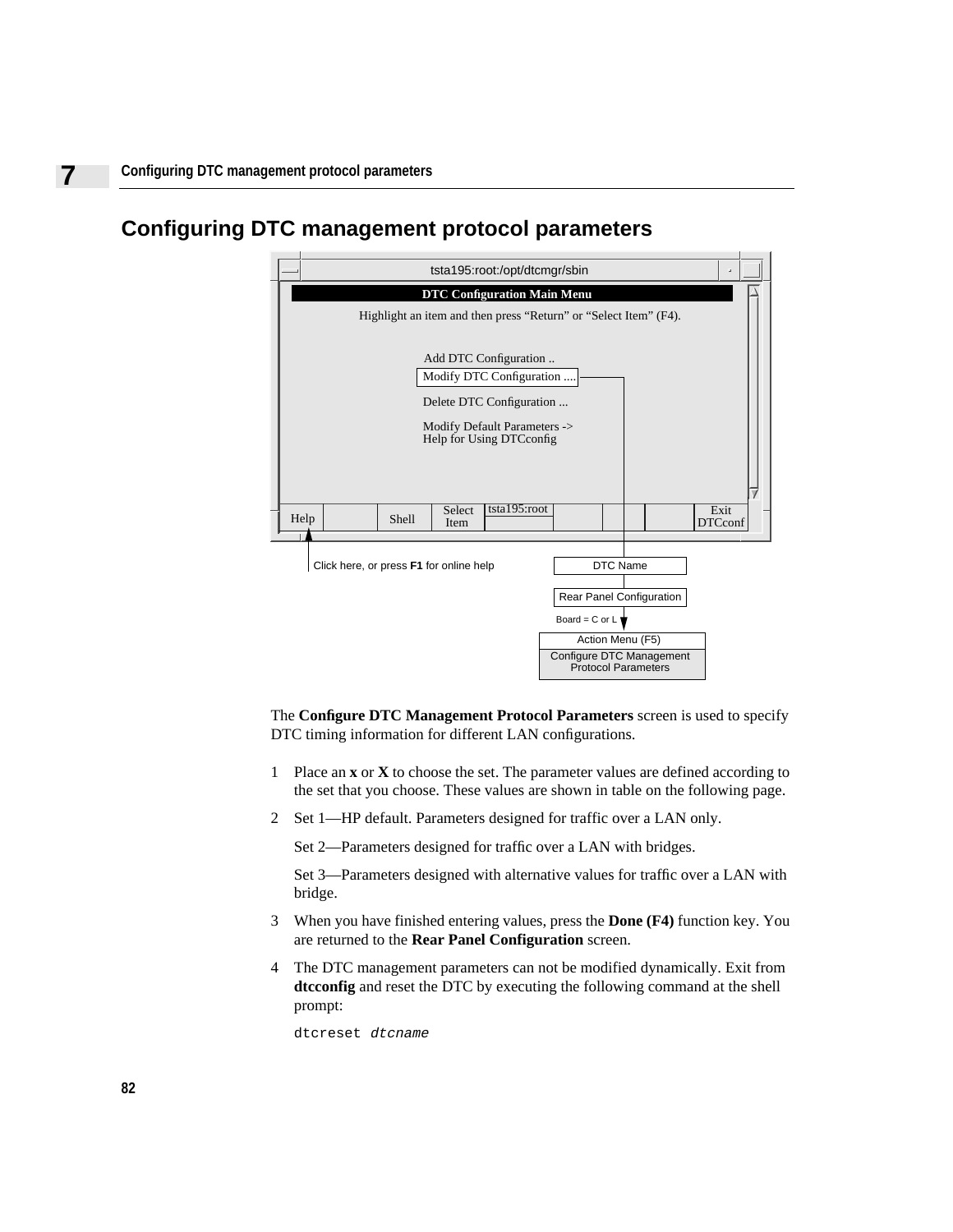|      |                                     |                         | tsta195:root:/opt/dtcmgr/sbin                                                               |       | a.             |  |
|------|-------------------------------------|-------------------------|---------------------------------------------------------------------------------------------|-------|----------------|--|
|      |                                     |                         | <b>DTC Management Protocol Parameters Configuration</b><br>wally LAN board                  |       |                |  |
|      |                                     |                         |                                                                                             |       |                |  |
|      | Then press "Return" or "Done" (F4). |                         | Mark with an "x" the set of DTC management protocol parameters to configure.                |       |                |  |
|      |                                     |                         |                                                                                             |       |                |  |
|      |                                     |                         |                                                                                             |       |                |  |
|      |                                     |                         | MP DTC Watchdog Timer (in tenths of seconds) $\ldots$ $\ldots$ $\ldots$ $\ldots$ $\ldots$ 8 |       |                |  |
|      |                                     |                         | Maximum Number of Retries with Same Timer 4                                                 |       |                |  |
|      | Maximum Number of Retries           |                         | . 34                                                                                        |       |                |  |
|      |                                     |                         |                                                                                             |       |                |  |
|      | $\blacksquare$ Set 1                |                         | Set 2                                                                                       | Set 3 |                |  |
|      |                                     |                         |                                                                                             |       |                |  |
| Help |                                     | <b>Select</b><br>Action | tsta195:root                                                                                |       | Exit<br>Window |  |

### **Management Protocol Parameters Configuration screen**

### **DTC management protocol timer sets**

| <b>DTC Management Protocol Parameter</b>   |      | Set 1 Set 2 Set 3 |     |
|--------------------------------------------|------|-------------------|-----|
| Maximum Timer (tenths of a second)         | 64   | 224               | 256 |
| Minimum Timer (tenths of a second)         | 2    | 14                | -8  |
| HP DTC Watchdog Timer (tenths of a second) | 8    | 8                 | 8   |
| Maximum Number of Retries with Same Timer  | 4    | 3                 | 3   |
| Maximum Number of retries                  | 34   | 15                | 18  |
| Management Protocol Packet Size            | 1024 | 512               | 256 |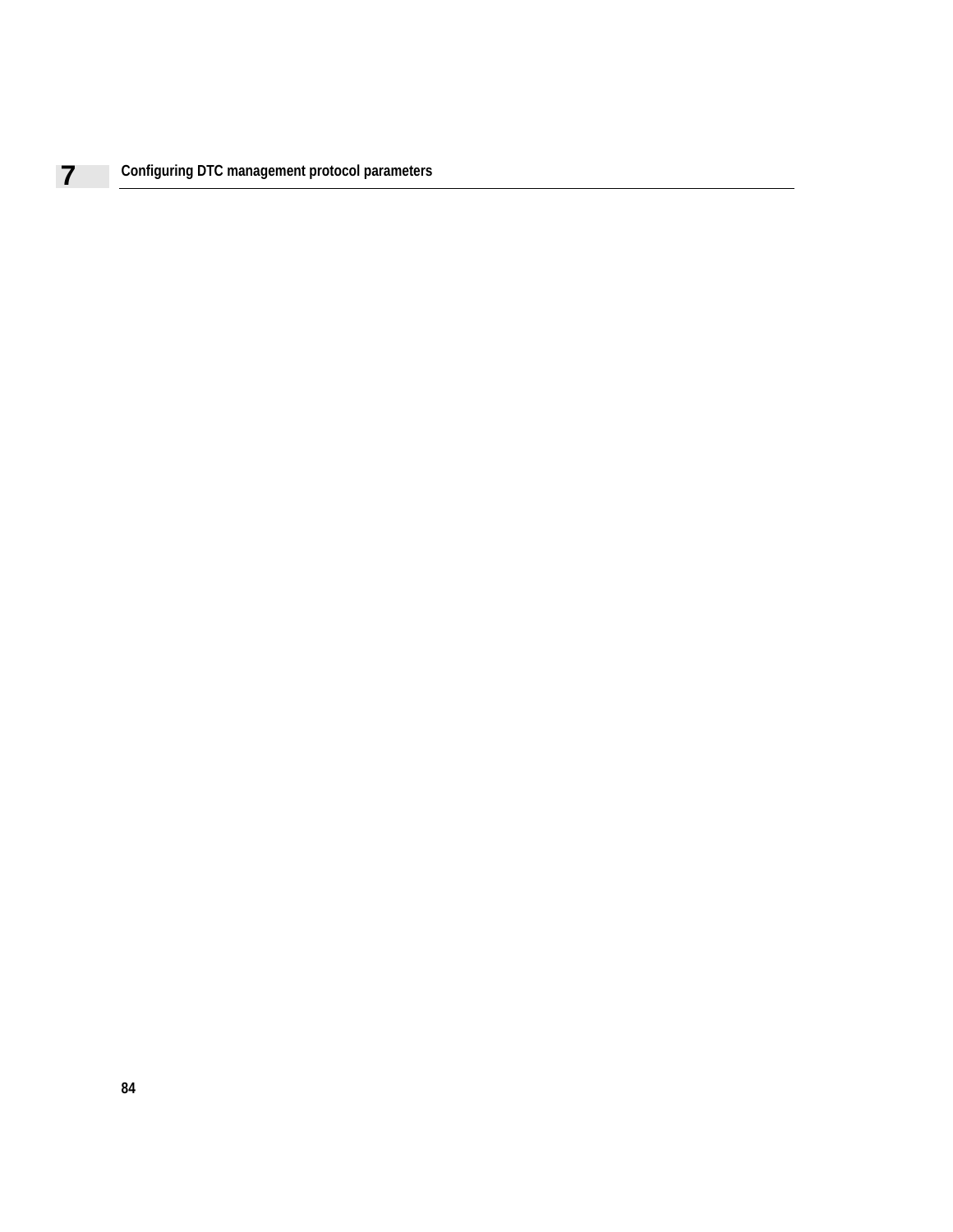# **Configuring DTC ports with dtcconfig**

This chapter describes how to configure a port for the requirements of an attached device. For example, if you want a printer on a certain port, you must ensure that the port is set to be a printer port.

# **Configuring the port type**

You can change a terminal port to a printer port (or vice versa) using the **Change Port Type** option which you access via the **Action Menu** as illustrated below.

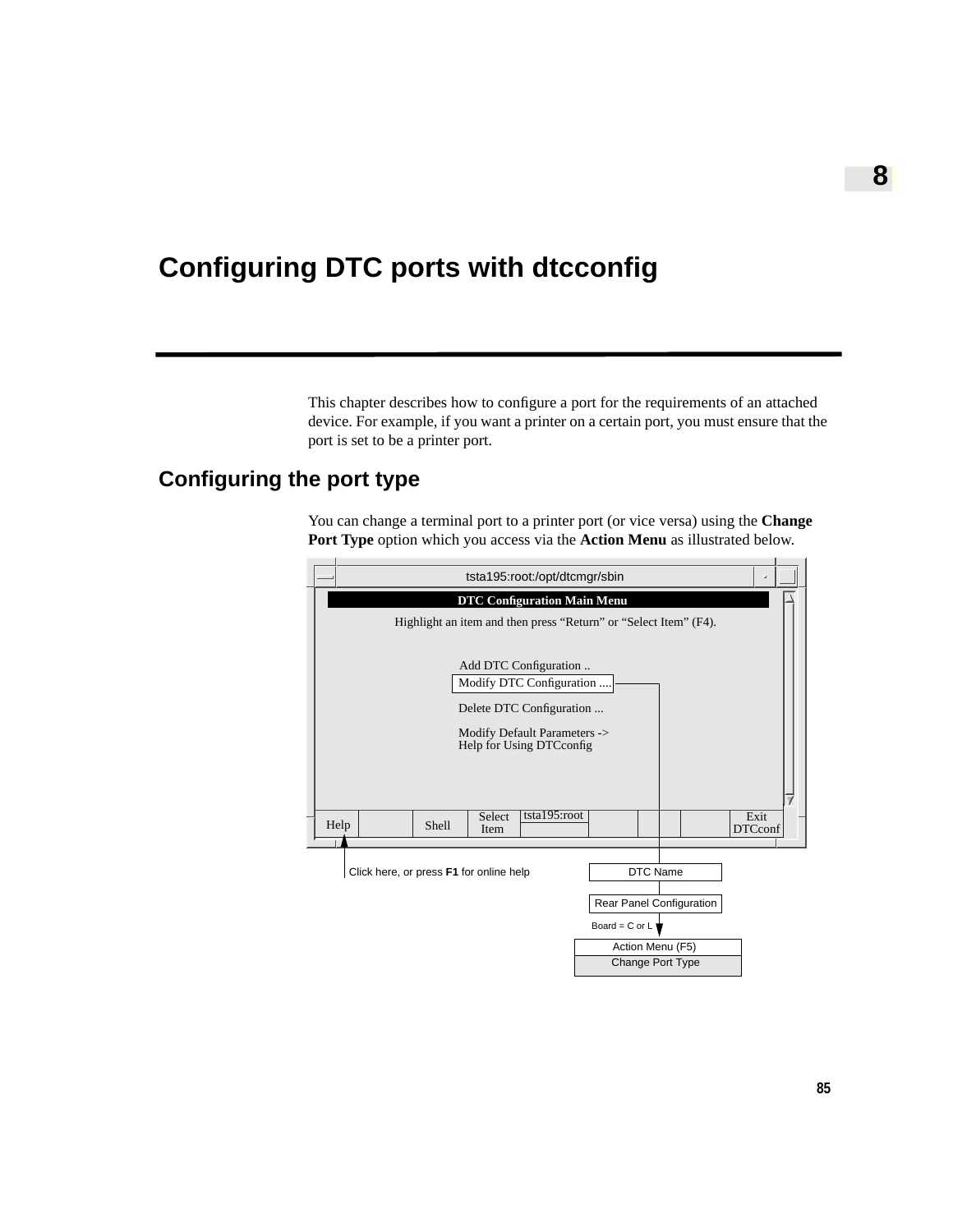The steps are as follows:

- 1 Enter the board and port numbers at the **Rear Panel Configuration** screen.
- 2 Press the **Action Menu (F5)** function key and select **Change Port Type**.

The **Change Port Type** screen appears.

3 Indicate a printer or terminal port type by entering an **x** or **X** in the appropriate field and press **Return** or the **Done (F4)** function key.

**Change Port Type** copies in the default port settings for the specified port type (terminal or printer) when it is used. Therefore, any data that was in the port configuration will be lost.

> 4 You can configure another board and port or exit from this **Rear Panel Configuration** screen.

#### **The Change Port Type screen**

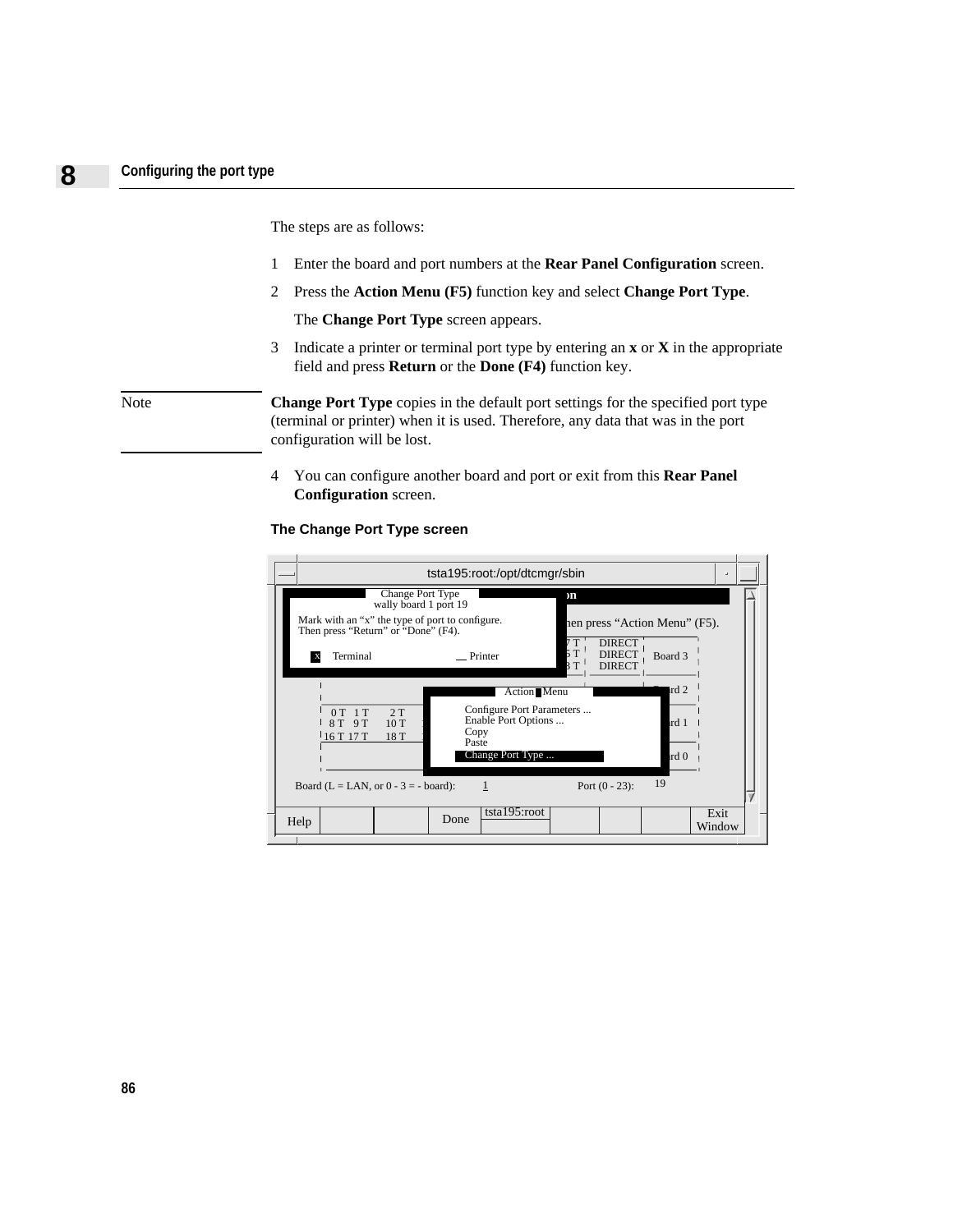# **Configuring terminal and printer ports**

Once a port has been configured, this configuration can be copied and pasted to other ports as described in chapter 9.

To modify several DTCs simultaneously, use the **dtcmodifyconfs** command as described in chapter 10.

Note For the purposes of the procedures described in this chapter it is presumed that you have added at least one DTC to the configuration and that it has at least one board in it. It is also presumed that you are familiar with the basic use of the **dtcconfig** menus and function keys as described in chapter 4.

> Any changes you make to the port parameters take effect immediately. You do not need to download the DTC. However, if any terminal users connected to the DTC are running sessions, they will not see the changes until they close the current sessions and start new sessions.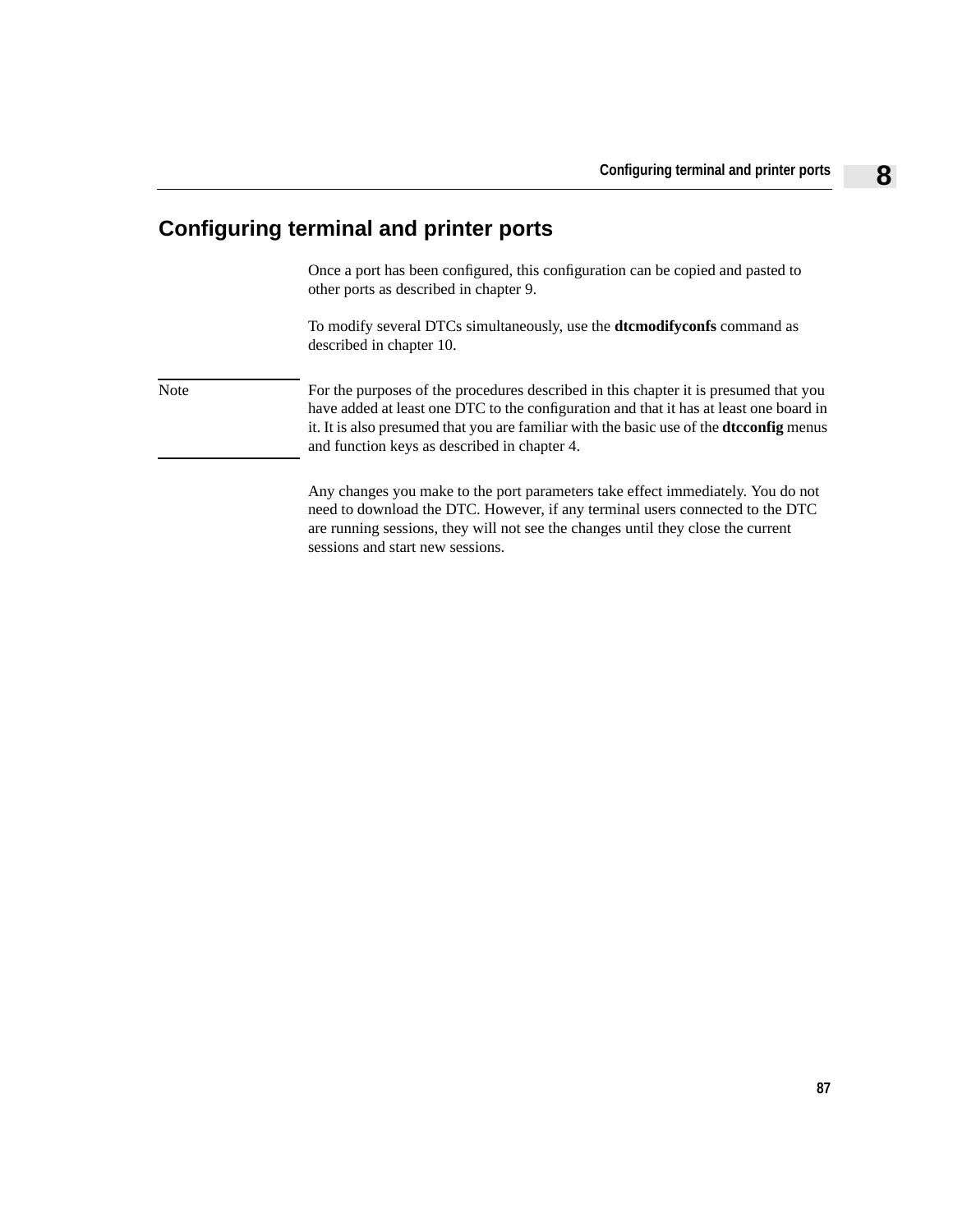## **Configurable port parameters**

The following port attributes are covered in this chapter.

- **Port Parameters** are listed below and explained in the section see "Configuring terminal and printer port parameters" on page 91.
	- Terminal or Printer Name or IP address
	- Line Speed
	- Attached Device
	- Bits Parity (called "Parity" in version A.14.29)
	- Number of Stop Bits (applies to version A.14.2C and later versions)
	- Modem Behavior (for modem ports)
	- Data Transfer Mode (applies to version A.14.2C and later versions for terminal ports)
	- Escape from Data Transfer character (for terminal ports)
	- Maximum Number of Sessions (for terminal ports)
	- Number of Systems Sharing Printer (for printer ports)
	- Default Destination
	- Initialization string
- **Port Options** are listed below and explained in the section see "Enabling port" options" on page 99.
	- Enable Auto Speed/Parity Sensing (for terminal ports)
	- Enable DTC User Interface Timeout (for terminal ports)
	- Enable Port
	- Enable Switching (for terminal ports)
	- Enable Dedicated Printer (for printer ports)
	- Enable Automatic Connection (for modem ports)
	- Enable Hardware Handshake (for DTC 72MX and DTC 16TN)
	- Enable Keep Alive (applies to version A.14.2C and later versions)
	- Enable Flow Control (applies to version A.14.2C and later versions)
	- Enable Port Config Saved In Binary (applies to version A.14.2C and later versions)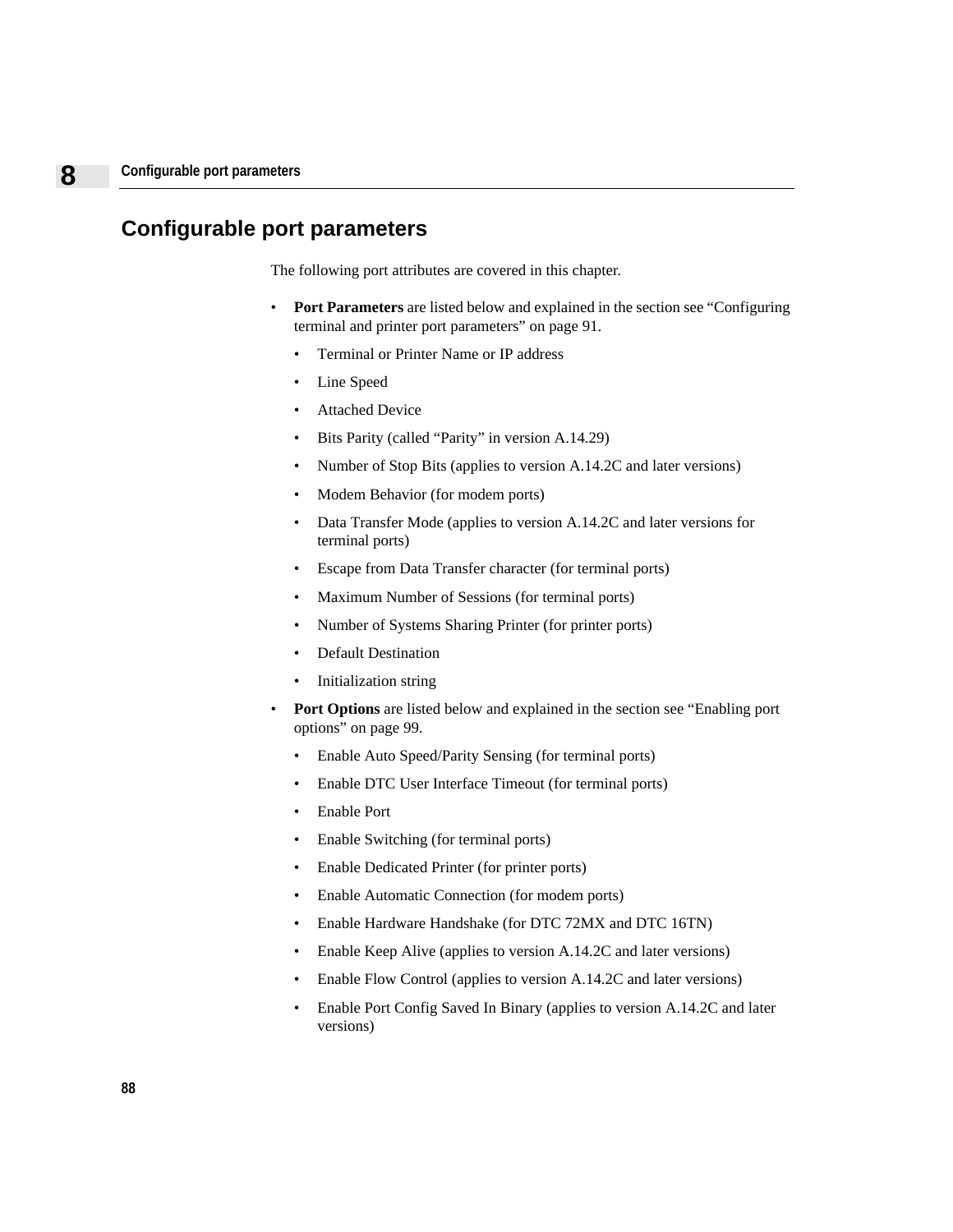## **Configuring a port**

1 Select **Modify DTC Configuration** from the **dtcconfig** main menu.

A pop-up window asks you for the name of the DTC whose configuration you want to modify.

2 Type in a DTC name or press **F1** and select a DTC from the list of existing DTCs. Press **Return** or the **Select Item (F4)** function key.

The **DTC Rear Panel Configuration** screen appears.

- 3 In the **Rear Panel Configuration** screen, enter the board number to configure.
- 4 Use the arrow key to go to the port field and enter a port number according to the DTC type:
	- 0 through 15 direct connect or modem ports for DTC 16TN
	- 0 through 7 direct connect ports for DTC 16 and DTC 48
	- 0 through 5 modem ports for DTC 16 and DTC 48
	- 0 through 23 direct connect or modem ports for DTC 72MX
- 5 Press the **Action Menu (F5)** function key and select one of the listed tasks.

You are taken to the appropriate screen to enter new port values. The screen and the information you provide for each task varies depending on the type of board (direct-connect or modem) and type of port (printer or terminal) you have chosen to configure.

The port configuration screen displays the current defaults being used. The **Configure Port** screen and **Enable Port Options** screen allow you to choose **HP Defaults**, **User Defaults**, or enter other values.

The screens are described in the rest of this chapter.

- 6 When you have finished making your changes, return to the **Rear Panel Configuration** screen.
- 7 You can configure another board and port or press **F8** to exit the **Rear Panel Configuration** screen and return the **dtcconfig** main menu.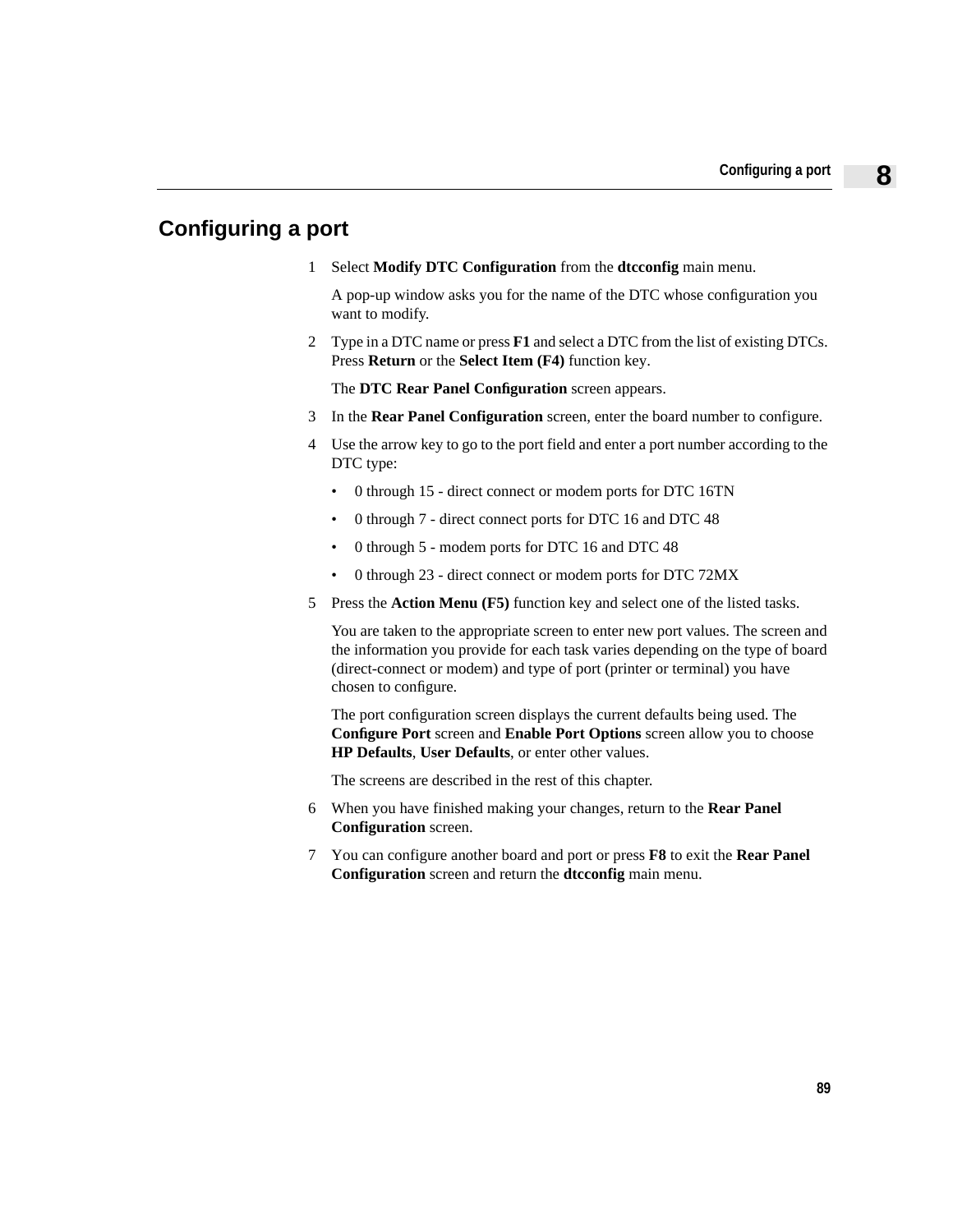|      |                                                                                        |                  |                   |                   | tsta195:root:/opt/dtcmgr/sbin |                   |                                                         |                                                 |         | H.           |  |  |
|------|----------------------------------------------------------------------------------------|------------------|-------------------|-------------------|-------------------------------|-------------------|---------------------------------------------------------|-------------------------------------------------|---------|--------------|--|--|
|      | <b>Rear Panel Configuration</b>                                                        |                  |                   |                   |                               |                   |                                                         |                                                 |         |              |  |  |
|      | wally<br>Fill in the DTC 72MX board and port fields and then press "Action Menu" (F5). |                  |                   |                   |                               |                   |                                                         |                                                 |         |              |  |  |
|      | 0T<br>8T9T<br>16 T 17 T                                                                | 2T<br>10T<br>18T | 3T<br>11T<br>19T  | 4 T<br>12T<br>20T | 5T<br>13T<br>21T              | 6 T<br>14T<br>22T | 7T<br>15T<br>23T                                        | <b>DIRECT</b><br><b>DIRECT</b><br><b>DIRECT</b> | Board 3 |              |  |  |
|      |                                                                                        |                  |                   |                   |                               |                   |                                                         |                                                 | Board 2 |              |  |  |
|      | 0T <sub>1</sub> T<br>8T 9T<br>16T17T                                                   | 2T<br>10T<br>18T | 3T<br>11T<br>19 T | 4 T<br>12T<br>20T | 5T<br>13T<br>21T              | 6 T<br>14T<br>22T | 7T <sup>1</sup><br>15T <sup>1</sup><br>23T <sup>1</sup> | <b>DIRECT</b><br><b>DIRECT</b><br><b>DIRECT</b> | Board 1 |              |  |  |
|      |                                                                                        |                  |                   | LAN               |                               |                   |                                                         |                                                 | Board 0 |              |  |  |
|      | Board ( $L = LAN$ , or $0 - 3 = board$ ):                                              |                  |                   |                   |                               |                   |                                                         | Port $(0 - 23)$ : $4$                           |         |              |  |  |
| Help |                                                                                        | Shell            |                   |                   |                               | tsta195:root      | Action<br>Menu                                          |                                                 |         | Exit<br>Task |  |  |

**Example of a modified port: Board 3, Port 4**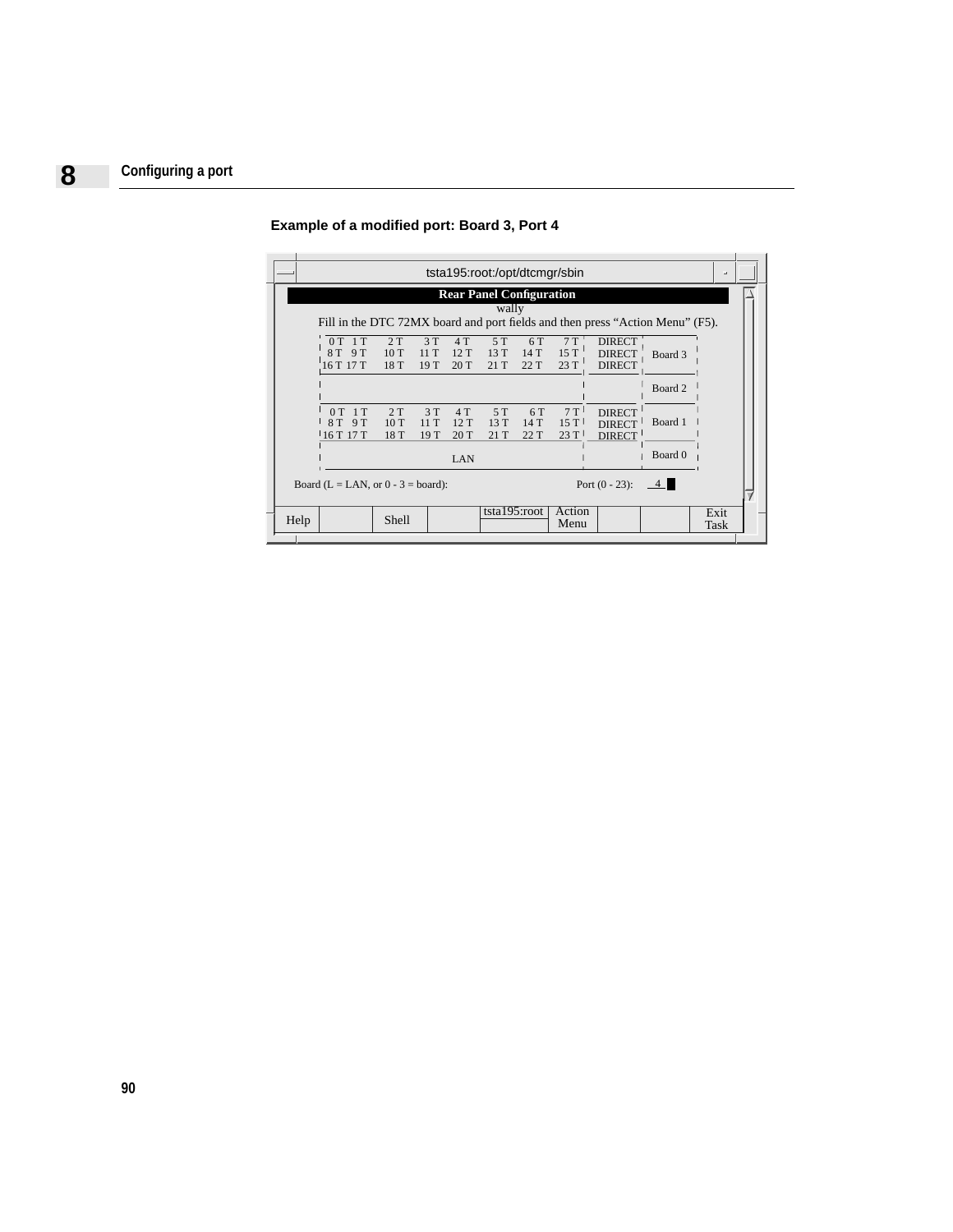# **Configuring terminal and printer port parameters**

|      |                                                                  |                       | tsta195:root:/opt/dtcmgr/sbin                                                                                                             |                                                                                     |                              |  | a.              |  |
|------|------------------------------------------------------------------|-----------------------|-------------------------------------------------------------------------------------------------------------------------------------------|-------------------------------------------------------------------------------------|------------------------------|--|-----------------|--|
|      |                                                                  |                       | <b>DTC Configuration Main Menu</b>                                                                                                        |                                                                                     |                              |  |                 |  |
|      | Highlight an item and then press "Return" or "Select Item" (F4). |                       |                                                                                                                                           |                                                                                     |                              |  |                 |  |
|      |                                                                  |                       | Add DTC Configuration<br>Modify DTC Configuration<br>Delete DTC Configuration<br>Modify Default Parameters -><br>Help for Using DTCconfig |                                                                                     |                              |  |                 |  |
| Help | <b>Shell</b>                                                     | <b>Select</b><br>Item | tsta195:root                                                                                                                              |                                                                                     |                              |  | Exit<br>DTCconf |  |
|      | Click here, or press F1 for online help                          |                       |                                                                                                                                           | Rear Panel Configuration<br>Board = #, Port = #<br><b>Configure Port Parameters</b> | DTC Name<br>Action Menu (F5) |  |                 |  |

- 1 Use the **dtcconfig** utility **Action Menu** to access either the **Terminal Port Parameters Configuration** screen or the **Printer Port Parameters Configuration** screen (shown on the following page).
- 2 Use the configuration screen to enter the appropriate parameter values (the parameters are described on the following pages).
- 3 When you have finished entering values **F4** to return to the **Rear Panel Configuration** screen.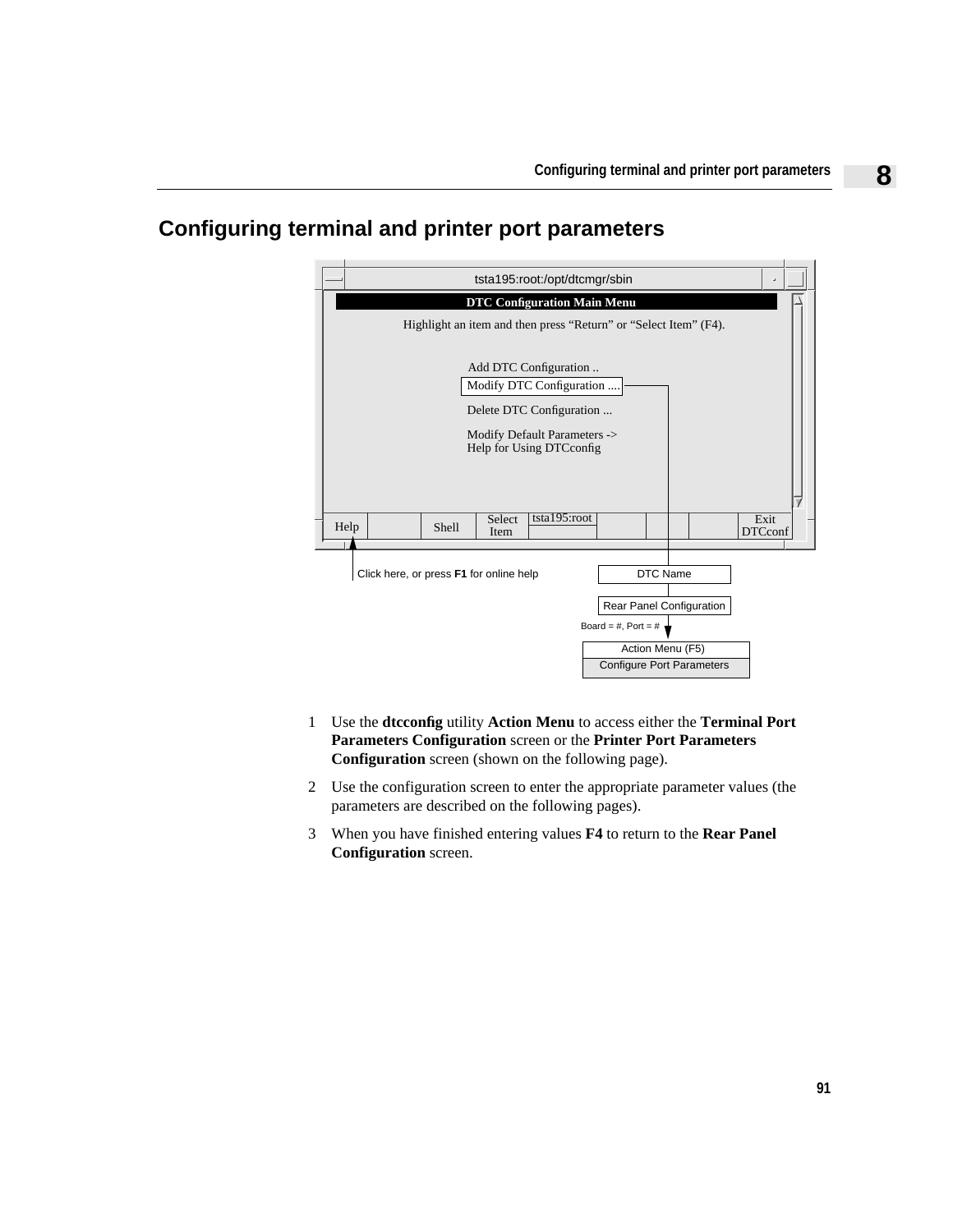# **Configuring terminal and printer port parameters 8**

|                                                                                                                                                                                                                              |  |                     |                 | tsta195:root:/opt/dtcmgr/sbin                    |  |                   |  |              |  |
|------------------------------------------------------------------------------------------------------------------------------------------------------------------------------------------------------------------------------|--|---------------------|-----------------|--------------------------------------------------|--|-------------------|--|--------------|--|
| <b>Terminal Port Parameters Configuration</b><br>KOKA board 0 port 0<br>Fill in or modify the desired fields and then press "Perform Task" (F4).<br>Press "Help" (F1) to obtain the information or valid values for a field. |  |                     |                 |                                                  |  |                   |  |              |  |
| (optional)                                                                                                                                                                                                                   |  |                     |                 |                                                  |  |                   |  |              |  |
| Line Speed 9600 Attached Device Terminal                                                                                                                                                                                     |  |                     |                 |                                                  |  |                   |  |              |  |
|                                                                                                                                                                                                                              |  |                     |                 | Bits-Parity  8bits_None Number of Stop Bits. One |  |                   |  |              |  |
|                                                                                                                                                                                                                              |  | Modem Behavior None |                 | Data Transfer Mode ASCII                         |  |                   |  |              |  |
|                                                                                                                                                                                                                              |  |                     |                 |                                                  |  |                   |  |              |  |
|                                                                                                                                                                                                                              |  |                     |                 |                                                  |  |                   |  |              |  |
| Default Destination (IP address or ARPA name)                                                                                                                                                                                |  |                     |                 |                                                  |  |                   |  |              |  |
|                                                                                                                                                                                                                              |  |                     |                 |                                                  |  |                   |  |              |  |
|                                                                                                                                                                                                                              |  |                     |                 |                                                  |  |                   |  |              |  |
| Help                                                                                                                                                                                                                         |  | <b>Shell</b>        | Perform<br>Task | tsta195:root                                     |  | Default<br>Values |  | Exit<br>Task |  |
|                                                                                                                                                                                                                              |  |                     |                 |                                                  |  |                   |  |              |  |

### **Terminal Port Parameters Configuration screen**

**Printer Port Parameters Configuration screen**

|                                                                          |                     |       |         | tsta195:root:/opt/dtcmgr/sbin                   |  |         |  |      |  |
|--------------------------------------------------------------------------|---------------------|-------|---------|-------------------------------------------------|--|---------|--|------|--|
|                                                                          |                     |       |         | <b>Printer Port Parameters Configuration</b>    |  |         |  |      |  |
|                                                                          | KOKA board 0 port 0 |       |         |                                                 |  |         |  |      |  |
| Fill in or modify the desired fields and then press "Perform Task" (F4). |                     |       |         |                                                 |  |         |  |      |  |
| Press "Help" (F1) to obtain the information or valid values for a field. |                     |       |         |                                                 |  |         |  |      |  |
| (optional)                                                               |                     |       |         |                                                 |  |         |  |      |  |
| Line Speed 9600 Attached Device Printer                                  |                     |       |         |                                                 |  |         |  |      |  |
|                                                                          |                     |       |         | Bits-Parity 8bits_None Number of Stop Bits. One |  |         |  |      |  |
|                                                                          | Modem Behavior None |       |         |                                                 |  |         |  |      |  |
|                                                                          |                     |       |         |                                                 |  |         |  |      |  |
|                                                                          |                     |       |         | Default Destination (IP address or ARPA name)   |  |         |  |      |  |
|                                                                          |                     |       |         |                                                 |  |         |  |      |  |
|                                                                          |                     |       |         |                                                 |  |         |  |      |  |
|                                                                          |                     |       |         |                                                 |  |         |  |      |  |
|                                                                          |                     |       |         |                                                 |  |         |  |      |  |
| Help                                                                     |                     | Shell | Perform | tsta195:root                                    |  | Default |  | Exit |  |
|                                                                          |                     |       | Task    |                                                 |  | Values  |  | Task |  |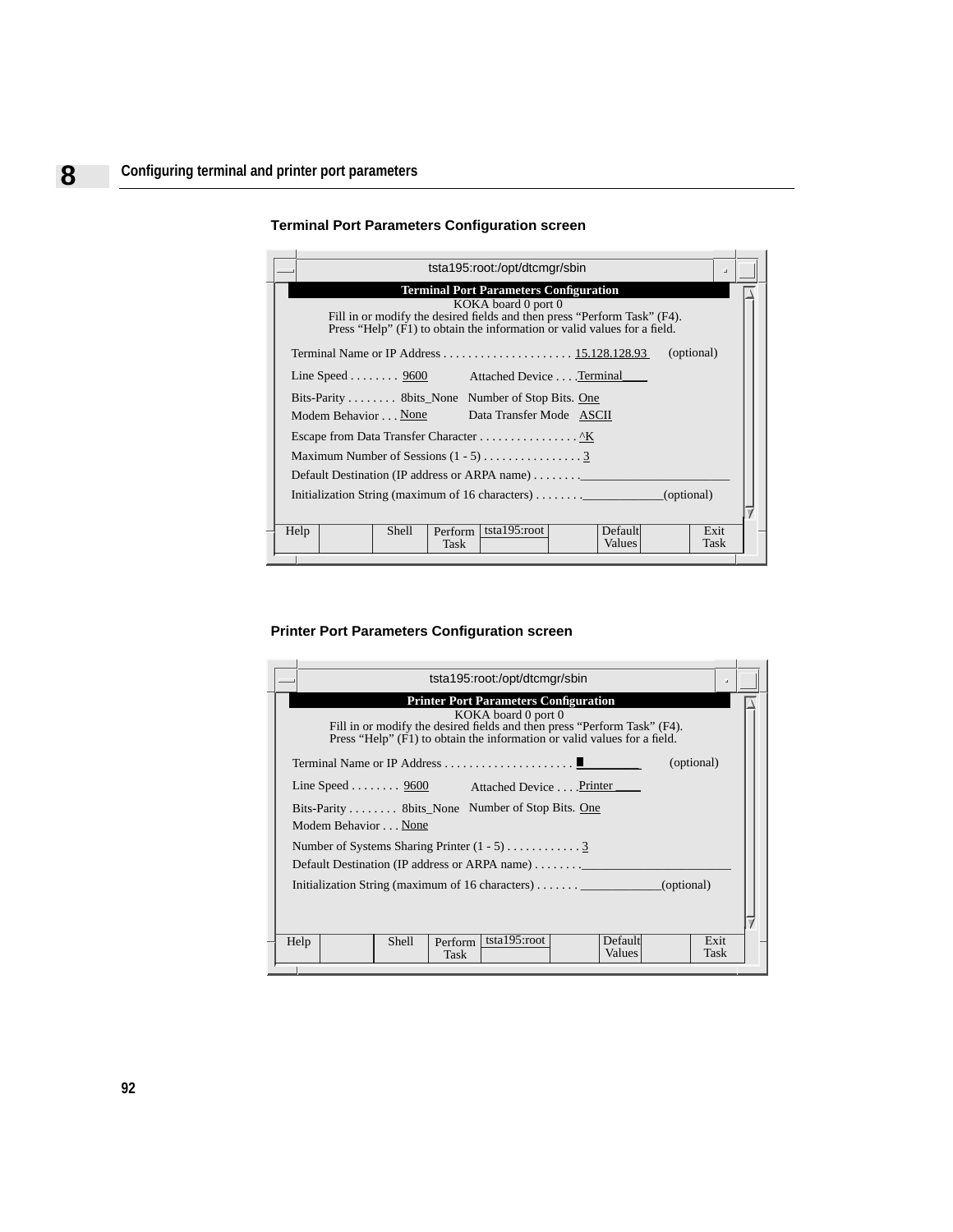#### **Terminal and printer port parameter definitions**

**Terminal/Printer Name or IP Address** Enter up to 16 alphanumeric characters or an IP address in this field. The characters can include hyphens (-) and underscores (\_). The first character **must** be alphabetic. This is an optional field that has no value by default.

> By entering a name or IP address, you are naming or labeling the port, not the device attached to it. If you disconnect the device and connect it to another port, the device is associated with the name or IP address of the other port. If you want the device to retain its name or IP address, you must reconfigure the ports accordingly.

Some key points to consider about using a port IP address:

- The port IP address must be on the same subnet as the DTCs IP address.
- If there is a port IP address for outgoing connections, it is used as the calling address.
- If there is no IP address for the port, the DTCs IP address is used.
- You cannot use same port IP address for more than one DTC pooled port. Be careful about the IP address when you copy and paste boards.
- The per port IP address feature can be used with the Telnet port identification feature and the DTC Device File Access Utilities (DDFA). The port IP address can be associated with a specific **pty** device file name. Together, these features can be used to provide a pool of ports or identify a specific printer port to the HP-UX spooler. DDFA is part of Internet Services. Refer to the DDFA documentation for more information.
- **Line Speed** Set the line speed to correspond to the line speed of the attached device. To select a line speed, press the **Help (F1)** function key and a list is displayed. Line speed choices are **300**, **1200**, **2400**, **4800**, **9600**, **19200**, and **38400** bits per second. Highlight your choice and press **Return** or the **Select Item (F4)** function key.

The line speed default is 9600 baud. The 38400 bits per second speed applies only to the DTC 16TN and DTC 72MX.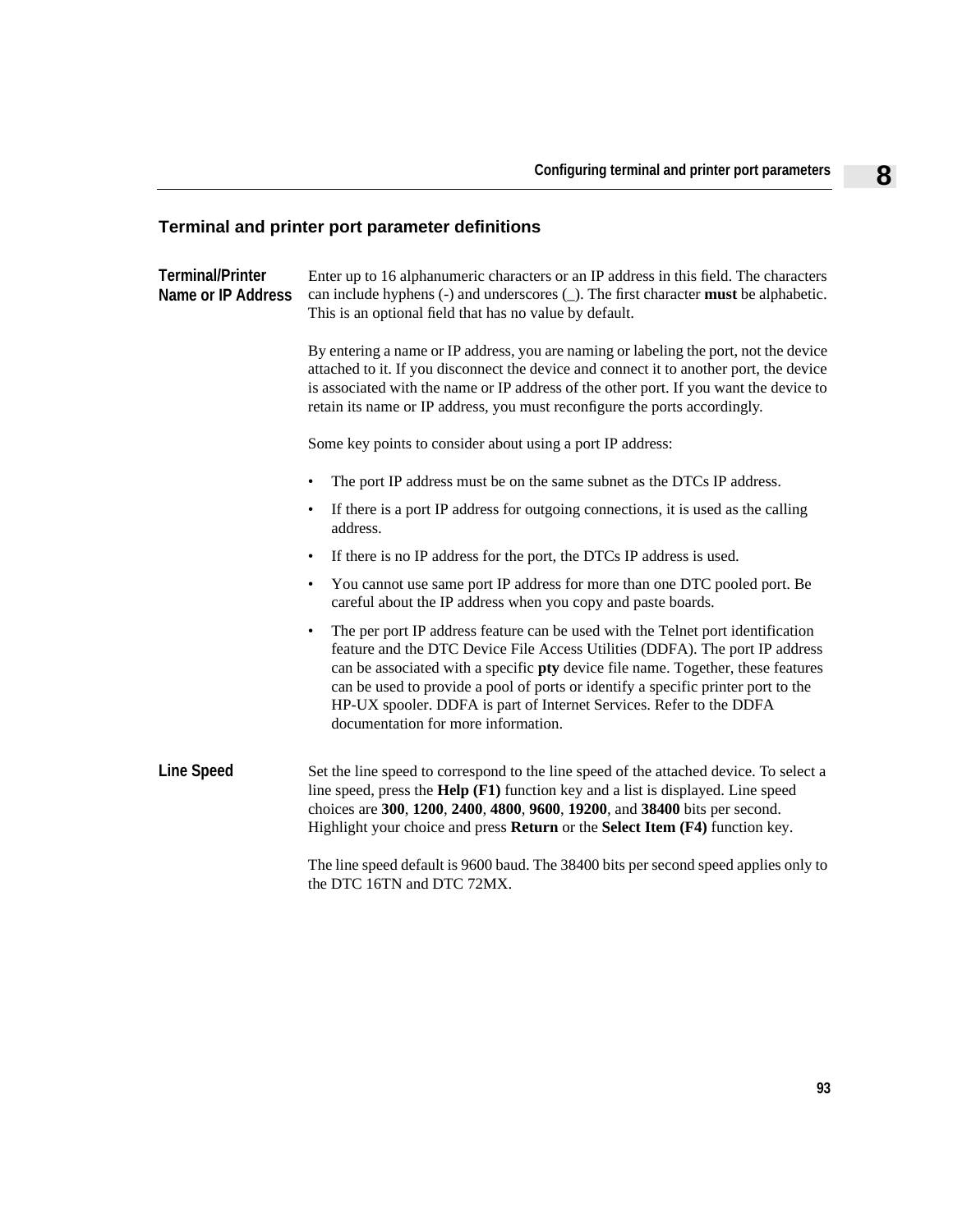# **Configuring terminal and printer port parameters 8**

| <b>Attached Device</b> | Select the type of device physically attached to the port. This adapts the port<br>behavior to the requirements of the physically-attached device. To select the device,<br>press the Help (F1) function key and a list is displayed. Highlight your choice and<br>press Return or the Select Item (F4) function key. |  |  |  |  |  |
|------------------------|-----------------------------------------------------------------------------------------------------------------------------------------------------------------------------------------------------------------------------------------------------------------------------------------------------------------------|--|--|--|--|--|
|                        | Please refer to the HP DTC Technical Reference Manual (5961-9820)                                                                                                                                                                                                                                                     |  |  |  |  |  |
|                        | The choices are as follows.                                                                                                                                                                                                                                                                                           |  |  |  |  |  |
|                        | Terminal—the default for direct connect and modem terminal ports<br>$\bullet$                                                                                                                                                                                                                                         |  |  |  |  |  |
|                        | <b>Printer—the default for direct connect and modem printer ports</b><br>$\bullet$                                                                                                                                                                                                                                    |  |  |  |  |  |
|                        | HP 2334/35 Multiplexer<br>$\bullet$                                                                                                                                                                                                                                                                                   |  |  |  |  |  |
|                        | US Modem—for a modem port with modem behavior set to Standard DCE,<br>$\bullet$<br><b>DCE High, or DTE</b> (see "Modem Behavior" on page 95).                                                                                                                                                                         |  |  |  |  |  |
|                        | European Modem—for a modem port with modem behavior set to Standard<br>$\bullet$<br>DCE, DCE High, or DTE.                                                                                                                                                                                                            |  |  |  |  |  |
|                        | <b>Data Switch</b><br>٠                                                                                                                                                                                                                                                                                               |  |  |  |  |  |
|                        | <b>US Modem IN OUT</b><br>$\bullet$                                                                                                                                                                                                                                                                                   |  |  |  |  |  |
|                        | <b>EU Modem In OUT</b><br>$\bullet$                                                                                                                                                                                                                                                                                   |  |  |  |  |  |
|                        | <b>Five Wires Modem.</b><br>٠                                                                                                                                                                                                                                                                                         |  |  |  |  |  |
| <b>Bits Parity</b>     | Bits parity allows you to select the data length (not including start and stop bits) and<br>the parity you want to assign to the port. Data length is also known as number of bits<br>per character; these bits determine the number of received serial bits assembled to<br>form a character.                        |  |  |  |  |  |
|                        | The possible values are :                                                                                                                                                                                                                                                                                             |  |  |  |  |  |
|                        | 7 bits data length with parity even<br>7 bits data length with parity odd<br>7 bits data length with parity forced to 0<br>7 bits data length with parity forced to 1<br>8 bits data length with parity none<br>8 bits data length with parity even<br>8 bits data length with parity odd                             |  |  |  |  |  |

A setting of **8 bits data length with parity none** is used by default.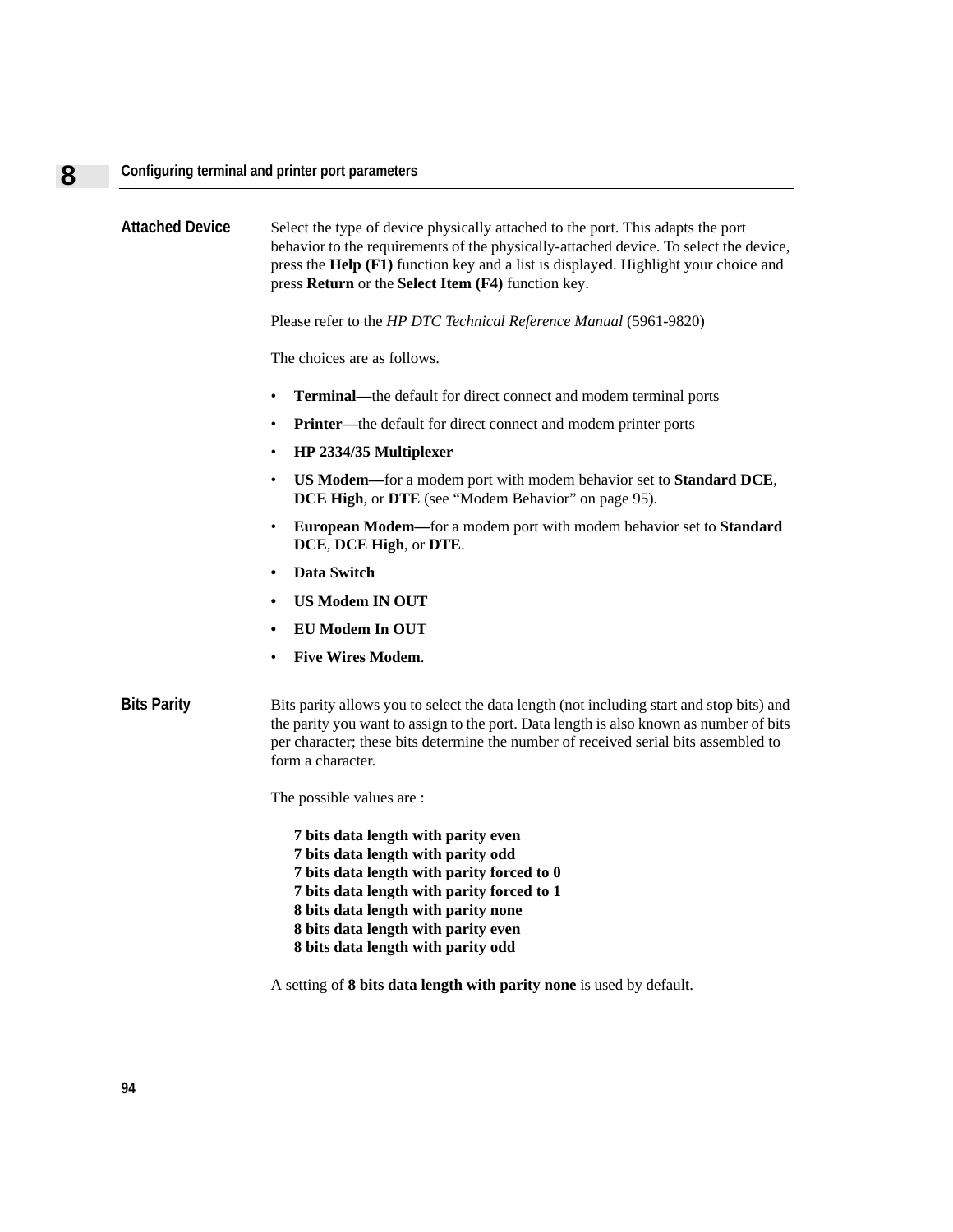|                       | <b>Number of Stop Bits</b> This setting determines the number of stop bits to be used for asynchronuous<br>characters. Possible values are:                                                                                                                                                                                                                                                       |  |  |  |  |
|-----------------------|---------------------------------------------------------------------------------------------------------------------------------------------------------------------------------------------------------------------------------------------------------------------------------------------------------------------------------------------------------------------------------------------------|--|--|--|--|
|                       | 1 stop bit<br>2 stop bits                                                                                                                                                                                                                                                                                                                                                                         |  |  |  |  |
|                       | The 2 stop bits option could be required for specific device, such as a bar code<br>reader. The setting 1 stop bit is used by default.                                                                                                                                                                                                                                                            |  |  |  |  |
| <b>Modem Behavior</b> | If you have selected a direct connect port, modem behavior is not used and should<br>be set to None. The default is None.                                                                                                                                                                                                                                                                         |  |  |  |  |
|                       | Please refer to the HP DTC Technical Reference Manual (5961-9820) for simple<br>modem support.                                                                                                                                                                                                                                                                                                    |  |  |  |  |
|                       | If you have selected a port on a modem board or port group, select modem behavior<br>by pressing the <b>Help</b> (F1) function key. A list is displayed. Highlight your choice<br>and press Return or the Select Item (F4) function key.                                                                                                                                                          |  |  |  |  |
|                       | The DTC checks device modem signals and sets up its own modem signals. You<br>may want to enable the automatic connection port option for this port. If enabled,<br>the DTC will establish a connection to the default destination as soon as it senses<br>modem signal activity. See "Default Destination (IP Address or Internet Name)" on<br>page 97. and see "Enable Keep Alive" on page 103. |  |  |  |  |
|                       | <b>Terminal modem ports</b>                                                                                                                                                                                                                                                                                                                                                                       |  |  |  |  |
|                       | None—use for a directly-connected terminal                                                                                                                                                                                                                                                                                                                                                        |  |  |  |  |
|                       | <b>Standard DCE</b> —use for a terminal connected to the DTC port via a modem/<br>$\bullet$<br>multiplexer                                                                                                                                                                                                                                                                                        |  |  |  |  |
|                       | DCE high—use for a terminal connected to a DTC 16TN or DTC 72MX port<br>٠<br>via a modem/multiplexer, and where you need an indefinite time-out before<br>pressing Return to connect to the DTC user interface                                                                                                                                                                                    |  |  |  |  |
|                       | <b>DTE—use</b> when the connection to the terminal is initiated by the host<br>$\bullet$                                                                                                                                                                                                                                                                                                          |  |  |  |  |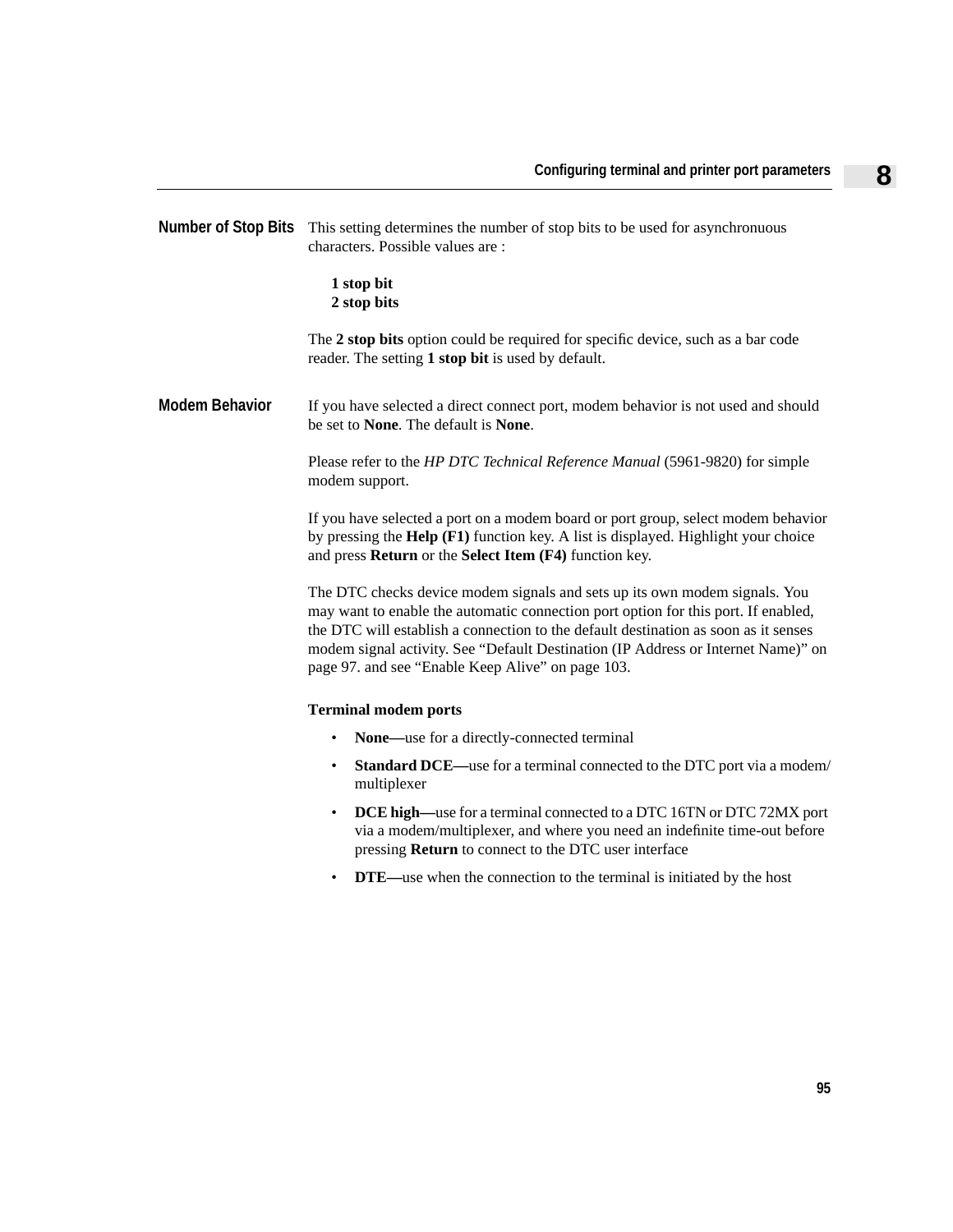#### **Printer modem ports**

- **None—**use for a directly-connected printer.
- **Standard DCE—use for a modem-connected printer, where a link is made** at the device.
- **DCE high—**use for a terminal connected via a modem/multiplexer.
- **DTE—**use when the connection to the terminal is initiated by the host.

**Data Transfer Mode** Specifies the data transfer mode to be used when opening the connection on the port. Possible values are :

#### **ASCII BINARY**

If **BINARY** is used, the DTC does not detect special characters received from the device; all received characters from the device are sent to the system without interpretation.This is also known as *transparent mode*.

The setting **ASCII** is used by default.

**Escape From Data Transfer Character** Enter the ASCII character you want to use as the escape character that signals when to escape from the data transfer process. Non-displayable ASCII characters are specified in caret-character (^character) format. The literal caret (^) and backslash (\) are escaped with a backslash. This field must be filled. The default escape (from data transfer) character is **^K (Ctrl-K)**.

> The escape from data transfer character is used at a terminal to switch from the host system to the DTC terminal user interface. This value applies only to terminal ports for which switching is enabled (see "Enable Switching" on page 102).

> If switching is enabled when the DTC is configured, you can logon to a terminal. Press any key on the terminal to get a DTC prompt. You can then logon to your system. Later, if you wish to leave your system but not log off, you enter the escape from data transfer character (**Ctrl-K**). You see the DTC prompt again and can enter a DTC user terminal interface command. You can even connect to another system. The number of systems you can connect to is determined by the **Maximum Number of Sessions**.

#### **Maximum Number of** Specify a value between 1 and 5. The maximum number of sessions is the greatest **Sessions** number of system connections allowed on a terminal at any one time. This value applies only to terminal ports for which switching is enabled.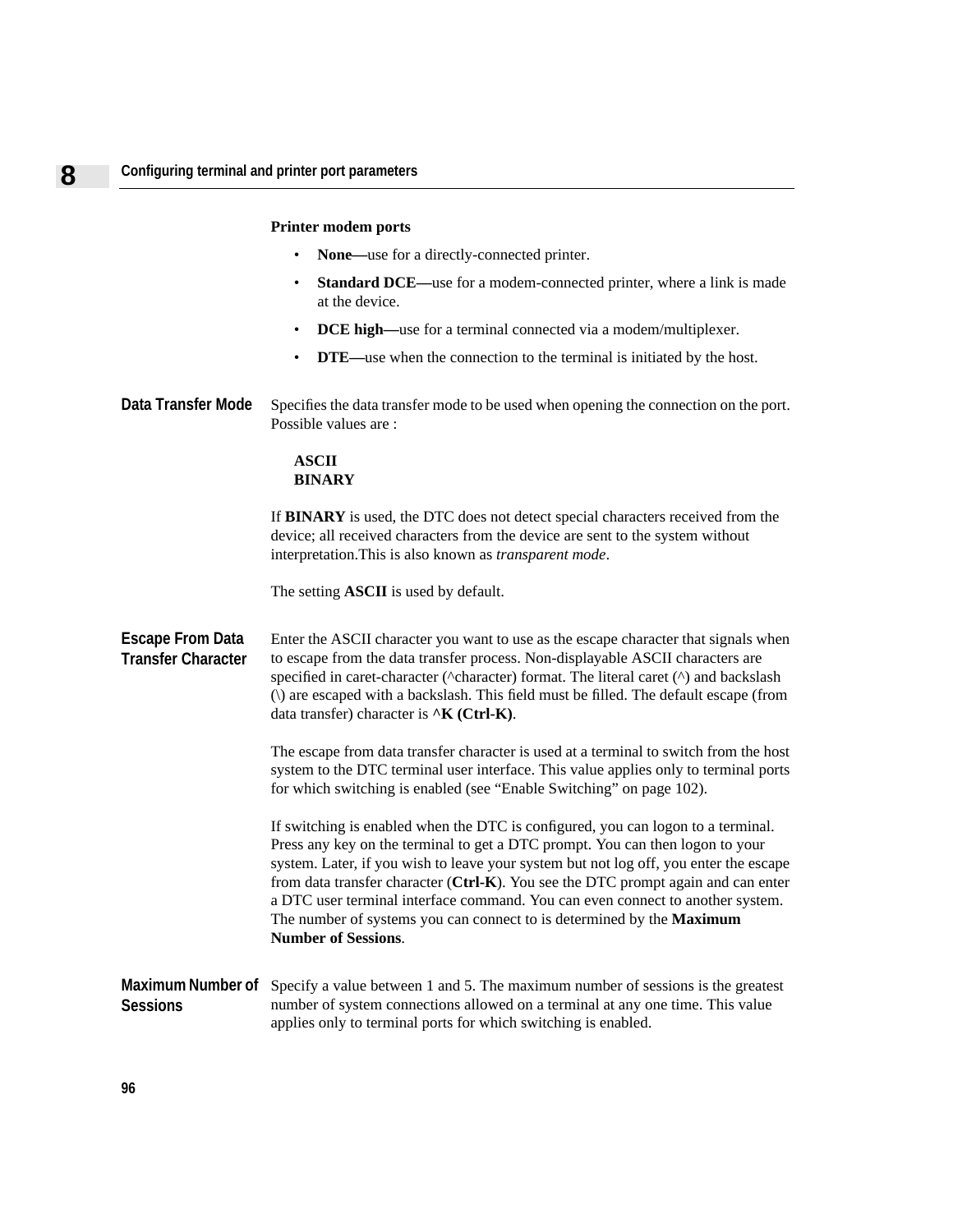The default is 3 sessions per port.

**Number of Systems Sharing Printer** Specify a value between 1 and 5. This field applies only to printer ports for which the dedicated printer is disabled. The number of systems sharing printer is the greatest number of systems able to use the printer port at any one time.

> The dedicated printer option is enabled or disabled from the **Enable Port Option**s menu. By default, the dedicated printer option is disabled.

The default is 3 systems sharing a printer.

#### **Total number of sessions and shared printers**

|                               | DTC 16TN           | <b>DTC 16</b>      | <b>DTC 48</b>            | DTC 72MX            |
|-------------------------------|--------------------|--------------------|--------------------------|---------------------|
| Maximum number<br>of sessions | $5 \times 16 = 80$ | $5 \times 16 = 80$ | $(6 \times 8) + 40 = 88$ | $5 \times 72 = 360$ |
| Printer sharing               | $5 \times 16 = 80$ | $5 \times 16 = 80$ | $(6 \times 8) + 40 = 88$ | $5 \times 72 = 360$ |

**Default Destination (IP Address or Internet Name)**

Enter one of the following in this field.

- Nothing—no system is identified (this is the default).
- The Internet Services node domain name—any number of non-empty fields separated by periods (.). Each field may contain alphanumeric characters and hyphens (-).
- An IP address.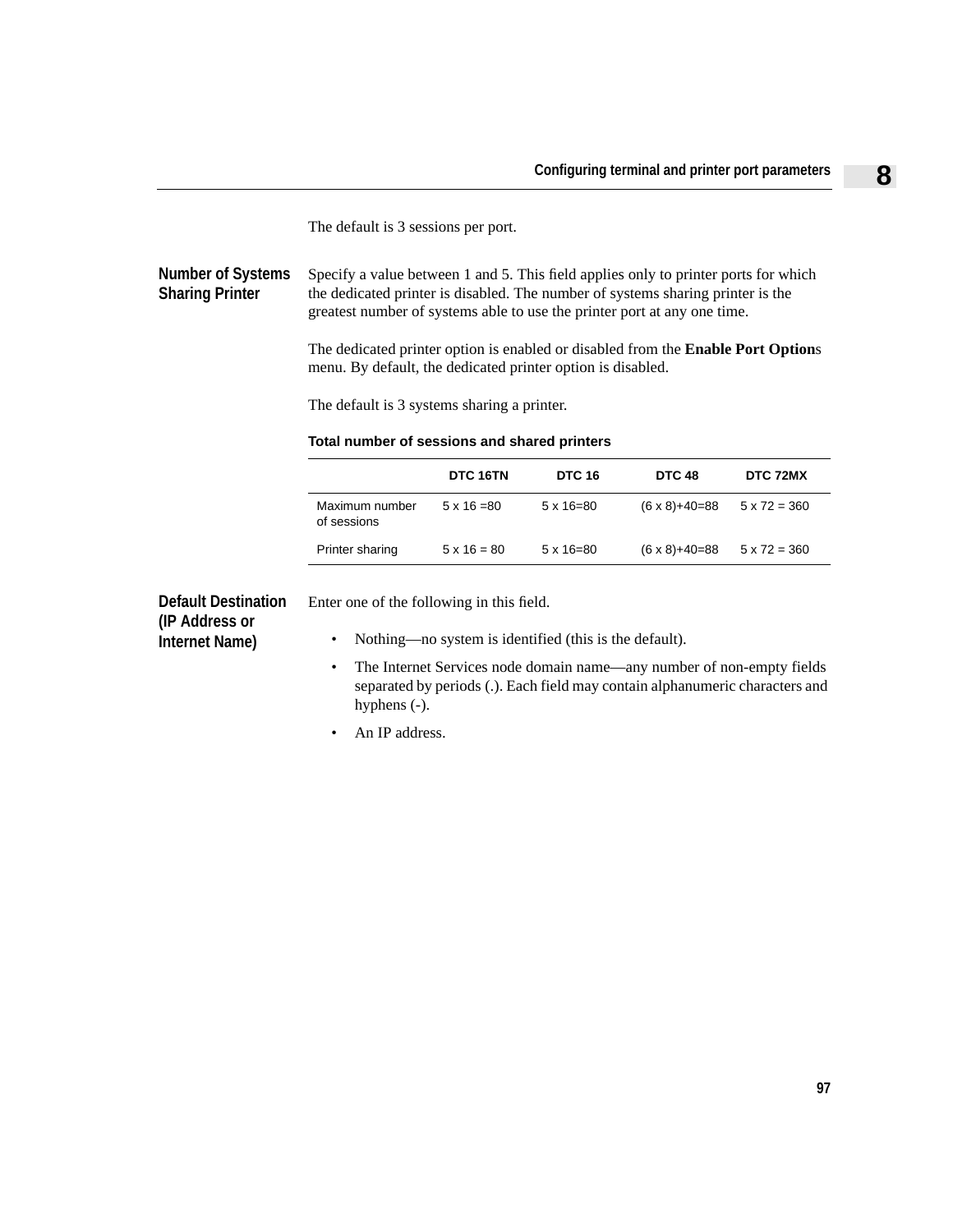| <b>Other Port</b><br><b>Settings</b> | Type of<br>Port                      | What to Enter for<br>"Default Destination" | <b>Result</b>                                                                                           |
|--------------------------------------|--------------------------------------|--------------------------------------------|---------------------------------------------------------------------------------------------------------|
| Switching<br>disabled                | <b>Direct</b><br>connect<br>terminal | IP address of system<br>or<br>system name* | The DTC connects you to this<br>system when it senses a<br>carriage return at the terminal.             |
| Switching<br>enabled                 | <b>Direct</b><br>connect<br>terminal | empty                                      | You must type C followed by<br>the IP address or name of the<br>system to which you want to<br>connect. |
|                                      |                                      | IP address of system<br>or<br>system name* | If you type C, without<br>specifying a system, you are<br>connected to the default<br>destination.      |
| Automatic<br>connection<br>enabled   | Modem<br>terminal                    | IP address of system<br>or<br>system name* | The DTC connects you to this<br>system when it detects modem<br>or keyboard activity.                   |
| Dedicated<br>printer enabled         | Printer                              | IP address of system<br>or<br>system name* | The printer is only available to<br>the "default destination"<br>system.                                |

The **Default Destination** field specifies the system for the device connected to the port. How you define the **Default Destination** depends on the type of device and the port options that are enabled or disabled.

\* You can only use a system name here if a DNS server has been configured on the DTC

For information on switching, automatic connection, and dedicated printers, see "Enable terminal or printer port options parameter definitions" on page 101.

**Initialization String** Enter up to 16 ASCII characters to specify the initialization string. Non-displayable ASCII characters are specified in caret-character ( $\land$ character) format. For example, specify **^M^J** for **Ctrl-M** and **Ctrl-J**. The literal caret (^) and backslash (\) are escaped with a backslash. This field is optional and the default is empty.

> If specified, the initialization string is the string to be sent to the connected terminal or printer port immediately after one of the following tasks:

- resetting a port
- closing a session on a host and returning to the DTC user interface
- logging into a system and typing the escape from data transfer character
- establishing a connection to the DTC user interface for modem connections: the initialization string is sent when all the modem signals are up.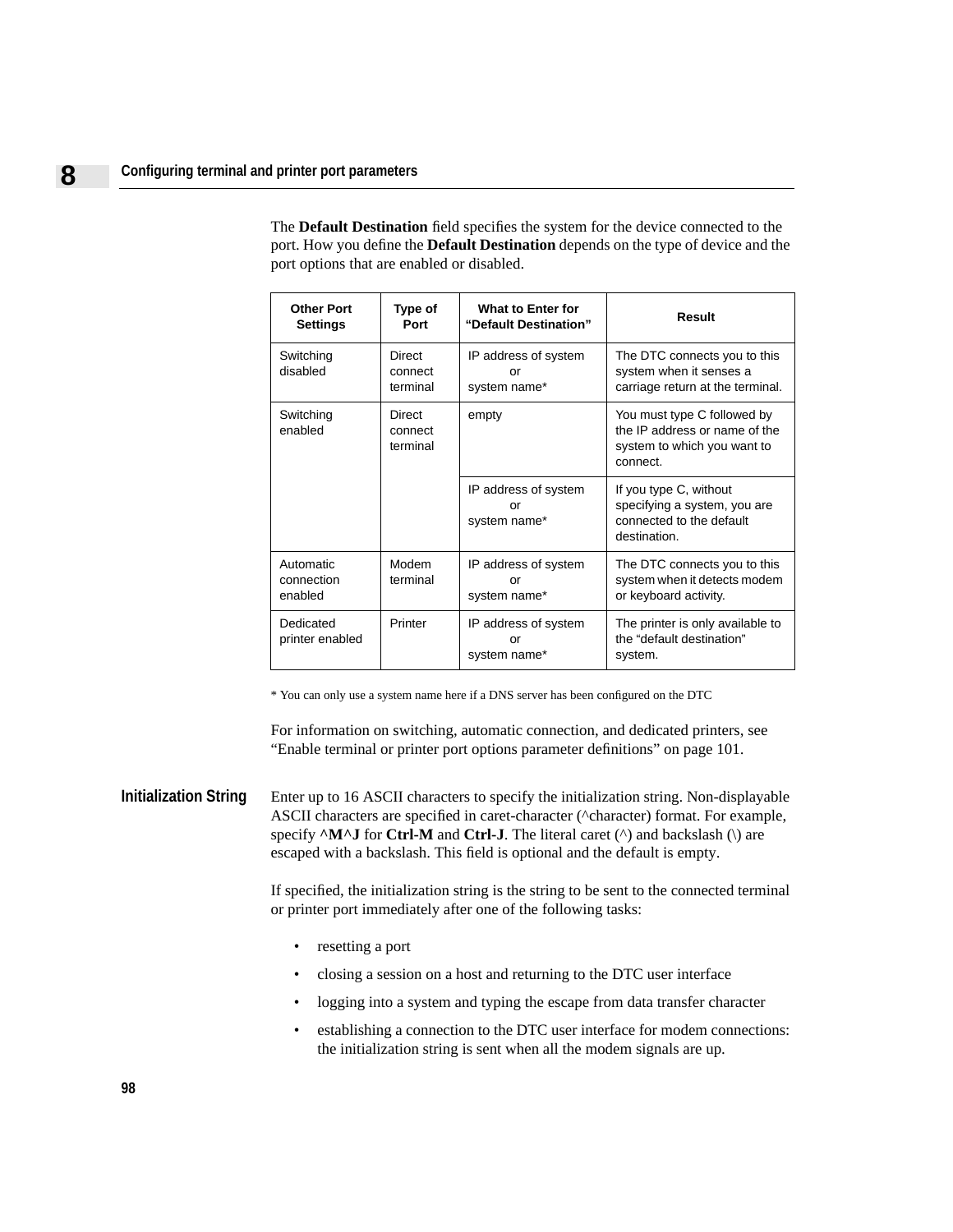# **Enabling port options**



- 1 Use the **dtcconfig** utility **Action Menu** to access the **Enable Port Options** screen (as shown above).
- 2 Enter the appropriate values and press the **F4** to return to the **Rear Panel Configuration** screen.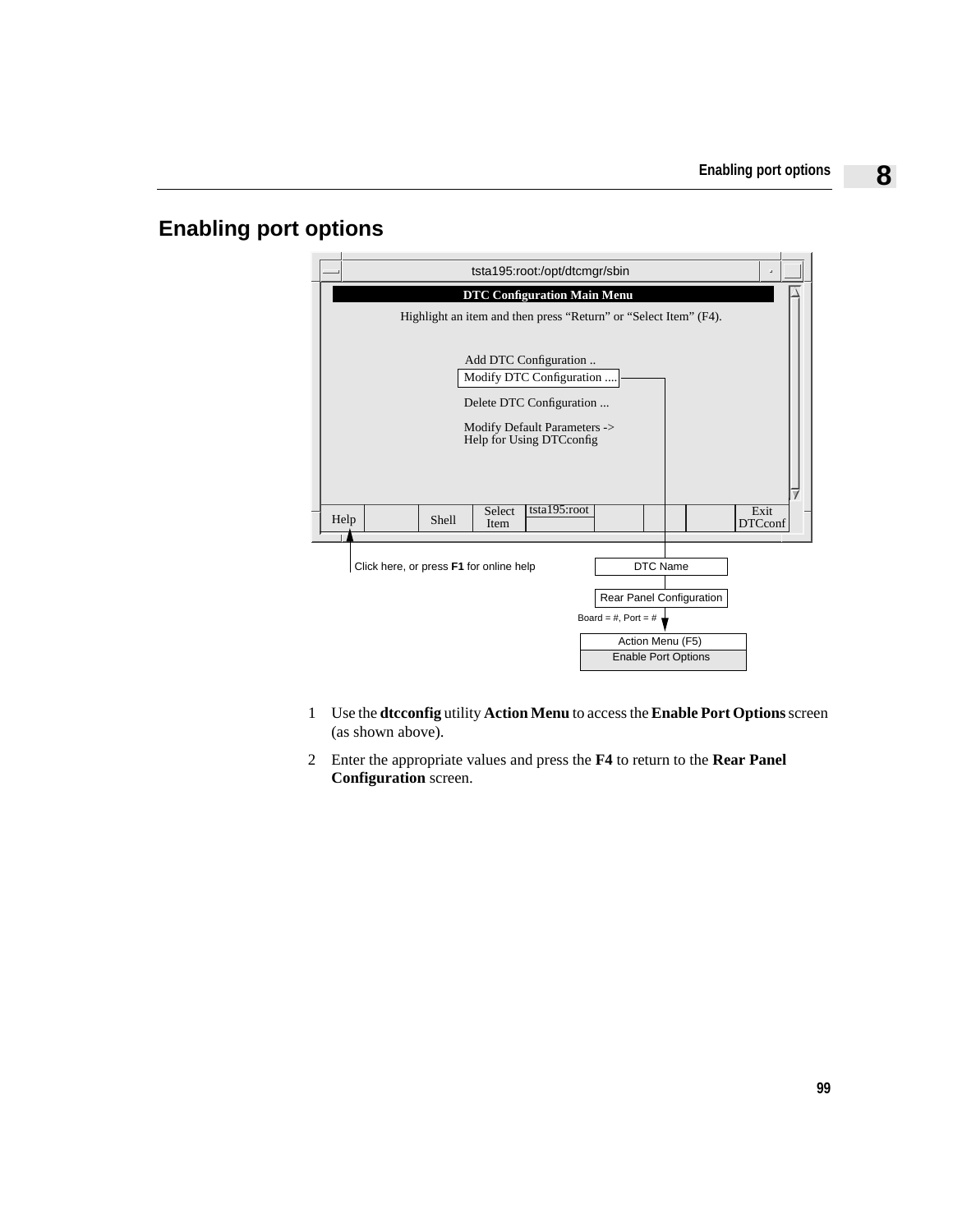**Enable Terminal Port Options screen for a DTC 16TN**



**Direct Connect Printer Port Options: for a DTC 16TN**

|                                                                        | tsta195:root:/opt/dtcmgr/sbin      |
|------------------------------------------------------------------------|------------------------------------|
| <b>Enable Printer Port Options</b>                                     | uration                            |
| Mark with an "x" the port option to enable.<br>Then press "Done" (F4). | and then press "Action Menu" (F5). |
| <b>Enable Port</b>                                                     |                                    |
| <b>Enable Dedicated Printer</b>                                        |                                    |
| Enable Automatic Connection                                            |                                    |
| Enable Keep Alive <b>N</b> Enable Flow Control<br>$\mathbf x$          | 6 T<br>7T<br><b>DIRECT</b>         |
| Enable Port Config Saved in Binary                                     | Action Menu                        |
|                                                                        | Configure Port Parameters          |
|                                                                        | Enable Port Options                |
|                                                                        | Copy<br>Paste                      |
|                                                                        | Change Port Type                   |
|                                                                        |                                    |
| Board (C = CPU/LAN, or $0 - 5$ = board):                               | Port $(0 - 7)$ :                   |
|                                                                        |                                    |
| Help                                                                   | tsta195:root<br>Exit<br>Task       |
|                                                                        |                                    |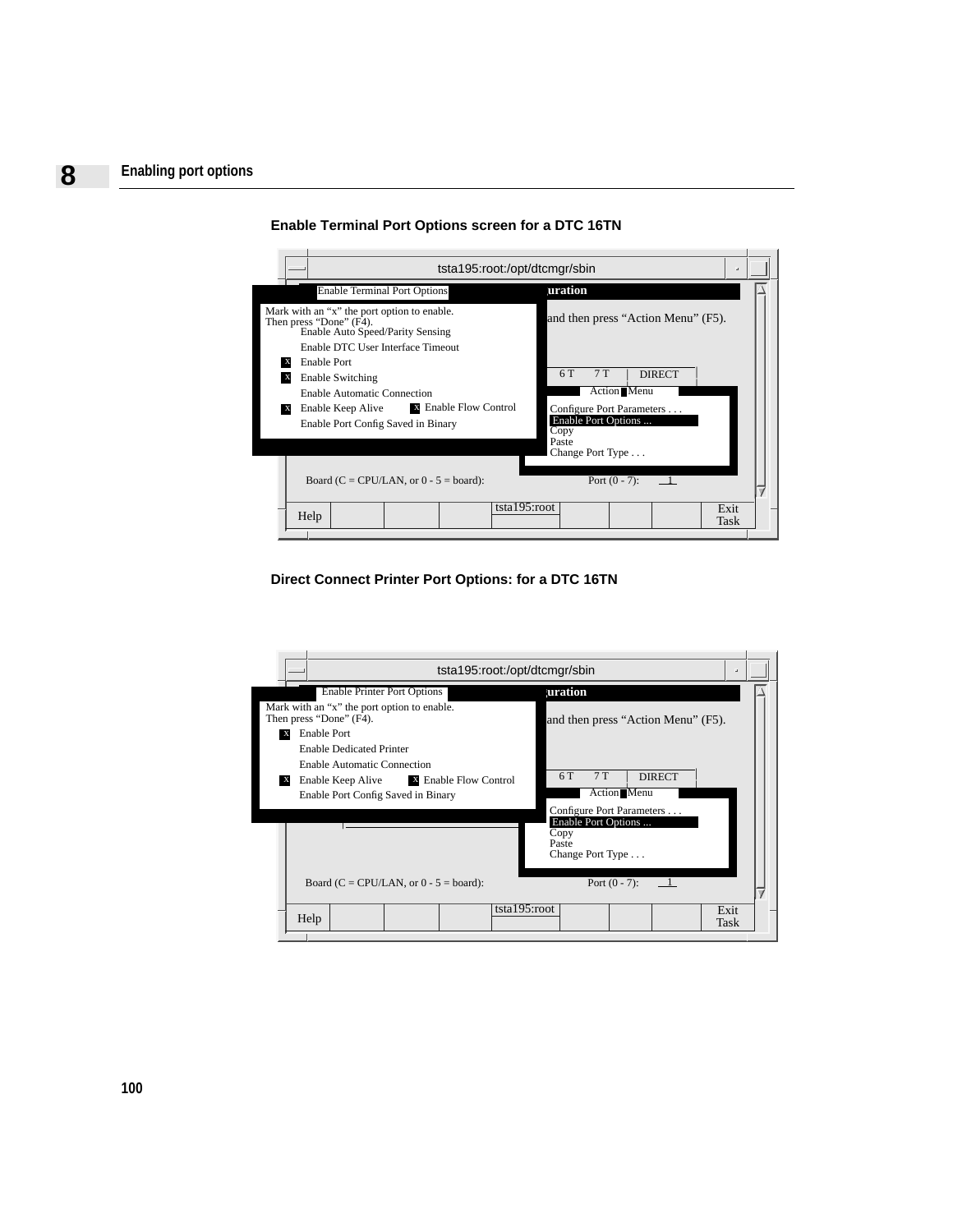# **Enable terminal or printer port options parameter definitions**

| <b>Enable Auto Speed/</b><br><b>Parity Sensing</b> | Mark this box with an $x$ or $\overline{X}$ to have the DTC check speed and parity. When a<br>connection is set up by a terminal, the DTC automatically checks the speed and<br>parity (none or even parity only). If necessary, the DTC reconfigures the port. Note<br>that only None or Even parity settings are recognized; Auto Speed/Parity sensing<br>does not work for any other terminal parity settings. |
|----------------------------------------------------|-------------------------------------------------------------------------------------------------------------------------------------------------------------------------------------------------------------------------------------------------------------------------------------------------------------------------------------------------------------------------------------------------------------------|
|                                                    | By default, <b>Auto Speed/Parity Sensing</b> is disabled and the line speed and parity<br>settings you specified for the port are used.                                                                                                                                                                                                                                                                           |
| <b>Enable DTC User</b><br><b>Interface Timeout</b> | Mark this box with an x or X to have the DTC enable the DTC User Interface<br>Timeout. When the DTC User Interface Timeout is enabled, the time that it takes<br>the terminal user to connect to the DTC is monitored. The connection is<br>automatically shut down if the DTC senses no activity at the DTC prompt for a<br>predefined period.                                                                   |
|                                                    | This time out is active only while the user is in the DTC user interface and applies<br>only to users with switching enabled. Non-switching users do not see the DTC user<br>interface, because they are connected directly to their designated host system.                                                                                                                                                      |
|                                                    | Once the connection to a host system has been established, the DTC no longer<br>monitors idle time.                                                                                                                                                                                                                                                                                                               |
|                                                    | By default, the DTC User Interface Timeout is disabled.                                                                                                                                                                                                                                                                                                                                                           |
| <b>Enable Port</b>                                 | Mark this box with an $x$ or $x$ to enable a port. If this box is not marked, the port is<br>disabled, and no communications can pass through.                                                                                                                                                                                                                                                                    |
|                                                    | By default, the port is enabled.                                                                                                                                                                                                                                                                                                                                                                                  |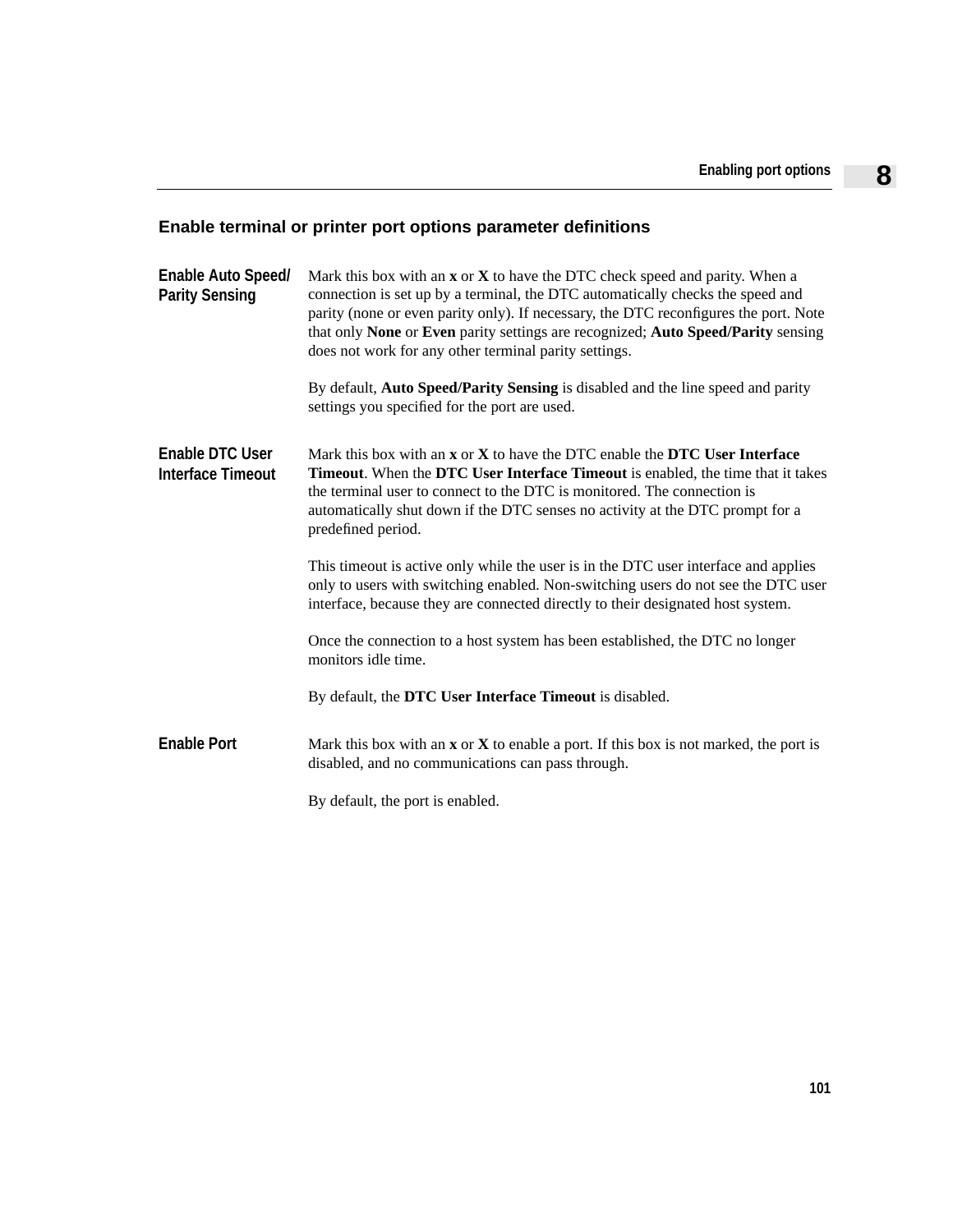| <b>Enable Switching</b>                   | Mark this box with an $x$ or $X$ to have the DTC enable the switching or connecting<br>from the port to different systems. Each port can have switching enabled or disabled<br>independently of the other ports on the board. Switching must be enabled for the<br>terminal to access more than one system. If switching is enabled, the terminal user<br>can connect to any system on the LAN by typing one of the following commands at<br>the DTC prompt: |
|-------------------------------------------|--------------------------------------------------------------------------------------------------------------------------------------------------------------------------------------------------------------------------------------------------------------------------------------------------------------------------------------------------------------------------------------------------------------------------------------------------------------|
|                                           | DTC<br>connect IP address                                                                                                                                                                                                                                                                                                                                                                                                                                    |
|                                           | or, if a DNS server is configured on the DTC, enter:                                                                                                                                                                                                                                                                                                                                                                                                         |
|                                           | DTC<br>connect system-name                                                                                                                                                                                                                                                                                                                                                                                                                                   |
|                                           | The user is then connected to the specified system.                                                                                                                                                                                                                                                                                                                                                                                                          |
|                                           | By default, switching is enabled. If switching is disabled, you can only connect to<br>the default destination that is defined in the Port Parameters Configuration screen<br>on page 92.                                                                                                                                                                                                                                                                    |
| <b>Enable Dedicated</b><br><b>Printer</b> | Mark this box with an $x$ or $X$ to enable a printer on this port to be available only to<br>the system identified as the default destination. The default destination field is<br>defined in the printer port parameter configuration screen.                                                                                                                                                                                                               |
|                                           | If the dedicated printer option is enabled, the default destination port parameter<br>must be defined with a system name or IP address. If you want several systems to<br>access this printer, then disable the dedicated printer.                                                                                                                                                                                                                           |
|                                           | If the dedicated printer option is disabled and the default destination is defined, the<br>default destination will not be accessible to the printer port.                                                                                                                                                                                                                                                                                                   |
|                                           | By default, the dedicated printer is disabled.                                                                                                                                                                                                                                                                                                                                                                                                               |
| <b>Enable Automatic</b><br>Connection     | Mark this box with an $x$ or $X$ to enable automatic connection from this port to the<br>system identified as the default destination. The default destination field must be<br>defined in the Port Parameters Configuration screen. The connection is made as<br>soon as the modem signal is emitted.                                                                                                                                                       |
|                                           | By default, automatic connection is disabled.                                                                                                                                                                                                                                                                                                                                                                                                                |
|                                           | If you have set modem behavior to None in the modem port parameter configuration<br>screen, the automatic connection option is not available to you.                                                                                                                                                                                                                                                                                                         |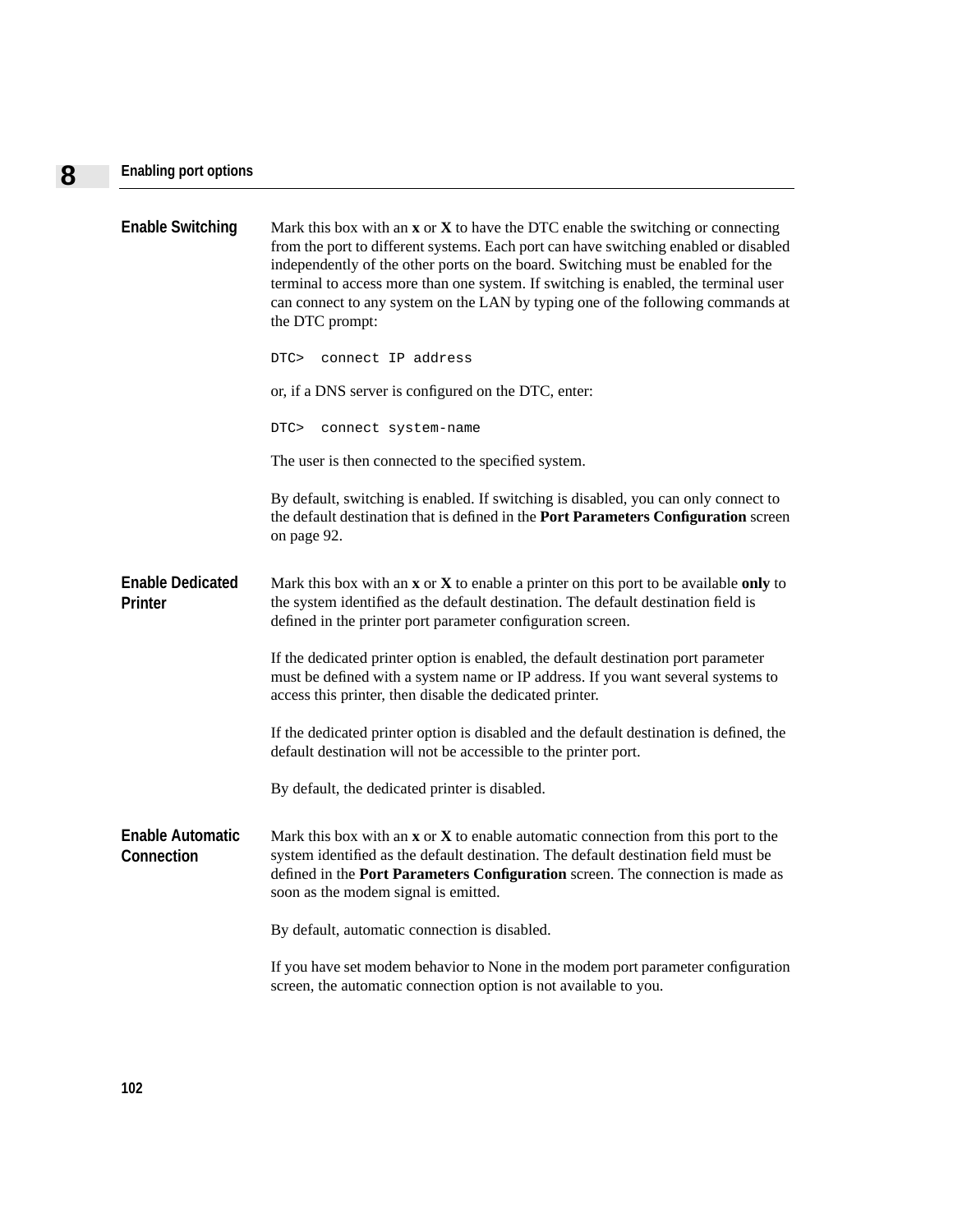| <b>Enable Hardware</b><br>Handshake<br>(DTC 72MX and<br>DTC 16TN only) | Mark this box with an $x$ or $X$ to have the DTC enable hardware handshaking for a<br>DTC 72MX or DTC 16TN. Hardware handshaking provides a way to control the<br>flow of data between a terminal and the connected system.<br>By default, hardware handshaking is disabled. Hardware handshake is not available<br>if attached device is set to European Modem.                    |  |  |  |  |
|------------------------------------------------------------------------|-------------------------------------------------------------------------------------------------------------------------------------------------------------------------------------------------------------------------------------------------------------------------------------------------------------------------------------------------------------------------------------|--|--|--|--|
| <b>Enable Keep Alive</b>                                               | When there is no data transfer between the DTC and the system, a mechanism called<br>"keep alive" is activated to detect if the connection still exists.                                                                                                                                                                                                                            |  |  |  |  |
|                                                                        | To avoid extra traffic on the LAN, you can disable this function (the default setting)                                                                                                                                                                                                                                                                                              |  |  |  |  |
| <b>Enable Flow Control</b>                                             | When enabled, the data flow between the DTC port and the device connected it is<br>connected to is made with Xon/Xoff characters. This function is also known as<br>"software handshake." This setting should be disabled if you do not want DTC to<br>interpret Xon/Xoff characters coming from the device.                                                                        |  |  |  |  |
|                                                                        | This setting is enabled by default.                                                                                                                                                                                                                                                                                                                                                 |  |  |  |  |
| <b>Enable Port Config</b><br><b>Saved In Binary</b>                    | Specifies if the port configuration parameters <b>data length</b> and <b>parity</b> have to be<br>forced when selecting binary mode (Telnet negotiation, user interface command).<br>When enabled, the port configuration is used as is. When disabled, the port<br>parameters of 8 bits for data length and parity forced to "none" are used as the port<br>goes into binary mode. |  |  |  |  |
|                                                                        | This setting is disabled by default.                                                                                                                                                                                                                                                                                                                                                |  |  |  |  |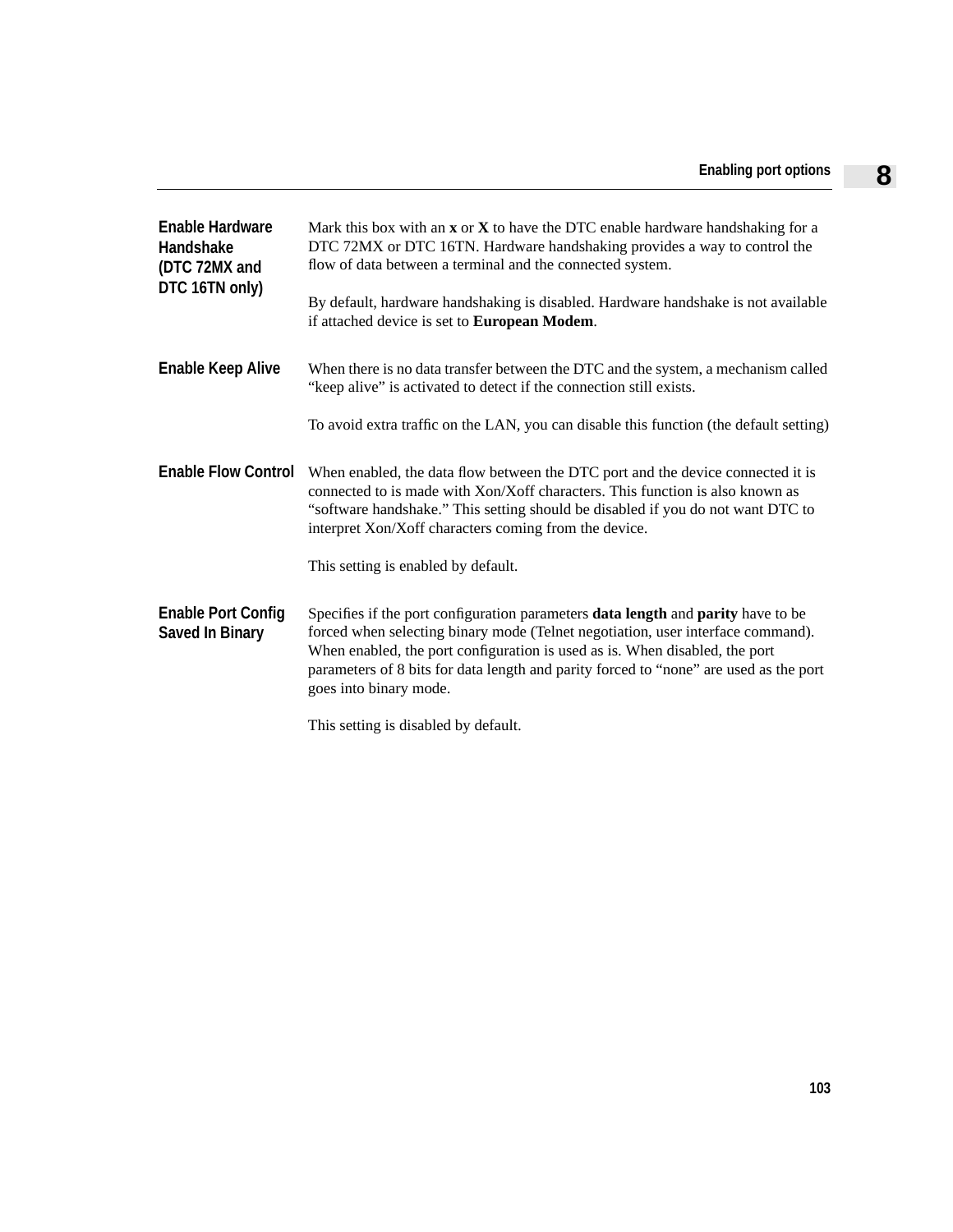# **Configuring a DTC to enable a printer**

This section describes how to configure a DTC for operation with an attached printer.

These procedures involve four related tasks:

- configuring the DTC port to be a printer port
- using the DDFA device file utilities to associate a device file with the printer
- configuring the printer for the HP-UX spooler
- testing the printing process

Note It is presumed that you are familiar with the use of the **dtcconfig** menus and function keys (see chapter 4).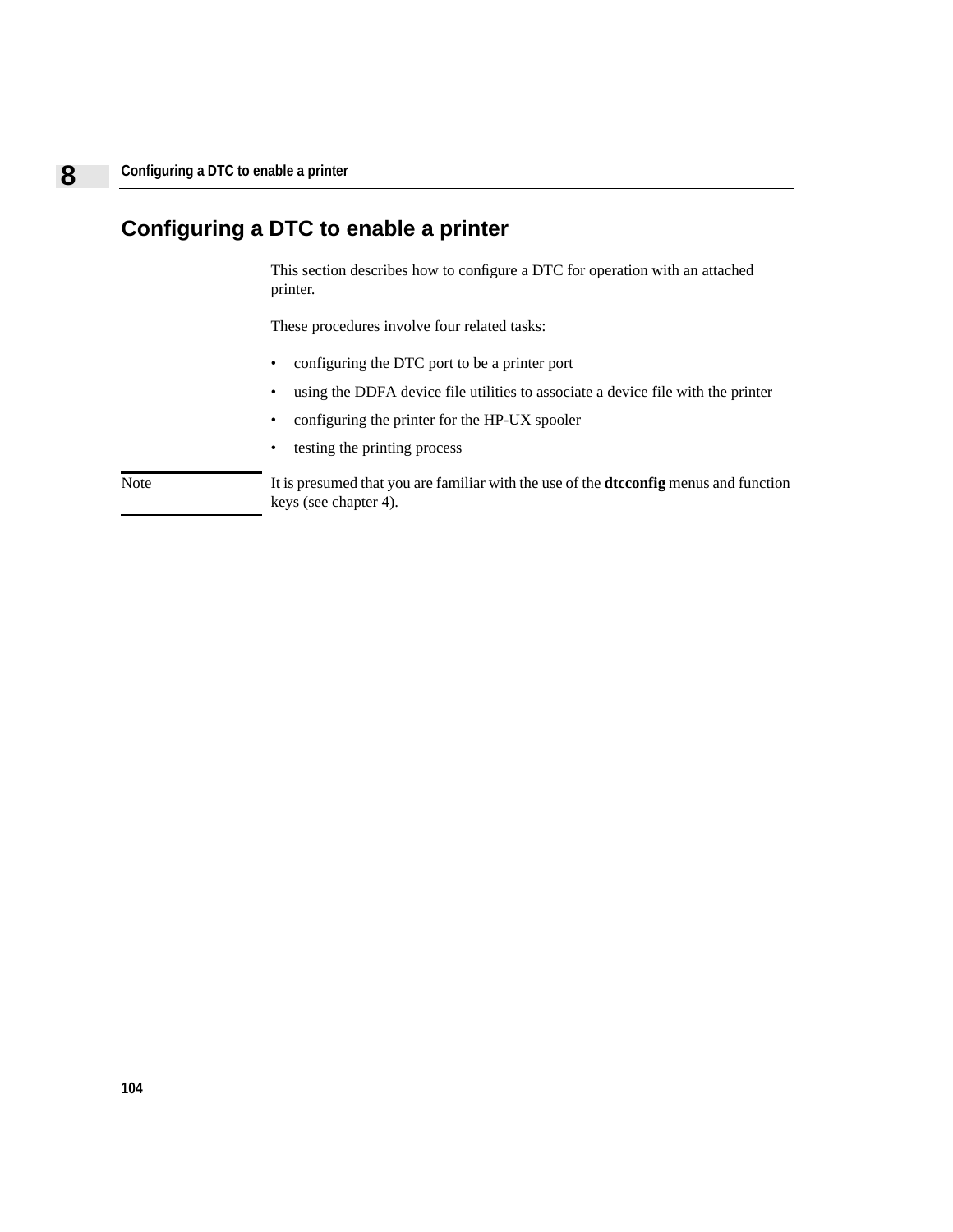$\mathbf{I}$   $\mathbf{I}$ 

|      |                                                                  |              |                | tsta195:root:/opt/dtcmgr/sbin                                                                                                             |                     |                                                  |                          |                        |  |
|------|------------------------------------------------------------------|--------------|----------------|-------------------------------------------------------------------------------------------------------------------------------------------|---------------------|--------------------------------------------------|--------------------------|------------------------|--|
|      |                                                                  |              |                | <b>DTC Configuration Main Menu</b>                                                                                                        |                     |                                                  |                          |                        |  |
|      | Highlight an item and then press "Return" or "Select Item" (F4). |              |                |                                                                                                                                           |                     |                                                  |                          |                        |  |
|      |                                                                  |              |                | Add DTC Configuration<br>Modify DTC Configuration<br>Delete DTC Configuration<br>Modify Default Parameters -><br>Help for Using DTCconfig |                     |                                                  |                          |                        |  |
| Help |                                                                  | <b>Shell</b> | Select<br>Item | tsta195:root                                                                                                                              |                     |                                                  |                          | Exit<br><b>DTCconf</b> |  |
|      | Click here, or press F1 for online help                          |              |                |                                                                                                                                           | Board = #, Port = # | DTC Name<br>Action Menu (F5)<br>Change Port Type | Rear Panel Configuration |                        |  |

#### **Configuring a DTC port to be a printer port**

- 1 Either logon as root or type the HP-UX **su** (superuser) command.
- 2 Start the **dtcconfig** utility with the command:

#### dtcconfig

- 3 Select the **Modify DTC Configuration** option. A pop-up menu appears.
- 4 Type the name of the DTC whose port you want to configure as a printer in the pop-up (or select it from the list displayed with the **F1** key) and then press **Return** or **F4**.

The **DTC Rear Panel Configuration** screen appears showing the boards and ports and whether the ports are configured as terminal ports (T) or printer ports (P).

- 5 If the port you want to use for the printer is already configured as a printer port, exit from **dtcconfig**, and go to page 107. If this is not the case continue to the next step.
- 6 Enter the board and port values corresponding to the port you want to configure as a printer port and press **F5**.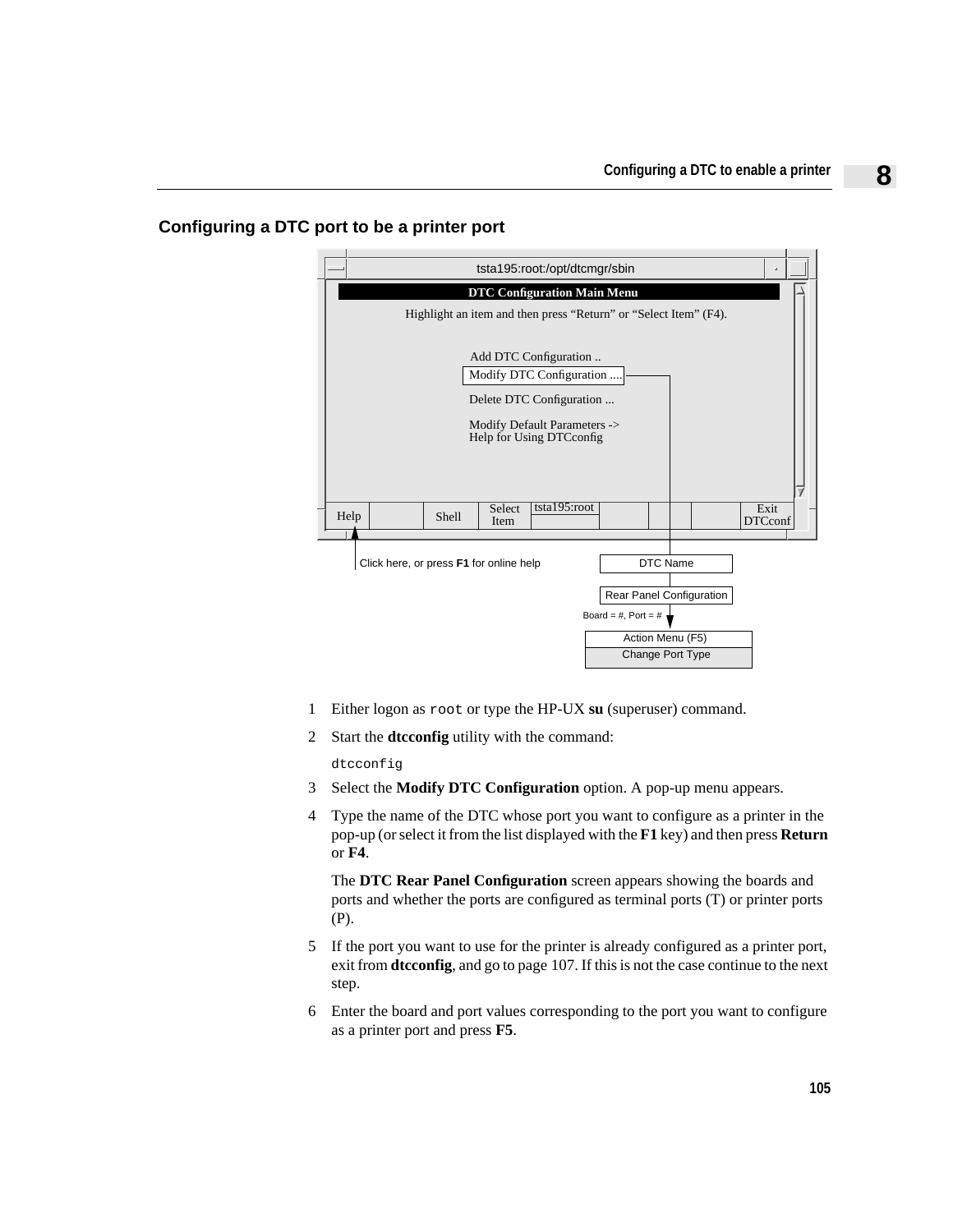- 7 Select the **Change Port Type** menu item. Another pop-up window appears.
- 8 Type an **x** or **X** in the printer field (use the arrow key to access this field). The terminal field automatically clears. Press **Return** or the **Done (F4)** key.

An asterisk (**\***) appears at the changed port on the Rear Panel Configuration screen. If you changed port 3 for example, you would see **3\*P** at that port.

9 Exit from **dtcconfig** and return to the HP-UX shell prompt.

#### **DTC Device File Access utilities and Telnet port identification**

DDFA provides an interface to remote DTC ports which is similar to the interface for local MUX ports. DDFA consists of a group of configuration files, executable files, and a daemon. The DTC Device File Access (DDFA) utilities software is part of Internet Services and is automatically installed with it on HP 9000 Series 700, and 800 systems for HP-UX 9.x or later.

DDFA is intended for those who wish to use **pty** device file names to access serial devices attached to DTCs and other terminal servers. Without DDFA, pty device file names are assigned randomly to devices on DTCs. This randomness makes it difficult to associate a specific pty device file with a specific device connected to a DTC.

DDFA allows the system or network administrator to configure a correspondence between a DTC port (or another terminal server port) and a given pty device file name. Devices on the DTC (or terminal server) can then be referred to by their pty device file names. For example, these pty device file names can be used with standard **read()**, **write()**, **open()**, **close()**, and **ioctl()** calls.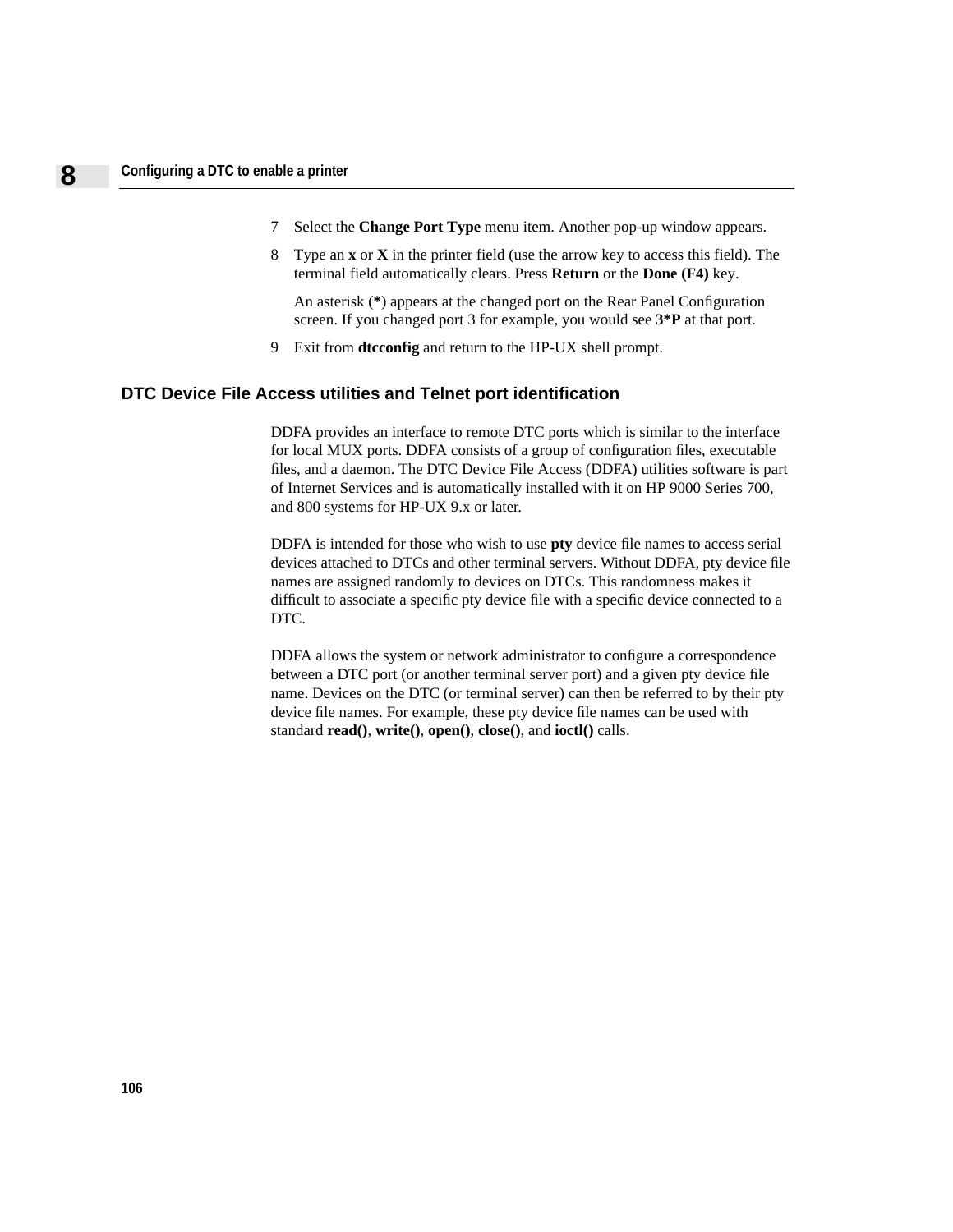The location of a printer and an assigned device file name must be specified in a DTC Device File Access (DDFA) utilities configuration file. This chapter describes how to use DDFA to configure a printer on a DTC. Refer to the *DTC Device File Access Utilities and Telnet Port Identification Manual* and *HP-UX System Administration Tasks Manual* from your HP-UX System Administrator's documentation set for complete information about DDFA. More information is available in the following man pages:

- ddfa(7) DTC Device File Access Utilities description
- dp(4) Dedicated port file
- dpp(1m) Dedicated port file parser
- ocd(1m) Outbound connection daemon
- ocdebug(1m) Debug version of ocd
- pcf(4) Port configuration file.

#### **Using DDFA to create a device file name for the printer port**

DDFA configuration is based on the /usr/examples/ddfa/dp file. Follow the steps below to create a device file.

- 1 Ensure that you are logged in as root.
- 2 Check whether the file /etc/ddfa/dp exists.

If this file already exists, go to step 6, otherwise go to the next step.

3 Create a directory for the DDFA files. HP recommends /etc/ddfa, as follows:

# mkdir /etc/ddfa

4 Copy the master template dedicated port file, **dp**, to the DDFA directory:

# cp /usr/examples/ddfa/dp /etc/ddfa/dp

Do not alter /usr/examples/ddfa/dp, so that you keep a master template **dp** file. Altering /etc/ddfa/dp is explained in step 6.

5 Copy the master template port configuration file, **pcf**, to the DDFA directory:

# cp /usr/examples/ddfa/pcf /etc/ddfa/pcf

Do not alter /usr/examples/ddfa/pcf, so that you keep a master template **pcf** file.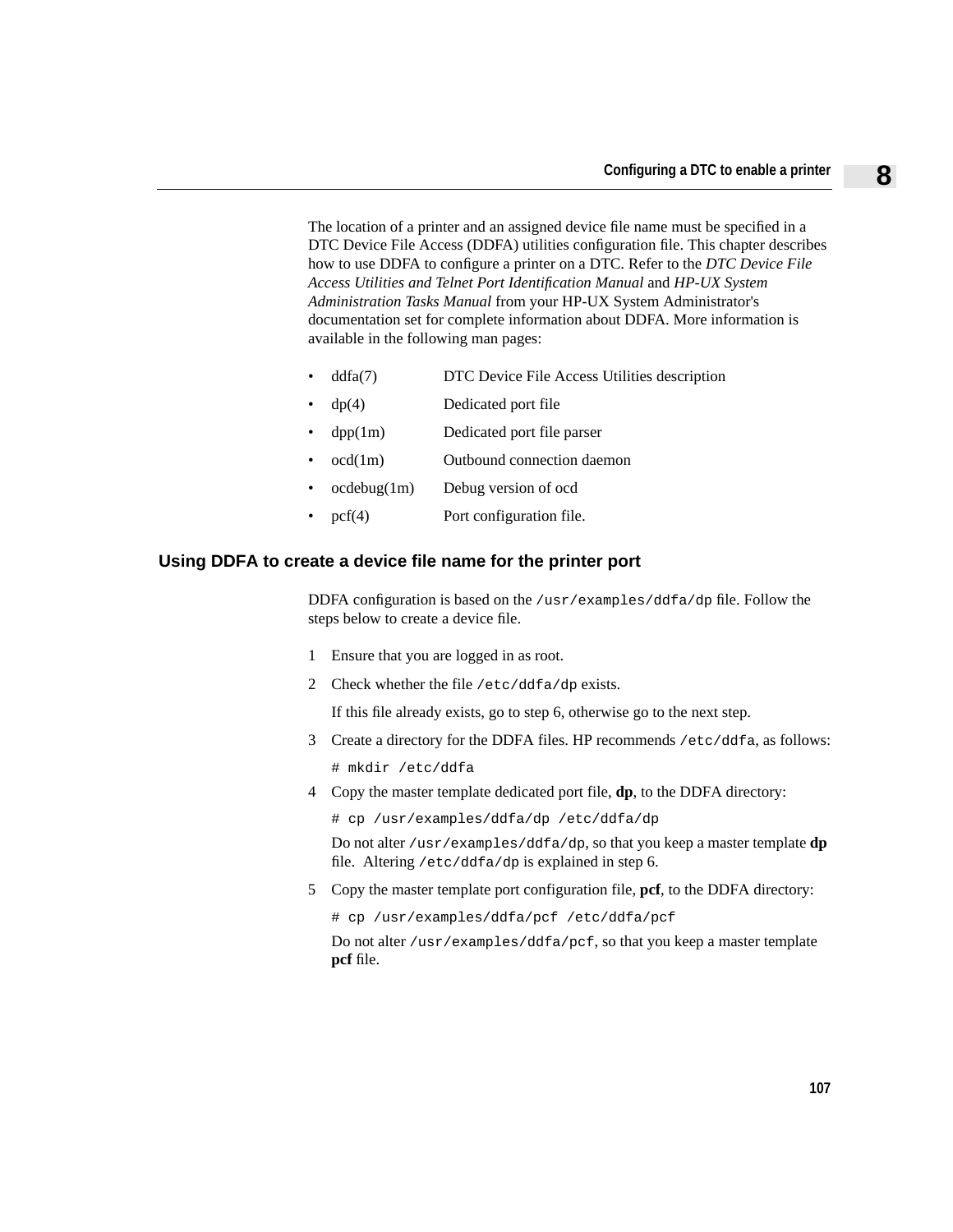- 6 For each DTC printer that you wish to permanently associate with a particular device file, perform the following steps:
	- a Find the IP Address of the DTC, the board number, and port number on the DTC to which the printer is connected.
	- b Choose the device file name for this printer. You can choose any name, but you might want to include some board and port information, for example you could choose /dev/telnet/dtc1b3p2 to indicate that the device file name is associated with port 2 on board 3 of dtc1.
	- c Edit the /etc/ddfa/dp file, using **vi** for example, and create an entry for each printer in the file of the following form:

<DTC IP address> <board>/<port> <device file name> <port config file>

The slash (**/**) must separate the board and port parameters.

#### **Example**

For a printer on board 3, port 2 of a DTC with the IP address is 192.101.23.45. You would refer to this printer as /dev/telnet/dtc1b3p2. The entry in the **dp** file would be:



Note For a DTC 16TN, the board number should be a 1 or 01. The port values range from 0 to 15.

> Each printer must have a **pcf** file associated with it. Several devices can have the same **pcf** file, or they can each have a unique **pcf** file. Usually, the default **pcf** file is sufficient for most applications or systems.

- 7 The file /etc/ddfa/dp is protected. In **vi**, to save your changes, use the command **wq!**.
- 8 Implement your changes by entering the following command.

# /etc/dpp /etc/ddfa/dp -k

This executes the dedicated port parser (**dpp**) to scan the **dp** file and start up an **ocd** (outgoing connection daemon) process for each entry in the **dp** file.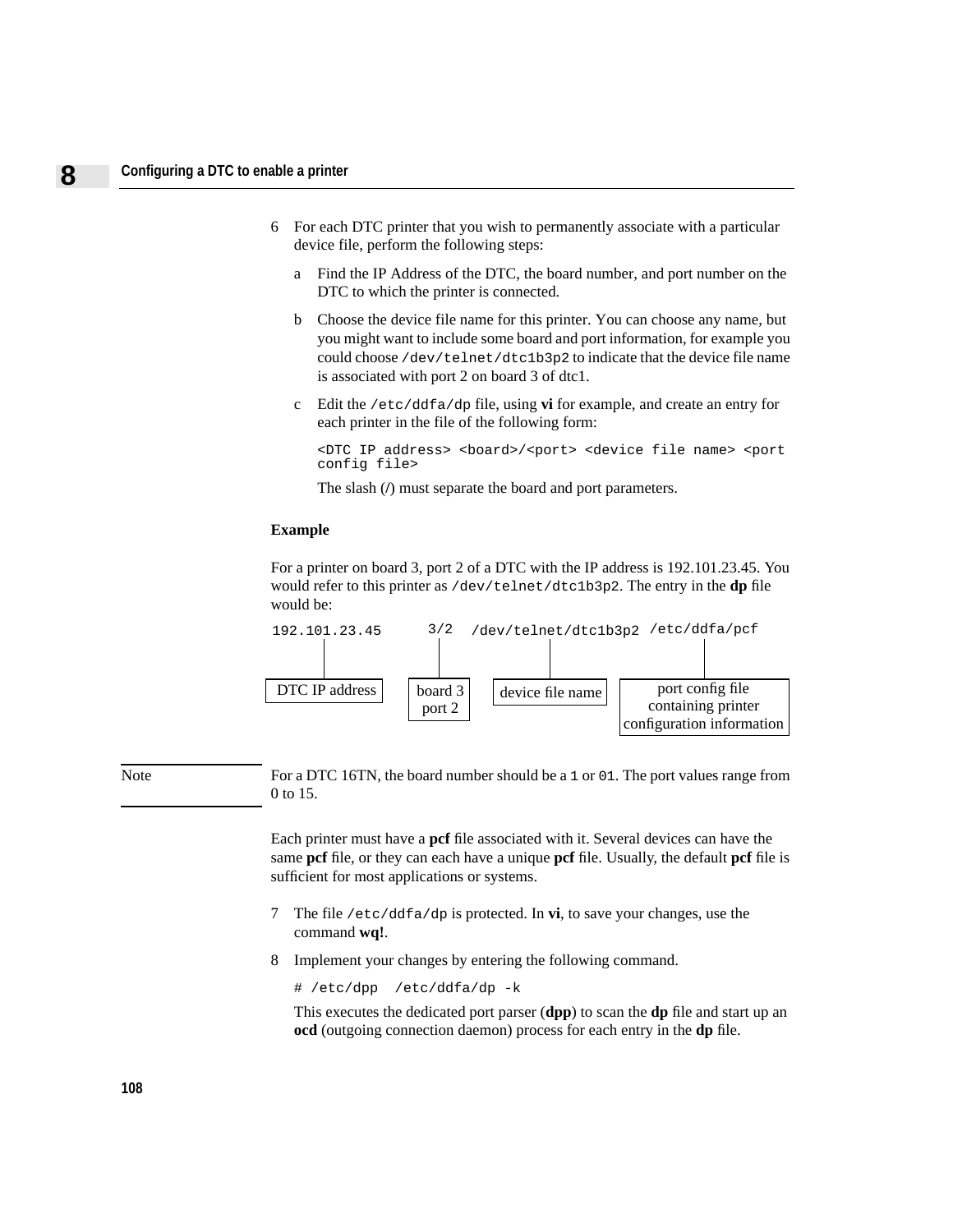9 Verify that the **ocd** process has been started by looking at the output of the following command:

ps -ef |grep ocd

10 Enable the DDFA variable in the /etc/rc.config.d/netdaemons file to ensure that the **ocd** processes are started correctly each time the system is started.

#### **Configuring a DTC printer for the HP-UX spooler**

The DTC printer must be configured for the HP-UX spooler using SAM (System Administration Manager) *or* the HP-UX **lpadmin** command. Refer to the *HP-UX System Administration Tasks Manual* for information on the HP-UX printer spooler.

#### **Configuring a printer with SAM**

To configure the HP-UX spooler from SAM, follow these steps. They are for an HP-UX 9.x system on an HP 9000 Series 800 system. The procedure may vary slightly for different versions of HP-UX.

- 1 Select the following menu options (starting from the SAM main menu).
	- a Choose **Printers/Plotters.**
	- b In the **Printer/Plotter Manager** screen, choose:

#### **Actions** ➔ **Local Printer Plotter**

If you are using a character mode terminal, the menubar (F4 Menubar On/ Off) must be on to use the **Actions** menu.

- c Choose **Add Printer/Plotter Requiring Nonstandard Device File**.
- 2 Complete the **Add Printer** screen as follows:

**Printer Name:** Assign a name to the printer.

**Printer Model/Interface:** With this field selected, press the **Enter** key. Choose the printer model corresponding to your printer from the list of printer models displayed.

**Printer Device File Name:** Enter the printer device file that you entered in the file /etc/ddfa/dp for the DTC printer port. For the device file name in the example on page 108 you would enter:

/dev/telnet/dtc1b3p2

3 Complete the other fields as required and exit from SAM.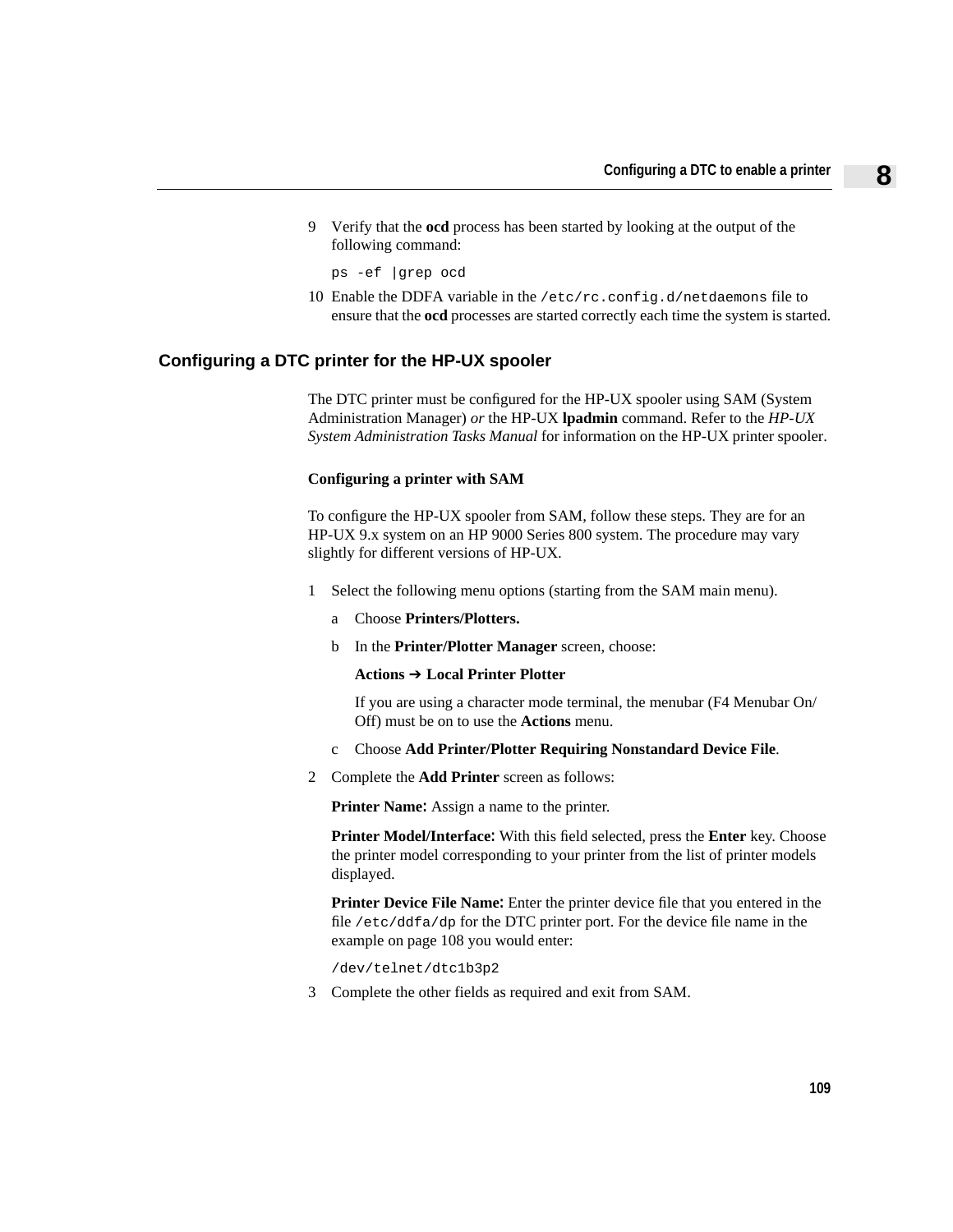#### **Configuring a printer with the lpadmin command**

1 Configure the printer using the command line method with the following  $commands<sup>1</sup>$ :



2 If required, you can make dtcprinter the system default printer:

```
# lpadmin -ddtcprinter
```
#### **Testing the printer configuration**

Use the **lp** command to verify that your printer configuration works.

1 If a default printer was configured, this lp command prints the /etc/ddfa/dp file on the default printer.

# lp /etc/ddfa/dp

2 If no default printer has been configured, type:

lp -d printer name /etc/ddfa/dp

1 Consult the *HP-UX System Administrator Tasks* manual for a list of supported printers.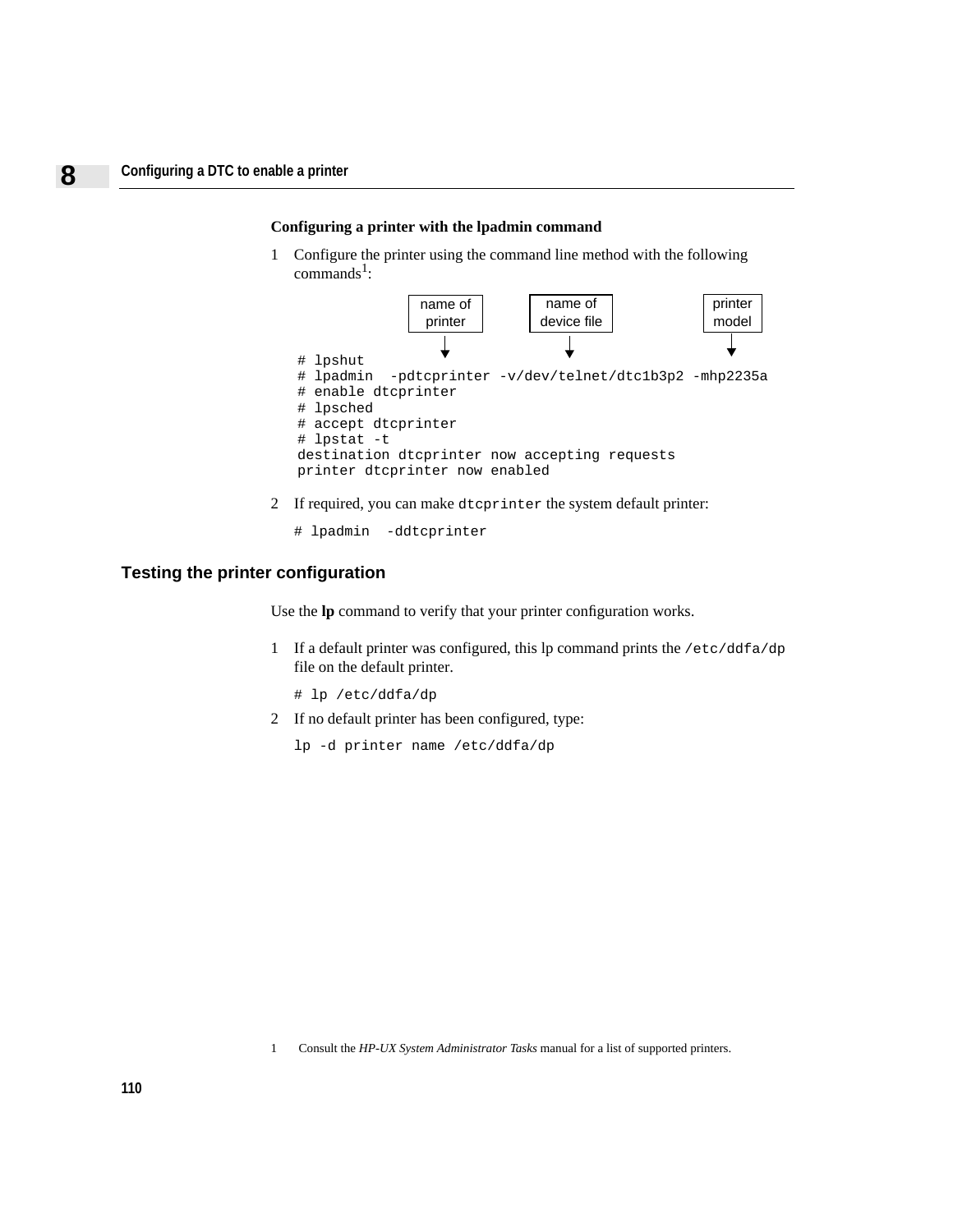# **Other commands with dtcconfig**

This chapter describes:

- how to modify the default DTC settings with the **dtcconfig** utility
- how to delete one or more DTCs from the listing of existing DTCs
- the procedures for adding and deleting DTC boards
- how to copy and paste configurations.

Note It is presumed that you are familiar with the use of the **dtcconfig** menus and function keys (see chapter 4).

**9**

**111**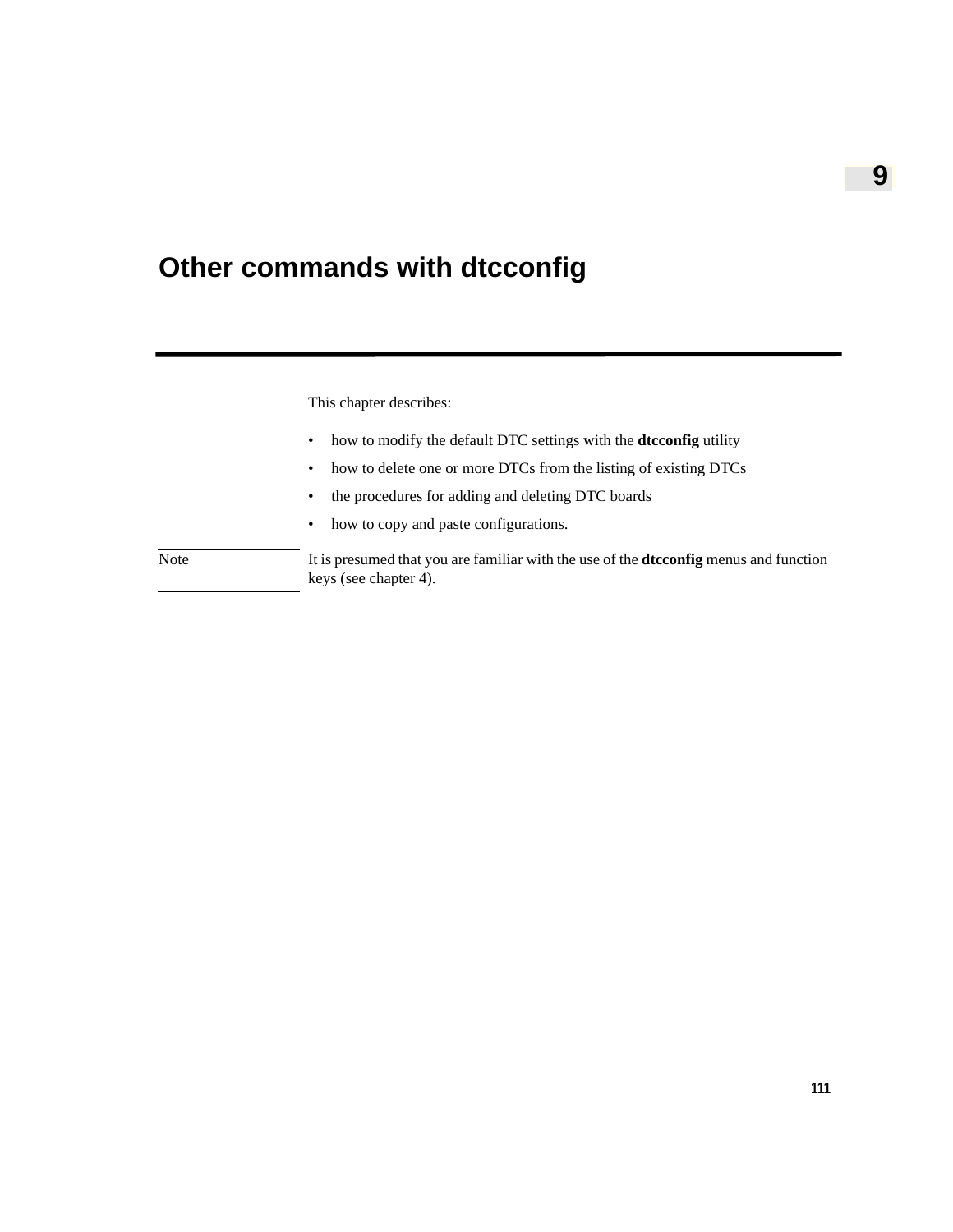

## **Modifying the default parameters**

Default settings simplify DTC configuration management. When you first install and use the **dtcconfig** utility, the user defaults are the same as the HP factory settings. Once they are changed, they become the new default settings and are automatically applied when new DTCs are added.

These modified default settings will be used to configure all DTCs that you subsequently add to your configuration. The settings you can modify are:

- the user defaults for CPU/LAN board or LAN board parameters
- the user defaults for terminal and printer port parameters and options.

See the Table on page 114 which indicates the locations of parameter definitions.

Note When you are in any of the configuration screens (accessed via the **Modify Default Parameters Menu**) you can press the **Default Values (F6)** function key. A pop-up screen appears with **HP Defaults** and the current **User Defaults**. You can toggle between the two default settings to see the differences.

The steps to modify DTC default parameters are as follows.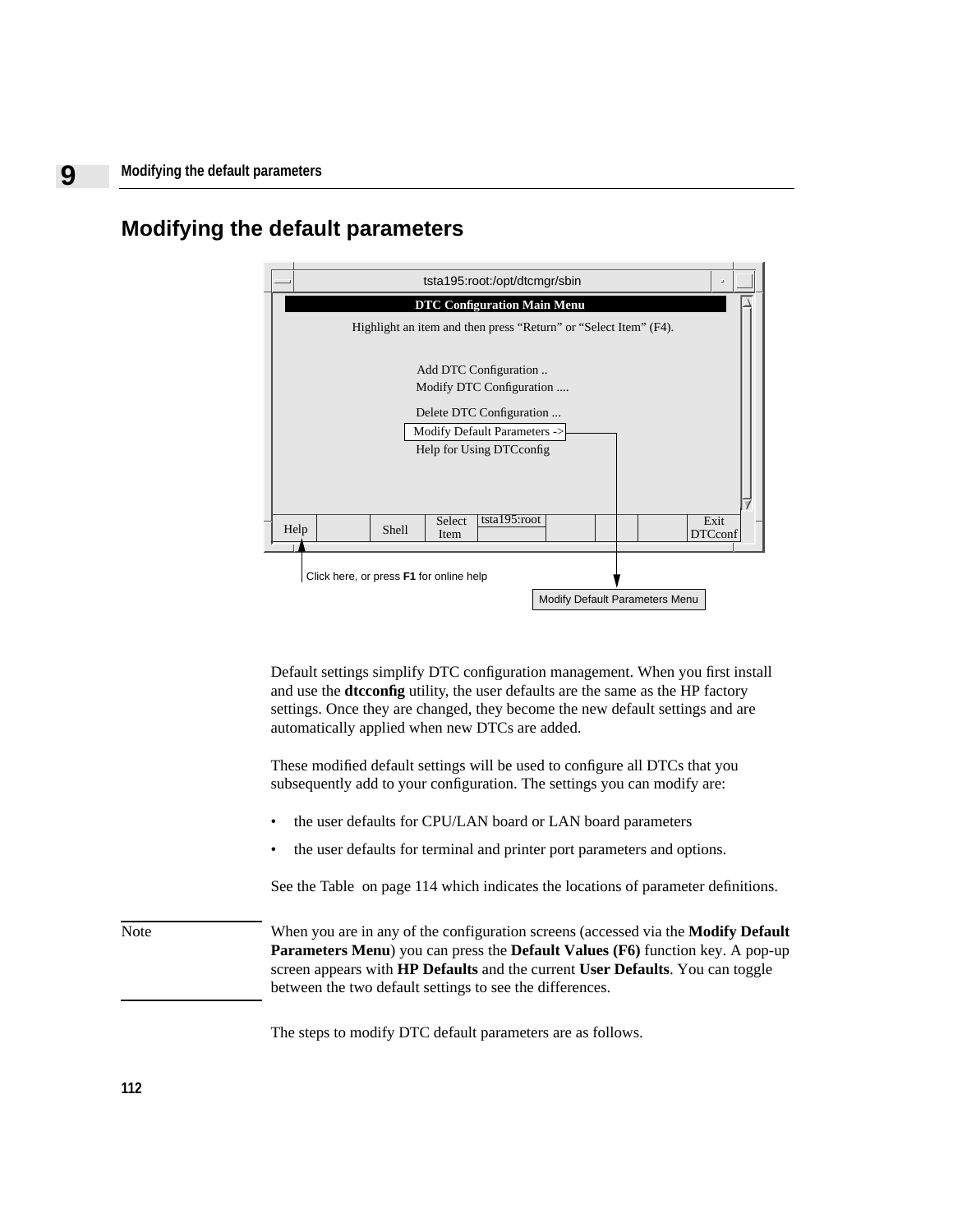- 1 Select **Modify Default Parameters** from the **dtcconfig** main menu. The **Modify Default Parameters Menu** appears.
- 2 Choose one of these menu items and press the **Select Item (F4)** function key.
- 3 Enter new values to create your user defaults, or choose the HP defaults.
- 4 After entering values, press the **(F4)** key.

The new user defaults are now effective and you return to the main menu.

#### **Modify Default Parameters menu**

|                                                                  |                                                                                                                                                                                            |                              | tsta195:root:/opt/dtcmgr/sbin                                                                                            |  |  |  | a.               |  |
|------------------------------------------------------------------|--------------------------------------------------------------------------------------------------------------------------------------------------------------------------------------------|------------------------------|--------------------------------------------------------------------------------------------------------------------------|--|--|--|------------------|--|
| <b>Modify Default Parameters Menu</b>                            |                                                                                                                                                                                            |                              |                                                                                                                          |  |  |  |                  |  |
| Highlight an item and then press "Return" or "Select Item" (F4). |                                                                                                                                                                                            |                              |                                                                                                                          |  |  |  |                  |  |
|                                                                  | Configure Global Parameters<br>Configure TCP Parameters<br>Configure DNS/IP Parameters<br>Enable Terminal Port Options<br>Configure Printer Port Parameters<br>Enable Printer Port Options |                              | Configure SNMP/MIB Data Parameters<br>Configure DTC Management Protocol Parameters<br>Configure Terminal Port Parameters |  |  |  |                  |  |
| Help                                                             | Shell                                                                                                                                                                                      | <b>Select</b><br><b>Item</b> | tsta195:root                                                                                                             |  |  |  | Previous<br>Menu |  |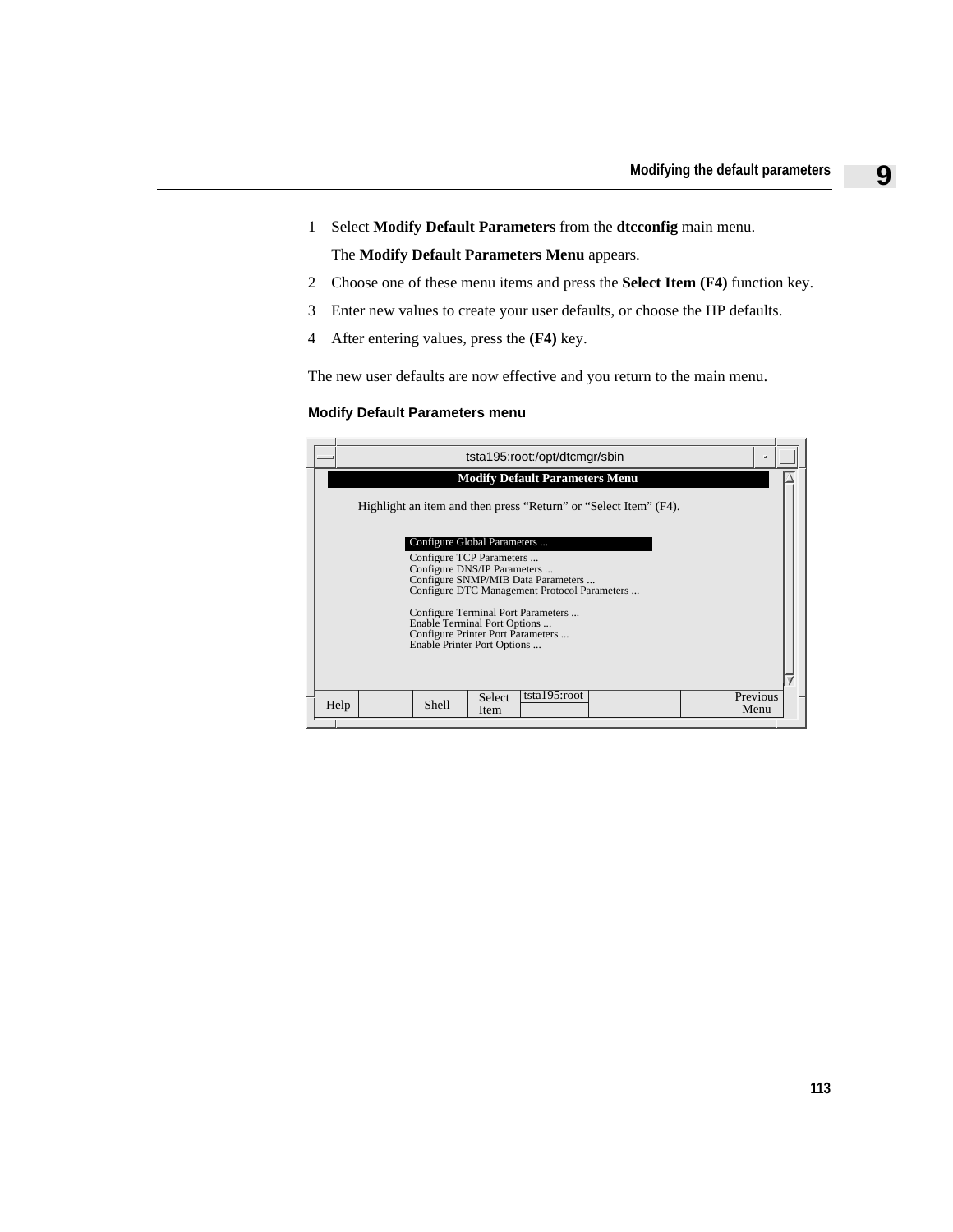# **Modifying the default parameters 9**

| Parameter name                      | <b>Possible settings:</b> |
|-------------------------------------|---------------------------|
| <b>Attached Device</b>              | page 94                   |
| <b>Backup IP Router Address</b>     | page 76                   |
| <b>Backup Server Address</b>        | page 75                   |
| <b>Bits Parity</b>                  | page 94                   |
| <b>Contact Name</b>                 | page 81                   |
| Data Transfer Mode                  | page 96                   |
| <b>Default Destination</b>          | page 97                   |
| Default IP Router Address           | page 76                   |
| Default Local Domain                | page 75                   |
| Default Server Address              | page 75                   |
| DTC IP Address                      | page 66                   |
| DTC User Interface Timeout          | page 69                   |
| DTC Node Name                       | page 66                   |
| <b>DTCDF Password</b>               | page 71                   |
| <b>Enable Automatic Connection</b>  | page 102                  |
| Enable Auto Speed/Parity sensing    | page 101                  |
| <b>Enable Dedicated Printer</b>     | page 102                  |
| Enable DTC User Interface Timeout   | page 101                  |
| Enable DTCDF Access                 | page 70                   |
| Enable Hardware Handshake           | page 103                  |
| Enable Port                         | page 101                  |
| <b>Enable Switching</b>             | page 102                  |
| Enable Keep Alive                   | page 103                  |
| Enable Port Config Saved In Binary  | page 103                  |
| Escape from Data Transfer Character | page 96                   |

#### **Locating parameter values for defaults settings**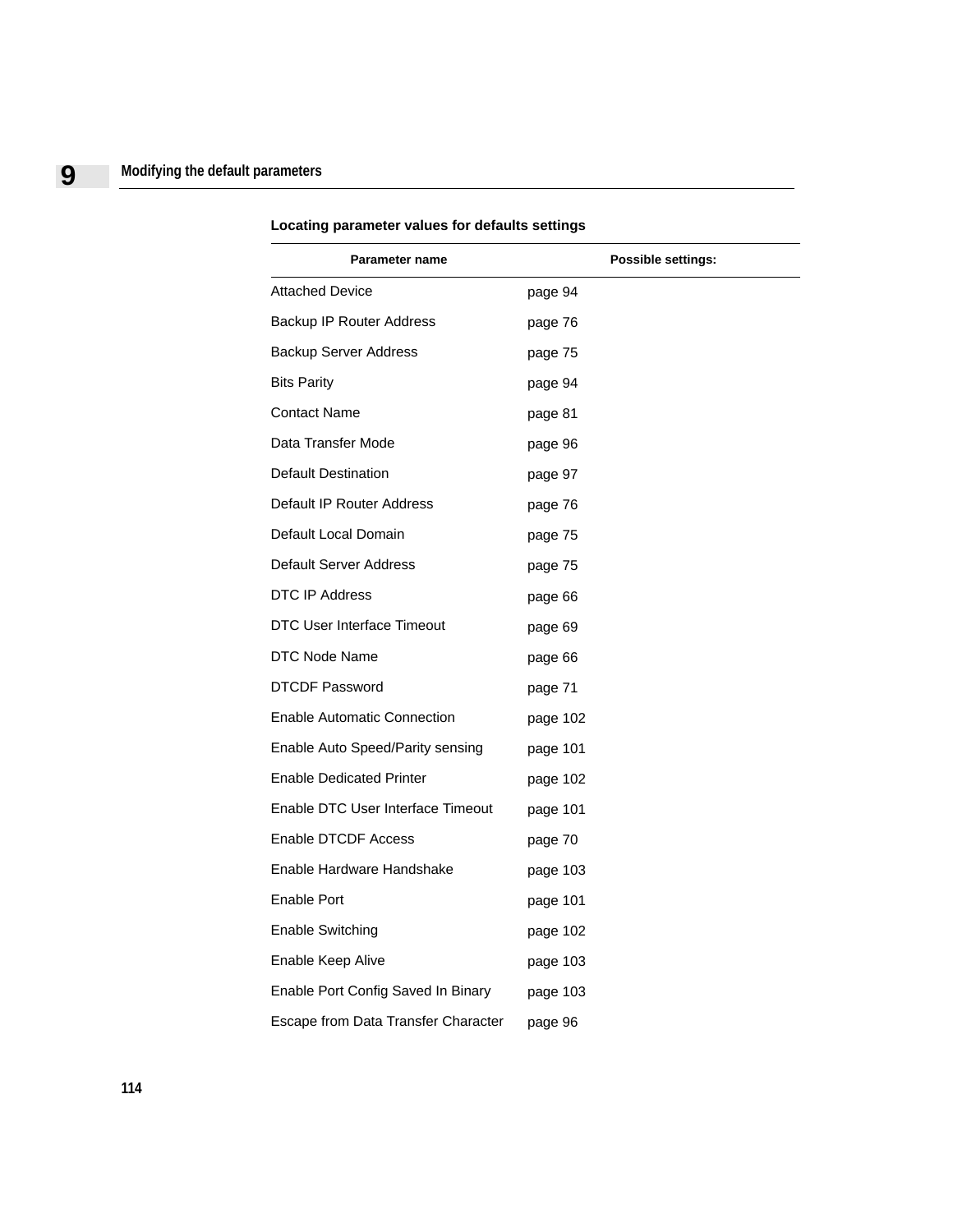| Parameter name                            | <b>Possible settings:</b> |  |
|-------------------------------------------|---------------------------|--|
| <b>Enable Flow Control</b>                | page 103                  |  |
| <b>Event Logging Class</b>                | page 69                   |  |
| Initialization string                     | page 98                   |  |
| Line Speed                                | page 93                   |  |
| <b>Maximum Number of Sessions</b>         | page 96                   |  |
| Modem Behavior                            | page 95                   |  |
| <b>MIB Access</b>                         | page 79                   |  |
| <b>MIB View</b>                           | page 79                   |  |
| Number of Systems Sharing Printer         | page 97                   |  |
| Number of Stop Bits                       | page 95                   |  |
| <b>SNMP Enable Authentification Traps</b> | page 81                   |  |
| <b>SNMP Manager Community Name</b>        | page 79                   |  |
| <b>SNMP Manager IP Address</b>            | page 79                   |  |
| Subnet Mask                               | page 76                   |  |
| Sys Location                              | page 81                   |  |
| Sys Name                                  | page 81                   |  |
| Terminal/Printer Name or IP Address       | page 93                   |  |
| <b>Trap Destination IP Address</b>        | page 81                   |  |
| User Prompt                               | page 70                   |  |
| <b>Welcome Message</b>                    | page 70                   |  |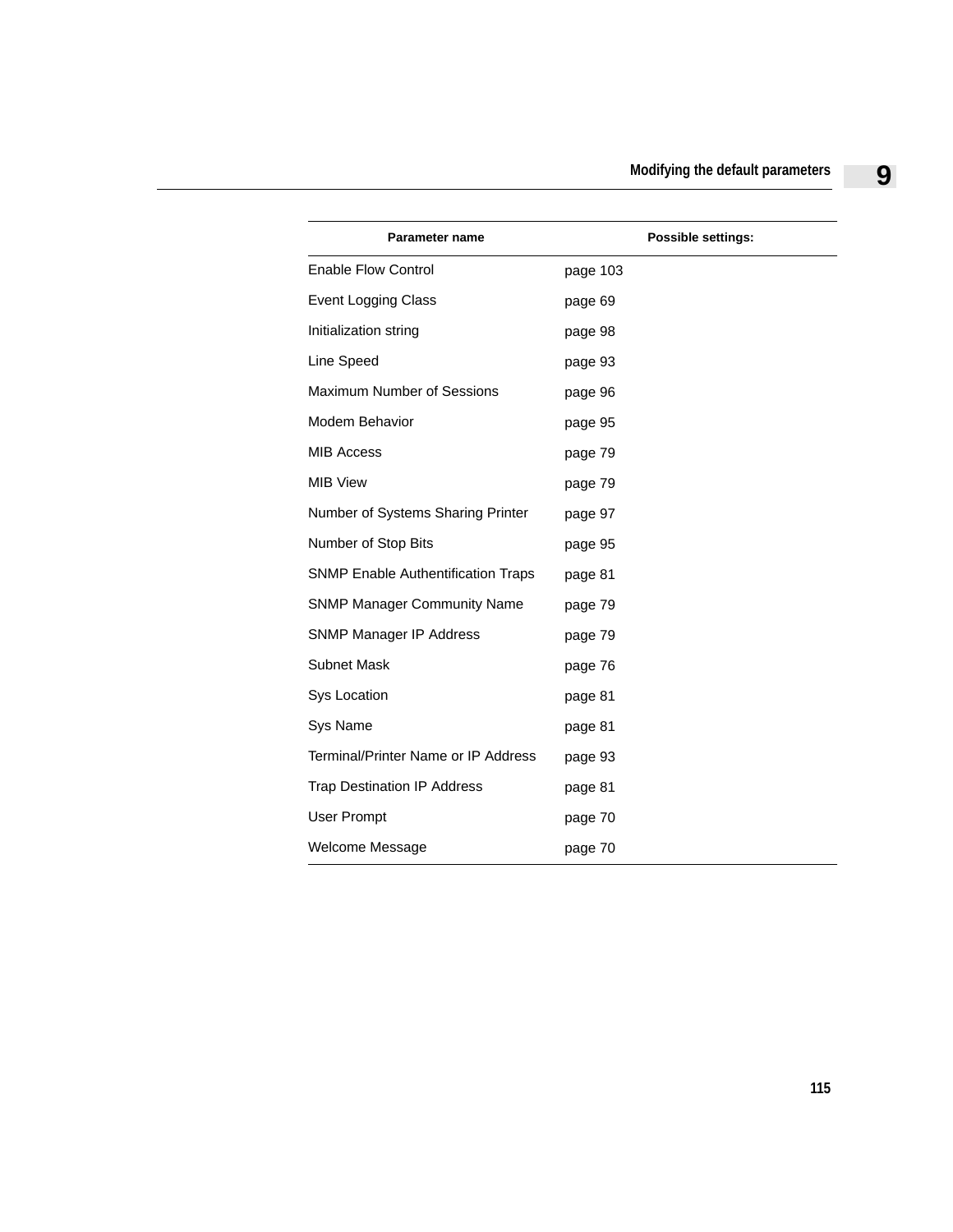## **Deleting a DTC**

1 Select **Delete DTC Configuration** from the **dtcconfig** utility's main menu.

The **Delete DTC Configuration** pop-up menu appears.

2 Enter the name of the DTC(s) you want to delete in the provided fields and press the **F4 (Done**) key

A confirmation pop-up window appears asking if you are sure you want to delete the  $DTC(s)$ .

3 Enter **y** to confirm your intention to delete the specified DTC(s).

The specified DTC(s) are deleted and you are returned to the **dtcconfig** main menu.

#### **Delete DTC configuration screen**

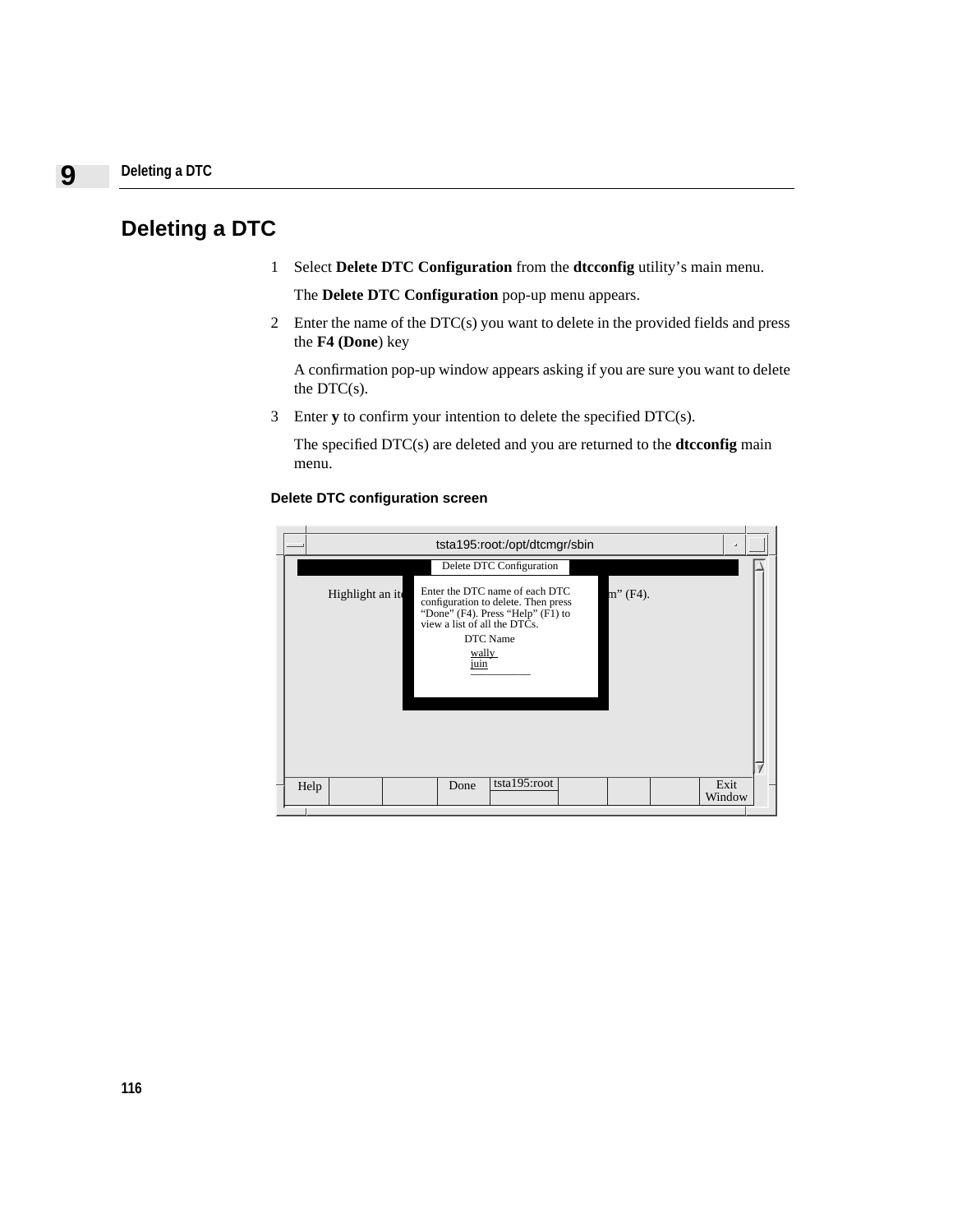# **Adding a board to a DTC**

Note The following section does not concern the DTC 16TN as you cannot add or remove boards from this DTC.

- 1 Switch off the DTC.
- 2 Insert the board in the DTC as described in the hardware manual.
- 3 Switch the DTC on again.

The DTC Manager/UX automatically adds the new board using the default configuration values.

# **Deleting a board from a DTC**

Note The following section does not concern the DTC 16TN as you cannot add or remove boards from this DTC.

- 1 Switch off the DTC.
- 2 Remove the board from the DTC as described in the hardware manual.
- 3 Switch the DTC on again.

DTC Manager/UX automatically recognizes that the board has been removed.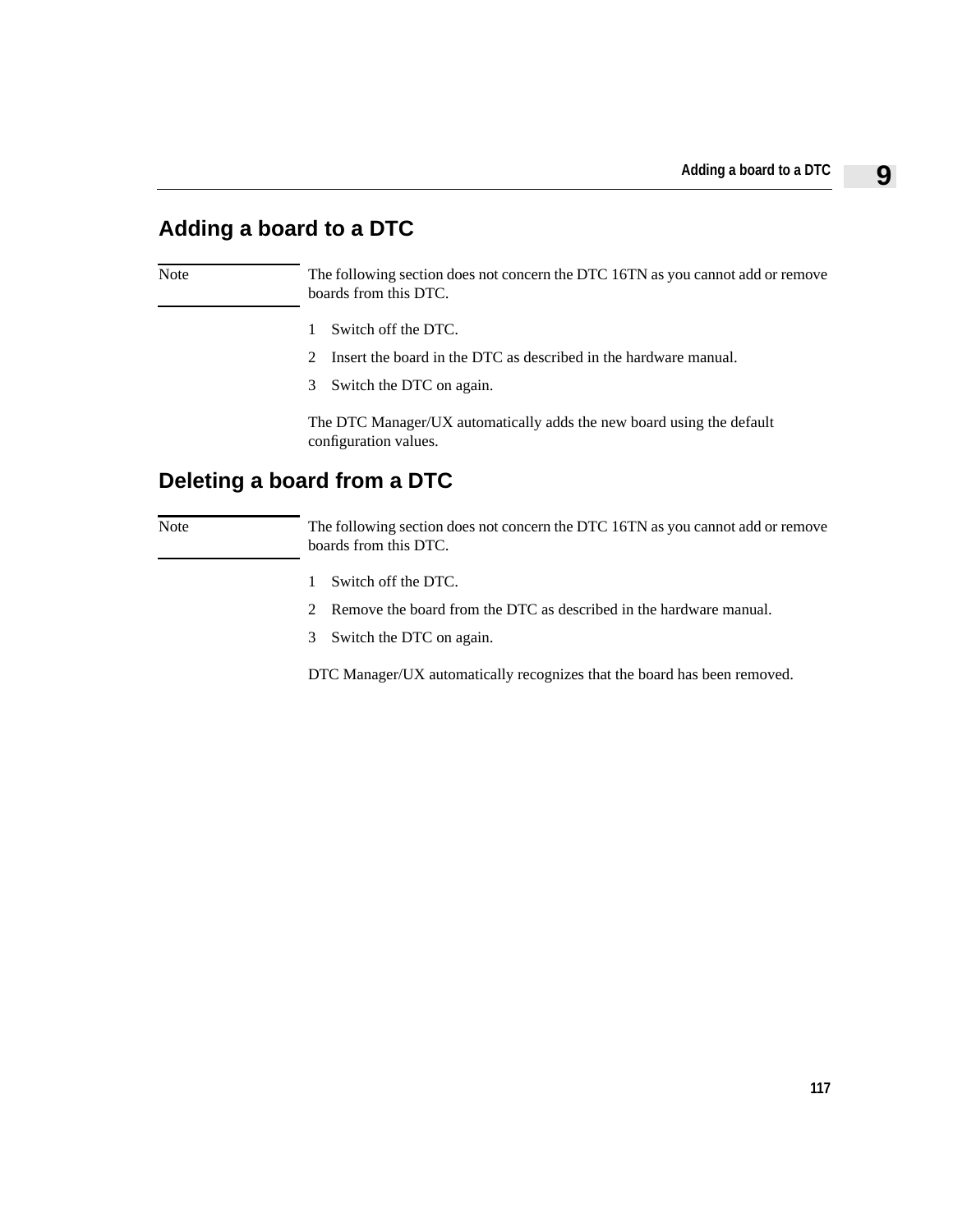# **Copying and pasting configurations**

This section describes how you can cut and paste DTC board and port configurations. This feature enables you to easily create identical configurations.

#### **What you can copy and paste**

- You can copy boards within the same DTC or from one DTC to another. You can copy a board from one DTC type to another DTC type if the board is compatible with both DTCs (see "Copying and pasting a board or port" on page 120).
- You can copy ports from one board to another board on the same DTC or to a board on another DTC.
- CPU/LAN or LAN configurations cannot be copied because the fields (**DTC Node Name**, **DTC LAN Address**, and **DTC IP Address**) must be unique for each DTC.
- Before you can paste a configuration to a DTC, the DTC must already have been added to your list of DTCs (using the **Add DTC Configuration** screen).

Note If an IP address has been configured for ports, be careful when you copy and paste a board or port onto other DTCs. Remember to change the IP addresses for the ports on the different DTCs.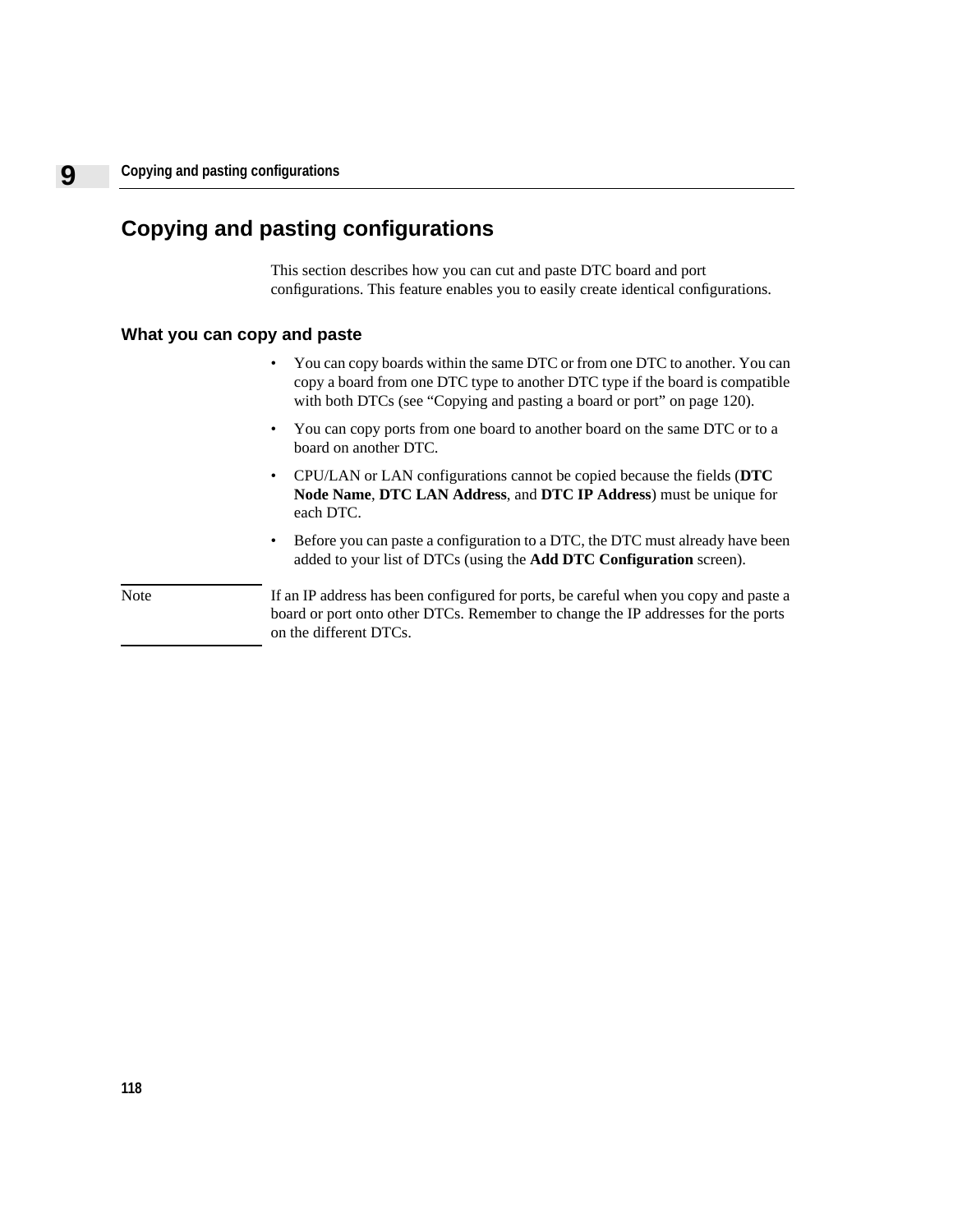The following tables show the copy/paste rules for different DTC types.

## **Copying boards**

| To<br><b>From</b> | DTC 16TN | <b>DTC 16</b> | <b>DTC 48</b> | DTC 72MX |
|-------------------|----------|---------------|---------------|----------|
| DTC 16TN          | Yes      |               |               |          |
| <b>DTC 16</b>     |          | Yes           | Yes           |          |
| DTC <sub>48</sub> |          | Yes           | Yes           |          |
| DTC 72MX          |          |               |               | Yes      |

### **Copying ports**

| To<br><b>From</b> | DTC 16TN | <b>DTC 16</b> | <b>DTC 48</b> | DTC 72MX |
|-------------------|----------|---------------|---------------|----------|
| DTC 16TN          | Yes      |               |               | Yes      |
| DTC 16            |          | Yes           | Yes           |          |
| DTC 48            |          | Yes           | Yes           |          |
| DTC 72MX          | Yes      |               |               | Yes      |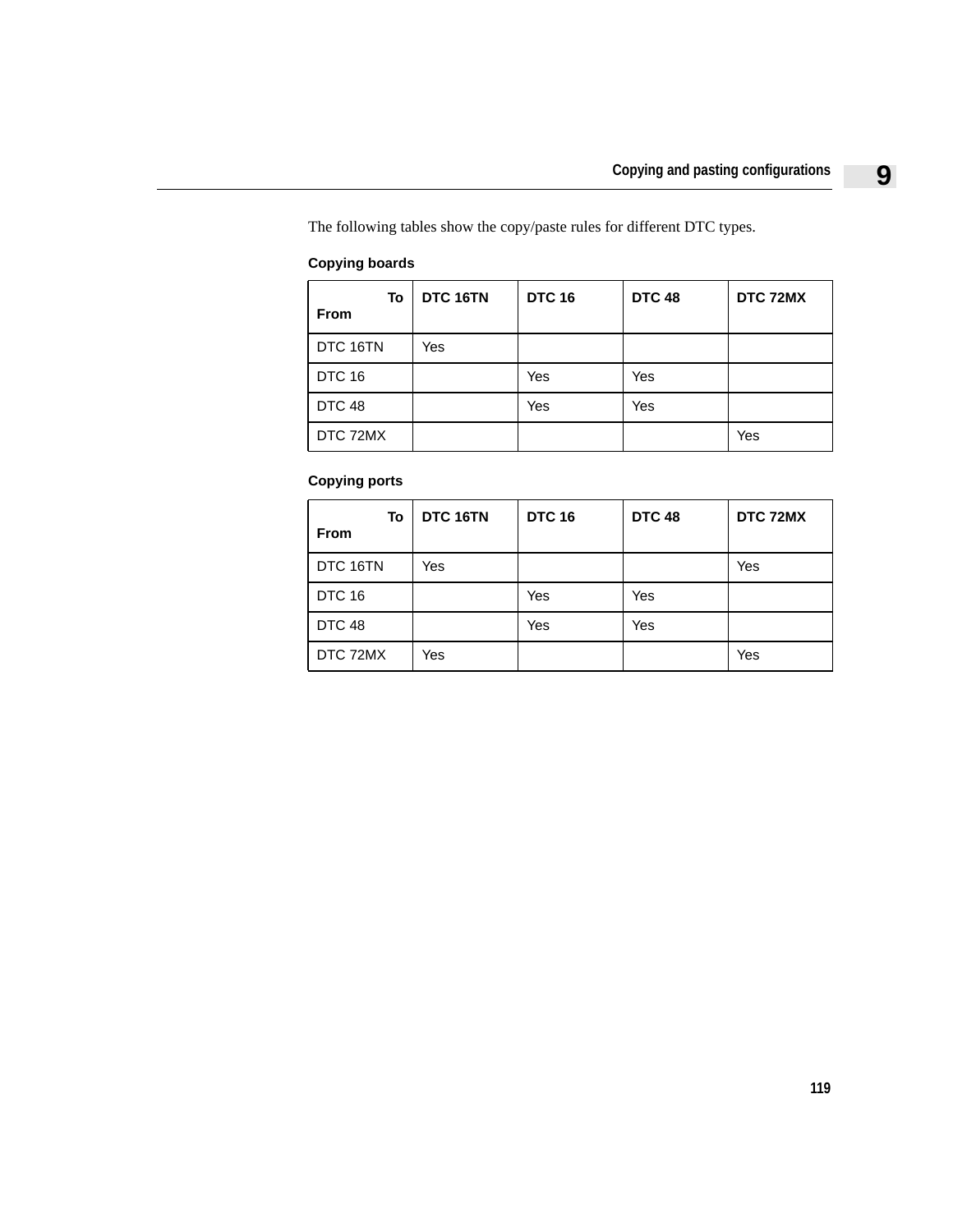

#### **Copying and pasting a board or port**

The following steps describe the use of the **Copy** and **Paste** functions for a board or port on a DTC.

- 1 At the **Rear Panel Configuration** screen, enter values for the board field and optionally, the port field of what you want to copy. Then press the **Action Menu (F5)** function key. A small menu pops up.
- 2 Select the **Copy** option and press the **Select Action (F4)** function key. A **Data copied** message appears.
- 3 Press the space bar to continue. The **Rear Panel Configuration** screen is displayed again.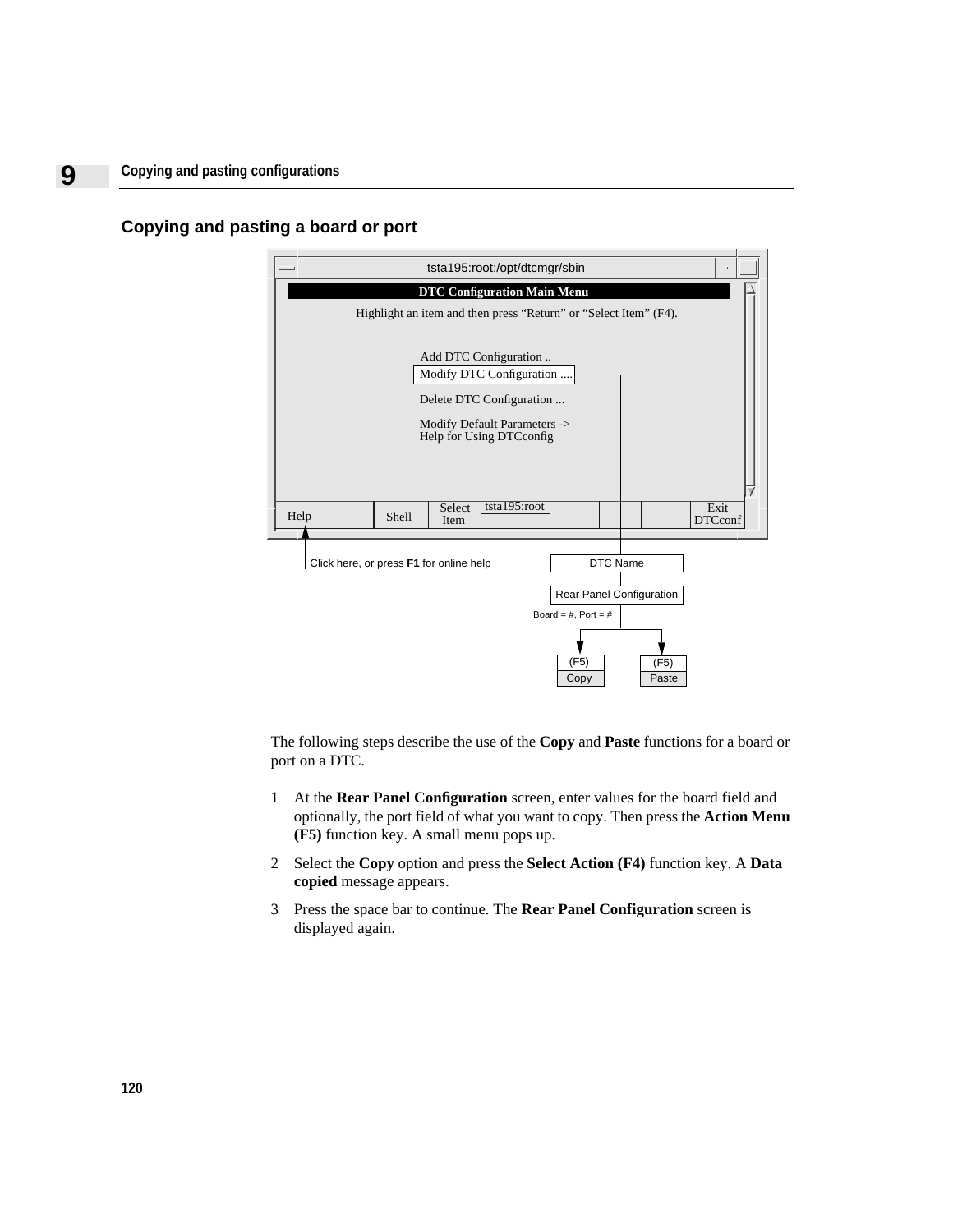- 4 If you are copying a board or port to the same DTC:
	- a Specify the destination board and port (if applicable).
	- b Press the **Action Menu (F5)** function key.

This time, select the **Paste** option. After a few seconds, you will see the pasted configuration on the new board.

- 5 If you are copying a board or port to another DTC:
	- a Press the **Exit Task (F8)** function key.

This action takes you to the **DTC Configuration Main Menu**.

- b Choose the **Modify DTC Configuration** menu item.
- c At the **Rear Panel Configuration** screen, enter values for the board field (or port field) that you want to copy. Then press the **Action Menu (F5)** function key. A small menu pops up.
- d Select the **Paste** option. After a few seconds, you will see the pasted configuration on the new board (or port).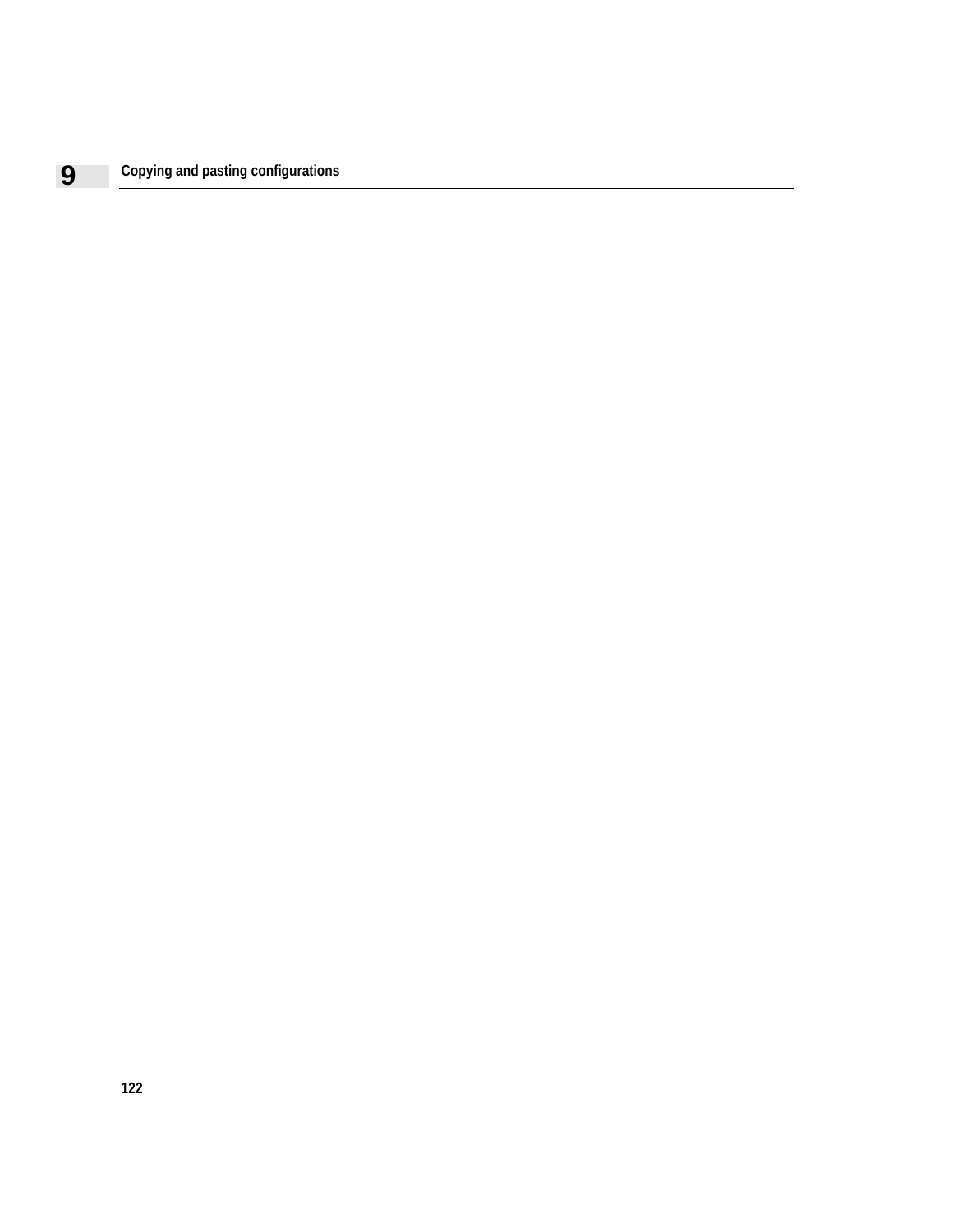# **Modifying configurations with dtcmodifyconfs**

This chapter describes how to modify one or more DTC configurations in one procedure with **dtcmodifyconfs**. This command can be used as an alternative to the **dtcconfig** utility which only allows you to modify one DTC at a time.

# **About dtcmodifyconfs**

With **dtcmodifyconfs** you can:

|             | modify DTC configurations that were created with dtcconfig                                                                                                                                                                    |
|-------------|-------------------------------------------------------------------------------------------------------------------------------------------------------------------------------------------------------------------------------|
|             | copy data from one configuration and paste it into another (except<br>$\bullet$<br>CPU/LAN or LAN board configurations)                                                                                                       |
|             | import/export entire configurations from/to a file<br>٠                                                                                                                                                                       |
|             | own/disown the management of a DTC<br>٠                                                                                                                                                                                       |
|             | modify parameters with a script                                                                                                                                                                                               |
| <b>Note</b> | The dtcmodifyconfs command can only be used to modify DTCs that already<br>exist—it cannot be used to create a DTC. Use the <b>dtcconfig</b> utility to create DTC<br>configurations.                                         |
|             | The dtcmodifyconfs command enables you to modify one or more DTC<br>configurations by creating a shell script containing the desired parameter settings for<br>each DTC.                                                      |
|             | You must have superuser privileges. To execute dtcmodifyconfs commands, logon<br>as root or enter the su (superuser) command.                                                                                                 |
| <b>Note</b> | You can only run one of the following DTC Manager commands at a time:<br>dtcmodifyconfs (or synonym), dtcdiag (or synonym), dtcconfig, or dtcping. For<br>this reason only one user can configure and modify a DTC at a time. |
|             | Refer to the <b>dtcmodifyconfs</b> man pages for a complete description of command<br>options.                                                                                                                                |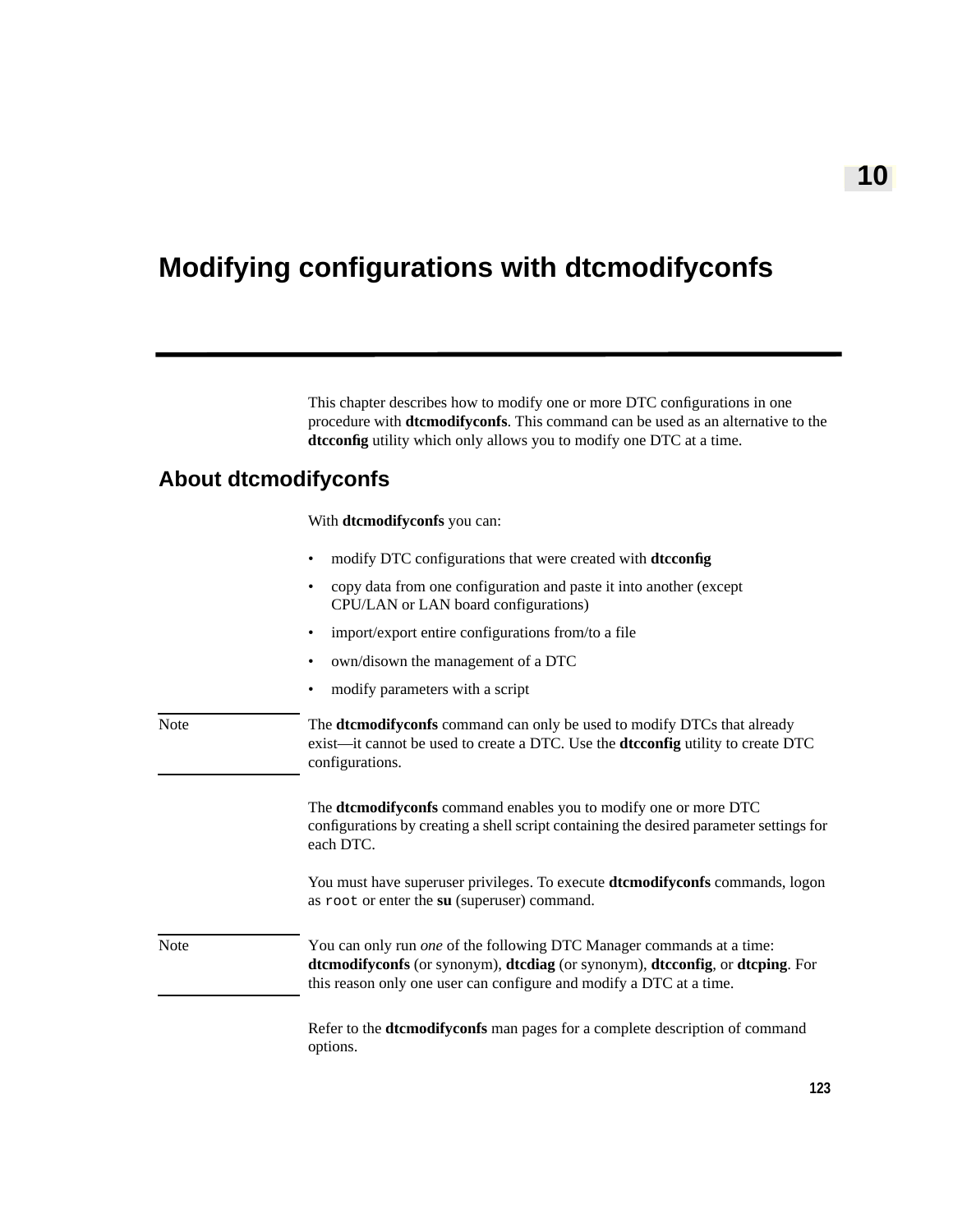# **About dtcmodifyconfs 10**

### **Common uses for dtcmodifyconfs**

| Task                                                            | <b>Command Syntax</b>                                                               | <b>Command Synonym</b> |
|-----------------------------------------------------------------|-------------------------------------------------------------------------------------|------------------------|
| copy a configuration                                            | dtcmodifyconfs -c [logging] dtcobject                                               |                        |
| paste a configuration to<br>DTC board(s) or port(s)             | dtcmodifyconfs -p [-q] [logging] dtcobject                                          |                        |
| export/import a<br>configuration to/from a file                 | dtcmodifyconfs [-X] [-x] [-I][-i] [filename]<br>[logging] dtcobject                 | dtcexport/dtcimport    |
| own/disown a DTC                                                | dtcmodifyconfs [-o] [-d] [logging] dtcobject                                        | dtcown/dtcdisown       |
| specify a script file<br>containing the<br>parameters to modify | dtcmodifyconfs -m [-f scriptfile]<br>[-e 'parameter_name'] [-q] [logging] dtcobject |                        |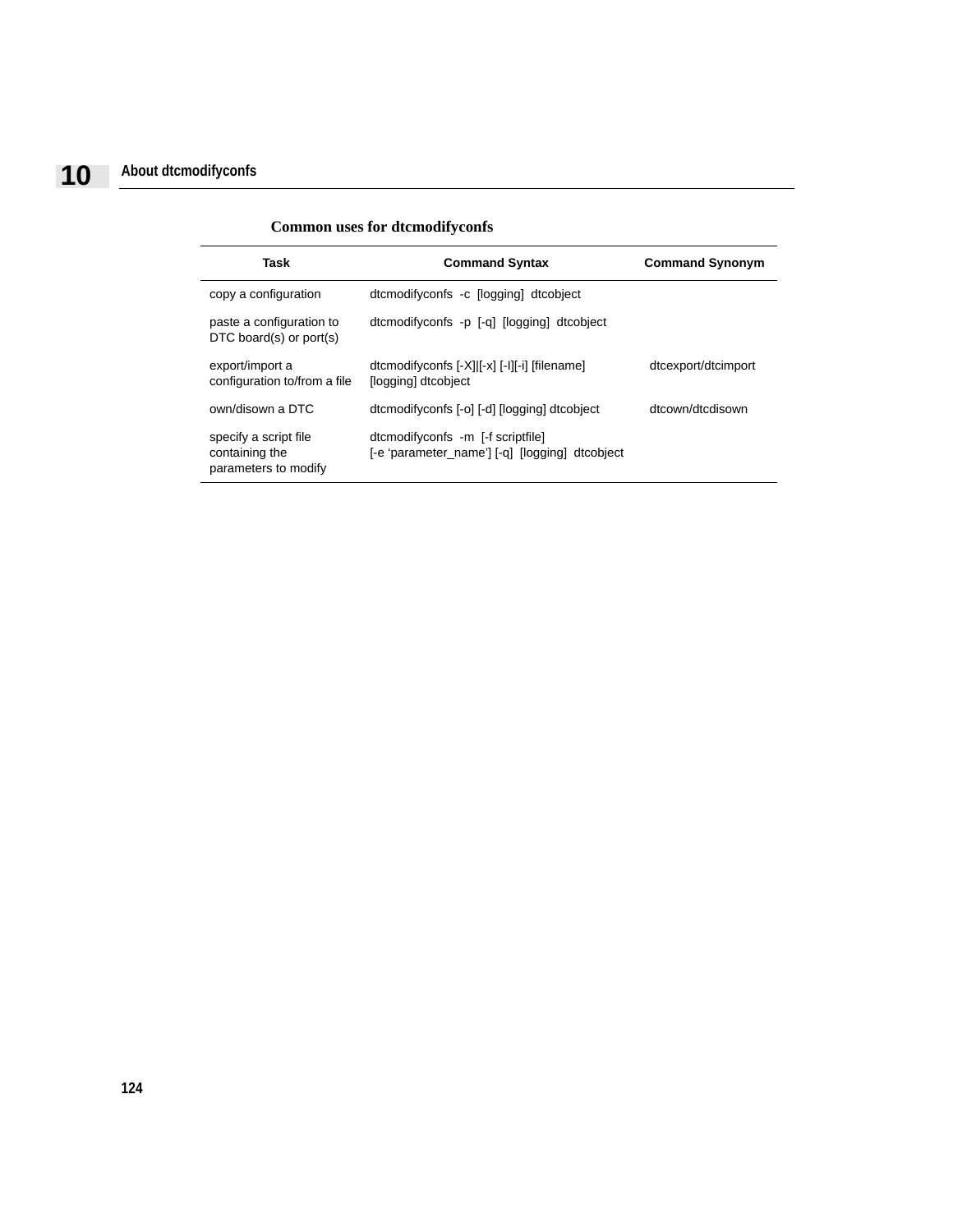# **Using dtcmodifyconfs**

### **Copying and pasting configurations**

-c Copies the specified dtcobject into an internal copy buffer. The dtcobject is a board or port (explained later in this chapter). Only one dtcobject may be copied. A dtcobject can be one of the following items:

- A board—specify the DTC name and board (CPU/LAN or LAN boards cannot be copied).
- A port—specify the DTC name, the board, and the port number.

-p Pastes the dtcobject from the internal copy buffer into one or more compatible dtcobject locations. For example, you can paste a board to another board; you can not paste a board to a port.

#### **Example**

This example shows how to copy port 3 on board 2 of dtc1 and the paste the configuration to the same board and port on dtc2.

dtcmodifyconfs -c dtc1 2 3 dtcmodifyconfs -p dtc2 2 3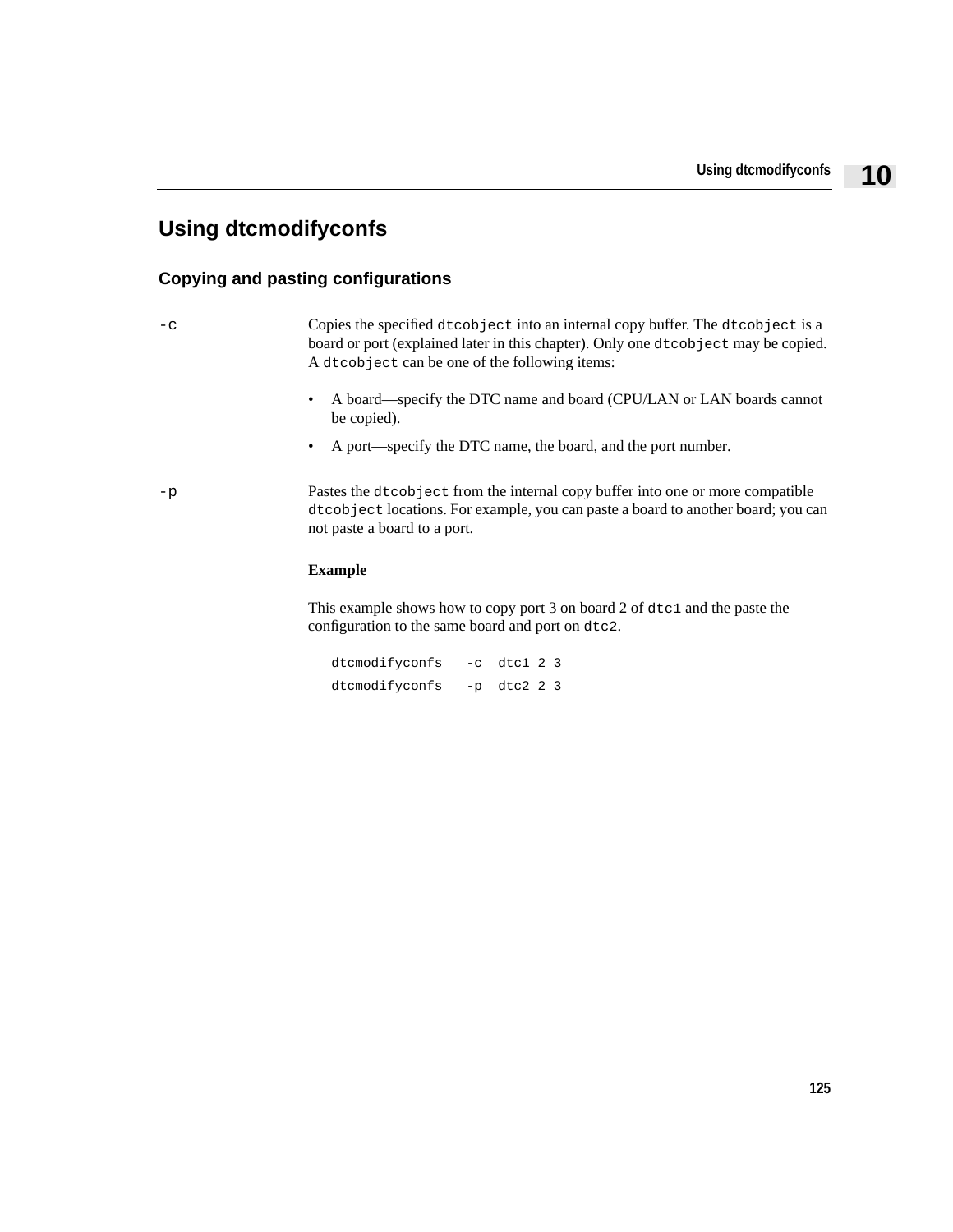### **Using dtcmodifyconfs 10**

#### **Exporting/importing configurations**

- -x (Synonym: **dtcexport**) Exports the entire configuration of the named DTC (includes all boards and the map record) in the directory /var/opt/dtcmgr. The *filename* is the name of the DTC followed by the extension .exim. If the file already exists, it will be overwritten.
- -X Exports the entire configuration of the named DTC into a file with the specified filename. If a simple filename is given, with no path, the file will be stored in the /var/opt/dtcmgr directory. Alternatively, a full path name can be given.
- -i (Synonym: **dtcimport**) Imports the entire configuration of the named DTC from a file in the directory /var/opt/dtcmgr. The filename is the name of the DTC followed by the extension .exim. When the file is imported, all the DTC configuration files are automatically created, and the map file is updated (or created if necessary). If the named DTC has already been configured on this system, an error condition is returned.
- -I Imports the entire configuration of the named DTC from a file with the specified filename. If a simple filename is given, with no path, the file will be taken from the /var/opt/dtcmgr directory. Alternatively, a full pathname can be given.

#### **Examples**

To export an entire configuration of a specified DTC to a file named currentconfig located in the /usr/dtcmgr directory.

dtcmodifyconfs -X /usr/dtcmgr/currentconfig dtcname

To import an entire configuration from a file named currentconfig to the DTC from which the command is executed.

dtcmodifyconfs -I /usr/dtcmgr/currentconfig dtcname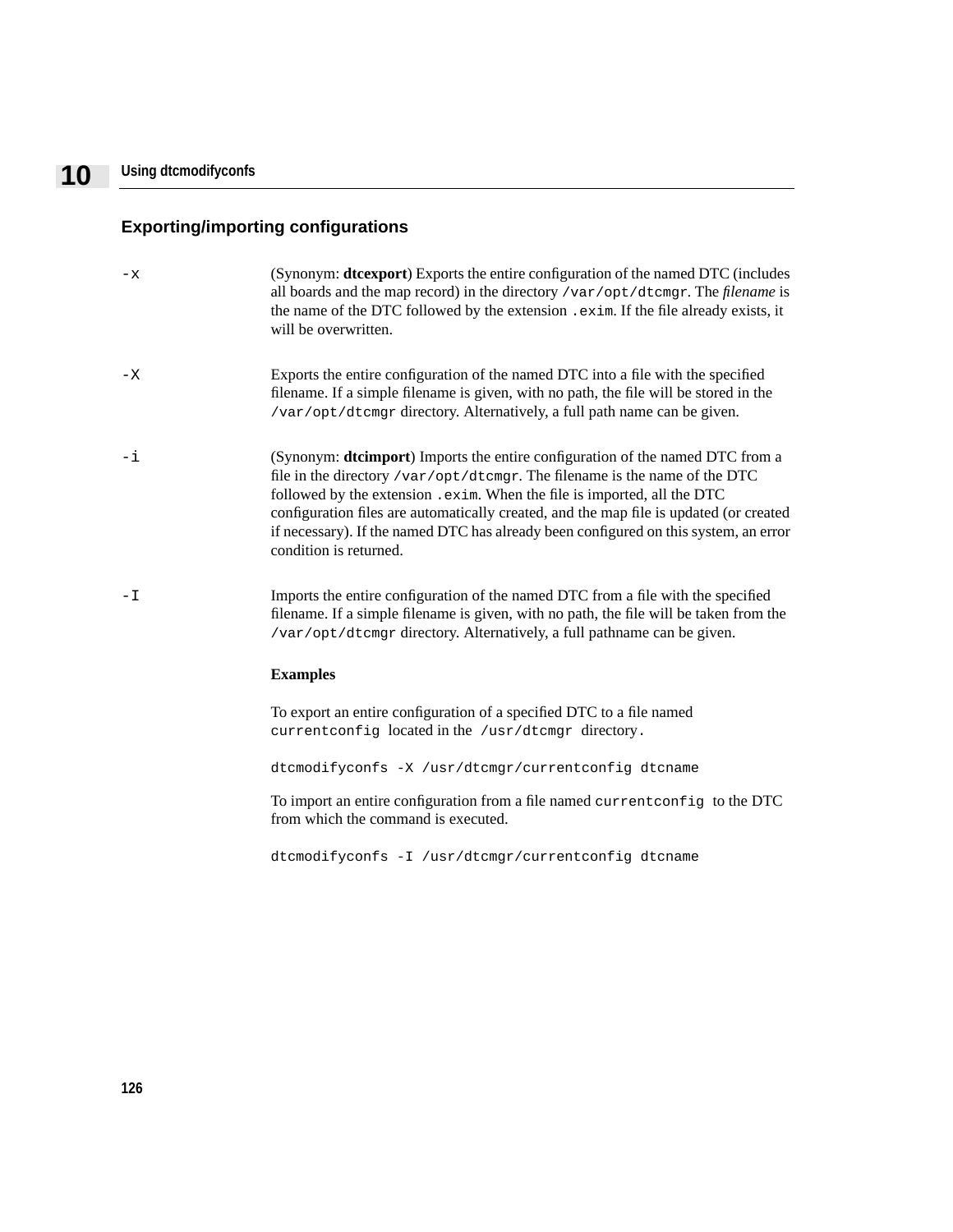#### **Controlling DTC ownership**

| $-\circ$ | (Synonym: <b>dtcown</b> ) Takes over the ownership (management) of a specified DTC.<br>Sets the owner field in the map 802 file to <b>TRUE</b> . This should be done only when<br>the previous manager of that DTC has failed, or has voluntarily disowned the DTC<br>using the $-d$ option. |
|----------|----------------------------------------------------------------------------------------------------------------------------------------------------------------------------------------------------------------------------------------------------------------------------------------------|
| $-d$     | (Synonym: <b>dtcdisown</b> ) Gives up the ownership (management) of a specified DTC.<br>Sets the owner field in the map802 file to <b>FALSE</b> .                                                                                                                                            |

#### **Using the script options**

You can use the script options to specify parameters to be modified. There are two forms of scripts:

- a command-line script: specifies modification at the command line
- a script files: these contain the parameters that define the modifications

Note Only CPU/LAN boards, LAN boards, or ports can be selected as  $dt \c{c}objects$  for use with the script options.

#### **Modify parameters option**

-m Used to specify which parameters to modify for given dtcobjects. The parameters can be given on the command line or in a user-defined scriptfile. In both cases, each parameter is specified with single quotes.

#### **Command-line scripts**

-e "script" Executes a command-line script. Modifications to the DTC configuration are contained in the command-line script. The script can be specified in single or double quotes.

#### **Example**

This example shows how a command-line script is used to modify the DTC User Prompt on the DTC named dtc1.

dtcmodifyconfs -m -e 'User Prompt="Hello>>";' dtc1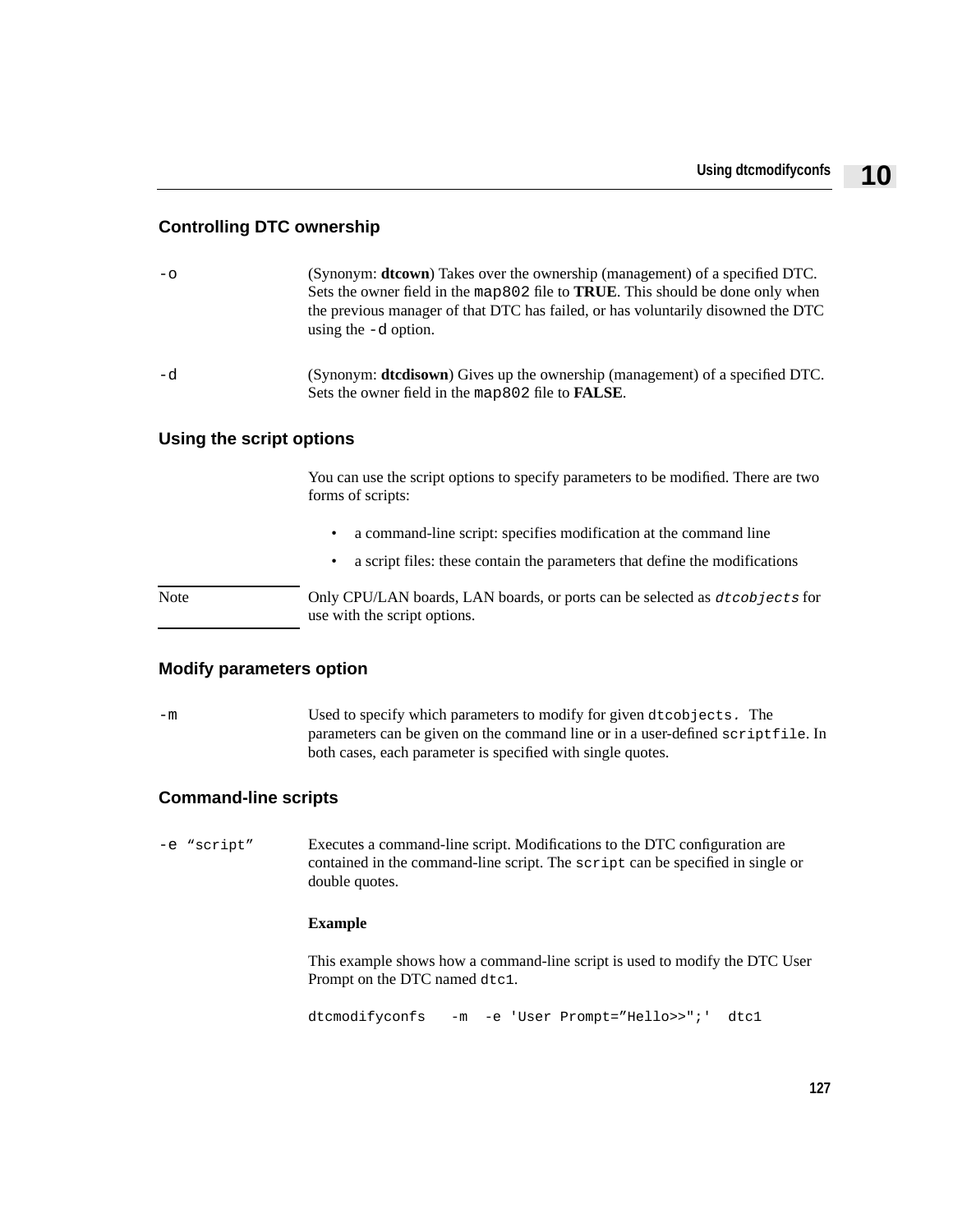#### **User-defined script files**

The **scriptfile** option is used to modify one or more DTCs at a time. The parameters to be modified are specified in a user-defined script file.

An explanatory text file and example script file are part of the DTC Manager fileset. These two files (located in /opt/dtcmgr/tools directory) are:

- **dtcmodifyconfs.sh**—a sample script file for all parameter names and values.
- **dtcmodifyconfs.txt**—explains some parameters, options and syntaxes used in the sample script file (for version A.14.3 and later versions).

You can use the dtcmodifyconfs.sh file as basis for creating your own customized scripts. Copy it to another file name and then adapt it to your needs.

-f scriptfile Executes a script file. Modifications to the DTC configuration are made by means of parameter assignment statements for particular configuration parameters. These are kept in an ASCII text file (scriptfile).

#### **Example**

To modify a DTC User Prompt parameter with a script file:

dtcmodifyconfs -m -f modscript dtc1

In this case the file **modscript** would contain: User Prompt="dtc1>>";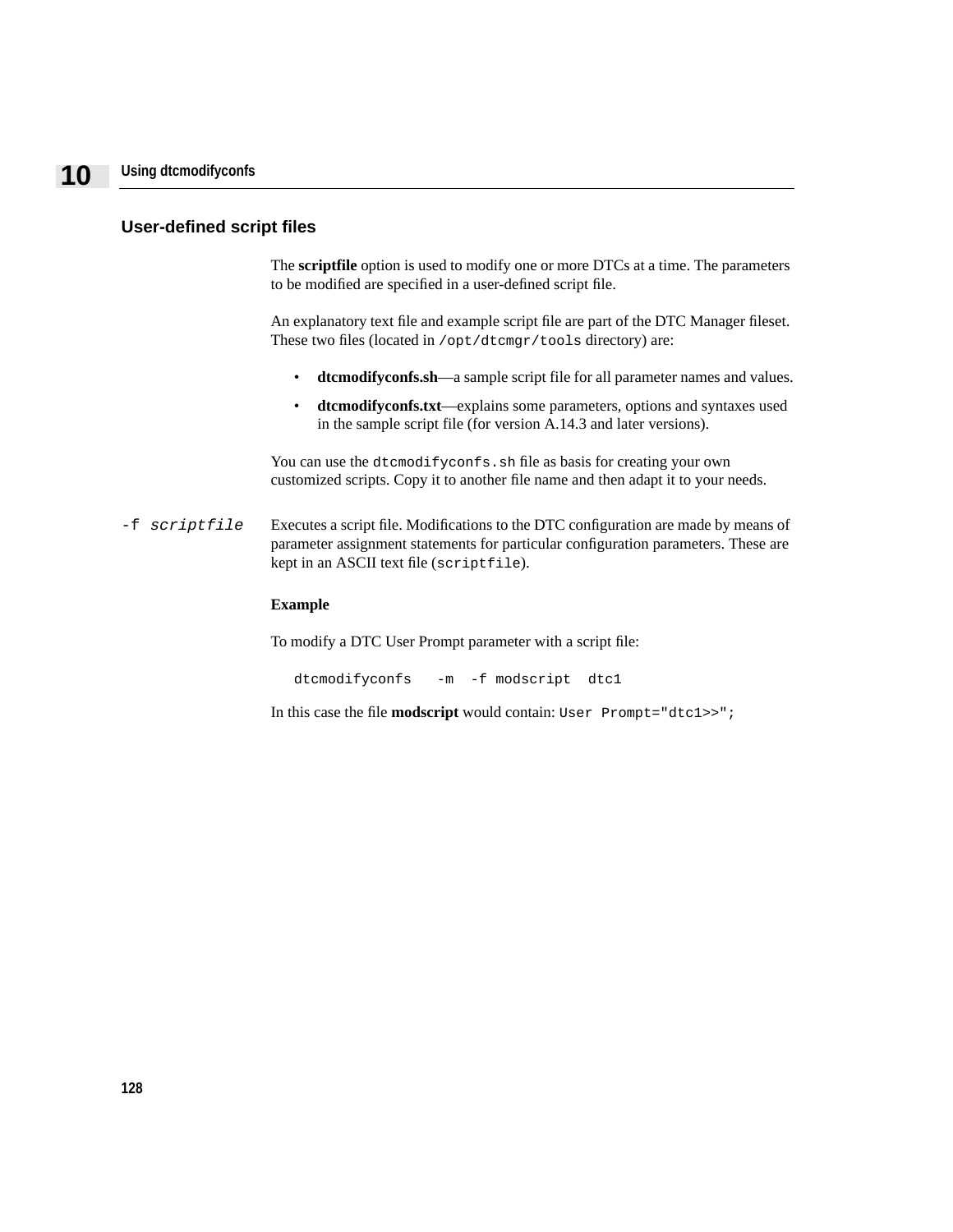# **Parameter definitions**

### **CPU/LAN or LAN parameters**

For the CPU/LAN or LAN, parameter\_name can be any of the following.

| Parameter name             | <b>Explained on:</b> |
|----------------------------|----------------------|
| Backup IP Router Address   | page 76              |
| Backup Server address      | page 75              |
| Default IP Router Address  | page 76              |
| Default Local Domain       | page 75              |
| Default Server Address     | page 75              |
| DTC User Interface Timeout | page 69              |
| Subnet Mask                | page 78              |
| User Prompt                | page 70              |
| Welcome Message            | page 70              |

#### **Example CPU/LAN or LAN parameters**

This example shows how logging class is configured.

To set the Event Logging Class parameters, put **x** or **X** for the parameter\_value as follows. Event Logging Class 1; you do not have to set this, is as it is always set. it.

| Event Logging Class 2="x" |  |
|---------------------------|--|
| Event Logging Class 3="x" |  |
| Event Logging Class 4="x" |  |
| Event Logging Class 5="x" |  |
| Event Logging Class 6="x" |  |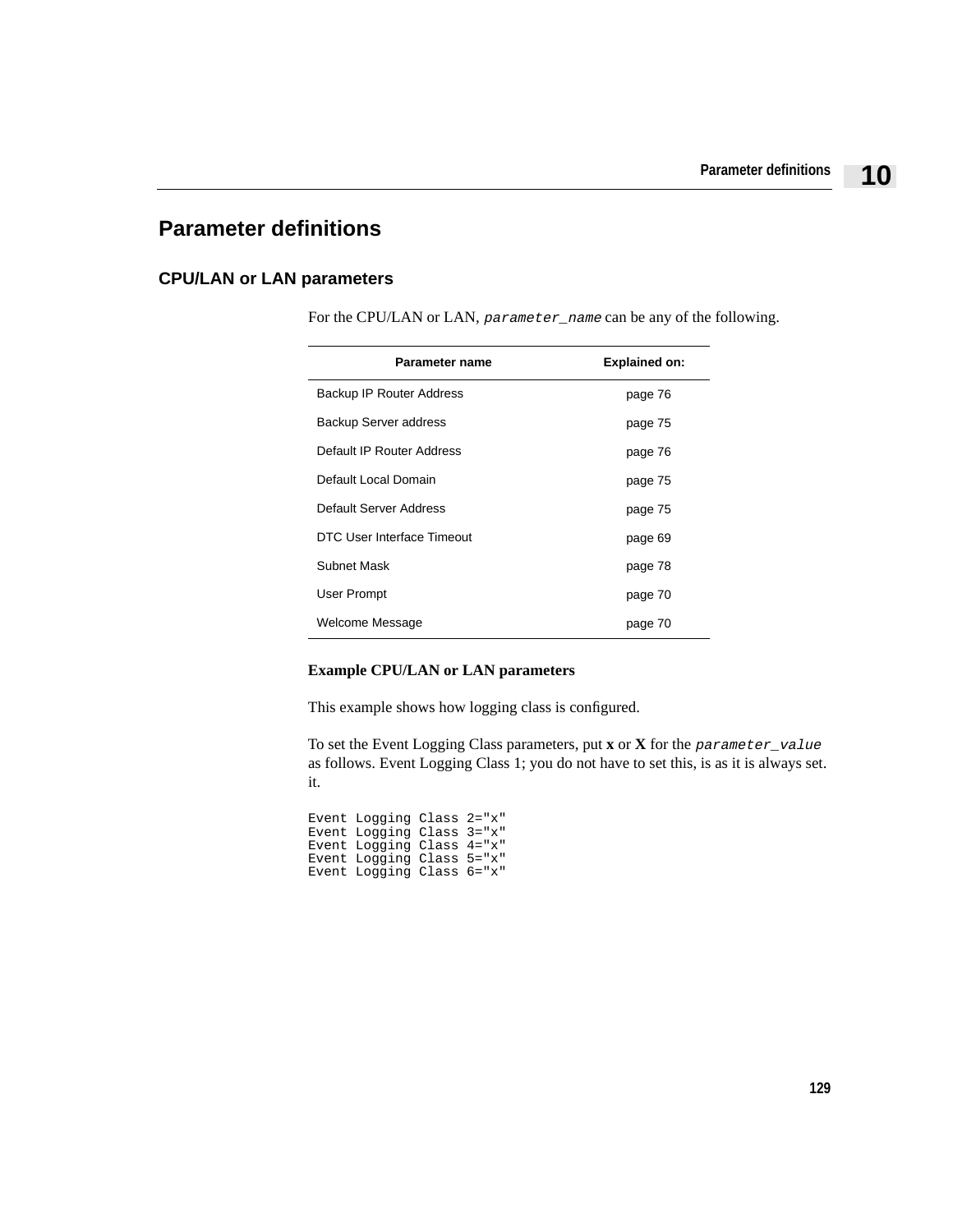#### **SNMP parameters**

The parameter\_name can be any of the following:

| Parameter name                    | <b>Explained on:</b> |
|-----------------------------------|----------------------|
| <b>SNMP Authorization Filters</b> | page 79              |

• SNMP Authorization Filters: up to 5 values can be entered

#### **Example SNMP parameters**

This example shows how two SNMP authorization filters are configured:

```
dtcmodifyconfs -m -e 'SNMP Authorization Filters =
"015.123.123.111|Washington community|Read Write|DTC
MIB|015.123.123.122|Houston Community|Read Only|MIB-II";'dtc1
```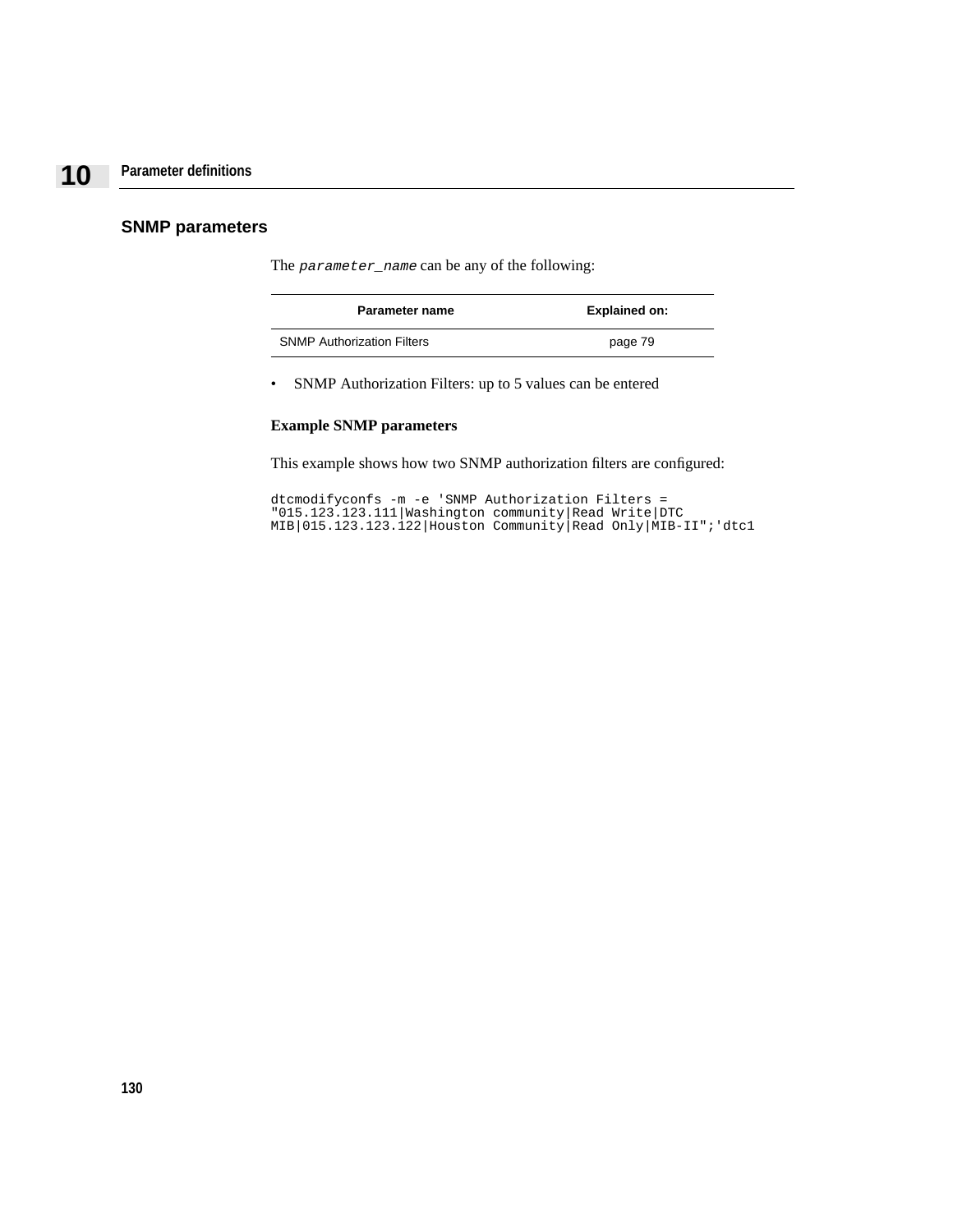#### **Port parameters**

For a DTC port, port parameters and port options for parameter\_name are listed below.

| Parameter name                      | <b>Explained on:</b> |
|-------------------------------------|----------------------|
| <b>Attached Device</b>              | page 94              |
| <b>Bits Parity</b>                  | page 94              |
| Data Transfer Mode                  | page 96              |
| Default Destination                 | page 97              |
| Escape from Data Transfer Character | page 96              |
| Initialization String               | page 98              |
| Line Speed                          | page 93              |
| Maximum Number of Sessions          | page 96              |
| Modem Behavior                      | page 95              |
| Number of Systems Sharing Printer   | page 97              |
| Number of Stop Bits                 | page 95              |
| Terminal/Printer Name or IP Address | page 93              |

To enable or disable the following port options, the parameter\_value is set as follows:

**x** or **X** to enable the port option Double quotes **(" ")** to disable the port option

Enable Auto Speed/Parity Sensing (terminal ports only) Enable Automatic Connection (modem ports only) Enable Dedicated Printer (printer ports only) Enable DTC User Interface Timeout (terminal ports only) Enable Hardware Handshake (DTC 72MX and DTC 16TN ports only) Enable Port Enable Switching (terminal ports only) Enable Keep Alive Enable Flow Control Enable Port Config Saved In Binary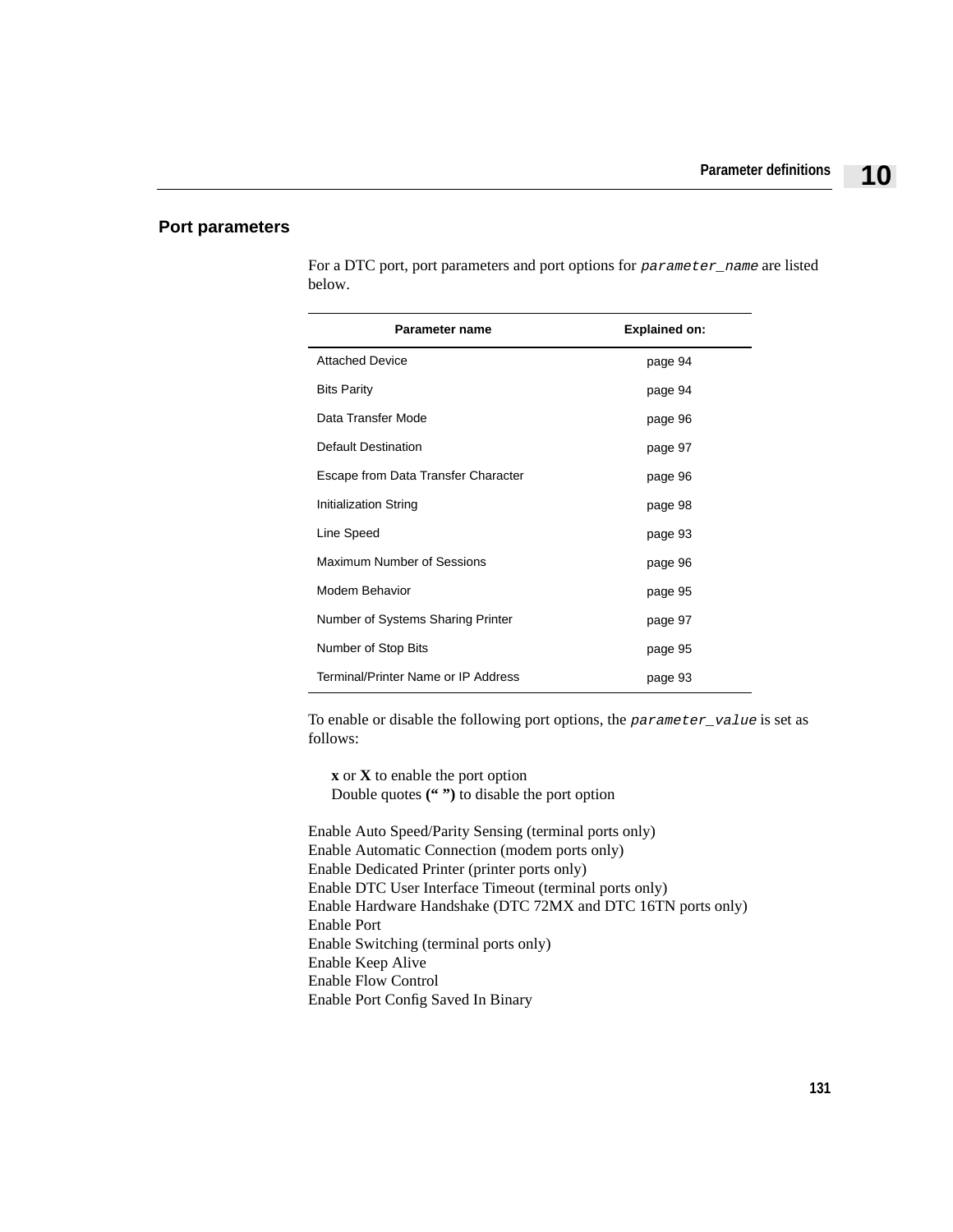### **Script examples**

To enable port 3 of mydtc1 (a DTC 16TN):

```
dtcmodifyconfs -m -e 'enable port = "x";' mydtc1 b 3
```
To change the DTC user interface timeout to 30 seconds on mydtc1:

```
dtcmodifyconfs -m -e 'DTC User Interface Timeout = "30";'
mydtc1
```
An example script file called dtcscript contains the following parameters:

```
User Interface Timeout = "9";
User Prompt = "New_DTC>";
Welcome Message = "Welcome! Type ? to get help on using the
DTC Terminal User Commands";
```
This command will make all the changes listed in the script file.

dtcmodifyconfs -m -fdtcscript mydtc1

The parameters in the example are explained as follows:

-m uses the modify option.

-f uses a file containing a script. The file name is dtcscript.

mydtc1 is the name of the DTC to modify.

#### **Key points about scripts**

- A script can only contain global or port parameters. You cannot mix global and port parameters in the same script.
- When the CPU/LAN or LAN is specified as the *dtcobject* parameter, only the CPU/LAN or LAN parameters can be modified. Therefore, you cannot specify DTC port parameters in the script or scriptfile parameter. Likewise, the reverse is also true. If you specified a port in the dtcobject parameter, then only port parameters can be modified.
- The parameter\_name is case sensitive and must be specified exactly as shown above.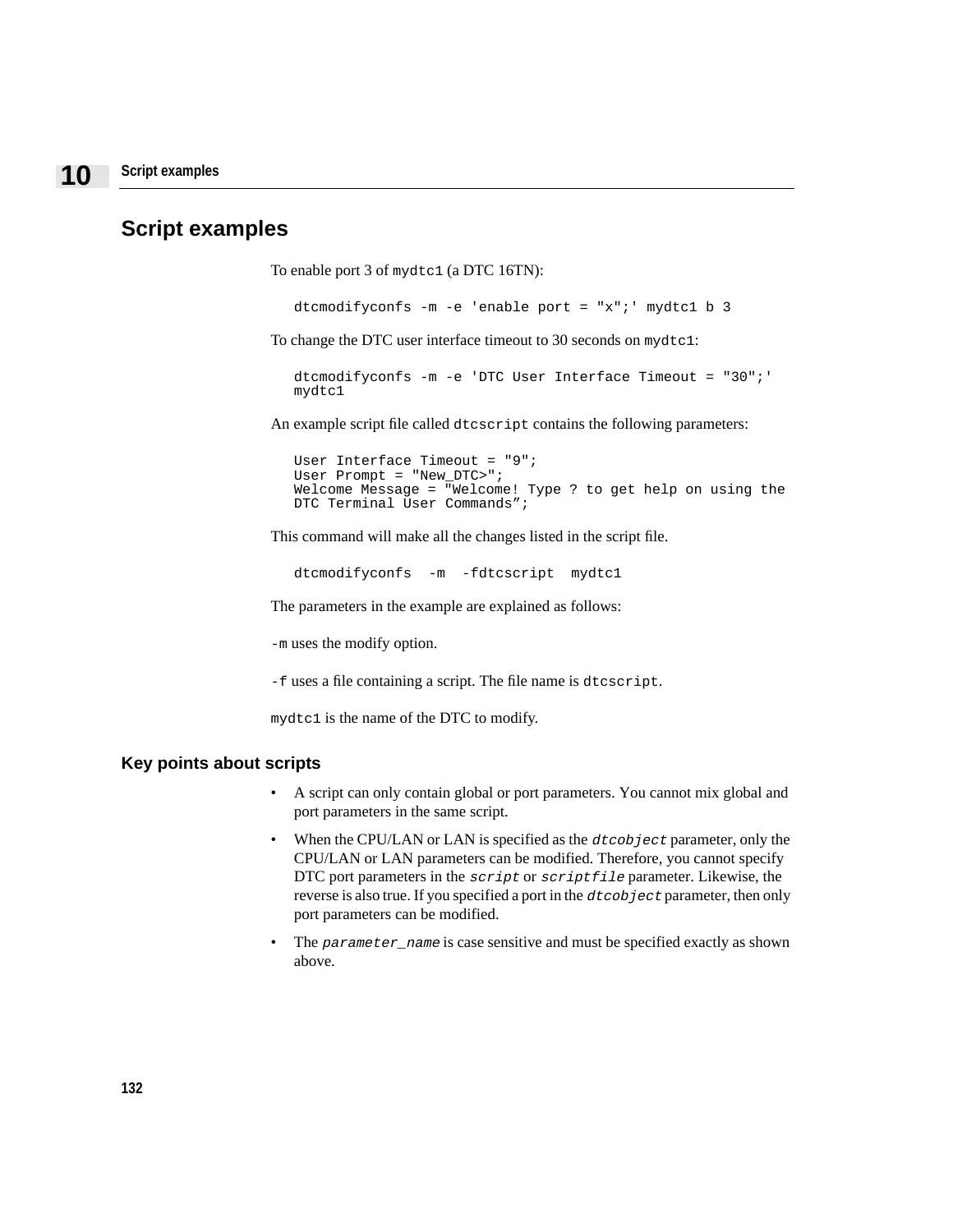# **Other dtcmodifyconfs parameter definitions**

### **Controlling verbosity**

| $-q$                   | Turns off the display of informational messages during the task. This is the quiet<br>option and is useful if several DTCs are being pasted or modified and you do not<br>want to see messages for all the DTCs.                |  |  |
|------------------------|---------------------------------------------------------------------------------------------------------------------------------------------------------------------------------------------------------------------------------|--|--|
| <b>Logging options</b> |                                                                                                                                                                                                                                 |  |  |
| logging                | The dtcmodifyconfs command supports the following logging options:                                                                                                                                                              |  |  |
| $-a$                   | Appends the log messages from this <b>demodifyconfs</b> execution to the existing<br>dtcmodifyconfs log file. By default, executing dtcmodifyconfs means that<br>the existing log file is overwritten. The default log file is: |  |  |
|                        | /var/opt/dtcmgr/log/dtcmodifyconfs.log.                                                                                                                                                                                         |  |  |
| -1 loglevel            | Sets the amount of information to be logged for this current dtcmodifyconfs<br>command. Specify one of the following logging levels:                                                                                            |  |  |
|                        | Logs only startup and termination messages of dtcmodifyconfs.<br>$\theta$                                                                                                                                                       |  |  |
|                        | Logs serious and fatal messages and level 0 messages. This is the default<br>1<br>logging level.                                                                                                                                |  |  |
|                        | Logs warning and informational messages and level 0 and level 1 messages.<br>2                                                                                                                                                  |  |  |
| -L logfile             | Specifies the alternative file that dtcmodifyconfs should use to log status and<br>error messages. The default file is:                                                                                                         |  |  |
|                        | /var/opt/dtcmgr/log/dtcmodifyconfs.log.                                                                                                                                                                                         |  |  |

#### **Object parameters**

dtcobject The dtcobject parameter specifies a board, or port(s) to be copied, pasted, or modified. For copying, only a single object can be specified. For pasting or modifying, multiple similar dtcobjects can be specified. If you specify a board, then you must specify a DTC. If you specify a port, then you must specify a DTC and a board.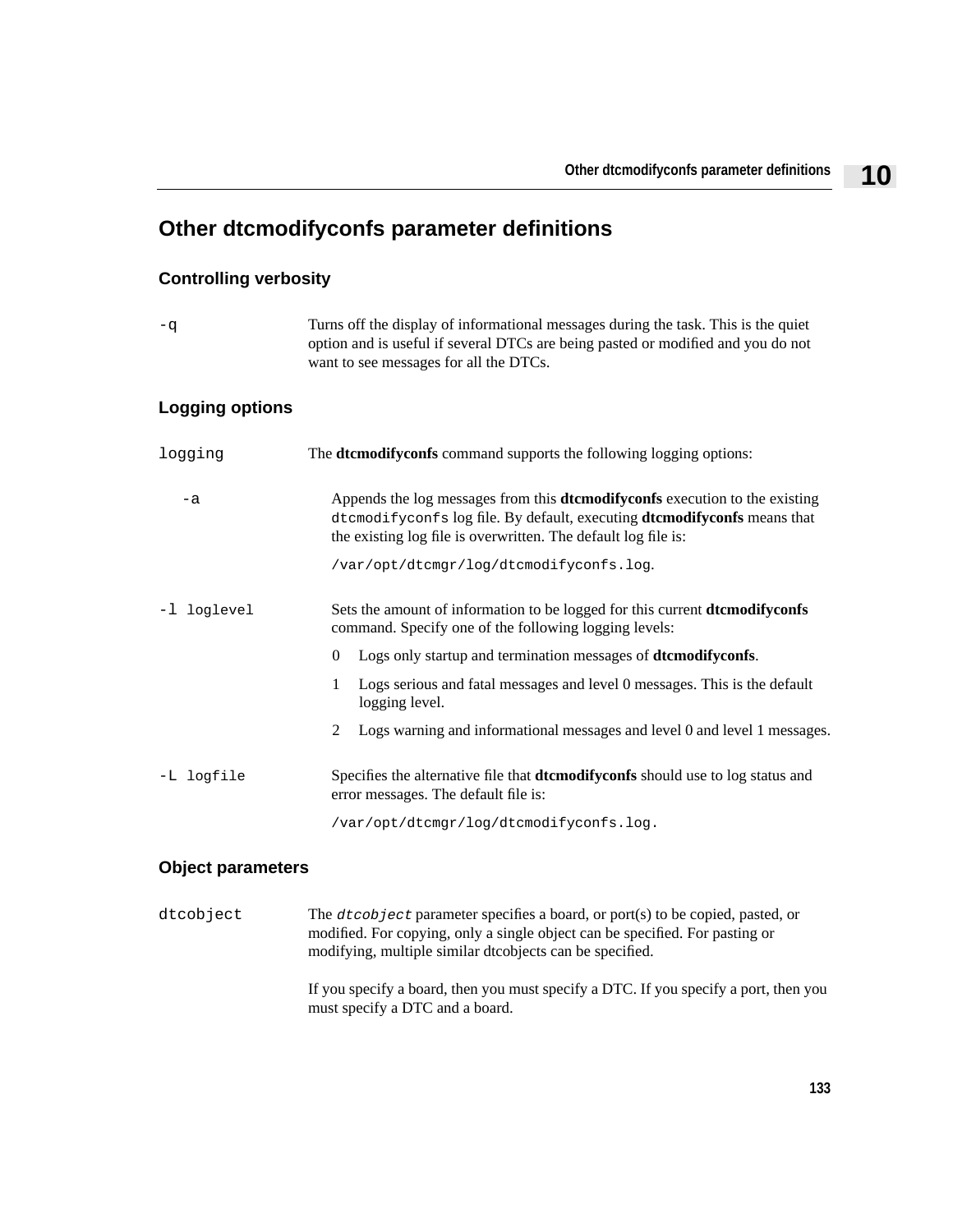The syntax is:

dtc [board [port]]

| dtc   | (Mandatory) The name of the target DTC to modify. This is the same DTC name<br>you used when you added the DTC using <b>dtcconfig</b> . A DTC name must be from 1 to<br>8 alphanumeric characters, including hyphens (-) and underscores (_). Note that the<br>first character <i>must</i> be alphabetic. An asterisk (*) is a wildcard character. |                                             |  |
|-------|----------------------------------------------------------------------------------------------------------------------------------------------------------------------------------------------------------------------------------------------------------------------------------------------------------------------------------------------------|---------------------------------------------|--|
| board | The name or number of the target board to modify. The board parameter is one of<br>the following:                                                                                                                                                                                                                                                  |                                             |  |
|       | $C$ or $c$                                                                                                                                                                                                                                                                                                                                         | CPU/LAN on a DTC 48 or DTC 16.              |  |
|       | L or l                                                                                                                                                                                                                                                                                                                                             | LAN on a DTC 72MX or DTC 16TN.              |  |
|       | <b>B</b> or <b>b</b>                                                                                                                                                                                                                                                                                                                               | Board of a DTC 16TN.                        |  |
|       | 05                                                                                                                                                                                                                                                                                                                                                 | Board number for a DTC 48.                  |  |
|       | $0$ or $1$                                                                                                                                                                                                                                                                                                                                         | Board number for a DTC 16.                  |  |
|       | 03                                                                                                                                                                                                                                                                                                                                                 | Board number for a DTC 72MX.                |  |
|       | You can also specify a range of boards using a hyphen $(-)$ , such as $0-3$ for boards $0$ ,<br>1, 2, and 3.                                                                                                                                                                                                                                       |                                             |  |
| port  | The number of the port to modify. It is one of the following:                                                                                                                                                                                                                                                                                      |                                             |  |
|       | 07                                                                                                                                                                                                                                                                                                                                                 | Direct connect board on a DTC 48 or DTC 16. |  |
|       | 05                                                                                                                                                                                                                                                                                                                                                 | Modem board on a DTC 48 or DTC 16.          |  |
|       | 023                                                                                                                                                                                                                                                                                                                                                | For a 24-port MUX board on a DTC 72MX.      |  |
|       | 015                                                                                                                                                                                                                                                                                                                                                | For a DTC 16TN.                             |  |
|       | You can also specify a range of ports using a hyphen (-), such as $0-3$ for ports $0, 1, 2$ ,<br>and $3$ .                                                                                                                                                                                                                                         |                                             |  |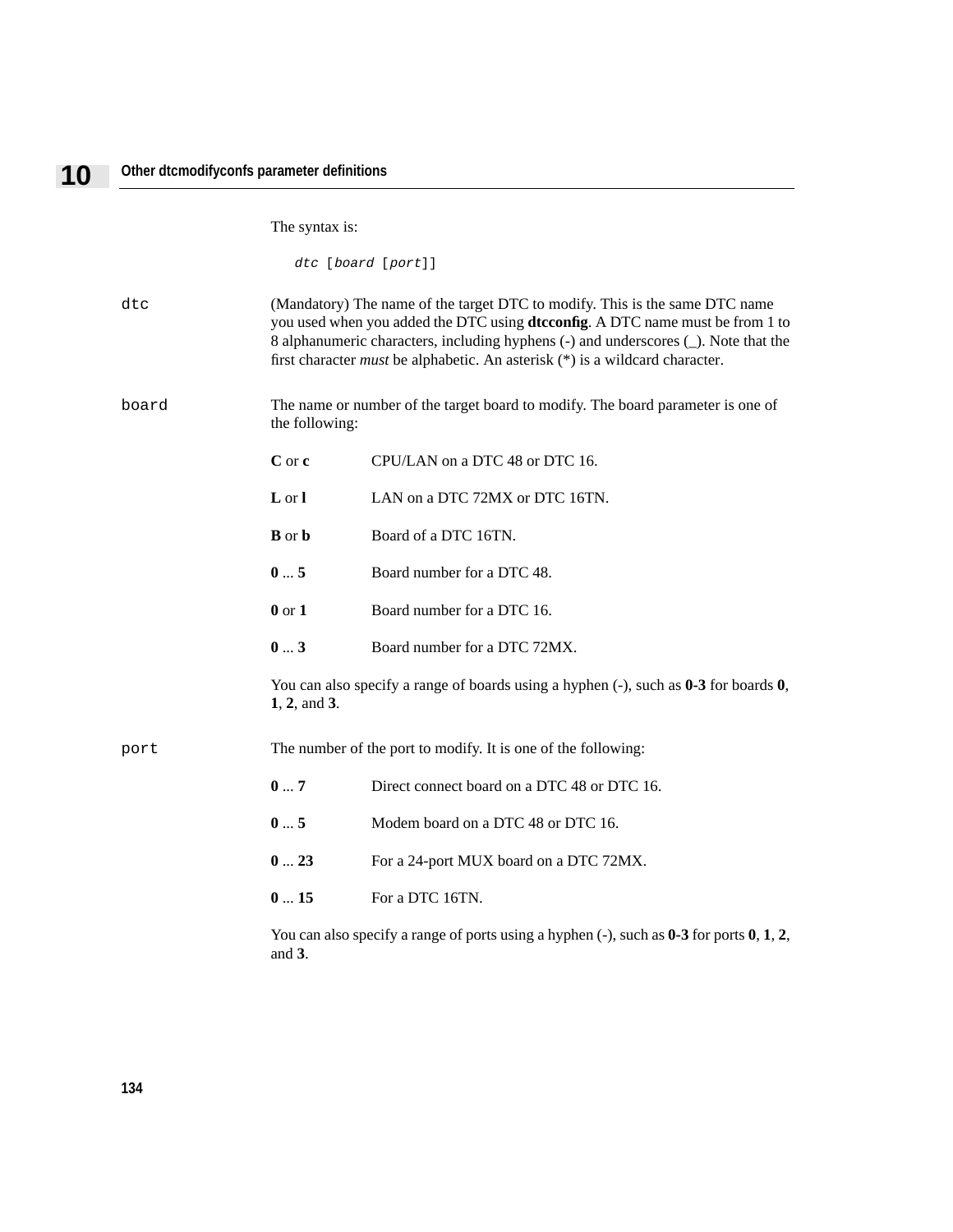## **Values returned by dtcmodifyconfs or one of its synonyms**

The **dtcmodifyconfs** command returns the following values:

- 0 No errors.
- 1 Command usage incorrect.
- 2 Error during startup or shutdown.
- 3 Fatal error during execution of the command.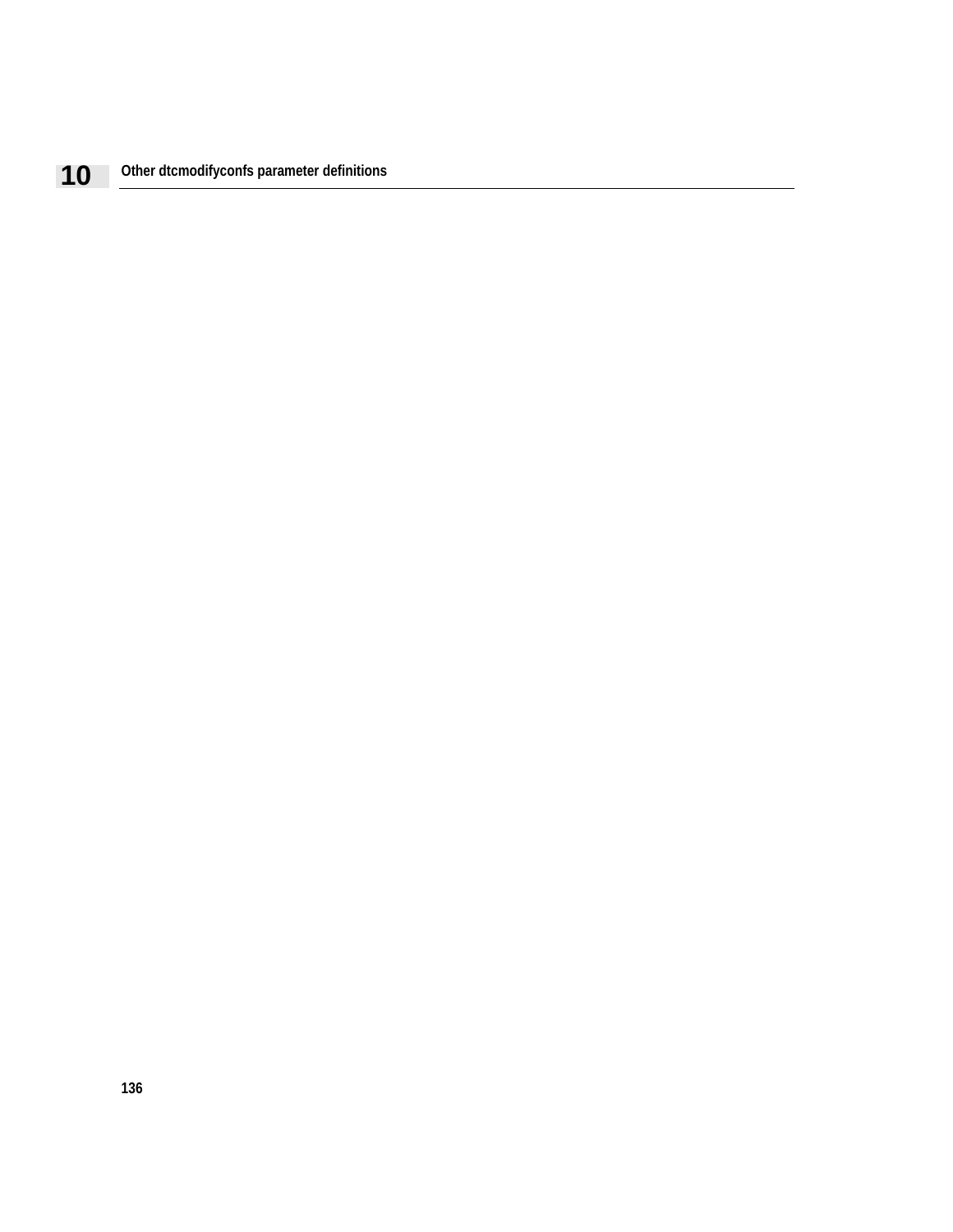# **Resetting DTC configurations**

This chapter provides information about when and how to reset DTC configurations. DTC configurations are reset whenever the configuration information is downloaded to the DTC (each time the DTC is rebooted, for example). Topics covered include:

- when you need to download the DTCs configuration
- why you sometimes need to download the DTC's configuration from the DTC Manager/UX to the DTC
- how to download the DTCs configuration.

# **When to download the configuration**

Most configuration changes are made automatically (dynamically). However, certain parameters cannot be dynamically configured. In this instance you *must download the new configuration* to the DTC in order for these changes to take effect. The parameters that require resetting the DTC are:

- DTC node name
- DTC IP address
- any of the TCP timers (if you modify the initial timer configuration)
- any of the following SNMP parameters:
	- contact name
	- sys name
	- sys location
	- SNMP enable authentication traps
	- trap destination IP address
- any of the DTC management protocol parameters (if you modify the initial management configuration)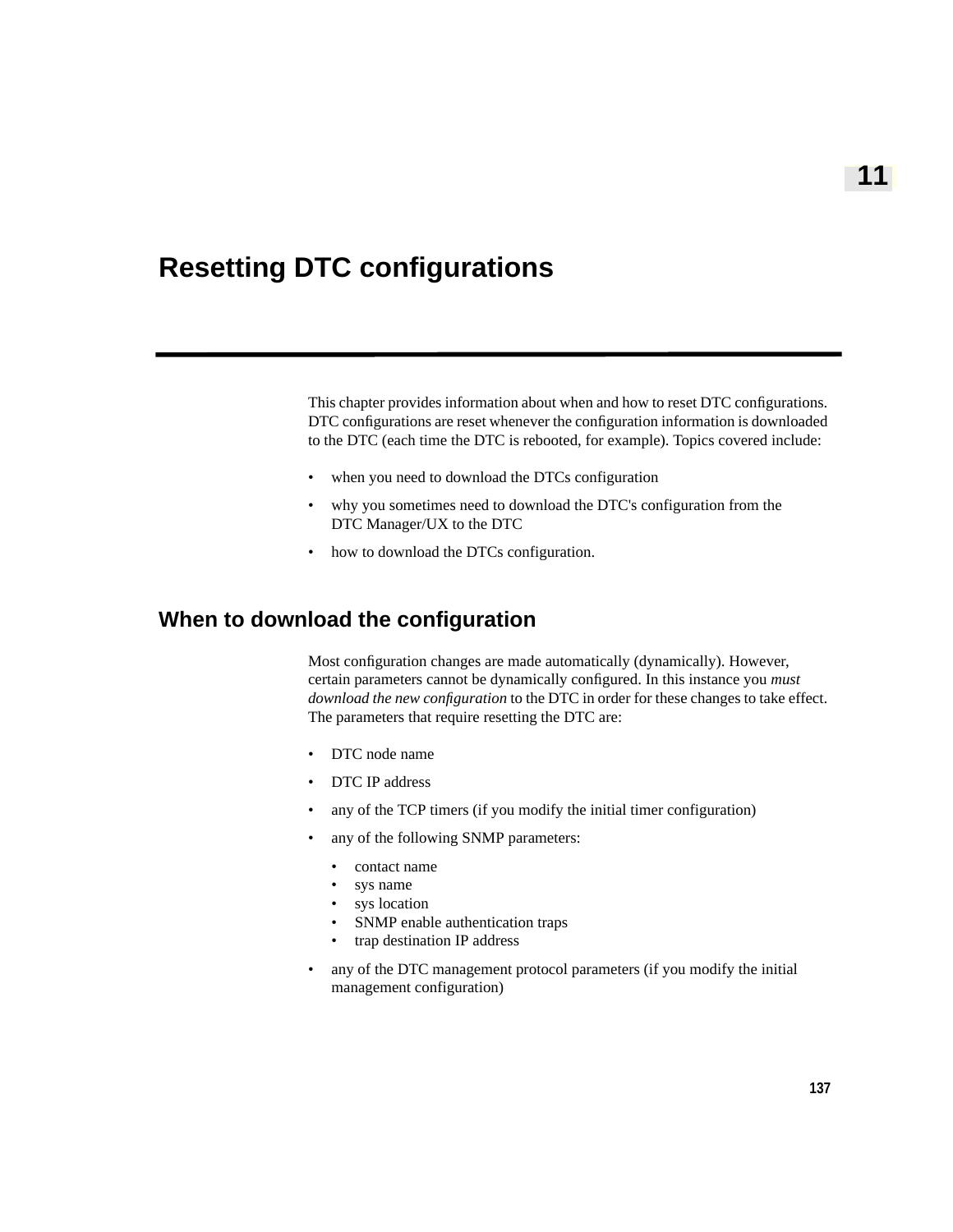# **Why downloading is necessary**

The firmware of the DTC contains only the code for self-test, self-diagnostics, and download protocol. Most of the DTCs operational software must be loaded when the DTC is powered-up through a process referred to as *software download*. The software code to be downloaded to each DTC resides permanently on the computer that is responsible for managing and controlling the operations of that DTC. This download code is created from the DTC configuration files.

The parameters listed above cannot be changed without interrupting the functioning of the DTC. This is why a download is necessary to change these parameters.

## **Downloading the configuration**

Note You must exit from the **dtcconfig** utility before you can download the configuration.

- 1 Use one of these two methods to download the software.
	- Reset the DTC and start the download process. This example command resets **mydtc1** (the DTC Name):

dtcreset mydtc1 or

- Switch the DTC off and on again to download it with the configuration.
- 2 The configuration files and functional code are downloaded to the DTC. Wait for the download to finish successfully. Successful download is indicated by the following displays for each DTC type (refer to the DTC hardware manuals for complete explanations of the download).
	- **DTC 16TN—On** the rear panel, the LED displays a fixed 1. (the dot flashes).
	- **DTC 16**—Green fixed LED.
	- **DTC 48**—The DTC display window shows the status F2. which means the DTC is ready and functioning normally.
	- **DTC 72MX**—On the front panel, the display is a fixed 1. (the dot flashes) and the LED is green.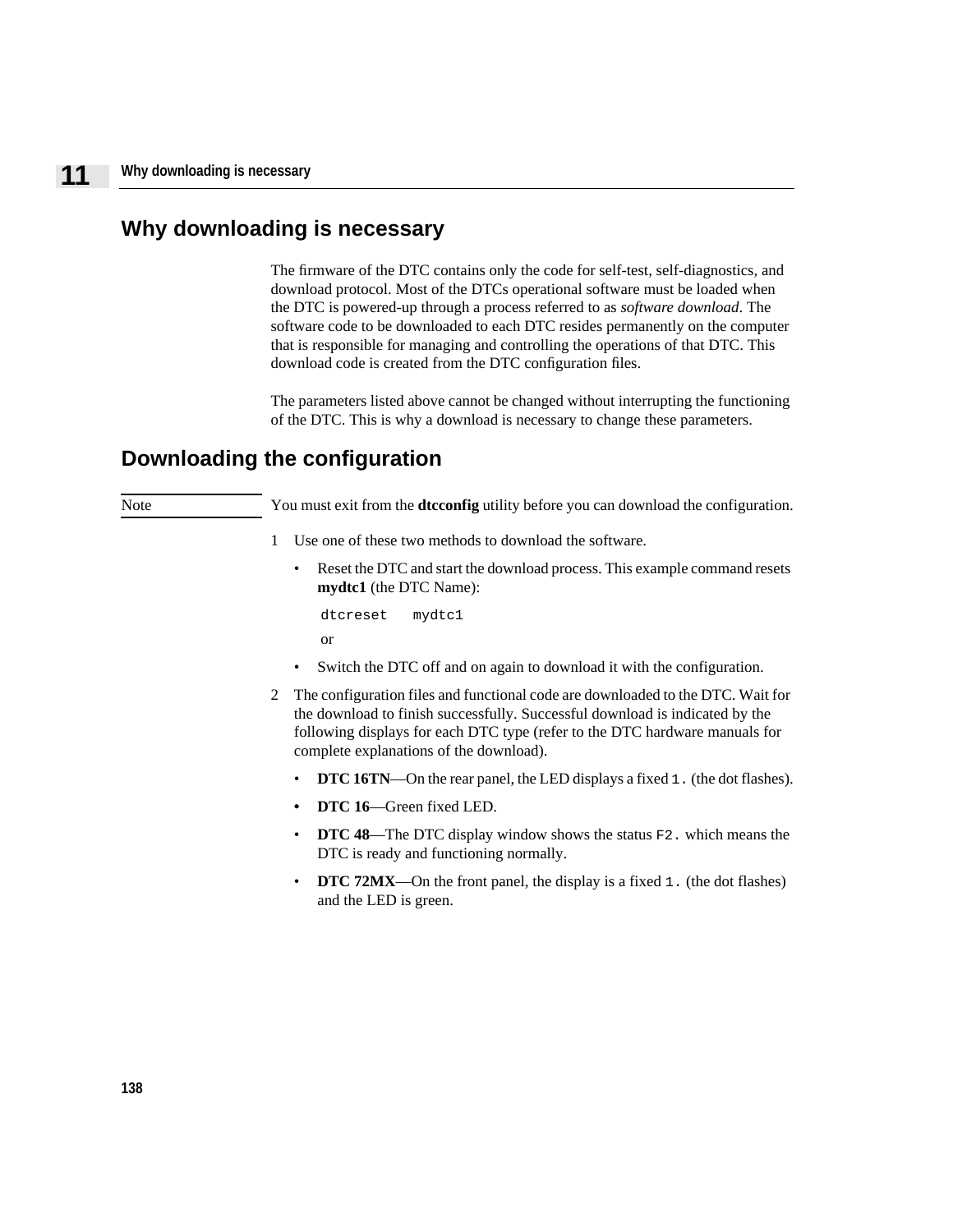## **Resetting a DTC Board**

To reset a DTC board, use the command:

dtcreset dtcname board\_number

## **Resetting a DTC Port**

To reset a DTC port, use the command:

dtcreset dtcname board\_number port\_number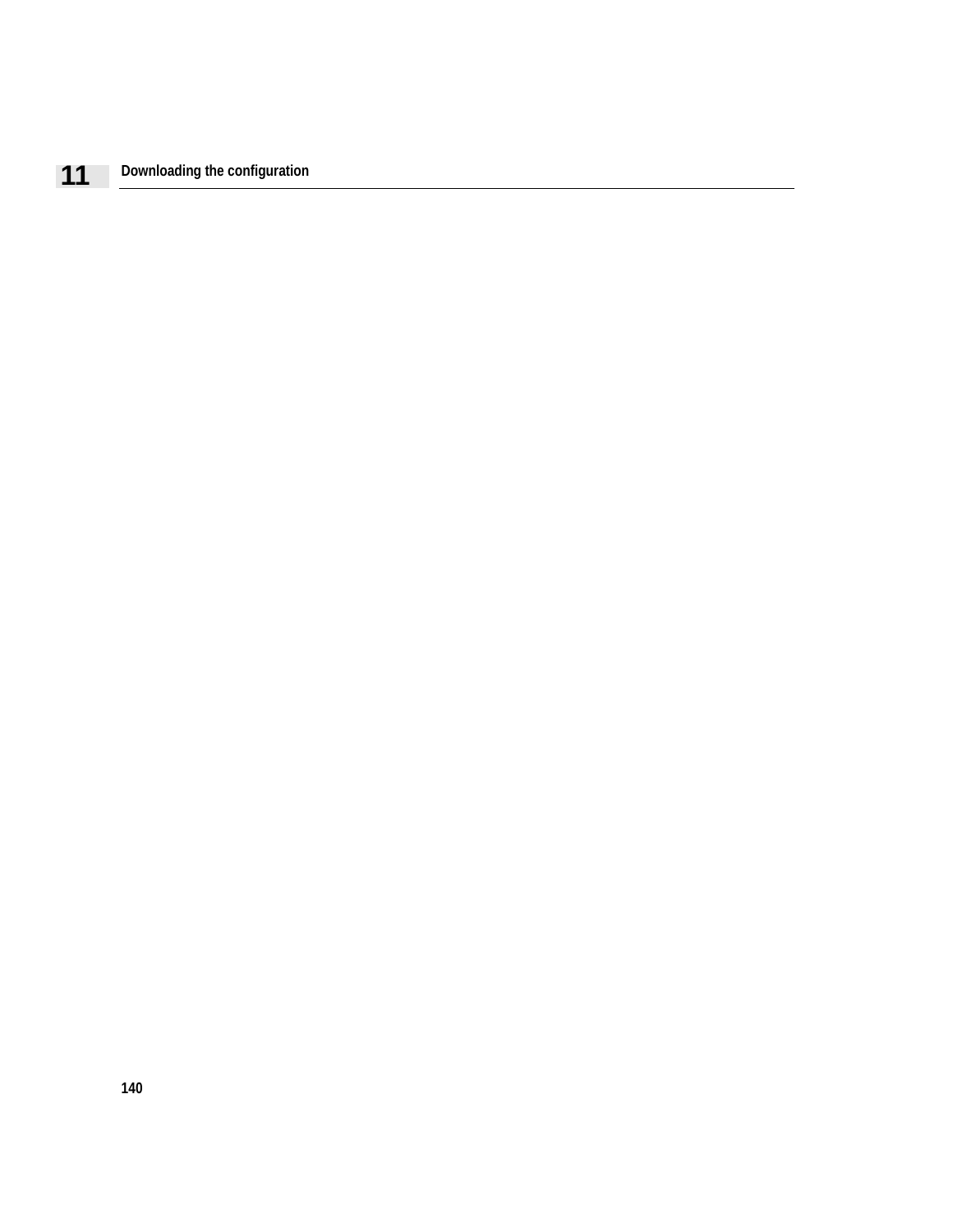# **Configuring DTC Manager for operation with MC/ServiceGuard**

MC/ServiceGuard ensures non-interrupted operation or "high availability" for DTC Manager/UX by providing the capability to transfer DTC management to another HP 9000 host (node) in the event of system failure.

MC/ServiceGuard manages a "package" of applications that can be relocated to another node within an MC/ServiceGuard cluster.



**MC/ServiceGuard cluster**

If the original host fails, another system in the cluster (the adoptive host) takes over management of the original host's DTC(s). The original host is returned to the cluster when it is operational again. However, the adoptive host retains ownership of the DTC(s) until it fails, or until the system manager intervenes to return ownership to the original host.

The system administrator can manually transfer the management of the DTCs temporarily to another node in the cluster to perform system maintenance on the original host.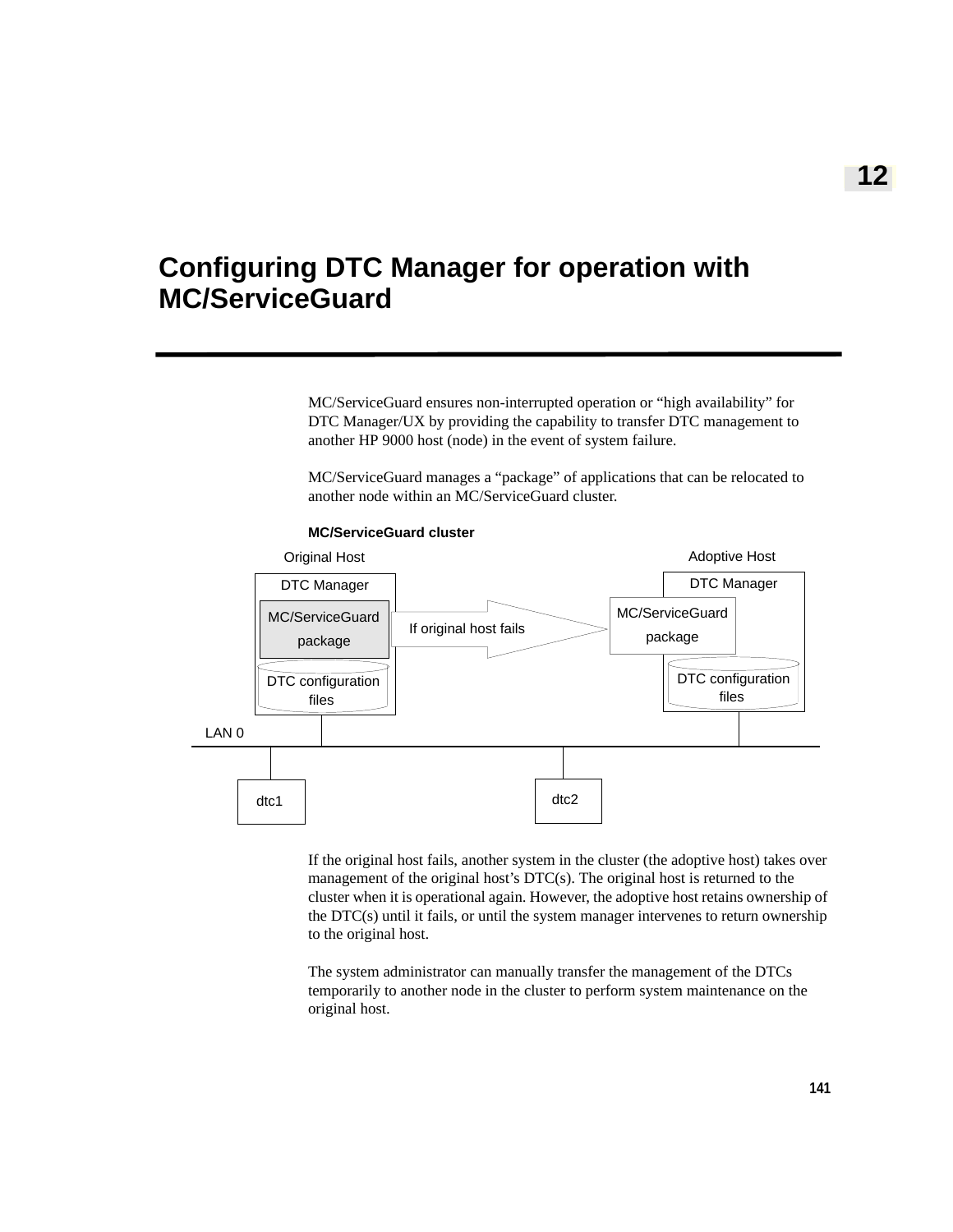**12**

Note DTC Manager/UX communications cannot be transferred to a backup LAN although this is supported by MC/ServiceGuard for other applications. High availability for DTC Manager/UX is provided only by MC/ServiceGuard's node transfer capability.

> Refer to *Managing MC/ServiceGuard* (part number B3832-90001) for information specific to cluster management and highly-available computer systems.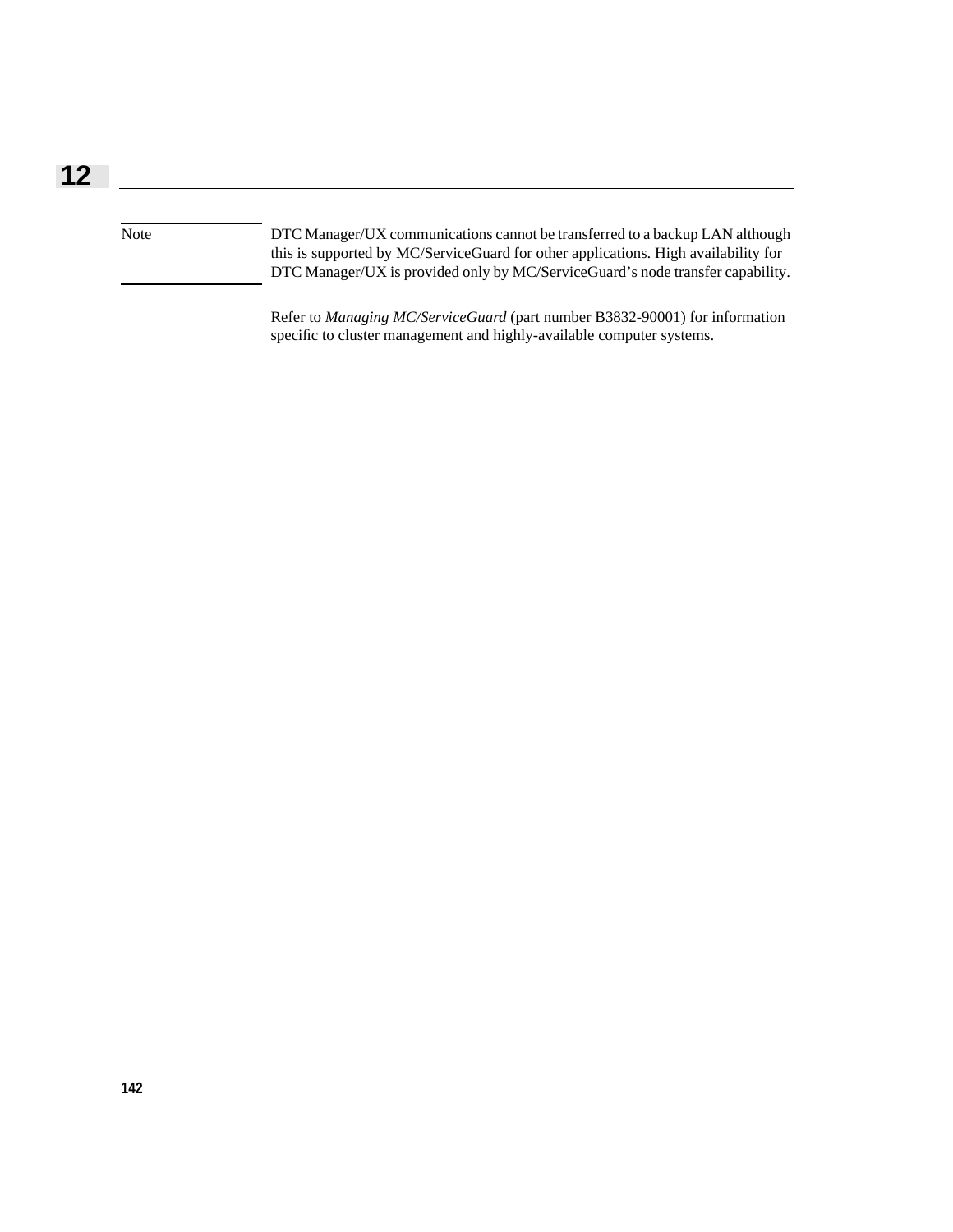## **Prerequisites**

Before you continue with the procedures described in this chapter, verify that your site satisfies the following requirements:

- MC/ServiceGuard must be installed at your site (see the MC/ServiceGuard documentation)
- DTC Manager/UX software must be properly installed and configured on the original host system and all potential, "adoptive", host systems (see chapter 3)
- the required daemon processes must be properly configured and operational (i.e. running) on all concerned nodes.
- each connected DTC must be properly configured on the original host (see chapter 4).

# **Configuring DTC Manager/UX for high availability**

To configure DTC Manager/UX for high availability you must:

- transfer the DTC configurations to each adoptive host and verify that the DTCs can be managed (owned) by that host
- return DTC ownership to the original host
- create/modify an MC/ServiceGuard package to include DTC Manager/UX.

These tasks are described on the following pages.

## **Transferring DTC configurations to an adoptive host**

To transfer DTC configurations you must export each DTC configuration to a file, copy this file to the adoptive host, and then import the configuration (contained in the file) to each adoptive host node.

Note Before you transfer a DTCs configuration file, verify that the DTC is managed by the original host with the **dtcping** dtcname command.

#### **Exporting configurations**

**On the** *original* **host system**

1 Log in as superuser.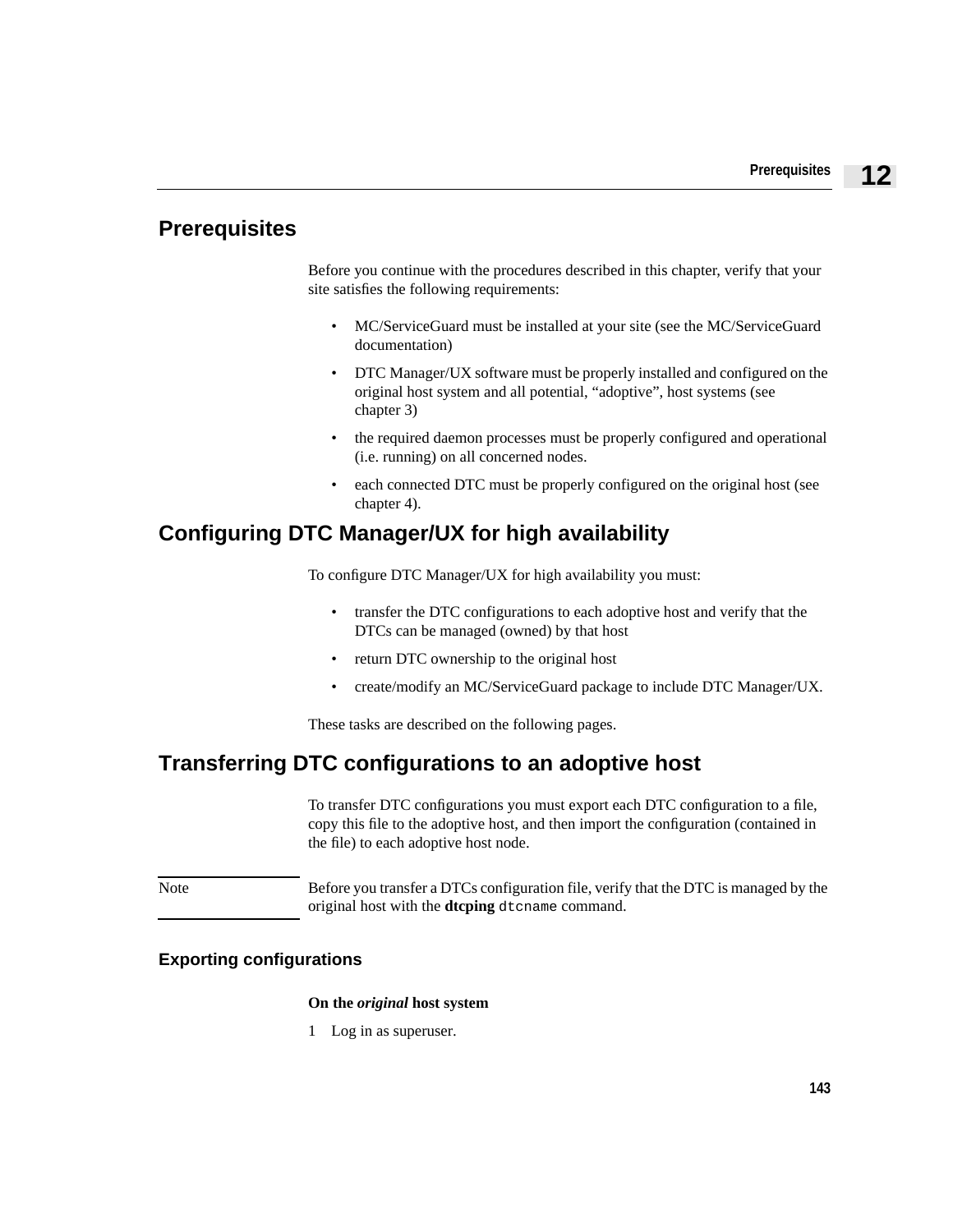2 Execute the following command for each connected DTC:

dtcexport dtcname

This exports the DTC configuration to the /var/opt/dtcmgr/dtcname.exim (default) file.

#### **Example**

To export the configuration of **dtc1** to the file dtc1.exim you would enter: dtcexport dtc1

3 Disown *all* DTCs connected to the original host by entering:

dtcdisown dtcname

for each connected DTC.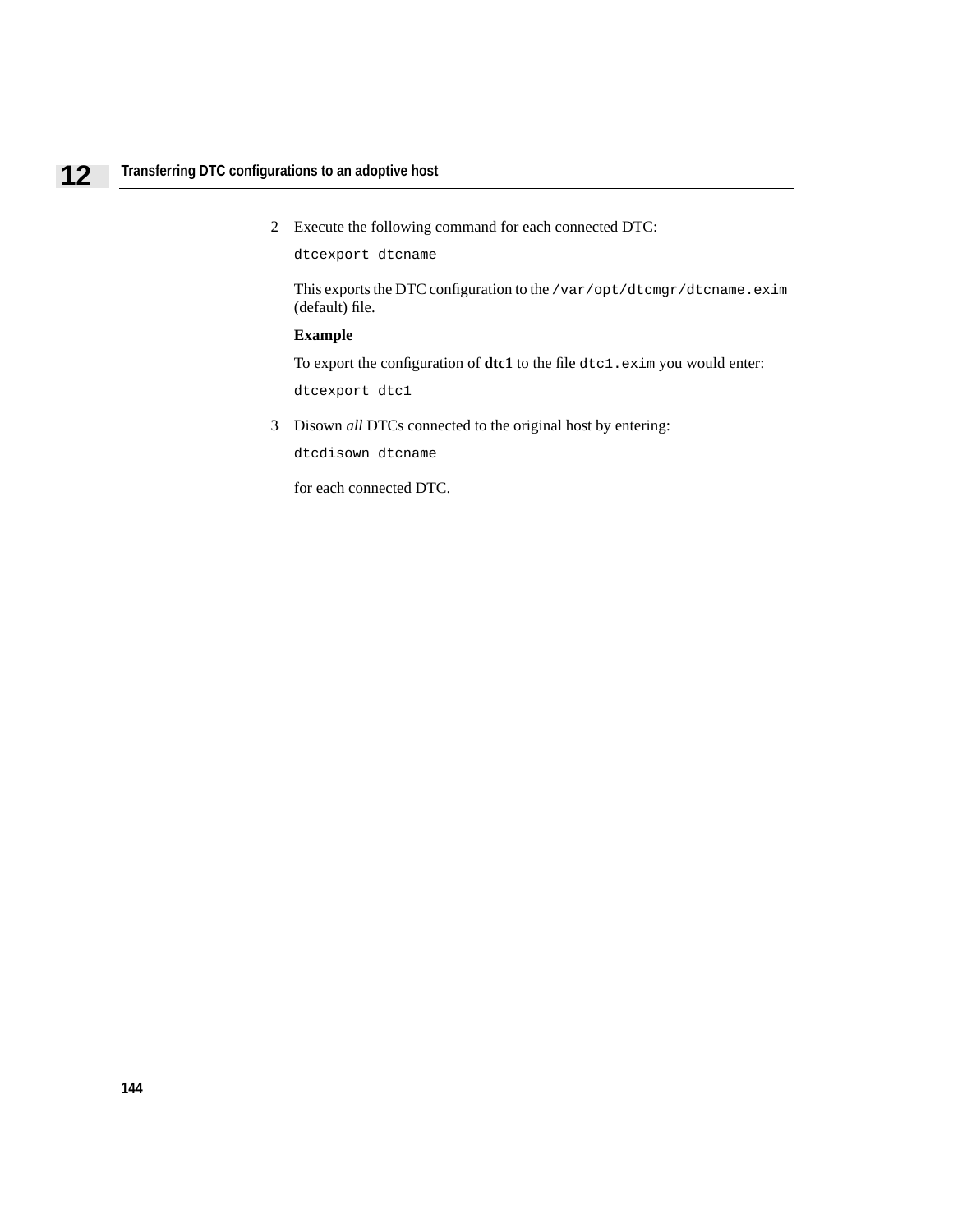#### **Copying the configuration files to the adoptive host**

Use ftp (in binary mode) to copy the configuration (dtcname.exim) files to the /var/opt/dtcmgr directory on the adoptive host system.

#### **Example**

If you are working at a terminal attached to the original host and you want to use **ftp** to copy the configuration files for dtc1 and dtc2 to an adoptive host system called new\_host, you could use the following command sequence:

```
cd /var/opt/dtcmgr
ftp new_host
binary
cd var/opt/dtcmgr
put dtc1.exim
put dtc2.exim
```
#### **Importing the DTC configurations**

#### **On the** *adoptive* **host**

- 1 Log in as superuser.
- 2 Import each DTC configuration to the host by entering:

dtcimport dtcname

for each DTC.

#### **Example**

To import the configuration of **dtc1** you would enter:

dtcimport dtc1

#### **Verifying that the DTCs can be owned by the adoptive host**

To be sure that the adoptive host can manage the  $\text{DTC}(s)$ , you should verify that it can receive boot requests from the DTCs that it will manage (own) in the event of original host failure.

Note This is essential, especially if the LAN device file names are not the same on all adoptive host nodes in the MC/ServiceGuard cluster.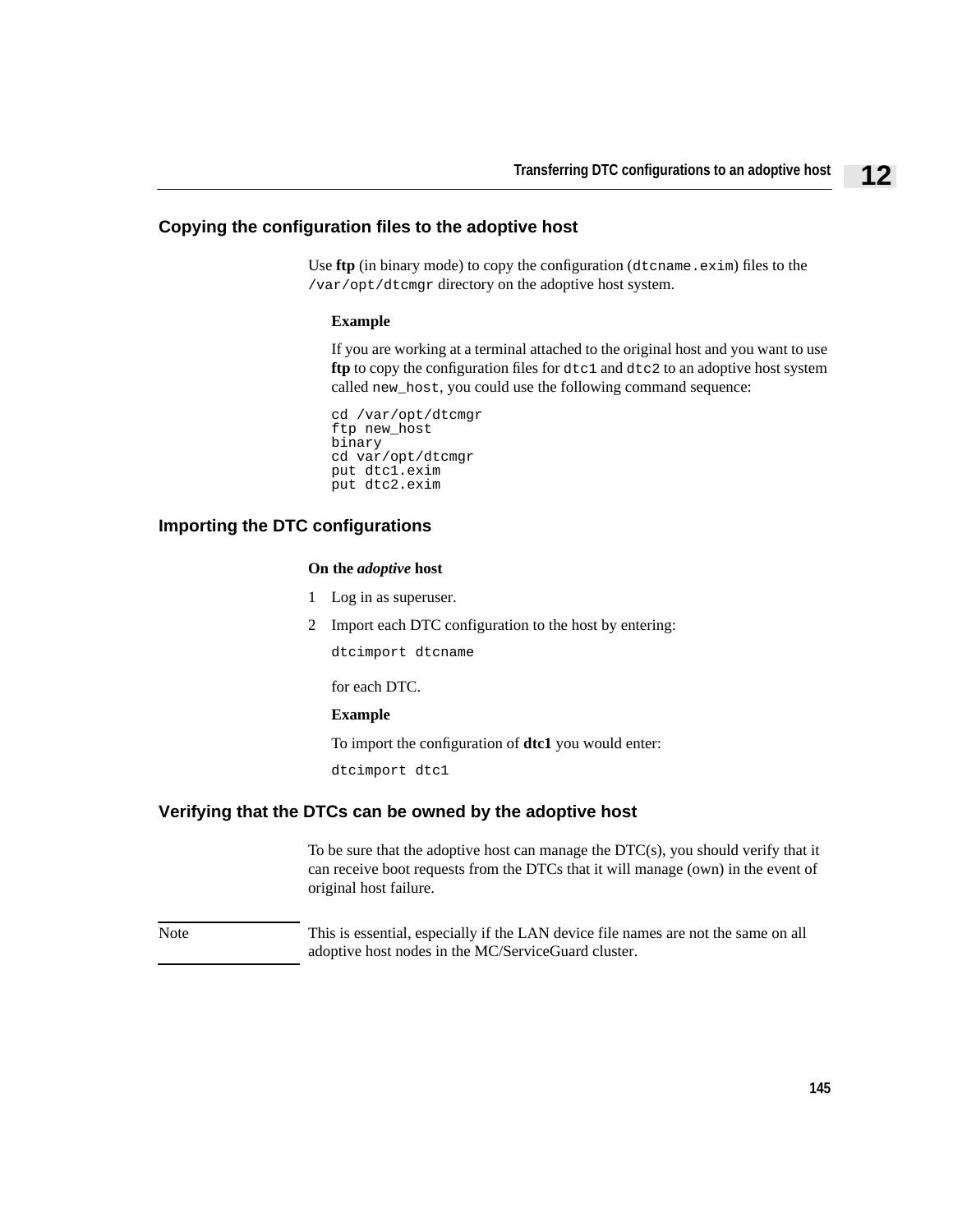#### **On the** *adoptive* **host**

- 1 Own all DTCs that will belong to this host in the event of original host failure. dtcown dtcname
- 2 Reboot all DTCs by switching them off and then on.
- 3 Check that each DTC is operational by executing a command such as **dtcping** *dtcname* to verify that each DTC can be managed on this node.
- 4 Disown **all** DTCs belonging to the adoptive host by entering:

dtcdisown dtcname

for each DTC. This is a precaution to avoid possible conflicts of ownership.

Note If any of these commands are unsuccessful, reboot the DTC.

### **Configuring other adoptive hosts**

#### **On all** *additional adoptive* **hosts**

Repeat the procedure "Transfering configurations to an adoptive host" for *all* additional adoptive host(s).

Note You can use **dtclist -c** command to list all configured DTCs.

You have now verified that all potential adoptive hosts can own and manage the DTCs.

### **Returning ownership to the original host**

#### **On the** *original* **host**

Own *all* the DTCs and enable them to receive management instructions by entering the following commands for each DTC.

```
dtcown dtcname
dtcquickswitch IP_address_of_original_host dtcname
```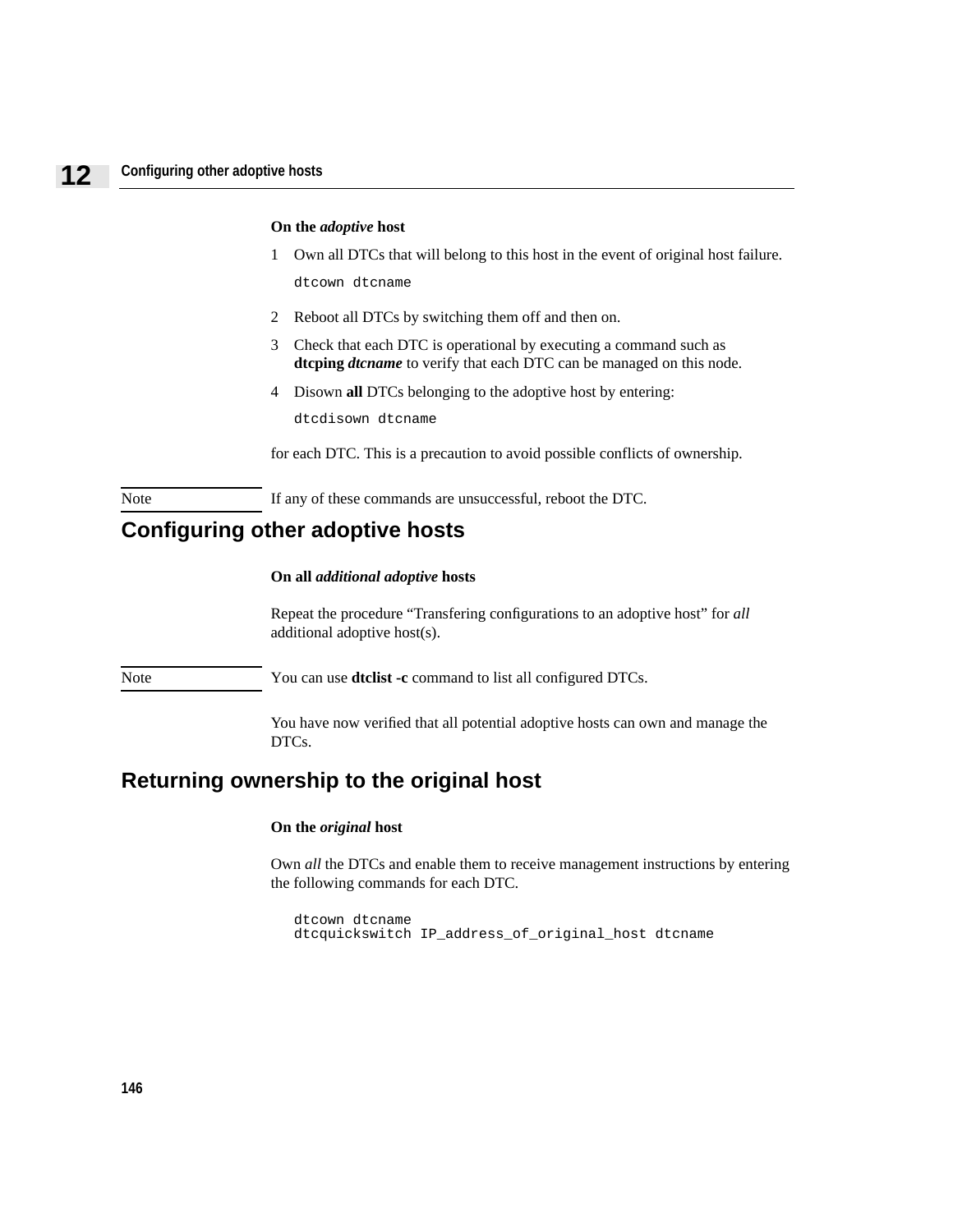### **Including DTC Manager/UX in a high-availability package**

You can now include DTC Manager/UX in an MC/ServiceGuard package by following the instructions below.

#### **On the** *original host*

- 1 Follow the instructions in the MC/ServiceGuard documentation to generate and then modify a package configuration file template.
- 2 For MC/ServiceGuard to work with DTC Manager/UX, you must edit the package control script, control.sh, as follows:
	- a Go to the variable definition section labelled:

# DTCs

b Remove the comments from the lines:

#DTC\_IP[]=X.Y.Z.Q #DTC\_NAME[0]=dtc\_name

- c Edit the first line so that it specifies the IP address of the original host.
- d Edit the second line to specify one of the DTCs managed by the original host.
- e Add additional lines to specify the name of every DTC managed by the original host (increment the number in brackets for each additional DTC).

**Example**: The system, whose IP address 15.128.5.4, manages two DTCs called, dtc1 and dtc2. The following entries must be in the package control script:

DTC\_IP[]=15.128.5.4 DTC\_NAME[0]=dtc1 DTC\_NAME[1]=dtc2

f Distribute copies of the package control script to all nodes as described in the MC/ServiceGuard documentation.

MC/ServiceGuard can now provide high availability to DTC Manager/UX.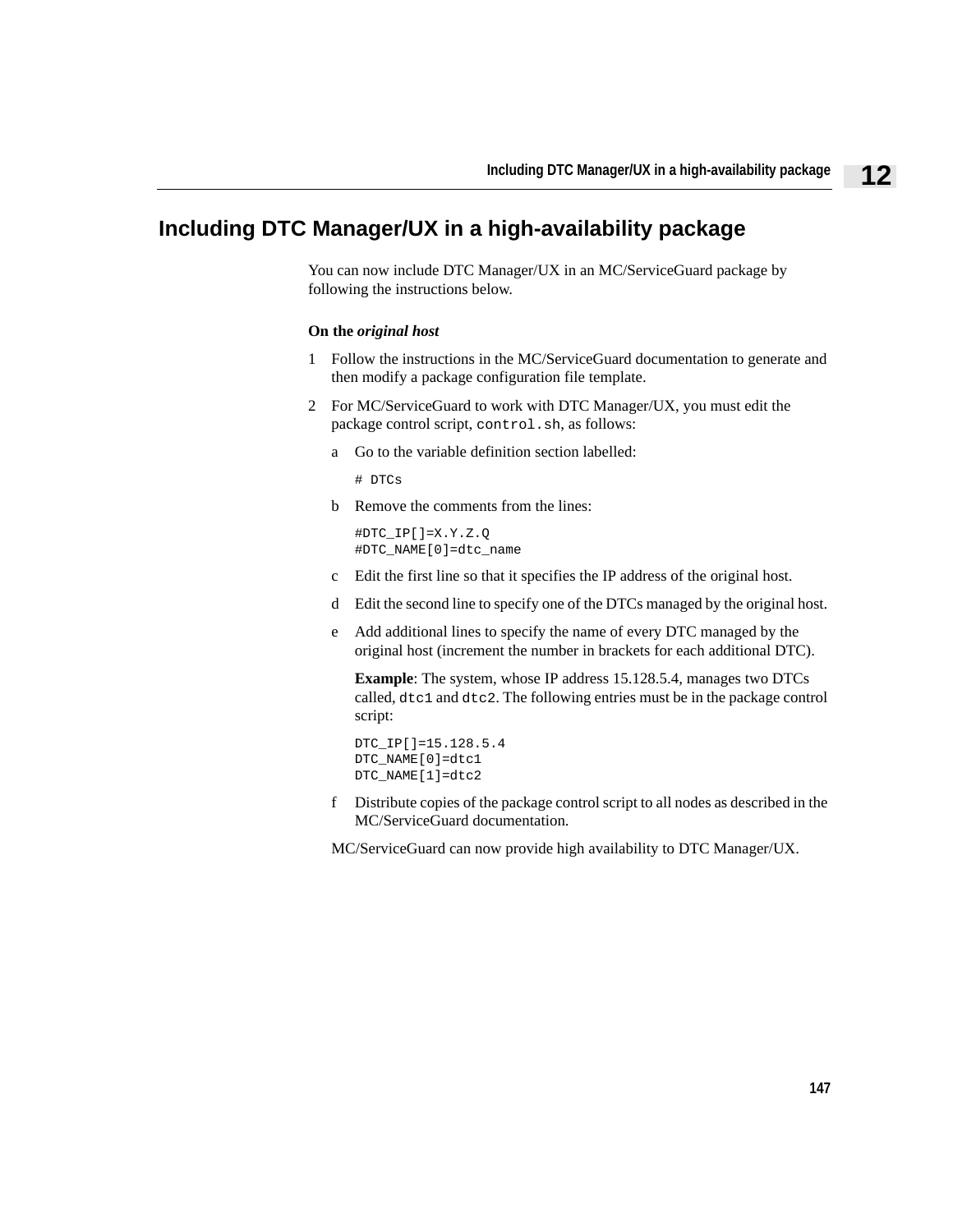### **Future configurations**

#### **When you modify DTCs**

Each time you modify the configuration of a DTC you must:

- 1 Create a new export file on the original host using the **dtcexport** command.
- 2 Copy the file to each potential adoptive host.
- 3 Import the file to each adoptive host using the **dtcimport** command.

#### **When you add new DTCs**

Each time you add a DTC to your configuration you must:

- 1 Create a new export file on the original host using the **dtcexport** command.
- 2 Copy the file to each potential adoptive host.
- 3 Import the file to each adoptive host using the **dtcimport** command.

Note To be sure that the adoptive host can manage the DTC(s), you should verify that it can receive boot requests from the DTCs that it will manage (own) in the event of original host failure.

- 4 Update the information in control.sh script:
	- a Halt the DTC Manager/UX package with the **cmhaltcl** command.
	- b Add the name of the new DTC to the variable declarations in the control.sh script.
	- c Distribute copies of the control.sh script to all the nodes as described in the MC/ServiceGuard documentation.

Note Refer to your MC/ServiceGuard documentation for more on the use of the **cmhaltcl** command.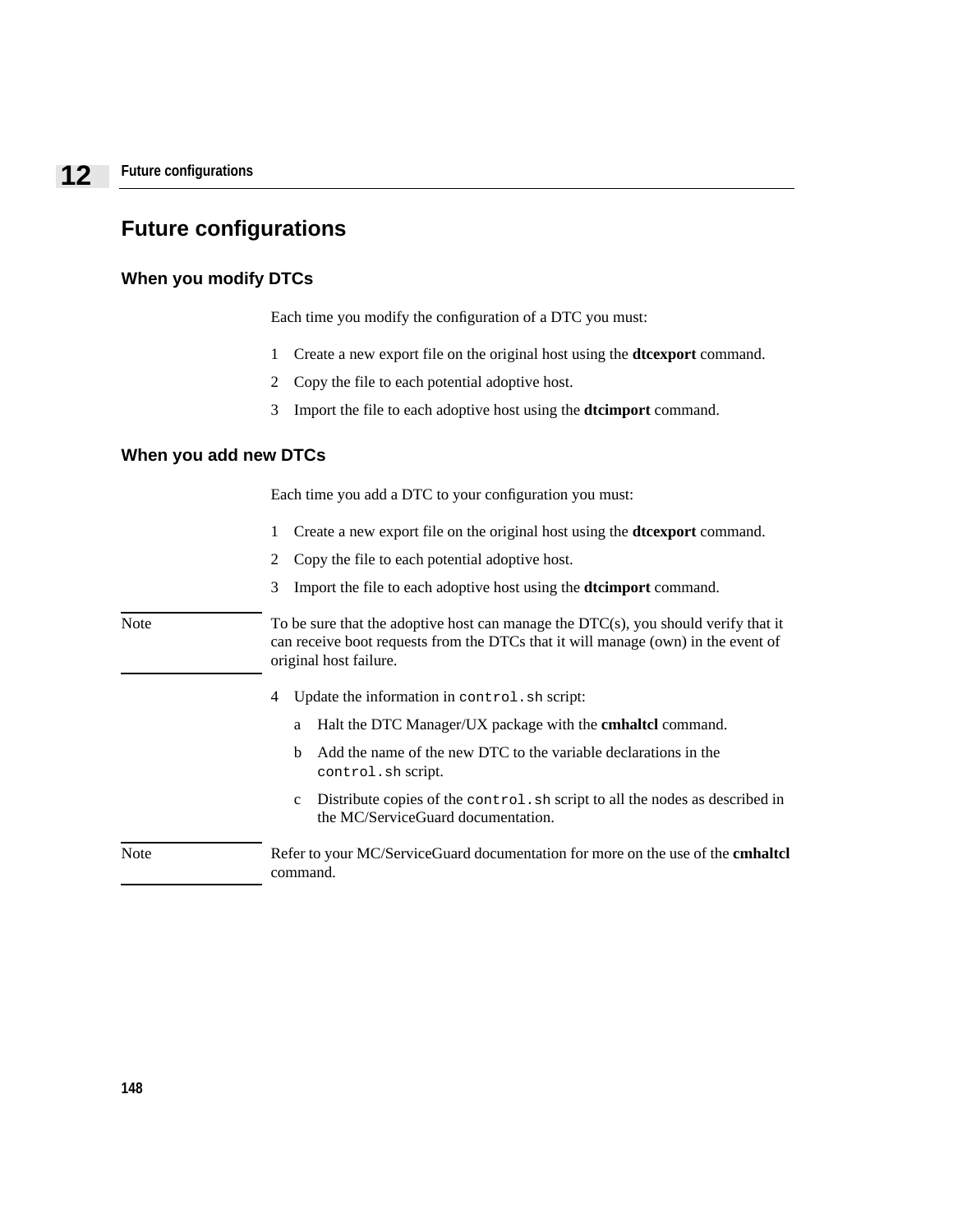## **Diagnosing problems with dtcdiag, dtcping and dtccheckip**

This chapter explains the use of three troubleshooting tools: **dtcdiag**, **dtcping** and **dtccheckip**.

The **dtcdiag** command reports DTC diagnostic information and can perform diagnostic tasks on a DTC, on a DTC board, or on a selected port of a board.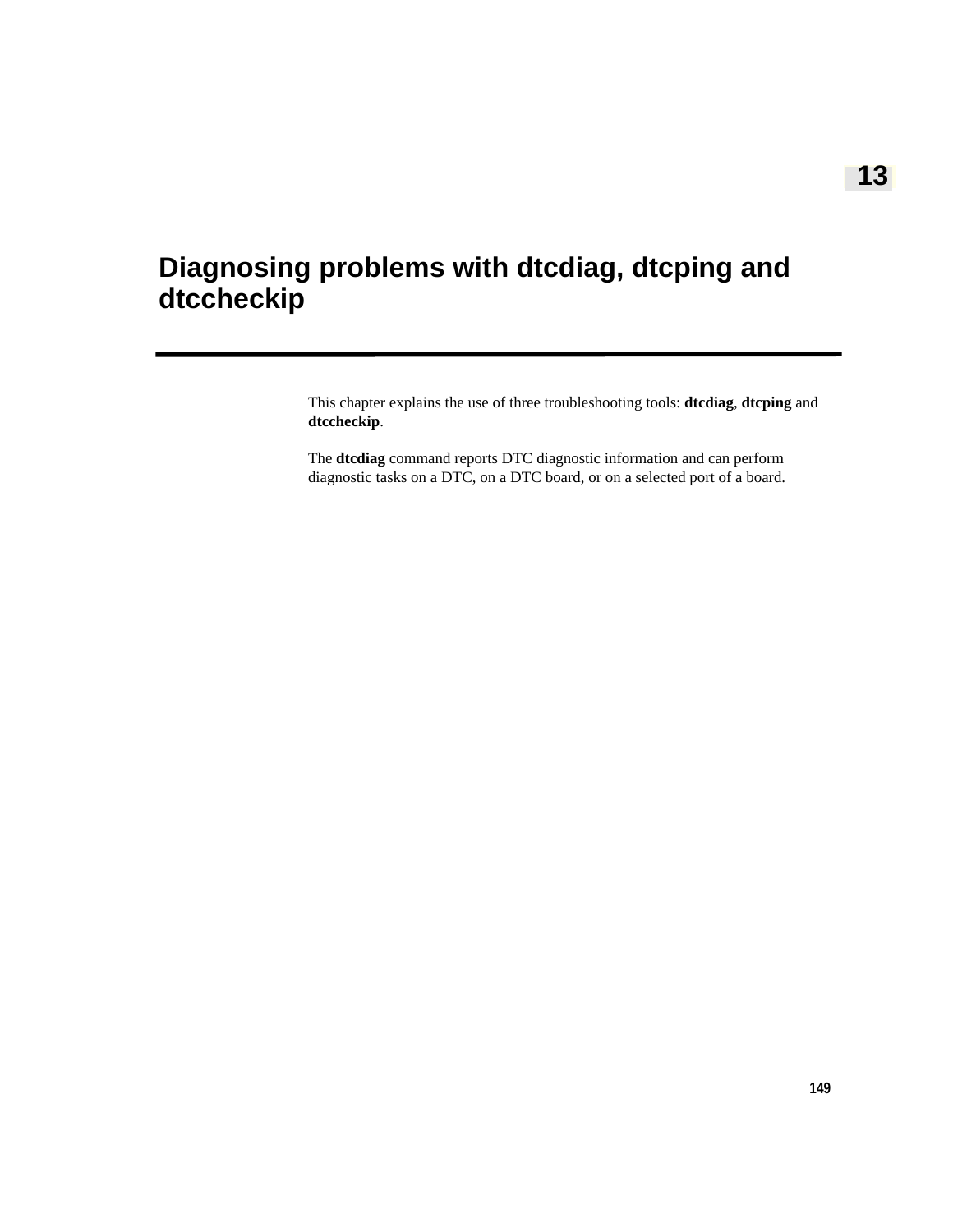### **About dtcdiag**

The following commands can substitute for **dtcdiag** command options:

- **dtcconnstat—**obtains the status from selected ports
- **dtcdownload—downloads EEPROM code to a LAN board<sup>1</sup>**
- **dtcquickswitch—**switches DTC management from one host to another
- **dtcreset—**resets a DTC, board, or port
- **dtcstat—**obtains the status of a DTC
- **dtctest—**tests a CPU/LAN board, or selected port
- **dtctraceon—turns on extended trace on selected ports<sup>1</sup>**
- **dtctraceoff—**turns off extended trace on selected ports<sup>1</sup>
- **dtcupload—uploads a DTC, board, or port<sup>1</sup>**

The **dtcping** command is used as a troubleshooting tool to perform a connection test. **dtcping** is similar to the networking **ping** command (refer to the **dtcping** man page) and **dtccheckip** checks for duplicated IP addresses.

The **dtcdiag** command performs diagnostic tasks on DTCs managed by the host. Tasks can be done on several *objects*. An object can be a selected DTC, a selected DTC and board, or a selected port on a board. The objects must be all of the same type.

The **dtcdiag** command is used for the following troubleshooting and maintenance tasks:

- resetting ports, boards, and the DTC
- reporting the status of the DTC and ports as well as the version numbers of the DTCs
- running the DTC or port self-tests
- uploading ports and the  $DTC^2$ .

Resetting causes a download to occur on the DTC. The download software and configuration is sent to the DTC. An upload<sup>1</sup> is the transfer of information from the DTC to the system.

- 1 Use these commands ONLY if instructed to do so by an HP engineer. Some of these commands output data to a file which can be read only with special HP formatting tools.
- 2 Upload a DTC configuration ONLY if instructed to do so by an HP engineer.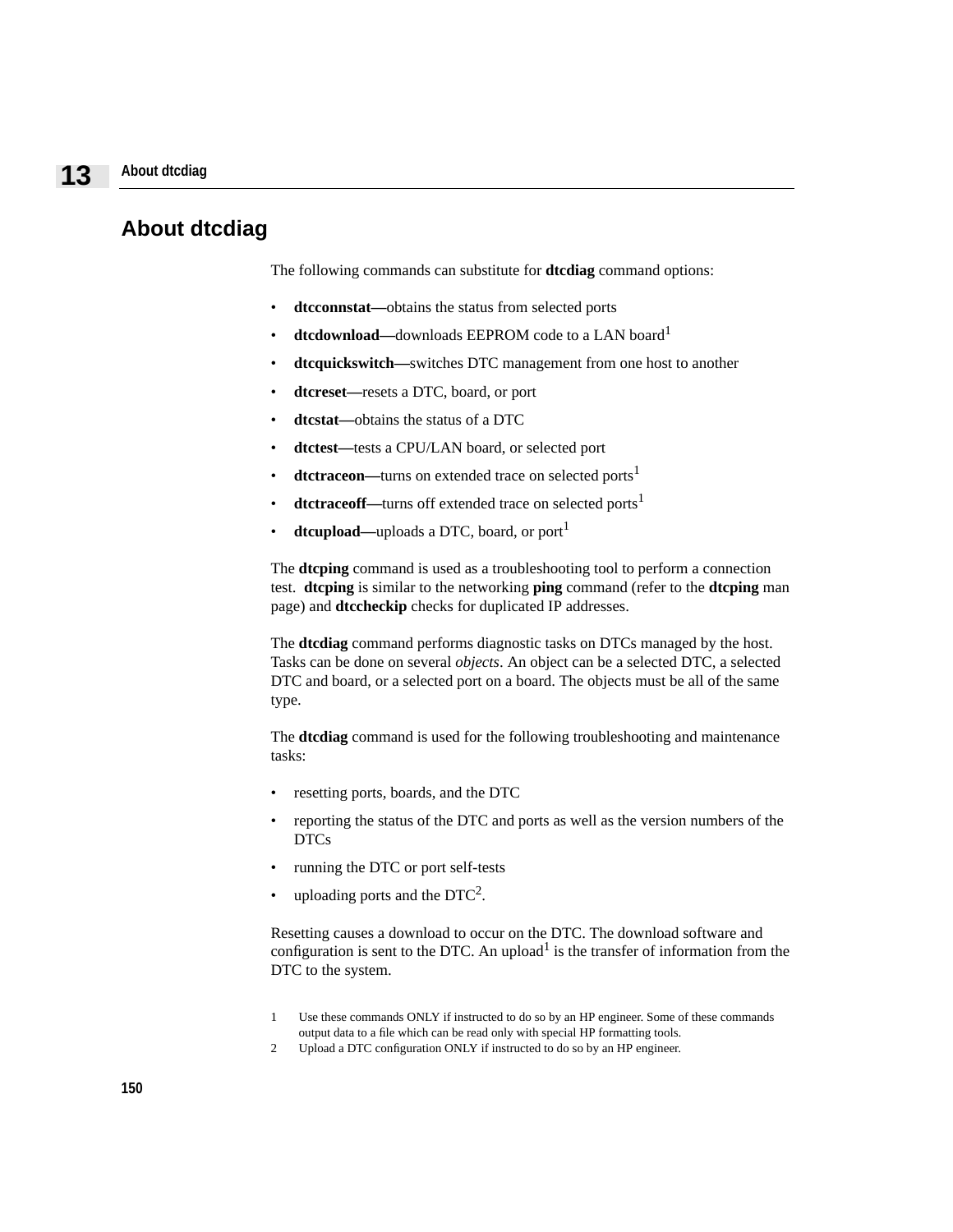Note Once you have executed **dtcdiag**, you cannot stop it. You can kill the **dtcdiag** process, but you cannot stop the operation from completing. The **dtcdiag** command completes execution on a DTC even if it is killed (by using CTRL-C) before it is able to report the completion status. The **dtcnmp** process continues the execution of the **dtcdiag** command. You can only run **one** of the following commands at a time: **dtcdiag** (or synonym), **dtcconfig**, **dtcmodifyconfs** (or synonym), or **dtcping**. Refer to the **dtcdiag** man pages for a complete description of command parameters.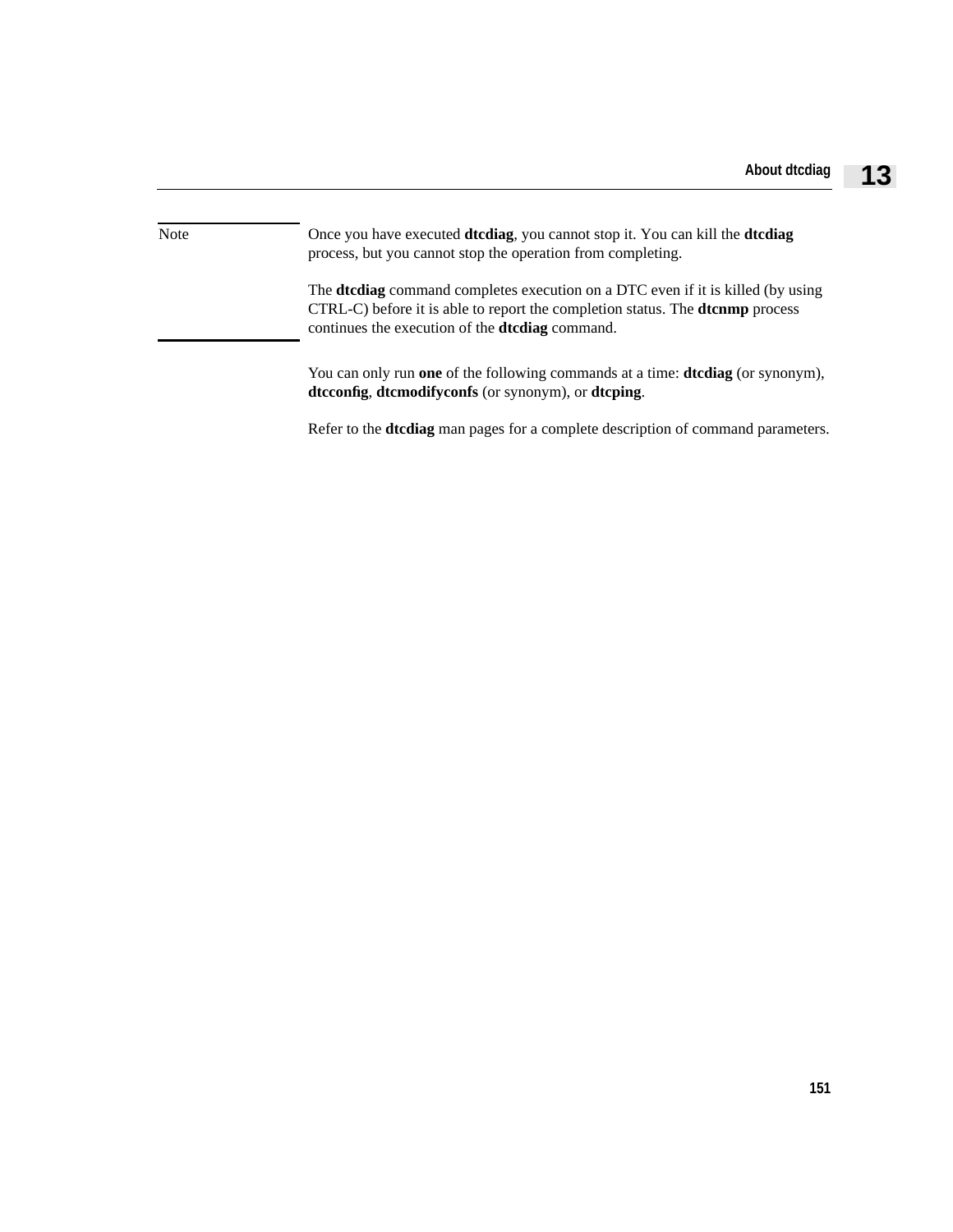### **Common DTC diagnostics and related commands**

| Task                                              | <b>Command to use</b>                                                                                                                                                                                                                                                                                                                                    | <b>Command Synonym</b> |
|---------------------------------------------------|----------------------------------------------------------------------------------------------------------------------------------------------------------------------------------------------------------------------------------------------------------------------------------------------------------------------------------------------------------|------------------------|
| Get connection<br>status for a port               | dtcdiag -S <dtcname> <board> <port><br/>or<br/>dtcconnstat <dtcname> <br/>board&gt; <port></port></dtcname></port></board></dtcname>                                                                                                                                                                                                                     | dtcconstat             |
| Do a loopback<br>test on a port                   | dtcdiag -t <dtcname> <board> <port><br/>(terminal port)<br/>dtcdiag-p <dtcname> <board> <port><br/>(printer port)<br/>or<br/>dtctest -t <dtcname> <br/> <br/>board&gt; <port><br/>(terminal port)<br/>dtctest -p <dtcname> <board> <port><br/>(printer port)</port></board></dtcname></port></dtcname></port></board></dtcname></port></board></dtcname> | dtctest                |
| Reset an entire<br>DTC (or a board<br>or port)    | dtcdiag - r < dtcname > [<br>board > <port> ]<br/>or<br/>dtcreset <dtcname> [<br>board&gt; <port>]</port></br></dtcname></port>                                                                                                                                                                                                                          | dtcreset               |
| Find the status of<br>CPU/LAN boards<br>and ports | dtcdiag -s <dtcname> [<lanboard>]<br/>[<board> <port>]<br/>or<br/>dtcstat <dtcname> [<lanboard>]<br/>[<board> <port>]</port></board></lanboard></dtcname></port></board></lanboard></dtcname>                                                                                                                                                            | dtcstat                |
| Test a DTC's<br><b>LAN</b> board                  | dtcdiag -c <dtcname><br/>or<br/>dtctest -c <dtcname></dtcname></dtcname>                                                                                                                                                                                                                                                                                 | dtctest                |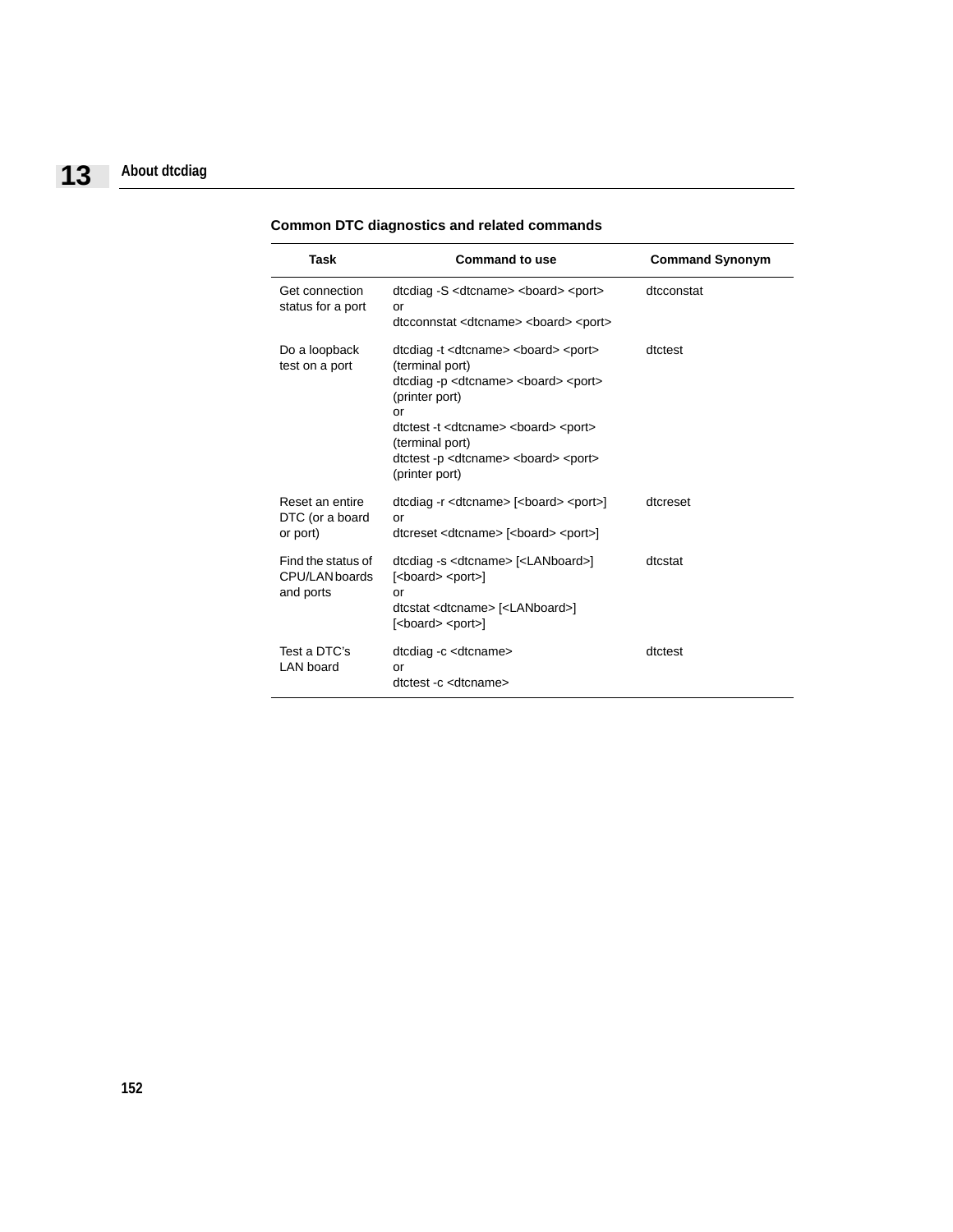## **Using dtcdiag**

### **Resetting DTCs, boards and ports**

The **dtcdiag** command can be used to reset a DTC, board or port.

Use the command:

dtcdiag -r

or

dtcreset

Note The board in the DTC 16TN cannot be reset. You can only reset the entire DTC or a single port.

#### **Examples**

To reset the DTC named dtc1: dtcdiag -r dtc1 To reset board 0 on the DTC named dtc1: dtcdiag -r dtc1 0 To reset port 1 on board 0 of the DTC named dtc1: dtcdiag -r dtc1 0 1

### **Testing DTCs, boards and ports**

To test a DTC, board or port use the command:

dtcdiag -c or dtctest -c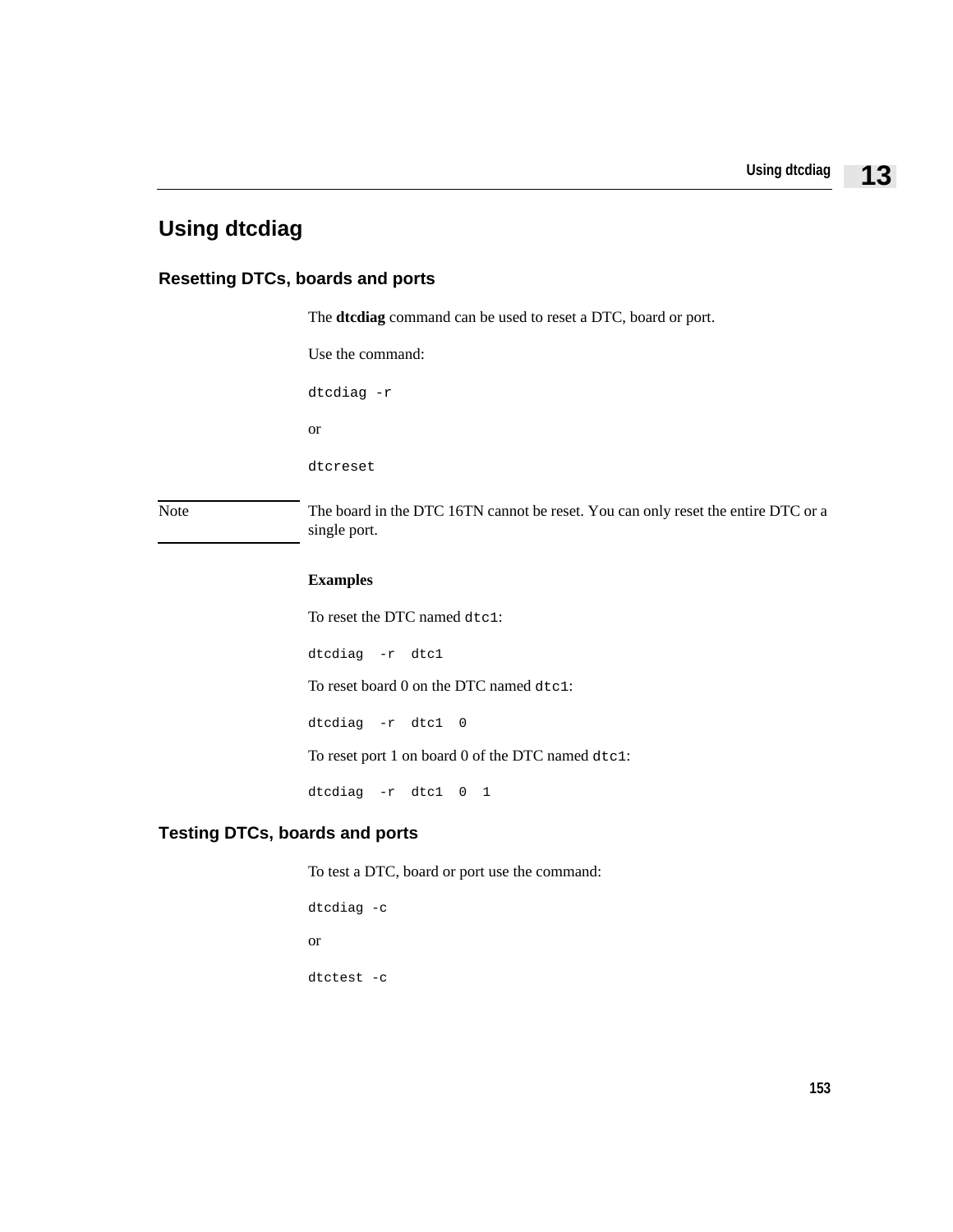### **Running loopback tests**

The following commands and options can be used to perform loopback tests.

| dtcdiag -i<br>[count]              | Performs an internal loopback test on the selected ports count times.                                                                                                                                           |  |  |
|------------------------------------|-----------------------------------------------------------------------------------------------------------------------------------------------------------------------------------------------------------------|--|--|
| <b>or</b><br>dtctest -i<br>[count] | Count must be between 1 and 999 and defaults to 1.                                                                                                                                                              |  |  |
| dtcdiag -h<br>[count]<br><b>or</b> | Tests the data path through a DTC 48 (or a DTC 16) to the serial port and through<br>the serial port connector. A loopback hood must be attached to the port. This option<br>does not apply to other DTC types. |  |  |
| dtctest -h<br>[count]              | Count must be between 1 and 999 and defaults to 1.                                                                                                                                                              |  |  |
| dtcdiag -p<br>[count]<br>$\alpha$  | Performs a printer loopback test on the selected ports count times. A printer must<br>be attached to the port.                                                                                                  |  |  |
| dtctest -p<br>[count]              | Count must be between 1 and 999 and defaults to 1.                                                                                                                                                              |  |  |
| dtcdiag -t<br>[count]<br><b>or</b> | Performs an terminal loopback test on the selected port <i>count</i> times. A terminal<br>must be attached to the port.                                                                                         |  |  |
| dtctest -t<br>[count ]             | Count must be between 1 and 999 and defaults to 1.                                                                                                                                                              |  |  |
|                                    | <b>Example</b>                                                                                                                                                                                                  |  |  |
|                                    | To perform an internal loopback test 20 times on port 1 of board 0 of dtc3.                                                                                                                                     |  |  |
|                                    | dtediag –i 20 dte3 01                                                                                                                                                                                           |  |  |

#### **Getting the status of a DTC LAN board or a Port**

dtcdiag -s or dtcstat Obtains the status of the selected objects and lists it to the standard output and to a file called dtcname.LAN. or dtcname.PRab (in the /var/opt/dtcmgr/status directory) where a is the number of the board on which a port is being uploaded and b is the number of the port being uploaded.

Only CPU/LAN boards, LAN boards, or ports can be selected for this task.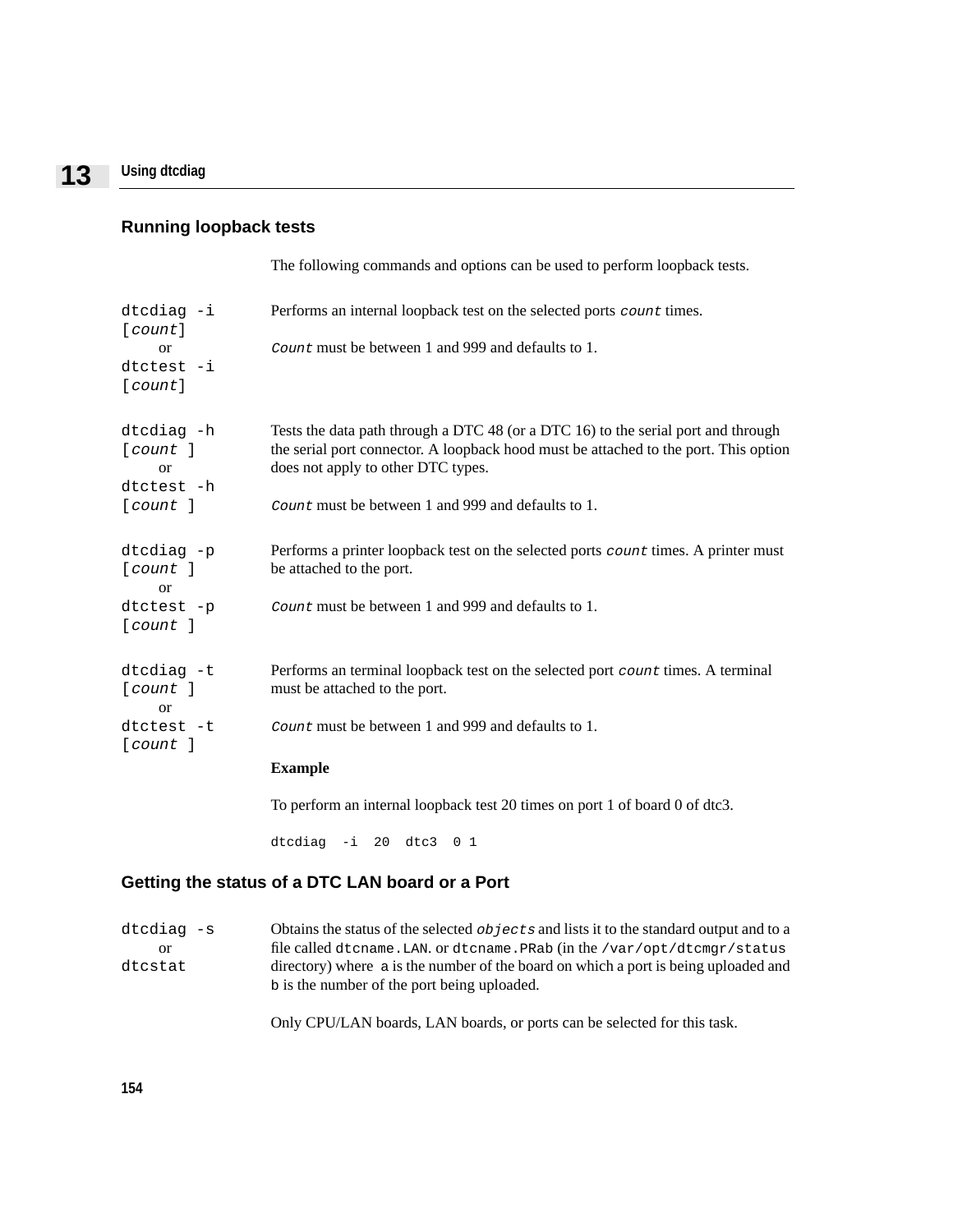dtcdiag -S or dtcconnstat Obtains the status of the connections from the selected ports and lists it to the standard output. **Examples** To obtain status of the DTC named dtc3: dtcdiag -s dtc3 To obtain status of Port 1 on Board 0 of the DTC named dtc3: dtcdiag -s dtc3 0 1 To obtain connection status of port 23 of board 1 of the DTC named dtc3: dtcdiag -S dtc3 1 23

### **Switching DTC management to another host (in an MC/ServiceGuard cluster)**

| dtcdiag -0                     | Switches DTC management (ownership) to another host and informs the DTC to                                   |
|--------------------------------|--------------------------------------------------------------------------------------------------------------|
| [IP address]                   | only accept management instructions from the new host. The IP address of the                                 |
| dtcquickswitch<br>[IP address] | previous host must be given after the -O option (this address is not verified).                              |
|                                | This is one of the configuration commands used to configure MC/ServiceGuard<br>"high availability" clusters. |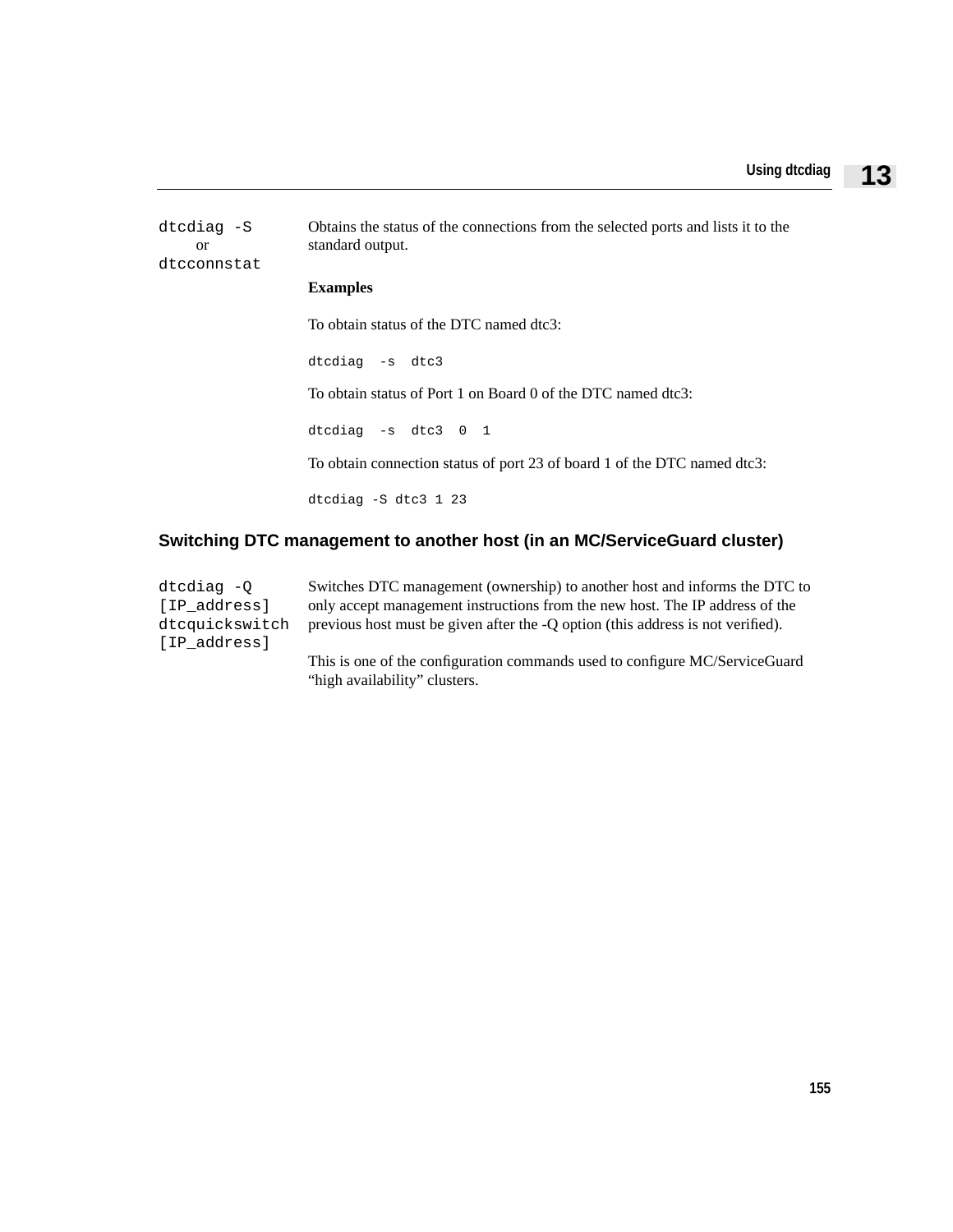### **Special Commands (use only when instructed by an HP engineer)**

This section describes commands that an HP engineer might ask you to run.

be read with special formatting tools available only to HP engineers.

**Caution** Only use the following commands if instructed to do so by an HP engineer for troubleshooting purposes. The information uploaded to the DTC Manager/UX during a DTC upload can only

### **Turning extended trace on or off**

| dtcdiag -F<br>$\alpha$<br>dtctraceoff | Turns off an extended trace for the selected objects. For a DTC 72MX, only the<br>name of the DTC and the number of the 24 port MUX board must be given to turn<br>off an extended trace for a port on that board. For a DTC 16TN, only the name of the<br>DTC must be given to turn off an extended trace for a port on that DTC. |  |  |  |
|---------------------------------------|------------------------------------------------------------------------------------------------------------------------------------------------------------------------------------------------------------------------------------------------------------------------------------------------------------------------------------|--|--|--|
| dtcdiag -N<br>or<br>dtctraceon        | Turns on an extended trace for the selected ports. Each port selected must be on a<br>separate board and only ports on a DTC 72MX or a DTC 16TN can have an<br>extended trace turned on.                                                                                                                                           |  |  |  |
|                                       | <b>Examples</b>                                                                                                                                                                                                                                                                                                                    |  |  |  |
|                                       | To turn on an extended trace for port 0 of board 1 of the DTC named dtc3 (only a<br>DTC 72MX or DTC 16TN can have an extended trace turned on):                                                                                                                                                                                    |  |  |  |
|                                       | dtcdiag -N dtc3 1 0                                                                                                                                                                                                                                                                                                                |  |  |  |
|                                       | To turn off the extended trace for the DTC named dtc3 you need only specify the<br>DTC name (together with the board number for DTC $72MX$ ) with the <b>dtcdiag</b> - <b>F</b><br>command):                                                                                                                                       |  |  |  |

| dtcdiag -F dtc3 1 |  |  |  |
|-------------------|--|--|--|
|-------------------|--|--|--|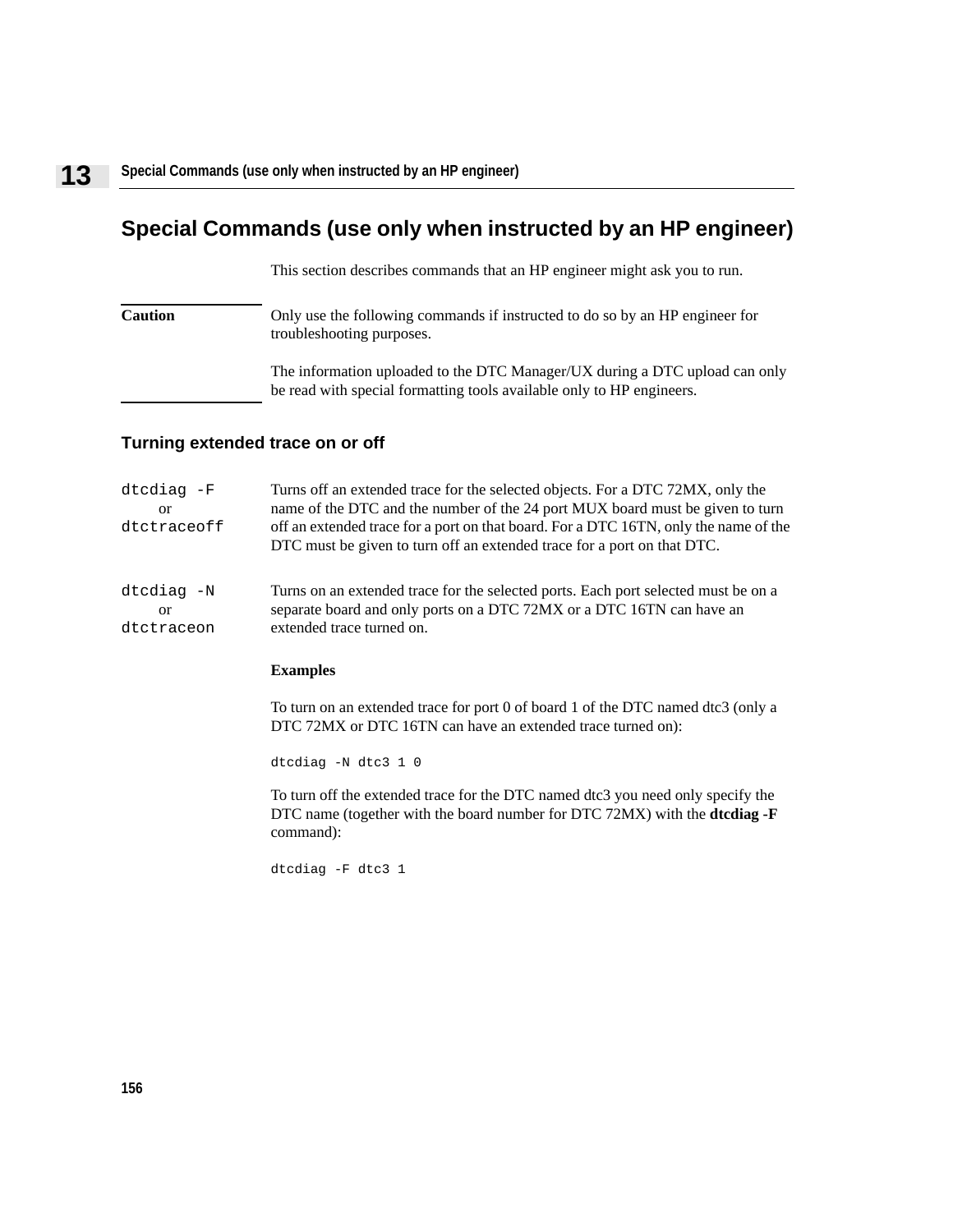### **Uploading files from a DTC**

dtcdiag -u or dtcupload Uploads the selected objects. Only a DTC 72MX can have a 24 port MUX board upload performed on it. The following upload data files are created: /var/opt/dtcmgr/upload/dtc.Bx Contains upload data files from the CPU/LAN or the LAN of a DTC, where x is cycled from 1 to 3 (and then back to 1) for each new upload. /var/opt/dtcmgr/upload/dtc.Myz Contains upload data files from a 24 port DTC 72MX where  $\gamma$  is the number of the port being uploaded and z is cycled from 1 to 3 (and then back to 1) for each new upload. /var/opt/dtcmgr/upload/dtc.PRab Contains upload data files from a port of a board of a DTC, where a is the number of the board with the port being uploaded and b is the number of the port being uploaded. Note Each upload data file from a specific port overwrites the last upload data file for a previous port upload from that port. To retain port uploads for a given port, you must use the HP-UX **cp** or **mv** command to copy or move each file produced into another file.

#### **Examples**

To upload the DTC named dtc2:

dtcdiag -u dtc2

To upload port 1 on board 0 of the DTC named dtc2:

dtcdiag -u dtc2 0 1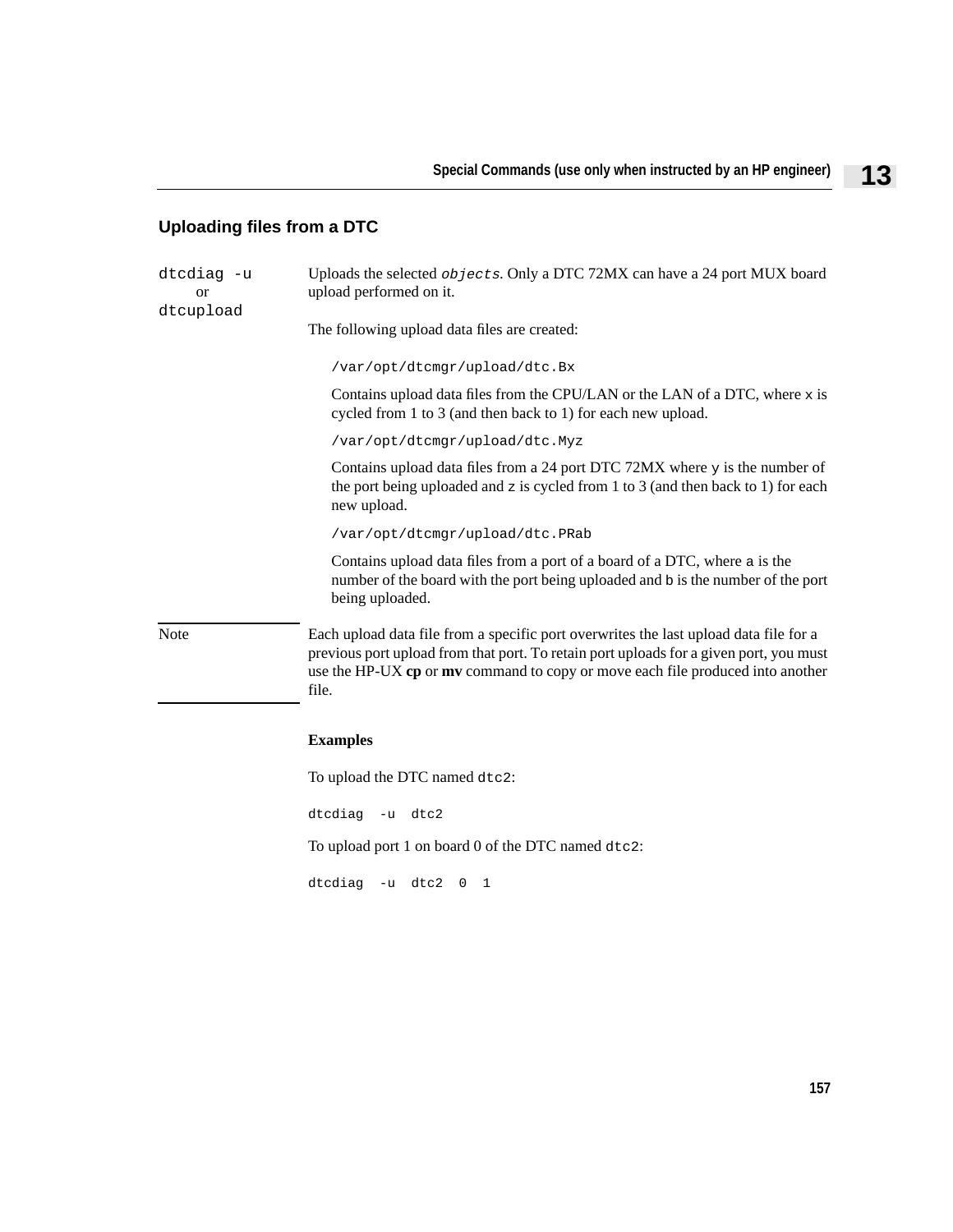### **13** Other dtcdiag parameter definitions

### **Downloading the EEPROM code to a LAN board**

| <b>Caution</b>                             | Downloading EEPROMs incorrectly can make your DTC unusable. Only download<br>EEPROMs if told to do so by an HP engineer.                                                                             |
|--------------------------------------------|------------------------------------------------------------------------------------------------------------------------------------------------------------------------------------------------------|
| dtcdiag –d<br><sub>or</sub><br>dtcdownload | Downloads the EEPROM (Electrically Erasable Programmable Read-Only<br>Memory) code for the selected LAN boards. Only a DTC 72MX or a DTC 16TN<br>can have an EEPROM code download performed on them. |
|                                            | <b>Example</b>                                                                                                                                                                                       |
|                                            | To download the EEPROM code to the DTC named dt.c3:                                                                                                                                                  |
|                                            | dtcdiag -d dtc3                                                                                                                                                                                      |

## **Other dtcdiag parameter definitions**

### **Verbosity parameter**

The following options are used to inhibit the verbosity of **dtcdiag** commands:

| $- f$       | Performs the task on each selected <i>object</i> without querying the user for<br>confirmation. If this option is not specified, then for each selected $object$ , dtcdiag<br>asks the user whether it should perform a disruptive task. |
|-------------|------------------------------------------------------------------------------------------------------------------------------------------------------------------------------------------------------------------------------------------|
| $-\sigma$   | Performs the task on each selected <i>object</i> without giving the user any progress or<br>completion messages.                                                                                                                         |
| <b>Note</b> | <b>dividend</b> displays progress and completion messages to the standard output if this<br>option is not specified.                                                                                                                     |

### **Logging parameter**

|      | The following logging options are supported for all <b>dtcdiag</b> commands:                                                                                              |
|------|---------------------------------------------------------------------------------------------------------------------------------------------------------------------------|
| $-a$ | Appends the log messages from this <b>dividends</b> execution to the existing <b>dividends</b> log<br>file. By default, executing <b>dicdiag</b> overwrites the log file. |

**158**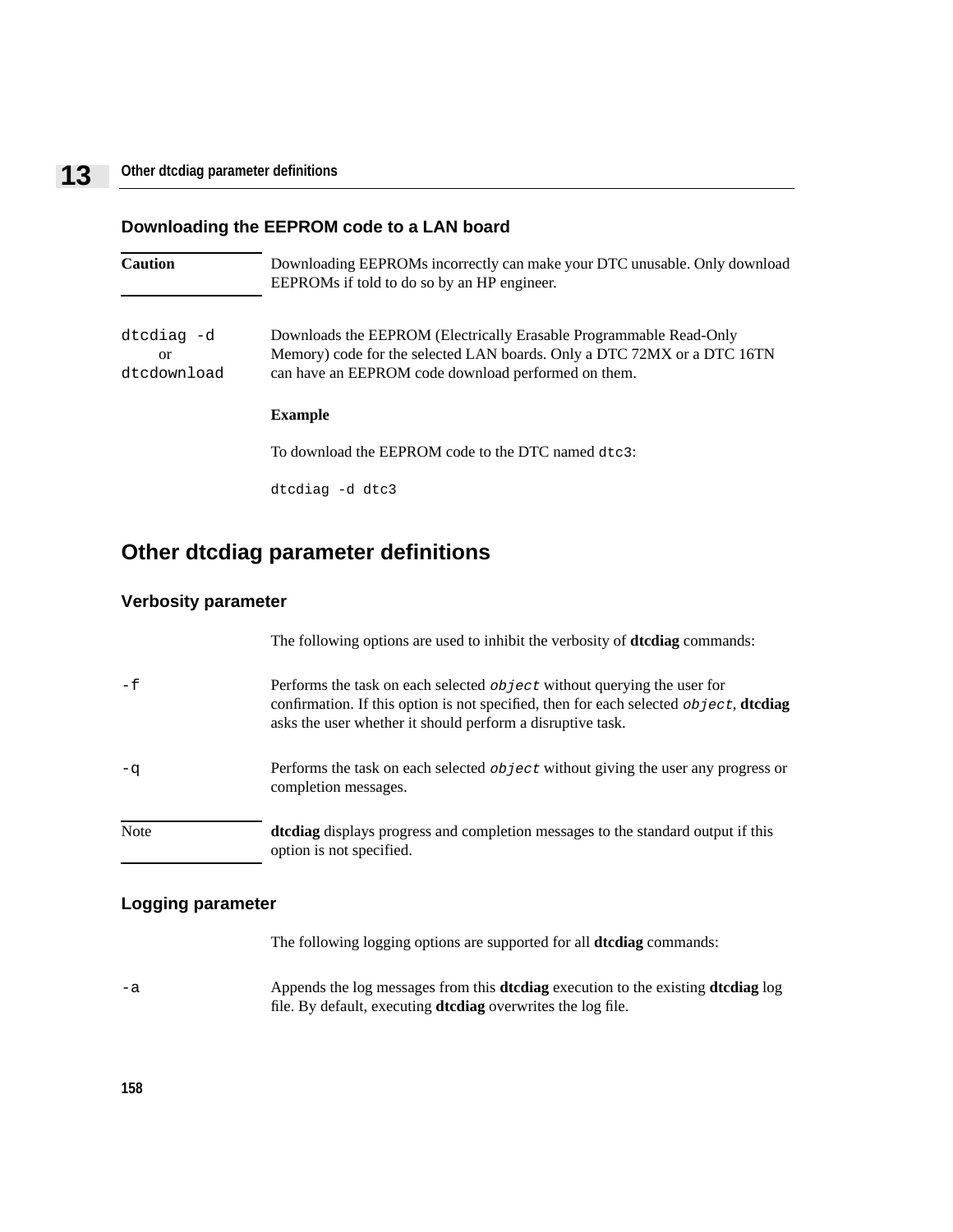| -1 <i>loglevel</i>      | Specifies the amount of information that is logged in the log file for this dtcdiag<br>execution. The default logfile is /var/opt/dtcmgr/log/dtcdiag.log. Specify<br>one of the following logging levels:                                                                                                                                                                                                                                                                              |                                                                                                                                                                                                          |  |
|-------------------------|----------------------------------------------------------------------------------------------------------------------------------------------------------------------------------------------------------------------------------------------------------------------------------------------------------------------------------------------------------------------------------------------------------------------------------------------------------------------------------------|----------------------------------------------------------------------------------------------------------------------------------------------------------------------------------------------------------|--|
|                         | $\boldsymbol{0}$<br>1<br>2                                                                                                                                                                                                                                                                                                                                                                                                                                                             | Log only startup and termination messages.<br>Log serious or fatal error messages (and those of level 0). This is the default.<br>Log warning and informational messages (plus the messages of level 1). |  |
| -L logfile              | Specifies an alternative file that dtcdiag should use to log status and error messages.<br>The default log file is /var/opt/dtcmgr/log/dtcdiag.log.                                                                                                                                                                                                                                                                                                                                    |                                                                                                                                                                                                          |  |
| <b>Object parameter</b> |                                                                                                                                                                                                                                                                                                                                                                                                                                                                                        |                                                                                                                                                                                                          |  |
|                         | specified:                                                                                                                                                                                                                                                                                                                                                                                                                                                                             | Specify the <i>object</i> to be diagnosed with these parameters given in the order                                                                                                                       |  |
| dtcs                    | The names of the DTCs on which a task is to be performed.<br>A DTC name must be specified. The asterisk metacharacter (*) can be used to<br>represent any string of characters for this parameter and it normally needs to be<br>escaped. For example, if the DTC names are DTC1, DTC2 and DTC3, the dtcs<br>parameter can be $DTC$ to mean all those DTCs.<br>If this parameter is given without boards or ports, then the action with boards<br>specified as C or L is taken.        |                                                                                                                                                                                                          |  |
|                         |                                                                                                                                                                                                                                                                                                                                                                                                                                                                                        |                                                                                                                                                                                                          |  |
|                         |                                                                                                                                                                                                                                                                                                                                                                                                                                                                                        |                                                                                                                                                                                                          |  |
| <b>Caution</b>          | If the DTC name is C, L, or B, a conflict may occur when specifying many objects.<br>This occurs because these names are also used as the label for the CPU/LAN board<br>of a DTC 48 or a DTC 16 (c), the LAN board of a DTC 72MX or a DTC 16TN (L),<br>and the ports of a DTC 16TN (B), respectively. To resolve this conflict, if the name<br>of a DTC is C, L, or B, then any such character found in the <i>object</i> of the command<br>line will be understood as that DTC name. |                                                                                                                                                                                                          |  |
| boards                  | The name of the DTC boards on which the task is done.                                                                                                                                                                                                                                                                                                                                                                                                                                  |                                                                                                                                                                                                          |  |
|                         | This parameter is optional. Board names are:                                                                                                                                                                                                                                                                                                                                                                                                                                           |                                                                                                                                                                                                          |  |
|                         | $C$ or $c$                                                                                                                                                                                                                                                                                                                                                                                                                                                                             | the CPU/LAN on a DTC 48 or DTC 16                                                                                                                                                                        |  |
|                         | L or 1                                                                                                                                                                                                                                                                                                                                                                                                                                                                                 | the LAN on a DTC 72MX or DTC 16TN                                                                                                                                                                        |  |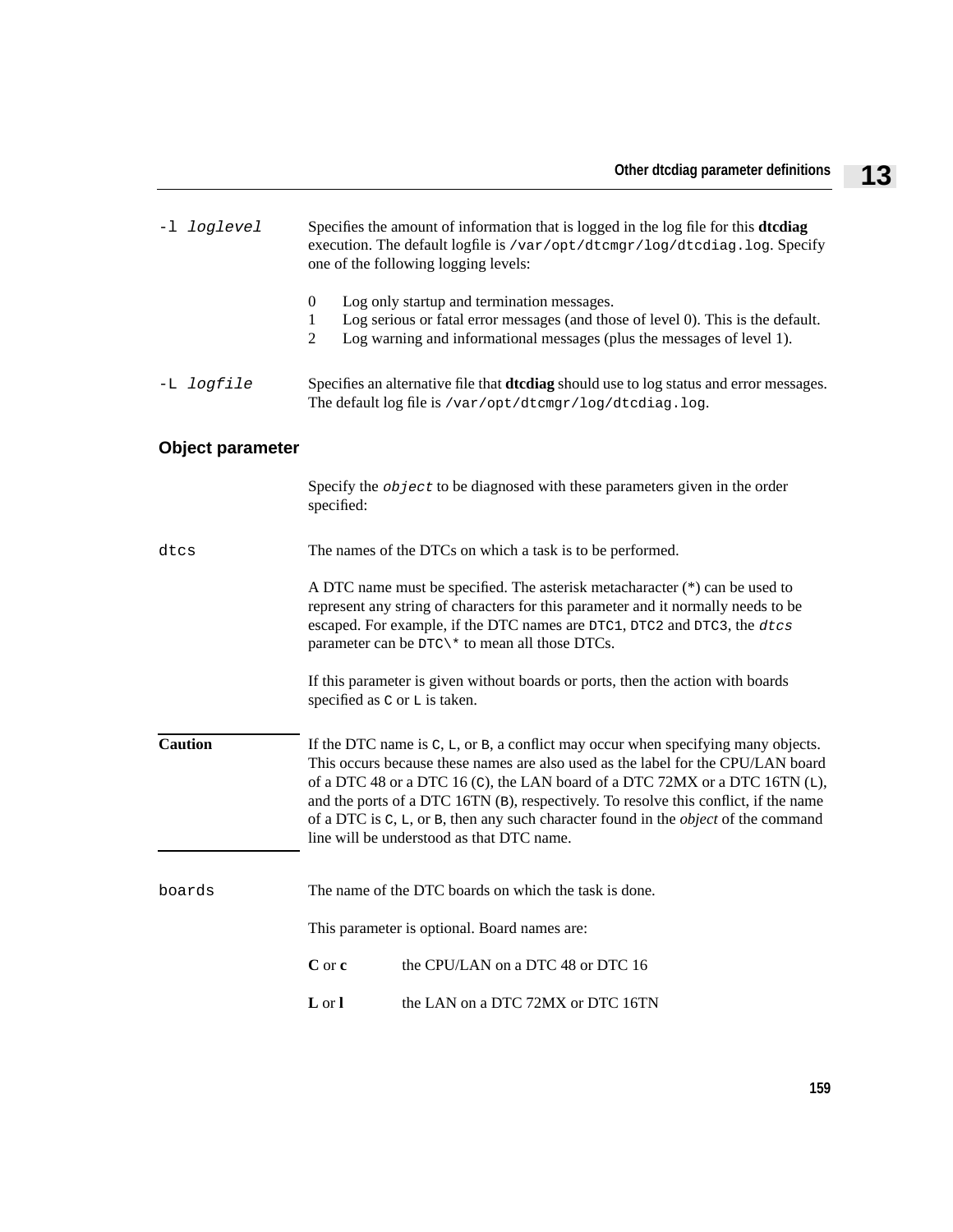|       | <b>B</b> or <b>b</b>                                                                                         | all ports on a DTC 16TN (a DTC 16TN does not have<br>a separate board)                                                                                                                                                                                              |  |
|-------|--------------------------------------------------------------------------------------------------------------|---------------------------------------------------------------------------------------------------------------------------------------------------------------------------------------------------------------------------------------------------------------------|--|
|       | 05                                                                                                           | the boards on a DTC 48                                                                                                                                                                                                                                              |  |
|       | 0,1                                                                                                          | the boards on a DTC 16                                                                                                                                                                                                                                              |  |
|       | $0 \ldots 3$                                                                                                 | for the boards or LAN board on a DTC 72MX.                                                                                                                                                                                                                          |  |
|       |                                                                                                              | The asterisk metacharacter (*) can be used to represent all non-CPU/LAN or non-<br>LAN boards on a DTC and it normally needs to be escaped. For example,                                                                                                            |  |
|       |                                                                                                              | dtcdiag -r $DTC$ <sup>*</sup> \*                                                                                                                                                                                                                                    |  |
|       |                                                                                                              | Additionally, a range of non-CPU/LAN or non-LAN boards can be specified by<br>separating the number of the boards by a hyphen (-). For example,                                                                                                                     |  |
|       |                                                                                                              | dtcdiag -r DTC1<br>$0 - 1$                                                                                                                                                                                                                                          |  |
| ports | The number of the ports on which a task is to be performed. This parameter is<br>optional. Port numbers are: |                                                                                                                                                                                                                                                                     |  |
|       | 07                                                                                                           | for direct connect boards on a DTC 48 or DTC 16                                                                                                                                                                                                                     |  |
|       | 05                                                                                                           | for modem boards on a DTC 48 or DTC 16                                                                                                                                                                                                                              |  |
|       | 023                                                                                                          | for a 24 port MUX board on a DTC 72MX                                                                                                                                                                                                                               |  |
|       | 015                                                                                                          | for the ports on a DTC 16TN                                                                                                                                                                                                                                         |  |
|       | range.                                                                                                       | The asterisk metacharacter (*) can be used to represent all ports on a board of a DTC<br>and it normally needs to be escaped. Additionally, a range of ports can be specified<br>by separating the number of the ports by a hyphen (-). For example, 0-7 could be a |  |
|       |                                                                                                              | Values returned by dtcdiag or one of its synonyms                                                                                                                                                                                                                   |  |
|       |                                                                                                              | One of the following values is returned when a <b>dtediag</b> command is executed. To                                                                                                                                                                               |  |

display the return value, use the HP-UX **echo** command after the **dtcdiag** command.

- 0 No error or no test failures.
- 1 Command usage incorrect.<br>2 Error during startup or shut
- 2 Error during startup or shutdown.<br>3 Fatal error during execution of the
- Fatal error during execution of the command.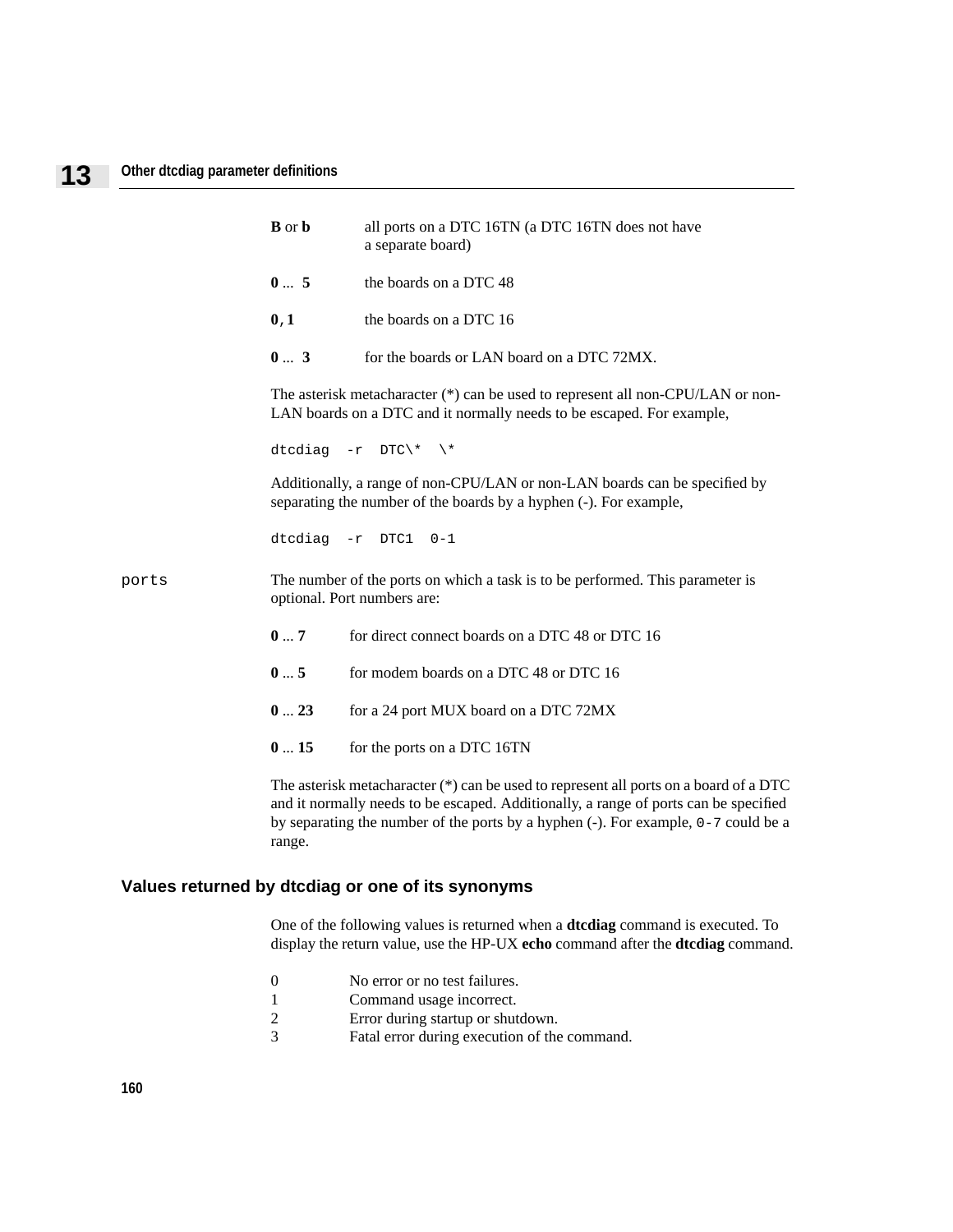# **About dtcping**

|                               | The dtcping command is used as a troubleshooting tool to perform a connection<br>test. dtcping is similar to the networking ping command (refer to the online man<br>page for ping). The ping command sends a series of packets to a remote node which<br>are echoed back. The dtcping command sends a series of packets to the DTC which<br>are echoed back. Both commands are useful to check if a DTC is still up and<br>running at least at the IP level of the networking stack. |  |  |
|-------------------------------|---------------------------------------------------------------------------------------------------------------------------------------------------------------------------------------------------------------------------------------------------------------------------------------------------------------------------------------------------------------------------------------------------------------------------------------------------------------------------------------|--|--|
|                               | dteping sends one ICMP (Internet Control Message Protocol) echo packet per<br>second to each DTC. You specify the number and the size of the ICMP echo packets<br>and the DTC names. For each DTC, the number of packets transmitted, the number<br>of packets received, and the ratio of packets lost are reported. In addition, an event is<br>generated, written into the event log, and displayed on the console for each DTC<br>having a 100 percent packet loss.                |  |  |
|                               | Each packet that is echoed is reported on your terminal screen.                                                                                                                                                                                                                                                                                                                                                                                                                       |  |  |
|                               | The dtcping command helps you:                                                                                                                                                                                                                                                                                                                                                                                                                                                        |  |  |
|                               | do a preliminary connectivity check when setting up the DTC connections                                                                                                                                                                                                                                                                                                                                                                                                               |  |  |
|                               | do a quick check of the connectivity if the response from the DTCs seem<br>unusually slow                                                                                                                                                                                                                                                                                                                                                                                             |  |  |
|                               | You must run dteping as superuser. The dteping command can be scheduled using<br>the HP-UX at command or the HP-UX cron command. Only one dtcping or<br>ditediag command can be run at a time.                                                                                                                                                                                                                                                                                        |  |  |
| dtcping syntax                |                                                                                                                                                                                                                                                                                                                                                                                                                                                                                       |  |  |
|                               | dtcping dtcs  [ packetsize ] [ -n numpackets ]                                                                                                                                                                                                                                                                                                                                                                                                                                        |  |  |
| <b>Parameter descriptions</b> |                                                                                                                                                                                                                                                                                                                                                                                                                                                                                       |  |  |
| dtcs                          | The names of the DTCs to which a <b>dteping</b> is to be performed.                                                                                                                                                                                                                                                                                                                                                                                                                   |  |  |
|                               | The asterisk metacharacter $(*)$ can represent any string of characters for this<br>parameter. It must usually be escaped.                                                                                                                                                                                                                                                                                                                                                            |  |  |
| packetsize                    | By default (when $packetsize$ is not specified), the size of transmitted packets is<br>64 bytes. The minimum value allowed for packetsize is eight bytes, the<br>maximum is 1480 bytes.                                                                                                                                                                                                                                                                                               |  |  |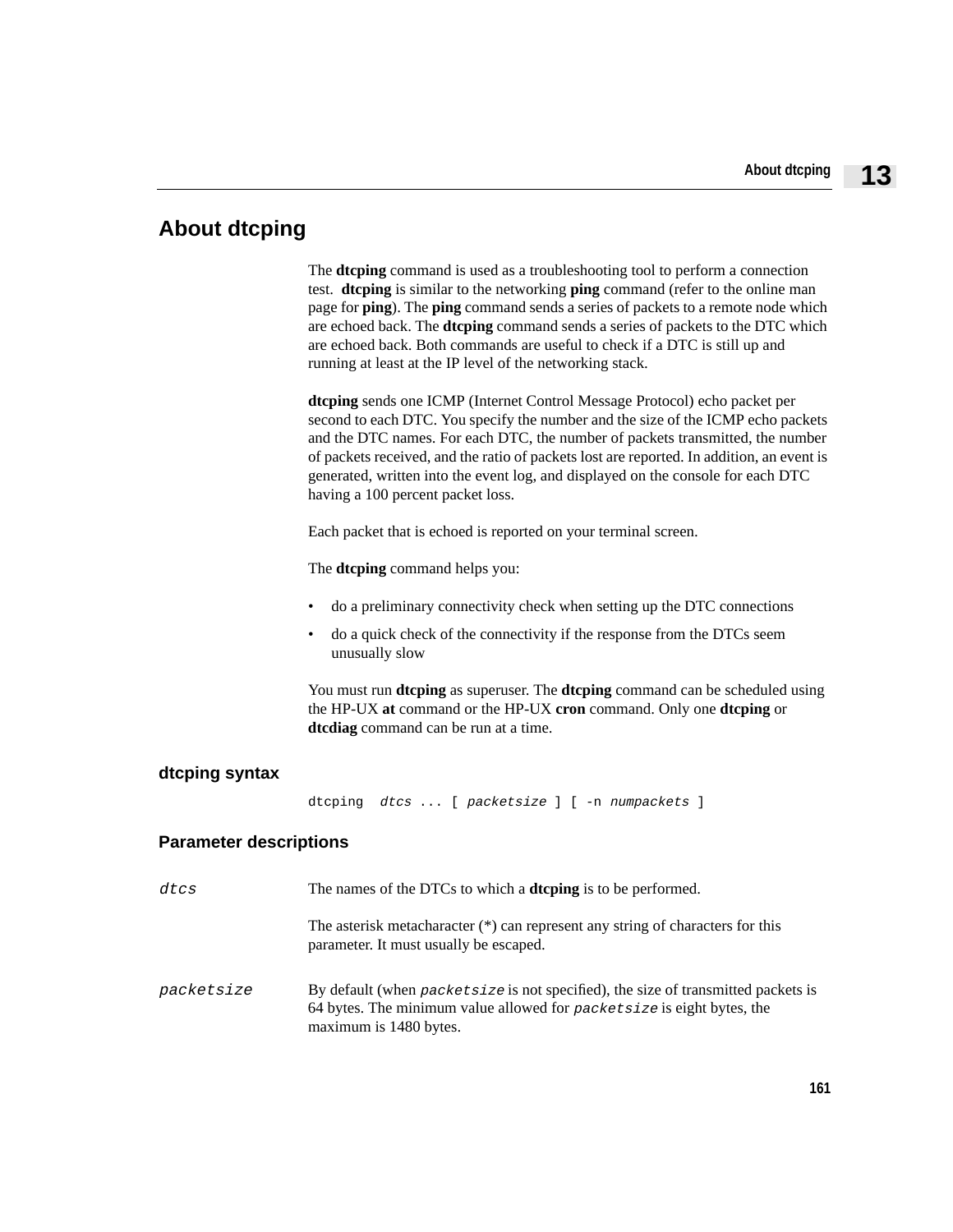numpackets The number of packets **dtcping** transmits before terminating.

The minimum value allowed for numpackets is one and the maximum is 999. Numpackets defaults to one if it is not specified.

#### **Examples**

Send 10 packets to dtc01:

dtcping dtc01 -n 10

Perform **dtcping** on all DTCs and send a packet size of eight bytes:

dtcping \\* 8

### **Values returned by dtcping**

One of the following values is returned when **dtcping** is executed.

Note These values refer only to DTC Manager errors and are not the result of the normal **ping** command output. Avoid using these values in scripts.

- 0 No error.
- 1 Command usage incorrect.
- 2 Error during execution of the command.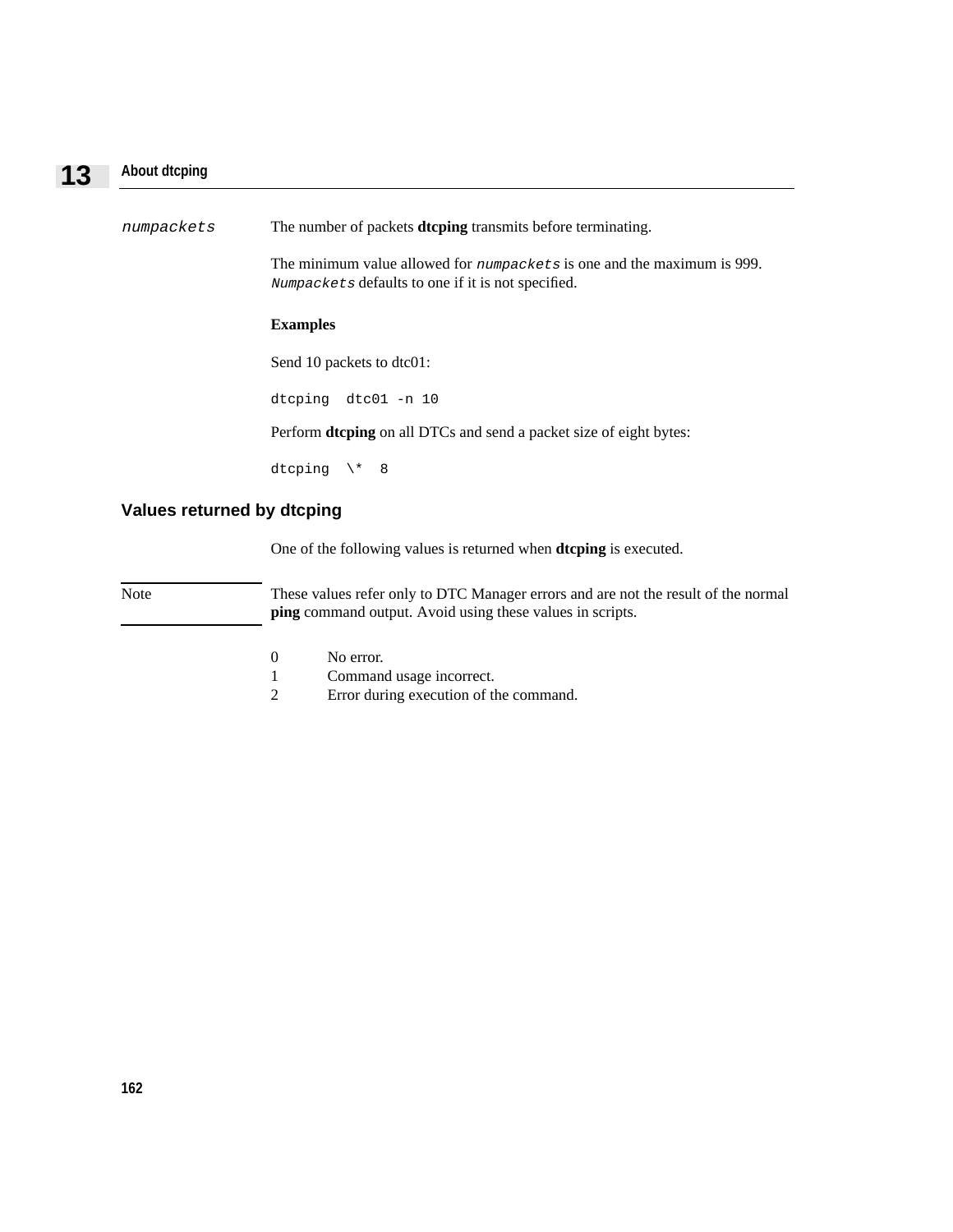### **About dtccheckip**

The **dtccheckip** command is used as a troubleshooting tool to check for duplicated IP addresses.

If you have added a DTC or modified information about LAN address configuration, dtccheckip is automatically run after the termination of dtcconfig.

When the Exit DTCconf function key is pressed in the dtcconfig menu, you are asked whether you want to quit or not. If you reply "yes", this ends the execution of the dtcconfig command and executes the **dtccheckip** command.

You will see the following messages:

- Check for duplicated IP addresses in progress ...
- Check for duplicated IP addresses finished.

**Only if you have duplicated IP addresses**, the following message will appear:

| <b>Duplicated</b> | <b>IP Address</b> | DTC Name |  |
|-------------------|-------------------|----------|--|
| $\star$           | XXX.XXX.XXX.XXX   | DTC1     |  |
| $\star$           | XXX.XXX.XXX.XXX   | DTC2     |  |
|                   | YYY.YYY.YYY.YYY   | DTC3     |  |
|                   |                   |          |  |
|                   | 777 777 777 777   | DTCn     |  |

Note "\*" is used to show duplicated IP addresses, but the IP addresses of all DTCs are listed.

> The duplicated IP addresses should be modified to ensure there are no problems with the DTCs.

You can also use the dtccheckip command in isolation to diagnose potential problems with duplicated IP addresses.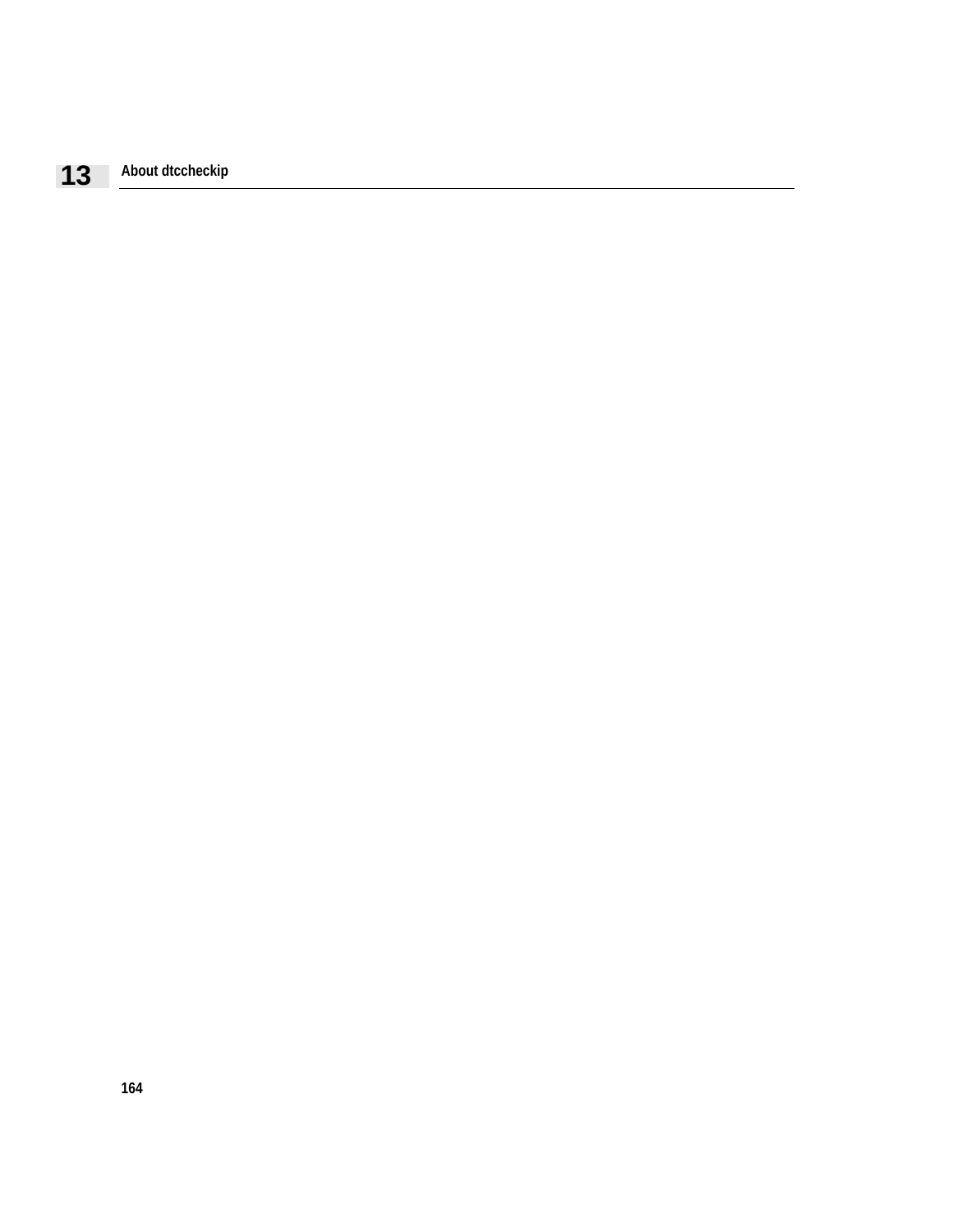## **Listing configurations and events with dtclist**

This chapter describes the syntax and use of the **dtclist** command which enables you to display data in the configuration and event log files.

The **dtclist** command can display one of the following:

• A summary of configuration data for a DTC.

This can include information about the CPU/LAN or LAN, backplane, boards, and ports.

- A list of the user DTC default configurations.
- A list of events that are placed in the event log.

The event log is a text file to which DTC networking events are logged. Examples of event logs are shown at the end of this chapter.

The following sections provide information on these types of output and how to display them.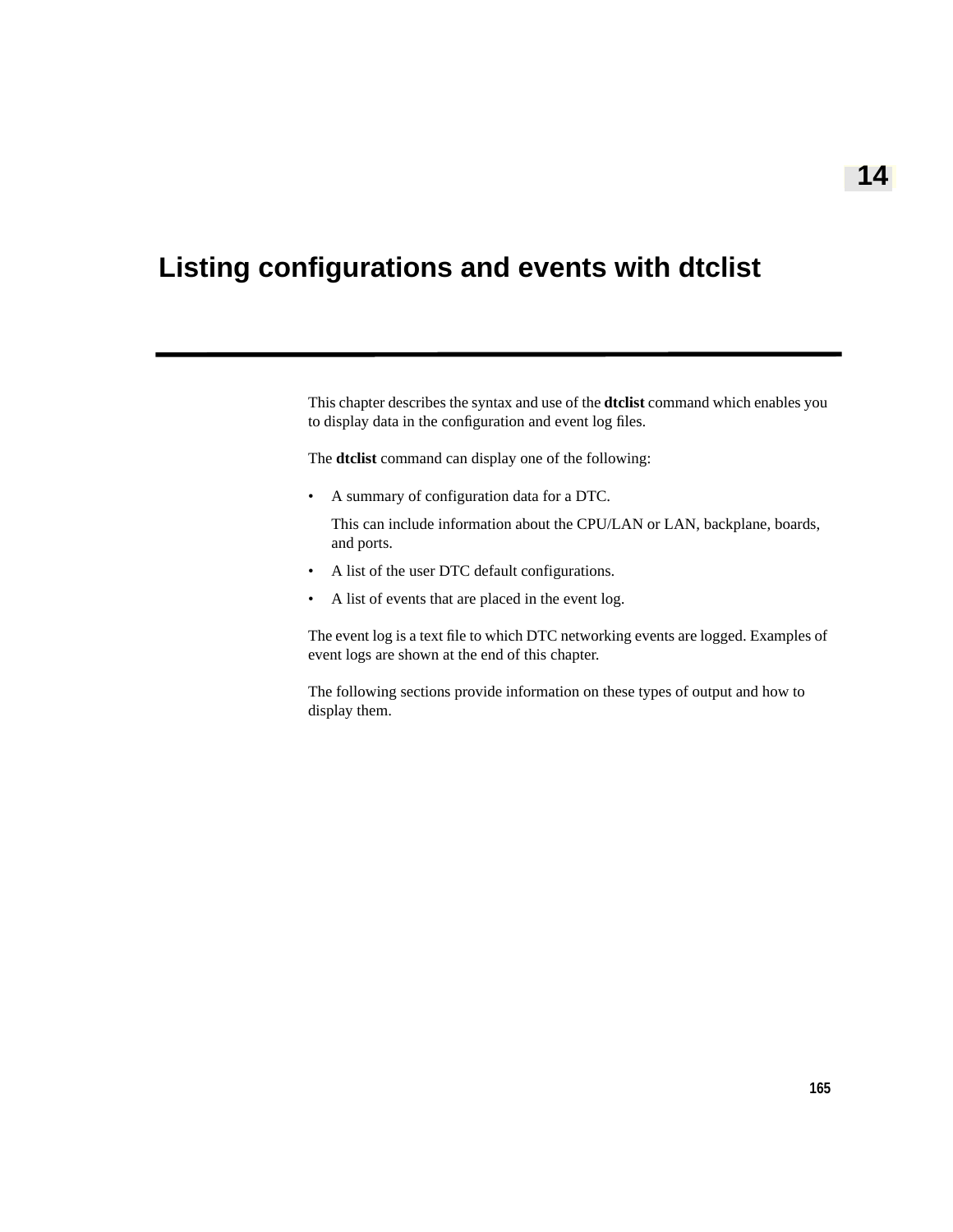### **Using dtclist**

- 1 Logon as root or type the HP-UX **su** (superuser) command from the shell prompt.
- 2 At the shell prompt, specify one of the following **dtclist** commands.

To display a summary of configuration data for a DTC, run the following command. The output can contain information about the CPU/LAN or LAN, the boards and the ports.

dtclist -c [logging] [object]

To list the DTC user default configuration, run the following command.

```
dtclist -C [logging]
```
To display a list of events that are placed in the event log, run the following command. The event log is a text file to which networking events are logged.

The **dtclist** command lists events in the event log based on filter and object. If no parameters are specified, then all the events in the event log are displayed.

```
dtclist [filter] [-f] [logging] [object]
```
3 Pipe **dtclist** to the HP-UX **more** command to read the log files more easily.

#### **Simple dtclist examples**

The following examples show different ways of using **dtclist**. The output is easier to read if **dtclist** is piped to the HP-UX **more** command.

• To display events 8 through 10, inclusive:

dtclist -e 8 10 | more

• To display the last eleven events recorded in the event log file (remember that there must be a " $\mathcal{N}$ " before the \$):

dtclist  $-e \setminus $-10 \$$  | more

• To provide a complete list of configuration information on DTC1:

dtclist -c DTC1 | more

• To report the configuration information on board 0 on DTC1:

dtclist -c DTC1 0 | more

• To display a list of all currently managed DTCs:

dtclist -c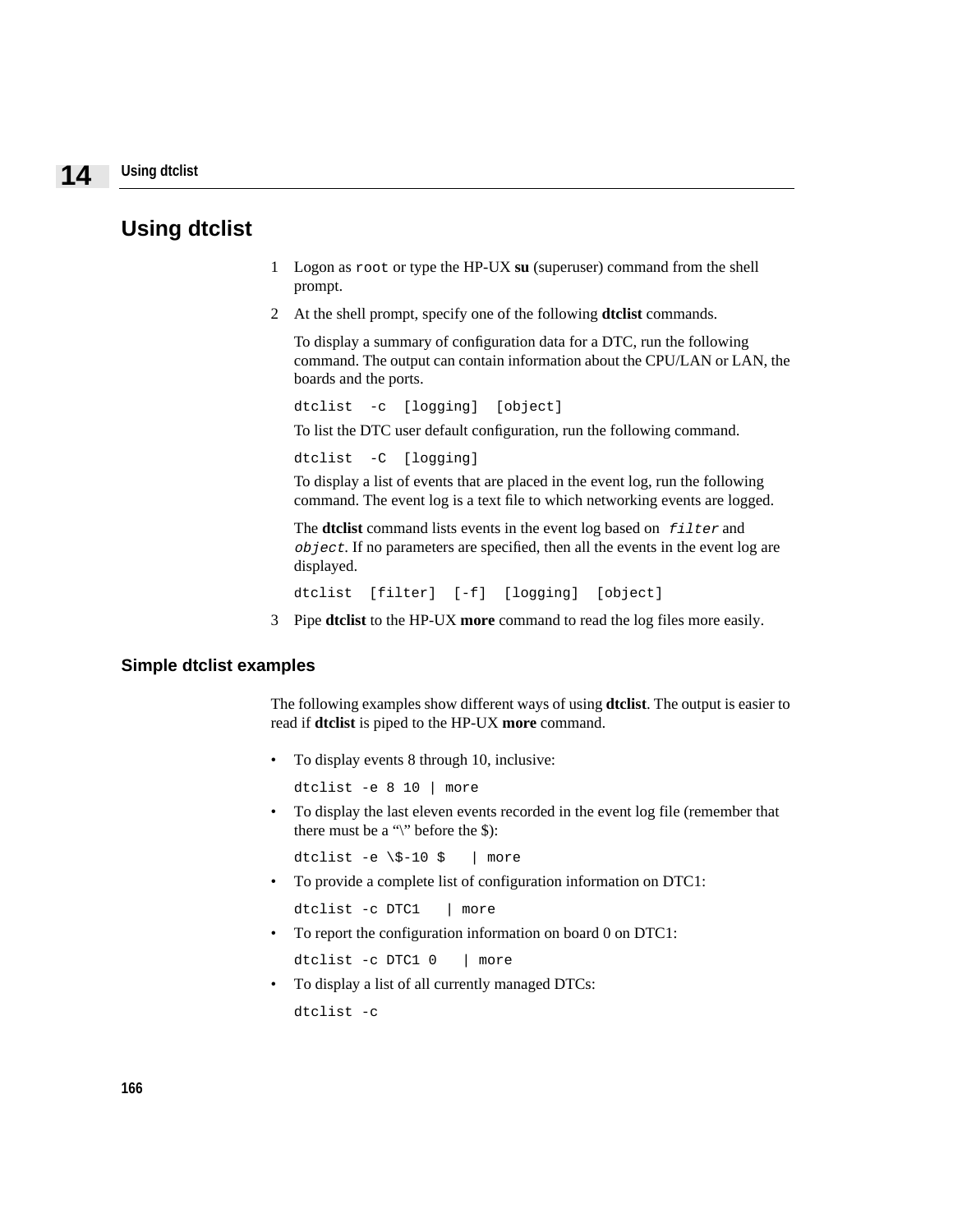**Using dtclist 14**

### **Parameter definitions**

| $-c$               | Lists the DTC configurations. If <i>object</i> is not specified, then the list of DTCs<br>managed by the host computer is displayed. |                                                                                                                                                                                                              |
|--------------------|--------------------------------------------------------------------------------------------------------------------------------------|--------------------------------------------------------------------------------------------------------------------------------------------------------------------------------------------------------------|
| $-C$               | Lists the DTC user default configuration.                                                                                            |                                                                                                                                                                                                              |
| logging            | The <b>dtclist</b> command supports the following logging options.                                                                   |                                                                                                                                                                                                              |
| $-a$               |                                                                                                                                      | Appends the log messages from the <b>dtclist</b> command to the existing <b>dtclist</b> log<br>file. By default, the existing log file is overwritten. The default log file is<br>/var/opt/dtcmgr/event.log. |
| -1 <i>loglevel</i> |                                                                                                                                      | Sets the amount of information to be logged for this current dtclist command.<br>Specify one of the following logging levels:                                                                                |
|                    | $\theta$                                                                                                                             | Logs only startup and termination messages of dtclist.                                                                                                                                                       |
|                    | 1                                                                                                                                    | Logs serious and fatal messages and level 0 messages. This is the<br>default logging level.                                                                                                                  |
|                    | 2                                                                                                                                    | Logs warning and informational messages and level 0 and level 1<br>messages.                                                                                                                                 |
| -L logfile         |                                                                                                                                      | Specifies an alternative file that <b>dtclist</b> should use to log status and error<br>messages of dtclist. The default file is /var/opt/dtcmgr/log/dtclist.log                                             |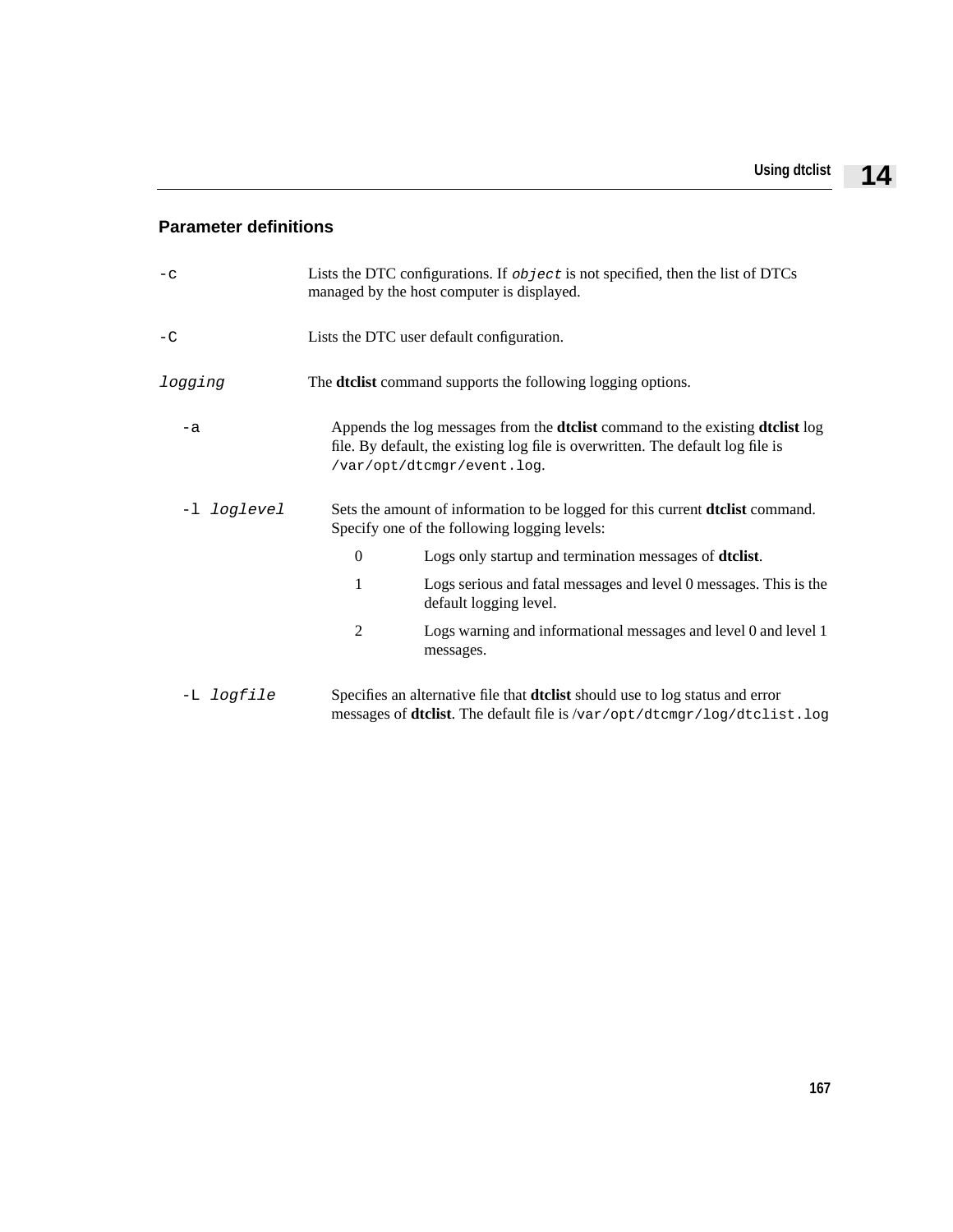#### **14 Using dtclist**

| <i>filter</i>             |                                                                                                                                                                                                                                                                                                                                                                                                                                                                                               | The <i>filter</i> parameters specify the type of events to be listed:                                                                                                                              |  |  |
|---------------------------|-----------------------------------------------------------------------------------------------------------------------------------------------------------------------------------------------------------------------------------------------------------------------------------------------------------------------------------------------------------------------------------------------------------------------------------------------------------------------------------------------|----------------------------------------------------------------------------------------------------------------------------------------------------------------------------------------------------|--|--|
| -e [ <i>start</i><br>end] | The range of events in the event log to be listed with these optional parameters.<br>If no range is given, all events are listed. To specify the last event of the event<br>log, use the notation $\sin$ or e. To specify an event relative to the last event of the<br>event log, use the options $\zeta$ -n or e-n, where n is the number of events from the<br>last event. Also note that the $\frac{1}{5}$ symbol is usually escaped, because it is a special<br>character for the shell. |                                                                                                                                                                                                    |  |  |
|                           | For example, the $\backslash$ backslash is used to escape the $\varsigma$ . This command displays the<br>last eleven events.                                                                                                                                                                                                                                                                                                                                                                  |                                                                                                                                                                                                    |  |  |
|                           | dtclist $-e \ S-10 \ S$                                                                                                                                                                                                                                                                                                                                                                                                                                                                       |                                                                                                                                                                                                    |  |  |
|                           | start                                                                                                                                                                                                                                                                                                                                                                                                                                                                                         | An integer or $\frac{1}{2}$ or $\frac{1}{2}$ notation specifying the first event to be<br>displayed.                                                                                               |  |  |
|                           | end                                                                                                                                                                                                                                                                                                                                                                                                                                                                                           | An integer or $\varsigma$ or $\epsilon$ notation specifying the last event to be<br>displayed.                                                                                                     |  |  |
| -d                        |                                                                                                                                                                                                                                                                                                                                                                                                                                                                                               | Displays download events. A download is the transfer of software from the host<br>system to the DTC. A download occurs when the DTC is configured by the<br>DTC Manager/UX and has been turned on. |  |  |
| -u                        | console.                                                                                                                                                                                                                                                                                                                                                                                                                                                                                      | Displays upload events. An upload is the transfer of software from the DTC to<br>the host system. DTC-triggered upload events are also displayed on the system                                     |  |  |
| -n                        |                                                                                                                                                                                                                                                                                                                                                                                                                                                                                               | Displays DTC-generated events.                                                                                                                                                                     |  |  |
| -p                        | Displays ping events.                                                                                                                                                                                                                                                                                                                                                                                                                                                                         |                                                                                                                                                                                                    |  |  |
| -s logclass               | Specifies the event logging class to be displayed. The logclass parameter can<br>be one of the following values:                                                                                                                                                                                                                                                                                                                                                                              |                                                                                                                                                                                                    |  |  |
|                           | 1                                                                                                                                                                                                                                                                                                                                                                                                                                                                                             | Display catastrophic events.                                                                                                                                                                       |  |  |
|                           | 3                                                                                                                                                                                                                                                                                                                                                                                                                                                                                             | Display cautionary events.                                                                                                                                                                         |  |  |
|                           | 5                                                                                                                                                                                                                                                                                                                                                                                                                                                                                             | Display informative events.                                                                                                                                                                        |  |  |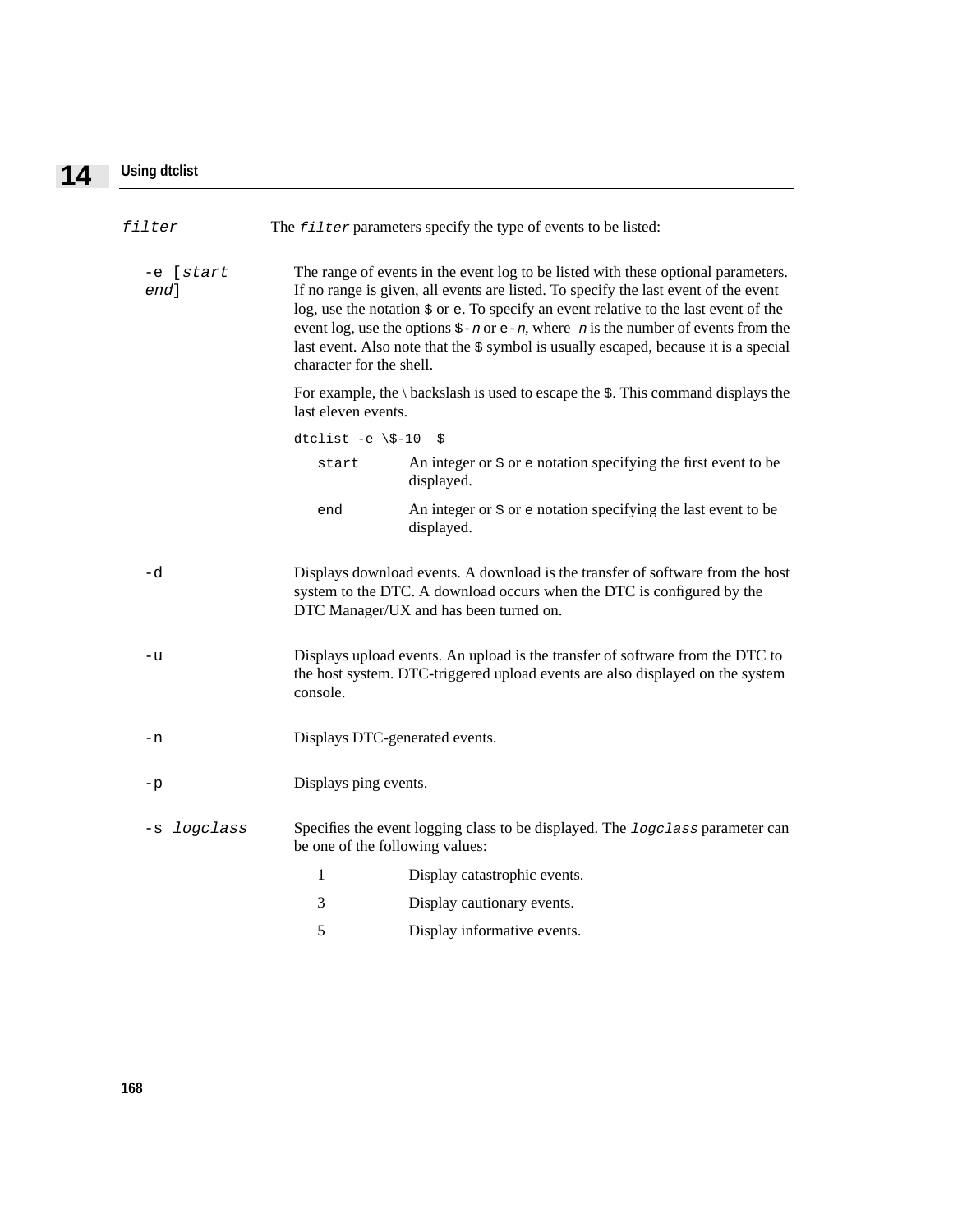| -t <i>range</i> | Specifies the range of dates and times to be displayed. The dates are in a free<br>format, such as month-day-year all in numbers or in words. For example, 8 Apr<br>1997 and Wed Apr 9 1997 are two ways to specify the same date. Quotation<br>marks (") are used to delimit a range.                                        |                                                                                                                                                                                                                  |  |  |  |
|-----------------|-------------------------------------------------------------------------------------------------------------------------------------------------------------------------------------------------------------------------------------------------------------------------------------------------------------------------------|------------------------------------------------------------------------------------------------------------------------------------------------------------------------------------------------------------------|--|--|--|
|                 | datel <date2< td=""><td>Displays events that were logged between date1 and<br/>date2 including those dates.</td></date2<>                                                                                                                                                                                                     | Displays events that were logged between date1 and<br>date2 including those dates.                                                                                                                               |  |  |  |
|                 | <date1< td=""><td>Displays events that were logged on date1 and earlier.</td></date1<>                                                                                                                                                                                                                                        | Displays events that were logged on date1 and earlier.                                                                                                                                                           |  |  |  |
|                 | date1<                                                                                                                                                                                                                                                                                                                        | Displays events that were logged on date1 and later.                                                                                                                                                             |  |  |  |
| – f             | Displays events as they are logged.                                                                                                                                                                                                                                                                                           |                                                                                                                                                                                                                  |  |  |  |
| object          |                                                                                                                                                                                                                                                                                                                               | The <i>object</i> parameter specifies the DTC, board, or port to be listed. Configuration<br>information or networking events are listed. The syntax is:                                                         |  |  |  |
|                 | [dtc [board [port]]]                                                                                                                                                                                                                                                                                                          |                                                                                                                                                                                                                  |  |  |  |
| dtc             | Specifies the name of the DTC for which to list configuration information or<br>networking events. Use the same DTC name as you used when adding the<br>DTC using dtcconfig. A DTC name consists of up to 8 alphanumeric<br>characters, including hyphens (-) and underscores (_). The first character<br>must be alphabetic. |                                                                                                                                                                                                                  |  |  |  |
|                 |                                                                                                                                                                                                                                                                                                                               | If you specify the DTC name without the board or port parameters, then<br>the display is a rear panel summary, a list of the CPU/LAN or LAN<br>parameters, and a list of the parameters of each configured port. |  |  |  |
|                 | This parameter is optional.                                                                                                                                                                                                                                                                                                   |                                                                                                                                                                                                                  |  |  |  |
| board           | The board on the specified DTC. Although this value is optional, you can<br>specify it only if the dtc parameter is also specified.                                                                                                                                                                                           |                                                                                                                                                                                                                  |  |  |  |
|                 | If you specify a board name without the <i>port</i> parameter, the display is a<br>board summary and list of the parameters of each configured port (if it is not<br>the CPU/LAN or LAN board).                                                                                                                               |                                                                                                                                                                                                                  |  |  |  |
|                 | The board parameter is one of the following:                                                                                                                                                                                                                                                                                  |                                                                                                                                                                                                                  |  |  |  |
|                 | C or c                                                                                                                                                                                                                                                                                                                        | CPU/LAN on a DTC 48 or DTC 16                                                                                                                                                                                    |  |  |  |
|                 | L or l                                                                                                                                                                                                                                                                                                                        | LAN on a DTC 72MX or DTC 16TN                                                                                                                                                                                    |  |  |  |
|                 | <b>B</b> or <b>b</b>                                                                                                                                                                                                                                                                                                          | board of a DTC 16TN (a DTC 16TN has no separate<br>boards)                                                                                                                                                       |  |  |  |
|                 | $0 \dots 5$                                                                                                                                                                                                                                                                                                                   | board number for a DTC 48                                                                                                                                                                                        |  |  |  |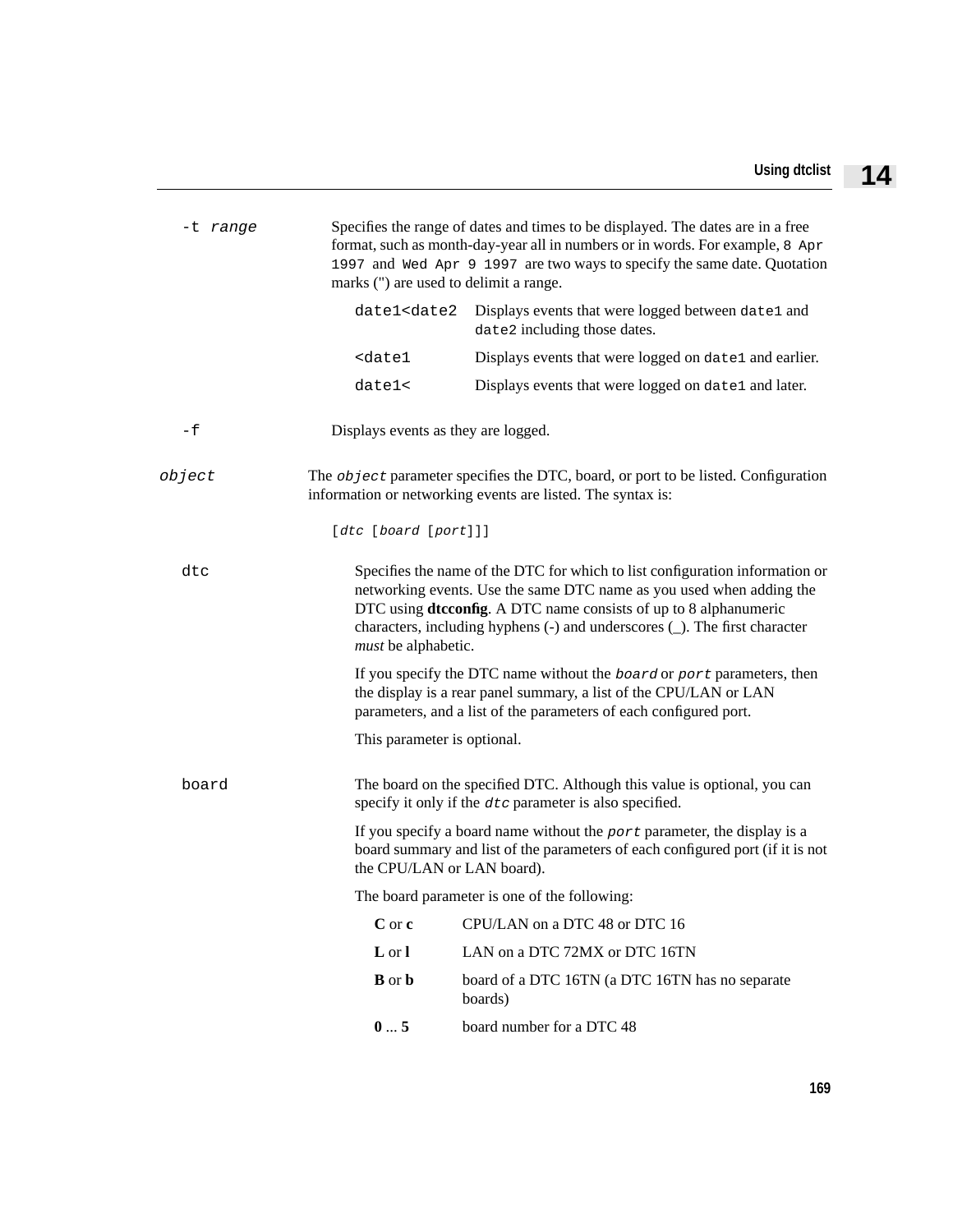| $0$ or $1$      | board number for a DTC 16                                                                                                                                           |
|-----------------|---------------------------------------------------------------------------------------------------------------------------------------------------------------------|
| $0 \dots 3$     | board number for a DTC 72MX                                                                                                                                         |
| also specified. | The number of the port for which to list parameters. Although this parameter<br>is optional, you can specify it only if both the $d\tau c$ and board parameters are |
|                 | The port value is one of the following:                                                                                                                             |
| 07              | for a direct connect board on a DTC 48 or DTC 16                                                                                                                    |
| 05              | for a modem board on a DTC 48 or DTC 16                                                                                                                             |
| 023             | for a 24-port MUX board on a DTC 72MX                                                                                                                               |
| 015             | for a DTC 16TN                                                                                                                                                      |
|                 |                                                                                                                                                                     |

### **Values returned by dtclist**

One of the following values is returned when a **dtclist** command is executed.

- 0 No errors.<br>1 Command
- 1 Command usage incorrect.<br>2 Error during startup or shut
- 2 Error during startup or shutdown.<br>3 Fatal error during execution of the
- Fatal error during execution of the command.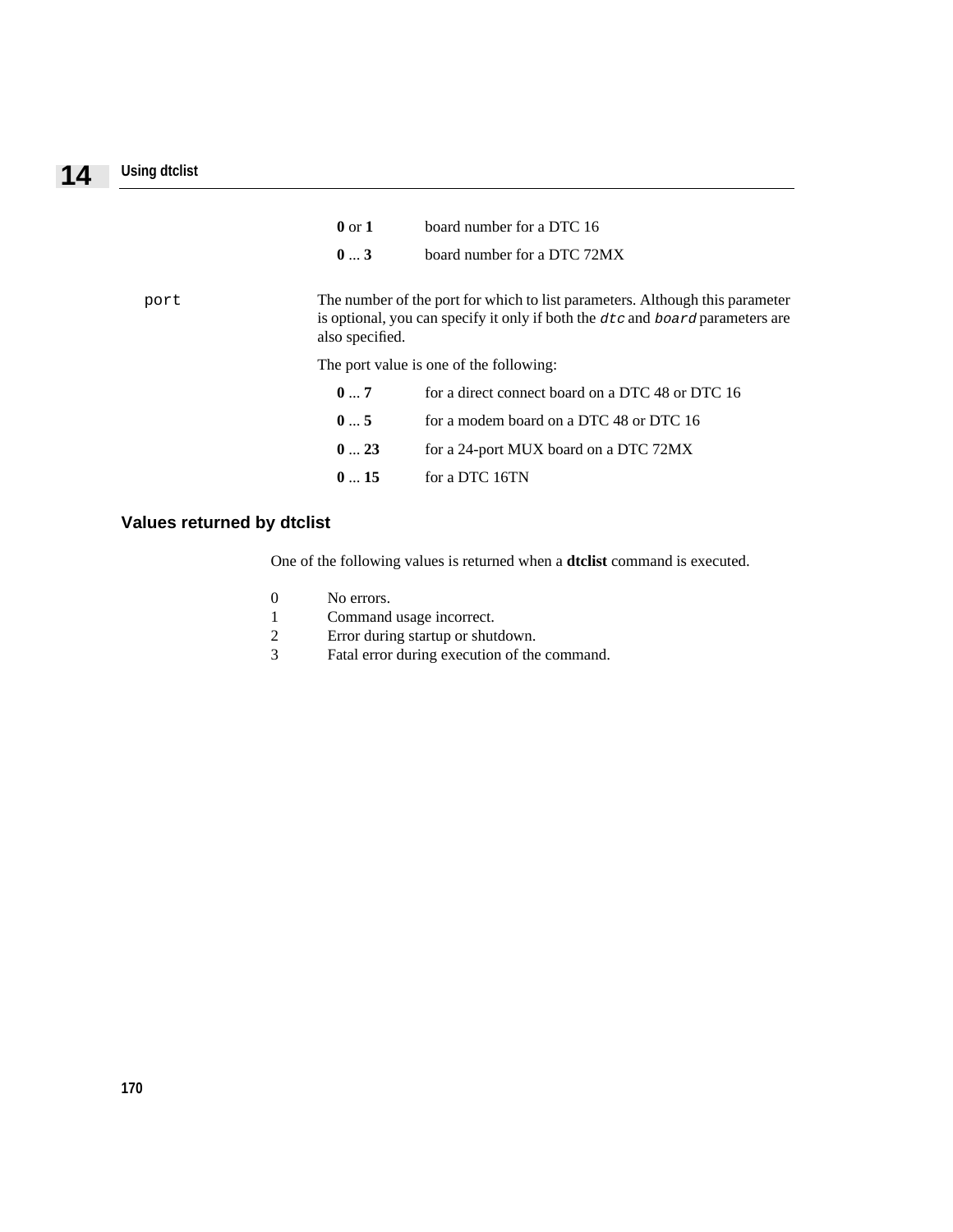### **Event log examples**

In this example the **dtcdiag** command resets Board 0 of a DTC 48 named dtc48.gnd.hp and the events are logged in var/opt/dtcmgr/event.log. The events can then be displayed using **dtclist**.

Run the **dtcdiag** command:

```
dtcdiag -r dtc48aj1 0
dtc48aj1 board 0
A board reset is distruptive.
Do you still wish to perform it? (y or n)
y
Reset completed successfully
```
The HP-UX shell prompt appears. Run the **dtclist -e | more** command and you will see the following events:

- Event 1 Download of the board code started
- Event 2 Download of the board code completed
- Event 3 Download of the Board 0 specific code started
- Event 4 Download of the Board 0 specific code completed

dtclist -e | more

#### **Event # 1**

```
DTC name : dtc48.gnd.hp
Event time: Mon Apr 7 10:06:28 1997
Event type: BoardDownloadStarted
Event data: DTC_card_num : 0
  DTC_ROM_version: 3
  DTC_card_status:
    Board 0: portflags[0-23] 00000000 11111111 11111111
       selftest_result 0
       conn_type_0_7 DIRECT CONNECT
       conn_type_8_16 EMPTY
       conn_type_16_23 EMPTY
    Board 1: portflags[0-23] 00000011 11111111 11111111
       selftest_result 0
       conn_type_0_7 MODEM
       conn_type_8_16 EMPTY
       conn_type_16_23 EMPTY
```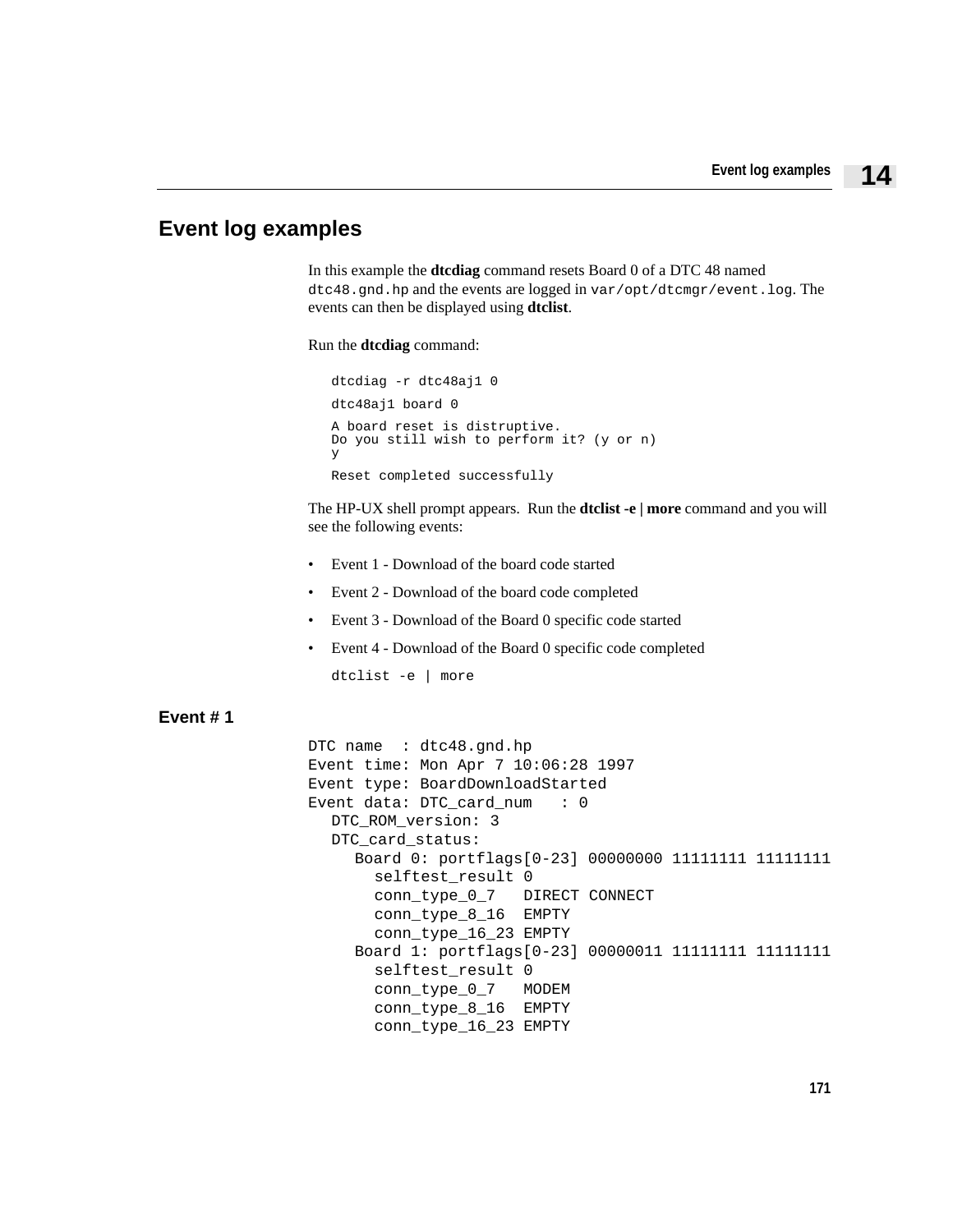```
Board 2: portflags[0-23] 00000000 11111111 11111111
  selftest_result 0
 conn_type_0_7 DIRECT CONNECT
 conn_type_8_16 EMPTY
  conn_type_16_23 EMPTY
Board 3: portflags[0-23] 00000000 11111111 11111111
  selftest_result 0
  conn_type_0_7 DIRECT CONNECT
  conn_type_8_16 EMPTY
  conn_type_16_23 EMPTY
Board 4: portflags[0-23] 00000000 11111111 11111111
  selftest_result 0
  conn_type_0_7 DIRECT CONNECT
 conn_type_8_16 EMPTY
 conn_type_16_23 EMPTY
Board 5: portflags[0-23] 00000000 11111111 11111111
 selftest_result 0
 conn_type_0_7 DIRECT CONNECT
  conn_type_8_16 EMPTY
  conn_type_16_23 EMPTY
```
#### **Event # 2**

|  | DTC name $: dtc48.$ and $.$ hp      |
|--|-------------------------------------|
|  | Event time: Mon Apr 7 10:06:28 1997 |
|  | Event type: BoardDownloadComplete   |
|  | Event data: DTC card num : 0        |
|  | DTC ROM version: 3                  |

#### **Event # 3**

```
DTC name : dtc48.gnd.hp
Event time: Mon Apr 7 10:06:28 1997
Event type: Board0DownloadStarted
Event data: DTC_card_num : 0
  DTC_ROM_version: 3
  DTC_card_status:
     Board 0: portflags[0-23] 00000000 11111111 11111111
       selftest_result 0
       conn_type_0_7 DIRECT CONNECT
       conn_type_8_16 EMPTY
       conn_type_16_23 EMPTY
```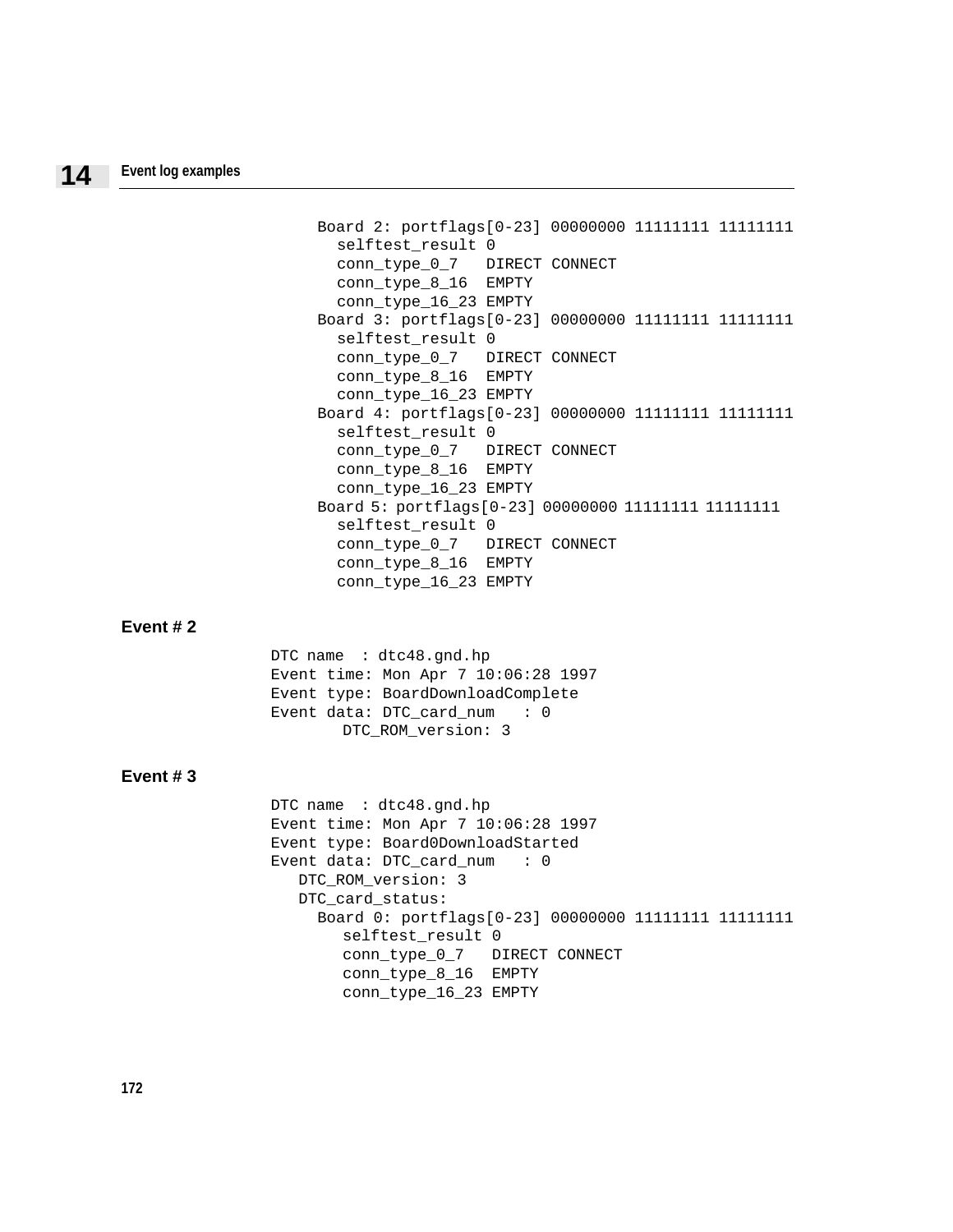Board 1: portflags[0-23] 00000011 11111111 11111111 selftest\_result 0 conn\_type\_0\_7 MODEM conn\_type\_8\_16 EMPTY conn\_type\_16\_23 EMPTY Board 2: portflags[0-23] 00000000 11111111 11111111 selftest\_result 0 conn\_type\_0\_7 DIRECT CONNECT conn\_type\_8\_16 EMPTY conn\_type\_16\_23 EMPTY Board 3: portflags[0-23] 00000000 11111111 11111111 selftest\_result 0 conn\_type\_0\_7 DIRECT CONNECT conn\_type\_8\_16 EMPTY conn\_type\_16\_23 EMPTY Board 4: portflags[0-23] 00000000 11111111 11111111 selftest\_result 0 conn\_type\_0\_7 DIRECT CONNECT conn\_type\_8\_16 EMPTY conn\_type\_16\_23 EMPTY Board 5: portflags[0-23] 00000000 11111111 11111111 selftest\_result 0 conn\_type\_0\_7 DIRECT CONNECT conn\_type\_8\_16 EMPTY conn\_type\_16\_23 EMPTY

### **Event # 4**

DTC name : dtc48.gnd.hp Event time: Mon Apr 7 10:06:28 1997 Event type: Board0DownloadComplete Event data: DTC\_card\_num : 0 DTC\_ROM\_version: 3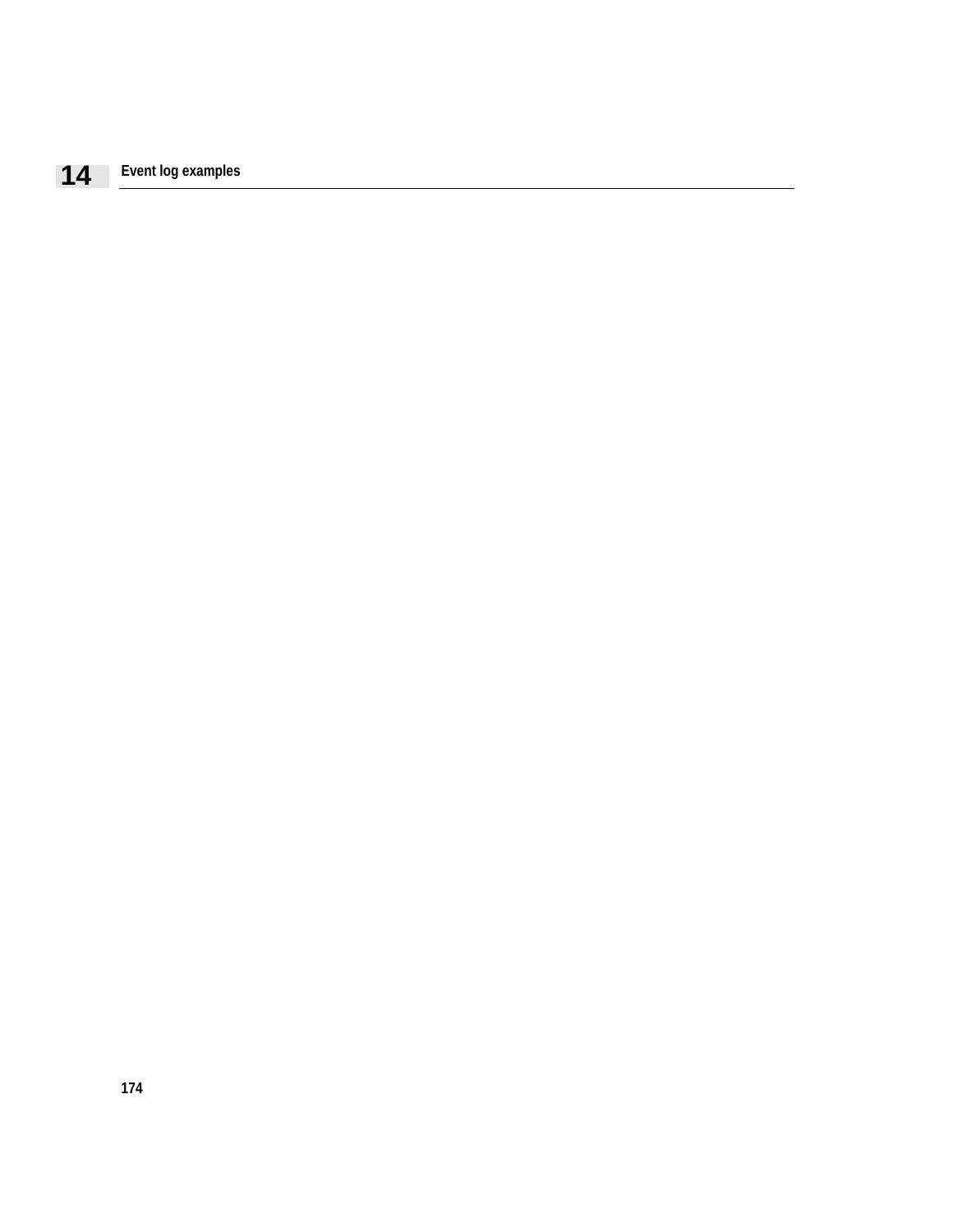## **Troubleshooting configuration problems**

This chapter provides information about simple troubleshooting procedures that are designed to help you solve common DTC configuration problems. It does not cover procedures for resolving DTC hardware problems. Refer to your DTC hardware manual for information about how to use the DTCs diagnostics port to troubleshoot hardware problems.

### **Troubleshooting overview**

Before you begin troubleshooting, answer the following questions to help locate the possible source of the problem:

- Does the problem seem isolated to a particular user or to a particular program?
- Can the problem be reproduced?
- Does the problem affect all users on a specific DTC, a specific board on a DTC, or a specific port on a DTC?

The **dtcdiag** command can help you isolate the problem to a specific board or port on a DTC.

Troubleshooting procedures make use of the **dtcdiag**, **dtcping and dtccheckip** commands which are explained in chapter 13. If error messages are displayed when you try to run **dtcconfig**, **dtcdiag or dtcping refer to** "Solving dtcconfig, dtcping and dtcdiag problems" in this chapter.

Problems with DTC communication are likely to be a result of trouble with one of several distinct subsystems.

• Faulty DTC hardware.

If you suspect a DTC hardware problem, consult the DTC hardware manual.

- Improper or invalid DTC configuration.
- Improper functioning of Internet services on the destination host.
- Improperly installed DTC Manager/UX software.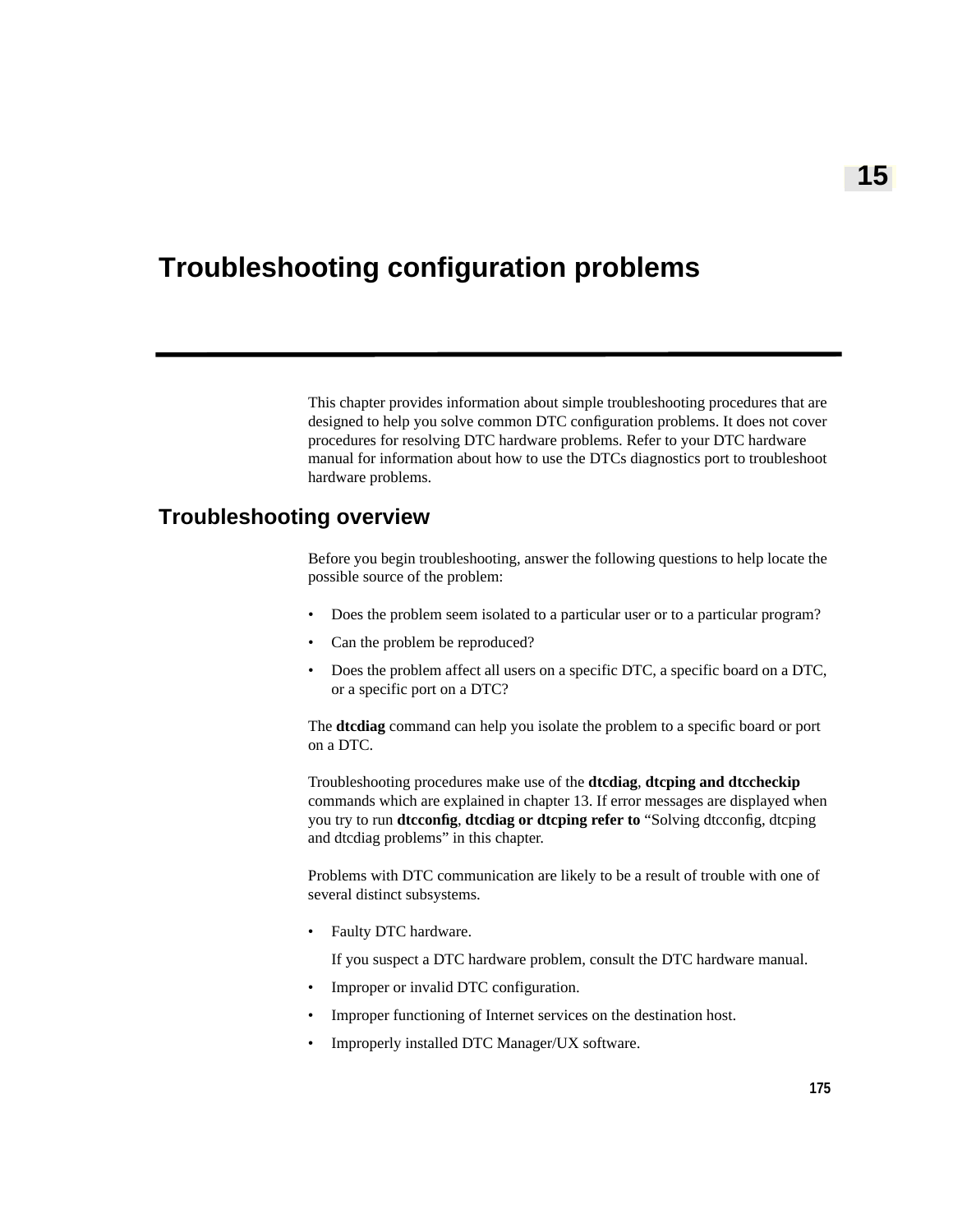

The following flowchart outlines troubleshooting procedures that may help you locate the problem. These steps are explained in the following pages.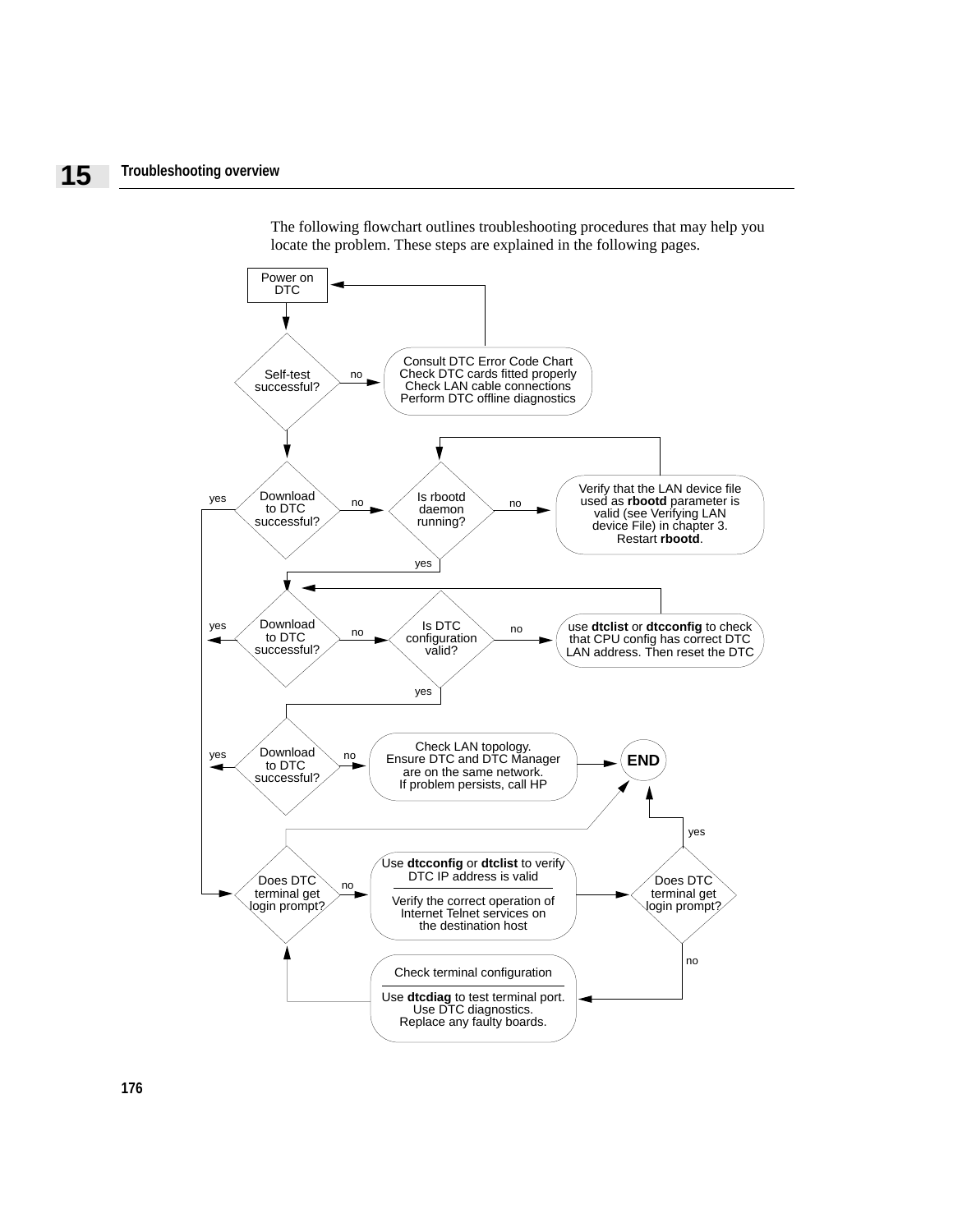### **Checking the result of the DTC self-test**

When a DTC is switched on it runs a hardware self-test. Some errors which occur during the self-test are recoverable, while others are not. For example, errors 6X, 7X, 8X, 90, AX, and BX are Serial Interface Card or Connector Card errors for DTC 16s and DTC 48s. These are recoverable errors. If they occur, one or more ports of the DTC may not operate, but the self-test can complete successfully and the DTC will be downloaded.

The following steps describe how to ensure that the DTC has correctly passed its self-test and what action to take if the self-test indicates any problems.

- 1 Switch off the DTC and switch it on again. On the DTC 16TN you must disconnect the power cord and plug it in again.
- 2 Use the summary of the display codes and their meanings (located either inside the front cover of the DTC or underneath on a pull-out card) to interpret the front-panel display.

Refer to the DTC hardware manual for a more detailed explanation of the codes displayed on the DTC.

- 3 If the DTC passes its self-test, go to the next stage of troubleshooting, "Checking the DTC download".
- 4 If the DTC does not pass the self-test, take the following steps.
	- a Ensure that the DTC cards are correctly fitted in their slots.
	- b Ensure that the LAN cable is connected to the DTC.
	- c Use the **dtclist** command to display the DTC events during the self-test. The command **dtclist** is described in chapter 14.
	- d If you cannot solve the problem, call your Hewlett-Packard representative.
- 5 If the DTC does pass the self-test, but some errors were indicated, take the following steps.
	- a Identify any faulty boards or ports and avoid using them for connections until you can replace the board.
	- b If you cannot solve the problem, call your Hewlett-Packard representative.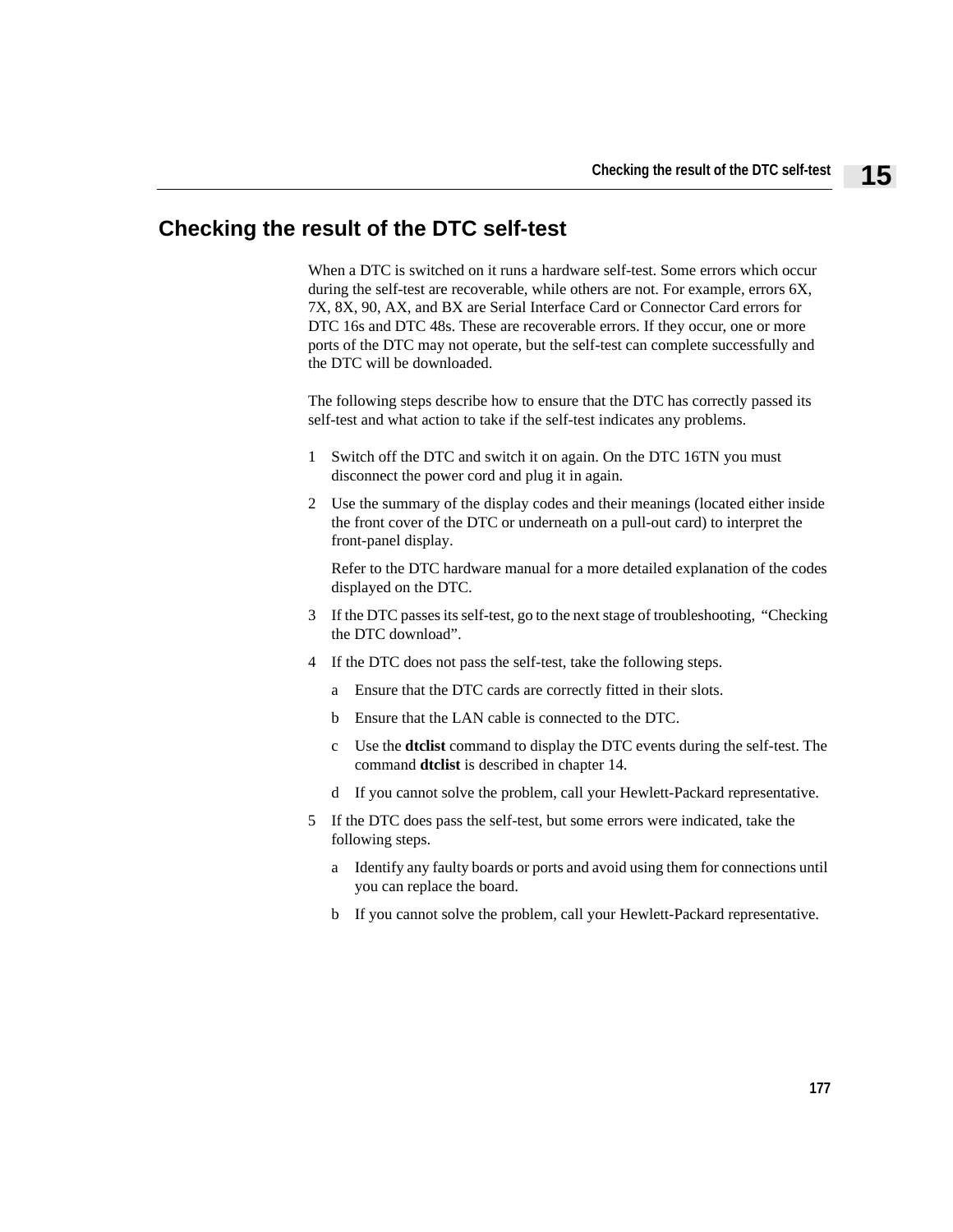### **Checking the DTC download**

If the power-on self-test is successful, the DTC broadcasts a boot request on the LAN, and waits for a host running DTC Manager/UX software to download it. The HP 9000 which on which the DTC was configured receives and responds to the boot request. The DTC is ready only after the download operation is successful.

The following steps describe how to ensure that the DTC configuration is downloaded from the DTC Manager/UX to the DTC.

- 1 Use the summary of the display codes and their meanings (located either inside the front cover of the DTC or underneath on a pull-out card) to interpret the front-panel display, or refer to the DTC hardware manual for a more detailed explanation of the codes displayed on the DTC.
- 2 If the display code indicates a successful download, go to "Checking that the Internet Services software is operational".
- 3 If the display code does not indicate a successful download, and you suspect that you may have a DTC 48 without a memory extension, take the following steps:
	- a Look in the rbootd log file, /var/adm/rbootd.log, for the following message:

Dropped packet: need memory extension card <type of current hardware>

- b If you need a memory extension card for your DTC 48, contact your Hewlett-Packard representative.
- 4 If the display code does not indicate a successful download, use the **Modify DTC Configuration** option in **dtcconfig** to correct the configuration information. If this DTC is not included in the list of configured DTCs, it is probably because the DTC LAN address is incorrectly configured in the DTC Manager/UX. Delete the DTC and add it again, taking care to enter the DTC LAN address exactly as it is marked on the DTC.
- 5 Try to download the DTC again.
- 6 If the display code does not indicate a successful download, go to the next stage of the troubleshooting.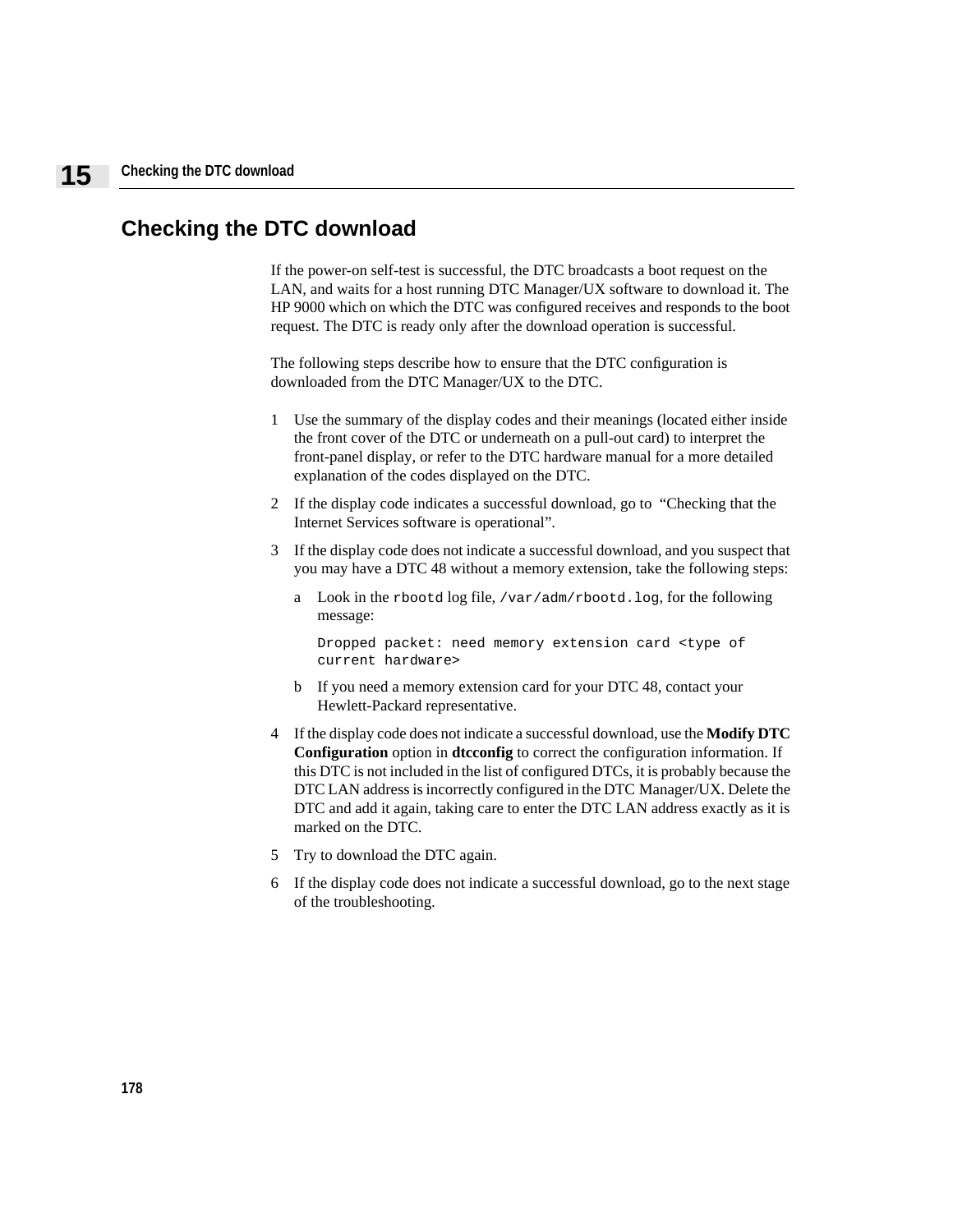## **Checking the log files**

In general, reading the appropriate log file can provide you with a better idea of where the problem is. The log files are as follows:

- For **dtcconfig**, look in /var/opt/dtcmgr/log/dtcconfig.log.
- For **dtcmodifyconfs**, look in /var/opt/dtcmgr/log/dtcmodifyconfs.log.
- For **dtclist**, look in /var/opt/dtcmgr/log/dtclist.log.
- For **dtcdiag**, look in /var/opt/dtcmgr/log/dtcdiag.log.
- For **rbootd**, look in /var/adm/rbootd.log.
- For **dtcnmd**, look in /var/opt/dtcmgr/log/dtcnmd.log and /var/opt/dtcmgr/log/dtcnmp.log.

When using the commands, you can use the parameter  $-1$  with the number 0, 1, 2, or 3 (only available with some modules) to specify the level of detail written to the log file (for example, dtcconfig -12). See the man pages for more information.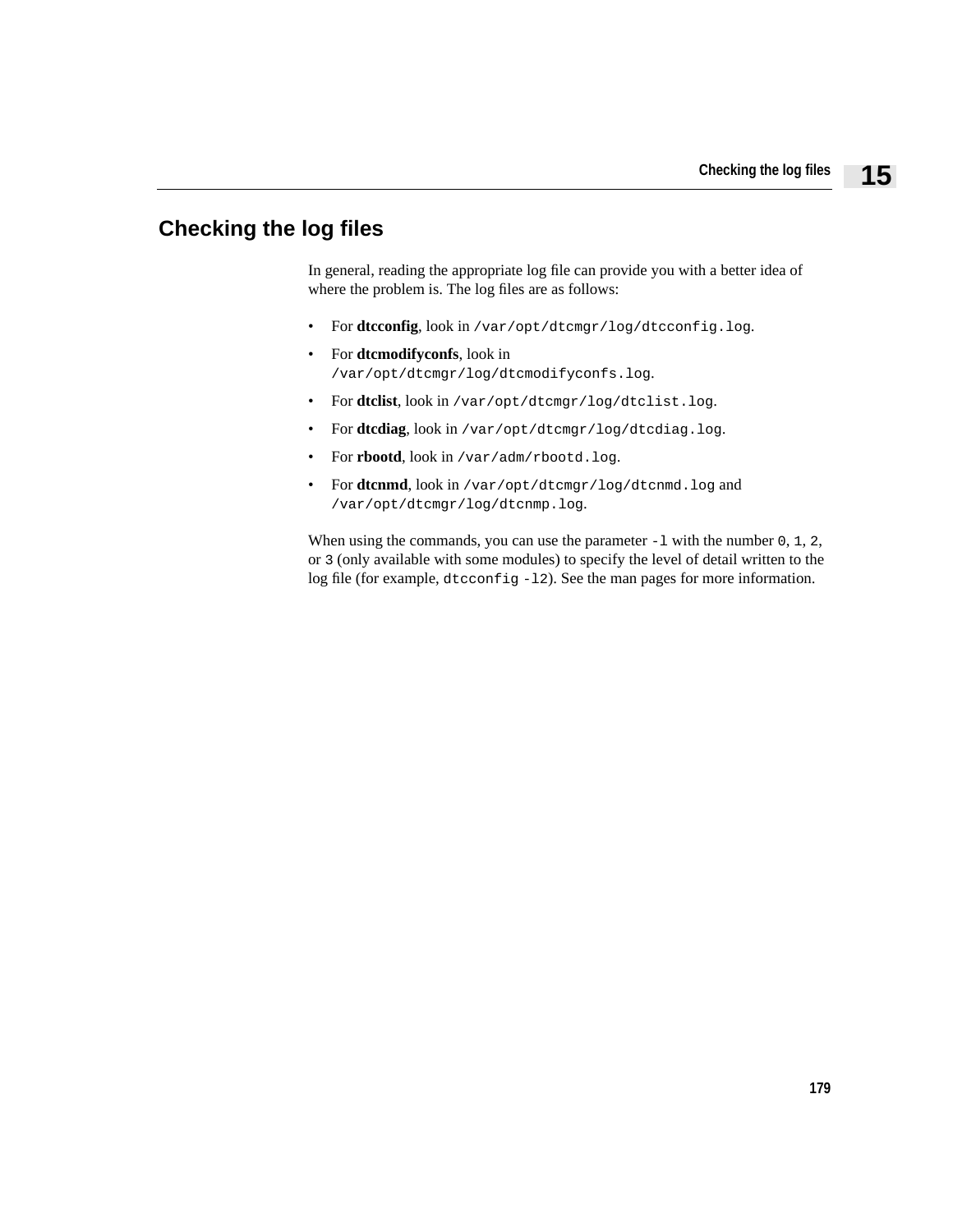### **Checking that the DTC management daemons are running**

#### **Download problems**

The rbootd daemon is a process which runs on the HP 9000 host and is responsible for downloading DTCs. The rbootd process can be started automatically when the HP 9000 is booted. If rbootd is not running, the HP 9000 host cannot respond to a DTC download request. Proceed as follows:

- 1 Follow the procedures in chapter 3 to verify that the daemons are running.
- 2 If the display code still does not indicate a successful download, follow the troubleshooting procedure outlined in the hardware installation manual to try to solve the problem.
- 3 Contact your Hewlett-Packard representative if you cannot solve the problem.

#### **Solving dtcconfig, dtcping and dtcdiag problems**

If you see error messages about **dtcnmd** and LAN device file names when you try to run **dtcconfig**, **dtcdiag** or **dtcping**, follow the steps described for "Download problems" above.

### **Checking that the Internet Services software is operational**

The DTC uses the Telnet and TCP/IP protocols to establish terminal and device connections from the DTC to the HP 9000 destination host. Therefore, Internet services must be correctly installed and operating on the HP 9000 host.

Details of Internet Services operation and troubleshooting are beyond the scope of this manual. However, correct operation of Internet Services on the HP 9000 can be verified as follows.

- 1 Use the **ps -ef** command to make sure the inetd daemon is running. The inetd daemon spawns the telnetd daemon.
- 2 From the host, attempt to establish a Telnet connection to your own node by typing the Telnet command at the shell prompt:

telnet myhostname

where myhostname is the node name or IP address of your own node.

3 If you suspect problems with the Internet Services on your node, consult the *Installing and Administering Internet Services* manual.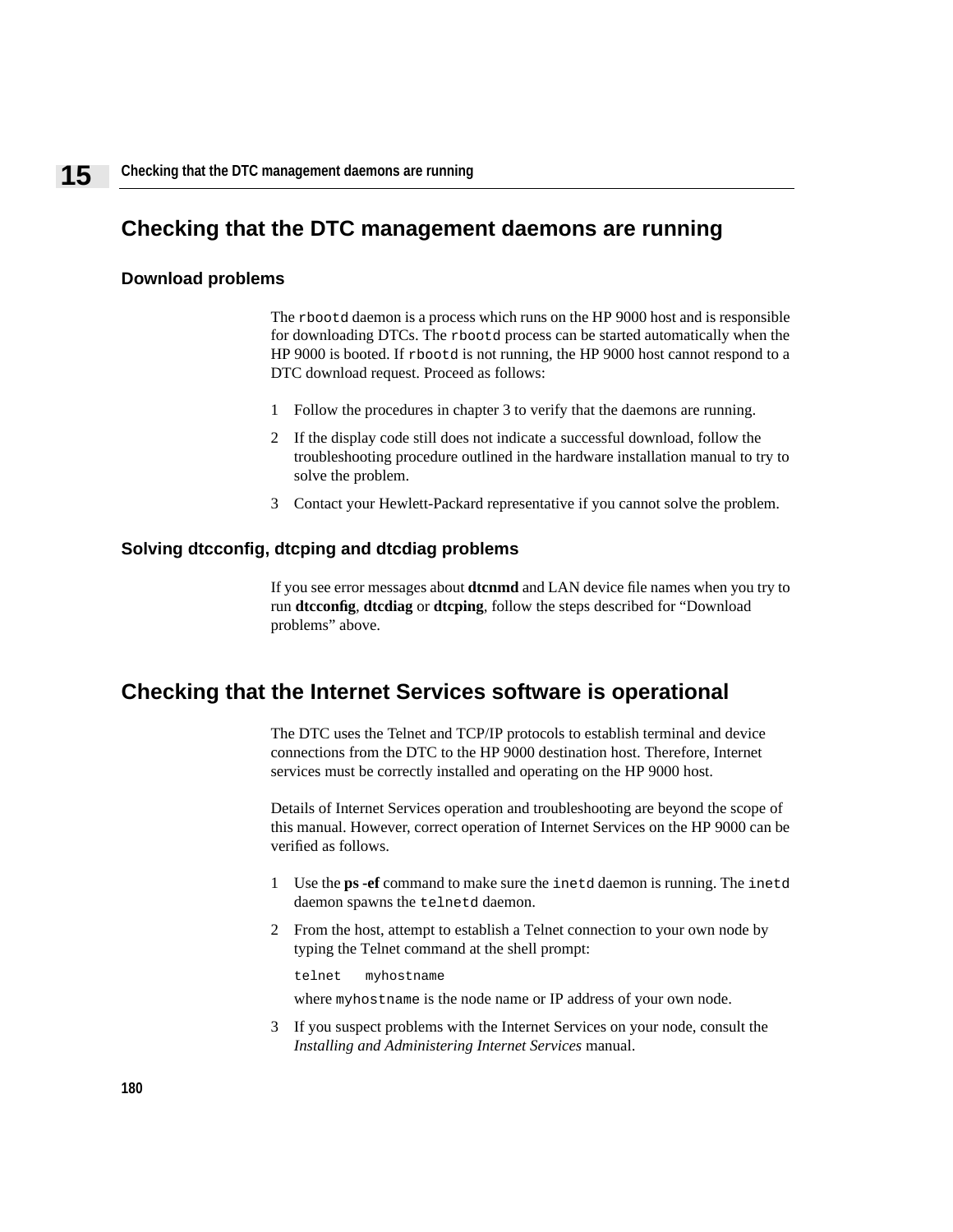# **DTC terminal user commands**

This appendix explains:

- the configuration parameters that affect the DTC terminal user interface
- the commands that you can use from a terminal connected to a DTC

Type **help** at the DTC prompt to see a list of the available terminal user commands.

# **DTC terminal user interface parameters**

The following parameters are related to the DTC terminal user interface.

- **Switching—**Only terminals which have switching enabled are connected to the DTC terminal user interface. If switching is disabled, from a terminal you are connected directly to the system and do not see the DTC prompt.
- **Welcome message—** This message is displayed when you try to logon from a terminal or when you use the **status** command. The welcome message is explained on page 70.
- **User prompt**—This prompt is displayed when you try to logon from a terminal. It is at the user prompt that you enter the DTC terminal user commands. The user prompt is explained on page 70.
- **Escape from data transfer character—** After connecting to a system, you can return to the DTC terminal user interface by using the Escape from Data Transfer character. The default is **Ctrl K** (**^k**). If you are in binary mode (see page 183), use the Break key. The escape from data transfer character is explained on page 96.
- **Default destination—** If a default destination system has been defined for the port, then you can enter the DTC **connect** command without specifying a system. You are automatically connected to the default destination system.

**A**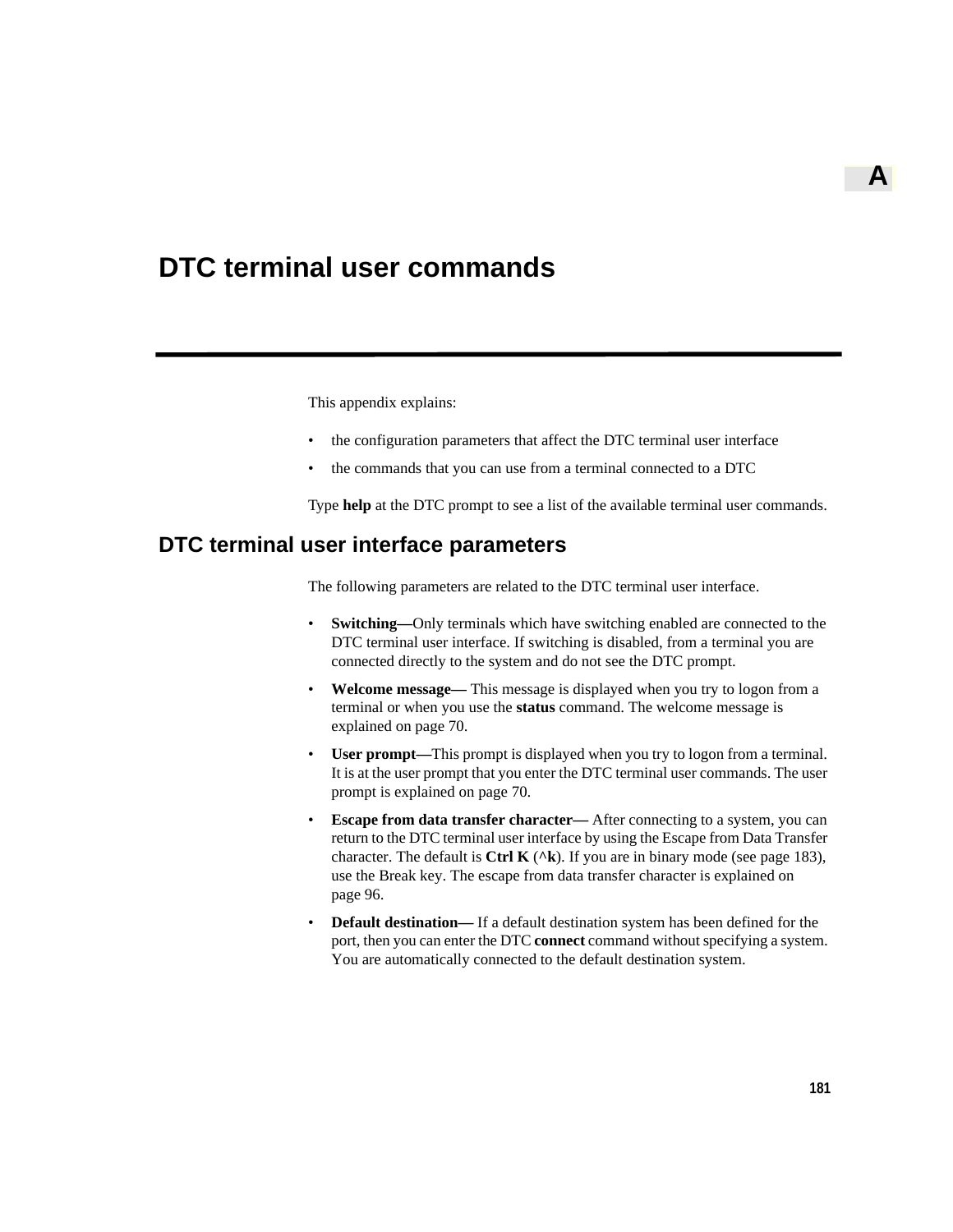# **DTC user interface commands**

This section describes the commands that are available at the DTC user interface.

Each command can be abbreviated. The commands are not case-sensitive. For example, enter either C, c, connect, or CONNECT to connect to a system.

If you have several connections open simultaneously, when you execute one of these commands, connection information is displayed on the screen and you are prompted to specify the connection to which you want the command to apply.

**Connect** Opens a connection to a system. C[ONNECT] [ IP address] or C[ONNECT] [ system name]

The system can be a node name or an ARPA domain name. If a system is not specified, you are connected to the Default Destination system. If the DNS server is not defined, you must enter an IP address for a system other than the default destination system.

Note Never include the leading zeros in an IP address when using the **connect** command. If the IP address you want to connect to is 128.10.11.12, *do not* type 128.010.011.012 or the connection will fail.

#### **Using the connect command**

|                                       | <b>DNS parameters</b><br>(DNS/IP Parameters<br><b>Configuration screen in</b><br>dtcconfig) | What to enter for<br>connect command                            |
|---------------------------------------|---------------------------------------------------------------------------------------------|-----------------------------------------------------------------|
| <b>Default</b><br>server<br>specified | Default local<br>domain<br>specified                                                        |                                                                 |
| <b>No</b>                             | No.                                                                                         | <b>connect</b> with the system's IP address                     |
| Yes                                   | No.                                                                                         | connect with full ARPA domain name                              |
| Yes                                   | Yes                                                                                         | <b>connect</b> with node name portion of any<br>node on the LAN |

**182**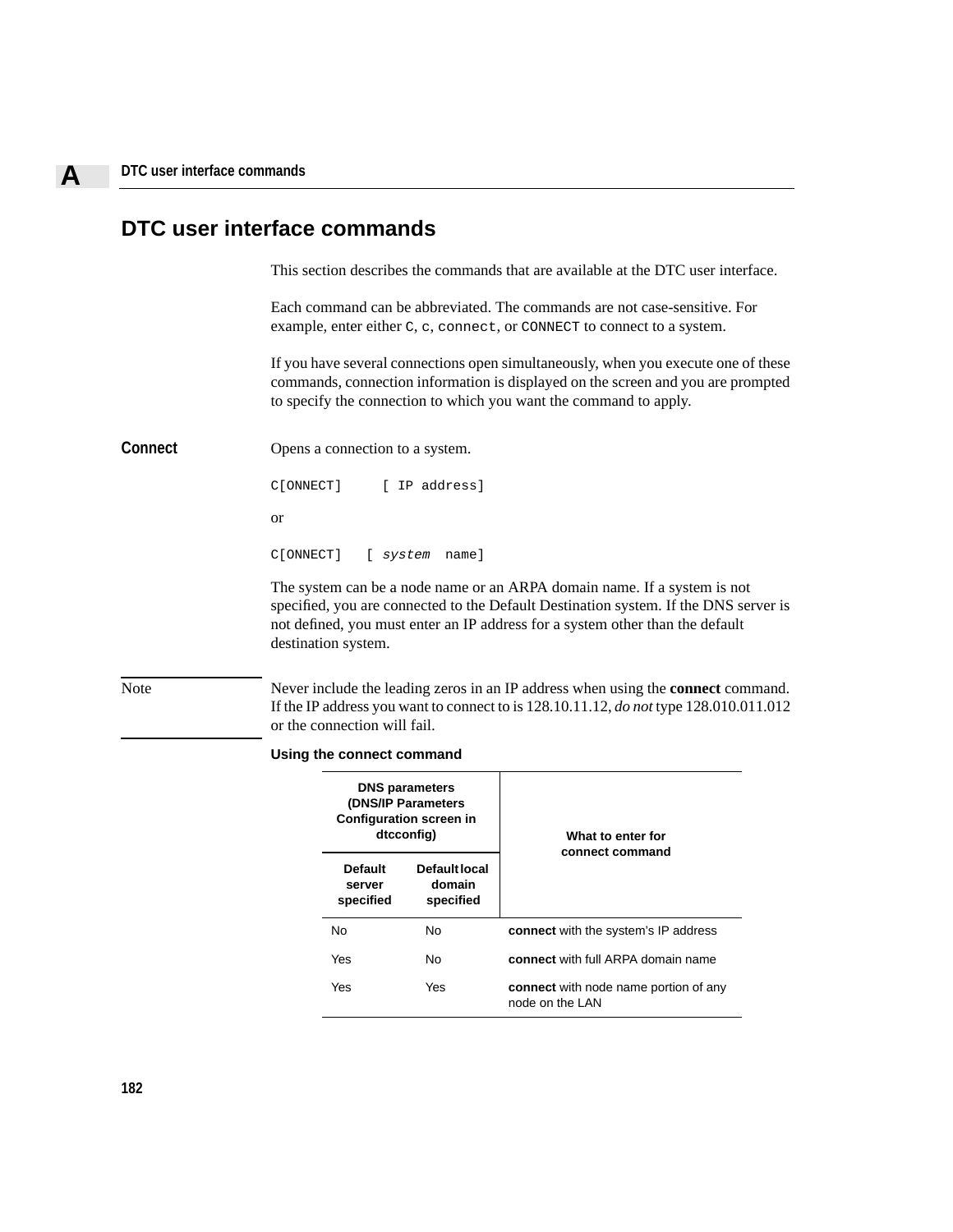| <b>Note</b>       | The DNS must be up and running at the boot time of the DTC.                                                                                                                                                                                                                            |
|-------------------|----------------------------------------------------------------------------------------------------------------------------------------------------------------------------------------------------------------------------------------------------------------------------------------|
| <b>Disconnect</b> | Closes the system connection. Each connection is identified as a number $(xx)$ in the<br>status command display. Only the connection number can be used. The connection<br>name cannot be used. If the connection number is not specified, the current system<br>connection is closed. |
|                   | D[ISCONNECT] [ xx ]                                                                                                                                                                                                                                                                    |
| Help or?          | Displays a list of available commands, their abbreviations, and a brief explanation.                                                                                                                                                                                                   |
|                   | H[ELP]                                                                                                                                                                                                                                                                                 |
| Logout            | Logs you out of the DTC user interface. If the connection is via modems, the line is<br>dropped. If the connection is open on a system, it is closed.                                                                                                                                  |
|                   | L[OGOUT]                                                                                                                                                                                                                                                                               |
| Recall            | Resumes a connection that you left open when you used the escape from data<br>transfer character to leave a connection without logging off.                                                                                                                                            |
|                   | R[ECALL]<br>$\lceil xx \rceil$                                                                                                                                                                                                                                                         |
|                   | Each connection is identified as a number $(xx)$ in the <b>status</b> command display. Only<br>the connection number can be used. The connection name can not be used. If the<br>connection number is not specified, the specified system connection is recalled.                      |
| <b>Set ASCII</b>  | Sets the data transfer mode to ASCII.                                                                                                                                                                                                                                                  |
|                   | $[SET \ ]A[SCII]$<br>$\lceil xx \rceil$                                                                                                                                                                                                                                                |
|                   | Each connection is identified as a number $(xx)$ in the <b>status</b> command display. Only<br>the connection number can be used. The connection name can not be used. If the<br>connection number is not specified, the specified system connection is set.                           |
| <b>Set Binary</b> | Sets the data transfer mode to binary.                                                                                                                                                                                                                                                 |
|                   | [SET ]B[INARY]<br>[xx]                                                                                                                                                                                                                                                                 |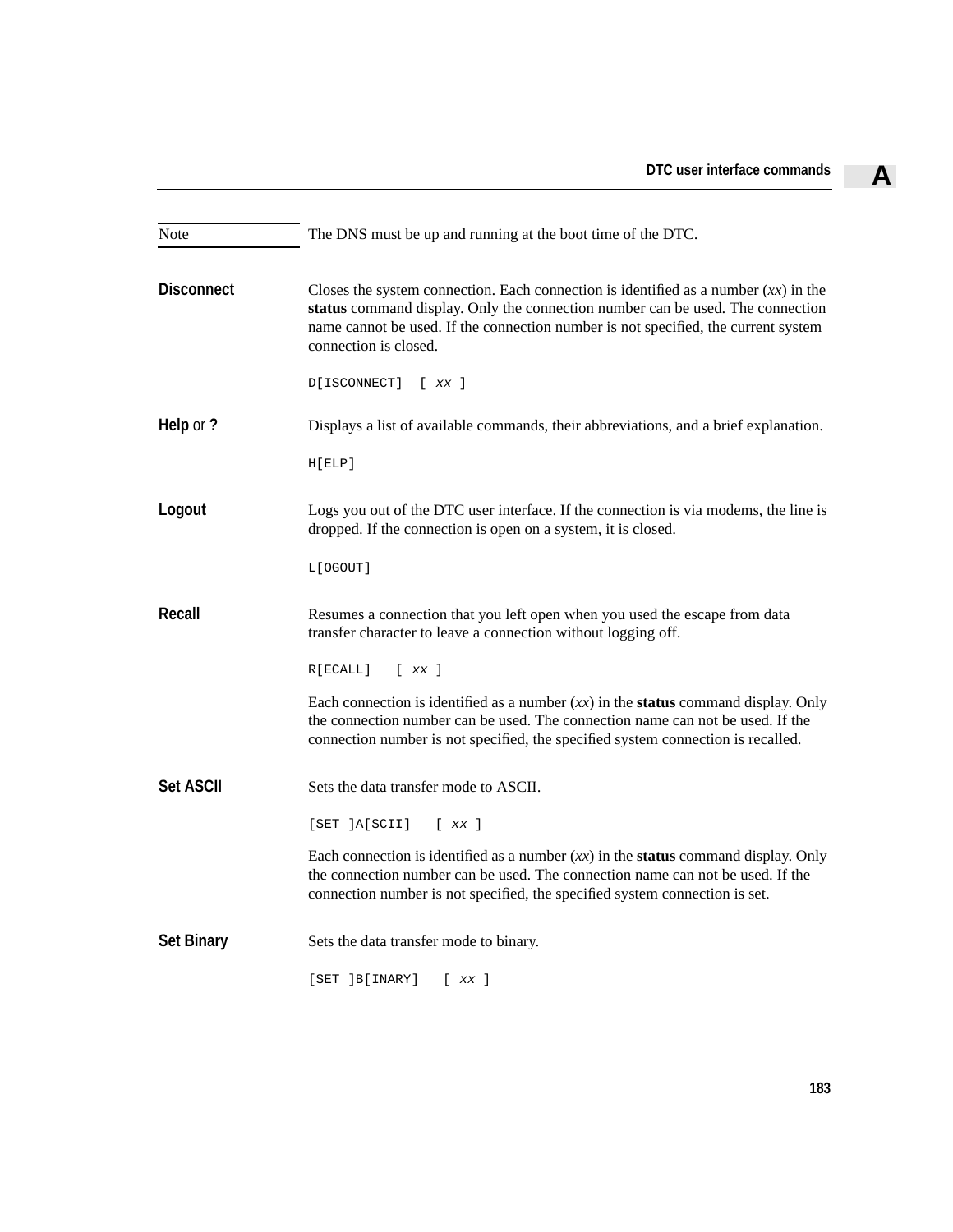Each connection is identified as a number (*xx*) in the **status** command display. Only the connection number can be used. The connection name can not be used. If the connection number is not specified, the specified system connection is set.

**Status** Displays a table showing information about the open connections from the terminal. The connection number is displayed by **status**.

S[TATUS]

#### **Examples of DTC user interface commands**

The following examples show the DTC Terminal User **help**, **status**, and **connect** commands you can enter. User input is **bold** type. The DTC prompt on the DTC in the examples is DTC1>.

#### **Examples of the connect command**

DTC1>CONNECT ALPHA <return> DTC1>C rainbow connection3<return>

DTC1> **connect mysystem** Connection #1 established to MYSYSTEM.MKTG.COMPANY

To return to DTC interface, type <Ctrl>K login:

DTC1> **connect 15.13.13.13**

#### **Example of the disconnect command**

DISCONNECT 1 <return>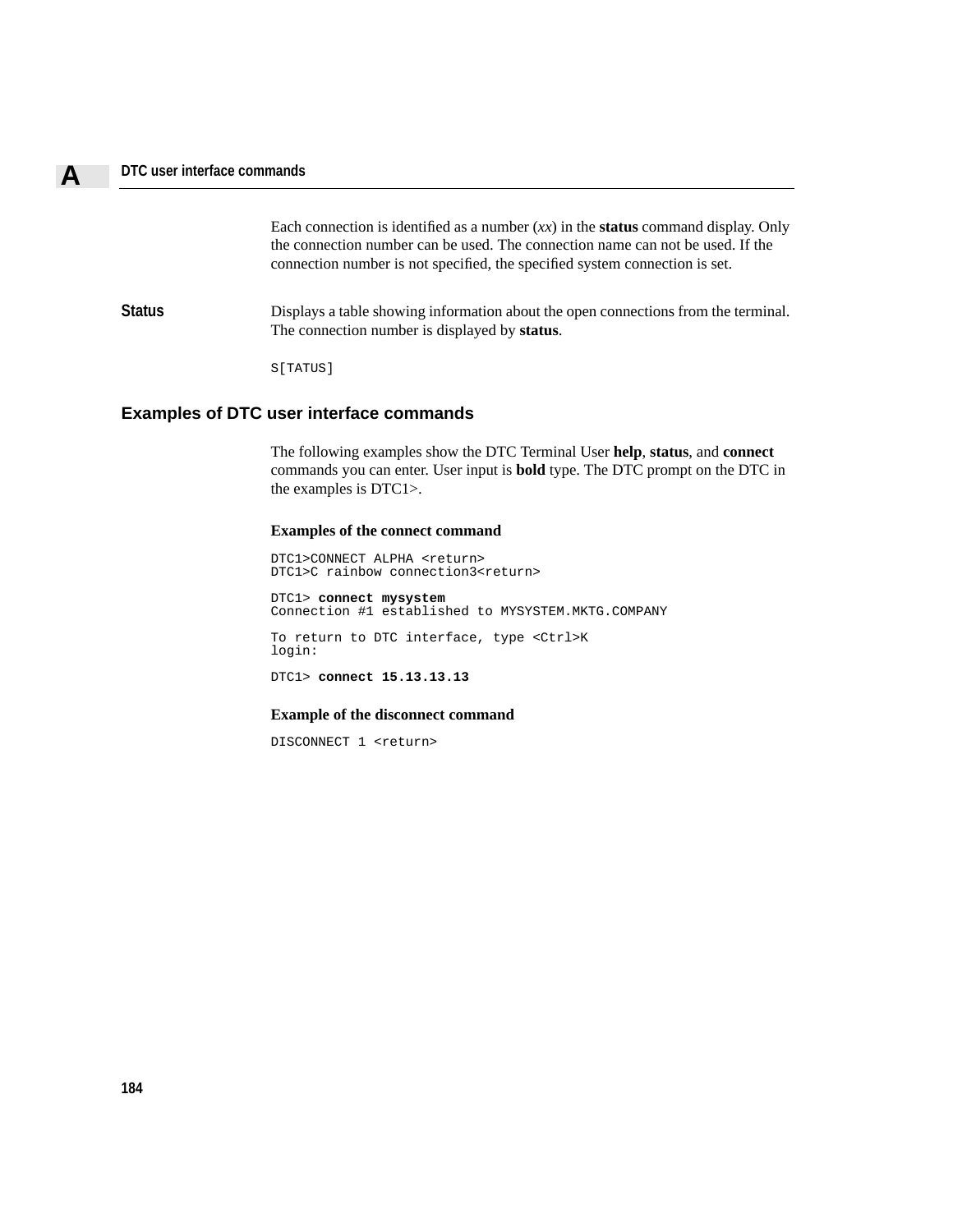#### **Example of the help command**

DTC1> **help**

| Command [Opt. Parameters]<br>CONNECT [destination]<br>[connection name]] | Abbr.<br>C | Meaning<br>Opens a connection.                 |
|--------------------------------------------------------------------------|------------|------------------------------------------------|
| DISCONNECT [xx]                                                          | D          | Closes connection xx.                          |
| <b>HELP</b>                                                              |            | H or ?   Lists available commands.             |
| LOGOUT                                                                   | L          | Logs out from the DTC.                         |
| RECALL [xx]<br>SET ASCII [xx]                                            |            | Resumes connection xx.<br>Enables ASCII mode.* |
| SET BINARY [xx]                                                          | В          | Enables BINARY mode.*                          |
| <b>STATUS</b>                                                            | S          | Displays port status.                          |

\*: Not applicable for MPE iX connections

#### **Example of the status command**

#### DTC1> **status**

STATUS: Board 3 (SIC) Port 6 DTC name : DTC1.MKTG.COMPANY Default Destination : MYSYSTEM.MKTG.COMPANY Maximum number of connections : 3 DNS Default Local Domain : SYSTEM1.MAIN.HUB DTC multivendor

No connection established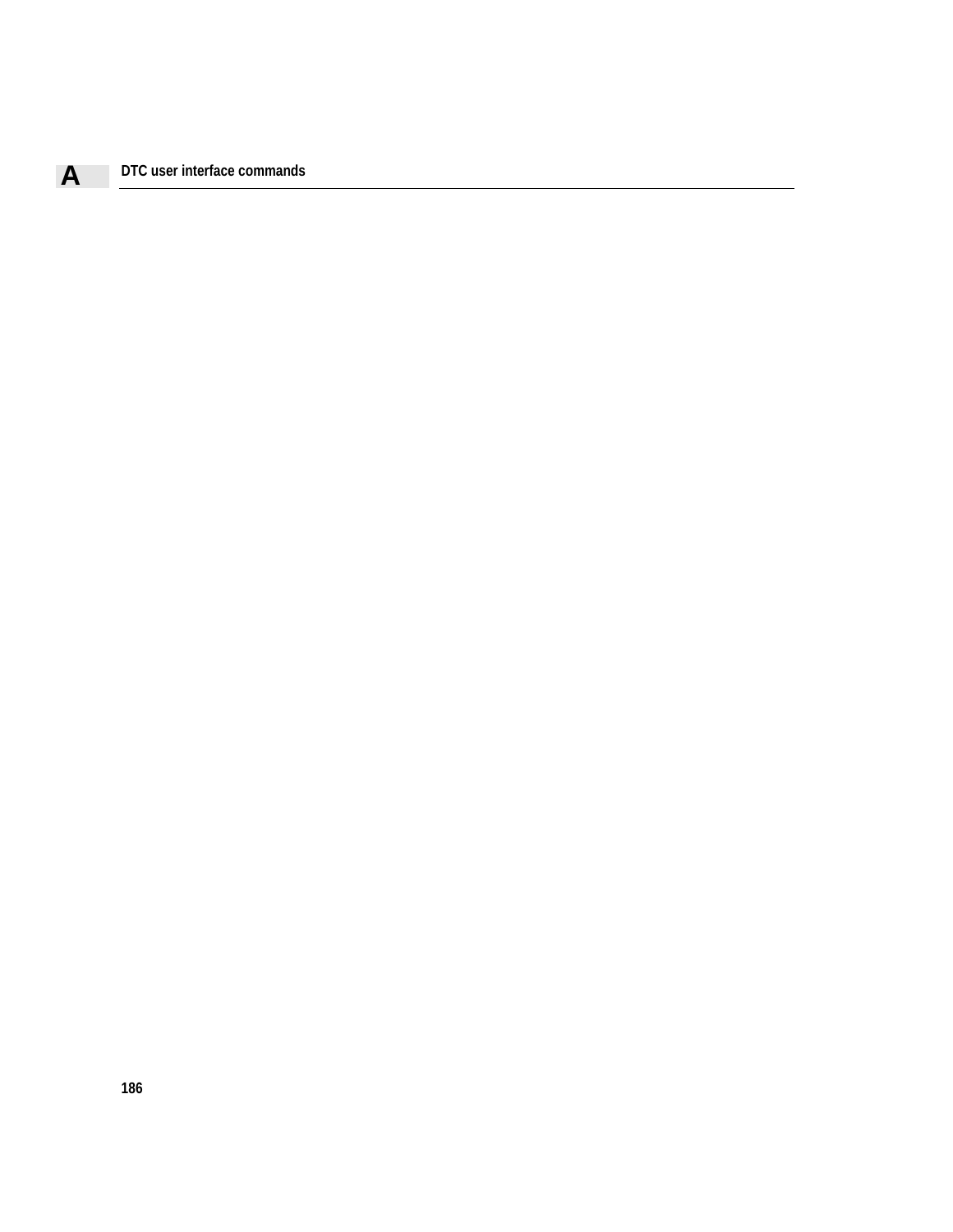# **DTC Manager/UX file system**

This appendix contains listings of all HP-UX 10.x and HP-UX 9.x files and directories used by DTC Manager/UX.

# **HP-UX 10.x file system**

# **File listing (by directory)**

dtccheckip dtcconfig dtcconnstat dtcdiag dtcdisown dtcdownload dtcexport dtcimport dtclist dtcmodifyconfs dtcnmd dtcnmp dtcown dtcping dtcquickswitch dtcreset dtcstat dtctest dtctraceoff dtctraceon dtcupload lanstat tiostat

**/opt/dtcmgr/sbin/ DTC Manager commands**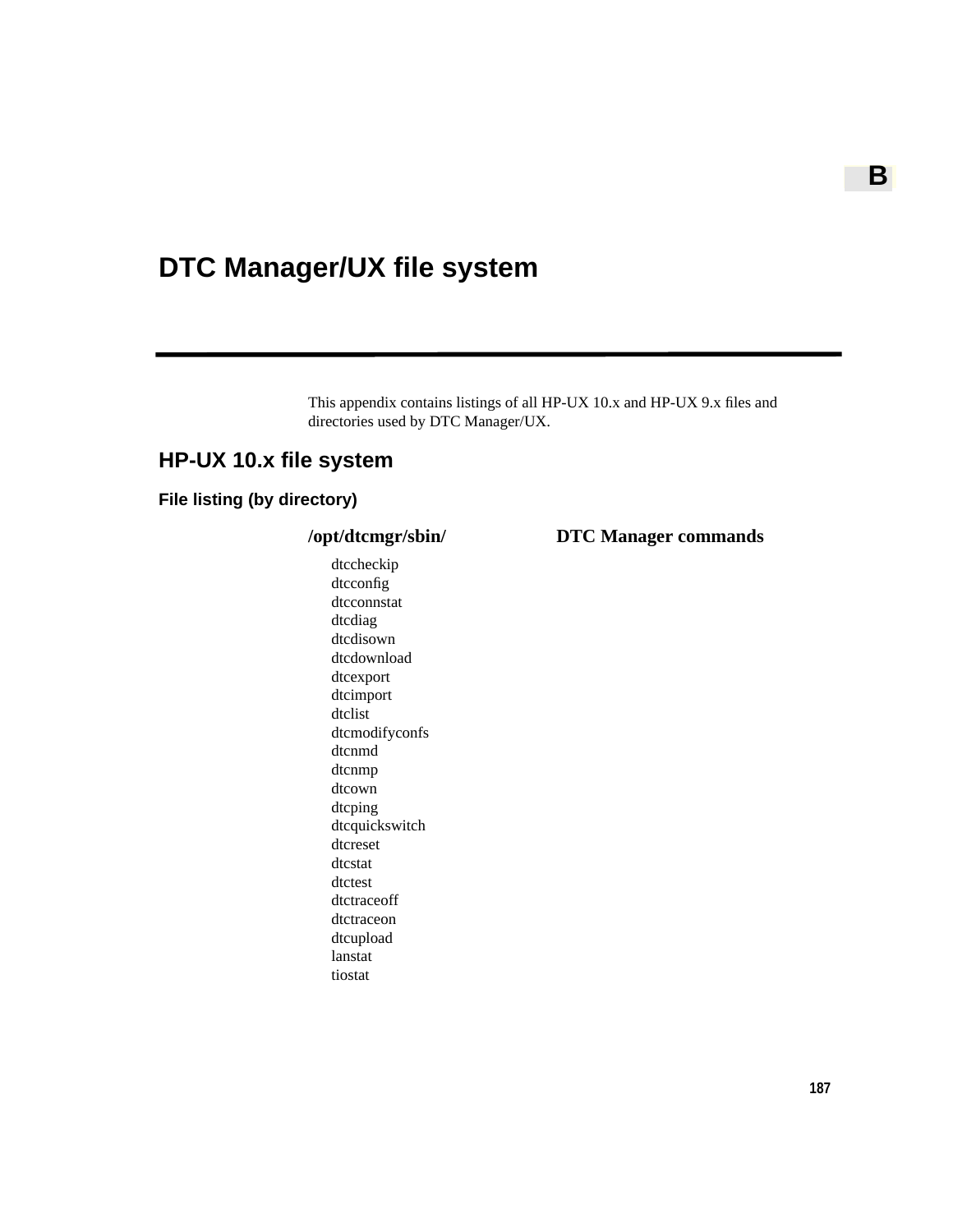dtcmgr

## **/opt/dtcmgr/code DTC code**

cpuconv.cod lan.cod mux68k.cod rom16.cod rom72.cod sic.cod sic2.cod sic3.cod sic4.cod ts16.cod

## **/opt/dtcmgr/tools/ DTC tools**

dtcmodifyconfs.sh dtcmodifyconfs.txt

# **/opt/dtcmgr/jam\_data/ Keyboard and video data**

hpansikeys.bin hpansivid.bin hpitevid.bin hpkeys.bin hpvid.bin msgfile.bin vt100keys.bin vt100vid.bin vt220keys.bin vt220vid.bin wy30keys.bin wy30vid.bin wy50keys.bin wy50vid.bin wy60keys.bin wy60vid.bin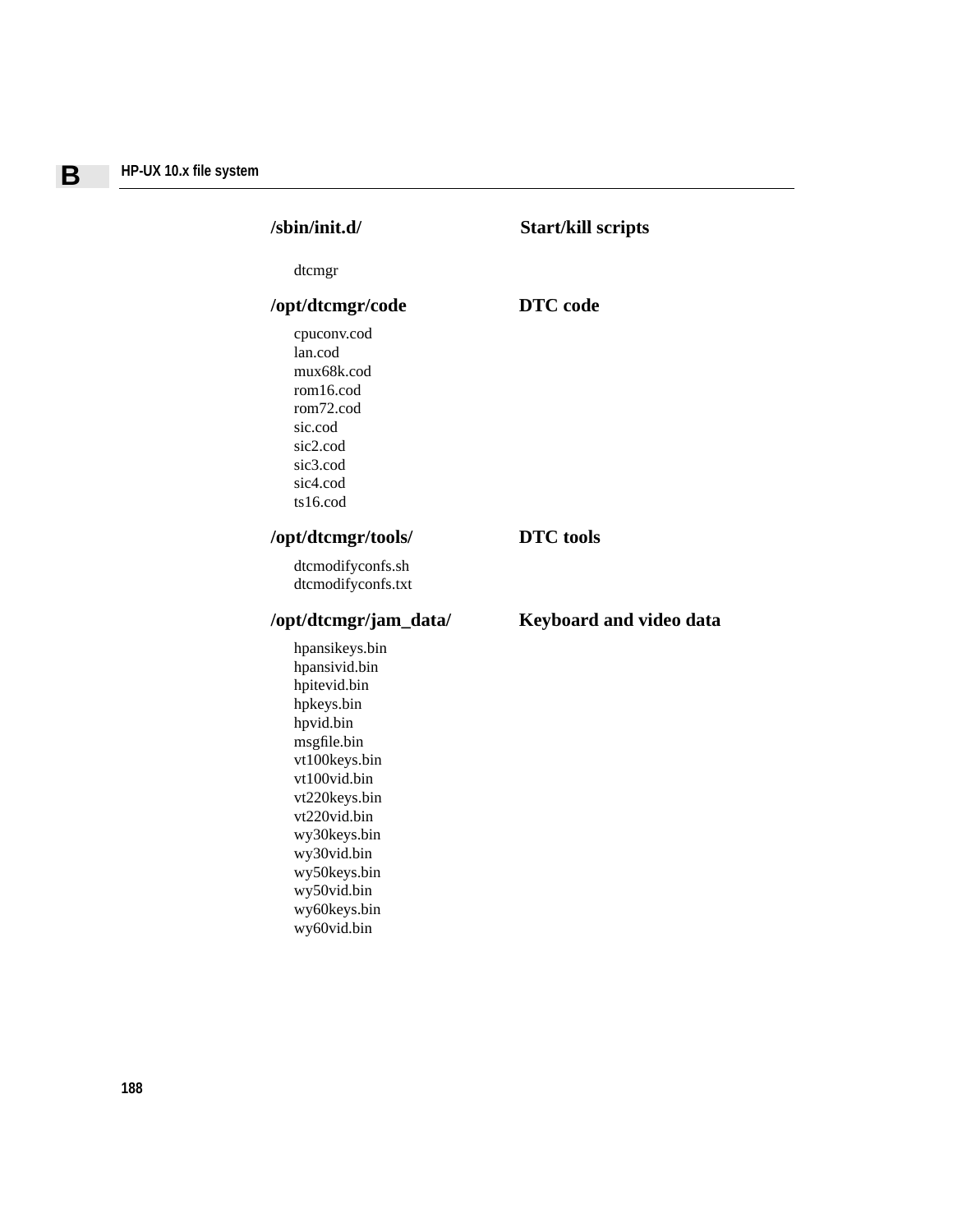| /opt/dtcmgr/jam_screens/                                                                                                                                                   | <b>Screen descriptions</b>    |
|----------------------------------------------------------------------------------------------------------------------------------------------------------------------------|-------------------------------|
| data.dic<br>global.ini<br>screenlib                                                                                                                                        |                               |
| /etc/rc.config.d/                                                                                                                                                          | <b>System configuration</b>   |
| dtcmgr                                                                                                                                                                     |                               |
| /etc/opt/dtcmgr/                                                                                                                                                           | <b>Configurations</b>         |
| acclist                                                                                                                                                                    |                               |
| /etc/opt/dtcmgr/default/                                                                                                                                                   | <b>Default configurations</b> |
| confext.def<br>cpuconv.def<br>globhdr.def<br>mgr.def<br>ncpu.def<br>nprinter.def<br>nterm.def<br>printer.def<br>tcp.def<br>term.def                                        |                               |
| /opt/dtcmgr/lib/nls/msg/C/                                                                                                                                                 | <b>Message catalogs</b>       |
| dtcmgr.cat<br>dtcnmd.cat<br>dtcnmp.cat<br>lanstat.cat<br>tiostat.cat                                                                                                       |                               |
| /opt/dtcmgr/share/man/man1m.Z/ Man pages                                                                                                                                   |                               |
| dtcconfig.1m<br>dtccannstat.1m<br>dtcdiag.1m<br>dtcdisown.1m<br>dtcdownload.1m<br>dtcexport.1m<br>dtcimport1m<br>dtclist.1m<br>dtcmodifyconfs.1m<br>dtcnmd.1m<br>dtcnmp.1m |                               |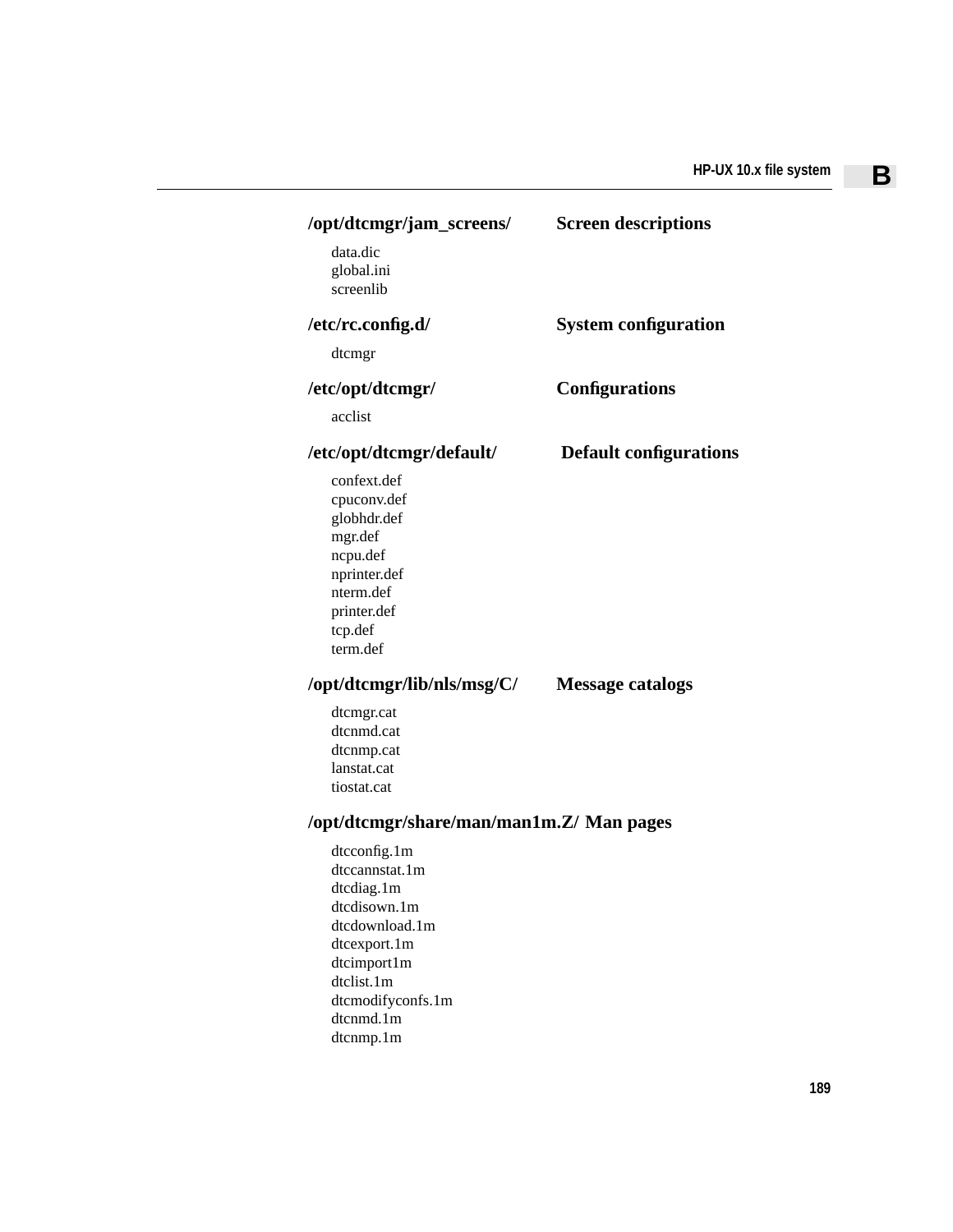dtcown.1m dtcping.1m dtcquickswitch.1m dtcreset.1m dtcstat.1m dtctest.1m dtctraceoff.1m dtctraceon.1m dtcupload.1m

### **/opt/dtcmgr/doc/ Error messages**

dtcconfig.err dtcdiag.err dtclist.err dtcmodifyconfs.err dtcnmd.err dtcnmp.err dtcping.err global.err

### **Files maintained during runtime**

### **/var/opt/dtcmgr/**

<dtcname>.dtc <dtcname>.exim temp\* dtcconfig.lock event.log copyhdr (optional) **./copy/** (optional) **./ipc/ ./log/ ./status/ ./tmp/** (optional) **./upload/**

### **/etc/opt/dtcmgr/**

map802 ./default/\*.cus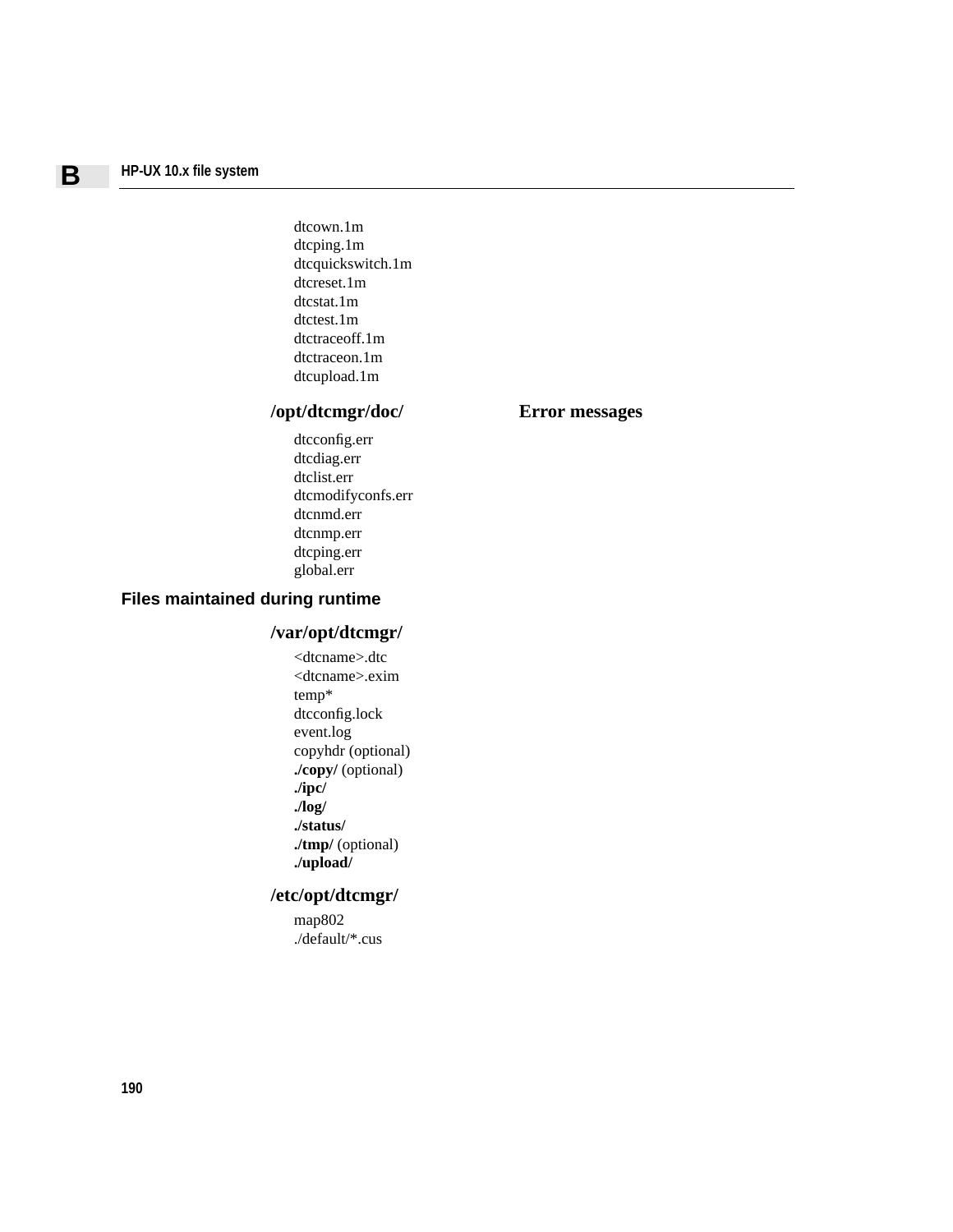# **Alphabetical file listing (HP-UX 10.x)**

| <b>File</b>                                               | Path                                         |
|-----------------------------------------------------------|----------------------------------------------|
|                                                           | /etc/opt/dtcmgr/default                      |
| $acclist$                                                 | /etc/opt/dtcmgr/                             |
| $confext. def \ldots  \ldots  \ldots$                     | /etc/opt/dtcmgr/default/                     |
| connstatformat                                            | /opt/dtcmgr/sbin/ (version A.14.2A.000 only) |
|                                                           | /var/opt/dtcmgr/                             |
| $cpuconv.cod \ldots \ldots \ldots \ldots \ldots$          | /opt/dtcmgr/code/                            |
| cpuconv.def                                               | /etc/opt/dtcmgr/default/                     |
| $data.dic \ldots \ldots \ldots \ldots \ldots$             | /opt/dtcmgr/jam_screens/                     |
| dtccheckip                                                | /opt/dtcmgr/sbin                             |
|                                                           | /opt/dtcmgr/sbin/                            |
|                                                           | /opt/dtcmgr/share/man/man1m.Z/               |
| $d$ tcconfig.err                                          | /opt/dtcmgr/doc/                             |
|                                                           | /opt/dtcmgr/sbin/                            |
|                                                           | /opt/dtcmgr/share/man/man1m.Z/               |
|                                                           | /opt/dtcmgr/doc/                             |
|                                                           | /opt/dtcmgr/sbin/                            |
| dtcexport                                                 | /opt/dtcmgr/sbin/                            |
|                                                           | /opt/dtcmgr/sbin/                            |
|                                                           | /opt/dtcmgr/sbin/                            |
| $dtclist.1m \ldots \ldots \ldots \ldots \ldots \ldots$    | /opt/dtcmgr/share/man/man1m.Z/               |
| $dtclist. err \dots \dots \dots \dots \dots \dots$        | /opt/dtcmgr/doc/                             |
| $d$ temgr $\dots\dots\dots\dots\dots\dots\dots\dots\dots$ | /etc/rc.config.d/                            |
| $d$ temgr $\dots\dots\dots\dots\dots\dots\dots\dots\dots$ | /sbin/init.d/                                |
| dtcmgr.cat                                                | /opt/dtcmgr/lib/nls/msg/C/                   |
| dtcmodifyconfs                                            | /opt/dtcmgr/sbin/                            |
| $d$ tcmodifyconfs.1m                                      | /opt/dtcmgr/share/man/man1m.Z/               |
| dtcmodifyconfs.err                                        | /opt/dtcmgr/doc/                             |
| dtcmodifyconfs.sh                                         | /opt/dtcmgr/tools/                           |
| dtcmodifyconfs.txt                                        | /opt/dtcmgr/tools/                           |
|                                                           |                                              |
|                                                           |                                              |

**191**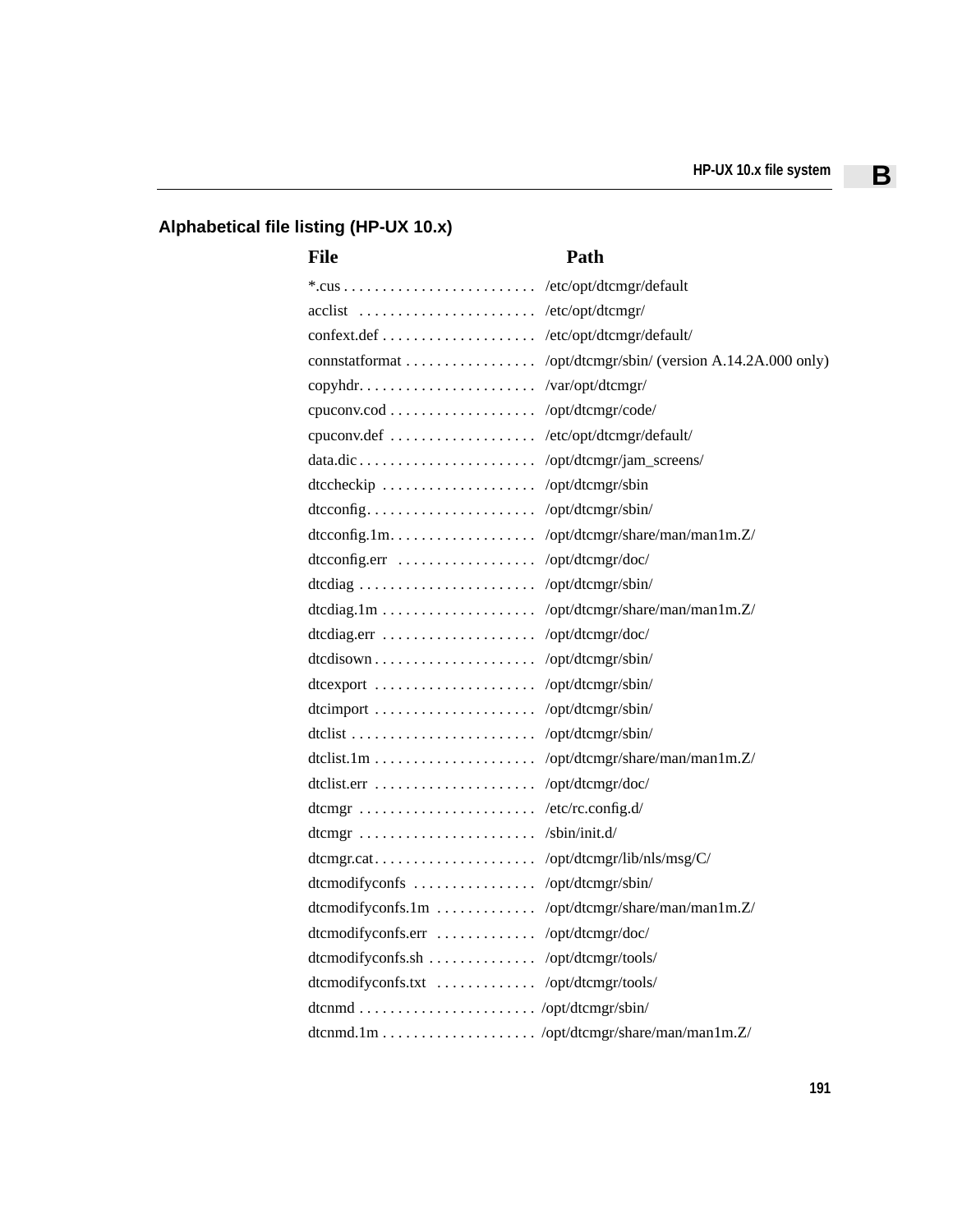| dtenmp /opt/dtemgr/sbin/                  |  |
|-------------------------------------------|--|
| dtcnmp.1m/opt/dtcmgr/share/man/man1m.Z/   |  |
|                                           |  |
|                                           |  |
|                                           |  |
| dteping /opt/dtemgr/sbin/                 |  |
| dtcping.1m /opt/dtcmgr/share/man/man1m.Z/ |  |
|                                           |  |
|                                           |  |
|                                           |  |
| globhdr.def/etc/opt/dtcmgr/default/       |  |
|                                           |  |
|                                           |  |
|                                           |  |
|                                           |  |
|                                           |  |
|                                           |  |
| lanstat/opt/dtcmgr/sbin/                  |  |
|                                           |  |
|                                           |  |
| mgr.def/etc/opt/dtcmgr/default/           |  |
| msgfile.bin /opt/dtcmgr/jam_data/         |  |
| mux68k.cod /opt/dtcmgr/code/              |  |
|                                           |  |
| nprinter.def /etc/opt/dtcmgr/default/     |  |
|                                           |  |
| printer.def /etc/opt/dtcmgr/default/      |  |
|                                           |  |
|                                           |  |
| screenlib /opt/dtcmgr/jam_screens/        |  |
|                                           |  |
| sic2.cod /opt/dtcmgr/code/                |  |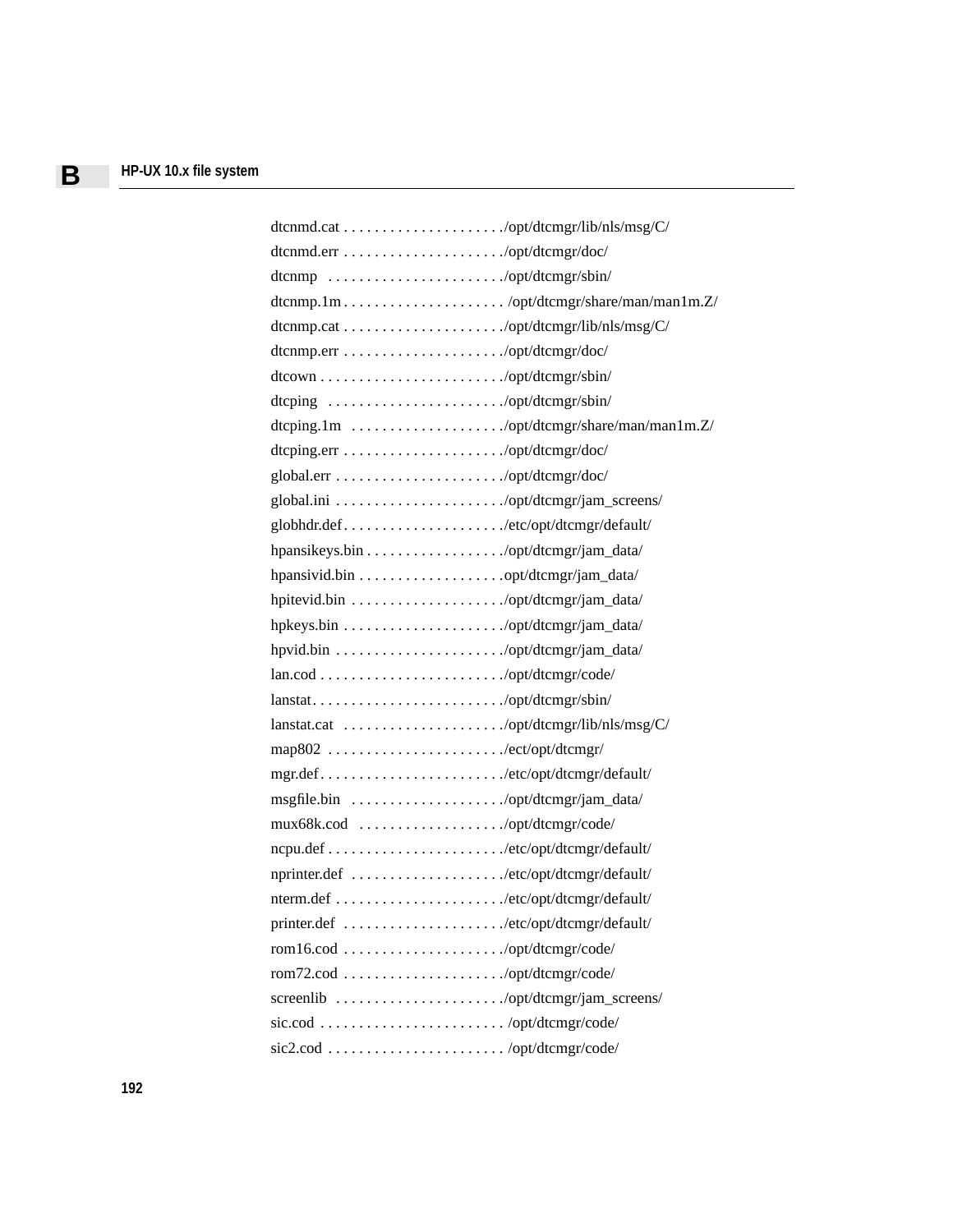| $\text{sic3.cod}$<br>/opt/dtcmgr/code/                                    |
|---------------------------------------------------------------------------|
| $\text{sic}4.\text{cod}$<br>/opt/dtcmgr/code/                             |
| /etc/opt/dtcmgr/default/<br>tcp.def                                       |
| /etc/opt/dtcmgr/default/                                                  |
| /opt/dtcmgr/sbin/                                                         |
| /opt/dtcmgr/lib/nls/msg/C/                                                |
| /opt/dtcmgr/code/<br>$ts16.cod \ldots \ldots \ldots \ldots \ldots \ldots$ |
| /opt/dtcmgr/jam_data/<br>$vt100 \text{keys}$ .bin                         |
| $vt100vid$ .bin<br>/opt/dtcmgr/jam_data/                                  |
| $vt220 \text{keys}$ .bin<br>/opt/dtcmgr/jam_data/                         |
| /opt/dtcmgr/jam_data/                                                     |
| $wy30keys.$ bin<br>/opt/dtcmgr/jam_data/                                  |
| /opt/dtcmgr/jam_data/                                                     |
| /opt/dtcmgr/jam_data/                                                     |
| /opt/dtcmgr/jam_data/                                                     |
| wy60keys.bin<br>/opt/dtcmgr/jam_data/                                     |
| /opt/dtcmgr/jam_data/                                                     |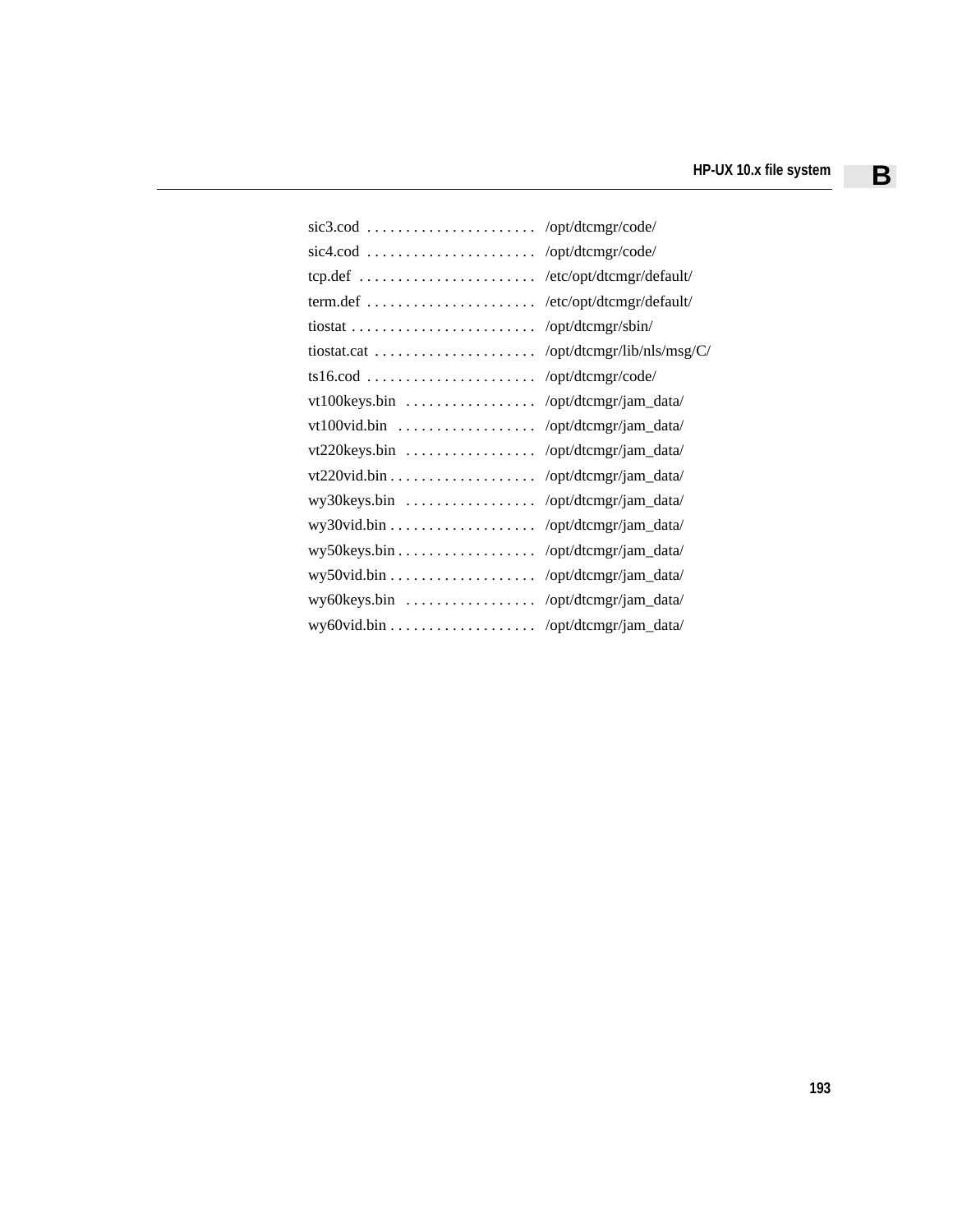# **HP-UX 9.x file system**

# **File listing (by directory)**

# **/etc/ DTC Manager commands**

dtccheckip dtcconfig dtcconnstat dtcdiag dtcdisown dtcdownload dtcexport dtcimport dtclist dtcmodifyconfs dtcnmd dtcnmp dtcown dtcping dtcquickswitch dtcreset dtcstat dtctest dtctraceoff dtctraceon dtcupload lanstat tiostat

# **/usr/dtcmgr/default/ Default configurations**

\*.def \*.cus

## **/usr/dtcmgr/code/ DTC code**

cpuconv.cod lan.cod mux68k.cod rom16.cod rom72.cod sic.cod sic2.cod sic3.cod sic4.cod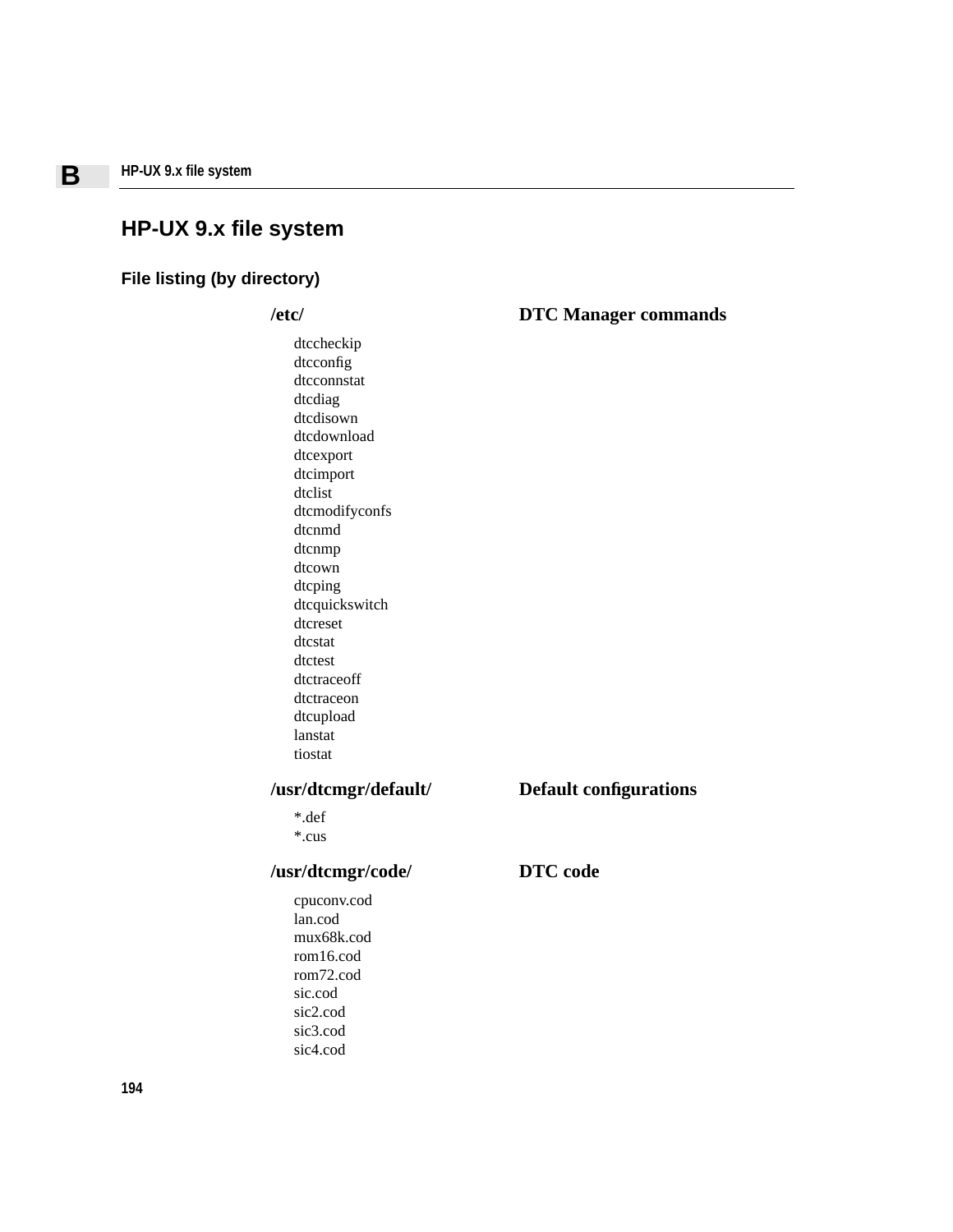| /usr/dtcmgr/tools/                                    | <b>DTC</b> tools               |
|-------------------------------------------------------|--------------------------------|
| dtcmodifyconfs.sh                                     |                                |
| dtcmodifyconfs.txt                                    |                                |
| /usr/dtcmgr/jam_data/                                 | <b>Keyboard and video data</b> |
| hpansikeys.bin                                        |                                |
| hpansivid.bin                                         |                                |
| hpitevid.bin                                          |                                |
| hpkeys.bin                                            |                                |
| hpvid.bin                                             |                                |
| msgfile.bin                                           |                                |
| vt100keys.bin                                         |                                |
| vt100vid.bin                                          |                                |
| vt220keys.bin                                         |                                |
| vt220vid.bin                                          |                                |
| wy30keys.bin                                          |                                |
| wy30vid.bin                                           |                                |
| wy50keys.bin                                          |                                |
| wy50vid.bin                                           |                                |
| wy60keys.bin                                          |                                |
| wy60vid.bin                                           |                                |
| /usr/dtcmgr/jam_screens/                              | <b>Screen descriptions</b>     |
| data.dic                                              |                                |
| global.ini                                            |                                |
| screenlib                                             |                                |
| $\sqrt{\text{usr}/\text{man}/\text{man}/\text{Im}.Z}$ | Man pages                      |
| dtcconfig.1m                                          |                                |
| dtcconnstat.1m                                        |                                |
| dtcdiag.1m                                            |                                |
| dtedisown.1m                                          |                                |
| dtcdownload.1m                                        |                                |
| dtcexport.1m                                          |                                |
| dtcimport.1m                                          |                                |
| dtclist.1m                                            |                                |
|                                                       |                                |
| dtcmodifyconfs.1m                                     |                                |
| dtcnmd.1m                                             |                                |

dtcown.1m dtcping.1m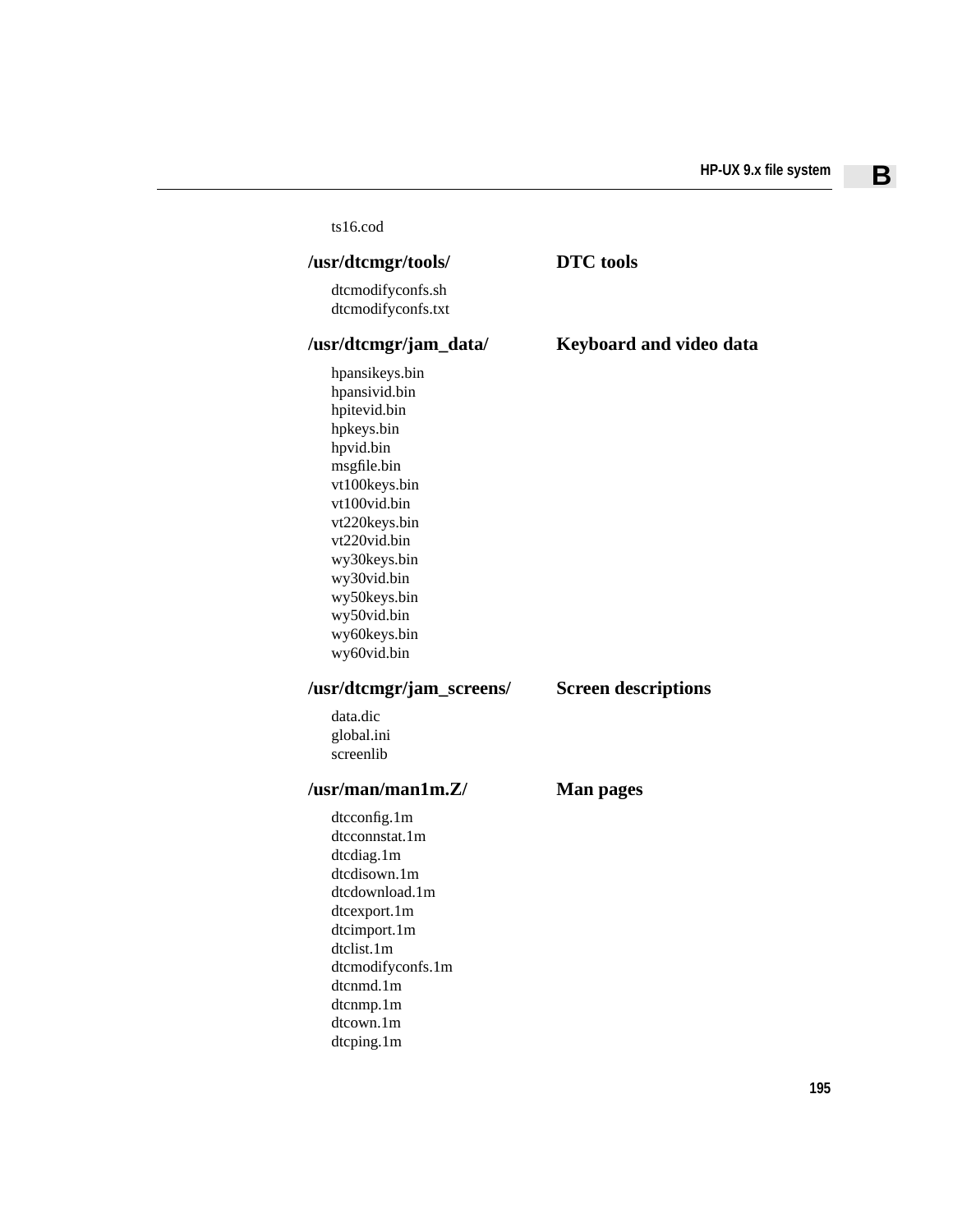dtcquickswitch.1m dtcreset.1m dtcstat.1m dtctest.1m dtctraceoff.1m dtctraceon.1m dtcupload.1m

### **/usr/lib/nls/C/ Message catalogs**

dtcnmd.cat dtcmgr.cat dtcnmp.cat lanstat.cat tiostat.cat

## **/usr/dtcmgr/doc/ Error messages**

dtcconfig.err dtcdiag.err dtclist.err dtcmodifyconfs.err dtcnmd.err dtcnmp.err dtcping.err global.err

**Files maintained during runtime**

### **/usr/dtcmgr/**

<dtcname>.dtc <dtcname>.exim temp\* dtcconfig.lock event.log copyhdr (optional) **./copy/** (optional) **./ipc/ ./log/ ./status/ ./tmp/** (optional) **./upload/**

#### **/usr/adm/**

\*.log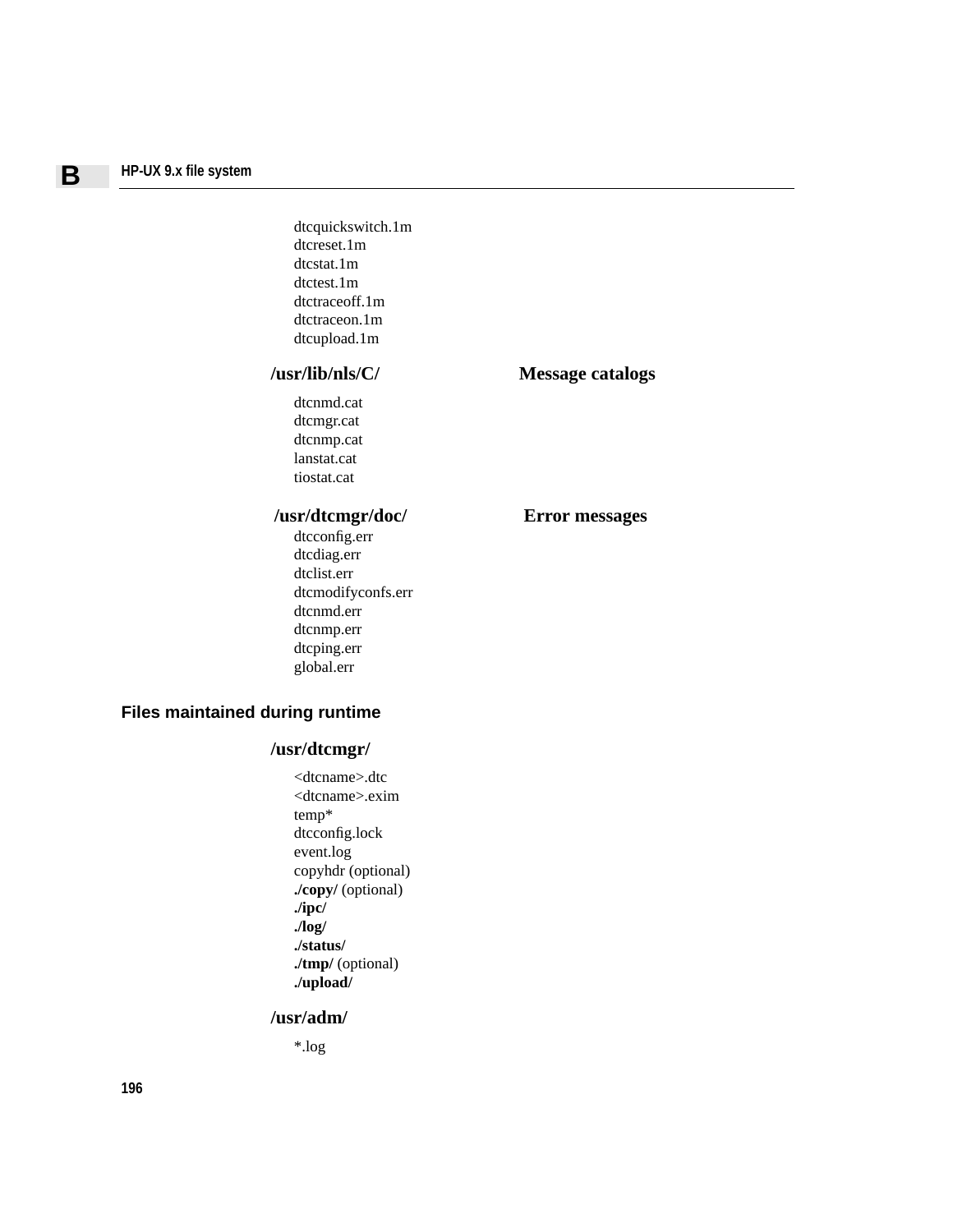# **Alphabetical file listing (HP-UX 9.x)**

| <b>File</b>                                               | Path                                         |
|-----------------------------------------------------------|----------------------------------------------|
|                                                           | /usr/dtcmgr/default/<br>/usr/dtcmgr/default/ |
|                                                           | $\sqrt{usr/adm/}$                            |
| $\langle$ dtcname $\rangle$ .dtc                          | /usr/dtcmgr/                                 |
| $\langle$ dtcname $\rangle$ .exim                         | /usr/dtcmgr/                                 |
| $acclist$                                                 | /usr/dtcmgr/                                 |
| $catalog \dots \dots \dots \dots \dots \dots \dots \dots$ | $\sqrt{usr/dtcmgr/}$                         |
| copyhdr                                                   | /usr/dtcmgr/                                 |
| $c$ pu $\text{conv.cod} \dots \dots \dots \dots \dots$    | /usr/dtcmgr/ipc/ code/                       |
| data.dic                                                  | /usr/dtcmgr/jam_screens/                     |
| dtccheckip                                                | /etc/                                        |
| dtcconfig                                                 | /etc/                                        |
| $dt$ cconfig.1m $\ldots \ldots \ldots \ldots \ldots$      | /usr/man/man1m. $Z/$                         |
| $dt$ cconfig.lock $\ldots$                                | /usr/dtcmgr/                                 |
| $d$ tcconnstat.1m                                         | /usr/man/man1m.Z/                            |
| $d$ tcconnstat $\ldots \ldots \ldots \ldots \ldots$       | /etc/                                        |
| $d$ tcdiag. $1m$                                          | /usr/man/man1m.Z/                            |
| $d$ tediag                                                | /etc/                                        |
| $d$ tcdownload.1m                                         | /usr/man/man1m.Z/                            |
| $d$ tcdownload                                            | /etc/                                        |
|                                                           | $\sqrt{usr/man/man1m.Z/}$                    |
|                                                           | /etc/                                        |
| dtcmgr.cat                                                | /usr/lib/nls/ $C/$                           |
| $d$ tcmodifyconfs.1m                                      | /usr/man/man1m. $Z/$                         |
| dtcmodifyconfs                                            | /etc/                                        |
| $d$ tcmodifyconfs.sh                                      | /usr/dtcmgr/tools/                           |
| dtcmodifyconfs.txt                                        | /usr/dtcmgr/tools/                           |
| $d$ tcnmd.1m                                              | $\sqrt{usr/man/man1m.Z/}$                    |
|                                                           | /usr/lib/nls/ $C/$                           |
|                                                           | /etc/                                        |
|                                                           | $\sqrt{usr/man/man1m.Z/}$                    |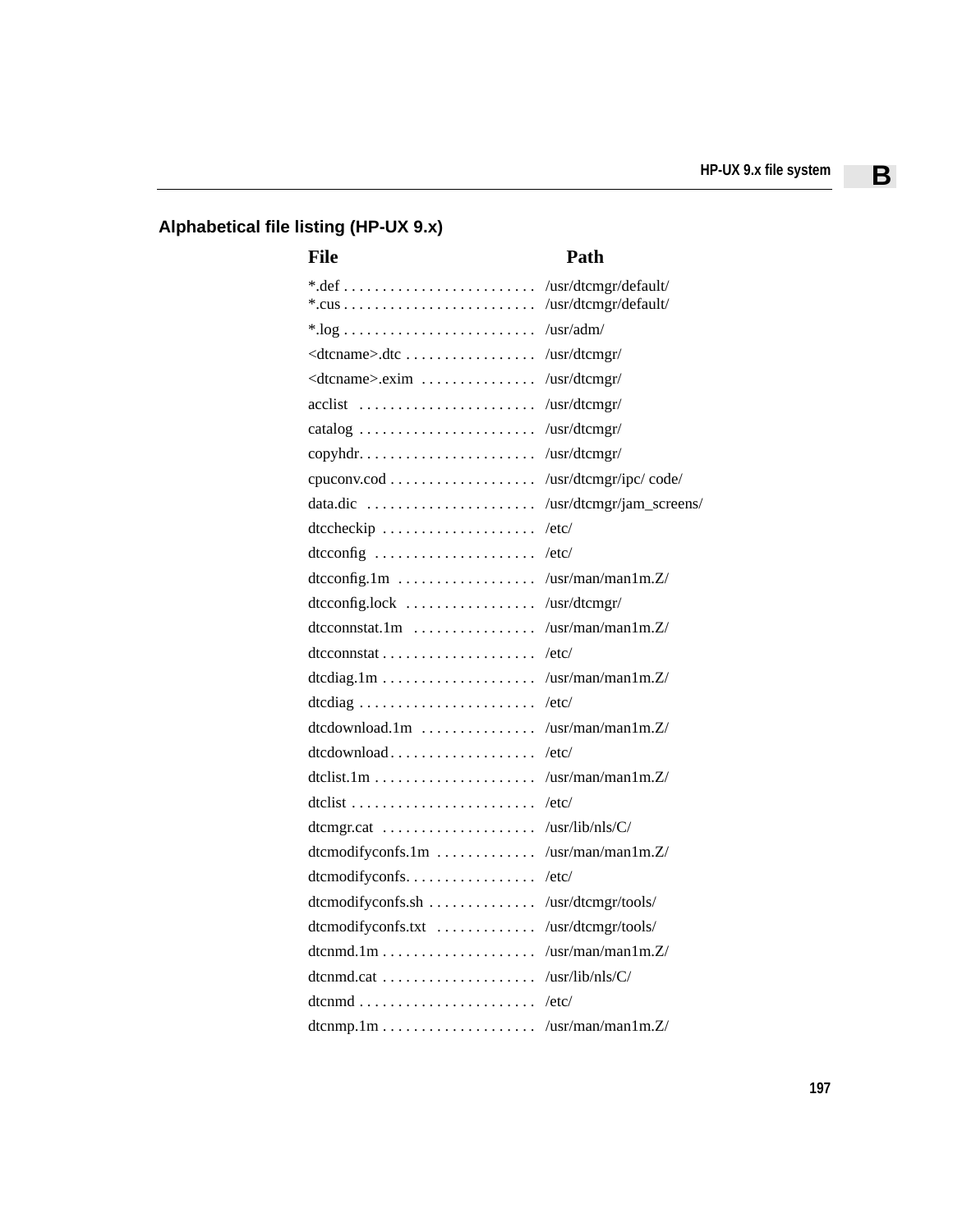| dtenmp/etc/                                                                 |
|-----------------------------------------------------------------------------|
| dtcping.1m/usr/man/man1m.Z/                                                 |
|                                                                             |
|                                                                             |
| $d$ tcreset/etc/                                                            |
| $dtestat.1m \ldots \ldots \ldots \ldots \ldots \ldots \ldots \ldots \ldots$ |
| dtestat/etc/                                                                |
|                                                                             |
| $d$ tctest/etc/                                                             |
|                                                                             |
|                                                                             |
|                                                                             |
|                                                                             |
| dtcupload.1m/usr/man/man1m.Z/                                               |
|                                                                             |
| event.log /usr/dtcmgr/                                                      |
|                                                                             |
|                                                                             |
| hpansikeys.bin /usr/dtcmgr/jam_data/                                        |
|                                                                             |
|                                                                             |
| hpitevid /usr/dtcmgr/jam_data/                                              |
|                                                                             |
|                                                                             |
|                                                                             |
| hpvid /usr/dtcmgr/jam_data/                                                 |
|                                                                             |
|                                                                             |
| lanstat/etc/                                                                |
| $lanstat.cat$ /usr/lib/mb/c/                                                |
|                                                                             |
|                                                                             |
|                                                                             |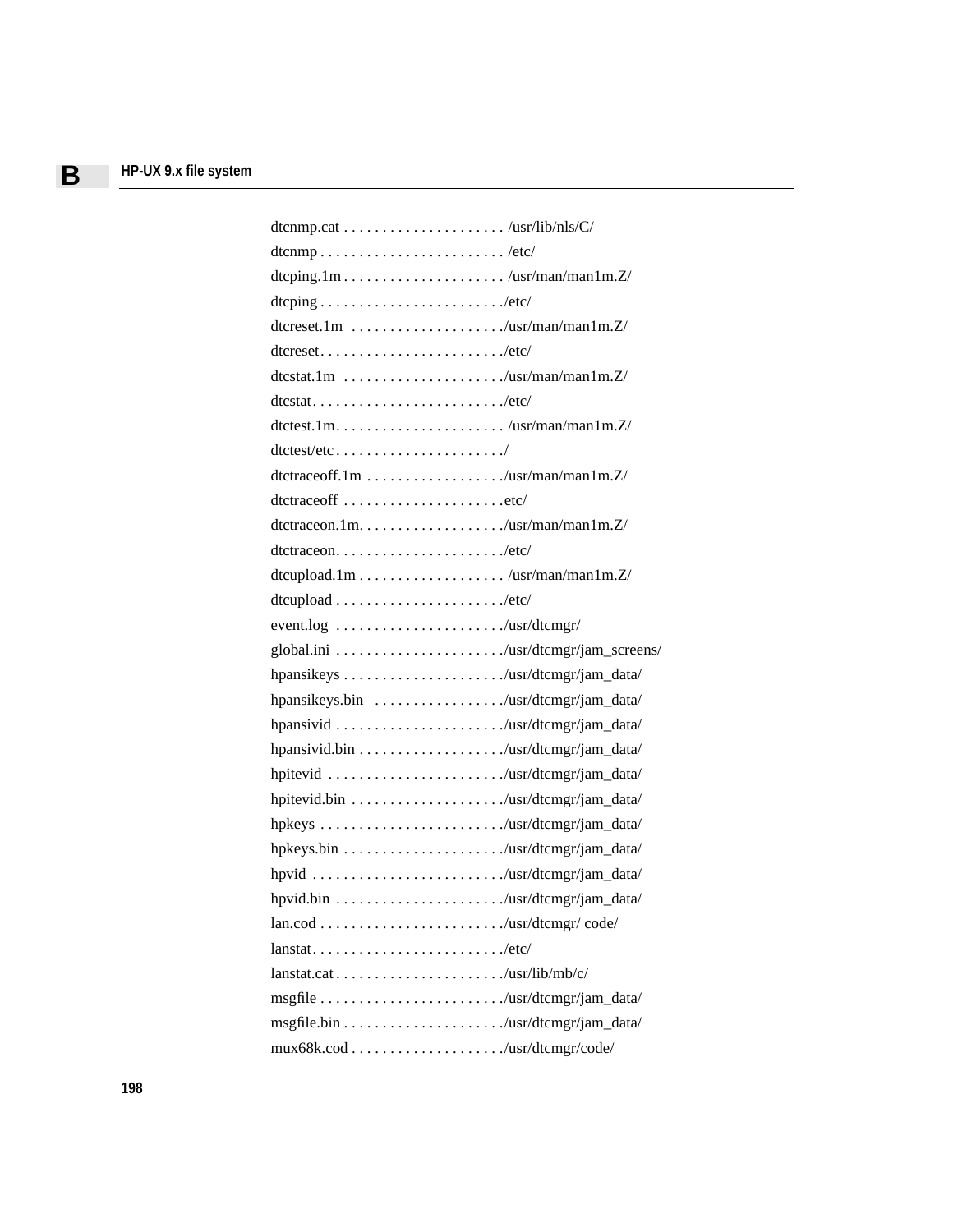| rom72.cod /usr/dtcmgr/code/                                                                     |  |
|-------------------------------------------------------------------------------------------------|--|
|                                                                                                 |  |
| $\text{sic.co}d \dots \dots \dots \dots \dots \dots \dots \dots \dots \text{/usr/dtcmgr/code/}$ |  |
|                                                                                                 |  |
|                                                                                                 |  |
|                                                                                                 |  |
|                                                                                                 |  |
|                                                                                                 |  |
|                                                                                                 |  |
|                                                                                                 |  |
|                                                                                                 |  |
|                                                                                                 |  |
| /usr/dtcmgr/jam_data/<br>$vt220 \text{keys}$                                                    |  |
| vt220vid<br>/usr/dtcmgr/jam_data/                                                               |  |
| $vt220$ vid.bin<br>/usr/dtcmgr/jam_data/                                                        |  |
| $wy30keys.$ bin<br>/usr/dtcmgr/jam_data/                                                        |  |
| $wy30vid \ldots \ldots \ldots \ldots \ldots \ldots$<br>/usr/dtcmgr/jam_data/                    |  |
| $wy50vid \ldots \ldots \ldots \ldots \ldots \ldots$<br>/usr/dtcmgr/jam_data/                    |  |
| /usr/dtcmgr/jam_data/                                                                           |  |
| $wy60keys \ldots \ldots \ldots \ldots \ldots \ldots$<br>/usr/dtcmgr/jam_data/                   |  |
| $wy60keys.$ bin<br>/usr/dtcmgr/jam_data/                                                        |  |
| /usr/dtcmgr/jam_data/                                                                           |  |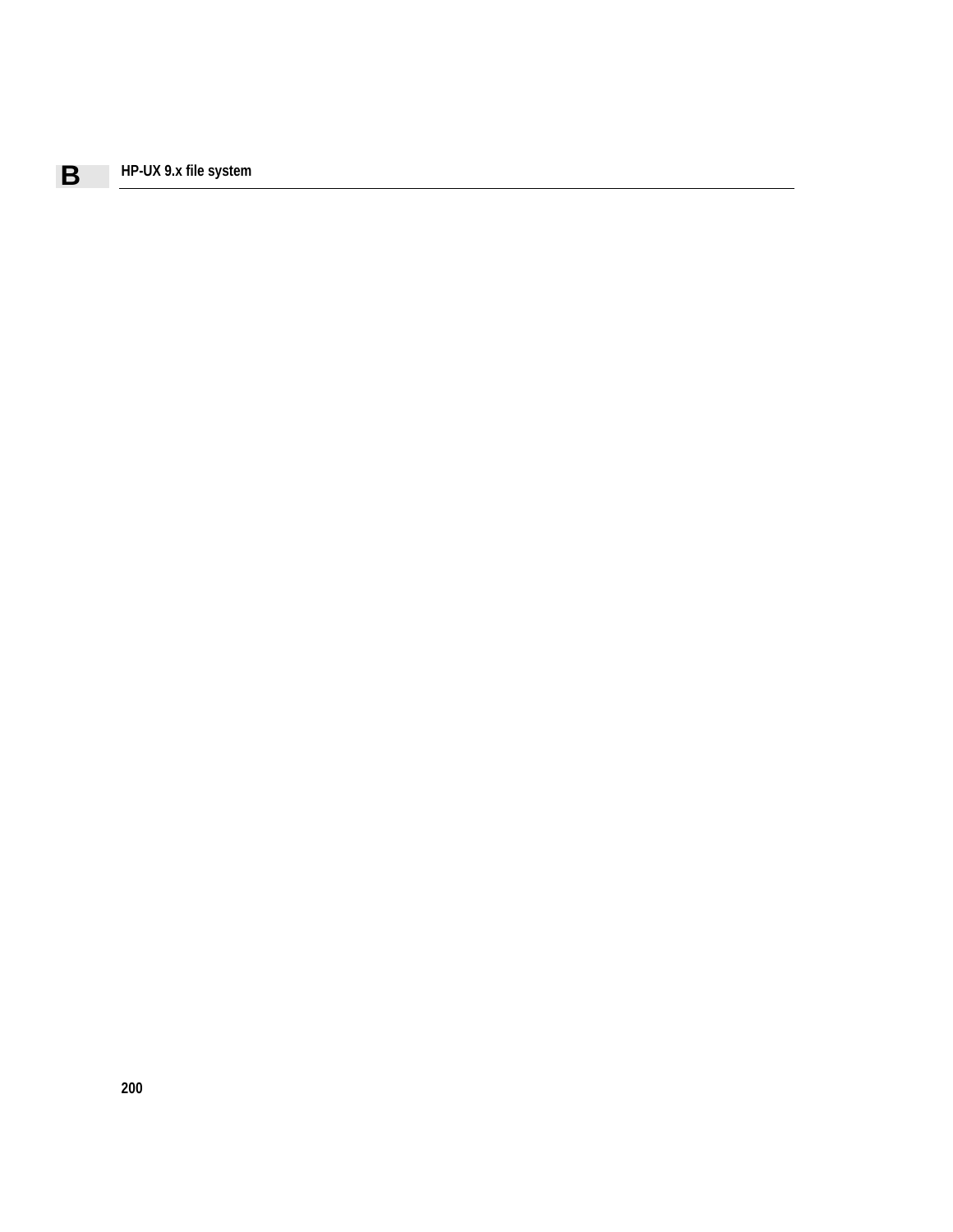# **Error messages**

All DTC Manager/UX error messages and their descriptions are listed in  $*$  . err files (one for each command) located in the /opt/dtcmgr/doc/ directory. An error file is provided for each DTC command and daemon. You can print or view these files when you need information on a particular error message.

Following is an example of an error:

<<577>> MESSAGE Name of DTC is already specified CAUSE the DTC name specified is already on the screen ACTION specify a unique name for each DTC.

You can display the file in which the error is located as follows:

- 1 Change to the directory where the error files are located  $($  /opt/dtcmgr/doc/ $)$
- 2 Use the command **grep** to display the error information line. For example:

grep 577 \*.err;

3 Display the contents of the error file using the command **vi** with the file error number (for example, /577).

**C**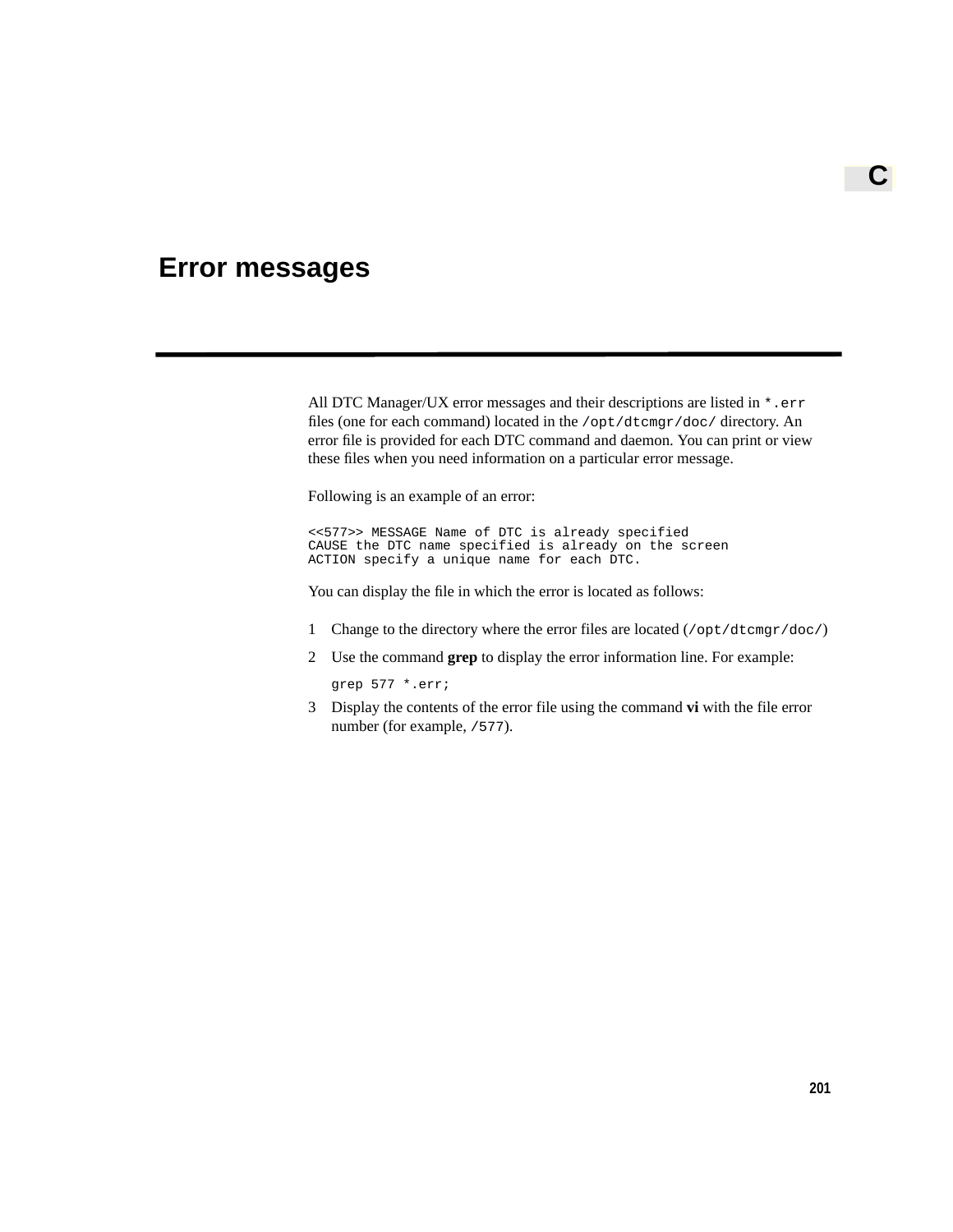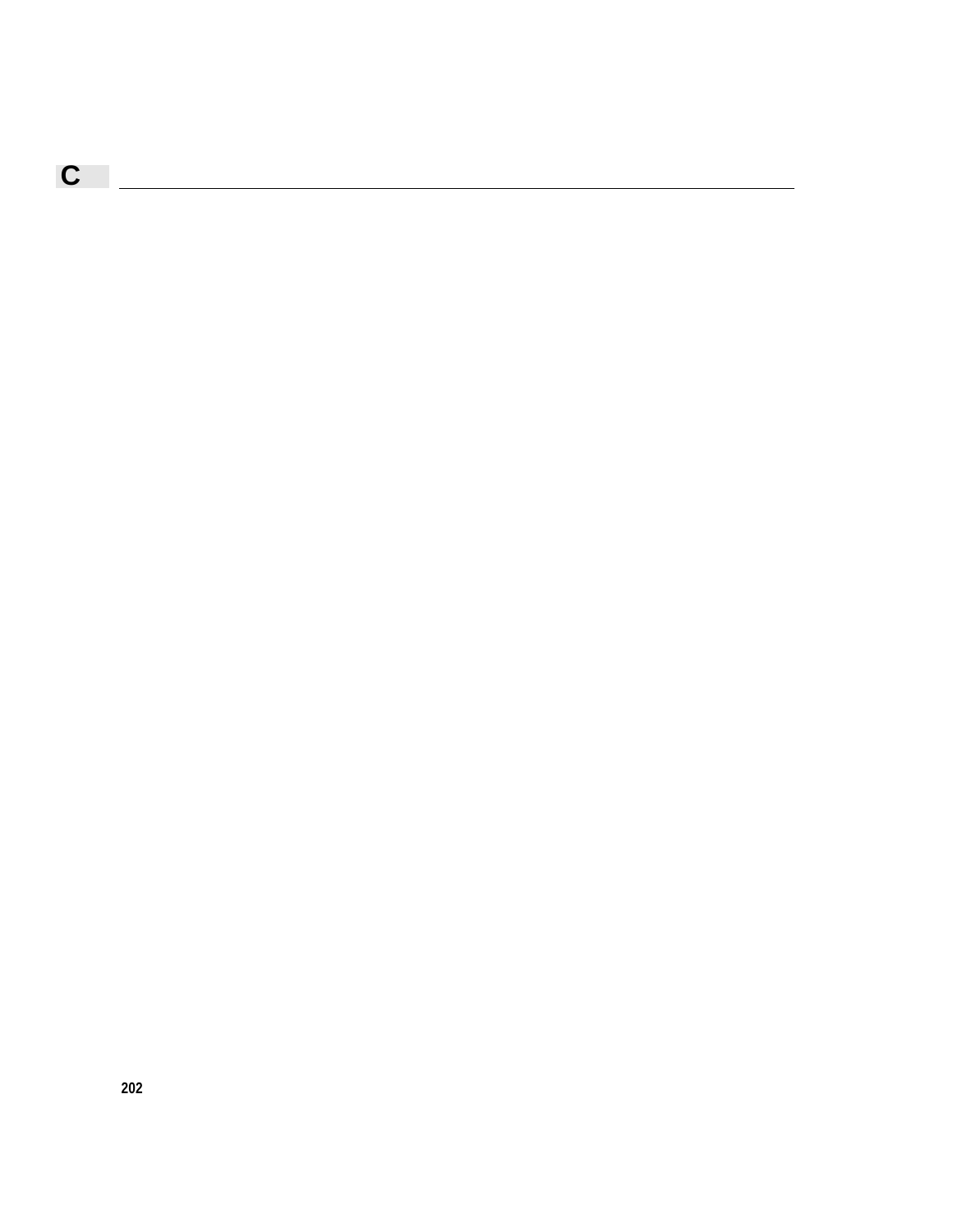# **Glossary**

|                                      | A                                                                                                                                                                                                                                      |
|--------------------------------------|----------------------------------------------------------------------------------------------------------------------------------------------------------------------------------------------------------------------------------------|
| address                              | A numerical identifier defined and used by a particular protocol and associated<br>software to distinguish one node from another.                                                                                                      |
| address resolution                   | In networks, the mapping of node names to IP addresses and the mapping of IP<br>addresses to low-level hardware addresses.                                                                                                             |
| address resolution<br>protocol (ARP) | A protocol used to convert an IP address to a low-level hardware address. ARP can<br>be used only over a single physical network and is limited to networks that support<br>hardware broadcast.                                        |
| ARP                                  | See address resolution protocol.                                                                                                                                                                                                       |
| asynchronous                         | A device's mode of operation in which a sequence of operations are executed<br>irrespective of coincidence with any event. Devices that are directly accessible by<br>people (for example, terminal keyboards) operate in this manner. |
| asynchronous<br>processor board      | The 24-port mux board for the DTC 72MX, which allows up to 24 direct and<br>modem connections per board. A DTC 72MX can have up to 3 asynchronous<br>processor boards (for a total of 72 connections).                                 |
| attachment unit<br>interface         | AUI. The cable that runs between each node (host, DTC, or other device) and the<br>medium attachment unit (MAU) that connects it to the LAN in a ThickLAN<br>configuration.                                                            |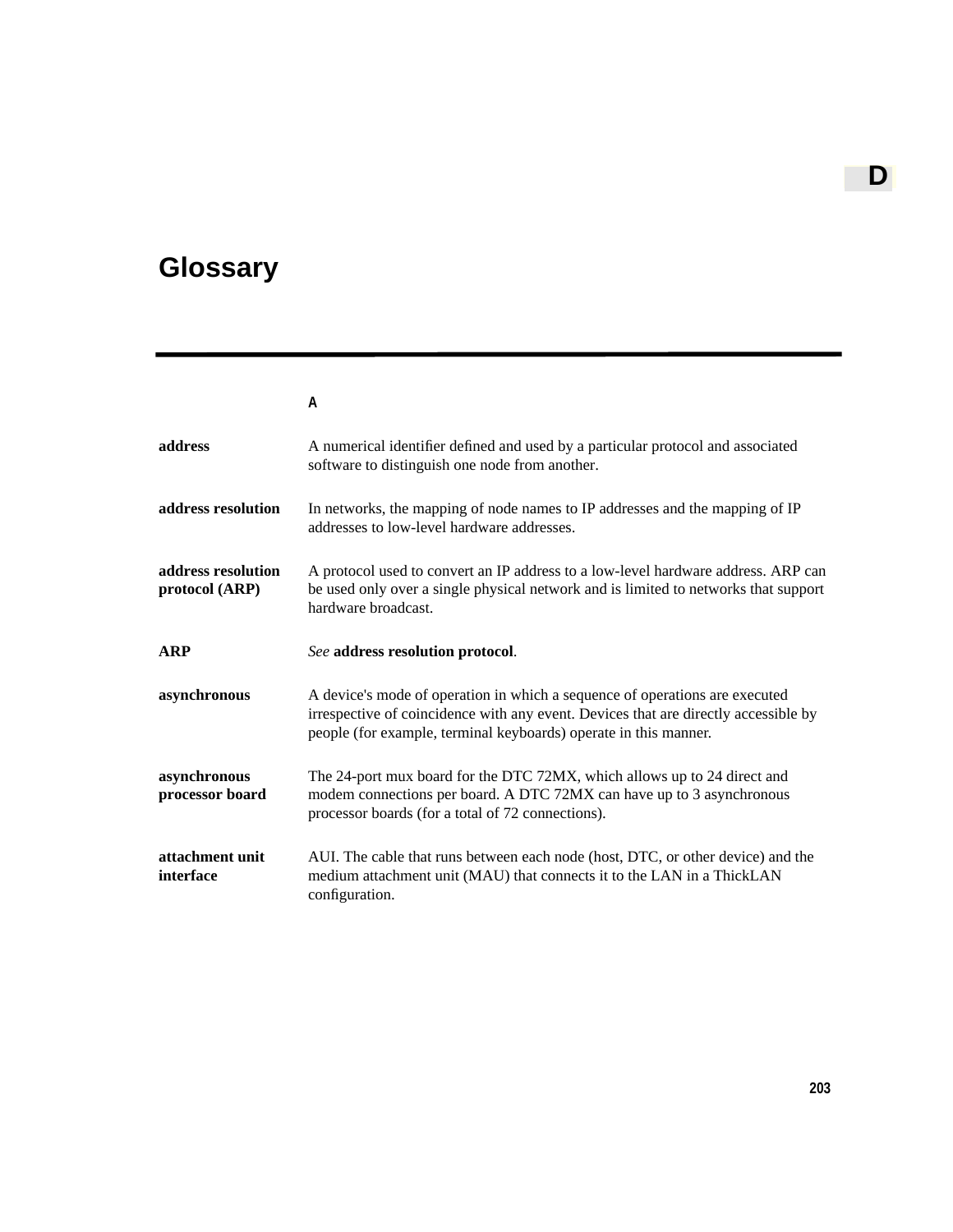# **B**

| baud rate                                | The measure of the speed at which information travels between devices, most<br>commonly used in reference to terminal speed settings. Baud represents signal<br>events per second. When one bit represents each signal change, baud is the same as<br>"bits per second."                                                                                                                                                                                                                                                     |
|------------------------------------------|------------------------------------------------------------------------------------------------------------------------------------------------------------------------------------------------------------------------------------------------------------------------------------------------------------------------------------------------------------------------------------------------------------------------------------------------------------------------------------------------------------------------------|
| binary mode                              | A data-transfer scheme in which no special character processing is performed. All<br>characters are considered to be data and are passed through with no control actions<br>being taken.                                                                                                                                                                                                                                                                                                                                     |
| block mode                               | A terminal processing mode in which groups, or "blocks," of data are transmitted all<br>at once.                                                                                                                                                                                                                                                                                                                                                                                                                             |
| bridge                                   | A device used to connect LAN segments. Bridges are protocol-transparent and do<br>not alter the data they receive but simply transmit it to the other network.                                                                                                                                                                                                                                                                                                                                                               |
| broadcast                                | Communication method for sending a message to all devices on a link<br>simultaneously. Broadcast may be implemented with hardware (for example as in<br>Ethernet) or with software.                                                                                                                                                                                                                                                                                                                                          |
|                                          | $\mathbf c$                                                                                                                                                                                                                                                                                                                                                                                                                                                                                                                  |
| configuration                            | 1) The way in which computer equipment is physically interconnected and set up to<br>operate as a system. 2) The layout of the computer system, including the system<br>table, memory, and buffer sizes, that tells which peripheral devices are (or can be)<br>connected to the computer and how they can be accessed. 3) The process of<br>defining the characteristics of a network in software.                                                                                                                          |
| <b>CPU/LAN</b><br><b>Processor Board</b> | Each DTC has a processor board that handles the overall management of the DTC.<br>The processor board is the central processing unit (CPU) of the DTC and contains<br>the firmware and downloaded software responsible for much of the data<br>communications processing done by the DTC. It also provides the DTC with its<br>connection point to the LAN via an attachment unit interface (AUI) cable and a<br>medium attachment unit (MAU) for ThickLAN connection, or a<br><b>BNC T-Connector</b> for ThinLANconnection. |
| <b>CSMA/CD</b>                           | Carrier Sense Multiple Access with Collision Detect, transmission access method<br>used by the IEEE 802.3 LAN standard.                                                                                                                                                                                                                                                                                                                                                                                                      |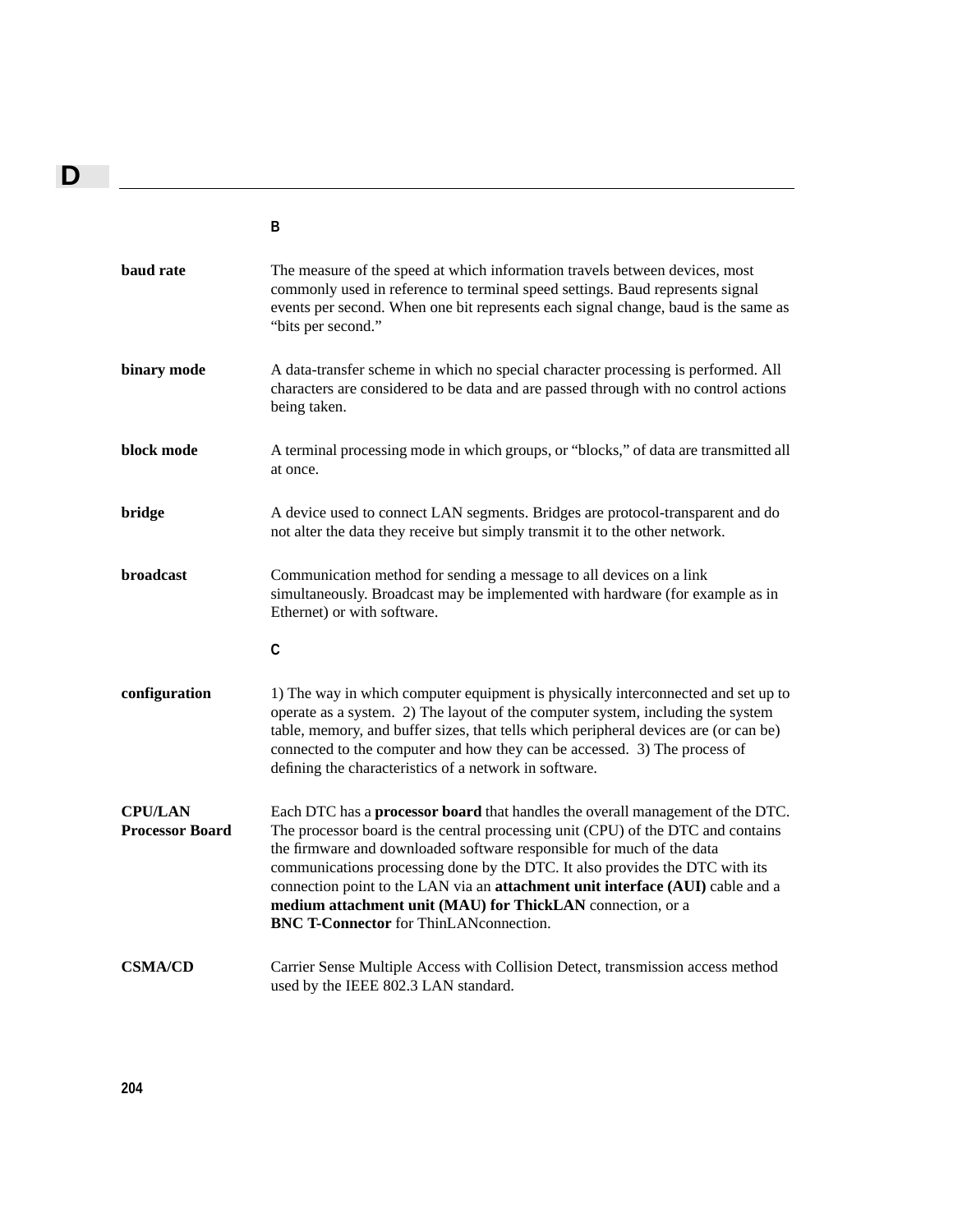|                                                          | D                                                                                                                                                                                                                                                                                    |
|----------------------------------------------------------|--------------------------------------------------------------------------------------------------------------------------------------------------------------------------------------------------------------------------------------------------------------------------------------|
| Data<br>communications and<br><b>Terminal Controller</b> | See DTC.                                                                                                                                                                                                                                                                             |
| datagram                                                 | A self-contained packet that is independent of other packets. It does not require an<br>acknowledgment and it carries information which is sufficient to route it from the<br>source device to the destination device. The DTC Manager/UX uses HP-proprietary<br>datagram protocols. |
| <b>DDFA</b>                                              | DTC Device File Access utilities. A set of HP-UX utilities used by systems and<br>user-written applications to programmatically access devices attached to DTC ports.                                                                                                                |
| <b>DDP</b>                                               | Direct Distribution Panel. A distribution panel that serves as the electrical and<br>physical interface between a DTC 72MX MUX board (asynchronous processor<br>board) and up to eight asynchronous devices for direct connections. See MDP for<br>modem connections.                |
| dedicated printer                                        | A printer that can be used only by one host on the LAN—the one specified in the<br>destination node name in that printer port's configuration screen.                                                                                                                                |
| destination node<br>name                                 | In DTC configuration, it is either 1) the name of a host that a user can be connected<br>to by default (if switching is not enabled for that user, or if automatic modem<br>connection is enabled), or 2) the name of the only host that can access a dedicated<br>printer.          |
| device-dependent<br>characteristic                       | A file specification for which modifications are restricted because of the type of<br>device on which the file is opened. For example, data directed to terminals must<br>have a blocking factor of one.                                                                             |
| device file                                              | A file being input to or output from any peripheral device except a disk. HP-UX<br>allows operations to be performed on the device itself as if it were a file.                                                                                                                      |
|                                                          | device independence A characteristic of the operating system that allows users to selectively redirect<br>input/output from a program, session, or job irrespective of the nature of the device.                                                                                     |
| device name                                              | See device file.                                                                                                                                                                                                                                                                     |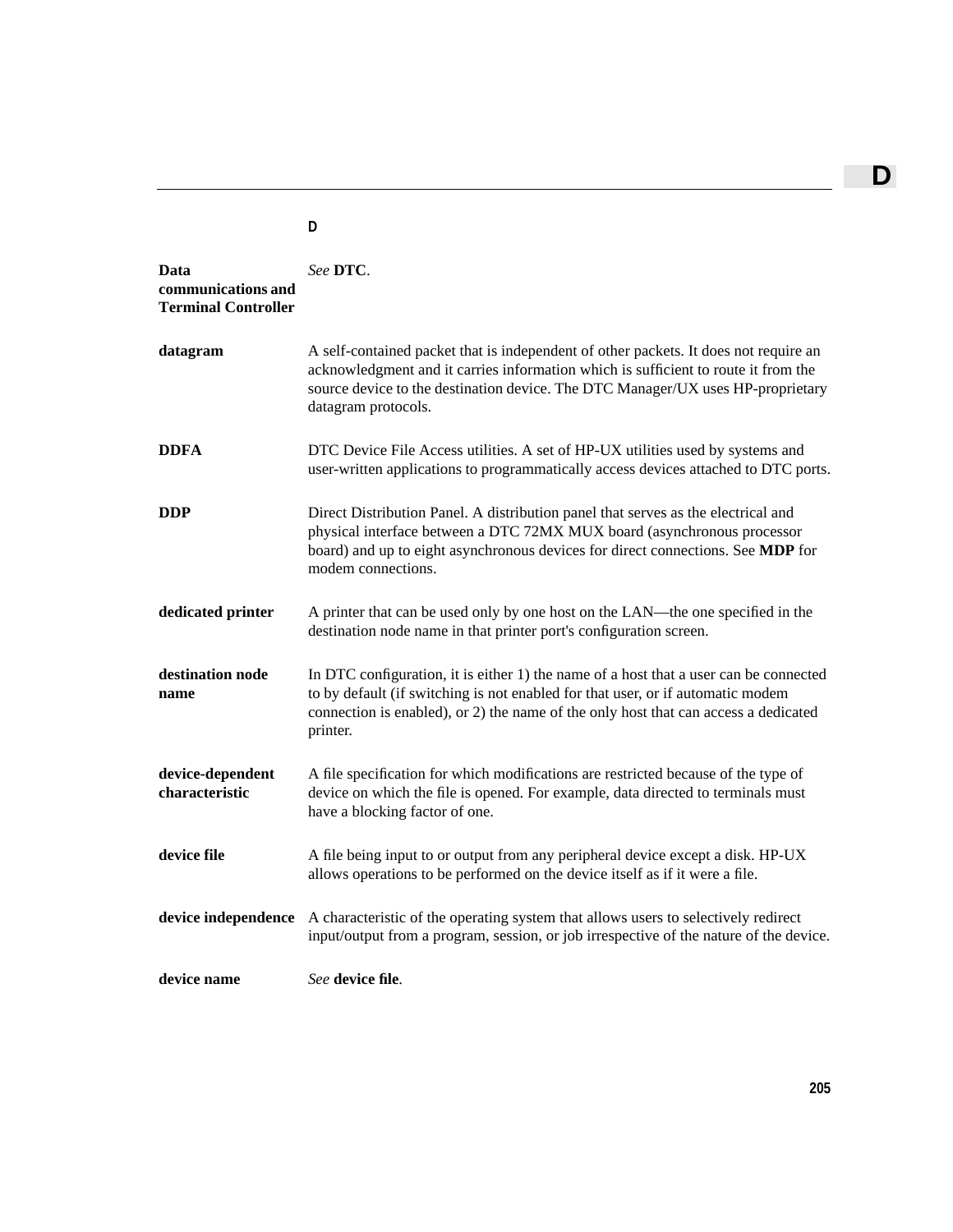|                                                       | direct-connect device An asynchronous device that is connected directly to a DTC through an RS-232-C<br>or RS-423 cable, with no intervening communications equipment. Also referred to<br>as a "local connection."                                                                                                                                                                                                                    |
|-------------------------------------------------------|----------------------------------------------------------------------------------------------------------------------------------------------------------------------------------------------------------------------------------------------------------------------------------------------------------------------------------------------------------------------------------------------------------------------------------------|
| <b>DNS</b> (Domain Name<br>Server)                    | A system on a network that resolves names into IP addresses, so that connections<br>can be made using names rather than IP addresses.                                                                                                                                                                                                                                                                                                  |
| download                                              | The process of loading operating code and configuration files into the DTC's<br>memory. The DTC is downloaded by the host system running DTC Manager/UX.                                                                                                                                                                                                                                                                               |
| <b>DTC</b>                                            | Data communications and Terminal Controller. The DTC is a hardware device,<br>configured as a node on a LAN, that enables asynchronous devices to access<br>HP computers. Terminals can either be directly connected to the DTC, or they can<br>be remotely connected through modems.                                                                                                                                                  |
| <b>DTC</b> 16                                         | The HP 2340A product. A DTC that provides two slots for asynchronous<br>connections, each slot allowing up to eight direct connections or six modem<br>connections.                                                                                                                                                                                                                                                                    |
| DTC 16TN                                              | The HP J2060A product. A DTC terminal server for Telnet systems. It allows up to<br>16 asynchronous connections to computer systems running Internet Services, such<br>as HP 9000s and third party systems.                                                                                                                                                                                                                            |
| DTC 16MX                                              | The HP J2063A product. A DTC terminal server for Telnet systems. It allows up to<br>16 asynchronous connections to computer systems running Internet Services, such<br>as HP 9000s and third party systems. When managed by the DTC Manager/UX, the<br>DTC 16MX is configured and functions exactly like a DTC 16TN. The full<br>functionality of the DTC 16MX is only available when it is managed by the<br>HP OpenView DTC Manager. |
| <b>DTC 48</b>                                         | The HP 2345A product. A DTC that provides six slots for asynchronous<br>connections. Each slot allows up to eight direct connections or six modem<br>connections.                                                                                                                                                                                                                                                                      |
| DTC 72MX                                              | The HP J2070A product. A DTC that provides three slots and up to 72<br>asynchronous connections. Each slot accommodates up to 24 direct or modem<br>connections.                                                                                                                                                                                                                                                                       |
| <b>DTC LAN station</b><br>address (802.3)<br>address) | A 12-digit hexadecimal number used to identify the DTC (as a node belonging to<br>the network configuration). Also called the LAN address or node address.                                                                                                                                                                                                                                                                             |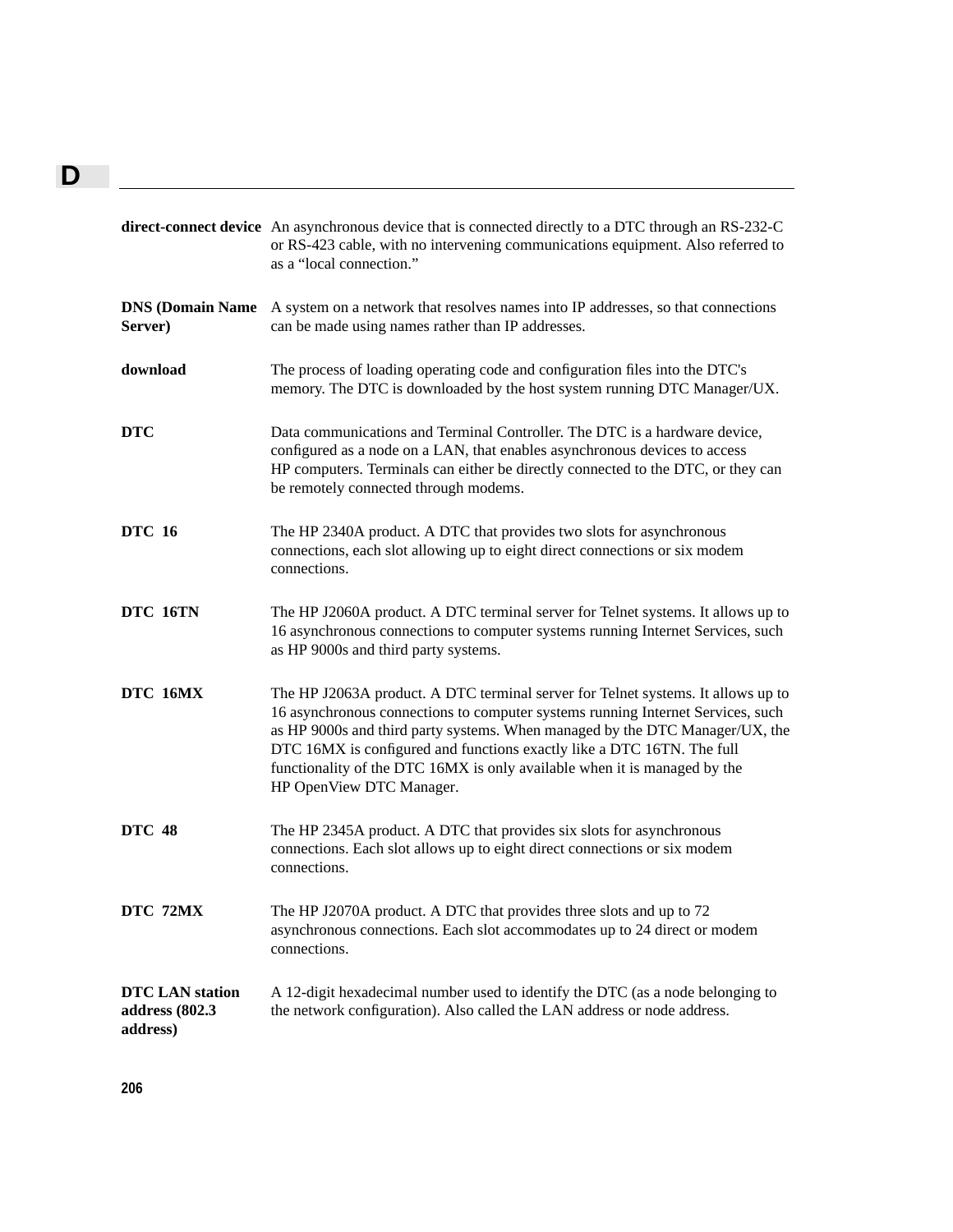| DTC node name                           | A unique name used to identify a DTC on a LAN. The node name format is<br>nodename.domain.organization, with each of the three parts having up to 16<br>characters. The name must begin with either a letter or a digit.                                                                                                       |
|-----------------------------------------|--------------------------------------------------------------------------------------------------------------------------------------------------------------------------------------------------------------------------------------------------------------------------------------------------------------------------------|
| <b>DTC</b> switching                    | A facility enabling terminal users to select any host system that they want to connect<br>to.                                                                                                                                                                                                                                  |
| <b>DTC</b> user interface               | The interface accessed by users of terminals connected to a DTC. The default DTC<br>user interface prompt is DTC>                                                                                                                                                                                                              |
| <b>DTE</b>                              | Data Terminal Equipment. Equipment that converts user information into data-<br>transmission signals or reconverts received data signals into user information. Data<br>terminal equipment operates in conjunction with data circuit-terminating equipment.                                                                    |
|                                         | E                                                                                                                                                                                                                                                                                                                              |
| escape-from-data-<br>transfer character | A character that allows a user who is connected to a host system through the DTC,<br>to break that connection and return to the DTC switching user interface. The default<br>character is [Ctrl]-K.                                                                                                                            |
| escape sequence                         | A sequence of characters beginning with the escape character and followed by one<br>or more other characters, used to convey control directives to printers, plotters, or<br>terminals. Escape sequences are used when, for example, you need to include<br>special characters in a screen message, such as a welcome message. |
| <b>Ethernet</b>                         | A Local Area Network system that uses baseband transmission at 10 Mbps over<br>coaxial cable and unshielded twisted pair. Ethernet is a trademark of Xerox<br>Corporation.                                                                                                                                                     |
| event log                               | A file on the DTC Manager/UX containing a list of events that are reported by the<br>DTCs for which it is responsible.                                                                                                                                                                                                         |
|                                         | F                                                                                                                                                                                                                                                                                                                              |
| file system                             | The organization of files and directories on a hard disk.                                                                                                                                                                                                                                                                      |
| flow control                            | A means of regulating the rate at which data transfer takes place between devices, to<br>protect against data overruns.                                                                                                                                                                                                        |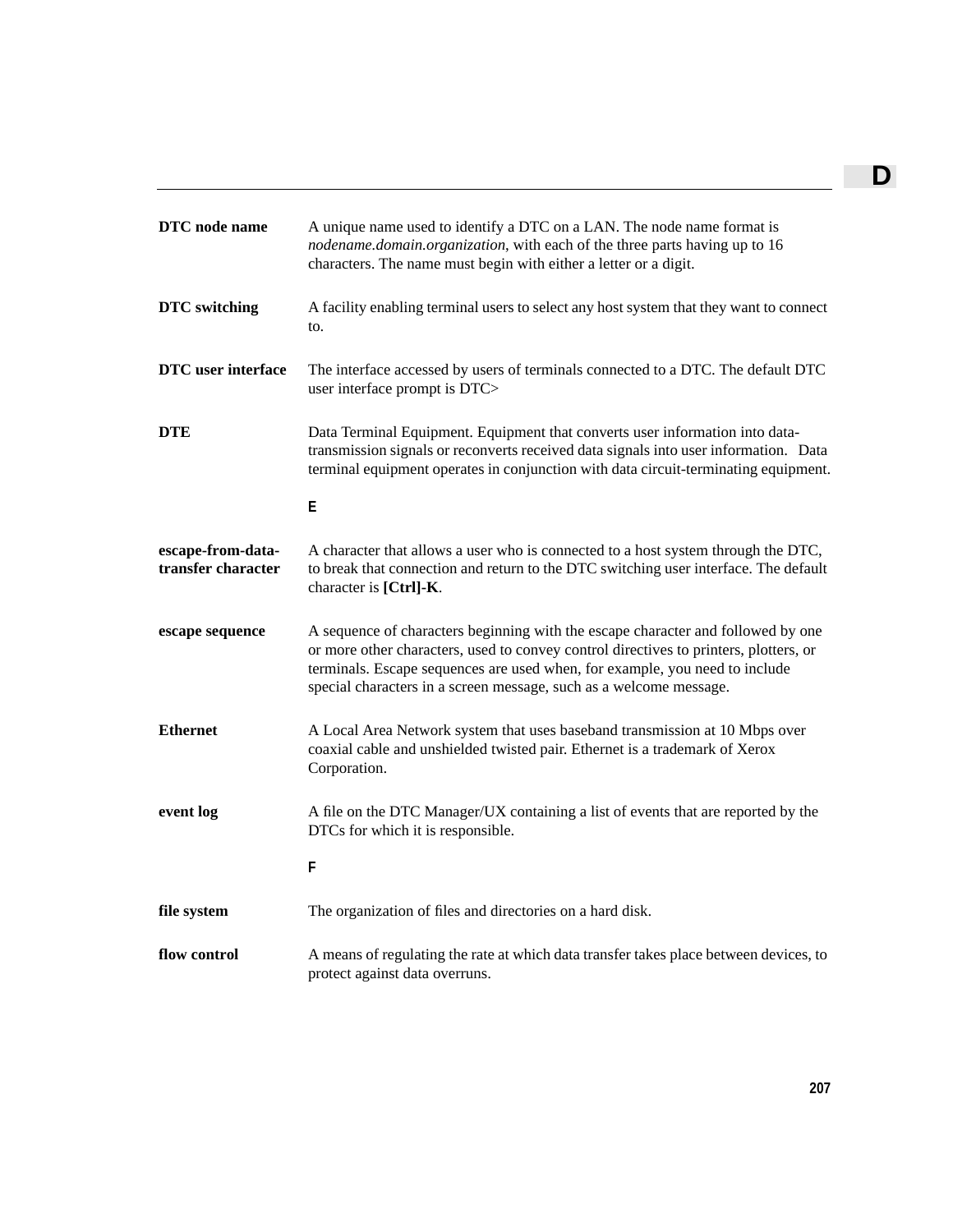|                                             | н                                                                                                                                                                                                                                                                                                                                                                          |
|---------------------------------------------|----------------------------------------------------------------------------------------------------------------------------------------------------------------------------------------------------------------------------------------------------------------------------------------------------------------------------------------------------------------------------|
| handshaking                                 | A communications protocol between devices or between a device and the CPU. It<br>provides a method of determining that each end of a communications link is ready to<br>transmit or receive data, and that transmission has occurred without error.                                                                                                                        |
|                                             | hardware handshake Uses modem signals CTS and RTS to pace the data transfer from the DTC to the<br>attached device. (For DTC 72MX and DTC 16TN only.)                                                                                                                                                                                                                      |
| host-based network<br>management            | A method of managing asynchronous communications for HP computers. All of the<br>control software is configured on a single HP host and is downloaded to the DTCs<br>that are managed by that host. The DTC Manager/UX is a host-based management<br>product.                                                                                                              |
| host computer                               | The primary or controlling computer on a network. The computer on which the<br>network control software resides. For HP purposes, it can also be used to distinguish<br>the system (host) from the DTC.                                                                                                                                                                    |
|                                             | ı                                                                                                                                                                                                                                                                                                                                                                          |
| <b>ICMP</b>                                 | Internet control message protocol. An integral part of the Internet protocol that<br>handles error and control messages. Gateways and hosts use ICMP to send reports<br>of problems about datagrams back to the original source that sent the datagram.<br>ICMP also includes an echo request/reply used to test whether a destination can be<br>reached and will respond. |
| <b>IEEE 802.3</b>                           | A standard for a broadcast local area network published by the Institute for<br>Electrical and Electronics Engineers (IEEE). This standard is used for both the<br>ThinLAN and ThickLAN implementations of the LAN.                                                                                                                                                        |
| initialization string                       | A sequence of control characters used to initialize a terminal, printer, or plotter<br>when a connection is established from a host on the network.                                                                                                                                                                                                                        |
| <b>Internet Protocol</b><br>$(\mathbf{IP})$ | A protocol used to provide routing between different local networks in an<br>internetwork, as well as among nodes in the same local network. The Internet<br>Protocol corresponds to layer 3, the Network Layer, of the OSI model. See also IP<br>address.                                                                                                                 |
| $_{\rm IP}$                                 | See Internet Protocol.                                                                                                                                                                                                                                                                                                                                                     |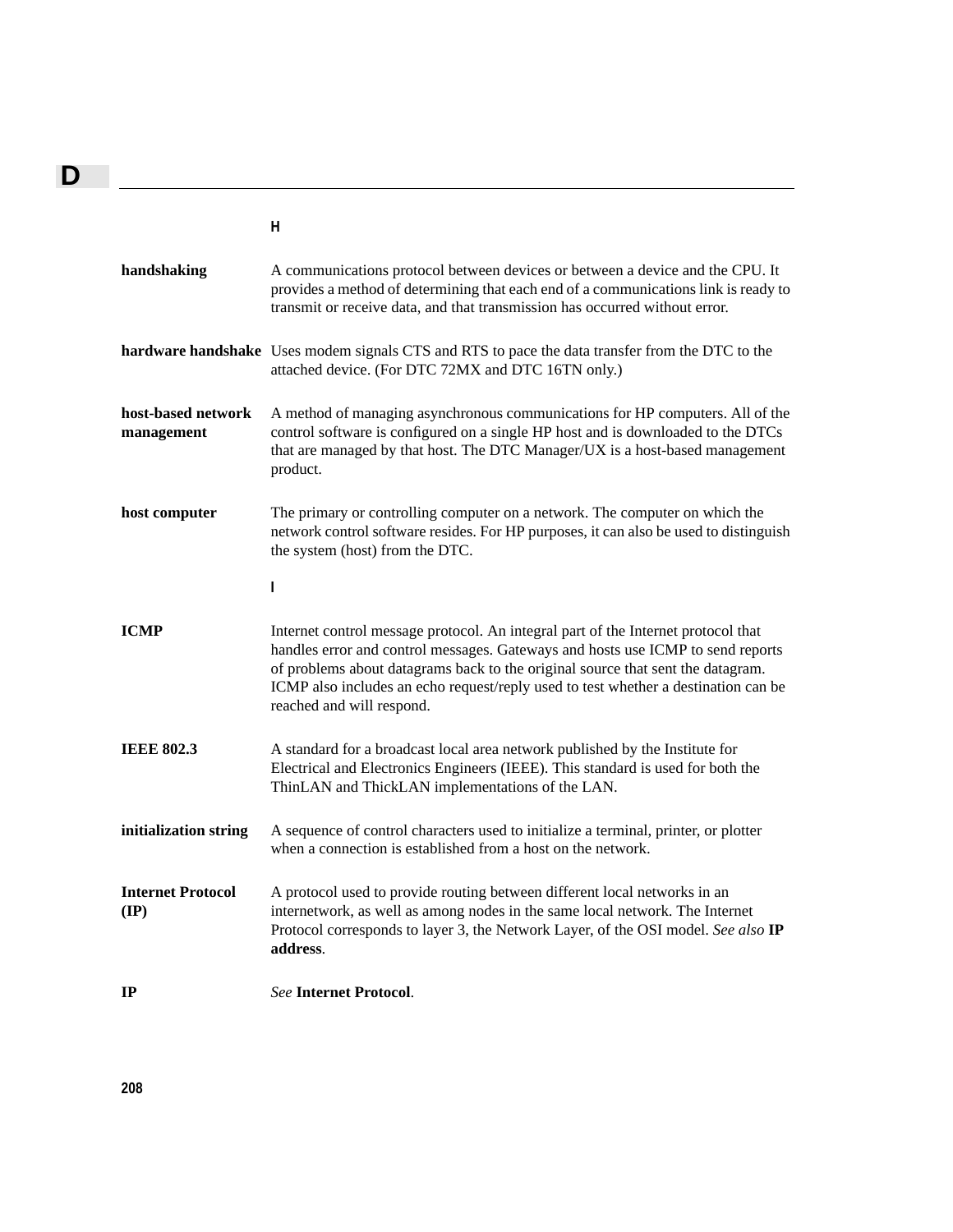| IP address                                            | Internet Protocol address. An address used by the Internet Protocol to perform<br>internet routing. A complete IP address consists of a network portion and a node<br>portion. The network portion of the IP address identifies a network, and the node<br>portion identifies a node within the network. The IP address of each node in the<br>network must be unique within that network. |
|-------------------------------------------------------|--------------------------------------------------------------------------------------------------------------------------------------------------------------------------------------------------------------------------------------------------------------------------------------------------------------------------------------------------------------------------------------------|
| IP datagram                                           | The basic unit of information passed across the Internet. It contains a source and<br>destination address together with the data.                                                                                                                                                                                                                                                          |
| <b>Internet Services</b>                              | A range of network services comprising File Transfer Protocol (FTP), Virtual<br>Terminal Protocol (TELNET), and Simple Mail Transfer Protocol (SMTP).<br>L                                                                                                                                                                                                                                 |
|                                                       |                                                                                                                                                                                                                                                                                                                                                                                            |
| <b>LAN</b>                                            | Local Area Network. A collection of data communication systems sharing a<br>common cable whereby each system can communicate directly with another.                                                                                                                                                                                                                                        |
| <b>LAN</b> address                                    | See DTC LAN station address.                                                                                                                                                                                                                                                                                                                                                               |
| line speed                                            | The speed at which data is transferred over a specific physical link (usually<br>measured in bits or kilobits per second).                                                                                                                                                                                                                                                                 |
| local area network<br>interface controller<br>(LANIC) | A hardware card that fits into the backplane of the HP 9000 and provides a physical<br>layer interface for IEEE 802.3 local area networks.                                                                                                                                                                                                                                                 |
| local connection                                      | See direct connection.                                                                                                                                                                                                                                                                                                                                                                     |
| local node                                            | The computer that you are configuring or that you are logged on to.                                                                                                                                                                                                                                                                                                                        |
| logging class                                         | A number defining the severity of any given event logged. An operator uses the<br>logging classes to specify which events are to be logged. Class 1 (catastrophic<br>event) is always logged.                                                                                                                                                                                              |
| loopback                                              | The routing of messages from a node back to itself.                                                                                                                                                                                                                                                                                                                                        |
|                                                       | M                                                                                                                                                                                                                                                                                                                                                                                          |
| MC/ServiceGuard                                       | Software that provides control and coordination for high availability systems. It<br>ensures that applications are still available after a host system failure.                                                                                                                                                                                                                            |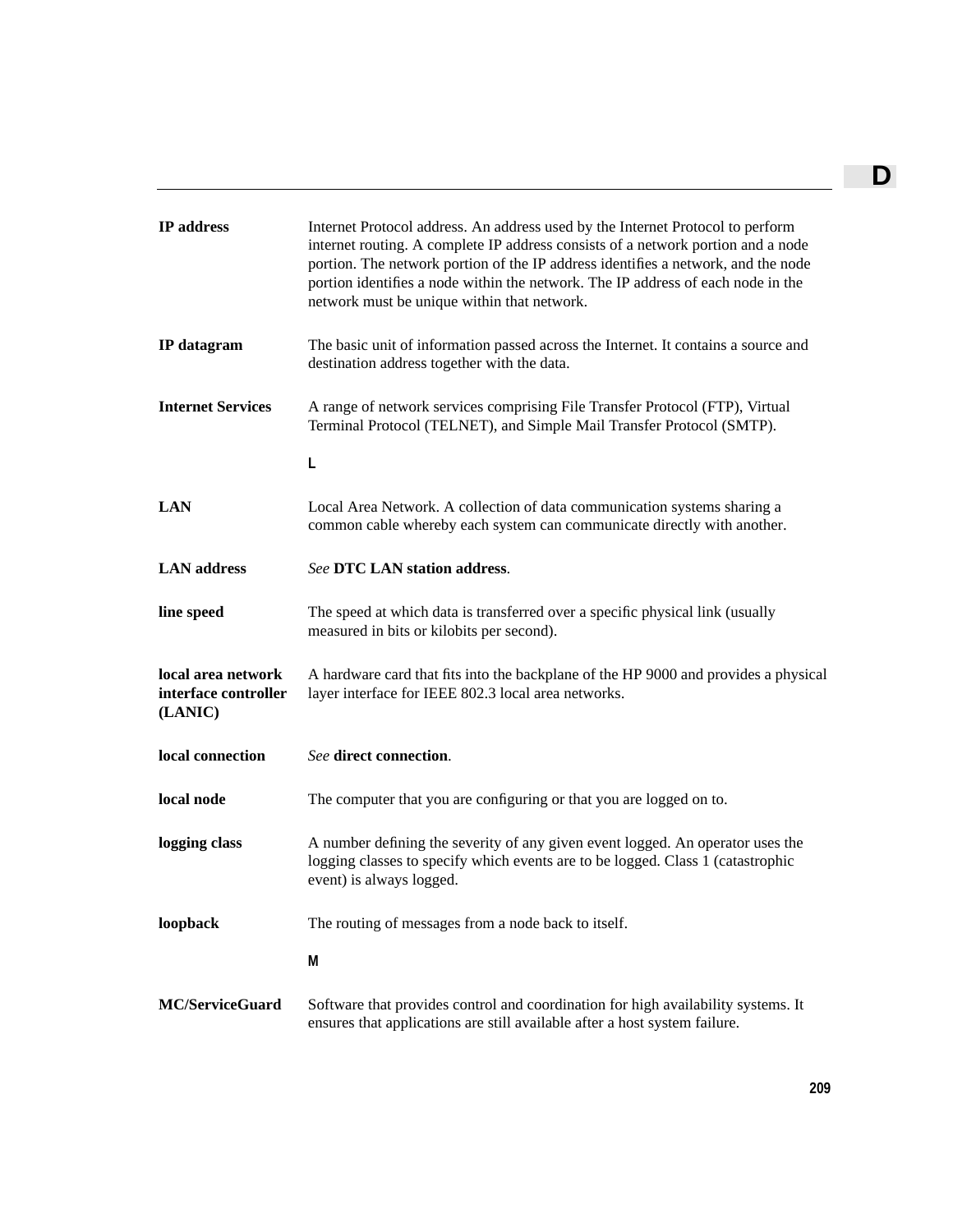| <b>MAU</b>            | See Medium Attachment Unit.                                                                                                                                                                                                                                                                                                                                                                        |
|-----------------------|----------------------------------------------------------------------------------------------------------------------------------------------------------------------------------------------------------------------------------------------------------------------------------------------------------------------------------------------------------------------------------------------------|
| unit (MAU)            | <b>medium attachment</b> A device attached to a ThickLAN coaxial cable that provides the physical and<br>electrical connection from the AUI cable to the coaxial cable.                                                                                                                                                                                                                            |
| <b>MDP</b>            | Modem Distribution Panel; a distribution panel that serves as the electrical and<br>physical interface between a DTC 16TN or a DTC 72MX MUX board<br>(asynchronous processor board), and up to eight asynchronous devices for direct or<br>modem connections. Also called <b>ADP</b> .                                                                                                             |
| <b>MIB</b>            | Management information base. A database of information about a network node<br>which is used by the SNMP manager.                                                                                                                                                                                                                                                                                  |
| modem                 | Modulator/demodulator. A device that modulates and demodulates signals.<br>Primarily used for modulating digital signals onto carriers for transmission and for<br>performing the inverse function at the receiving end. Modems are essential for<br>transmitting and receiving digital signals over telephone lines.                                                                              |
| multicast             | A technique that allows copies of a single packet to be passed to a selected subset of<br>all possible destinations. Some hardware, for example Ethernet, supports multicast<br>by allowing a network interface to belong to one or more multicast groups.<br>Broadcast is a special form of multicast in which the subset of devices to receive a<br>copy of a packet consists of the entire set. |
| multiplexer (MUX)     | A device that allows multiple communication links to use a single channel.<br>N                                                                                                                                                                                                                                                                                                                    |
| network               | A group of computers connected so that they can exchange information and share<br>resources.                                                                                                                                                                                                                                                                                                       |
| network address       | This can be either 1) the network portion of an IP address as opposed to the node<br>portion, or 2) when referring to X.25 networks, a node's X.25 address.                                                                                                                                                                                                                                        |
| network directory     | A file containing information required for one node to communicate with other<br>nodes in 1) an internetwork, 2) an X.25 network, or 3) a network that contains non-<br>HP nodes.                                                                                                                                                                                                                  |
| network<br>management | The collective tasks required to design, install, configure, maintain, and if necessary,<br>change a network.                                                                                                                                                                                                                                                                                      |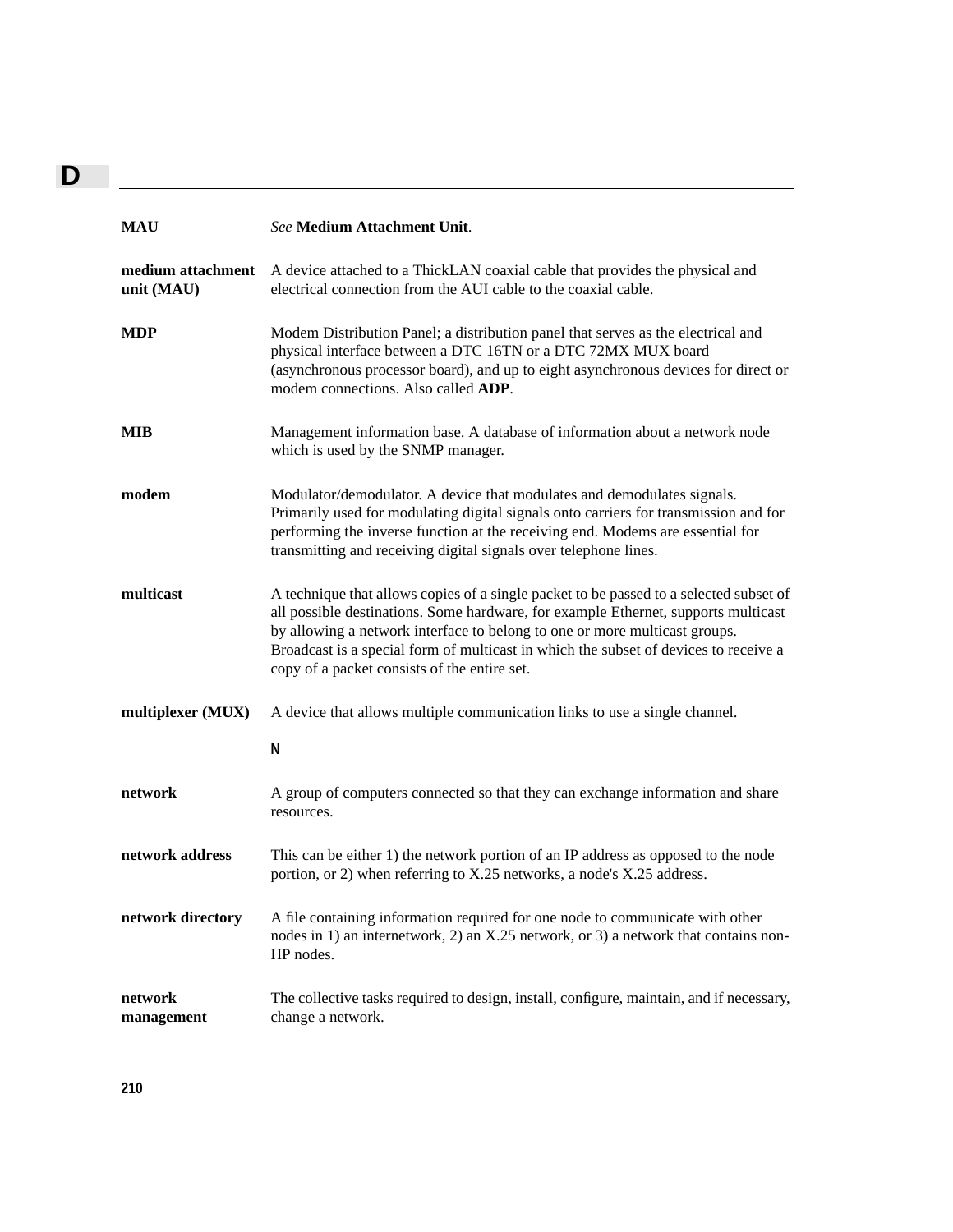| <b>Network Services</b>               | Software application products that can be used to access data, initiate processes, and<br>exchange information among nodes in the network.                                                                                                                                                              |
|---------------------------------------|---------------------------------------------------------------------------------------------------------------------------------------------------------------------------------------------------------------------------------------------------------------------------------------------------------|
| <b>NFT</b>                            | Network File Transfer. The network service that transfers disk files between nodes<br>on a network.                                                                                                                                                                                                     |
| NI                                    | See network interface.                                                                                                                                                                                                                                                                                  |
| node                                  | A device on a network. The DTC is also considered to be a node and has its own<br>address.                                                                                                                                                                                                              |
| node address                          | The node portion of an IP address. An IP address consists of a node portion and a<br>network portion.                                                                                                                                                                                                   |
| node name                             | A character string that uniquely identifies each system in a network or internetwork.<br>Each node name in a network or internetwork must be unique; however, a single<br>node can be identified by more than one node name.                                                                            |
|                                       | $\mathbf 0$                                                                                                                                                                                                                                                                                             |
| <b>OpenView</b>                       | HP OpenView Windows is HP's network management environment. It provides the<br>basic services for accessing and managing networks used by the DTC Manager, and<br>other applications, such as Switch/PAD Manager and Hub Manager.                                                                       |
| <b>OpenView DTC</b><br><b>Manager</b> | An OpenView Windows application on a PC that enables you to configure, control,<br>monitor, and troubleshoot the operation of the DTCs on the LAN.                                                                                                                                                      |
| OV workstation                        | A personal computer on which OpenView windows and one or more OpenView<br>applications, such as OpenView DTC Manager, are running.                                                                                                                                                                      |
|                                       | P                                                                                                                                                                                                                                                                                                       |
| ping                                  | The name of a program used in the Internet to test if a destination can be reached. It<br>sends an ICMP echo request and waits for a reply.                                                                                                                                                             |
| port                                  | An outlet through which a device can be connected to a computer, consisting of a<br>physical connection point and controlling hardware, controlling software, and<br>configurable port characteristics. Ports can be thought of as data paths through<br>which a device communicates with the computer. |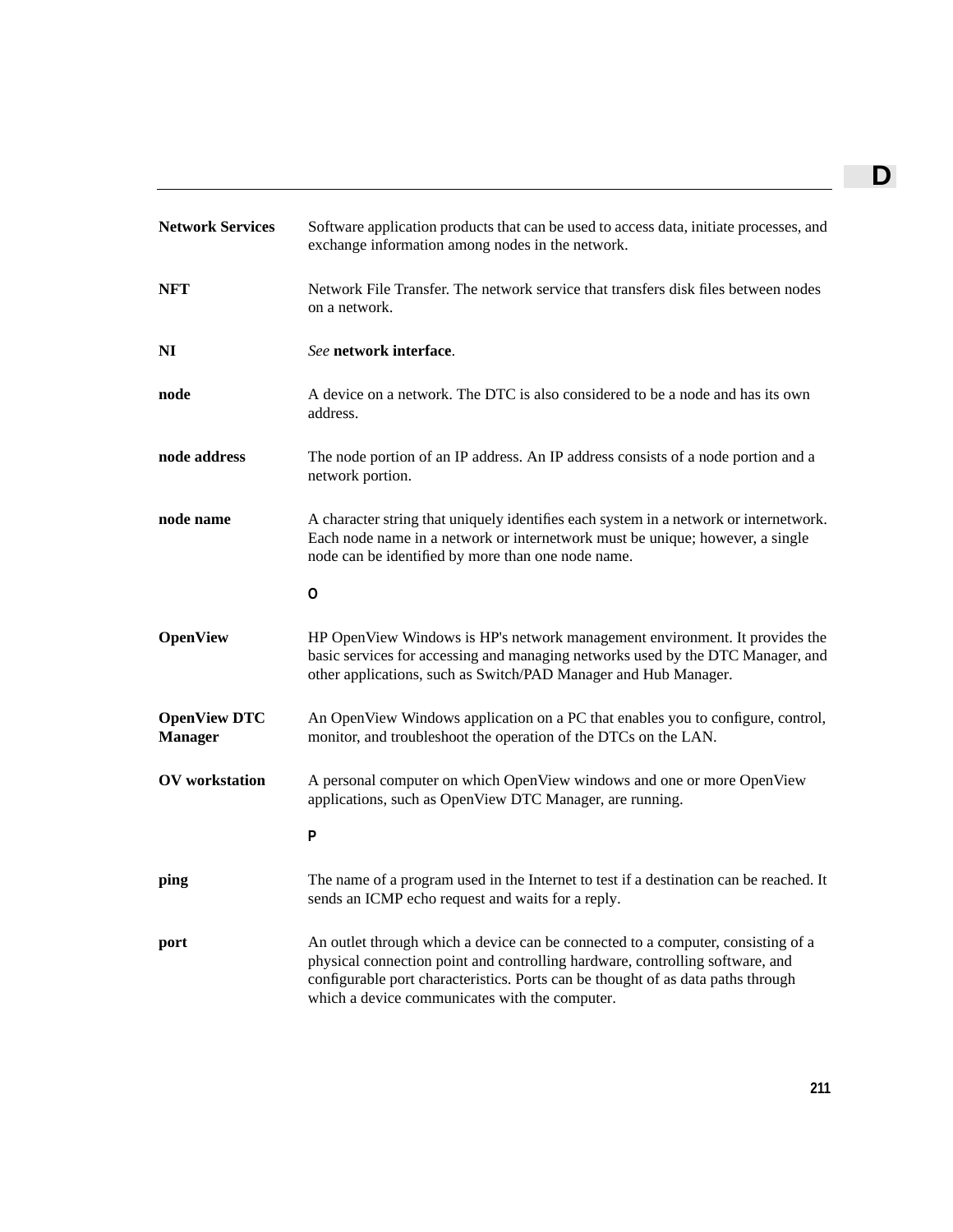| port groups               | In the DTC 16TN and DTC 72MX, the ports are grouped into <b>port groups</b> . Each<br>port group has eight ports. The DTC 16TN has two port groups, and the DTC 72MX<br>has three port groups per board. Each port group can be modem or direct-connect. A<br>port group corresponds to a connector on a board of a DTC 72MX or to a connector<br>on a DTC 16TN.                                                    |
|---------------------------|---------------------------------------------------------------------------------------------------------------------------------------------------------------------------------------------------------------------------------------------------------------------------------------------------------------------------------------------------------------------------------------------------------------------|
| printer name              | A character string of up to 16 characters specified in the DTC Manager<br>configuration to define a printer by name. A printer name can be shared by several<br>printers (port pool).                                                                                                                                                                                                                               |
| program captive<br>device | See programmatic device.                                                                                                                                                                                                                                                                                                                                                                                            |
|                           | programmatic access Access to devices by software running on a system. The HP DTC Device File<br>Access product, for example, allows HP-UX hosts to programmatically access<br>devices connected to a DTC.                                                                                                                                                                                                          |
| programmatic<br>device    | A device operating under the control of a program running on a computer.<br>Programmatic devices can be used for input, output, or both, depending on the<br>device and how it is opened by the controlling program.                                                                                                                                                                                                |
|                           | R                                                                                                                                                                                                                                                                                                                                                                                                                   |
| remote node               | Any network node that is physically separate from the node you are currently using<br>or referring to.                                                                                                                                                                                                                                                                                                              |
| <b>RMP</b>                | Remote Maintenance Protocol. HP proprietary protocol used in DTC management.                                                                                                                                                                                                                                                                                                                                        |
| $RS-232-C$                | The Electronic Industries Association (EIA) Level 1 protocol specification that<br>defines electrical circuit functions for 25 connector pins. Hewlett-Packard provides<br>two implementations of this standard: a 3-pin version for direct connections up to a<br>distance of 15 meters (50 feet), and a version which makes use of additional circuits<br>and can be used for either modem or direct connections. |
| <b>RS-423</b>             | The Electronic Industries Association (EIA) Level 1 protocol specification<br>implemented by HP in a 5-pin version which can be used for direct device<br>connection up to a distance of 1500 meters (4000 feet).                                                                                                                                                                                                   |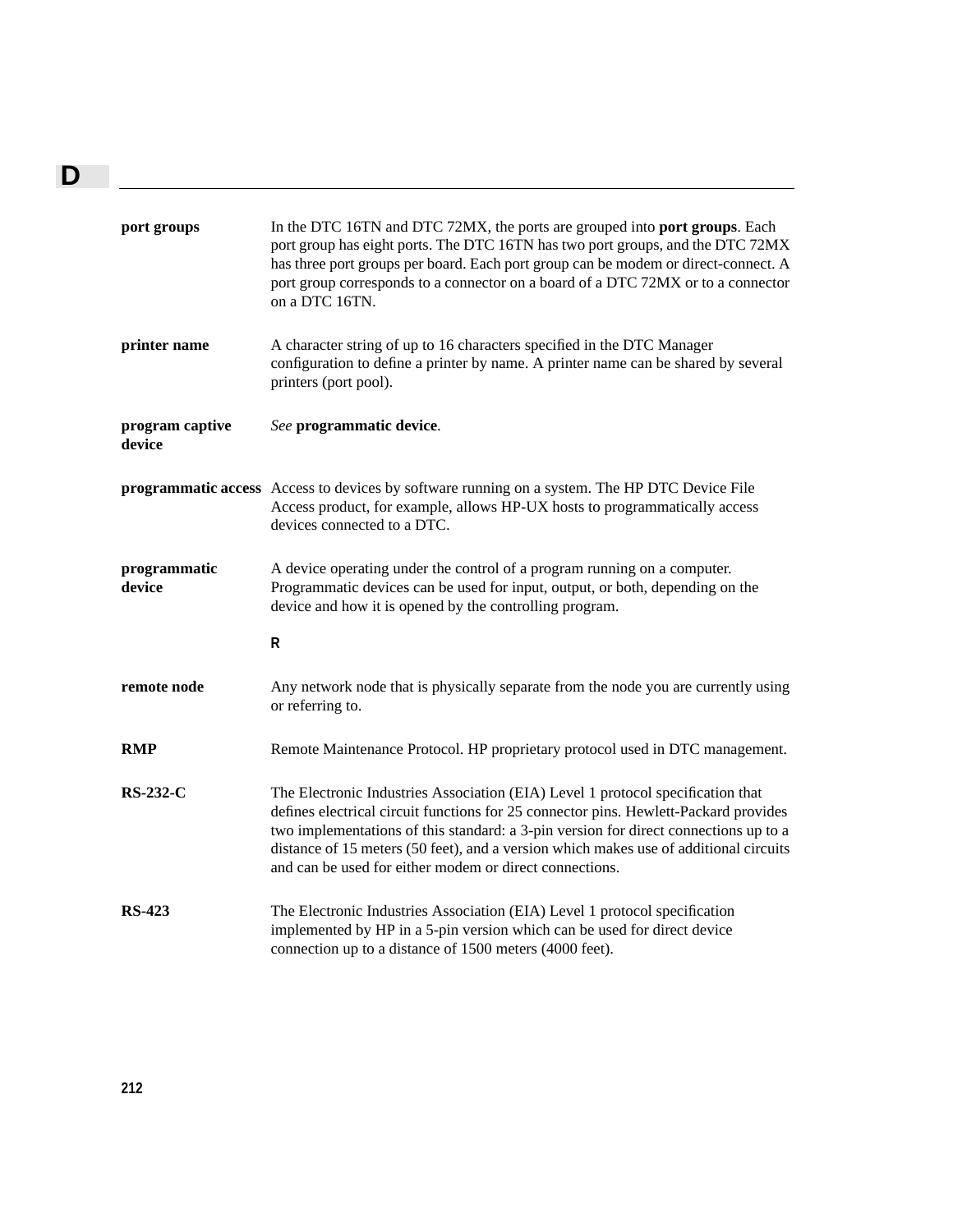|                     | S                                                                                                                                                                                                                                                                            |
|---------------------|------------------------------------------------------------------------------------------------------------------------------------------------------------------------------------------------------------------------------------------------------------------------------|
| serial device       | Any device that is attached to and communicates with a computer by means of a<br>serial transmission interface. Terminals, some printers, and plotters are among the<br>devices that communicate serially with computers.                                                    |
| serial transmission | A method of transferring data in which characters are transmitted one bit at a time<br>and received one bit at a time in the order of transmission. This transmission scheme<br>is employed by devices connected to the systems via the DTC.                                 |
| <b>SIC</b>          | Serial Interface Card. A card installed in the DTC that acts as an interface between a<br>corresponding Connector Card (CC) and the DTC's processor.                                                                                                                         |
| slaved device       | A device that shares the same DTC port as another device and is connected, to the<br>other device, referred to as its master, by a cable. The actions of the slaved device<br>are controlled by the master device.                                                           |
| <b>SNMP</b>         | Simple Network Management Protocol. An industry standard for managing<br>networked computers in a multi-vendor environment.                                                                                                                                                  |
| <b>SNMP</b> agent   | A network node, such as a DTC, that can respond to SNMP requests.                                                                                                                                                                                                            |
| <b>SNMP</b> manager | A network management workstation that is running software which allows it to<br>manage SNMP nodes, for example HP OpenView Network Node Manager.                                                                                                                             |
| spooled device      | A printer that is accessed through the HP-UX spooling facility. The spooling facility<br>allows a device to be shared among several users by temporarily storing output data<br>on disk and managing the selection of output spool files destined for the spooled<br>device. |
| station address     | A link-level address used by the IEEE 802.3 protocol that is assigned to every node<br>on an IEEE 802.3 network.                                                                                                                                                             |
| subnet              | A portion of a network that is defined as a separate network. All the bits in the IP<br>address specified by the subnet mask (that is, all the bits set to 1 in the subnet mask)<br>are the same for any two IP addresses in that subnet.                                    |
| subnet address      | The portion of the IP address that identifies a physically distinct subnetwork of a<br>network. It is also called a subnet number.                                                                                                                                           |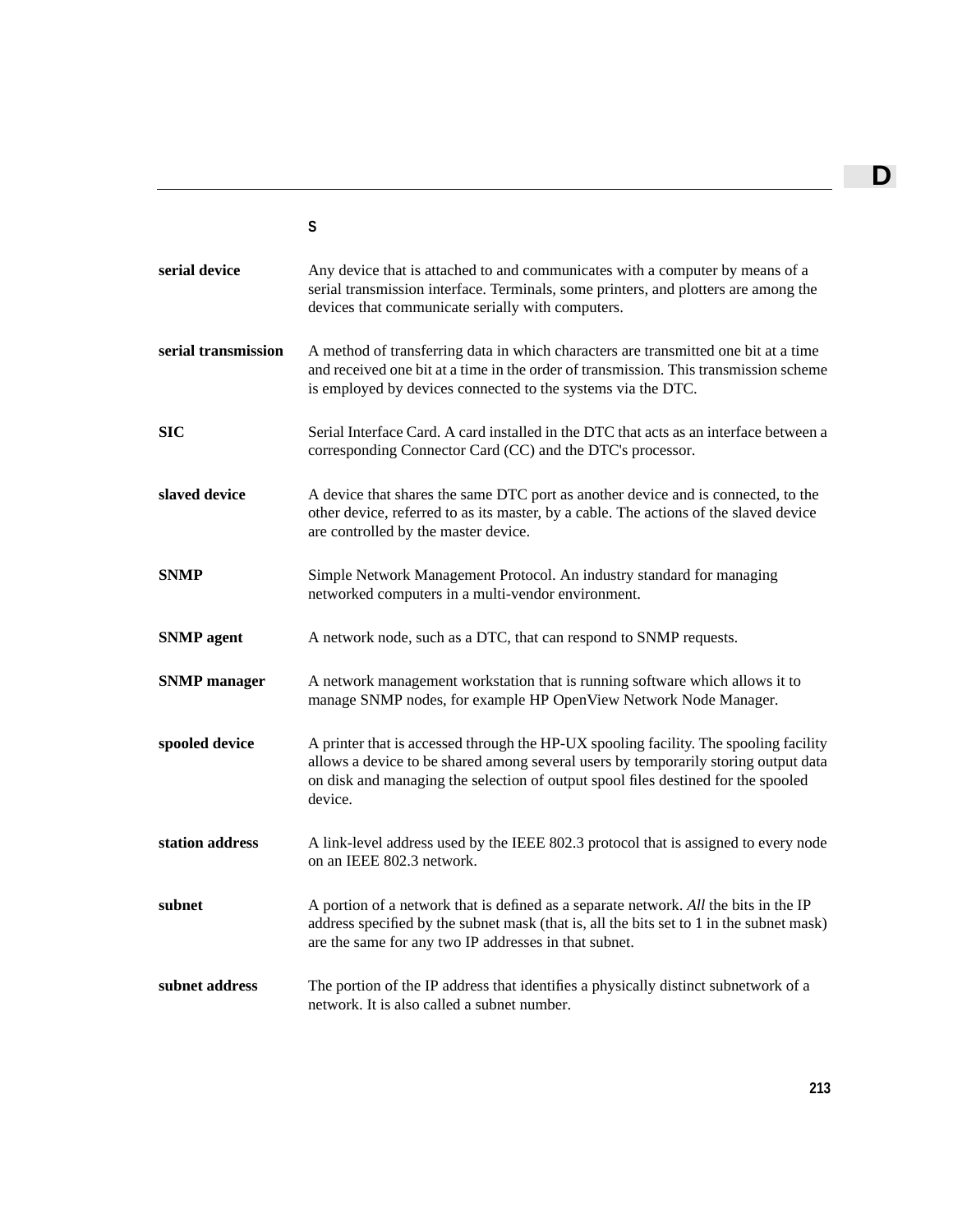| subnet mask | A 32-bit number that enables the node address portion of an IP address in a<br>subnetwork to be identified. Bits in the subnet mask are set to 1 if the network treats<br>the corresponding bit in the IP address as part of the network address, and to 0 if the<br>network treats the corresponding bit in the IP address as part of the node address.<br>The subnet mask 11111111 11111111 11111111 00000000 (or 255.255.255.0)<br>indicates that the first three bytes identify the network and the fourth byte identifies<br>the node. |
|-------------|---------------------------------------------------------------------------------------------------------------------------------------------------------------------------------------------------------------------------------------------------------------------------------------------------------------------------------------------------------------------------------------------------------------------------------------------------------------------------------------------------------------------------------------------|
| switching   | See DTC switching.                                                                                                                                                                                                                                                                                                                                                                                                                                                                                                                          |
| synchronous | A mode of operation or transmission in which a continuous data stream is generated<br>without intervals between characters. The data stream is synchronized by clock<br>signals at the receiver and transmitter. As a result, fast transmission speeds (above<br>9600 bps) are attainable.                                                                                                                                                                                                                                                  |
|             | system configuration The method for telling the operating system which peripheral I/O devices are<br>attached to the DTC and which parameters are required for system operation.                                                                                                                                                                                                                                                                                                                                                            |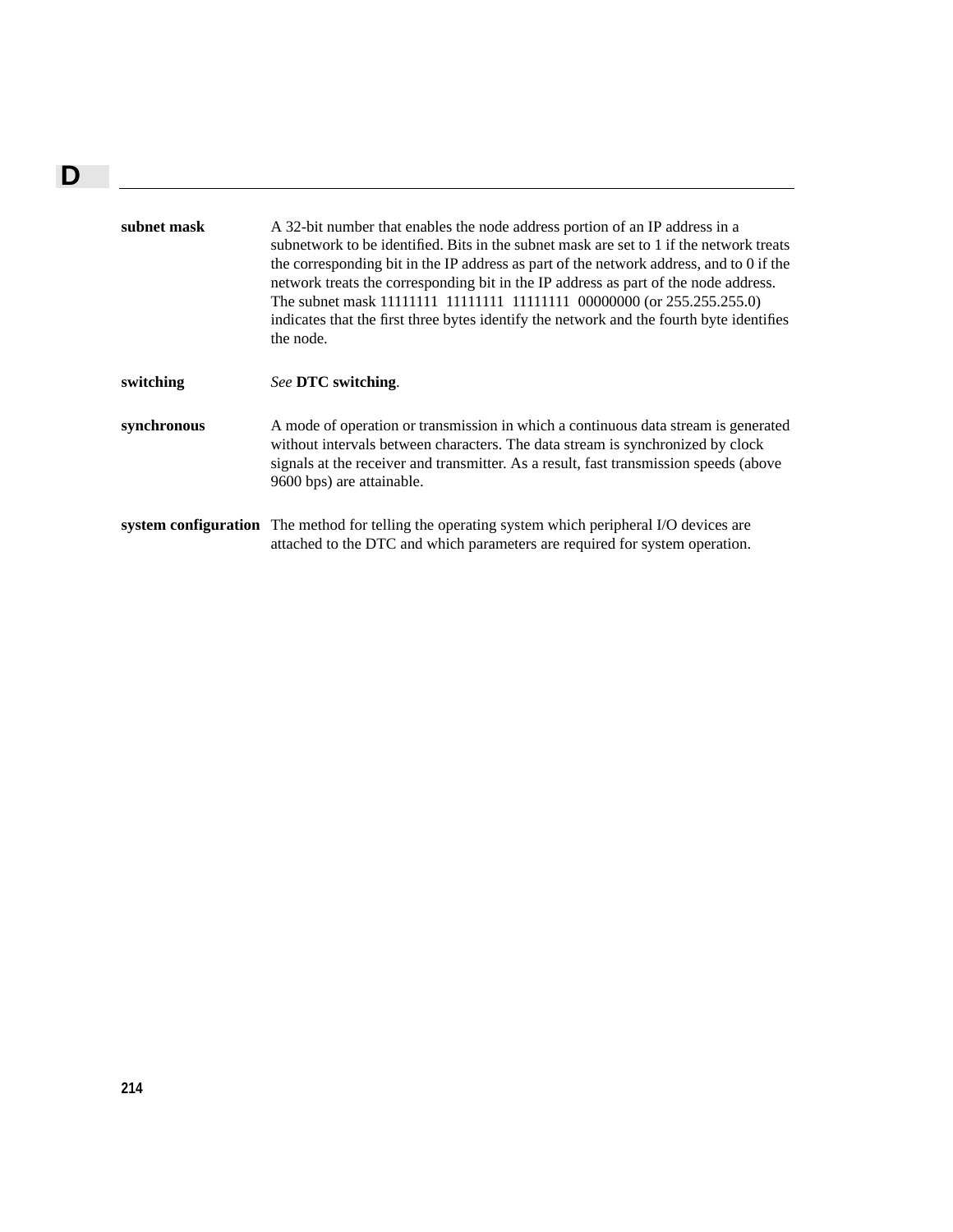|                                                         | Т                                                                                                                                                                                                                                                                                                                                              |
|---------------------------------------------------------|------------------------------------------------------------------------------------------------------------------------------------------------------------------------------------------------------------------------------------------------------------------------------------------------------------------------------------------------|
| <b>TCP</b>                                              | <b>See Transmission Control Protocol.</b>                                                                                                                                                                                                                                                                                                      |
| terminal name                                           | A character string of up to 16 characters specified in the DTC Manager<br>configuration to define a terminal by name.                                                                                                                                                                                                                          |
| <b>Transmission</b><br><b>Control Protocol</b><br>(TCP) | A network protocol that establishes and maintains connections between nodes. TCP<br>regulates the flow of data, breaks messages into smaller fragments if necessary (and<br>reassembles the fragments at the destination), detects errors, and retransmits<br>messages if errors have been detected.                                           |
| transparent mode                                        | A data-transfer scheme in which only a limited number of special characters retain<br>their meaning and are acted on by the system. All other characters are considered to<br>be data and are passed through with no control actions being taken.                                                                                              |
|                                                         | U                                                                                                                                                                                                                                                                                                                                              |
| unedited mode                                           | See transparent mode.                                                                                                                                                                                                                                                                                                                          |
|                                                         | X                                                                                                                                                                                                                                                                                                                                              |
|                                                         | <b>XON/XOFF protocol</b> The flow control used by systems to protect against data overruns. XON/XOFF<br>protocol is controlled by the data recipient who sends an XOFF character (ASCII<br>DC3) to the sender if it is unable to continue to receive data. The sender suspends<br>transmission until it receives an XON character (ASCII DC1). |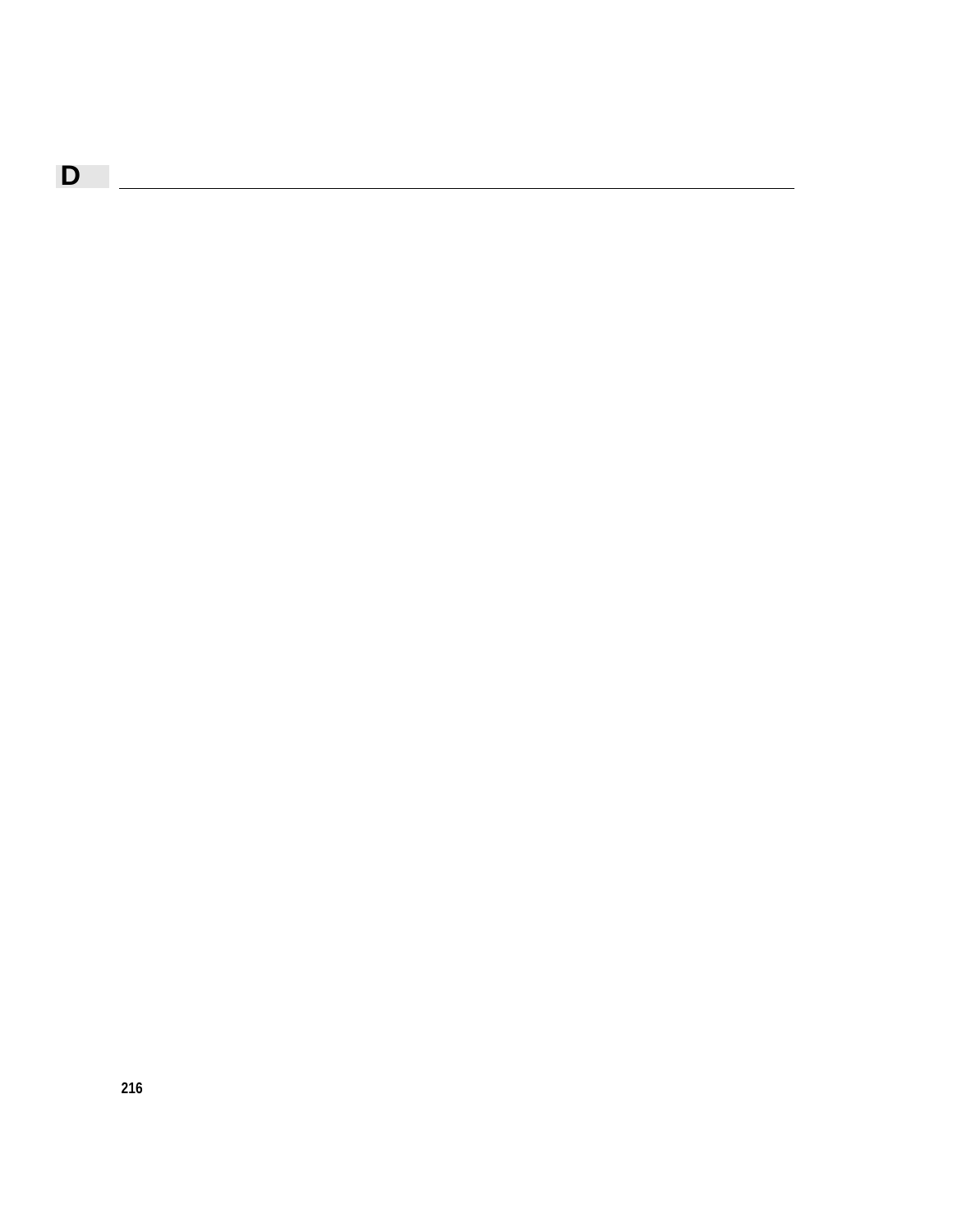# Index

#### **Symbols**

\$ notation **168** /etc/hosts file **51** /tmp/update.log **34** /usr/adm/dtcmodifyconfs.log **133**

#### **A**

adding a board to a DTC **117** address definition **203** Ethernet **51** resolution **203** address resolution protocol (ARP) **203** ASCII mode **96** asterisk significance of in rear panel screen **106** asynchronous processor board **203** attached device explanation of field **94** how to configure **92** setting the default value **113** attachment unit interface definition **203**

### **B**

backup IP router address explanation of field **76** how to configure **75** setting the default value **112** setting with dtcmodifyconfs **114** backup of DTC Manager files **38** backup server address explanation of field **75** how to configure **75** setting the default value **112** binary mode **204** bits parity **94** block mode **204** board **134** adding to a DTC **117** explanation of field **57** removing from a DTC **117** bridge choosing TCP timers for **72** definition **204** broadcast

#### definition **204**

**C** configuration adding a DTC **48** command for **41** data summary **166** listing **165** rear panel **56** configuring a DTC **48** DNS/IP parameters **74** DTC management control parameters **82** global parameters **67** LAN addresses **65** TCP parameters **72** connection status **184** contact name explanation of field **81** how to configure **81** copying a board using dtcconfig **120** using dtcmodifyconfs **125** copying a port using dtcconfig **120** using dtcmodifyconfs **125** CPU/LAN board displaying configuration with dtclist **166** CPU/LAN borad finding its status **154**

## **D**

daemon processes preparing the environment **28** daemons starting manually **29** verifying **30** data switch **94** Data Transfer Mode **97** datagram **205** DDFA definition **205** overview **106**

using to configure a printer **107** dedicated printer definition **205** default destination explanation of field **97** how to configure **92** setting the default value **113** default global parameters **113** default IP router address explanation of field **76** how to configure **75** setting the default value **113** default local domain explanation of field **75** how to configure **75** setting the default value **113** default server address explanation of field **75** how to configure **75** setting the default value **112** deleting a board from a DTC **117** device file **205** direct distribution panel **205** disk space **23** display events **168** DNS (domain name server) definition **206** DNS (domain name system) configuring a DTC for **74** DNS/IP parameters configuring **74** domain **52**, **66** domain name server definition **206** download definition **206** displaying events **168** EEPROM code to a LAN board **158** explanation **137** software **138** when it is necessary **137** download problems **180** DTC **134** definition **206** management of **16** name **134**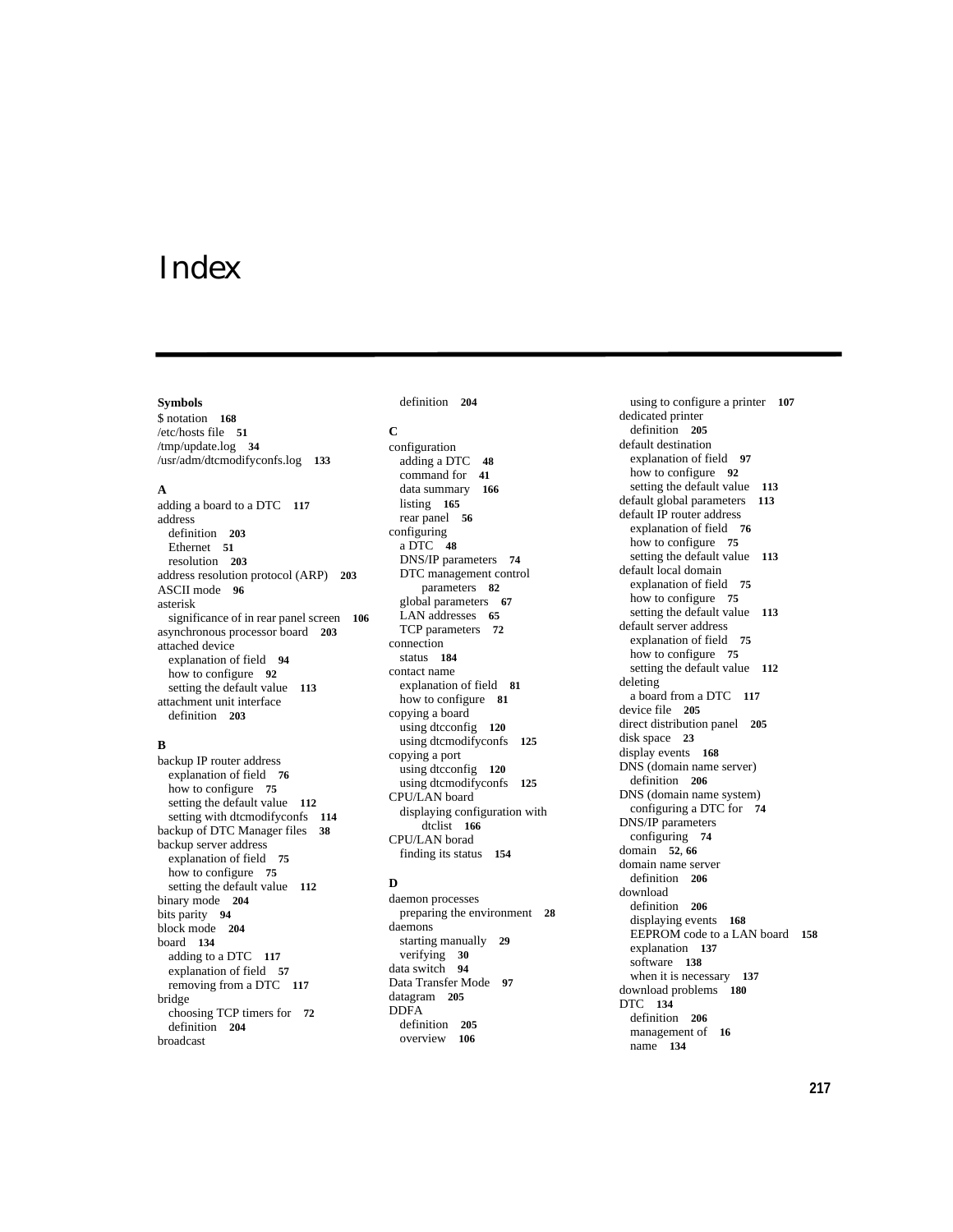number supported in list **49** switching **207** DTC 16 definition **206** physical description **19** DTC 16MX definition **206** physical description **18** DTC 16TN definition **206** physical description **18** DTC<sub>48</sub> definition **206** hardware requirements **24** physical description **19** Upgrade Kit (HP product 2348A) **24** DTC 72MX definition **206** physical description **19** DTC configuration files **16** DTC Configuration Main Menu choosing a menu item **43** DTC default configuration **165** DTC event logging class **129** DTC generated events displaying **168** DTC IP address explanation of field **51** DTC LAN address explanation of field **51** DTC Management protocol parameters **82** DTC management protocol parameters choosing a timer set **82** DTC Manager/UX daemons **18** DTC name explanation of field **50** DTC node name definition **207** explanation of field **52**, **66** DTC station address **206** DTC terminal user commands **181** DTC type explanation of field **52** DTC user interface definition **207** DTC user interface timeout explanation of field **69** how to configure **68** setting the default value **114** dtcconfig default logging file **41** informational messages **41** log messages **41** logging levels **41** main menu **43** specifying an alternative log file **41** syntax **41**

using **39** dtcconstat **152**, **155** DTCDF password **71** dtcdiag **150** examples **153** special troubleshooting commands **156** dtcdownload **158** dtclist **168** command **165**, **171** default log file **167** examples **166** fatal messages **167** logging options **167** output **171** output types **165** serious messages **167** shutdown messages **167** startup messages **167** warming messages **167** dtcmodifyconfs **133** default log file **133** fatal messages **133** parameters **125**, **129**, **131** serious messages **133** startup messages **133** termination messages **133** warning messages **133** dtcnmd **18** dtcnmd daemon starting up **35** dtcnmd.log 37 dtcnmp **18** dtcreset **153** dtcstat **154** dtctest **153** dtctraceoff **156** dtctraceon **156** dtcupload **157**

# **E**

EEPROM code downloading to the DTC **158** enable auto speed/parity sensing explanation of field **101** how to configure **100** setting the default value **113** enable automatic connection explanation of field **102** how to configure **100** setting the default value **112** enable dedicated printer explanation of field **102** setting the default value **113** enable DTC user interface timeout how to configure **100** Enable Flow Control **103** enable hardware handshake explanation of field **103** how to configure **100**

setting the default value **113** Enable Keep Alive **103** enable port explanation of field **101** how to configure **100** Enable Port Config in Binary **103** enable switching **100** explanation of field **102** setting the default value **114** escape from data tranfer character explanation of field **96** escape from data transfer character definition **207** how to configure **92** setting the default value **114** setting with dtcmodifyconfs **131** Ethernet address **51** definition **207** EU Modem In OUT **94** event log definition **207** event logging examples **171** event logging class explanation of field **69** how to configure **68** examples dtclist **166** extended trace turning off and on **156**

## **F**

file system **207** Five Wires Modem **94** flow control **207**

## **G**

global parameters configuring **67**

## **H**

handshaking **208** hardware handshake definition **208** DTC 16TN **103** DTC 72MX **103** hardware requirements for DTC 48 **24** for DTC Manager/UX **23** help command **183** host computer **208** host system **15** HP-UX MIB **79** HP-UX spooler **109** HP-UX, version supported **24**

# **I**

IEEE 802.3 **51**

#### **Index**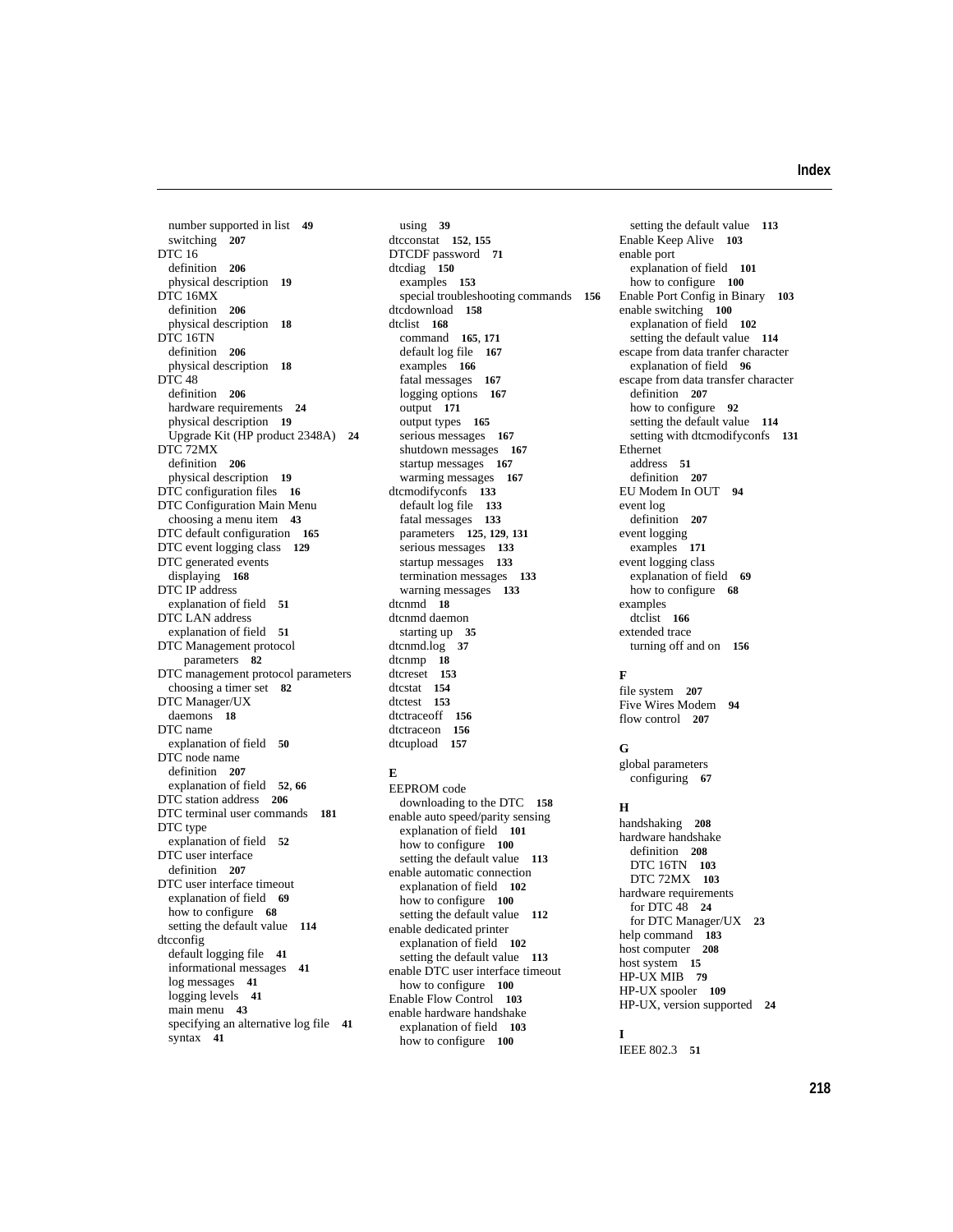definition **208** informational messages, logged by dtclist **167** initialization string **131** definition **208** explanation of field **98** setting the default value **113** installing DTC Manager/UX **25** installing DTCManager/UX with HP-UX 10.0 **26** with HP-UX 9.x **33** Internet Protocol **208** IP definition **208** IP address **20**, **51** copying **118** definition **209** DTC **51** how to obtain **20** of a port **93** port **93** IP datagram **209** IP router **74** configuring **74 L** LAN definition **209** LAN address **51** LAN addresses configuring **65** LAN board displaying configuration with dtclist **166** finding its starus **154** LAN device file **35**–**36** LAN/9000 **23** last event specifying **168** line speed explanation of field **93** setting the default value **112** log file dtcmodifyconfs default **133** specifying a dtclist alternative **167** specifying a dtcmodifyconfs alternate **133** logging class definition **209** logging levels **167** logging options **133** logout command **183** loopback definition **209** tests on DTC ports **154**

#### **M**

management information base **210** maximum number of sessions

explanation of field **96** setting with dtcmodifyconfs **131** MDP (modem distribution panel) definition **210** medium attachment unit definition **210** messages dtcmodifyconfs startup **133** dtcmodifyconfs termination **133** MIB definition **210** MIB Access explanation of field **79** MIB access how to configure **79** setting the default value **112** MIB View explanation of field **79** MIB view how to configure **79** setting the default value **113** migration considerations **25** modem behavior **94**–**95** definition **210** modem behavior explanation of field **95** setting the default value **113** modem connection automatic connection **98** modem, U.S., configuring **94** modify default configuration **112** Modify DTC Configuration **63** multicast definition **210** multiplexer **210**

# **N**

name DTC **50**, **134** netdaemons file configuring **28** network address definition **210** node **211** node name DTC **52**, **66** nodename **52**, **66** definition **211** notation **168** number of sessions **96** Number of Stop Bits **95** number of systems sharing printer explanation of field **97**

# **O**

ocd daemon starting **108** OpenView **211** OpenView DTC Manager **211** options logging **133** organization **52**, **66** OV workstation **211**

#### **P**

parameters board **169** parity setting the default value **113** pasting configuration **118** IP address **118** pcf (port configuration file) **107** ping definition **211** port **134** definition **211** displaying configuration using dtclist **166** explanation of field **58** finding its status **154** switching **102** port groups **21** port parameters **88** port type changing **86** printer **88** terminal **88** printer configuring **109** number of systems sharing **97** port type **88** sharing **114** printer name **93** definition **212** printer name or IP address explanation of field **93** programmatic access **212** pty device files names **106**

#### **R**

rbootd daemon **18** starting up **35** rbootd.log **37** Rear Panel Configuration screen **56**, **63** rear panel configuration screen configuring at **89** recall command **183** refreshing the screen **45** remote boot server daemon **18** deamon **18** removing a board from a DTC **117** removing the software **32** resetting a DTC **138** a DTC board **139**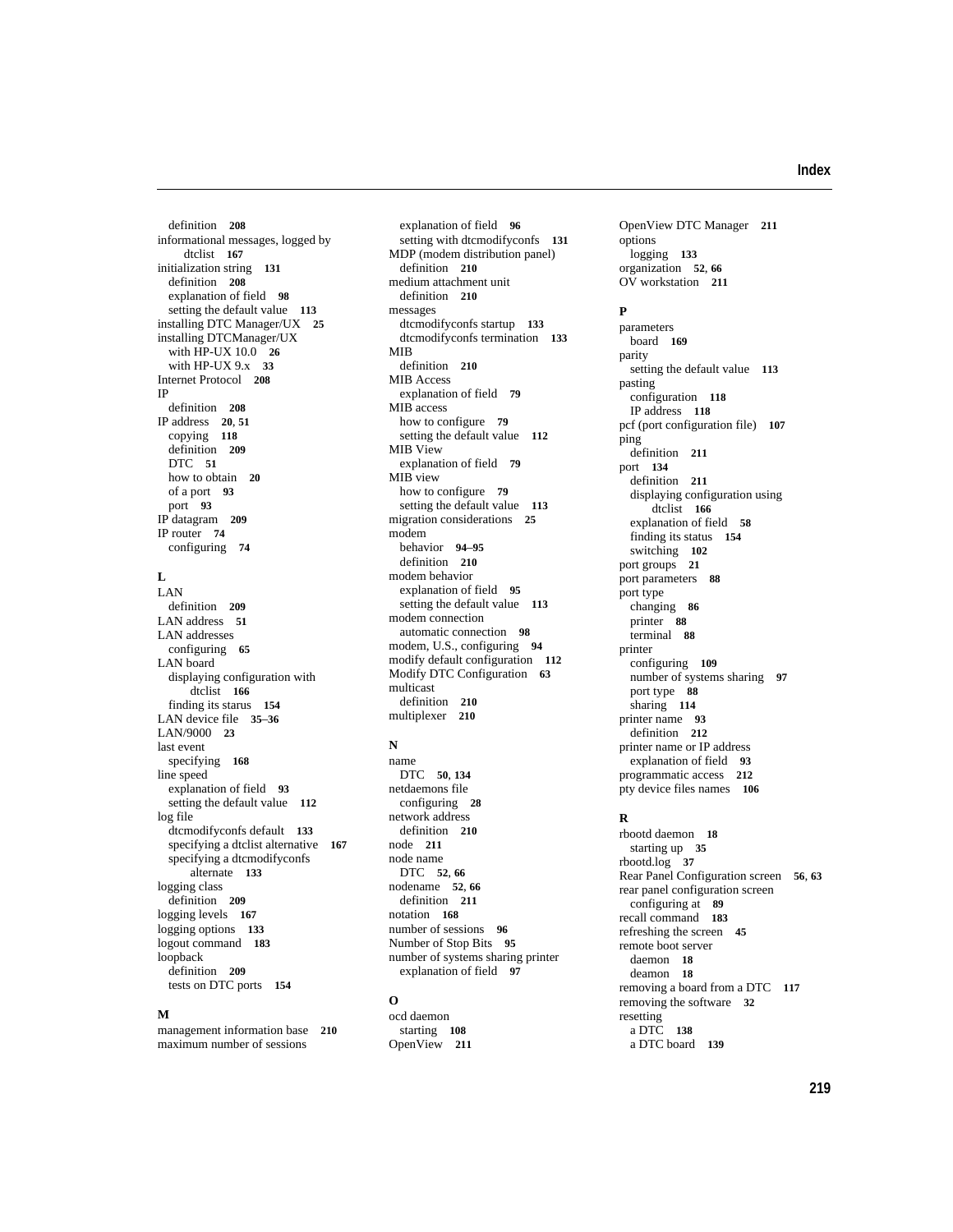a DTC port **139** router, configuring **74**

#### **S**

scripts used with dtcmodifyconfs command **127** self test verifying **177** serious messages **133** session number of **96** Set 1 TCP timers **72** Set 1 timer values **82** Set 2 timer values **82** set ASCII command **183** set binary command **183** shell function key **44** SIC (serial interface card) definition **213** SNMP definition **213** SNMP agent definition **213** SNMP enable authentication traps explanation of field **81** how to configure **81** setting the default value **113** SNMP manager definition **213** SNMP manager community name **79** explnation of field **79** setting the default value **113** SNMP manager IP address explanation of field **79** how to configure **79** setting the default value **114** SNMP MIB-II **79** software requirements **24** Software version for 10.0 **32** for 9.x **37** Solving problems dtcconfig, dtcping, dtcdiag **180** spooled device **213** station address **213** stopping DTC Manger **32** subnet mask how to configure **75** setting the default value **113** subnets addresses **213** definition **213** masks **214** switching definition **207** ports **102** switching desabled terminals **98** switching enabled terminals **98**

sys location explanation of field **81** how to configure **81** setting the default value **114** Sys Name explanation of field **81** sys name how to configure **81** setting the default value **114** systems sharing printer **114**

# **T**

**TCP** definition **215** TCP timer values **72** TCP timers choosing a set **72** Telnet Access Card **24** Telnet port identification **106** terminal port type **88** terminal name **93** definition **215** terminal name or IP address explanation of field **93** terminal parity settings **101** terminal/printer name or IP address setting the default value **113** terminals switching **98** testing DTC ports using loopback **154** traffic over LAN only **82** traffic over LAN with bridges **82** transmission control protocol definition **215** transparent mode **96** trap destination IP address explanation of field **81** how to configure **81** setting the default value **114** troubleshooting **175** checking the DTC download **178** flowchart **176**

## **U**

U.S. Modem **94** upgrade of DTC configuration files **38** upload displaying events **168** DTC files to system **157** US Modem IN OUT **94** user prompt explanation of field **70** how to configure **68**

## **W**

warning messages, logged by dtclist **167** welcome message explanation of field **70**

how to configure **68**

# **X**

X.25 Synchronous Network Processor card **24**